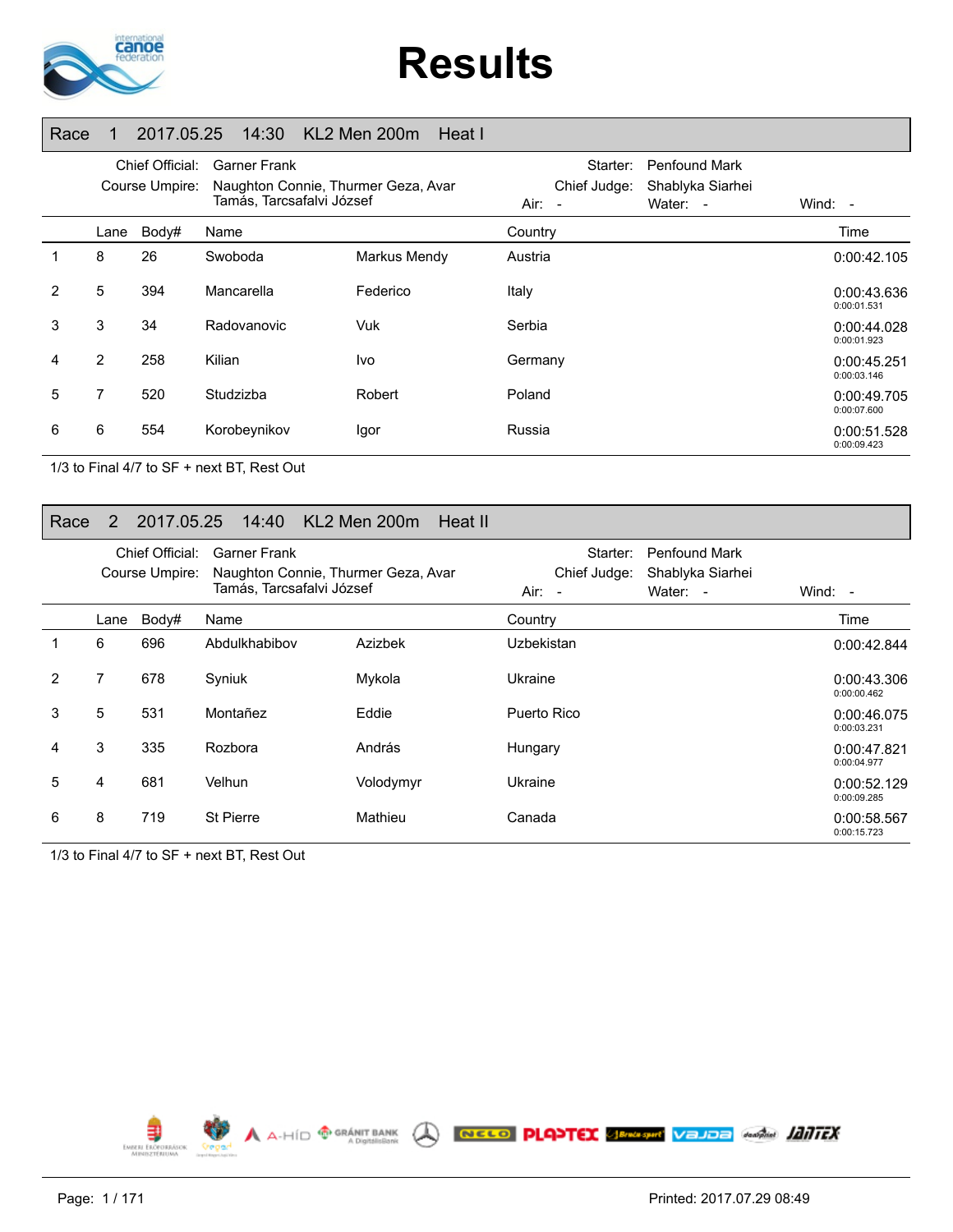#### Race 3 2017.05.25 14:50 KL3 Men 200m Heat I

|                |      | Chief Official:<br>Course Umpire: | <b>Garner Frank</b><br>Naughton Connie, Thurmer Geza, Avar<br>Tamás, Tarcsafalvi József |          | Starter:<br>Chief Judge:<br>Air: - | Janza Peter<br>Shablyka Siarhei<br>Water: - | Wind: -                    |
|----------------|------|-----------------------------------|-----------------------------------------------------------------------------------------|----------|------------------------------------|---------------------------------------------|----------------------------|
|                | Lane | Body#                             | Name                                                                                    |          | Country                            |                                             | Time                       |
| 1              | 4    | 683                               | Yemelianov                                                                              | Serhii   | Ukraine                            |                                             | 0:00:39.468                |
| $\overline{2}$ | 7    | 555                               | Krylov                                                                                  | Leonid   | Russia                             |                                             | 0:00:39.483<br>0:00:00.015 |
| 3              | 5    | 567                               | Voronkov                                                                                | Artem    | Russia                             |                                             | 0:00:40.283<br>0:00:00.815 |
| 4              | 8    | 594                               | Arsenovic                                                                               | Arsen    | Serbia                             |                                             | 0:00:42.245<br>0:00:02.777 |
| 5              | 3    | 365                               | Halevi                                                                                  | Ron      | Israel                             |                                             | 0:00:44.321<br>0:00:04.853 |
| 6              | 6    | 76                                | Lauziere-fitzgerald                                                                     | Zacharie | Canada                             |                                             | 0:00:44.683<br>0:00:05.215 |
| 7              | 9    | 393                               | Klokpah                                                                                 | Kwadzo   | Italy                              |                                             | 0:00:46.145<br>0:00:06.677 |
| 8              | 1    | 713                               | Török                                                                                   | Dávid    | Hungary                            |                                             | 0:00:47.660<br>0:00:08.192 |

1/3 to Final 4/7 to SF + next BT, Rest Out

#### Race 4 2017.05.25 15:00 KL3 Men 200m Heat II

|                |                | Chief Official:<br>Course Umpire: | <b>Garner Frank</b><br>Naughton Connie, Thurmer Geza, Avar |          | Starter:<br>Janza Peter<br>Chief Judge:<br>Shablyka Siarhei |                            |
|----------------|----------------|-----------------------------------|------------------------------------------------------------|----------|-------------------------------------------------------------|----------------------------|
|                |                |                                   | Tamás, Tarcsafalvi József                                  |          | Air:<br>Water: -<br>$\sim$                                  | Wind: -                    |
|                | Lane           | Body#                             | Name                                                       |          | Country                                                     | Time                       |
|                | 5              | 199                               | Farineaux                                                  | Martin   | France                                                      | 0:00:41.610                |
| $\overline{2}$ | 1              | 423                               | Taikenov                                                   | Zhalgas  | Kazakhstan                                                  | 0:00:42.049<br>0:00:00.439 |
| 3              | 6              | 257                               | Kierey                                                     | Tom      | Germany                                                     | 0:00:42.379<br>0:00:00.769 |
| 4              | 8              | 649                               | Namtaothong                                                | Suradech | Thailand                                                    | 0:00:45.079<br>0:00:03.469 |
| 5              | 3              | 690                               | Miller                                                     | Nikiha   | United States of America                                    | 0:00:45.695<br>0:00:04.085 |
| 6              | $\overline{2}$ | 389                               | Giannini                                                   | Simone   | Italy                                                       | 0:00:45.764<br>0:00:04.154 |
| 7              | 7              | 313                               | Fábián                                                     | István   | Hungary                                                     | 0:00:46.379<br>0:00:04.769 |
| 8              | 4              | 714                               | <b>Kiss</b>                                                | Erik     | Hungary                                                     | 0:00:46.464<br>0:00:04.854 |
| 9              | 9              | 84                                | Tratch                                                     | Trinity  | Canada                                                      | 0:00:46.695<br>0:00:05.085 |

1/3 to Final 4/7 to SF + next BT, Rest Out

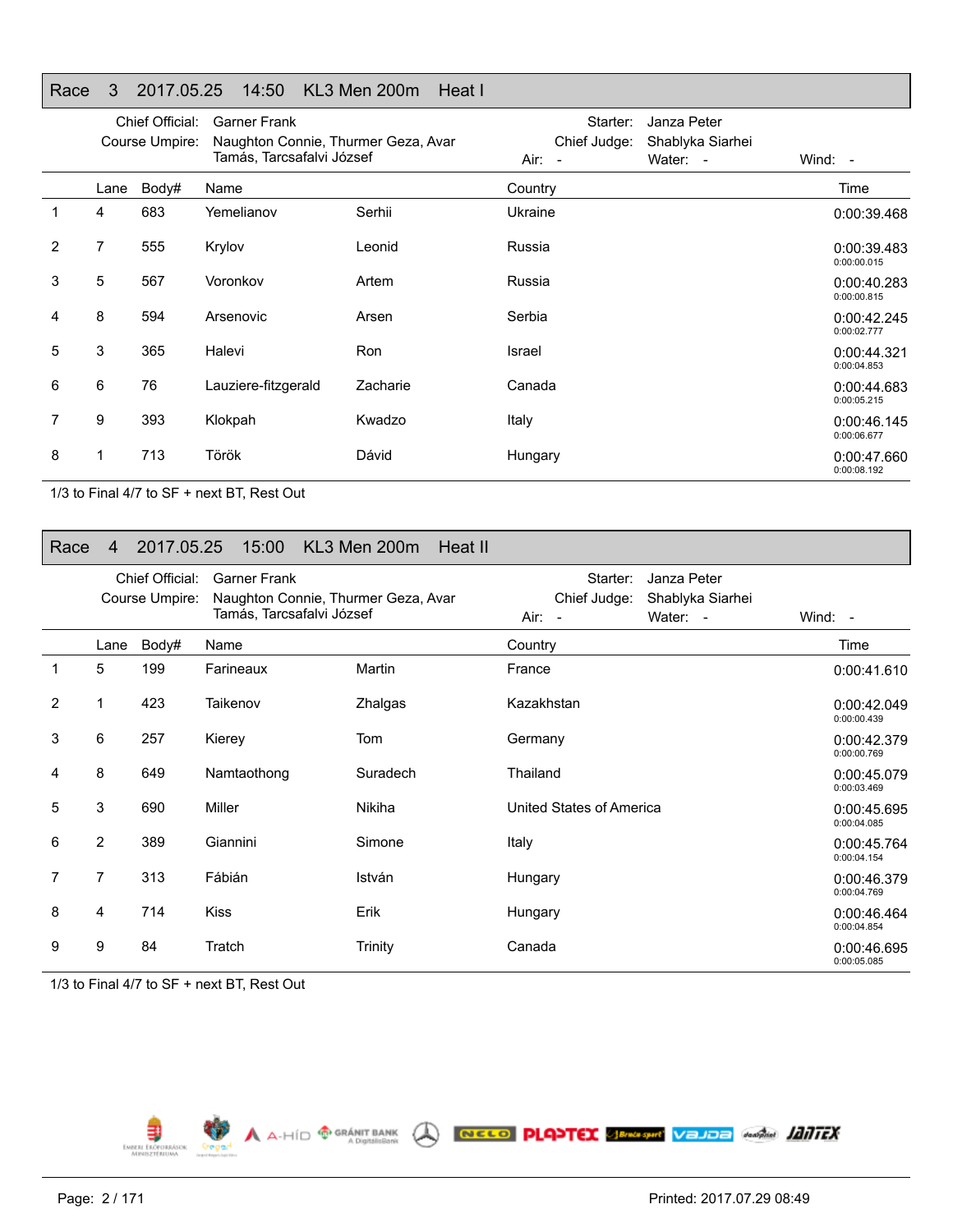#### Race 5 2017.05.25 15:15 VL2 Women 200m Final A

|   |      | Chief Official:<br>Garner Frank<br>Naughton Connie, Thurmer Geza, Avar<br>Course Umpire:<br>Tamás, Tarcsafalvi József |               |                 | Starter:<br><b>Penfound Mark</b><br>Chief Judge:<br>Shablyka Siarhei<br>$Air: -$<br>Water: - |  | Wind: $-$                  |
|---|------|-----------------------------------------------------------------------------------------------------------------------|---------------|-----------------|----------------------------------------------------------------------------------------------|--|----------------------------|
|   | Lane | Body#                                                                                                                 | Name          |                 | Country                                                                                      |  | Time                       |
|   | 3    | 661                                                                                                                   | Lagutenko     | Natalia         | Ukraine                                                                                      |  | 0:01:03.244                |
|   | 2    | 538                                                                                                                   | Andreeva      | Nadezda         | Russia                                                                                       |  | 0:01:04.044<br>0:00:00.800 |
| 3 | 5    | 366                                                                                                                   | <b>Biglia</b> | Veronica Silvia | Italy                                                                                        |  | 0:01:11.036<br>0:00:07.792 |
|   | 4    | 303                                                                                                                   | Tóth          | Julianna        | Hungary                                                                                      |  | 0:01:14.536<br>0:00:11.292 |

| Race | 6    |       |                                                           |                                                    | Final A |                                                                   |             |
|------|------|-------|-----------------------------------------------------------|----------------------------------------------------|---------|-------------------------------------------------------------------|-------------|
|      |      |       | Chief Official: Garner Frank<br>Tamás, Tarcsafalvi József | Course Umpire: Naughton Connie, Thurmer Geza, Avar | Air: -  | Starter: Penfound Mark<br>Chief Judge: Shablyka Siarhei<br>Water: | Wind: $-$   |
|      | Lane | Bodv# | Name                                                      |                                                    | Country |                                                                   | Time        |
|      |      | 548   | Volik                                                     | Larisa                                             | Russia  |                                                                   | 0:00:58.213 |

| Race           | 7              | 2017.05.25                        | 15:45 KL2 Men 200m                                                                      |           | Semi-final I                               |                                             |                            |
|----------------|----------------|-----------------------------------|-----------------------------------------------------------------------------------------|-----------|--------------------------------------------|---------------------------------------------|----------------------------|
|                |                | Chief Official:<br>Course Umpire: | <b>Garner Frank</b><br>Naughton Connie, Thurmer Geza, Avar<br>Tamás, Tarcsafalvi József |           | Starter:<br>Chief Judge:<br>Air:<br>$\sim$ | Warren Matt<br>Shablyka Siarhei<br>Water: - | Wind: $-$                  |
|                | Lane           | Body#                             | Name                                                                                    |           | Country                                    |                                             | Time                       |
| 1              | 5              | 258                               | Kilian                                                                                  | Ivo       | Germany                                    |                                             | 0:00:45.702                |
| $\overline{2}$ | 4              | 335                               | Rozbora                                                                                 | András    | Hungary                                    |                                             | 0:00:47.579<br>0:00:01.877 |
| 3              | 3              | 681                               | Velhun                                                                                  | Volodymyr | Ukraine                                    |                                             | 0:00:48.863<br>0:00:03.161 |
| 4              | 6              | 520                               | Studzizba                                                                               | Robert    | Poland                                     |                                             | 0:00:49.656<br>0:00:03.954 |
| 5              | $\overline{2}$ | 554                               | Korobeynikov                                                                            | Igor      | Russia                                     |                                             | 0:00:51.548<br>0:00:05.846 |
| 6              | 7              | 719                               | <b>St Pierre</b>                                                                        | Mathieu   | Canada                                     |                                             | 0:00:59.748<br>0:00:14.046 |

1/3 To Final, Rest out

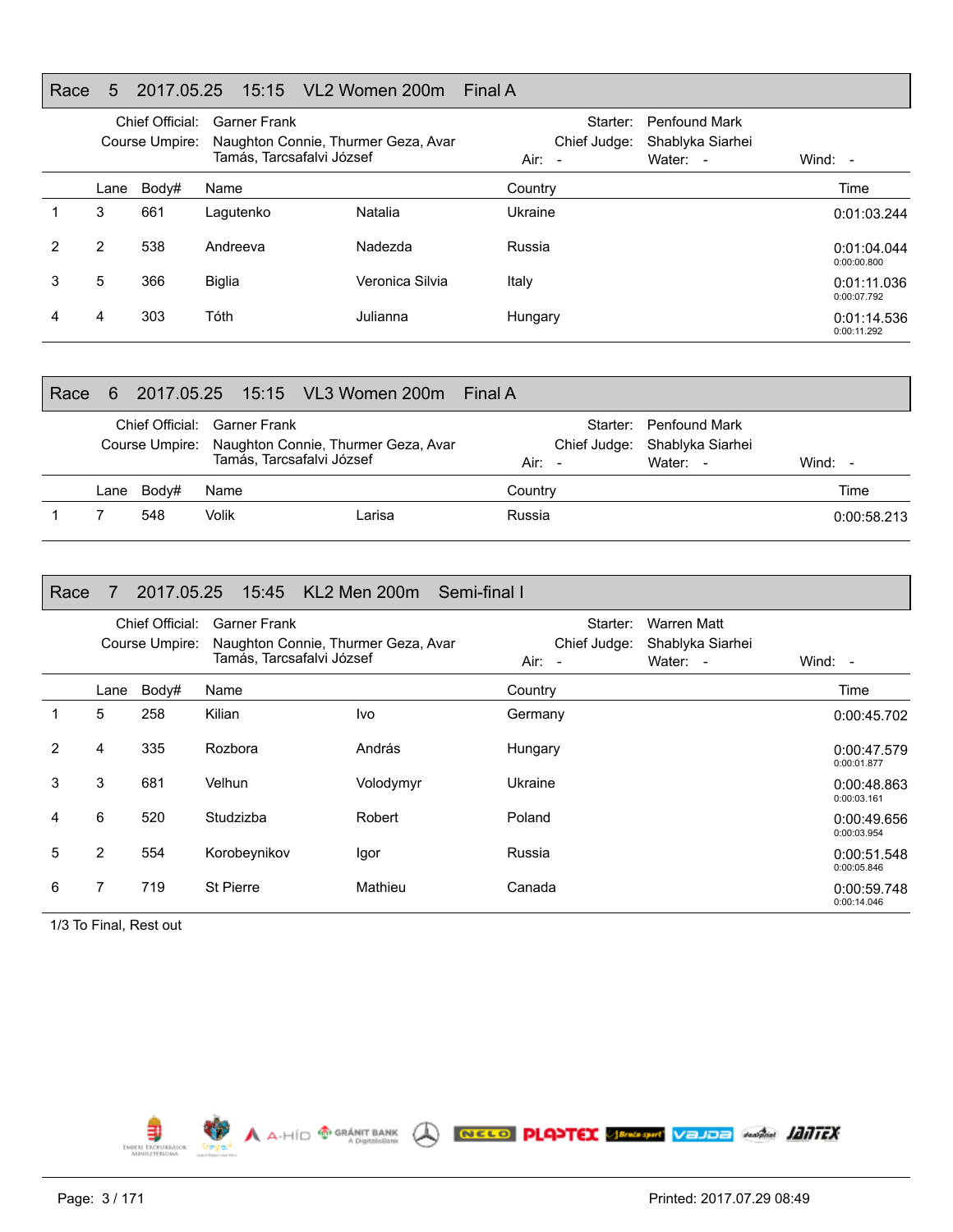| Race | 8              | 2017.05.25                        | 15:55                                                                                   | KL3 Men 200m<br>Semi-final I |                                    |                                                    |                            |
|------|----------------|-----------------------------------|-----------------------------------------------------------------------------------------|------------------------------|------------------------------------|----------------------------------------------------|----------------------------|
|      |                | Chief Official:<br>Course Umpire: | <b>Garner Frank</b><br>Naughton Connie, Thurmer Geza, Avar<br>Tamás, Tarcsafalvi József |                              | Starter:<br>Chief Judge:<br>Air: - | <b>Warren Matt</b><br>Shablyka Siarhei<br>Water: - | Wind: $-$                  |
|      | Lane           | Body#                             | Name                                                                                    |                              | Country                            |                                                    | Time                       |
| 1    | 5              | 594                               | Arsenovic                                                                               | Arsen                        | Serbia                             |                                                    | 0:00:42.806                |
| 2    | 4              | 649                               | Namtaothong                                                                             | Suradech                     | Thailand                           |                                                    | 0:00:44.114<br>0:00:01.308 |
| 3    | $\overline{2}$ | 76                                | Lauziere-fitzgerald                                                                     | Zacharie                     | Canada                             |                                                    | 0:00:44.399<br>0:00:01.593 |
| 4    | 6              | 365                               | Halevi                                                                                  | Ron                          | Israel                             |                                                    | 0:00:44.883<br>0:00:02.077 |
| 5    | 8              | 393                               | Klokpah                                                                                 | Kwadzo                       | Italy                              |                                                    | 0:00:45.568<br>0:00:02.762 |
| 6    | 3              | 690                               | Miller                                                                                  | <b>Nikiha</b>                | United States of America           |                                                    | 0:00:45.660<br>0:00:02.854 |
| 7    |                | 313                               | Fábián                                                                                  | István                       | Hungary                            |                                                    | 0:00:46.029<br>0:00:03.223 |
| 8    | 7              | 389                               | Giannini                                                                                | Simone                       | Italy                              |                                                    | 0:00:46.306<br>0:00:03.500 |
| 9    | 9              | 714                               | <b>Kiss</b>                                                                             | Erik                         | Hungary                            |                                                    | 0:00:46.568<br>0:00:03.762 |

Race 8 2017.05.25 15:55 KL3 Men 200m Semi-final I

1/3 To Final, Rest out



E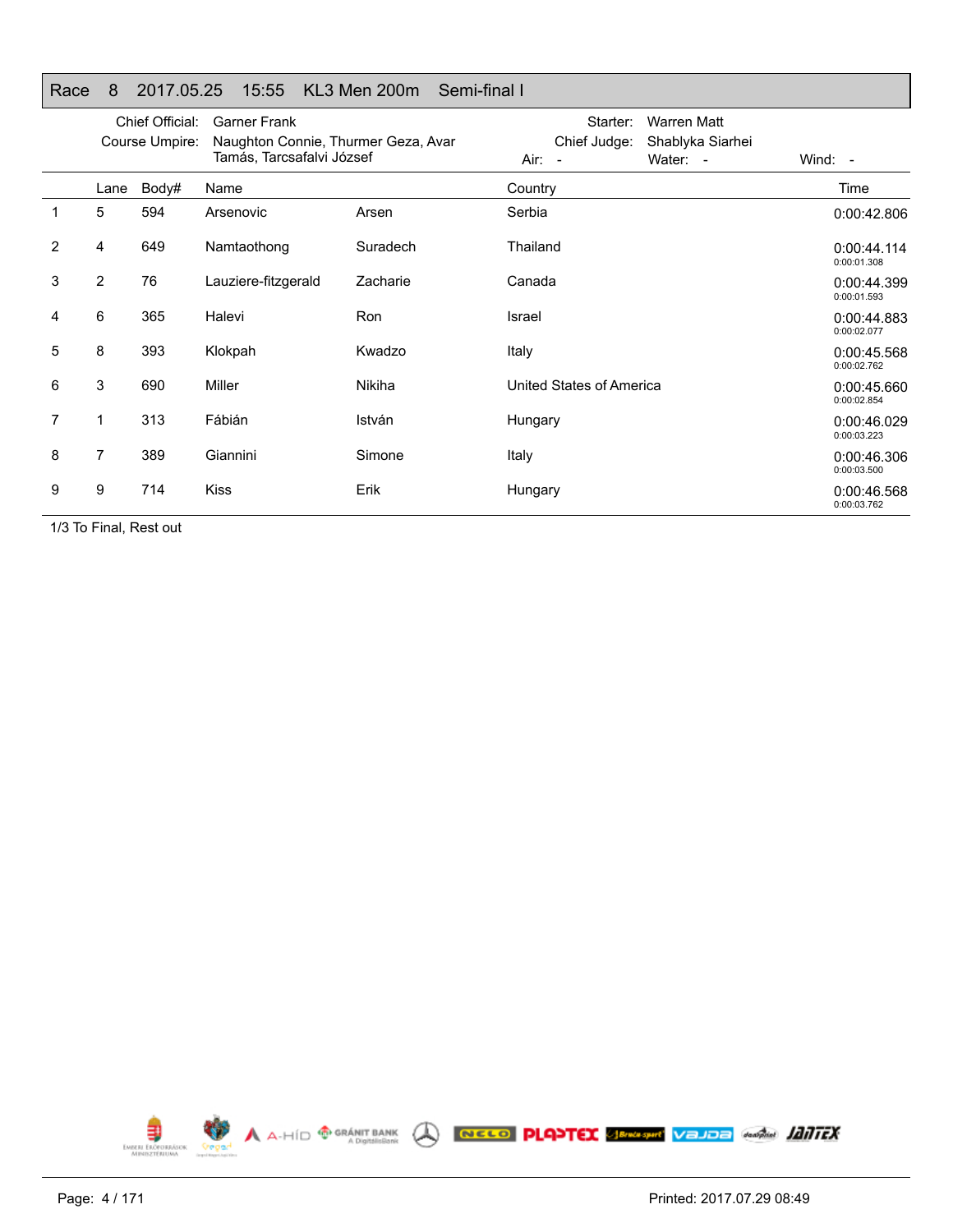|   |                | Chief Official: | <b>Garner Frank</b>          |          | Starter:                 | <b>Warren Matt</b> |                                                                                        |                            |
|---|----------------|-----------------|------------------------------|----------|--------------------------|--------------------|----------------------------------------------------------------------------------------|----------------------------|
|   |                | Course Umpire:  | Naughton Connie, Toth George |          | Chief Judge:             | Shablyka Siarhei   |                                                                                        |                            |
|   |                |                 |                              |          | Air:<br>$\overline{a}$   | Water: -           | Wind: -                                                                                |                            |
|   | Lane           | Body#           | Name                         |          | Country                  |                    |                                                                                        | Time                       |
| 1 | 3              | 10              | <b>Bull</b>                  | Alyssa   | Australia                |                    | 0:00:45.776<br>0:01:00.843<br>0:01:46.619<br>0:01:01.598<br>0:02:48.217<br>0:01:10.913 | 0:03:59.130                |
| 2 | 2              | 629             | Johansson                    | Karin    | Sweden                   |                    | 0:00:47.881<br>0:01:01.072<br>0:01:48.953<br>0:01:02.631<br>0:02:51.584<br>0:01:12.146 | 0:04:03.730<br>0:00:04.600 |
| 3 | 1              | 216             | Simon                        | Rebeka   | <b>Great Britain</b>     |                    | 0:00:48.203<br>0:01:02.341<br>0:01:50.544<br>0:01:03.353<br>0:02:53.897<br>0:01:12.433 | 0:04:06.330<br>0:00:07.200 |
| 4 | $\overline{7}$ | 411             | Ananchenko                   | Zoya     | Kazakhstan               |                    | 0:00:49.984<br>0:01:03.230<br>0:01:53.214<br>0:01:06.051<br>0:02:59.265<br>0:01:12.596 | 0:04:11.861<br>0:00:12.731 |
| 5 | 5              | 436             | Lee                          | Sunja    | Korea                    |                    | 0:00:48.785<br>0:01:03.389<br>0:01:52.174<br>0:01:06.952<br>0:02:59.126<br>0:01:13.481 | 0:04:12.607<br>0:00:13.477 |
| 6 | 4              | 116             | Krpatova                     | Lucie    | <b>Czech Republic</b>    |                    | 0:00:50.818<br>0:01:02.160<br>0:01:52.978<br>0:01:05.819<br>0:02:58.797<br>0:01:14.095 | 0:04:12.892<br>0:00:13.762 |
| 7 | 6              | 136             | Hugod                        | Ida      | Denmark                  |                    | 0:00:51.196<br>0:01:08.007<br>0:01:59.203<br>0:01:04.285<br>0:03:03.488<br>0:01:10.842 | 0:04:14.330<br>0:00:15.200 |
| 8 | 8              | 686             | <b>Barlow</b>                | Samantha | United States of America |                    | 0:00:50.160<br>0:01:05.072<br>0:01:55.232<br>0:01:07.456<br>0:03:02.688<br>0:01:12.042 | 0:04:14.730<br>0:00:15.600 |

#### Race 9 2017.05.26 08:00 K1 Women 1000m Heat I

1st to Final 2/7 to SF, Rest Out

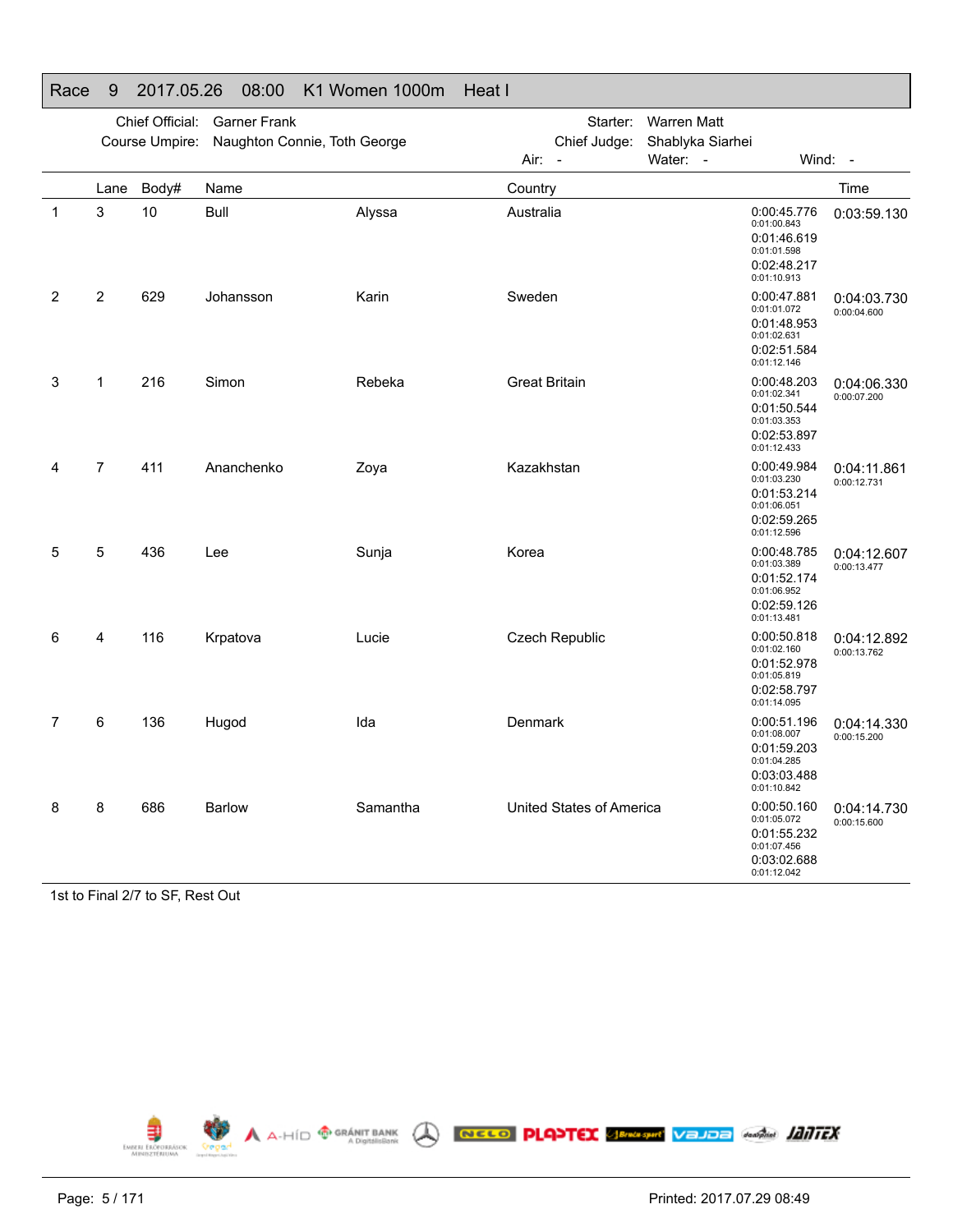|   |                | Chief Official: | <b>Garner Frank</b><br>Course Umpire: Tarcsafalvi József, Páger Zoltán |                     | Starter:<br>Chief Judge: | <b>Warren Matt</b><br>Shablyka Siarhei |                                                                                        |                            |
|---|----------------|-----------------|------------------------------------------------------------------------|---------------------|--------------------------|----------------------------------------|----------------------------------------------------------------------------------------|----------------------------|
|   |                |                 |                                                                        |                     | Air: -                   | Water: -                               |                                                                                        | Wind: $-$                  |
|   | Lane           | Body#           | Name                                                                   |                     | Country                  |                                        |                                                                                        | Time                       |
| 1 | 2              | 285             | <b>Bordács</b>                                                         | Blanka              | Hungary                  |                                        | 0:01:58.584<br>0:01:03.096<br>0:03:01.680<br>0:01:00.792<br>0:00:56.565<br>0:01:02.019 | 0:04:02.472                |
| 2 | 6              | 140             | Nyvang                                                                 | <b>Bolette</b>      | Denmark                  |                                        | 0:01:03.645<br>0:01:06.544<br>0:02:10.189<br>0:01:09.467<br>0:03:19.656<br>0:00:45.070 | 0:04:04.726<br>0:00:02.254 |
| 3 | $\overline{7}$ | 349             | Hakimimoghaddam                                                        | Arezou              | Iran                     |                                        | 0:01:00.749<br>0:01:04.560<br>0:02:05.309<br>0:01:05.179<br>0:03:10.488<br>0:01:02.622 | 0:04:13.110<br>0:00:10.638 |
| 4 | 8              | 570             | Lee                                                                    | Wei Ling, Geraldine | Singapore                |                                        | 0:01:00.968<br>0:01:04.743<br>0:02:05.711<br>0:01:06.394<br>0:03:12.105<br>0:01:03.728 | 0:04:15.833<br>0:00:13.361 |
| 5 | 4              | 608             | Widmer                                                                 | Franziska           | Switzerland              |                                        | 0:01:01.061<br>0:01:04.122<br>0:02:05.183<br>0:01:09.572<br>0:03:14.755<br>0:01:02.778 | 0:04:17.533<br>0:00:15.061 |
| 6 | 3              | 492             | Markiewicz                                                             | Paulina             | Poland                   |                                        | 0:00:57.565<br>0:01:10.287<br>0:02:07.852<br>0:01:08.076<br>0:03:15.928<br>0:01:04.767 | 0:04:20.695<br>0:00:18.223 |
| 7 | 5              | 96              | Yang                                                                   | Xuehaiyue           | China                    |                                        | 0:01:01.064<br>0:01:00.003<br>0:02:01.067<br>0:01:04.094<br>0:03:05.161<br>0:01:20.403 | 0:04:25.564<br>0:00:23.092 |

#### Race 10 2017.05.26 08:06 K1 Women 1000m Heat II

1st to Final 2/7 to SF, Rest Out

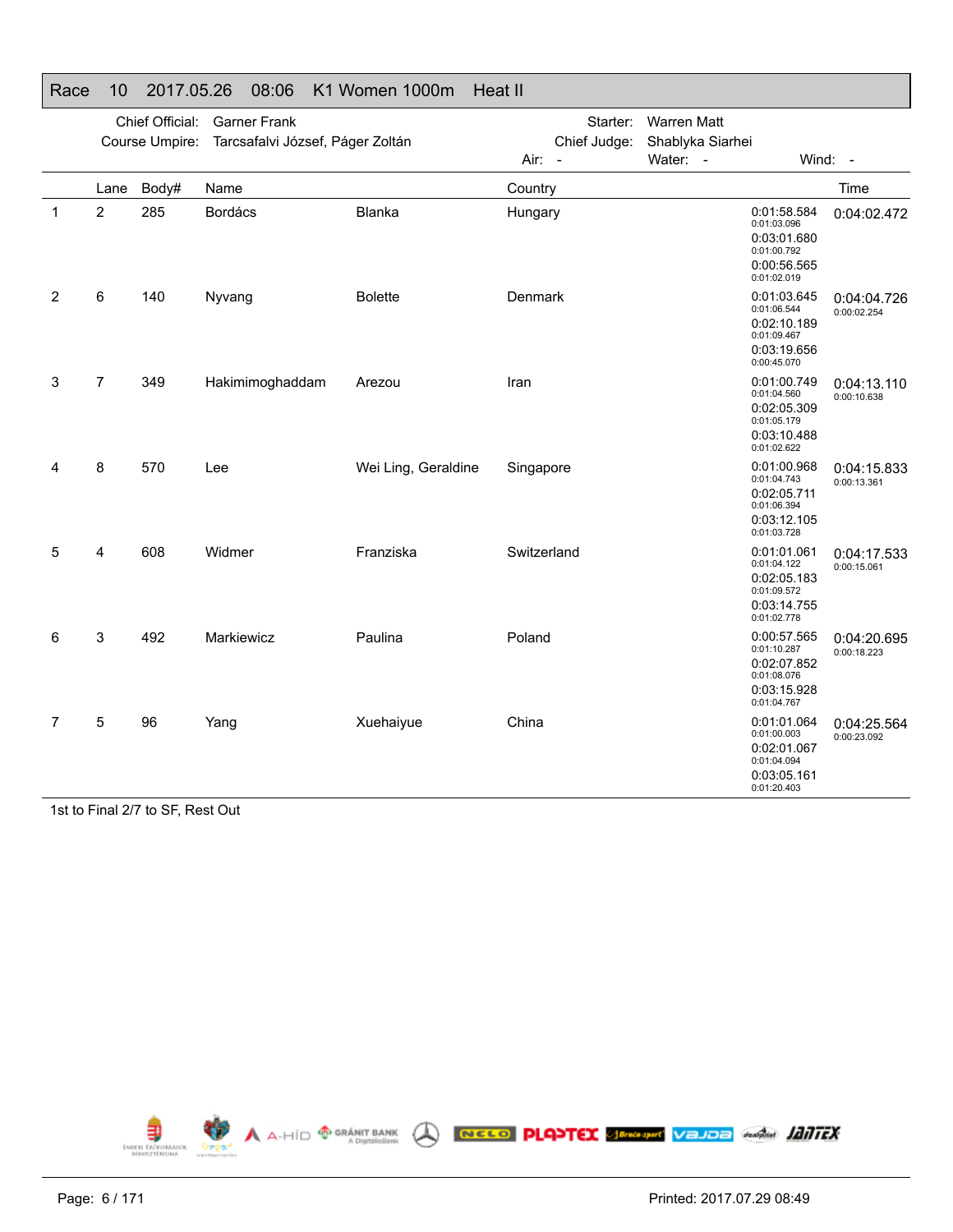|   |                | Chief Official: | <b>Garner Frank</b>      |           | Starter:                 | <b>Warren Matt</b>           |                                                                                        |                            |
|---|----------------|-----------------|--------------------------|-----------|--------------------------|------------------------------|----------------------------------------------------------------------------------------|----------------------------|
|   |                | Course Umpire:  | Thurmer Geza, Avar Tamás |           | Chief Judge:<br>Air:     | Shablyka Siarhei<br>Water: - |                                                                                        | Wind: -                    |
|   |                |                 |                          |           | $\sim$                   |                              |                                                                                        |                            |
|   | Lane           | Body#           | Name                     |           | Country                  |                              |                                                                                        | Time                       |
| 1 | $\overline{7}$ | 283             | Bodonyi                  | Dóra      | Hungary                  |                              | 0:00:56.255<br>0:01:00.087<br>0:01:56.342<br>0:01:01.787<br>0:02:58.129<br>0:01:00.280 | 0:03:58.409                |
| 2 | 6              | 239             | Gebhardt                 | Melanie   | Germany                  |                              | 0:00:57.416<br>0:00:59.630<br>0:01:57.046<br>0:01:04.228<br>0:03:01.274<br>0:01:06.412 | 0:04:07.686<br>0:00:09.277 |
| 3 | 3              | 490             | Lisiecka                 | Martyna   | Poland                   |                              | 0:00:58.970<br>0:01:04.689<br>0:02:03.659<br>0:01:05.585<br>0:03:09.244<br>0:01:01.249 | 0:04:10.493<br>0:00:12.084 |
| 4 | 5              | 13              | Mcarthur                 | Catherine | Australia                |                              | 0:00:58.619<br>0:01:01.591<br>0:02:00.210<br>0:01:06.801<br>0:03:07.011<br>0:01:03.798 | 0:04:10.809<br>0:00:12.400 |
| 5 | 8              | 115             | Krpatova                 | Jana      | Czech Republic           |                              | 0:01:01.489<br>0:01:02.483<br>0:02:03.972<br>0:01:05.819<br>0:03:09.791<br>0:01:02.556 | 0:04:12.347<br>0:00:13.938 |
| 6 | 2              | 367             | <b>Burgo</b>             | Irene     | Italy                    |                              | 0:00:59.790<br>0:01:05.338<br>0:02:05.128<br>0:01:05.187<br>0:03:10.315<br>0:01:03.278 | 0:04:13.593<br>0:00:15.184 |
| 7 | 4              | 687             | Mcelroy                  | Kaitlyn   | United States of America |                              | 0:00:59.099<br>0:01:03.941<br>0:02:03.040<br>0:01:07.113<br>0:03:10.153<br>0:01:04.494 | 0:04:14.647<br>0:00:16.238 |

#### Race 11 2017.05.26 08:12 K1 Women 1000m Heat III

1st to Final 2/7 to SF, Rest Out

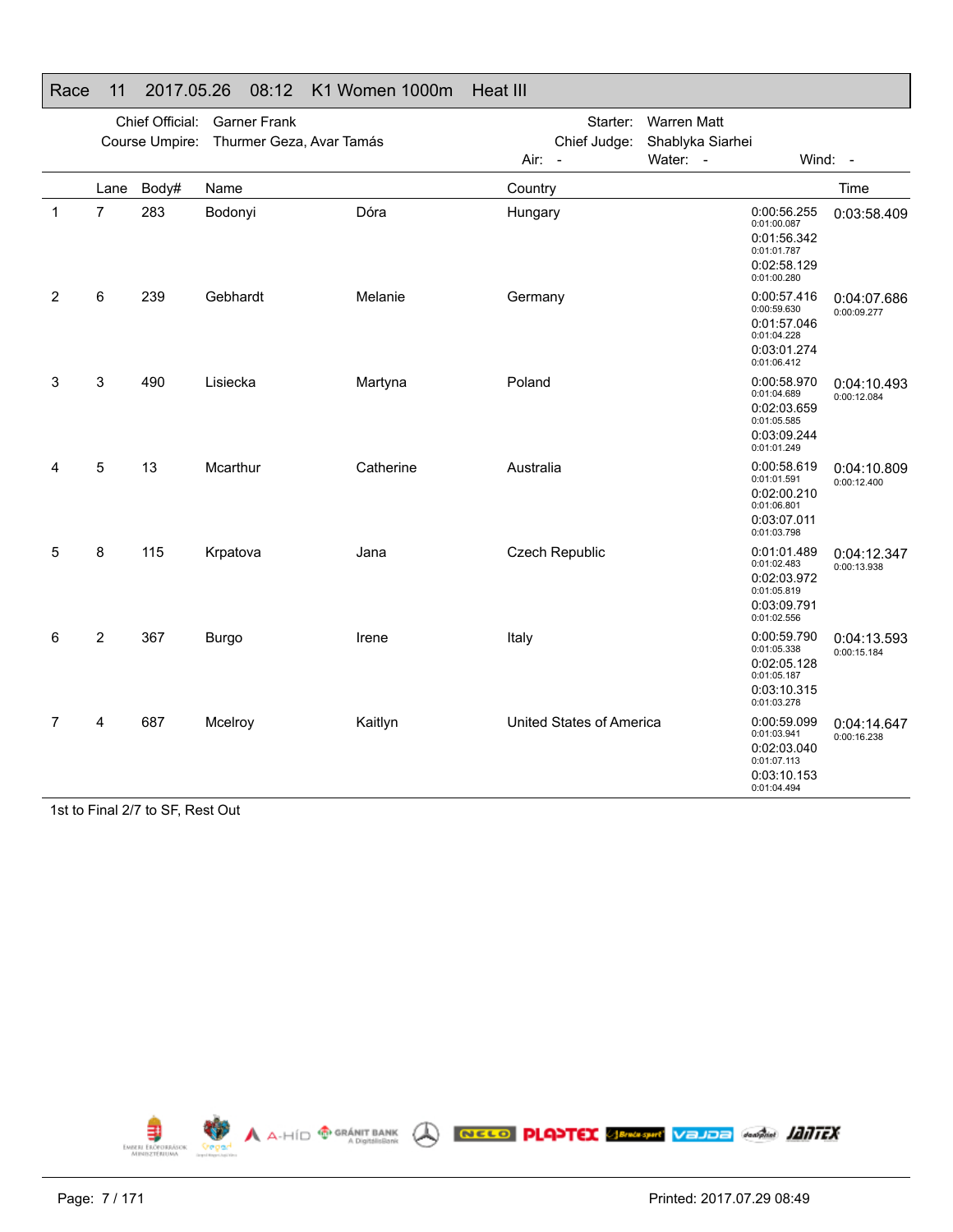|   |                | Chief Official: | <b>Garner Frank</b>          |          | Starter:                 | Janza Peter                                                                            |                            |
|---|----------------|-----------------|------------------------------|----------|--------------------------|----------------------------------------------------------------------------------------|----------------------------|
|   |                | Course Umpire:  | Toth George, Naughton Connie |          | Chief Judge:             | Shablyka Siarhei                                                                       |                            |
|   |                |                 |                              |          | Air: -                   | Water: -                                                                               | Wind: -                    |
|   | Lane           | Body#           | Name                         |          | Country                  |                                                                                        | Time                       |
| 1 | 1              | 585             | Zakrajšek                    | Jošt     | Slovenia                 | 0:00:53.098<br>0:00:54.865<br>0:01:47.963<br>0:00:56.275<br>0:02:44.238<br>0:00:50.978 | 0:03:35.216                |
| 2 | 2              | 226             | Lusty                        | Thomas   | <b>Great Britain</b>     | 0:00:52.108<br>0:00:54.510<br>0:01:46.618<br>0:00:56.391<br>0:02:43.009<br>0:00:52.930 | 0:03:35.939<br>0:00:00.723 |
| 3 | $\overline{7}$ | 598             | Hancovski                    | Dragan   | Serbia                   | 0:00:51.271<br>0:00:57.393<br>0:01:48.664<br>0:00:57.167<br>0:02:45.831<br>0:00:51.947 | 0:03:37.778<br>0:00:02.562 |
| 4 | 5              | 503             | Czaja                        | Pawel    | Poland                   | 0:00:51.863<br>0:00:55.755<br>0:01:47.618<br>0:00:57.998<br>0:02:45.616<br>0:00:53.308 | 0:03:38.924<br>0:00:03.708 |
| 5 | 4              | 426             | Yemelyanov                   | Alexandr | Kazakhstan               | 0:00:54.382<br>0:00:55.939<br>0:01:50.321<br>0:00:57.083<br>0:02:47.404<br>0:00:51.804 | 0:03:39.208<br>0:00:03.992 |
| 6 | 8              | 353             | Asadi                        | Farzin   | Iran                     | 0:00:52.827<br>0:00:57.720<br>0:01:50.547<br>0:00:56.445<br>0:02:46.992<br>0:00:52.232 | 0:03:39.224<br>0:00:04.008 |
| 7 | 9              | 432             | Bondar                       | Maksim   | Kyrgyz Republic          | 0:00:54.979<br>0:00:58.824<br>0:01:53.803<br>0:00:58.240<br>0:02:52.043<br>0:00:57.227 | 0:03:49.270<br>0:00:14.054 |
| 8 | 3              | 688             | <b>Burdiak</b>               | Timothy  | United States of America | 0:00:54.053<br>0:00:57.715<br>0:01:51.768<br>0:00:59.809<br>0:02:51.577<br>0:00:58.385 | 0:03:49.962<br>0:00:14.746 |

### Race 12 2017.05.26 08:18 K1 Men 1000m Heat I

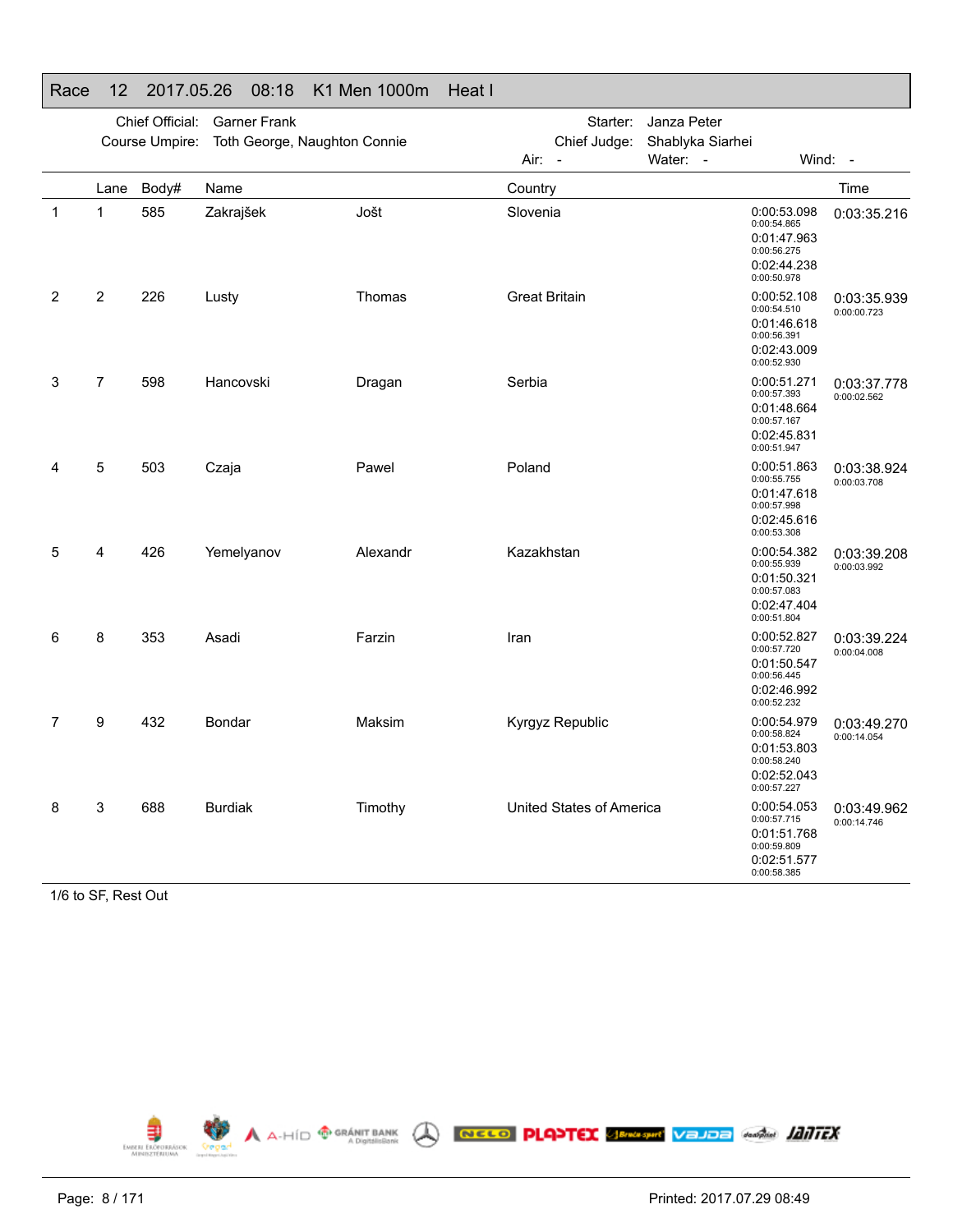|              |                | Chief Official: | <b>Garner Frank</b><br>Course Umpire: Tarcsafalvi József, Páger Zoltán |         | Starter:<br>Chief Judge: | Janza Peter<br>Shablyka Siarhei                                                        |                            |
|--------------|----------------|-----------------|------------------------------------------------------------------------|---------|--------------------------|----------------------------------------------------------------------------------------|----------------------------|
|              |                |                 |                                                                        |         | Air: -                   | Water: -                                                                               | Wind: -                    |
|              | Lane           | Body#           | Name                                                                   |         | Country                  |                                                                                        | Time                       |
| $\mathbf{1}$ | 3              | 167             | Rodriguez                                                              | Roi     | Spain                    | 0:00:49.866<br>0:00:53.492<br>0:01:43.358<br>0:00:56.277<br>0:02:39.635<br>0:00:54.474 | 0:03:34.109                |
| 2            | 7              | 201             | Hubert                                                                 | Etienne | France                   | 0:00:50.978<br>0:00:54.999<br>0:01:45.977<br>0:00:56.146<br>0:02:42.123<br>0:00:53.455 | 0:03:35.578<br>0:00:01.469 |
| 3            | $\overline{2}$ | 639             | Nathell                                                                | Martin  | Sweden                   | 0:00:51.313<br>0:00:54.361<br>0:01:45.674<br>0:00:56.558<br>0:02:42.232<br>0:00:53.462 | 0:03:35.694<br>0:00:01.585 |
| 4            | 8              | 610             | Summermatter                                                           | Andri   | Switzerland              | 0:00:52.227<br>0:00:55.289<br>0:01:47.516<br>0:00:57.066<br>0:02:44.582<br>0:00:52.904 | 0:03:37.486<br>0:00:03.377 |
| 5            | 4              | 398             | Ramella                                                                | Andrea  | Italy                    | 0:00:52.256<br>0:00:56.360<br>0:01:48.616<br>0:00:56.268<br>0:02:44.884<br>0:00:53.433 | 0:03:38.317<br>0:00:04.208 |
| 6            | 5              | 107             | Novaković                                                              | Antun   | Croatia                  | 0:00:51.335<br>0:00:54.972<br>0:01:46.307<br>0:00:57.534<br>0:02:43.841<br>0:00:54.930 | 0:03:38.771<br>0:00:04.662 |
| 7            | 6              | 110             | Odysseos                                                               | loannis | Cyprus                   | 0:00:51.573<br>0:00:58.026<br>0:01:49.599<br>0:00:58.783<br>0:02:48.382<br>0:00:56.181 | 0:03:44.563<br>0:00:10.454 |
| 8            | 9              | 25              | Siegl                                                                  | Mario   | Austria                  | 0:00:54.531<br>0:00:56.114<br>0:01:50.645<br>0:00:59.149<br>0:02:49.794<br>0:00:54.977 | 0:03:44.771<br>0:00:10.662 |
| 9            | 1              | 710             | Tom                                                                    | Artur   | Uzbekistan               | 0:00:53.157<br>0:00:58.831<br>0:01:51.988<br>0:01:03.816<br>0:02:55.804<br>0:01:00.628 | 0:03:56.432<br>0:00:22.323 |

#### Race 13 2017.05.26 08:24 K1 Men 1000m Heat II

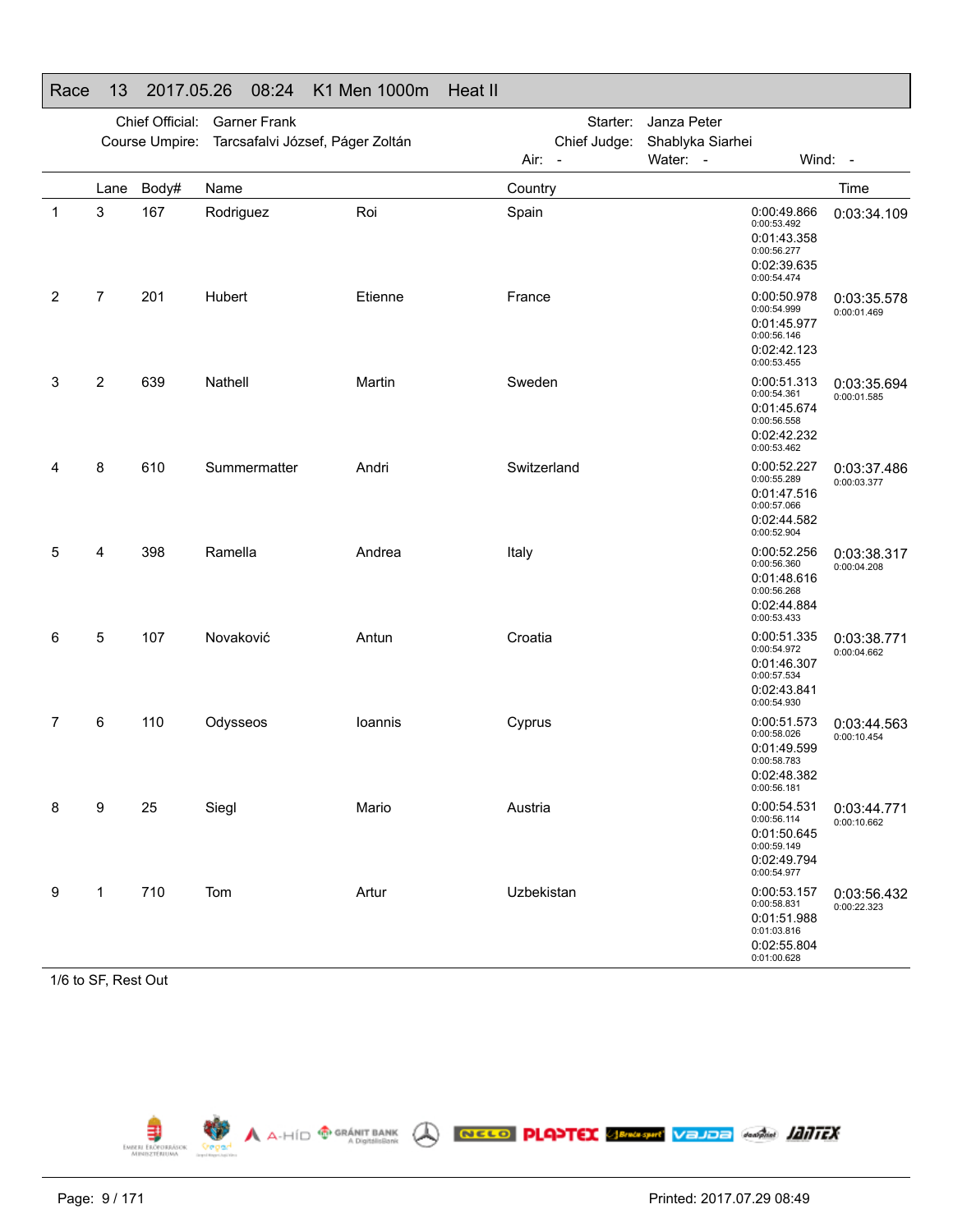|   |           | Chief Official:<br>Course Umpire: | <b>Garner Frank</b><br>Thurmer Geza, Avar Tamás |                 | Starter:<br>Chief Judge: | Janza Peter<br>Shablyka Siarhei |                                                                                        |                            |
|---|-----------|-----------------------------------|-------------------------------------------------|-----------------|--------------------------|---------------------------------|----------------------------------------------------------------------------------------|----------------------------|
|   |           |                                   |                                                 |                 | Air: -                   | Water: -                        |                                                                                        | Wind: -                    |
| 1 | Lane<br>4 | Body#<br>324                      | Name<br>Kopasz                                  | <b>Bálint</b>   | Country<br>Hungary       |                                 | 0:00:50.336<br>0:00:54.249<br>0:01:44.585<br>0:00:55.606<br>0:02:40.191<br>0:00:54.944 | Time<br>0:03:35.135        |
| 2 | 6         | 33                                | Peters                                          | Artuur          | Belgium                  |                                 | 0:00:50.817<br>0:00:54.920<br>0:01:45.737<br>0:00:59.417<br>0:02:45.154<br>0:00:56.319 | 0:03:41.473<br>0:00:06.338 |
| 3 | 5         | 581                               | Apollonio                                       | Alan            | Slovenia                 |                                 | 0:00:53.004<br>0:00:54.742<br>0:01:47.746<br>0:00:59.365<br>0:02:47.111<br>0:00:54.677 | 0:03:41.788<br>0:00:06.653 |
| 4 | 3         | 707                               | Mochalov                                        | Aleksey         | Uzbekistan               |                                 | 0:00:53.811<br>0:01:00.109<br>0:01:53.920<br>0:00:58.755<br>0:02:52.675<br>0:00:55.098 | 0:03:47.773<br>0:00:12.638 |
| 5 | 8         | 171                               | Walz                                            | <b>Marcus</b>   | Spain                    |                                 | 0:00:52.205<br>0:00:58.596<br>0:01:50.801<br>0:01:00.969<br>0:02:51.770<br>0:00:56.503 | 0:03:48.273<br>0:00:13.138 |
| 6 | 2         | 577                               | Teo                                             | Guang Yi, Lucas | Singapore                |                                 | 0:00:55.528<br>0:00:59.158<br>0:01:54.686<br>0:00:58.578<br>0:02:53.264<br>0:00:55.409 | 0:03:48.673<br>0:00:13.538 |
| 7 | 7         | 689                               | Lishchuk                                        | Jesse           | United States of America |                                 | 0:00:54.941<br>0:00:57.992<br>0:01:52.933<br>0:00:59.974<br>0:02:52.907<br>0:00:55.904 | 0:03:48.811<br>0:00:13.676 |
| 8 | 9         | 464                               | Jacobie                                         | Karl            | Namibia                  |                                 | 0:00:56.024<br>0:01:05.781<br>0:02:01.805<br>0:01:11.280<br>0:03:13.085<br>0:01:08.473 | 0:04:21.558<br>0:00:46.423 |

#### Race 14 2017.05.26 08:30 K1 Men 1000m Heat III

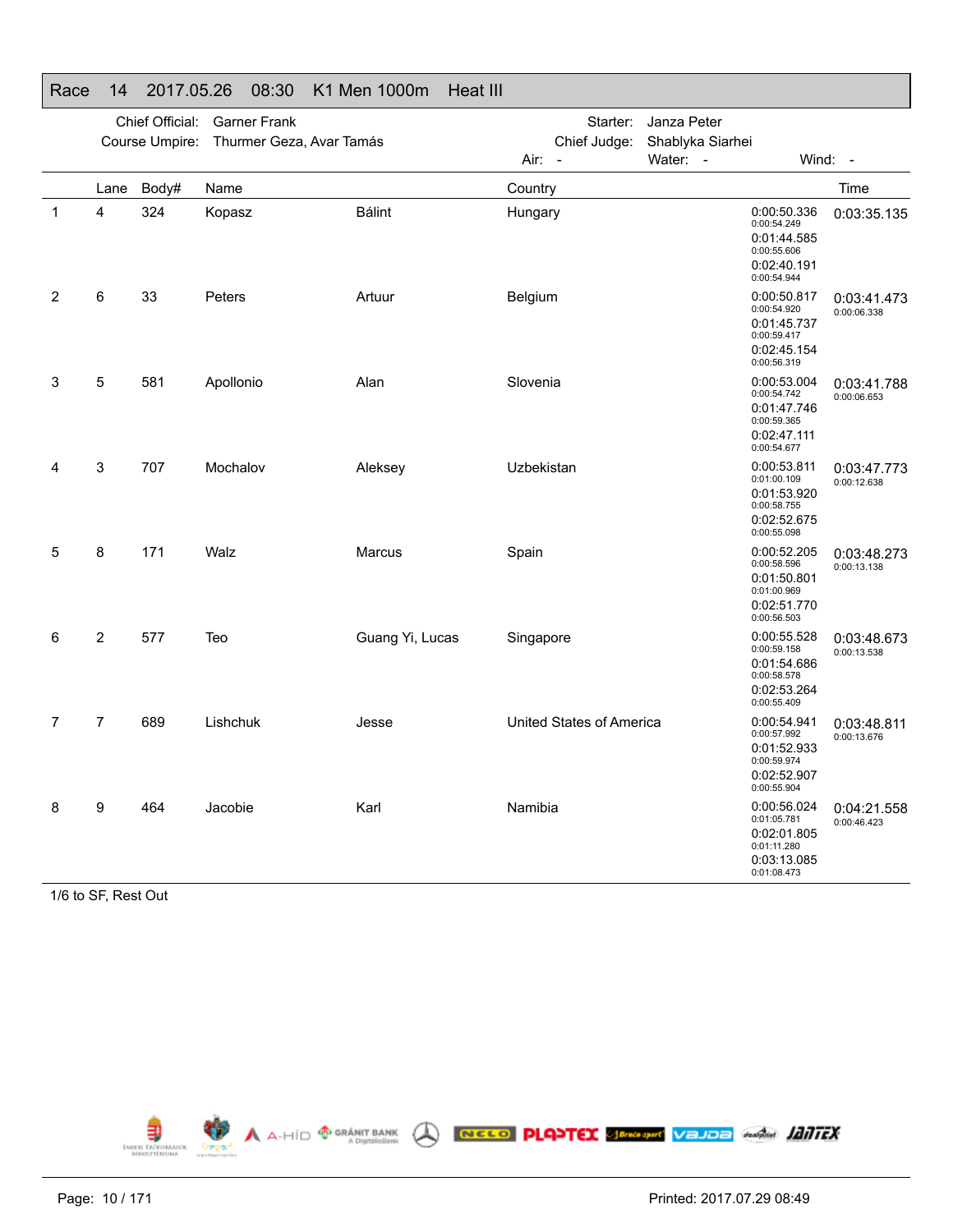|   |           | Chief Official: | <b>Garner Frank</b>          |             |                       | Starter:     | Janza Peter                              |                                                                                        |                            |
|---|-----------|-----------------|------------------------------|-------------|-----------------------|--------------|------------------------------------------|----------------------------------------------------------------------------------------|----------------------------|
|   |           | Course Umpire:  | Toth George, Naughton Connie |             | Air: -                | Chief Judge: | Shablyka Siarhei<br>Water:<br>$\sim$ $-$ | Wind: -                                                                                |                            |
|   |           |                 | Name                         |             |                       |              |                                          |                                                                                        | Time                       |
| 1 | Lane<br>8 | Body#<br>147    | Poulsen                      | René Holten | Country<br>Denmark    |              |                                          | 0:00:50.537<br>0:00:53.445<br>0:01:43.982<br>0:00:53.631<br>0:02:37.613<br>0:00:53.717 | 0:03:31.330                |
| 2 | 6         | 119             | Dostál                       | Josef       | Czech Republic        |              |                                          | 0:00:50.381<br>0:00:53.184<br>0:01:43.565<br>0:00:55.961<br>0:02:39.526<br>0:00:52.973 | 0:03:32.499<br>0:00:01.169 |
| 3 | 2         | 267             | Rendschmidt                  | Max         | Germany               |              |                                          | 0:00:48.835<br>0:00:54.021<br>0:01:42.856<br>0:00:56.207<br>0:02:39.063<br>0:00:54.352 | 0:03:33.415<br>0:00:02.085 |
| 4 | 1         | 132             | Zavrel                       | Jakub       | <b>Czech Republic</b> |              |                                          | 0:00:49.741<br>0:00:54.965<br>0:01:44.706<br>0:00:55.526<br>0:02:40.232<br>0:00:53.690 | 0:03:33.922<br>0:00:02.592 |
| 5 | 5         | 221             | Boyton                       | Jonathan    | <b>Great Britain</b>  |              |                                          | 0:00:50.431<br>0:00:54.363<br>0:01:44.794<br>0:00:55.582<br>0:02:40.376<br>0:00:54.685 | 0:03:35.061<br>0:00:03.731 |
| 6 | 3         | 3               | Dal Bo                       | Daniel      | Argentina             |              |                                          | 0:00:52.387<br>0:00:55.194<br>0:01:47.581<br>0:00:55.947<br>0:02:43.528<br>0:00:53.664 | 0:03:37.192<br>0:00:05.862 |
| 7 | 7         | 359             | Momeninokandeh               | Javad       | Iran                  |              |                                          | 0:00:54.255<br>0:01:00.386<br>0:01:54.641<br>0:01:02.250<br>0:02:56.891<br>0:00:58.439 | 0:03:55.330<br>0:00:24.000 |
| 8 | 4         | 175             | Tootsi                       | Tarmo       | Estonia               |              |                                          | 0:00:55.079<br>0:00:58.071<br>0:01:53.150<br>0:01:03.587<br>0:02:56.737<br>0:00:58.616 | 0:03:55.353<br>0:00:24.023 |

#### Race 15 2017.05.26 08:36 K1 Men 1000m Heat IV

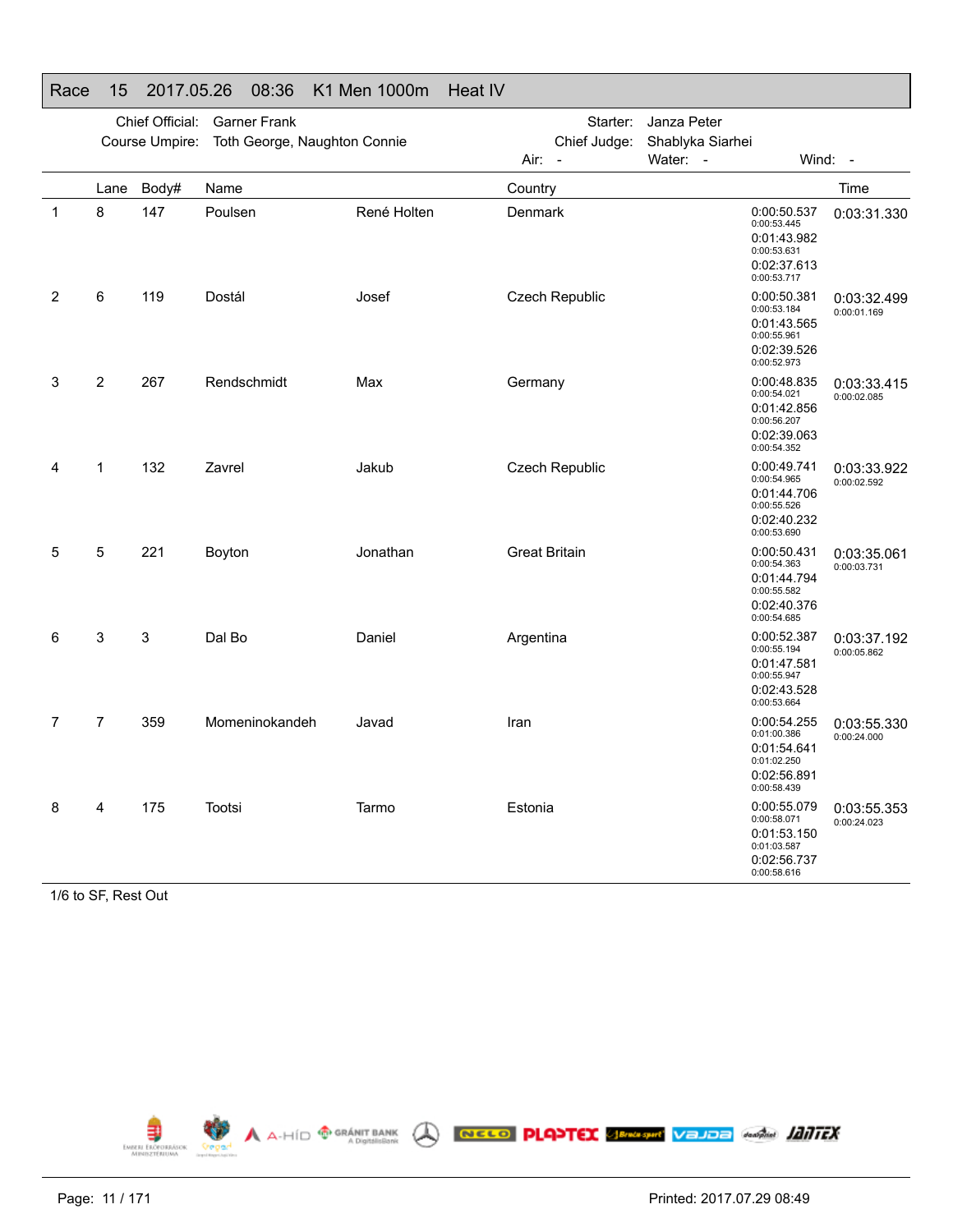|   |                | Chief Official: | <b>Garner Frank</b><br>Course Umpire: Tarcsafalvi József, Páger Zoltán |             |                 | Starter:<br>Chief Judge: | Janza Peter<br>Shablyka Siarhei |                                                                                        |                            |
|---|----------------|-----------------|------------------------------------------------------------------------|-------------|-----------------|--------------------------|---------------------------------|----------------------------------------------------------------------------------------|----------------------------|
|   |                |                 |                                                                        |             | Air: -          |                          | Water: -                        |                                                                                        | Wind: -                    |
|   | Lane           | Body#           | Name                                                                   |             | Country         |                          |                                 |                                                                                        | Time                       |
| 1 | 4              | 47              | Kirchev                                                                | Miroslav    | <b>Bulgaria</b> |                          |                                 | 0:00:51.734<br>0:00:52.158<br>0:01:43.892<br>0:00:55.961<br>0:02:39.853<br>0:00:51.338 | 0:03:31.191                |
| 2 | $\overline{2}$ | 617             | Gelle                                                                  | Peter       | Slovakia        |                          |                                 | 0:00:51.656<br>0:00:54.285<br>0:01:45.941<br>0:00:54.180<br>0:02:40.121<br>0:00:51.470 | 0:03:31.591<br>0:00:00.400 |
| 3 | 3              | 502             | Brzezinski                                                             | Martin      | Poland          |                          |                                 | 0:00:51.183<br>0:00:55.459<br>0:01:46.642<br>0:00:55.705<br>0:02:42.347<br>0:00:51.505 | 0:03:33.852<br>0:00:02.661 |
| 4 | 6              | 15              | Bain                                                                   | Billy       | Australia       |                          |                                 | 0:00:49.515<br>0:00:55.220<br>0:01:44.735<br>0:00:55.826<br>0:02:40.561<br>0:00:53.899 | 0:03:34.460<br>0:00:03.269 |
| 5 | 5              | 558             | Mamutov                                                                | Ruslan      | Russia          |                          |                                 | 0:00:51.399<br>0:00:53.970<br>0:01:45.369<br>0:00:56.518<br>0:02:41.887<br>0:00:53.496 | 0:03:35.383<br>0:00:04.192 |
| 6 | 8              | 333             | Németh                                                                 | Viktor Máté | Hungary         |                          |                                 | 0:00:52.249<br>0:00:54.308<br>0:01:46.557<br>0:00:56.606<br>0:02:43.163<br>0:00:52.828 | 0:03:35.991<br>0:00:04.800 |
| 7 | $\mathbf{1}$   | 24              | Kornfeind                                                              | Christoph   | Austria         |                          |                                 | 0:00:52.876<br>0:00:56.597<br>0:01:49.473<br>0:00:55.783<br>0:02:45.256<br>0:00:51.681 | 0:03:36.937<br>0:00:05.746 |

#### Race 16 2017.05.26 08:42 K1 Men 1000m Heat V

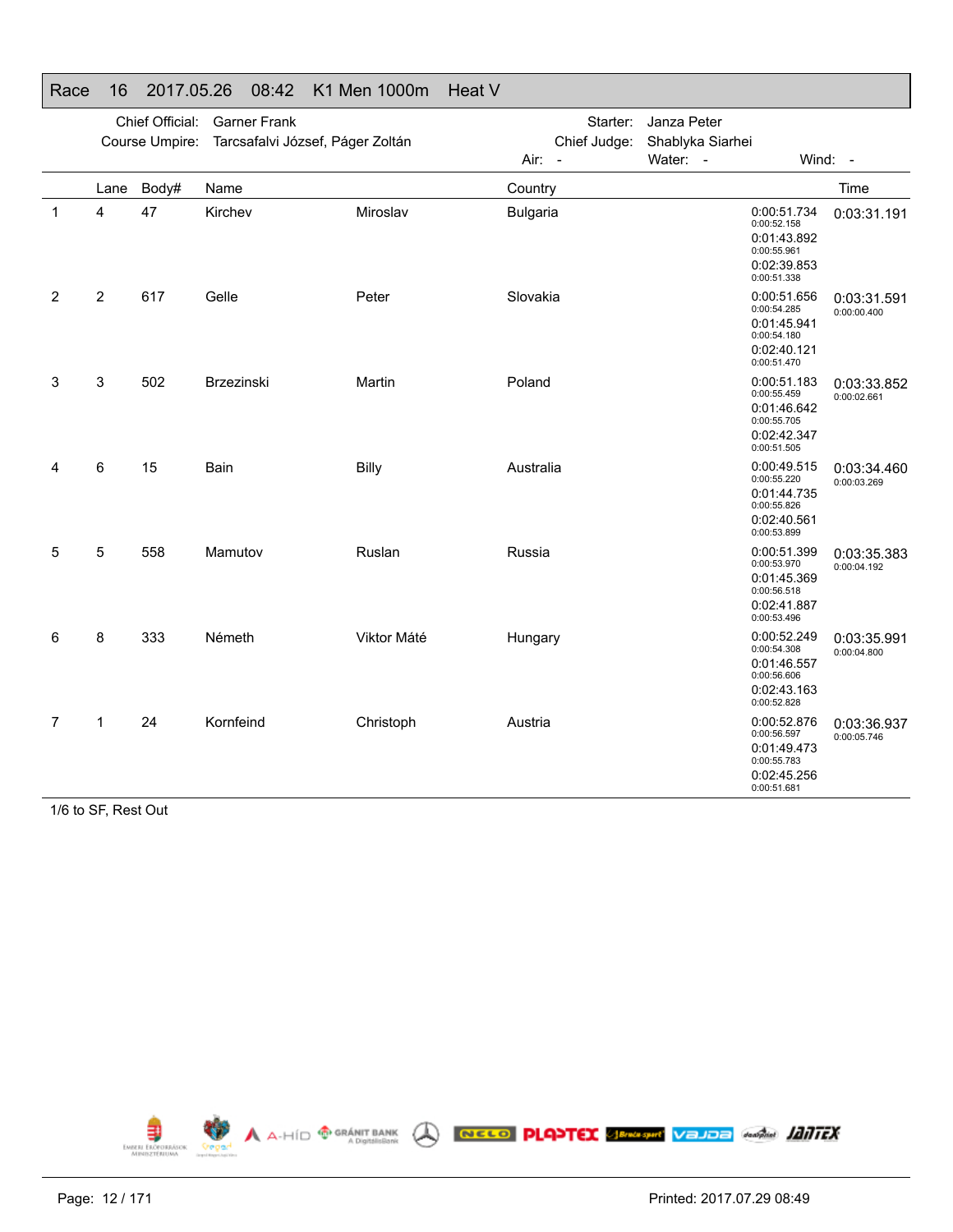|   |                | Chief Official:<br>Course Umpire: | <b>Garner Frank</b><br>Thurmer Geza, Avar Tamás |           |               | Starter:<br>Chief Judge: | Janza Peter<br>Shablyka Siarhei |                                                                                        |                            |
|---|----------------|-----------------------------------|-------------------------------------------------|-----------|---------------|--------------------------|---------------------------------|----------------------------------------------------------------------------------------|----------------------------|
|   |                |                                   |                                                 |           | $Air: -$      |                          | Water: -                        | Wind: -                                                                                |                            |
|   | Lane           | Body#                             | Name                                            |           | Country       |                          |                                 |                                                                                        | Time                       |
| 1 | 1              | 263                               | Liebscher                                       | Tom       | Germany       |                          |                                 | 0:00:49.445<br>0:00:54.409<br>0:01:43.854<br>0:00:55.308<br>0:02:39.162<br>0:00:52.096 | 0:03:31.258                |
| 2 | $\overline{2}$ | 527                               | Pimenta                                         | Fernando  | Portugal      |                          |                                 | 0:00:50.407<br>0:00:55.512<br>0:01:45.919<br>0:00:57.873<br>0:02:43.792<br>0:00:58.220 | 0:03:42.012<br>0:00:10.754 |
| 3 | 6              | 615                               | <b>Botek</b>                                    | Adam      | Slovakia      |                          |                                 | 0:00:51.325<br>0:00:56.925<br>0:01:48.250<br>0:00:58.695<br>0:02:46.945<br>0:00:57.582 | 0:03:44.527<br>0:00:13.269 |
| 4 | 4              | 378                               | Burgo                                           | Samuele   | Italy         |                          |                                 | 0:00:51.952<br>0:00:58.142<br>0:01:50.094<br>0:00:50.707<br>0:02:40.801<br>0:01:07.780 | 0:03:48.581<br>0:00:17.323 |
| 5 | 8              | 685                               | Delgado                                         | Sebastián | Uruguay       |                          |                                 | 0:00:55.963<br>0:01:00.180<br>0:01:56.143<br>0:01:00.756<br>0:02:56.899<br>0:00:57.613 | 0:03:54.512<br>0:00:23.254 |
| 6 | 3              | 42                                | Junior Souta                                    | Vagner    | <b>Brazil</b> |                          |                                 | 0:00:56.532<br>0:00:59.431<br>0:01:55.963<br>0:01:01.364<br>0:02:57.327<br>0:00:57.931 | 0:03:55.258<br>0:00:24.000 |

#### Race 17 2017.05.26 08:48 K1 Men 1000m Heat VI

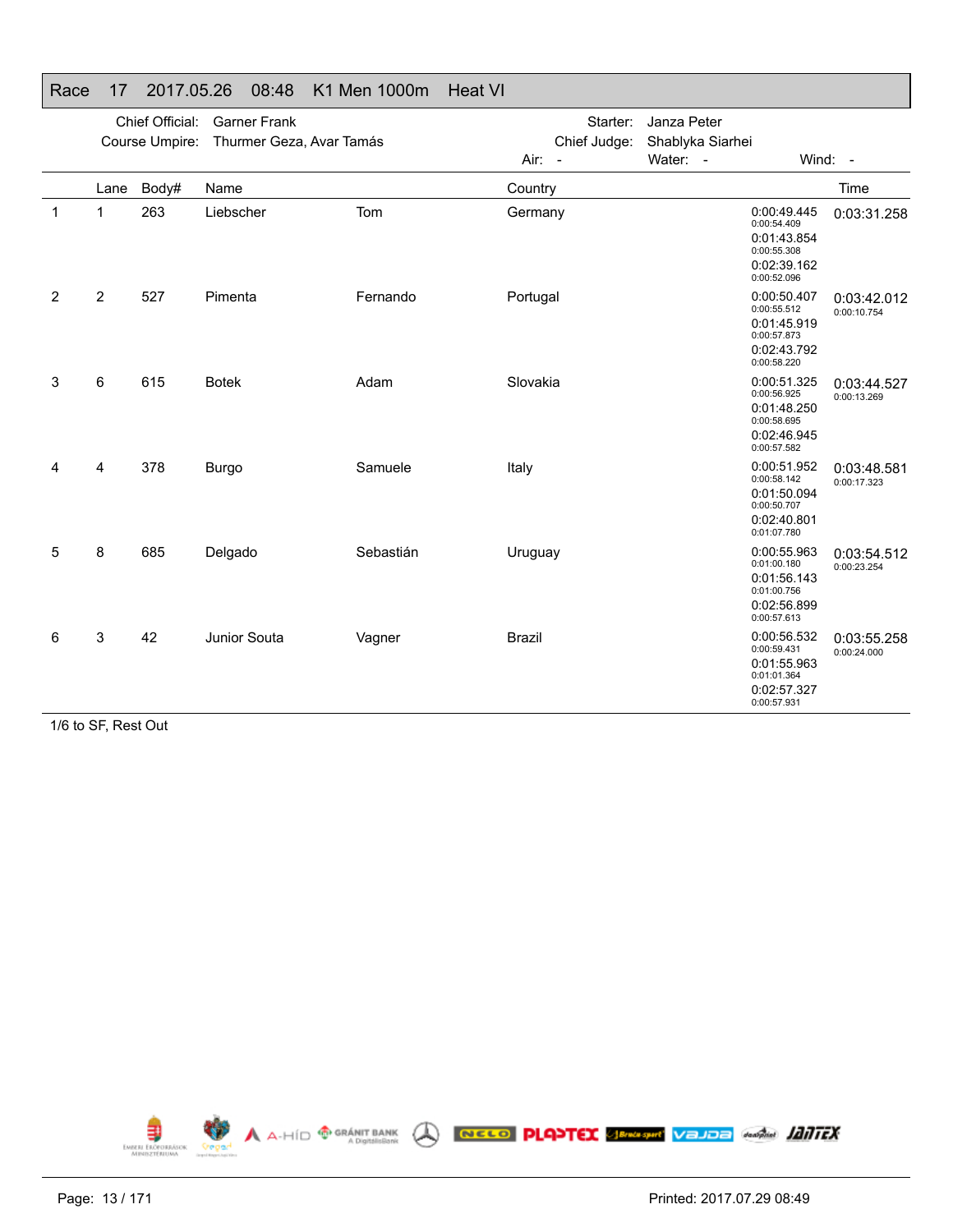|             |      | Chief Official: | <b>Garner Frank</b><br>Course Umpire: Toth George, Naughton Connie |          | Starter:<br>Chief Judge:         | Penfound Mark<br>Shablyka Siarhei                                                      |                            |
|-------------|------|-----------------|--------------------------------------------------------------------|----------|----------------------------------|----------------------------------------------------------------------------------------|----------------------------|
|             |      |                 |                                                                    |          | Air:<br>$\overline{\phantom{a}}$ | Water: -                                                                               | Wind: -                    |
|             | Lane | Body#           | Name                                                               |          | Country                          |                                                                                        | Time                       |
| $\mathbf 1$ | 1    | 342             | Vasbányai                                                          | Henrik   | Hungary                          | 0:00:55.861<br>0:00:59.417<br>0:01:55.278<br>0:01:00.285<br>0:02:55.563<br>0:00:56.307 | 0:03:51.870                |
| 2           | 7    | 44              | Queiroz Dos Santos                                                 | Isaquias | <b>Brazil</b>                    | 0:00:54.658<br>0:01:00.580<br>0:01:55.238<br>0:01:00.994<br>0:02:56.232<br>0:00:55.930 | 0:03:52.162<br>0:00:00.292 |
| 3           | 3    | 120             | Dvořák                                                             | Filip    | Czech Republic                   | 0:00:56.949<br>0:00:59.138<br>0:01:56.087<br>0:01:01.151<br>0:02:57.238<br>0:00:59.308 | 0:03:56.546<br>0:00:04.676 |
|             | 4    | 461             | Tarnovschi                                                         | Oleg     | Moldova                          | 0:00:54.661<br>0:01:00.438<br>0:01:55.099<br>0:01:01.410<br>0:02:56.509<br>0:01:03.345 | 0:03:59.854<br>0:00:07.984 |
| 5           | 6    | 616             | Farkaš                                                             | Vincent  | Slovakia                         | 0:00:57.277<br>0:01:01.962<br>0:01:59.239<br>0:01:01.536<br>0:03:00.775<br>0:01:01.333 | 0:04:02.108<br>0:00:10.238 |
| 6           | 2    | 72              | Hodges                                                             | Drew     | Canada                           | 0:00:57.626<br>0:01:00.422<br>0:01:58.048<br>0:01:02.628<br>0:03:00.676<br>0:01:04.478 | 0:04:05.154<br>0:00:13.284 |
| 7           | 8    | 275             | Dimopoulos                                                         | Stefanos | Greece                           | 0:00:58.694<br>0:01:00.770<br>0:01:59.464<br>0:01:05.656<br>0:03:05.120<br>0:01:06.803 | 0:04:11.923<br>0:00:20.053 |
| 8           | 5    | 225             | Jones                                                              | Jonathan | <b>Great Britain</b>             | 0:00:57.641<br>0:01:03.573<br>0:02:01.214<br>0:01:07.978<br>0:03:09.192<br>0:01:07.093 | 0:04:16.285<br>0:00:24.415 |
| 9           | 9    | 463             | Nordino                                                            | Mussa    | Republica Mozambic               | 0:01:13.992<br>0:01:20.832<br>0:02:34.824<br>0:01:24.829<br>0:03:59.653<br>0:01:18.855 | 0:05:18.508<br>0:01:26.638 |

#### Race 18 2017.05.26 08:54 C1 Men 1000m Heat I

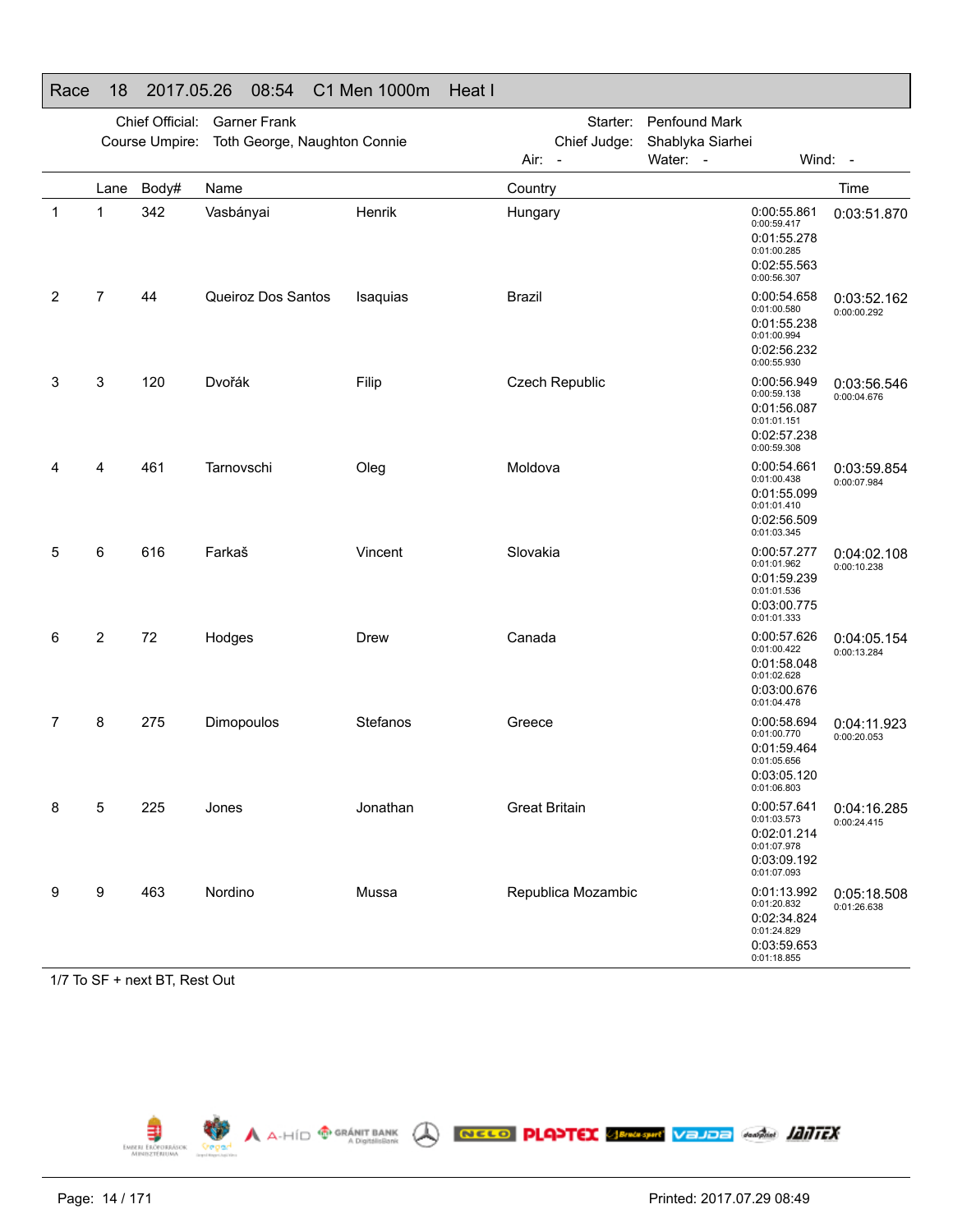|   |                | Chief Official: | <b>Garner Frank</b>                             |          |                          | Starter: Penfound Mark                                                                 |                            |
|---|----------------|-----------------|-------------------------------------------------|----------|--------------------------|----------------------------------------------------------------------------------------|----------------------------|
|   |                |                 | Course Umpire: Tarcsafalvi József, Páger Zoltán |          | Chief Judge:             | Shablyka Siarhei                                                                       |                            |
|   |                |                 |                                                 |          | Air: -                   | Water: -                                                                               | Wind: -                    |
|   | Lane           | Body#           | Name                                            |          | Country                  |                                                                                        | Time                       |
| 1 | 5              | 712             | <b>Tukhtasin Ugli</b>                           | Nurislom | Uzbekistan               | 0:00:56.612<br>0:01:00.012<br>0:01:56.624<br>0:01:03.287<br>0:02:59.911<br>0:01:00.062 | 0:03:59.973                |
| 2 | 6              | 355             | Eskandanihosseini                               | Seyedkia | Iran                     | 0:00:57.091<br>0:01:02.246<br>0:01:59.337<br>0:01:02.601<br>0:03:01.938<br>0:00:58.820 | 0:04:00.758<br>0:00:00.785 |
| 3 | 4              | 103             | David Diaz                                      | Sergio   | Colombia                 | 0:00:56.767<br>0:00:59.559<br>0:01:56.326<br>0:01:04.775<br>0:03:01.101<br>0:00:59.841 | 0:04:00.942<br>0:00:00.969 |
| 4 | 2              | 677             | Shemetylo                                       | Eduard   | Ukraine                  | 0:00:56.221<br>0:01:02.385<br>0:01:58.606<br>0:01:02.802<br>0:03:01.408<br>0:00:59.965 | 0:04:01.373<br>0:00:01.400 |
| 5 | $\overline{7}$ | 48              | Kodinov                                         | Angel    | <b>Bulgaria</b>          | 0:00:55.946<br>0:01:01.712<br>0:01:57.658<br>0:01:05.087<br>0:03:02.745<br>0:00:59.874 | 0:04:02.619<br>0:00:02.646 |
| 6 | 1              | 439             | Shin                                            | Dongjin  | Korea                    | 0:00:56.694<br>0:01:00.794<br>0:01:57.488<br>0:01:04.902<br>0:03:02.390<br>0:01:01.445 | 0:04:03.835<br>0:00:03.862 |
| 7 | 3              | 454             | Žustautas                                       | Henrikas | Lithuania                | 0:00:57.486<br>0:01:03.910<br>0:02:01.396<br>0:01:03.241<br>0:03:04.637<br>0:00:59.382 | 0:04:04.019<br>0:00:04.046 |
| 8 | 9              | 651             | Shahriyor                                       | Daminov  | Tajikistan               | 0:00:57.289<br>0:01:02.824<br>0:02:00.113<br>0:01:04.215<br>0:03:04.328<br>0:01:00.253 | 0:04:04.581<br>0:00:04.608 |
| 9 | 8              | 691             | Ross                                            | lan      | United States of America | 0:00:58.955<br>0:01:05.537<br>0:02:04.492<br>0:01:14.079<br>0:03:18.571<br>0:01:11.710 | 0:04:30.281<br>0:00:30.308 |

#### Race 19 2017.05.26 09:00 C1 Men 1000m Heat II

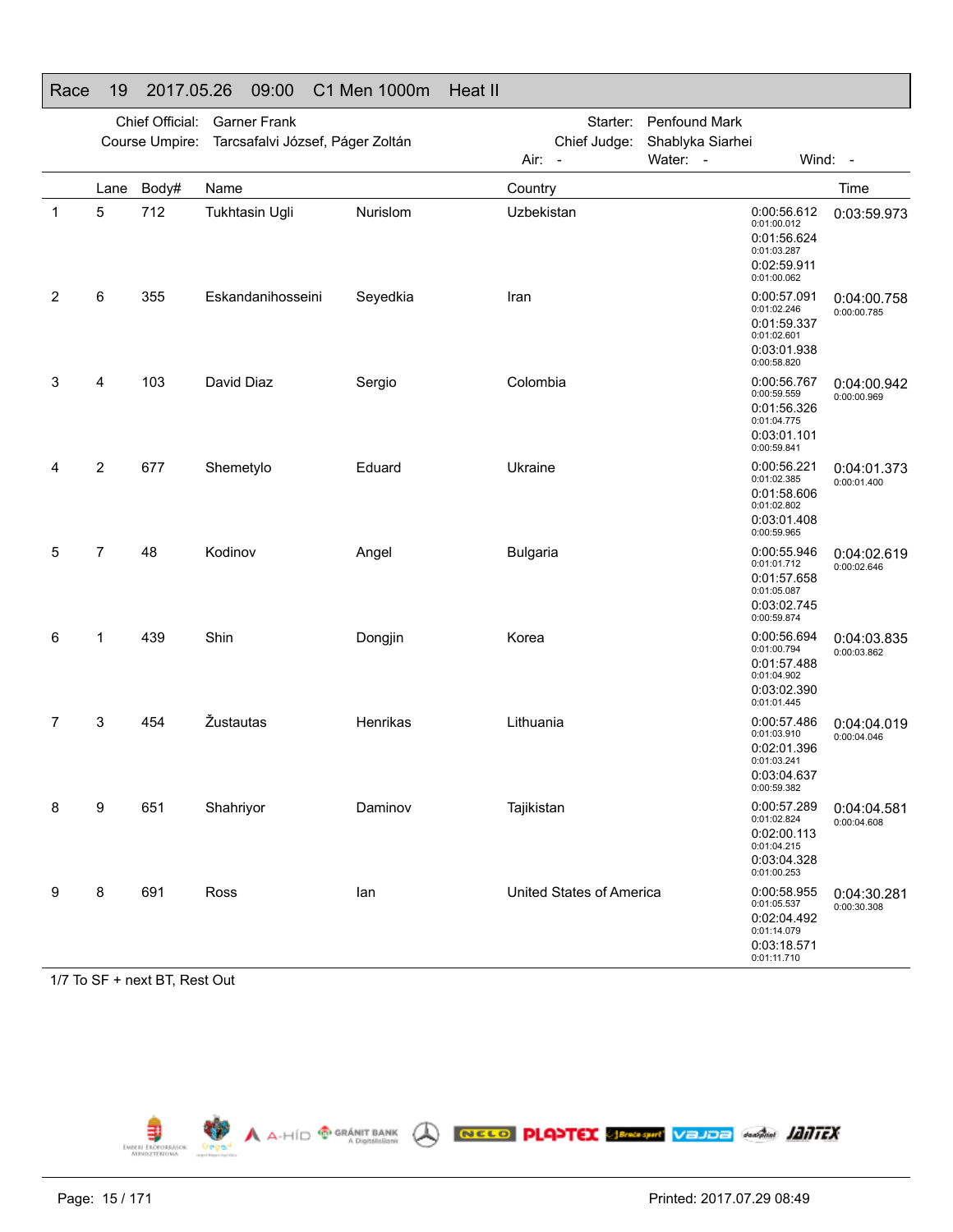|   |                | Chief Official: | <b>Garner Frank</b><br>Course Umpire: Thurmer Geza, Avar Tamás |         | Starter:<br>Chief Judge: | <b>Penfound Mark</b><br>Shablyka Siarhei                                               |                            |
|---|----------------|-----------------|----------------------------------------------------------------|---------|--------------------------|----------------------------------------------------------------------------------------|----------------------------|
|   |                |                 |                                                                |         | Air: -                   | Water: -                                                                               | Wind: -                    |
|   | Lane           | Body#           | Name                                                           |         | Country                  |                                                                                        | Time                       |
| 1 | 1              | 121             | Fuksa                                                          | Martin  | Czech Republic           | 0:00:53.571<br>0:00:58.446<br>0:01:52.017<br>0:01:01.910<br>0:02:53.927<br>0:00:59.043 | 0:03:52.970                |
| 2 | $\overline{2}$ | 323             | <b>Kiss</b>                                                    | Tamás   | Hungary                  | 0:00:55.448<br>0:00:59.839<br>0:01:55.287<br>0:01:01.224<br>0:02:56.511<br>0:00:57.467 | 0:03:53.978<br>0:00:01.008 |
| 3 | 5              | 379             | Cestra                                                         | Davide  | Italy                    | 0:00:57.451<br>0:01:00.680<br>0:01:58.131<br>0:01:02.340<br>0:03:00.471<br>0:00:57.676 | 0:03:58.147<br>0:00:05.177 |
| 4 | 3              | 624             | Rusnák                                                         | Matej   | Slovakia                 | 0:00:57.678<br>0:01:02.928<br>0:02:00.606<br>0:01:00.799<br>0:03:01.405<br>0:00:57.650 | 0:03:59.055<br>0:00:06.085 |
| 5 | 4              | 264             | Mueller                                                        | Michael | Germany                  | 0:00:57.555<br>0:01:02.108<br>0:01:59.663<br>0:01:01.780<br>0:03:01.443<br>0:01:01.204 | 0:04:02.647<br>0:00:09.677 |
| 6 | $\overline{7}$ | 654             | Chou                                                           | En-ping | Chinese Taipei           | 0:00:59.617<br>0:01:03.605<br>0:02:03.222<br>0:01:05.387<br>0:03:08.609<br>0:01:01.792 | 0:04:10.401<br>0:00:17.431 |

#### Race 20 2017.05.26 09:06 C1 Men 1000m Heat III

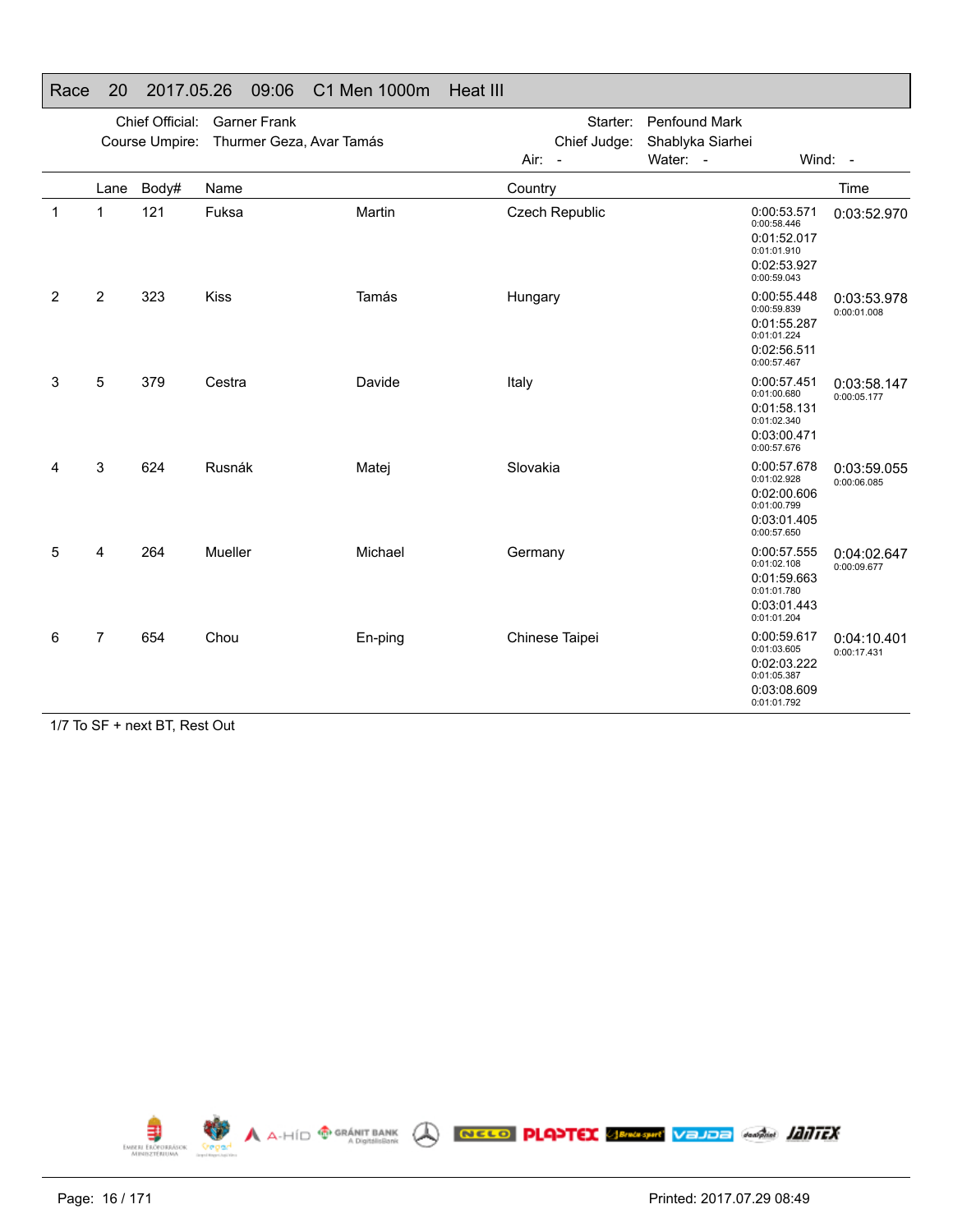|   |                | Chief Official: | <b>Garner Frank</b>          |         |            | Starter:           | <b>Penfound Mark</b> |                                                                                        |                            |
|---|----------------|-----------------|------------------------------|---------|------------|--------------------|----------------------|----------------------------------------------------------------------------------------|----------------------------|
|   |                | Course Umpire:  | Toth George, Naughton Connie |         |            | Chief Judge:       | Shablyka Siarhei     |                                                                                        |                            |
|   |                |                 |                              |         | Air: -     |                    | Water: -             | Wind: -                                                                                |                            |
|   | Lane           | Body#           | Name                         |         | Country    |                    |                      |                                                                                        | Time                       |
| 1 | $\overline{2}$ | 82              | Spence                       | Craig   | Canada     |                    |                      | 0:00:54.858<br>0:00:59.208<br>0:01:54.066<br>0:00:59.898<br>0:02:53.964<br>0:00:57.936 | 0:03:51.900                |
| 2 | 3              | 402             | Tacchini                     | Carlo   | Italy      |                    |                      | 0:00:55.934<br>0:00:59.462<br>0:01:55.396<br>0:01:01.488<br>0:02:56.884<br>0:00:57.055 | 0:03:53.939<br>0:00:02.039 |
| 3 | 5              | 504             | Glazunow                     | Wiktor  | Poland     |                    |                      | 0:00:55.158<br>0:00:59.149<br>0:01:54.307<br>0:01:01.890<br>0:02:56.197<br>0:01:00.065 | 0:03:56.262<br>0:00:04.362 |
| Δ | 4              | 705             | Menkov                       | Vadim   | Uzbekistan |                    |                      | 0:00:57.002<br>0:00:59.834<br>0:01:56.836<br>0:01:03.540<br>0:03:00.376<br>0:00:57.801 | 0:03:58.177<br>0:00:06.277 |
| 5 | 8              | 443             | Korobov                      | Vadim   | Lithuania  |                    |                      | 0:00:56.675<br>0:01:00.993<br>0:01:57.668<br>0:01:02.708<br>0:03:00.376<br>0:00:58.109 | 0:03:58.485<br>0:00:06.585 |
| 6 | 6              | 255             | Hecker                       | Tim     | Germany    |                    |                      | 0:00:56.792<br>0:01:00.999<br>0:01:57.791<br>0:01:02.289<br>0:03:00.080<br>0:00:58.443 | 0:03:58.523<br>0:00:06.623 |
| 7 | $\overline{7}$ | 346             | Tomar                        | Gaurav  | India      |                    |                      | 0:01:01.578<br>0:01:03.904<br>0:02:05.482<br>0:01:09.872<br>0:03:15.354<br>0:01:04.231 | 0:04:19.585<br>0:00:27.685 |
| 8 | 1              | 462             | Lobo                         | Joaquim |            | Republica Mozambic |                      | 0:00:58.955<br>0:01:13.951<br>0:02:12.906<br>0:01:16.603<br>0:03:29.509<br>0:01:13.876 | 0:04:43.385<br>0:00:51.485 |

#### Race 21 2017.05.26 09:12 C1 Men 1000m Heat IV

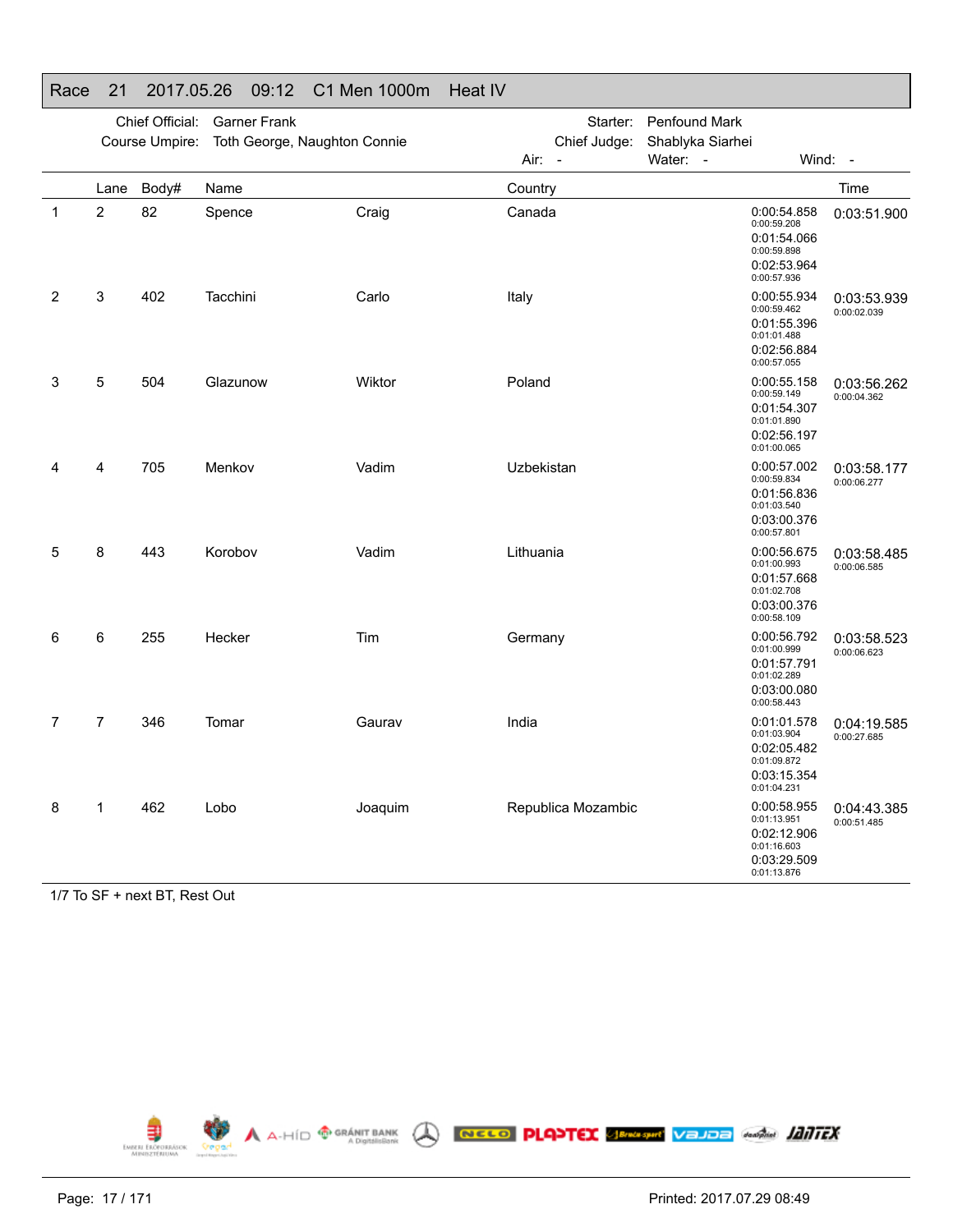|   |                | Chief Official: | <b>Garner Frank</b><br>Course Umpire: Tarcsafalvi József, Páger Zoltán |                  | Starter:<br>Chief Judge: | <b>Penfound Mark</b><br>Shablyka Siarhei |                                                                                        |                            |
|---|----------------|-----------------|------------------------------------------------------------------------|------------------|--------------------------|------------------------------------------|----------------------------------------------------------------------------------------|----------------------------|
|   | Lane           | Body#           | Name                                                                   |                  | Air: -<br>Country        | Water: -                                 | Wind: -                                                                                | Time                       |
| 1 | 3              | 508             | Kaczor                                                                 | Tomasz           | Poland                   |                                          | 0:00:56.201<br>0:01:01.518<br>0:01:57.719<br>0:01:03.709<br>0:03:01.428<br>0:01:00.952 | 0:04:02.380                |
| 2 | 8              | 173             | Karlson                                                                | Joosep           | Estonia                  |                                          | 0:00:58.859<br>0:01:02.551<br>0:02:01.410<br>0:01:03.850<br>0:03:05.260<br>0:00:58.527 | 0:04:03.787<br>0:00:01.407 |
| 3 | 6              | 442             | Lagzdins                                                               | Roberts          | Latvia                   |                                          | 0:00:58.675<br>0:01:04.306<br>0:02:02.981<br>0:01:03.581<br>0:03:06.562<br>0:00:57.449 | 0:04:04.011<br>0:00:01.631 |
| 4 | $\overline{7}$ | 161             | Casas                                                                  | <b>Brais</b>     | Spain                    |                                          | 0:00:58.450<br>0:01:03.299<br>0:02:01.749<br>0:01:04.826<br>0:03:06.575<br>0:00:58.182 | 0:04:04.757<br>0:00:02.377 |
| 5 | $\overline{2}$ | 231             | Berasnevich                                                            | Yury             | Georgia                  |                                          | 0:00:57.403<br>0:01:02.540<br>0:01:59.943<br>0:01:04.498<br>0:03:04.441<br>0:01:01.785 | 0:04:06.226<br>0:00:03.846 |
| 6 | 4              | 458             | Goncearov                                                              | Arcadii          | Moldova                  |                                          | 0:00:58.145<br>0:01:03.526<br>0:02:01.671<br>0:01:04.925<br>0:03:06.596<br>0:00:59.645 | 0:04:06.241<br>0:00:03.861 |
| 7 | 9              | 104             | Pacheco Cipagauta                                                      | Daniel Alfonso   | Colombia                 |                                          | 0:00:59.362<br>0:01:02.858<br>0:02:02.220<br>0:01:03.747<br>0:03:05.967<br>0:01:00.420 | 0:04:06.387<br>0:00:04.007 |
| 8 | 5              | 575             | Ro                                                                     | Kian Wee Hadrian | Singapore                |                                          | 0:01:01.337<br>0:01:05.860<br>0:02:07.197<br>0:01:04.227<br>0:03:11.424<br>0:01:10.702 | 0:04:22.126<br>0:00:19.746 |
|   | 1              | 656             | Khattali                                                               | Vghailan         | Tunisia                  |                                          |                                                                                        | Did not start              |

#### Race 22 2017.05.26 09:18 C1 Men 1000m Heat V

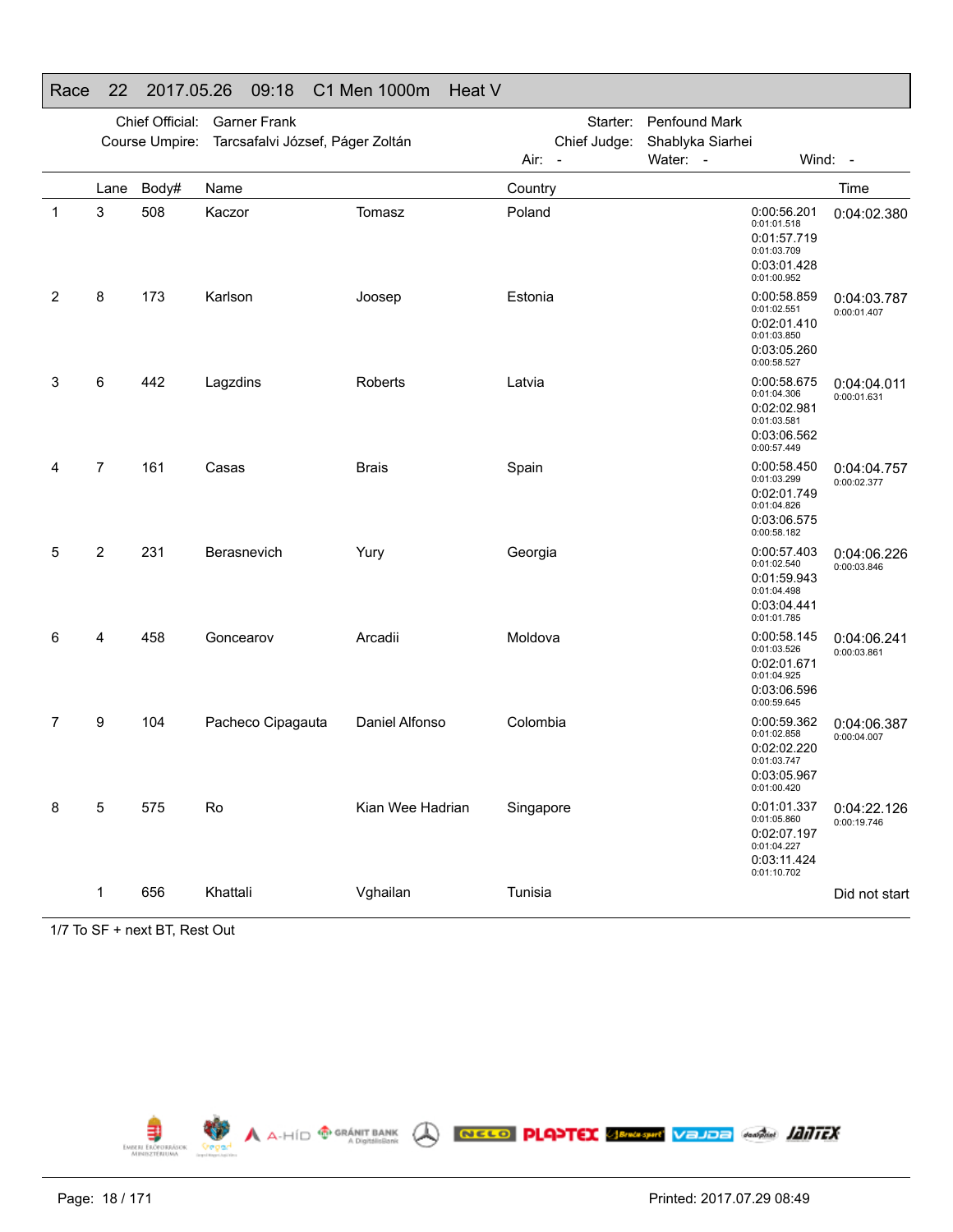#### Race 23 2017.05.26 09:28 K1 Women 500m Heat I

|   |                | Chief Official:<br>Course Umpire: | <b>Garner Frank</b><br>Thurmer Geza, Avar Tamás |                | Starter:<br>Chief Judge: | <b>Warren Matt</b><br>Shablyka Siarhei |                            |                            |
|---|----------------|-----------------------------------|-------------------------------------------------|----------------|--------------------------|----------------------------------------|----------------------------|----------------------------|
|   |                |                                   |                                                 |                | Air: -                   | Water: -                               |                            | Wind: -                    |
|   | Lane           | Body#                             | Name                                            |                | Country                  |                                        |                            | Time                       |
| 1 | 8              | 137                               | Jørgensen                                       | Emma Aastrand  | <b>Denmark</b>           |                                        | 0:00:54.857<br>0:00:57.845 | 0:01:52.702                |
| 2 | 4              | 593                               | Starovic                                        | Milica         | Serbia                   |                                        | 0:00:51.589<br>0:01:01.420 | 0:01:53.009<br>0:00:00.307 |
| 3 | 5              | 31                                | <b>Peters</b>                                   | <b>Hermien</b> | Belgium                  |                                        | 0:00:54.864<br>0:00:58.822 | 0:01:53.686<br>0:00:00.984 |
| 4 | 9              | 547                               | Stepanova                                       | Kira           | Russia                   |                                        | 0:00:55.929<br>0:00:58.657 | 0:01:54.586<br>0:00:01.884 |
| 5 | $\overline{2}$ | 244                               | Medert                                          | Tabea          | Germany                  |                                        | 0:00:55.944<br>0:00:59.273 | 0:01:55.217<br>0:00:02.515 |
| 6 |                | 114                               | Koziskova                                       | Anna           | <b>Czech Republic</b>    |                                        | 0:00:57.156<br>0:00:58.815 | 0:01:55.971<br>0:00:03.269 |
| 7 | 6              | 495                               | Pulawska                                        | Anna           | Poland                   |                                        | 0:00:57.234<br>0:01:00.229 | 0:01:57.463<br>0:00:04.761 |
| 8 | 7              | 436                               | Lee                                             | Sunja          | Korea                    |                                        | 0:00:57.163<br>0:01:04.469 | 0:02:01.632<br>0:00:08.930 |
| 9 | 3              | 657                               | Liepa                                           | Lasma          | Turkey                   |                                        | 0:01:02.129<br>0:01:06.842 | 0:02:08.971<br>0:00:16.269 |

1/7 To SF + next BT, Rest Out

| Race         | 24             | 2017.05.26      | 09:33                        | K1 Women 500m   | Heat II                  |                    |                            |                            |
|--------------|----------------|-----------------|------------------------------|-----------------|--------------------------|--------------------|----------------------------|----------------------------|
|              |                | Chief Official: | <b>Garner Frank</b>          |                 | Starter:                 | <b>Warren Matt</b> |                            |                            |
|              |                | Course Umpire:  | Toth George, Naughton Connie |                 | Chief Judge:             | Shablyka Siarhei   |                            |                            |
|              |                |                 |                              |                 | $Air: -$                 | Water: -           |                            | Wind: $-$                  |
|              | Lane           | Body#           | Name                         |                 | Country                  |                    |                            | Time                       |
| $\mathbf{1}$ |                | 30              | <b>Broekx</b>                | Lize            | Belgium                  |                    | 0:00:55.229<br>0:00:58.488 | 0:01:53.717                |
| 2            | $\overline{2}$ | 590             | Moldovan                     | <b>Nikolina</b> | Serbia                   |                    | 0:00:54.113<br>0:01:00.527 | 0:01:54.640<br>0:00:00.923 |
| 3            | 8              | 539             | Aniushina                    | Elena           | Russia                   |                    | 0:00:56.018<br>0:00:59.037 | 0:01:55.055<br>0:00:01.338 |
| 4            | 6              | 532             | Van Tonder                   | Esti            | South Africa             |                    | 0:00:56.355<br>0:00:59.316 | 0:01:55.671<br>0:00:01.954 |
| 5            | 4              | 56              | Langlois                     | Andreanne       | Canada                   |                    | 0:00:55.166<br>0:01:01.374 | 0:01:56.540<br>0:00:02.823 |
| 6            | 7              | 413             | Klinova                      | Inna            | Kazakhstan               |                    | 0:00:57.220<br>0:01:01.097 | 0:01:58.317<br>0:00:04.600 |
| 7            | 3              | 349             | Hakimimoghaddam              | Arezou          | Iran                     |                    | 0:00:57.812<br>0:01:00.705 | 0:01:58.517<br>0:00:04.800 |
| 8            | 5              | 686             | <b>Barlow</b>                | Samantha        | United States of America |                    | 0:00:58.206<br>0:01:02.380 | 0:02:00.586<br>0:00:06.869 |
| 9            | 9              | 608             | Widmer                       | Franziska       | Switzerland              |                    | 0:00:59.638<br>0:01:02.879 | 0:02:02.517<br>0:00:08.800 |

1/7 To SF + next BT, Rest Out

⋾ EMBERL EROP

A A-HÍD <sup>@ GRÁNIT BANK</sup> ( **NECO PLANTEX SEPARATION** VEJDE GARAGE *HATTEX* 

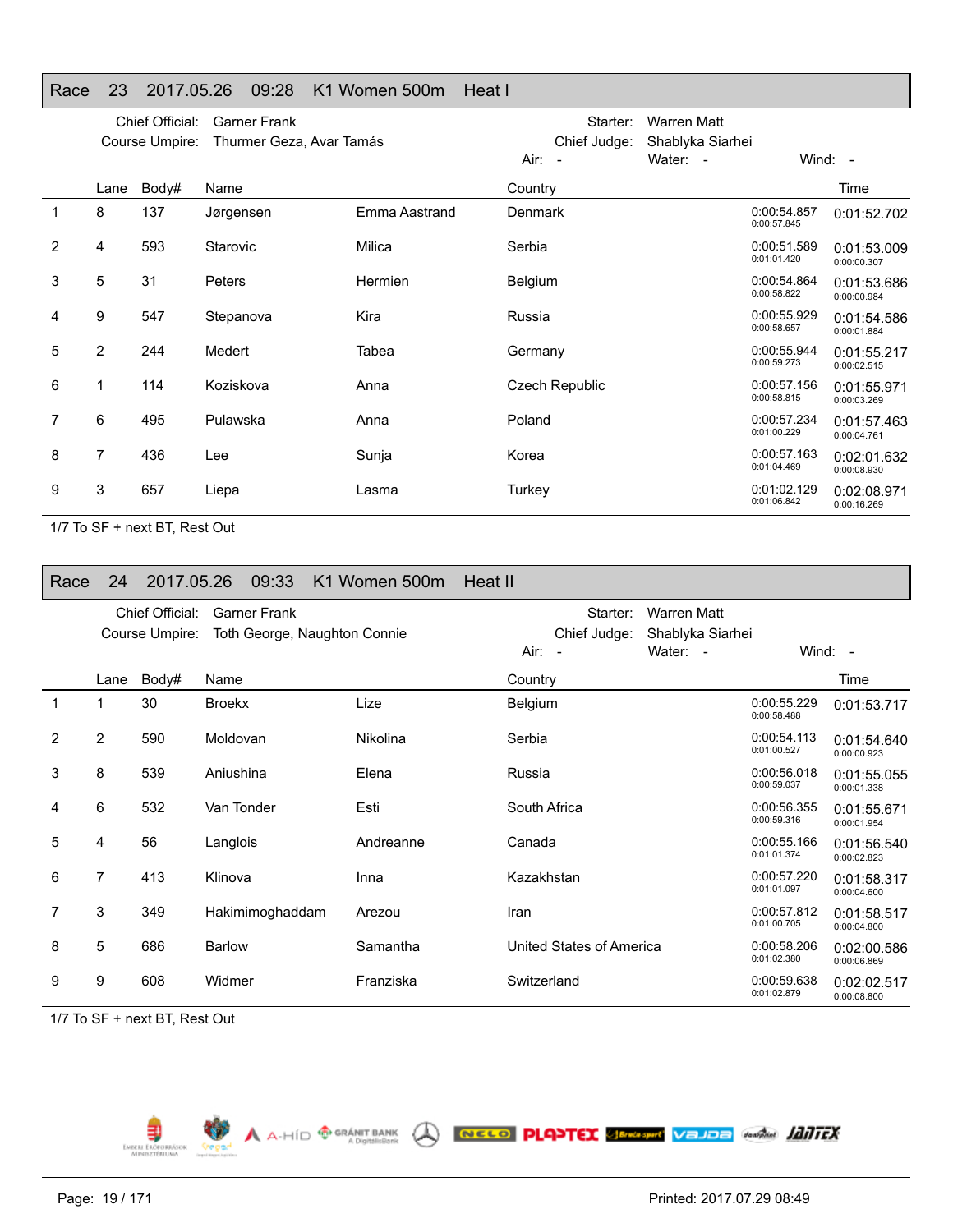#### Race 25 2017.05.26 09:38 K1 Women 500m Heat III

|   |      | Chief Official:<br>Course Umpire: | <b>Garner Frank</b><br>Tarcsafalvi József, Páger Zoltán |                 | Air: -    | Starter:<br>Chief Judge: | <b>Warren Matt</b><br>Shablyka Siarhei<br>Water: - |                            | Wind: $-$                  |
|---|------|-----------------------------------|---------------------------------------------------------|-----------------|-----------|--------------------------|----------------------------------------------------|----------------------------|----------------------------|
|   | Lane | Body#                             | Name                                                    |                 | Country   |                          |                                                    |                            | Time                       |
| 1 | 6    | 631                               | <b>Stensils</b>                                         | Linnea          | Sweden    |                          |                                                    | 0:00:53.658<br>0:00:58.617 | 0:01:52.275                |
| 2 | 3    | 9                                 | Brigden-jones                                           | Jo              | Australia |                          |                                                    | 0:00:55.783<br>0:00:57.423 | 0:01:53.206<br>0:00:00.931 |
| 3 |      | 613                               | Mládková                                                | Ivana           | Slovakia  |                          |                                                    | 0:00:55.386<br>0:00:58.666 | 0:01:54.052<br>0:00:01.777 |
| 4 | 7    | 60                                | Russell                                                 | Michelle Louise | Canada    |                          |                                                    | 0:00:54.118<br>0:00:59.996 | 0:01:54.114<br>0:00:01.839 |
| 5 | 9    | 186                               | Hostens                                                 | Manon           | France    |                          |                                                    | 0:00:55.605<br>0:00:58.562 | 0:01:54.167<br>0:00:01.892 |
| 6 | 8    | 664                               | Todorova                                                | Anastasija      | Ukraine   |                          |                                                    | 0:00:54.654<br>0:00:59.929 | 0:01:54.583<br>0:00:02.308 |
| 7 | 2    | 465                               | Solhaug                                                 | Marte           | Norway    |                          |                                                    | 0:00:57.285<br>0:00:58.744 | 0:01:56.029<br>0:00:03.754 |
| 8 | 5    | 176                               | Polet                                                   | Pauliina        | Finland   |                          |                                                    | 0:00:57.318<br>0:01:00.019 | 0:01:57.337<br>0:00:05.062 |
| 9 | 4    | 350                               | Kazemi                                                  | Hedive          | Iran      |                          |                                                    | 0:00:58.094<br>0:01:01.873 | 0:01:59.967<br>0:00:07.692 |

1/7 To SF + next BT, Rest Out

| Race           | 26             | 2017.05.26      | 09:43                    | K1 Women 500m      | Heat IV              |                    |                            |                            |
|----------------|----------------|-----------------|--------------------------|--------------------|----------------------|--------------------|----------------------------|----------------------------|
|                |                | Chief Official: | <b>Garner Frank</b>      |                    | Starter:             | <b>Warren Matt</b> |                            |                            |
|                |                | Course Umpire:  | Thurmer Geza, Avar Tamás |                    | Chief Judge:         | Shablyka Siarhei   |                            |                            |
|                |                |                 |                          |                    | $Air: -$             | Water: -           |                            | Wind: $-$                  |
|                | Lane           | Body#           | Name                     |                    | Country              |                    |                            | Time                       |
| $\mathbf 1$    |                | 302             | Takács                   | Tamara             | Hungary              |                    | 0:00:52.972<br>0:00:56.272 | 0:01:49.244                |
| $\overline{2}$ | 5              | 476             | Carrington               | Lisa               | New Zealand          |                    | 0:00:52.870<br>0:00:57.098 | 0:01:49.968<br>0:00:00.724 |
| 3              | 3              | 493             | Mikolajczyk              | Beata              | Poland               |                    | 0:00:54.030<br>0:00:57.061 | 0:01:51.091<br>0:00:01.847 |
| 4              | 6              | 12              | <b>Burnett</b>           | Alyce              | Australia            |                    | 0:00:54.634<br>0:00:57.218 | 0:01:51.852<br>0:00:02.608 |
| 5              | 8              | 632             | Wikberg                  | Moa                | Sweden               |                    | 0:00:54.597<br>0:00:59.101 | 0:01:53.698<br>0:00:04.454 |
| 6              | $\overline{2}$ | 206             | <b>Belcher</b>           | Lani               | <b>Great Britain</b> |                    | 0:00:55.954<br>0:00:58.260 | 0:01:54.214<br>0:00:04.970 |
| 7              | 9              | 717             | Shubina                  | Ekaterina          | Uzbekistan           |                    | 0:00:55.998<br>0:01:00.193 | 0:01:56.191<br>0:00:06.947 |
| 8              | 4              | 569             | Chen                     | Jiexian, Stephenie | Singapore            |                    | 0:00:55.136<br>0:01:01.801 | 0:01:56.937<br>0:00:07.693 |
| 9              | 7              | 96              | Yang                     | Xuehaiyue          | China                |                    | 0:01:02.787<br>0:01:07.550 | 0:02:10.337<br>0:00:21.093 |

A A-HID O GRÁNIT BANK A RECO PLOYTEX SERAPHY VEJOE GARAGE 1217EX

1/7 To SF + next BT, Rest Out



⋾ EMBERL EROP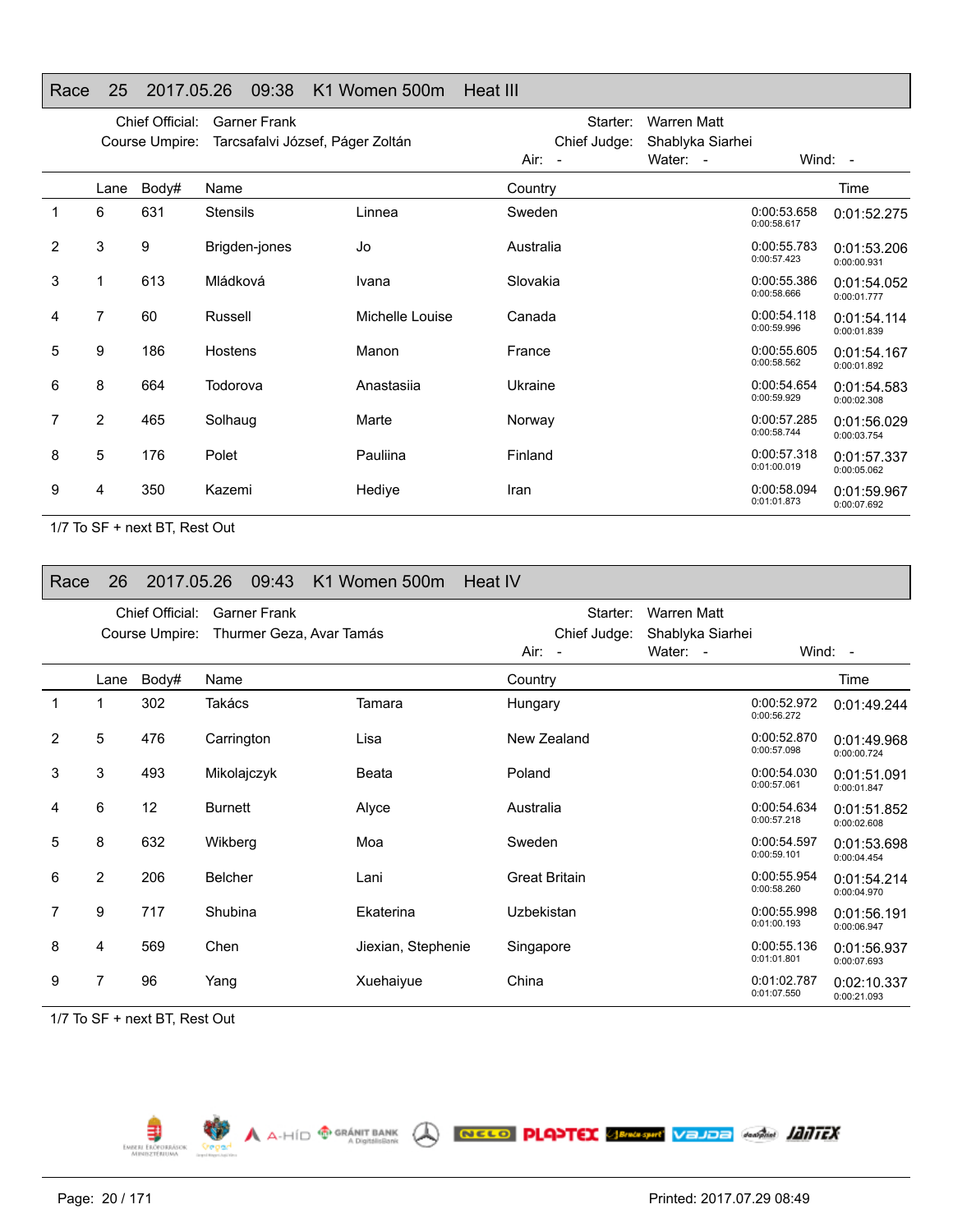#### Race 27 2017.05.26 09:48 K1 Women 500m Heat V

|   |                | Chief Official:<br>Course Umpire: | <b>Garner Frank</b><br>Toth George, Naughton Connie |                 | Starter:<br>Chief Judge: | Warren Matt<br>Shablyka Siarhei |                            |                            |
|---|----------------|-----------------------------------|-----------------------------------------------------|-----------------|--------------------------|---------------------------------|----------------------------|----------------------------|
|   |                |                                   |                                                     |                 | Air: -                   | Water: -                        |                            | Wind: $-$                  |
|   | Lane           | Body#                             | Name                                                |                 | Country                  |                                 |                            | Time                       |
| 1 |                | 304                               | Vad                                                 | Ninetta         | Hungary                  |                                 | 0:00:54.980<br>0:00:57.663 | 0:01:52.643                |
| 2 | 5              | 154                               | Lazkano                                             | Begoña          | Spain                    |                                 | 0:00:55.426<br>0:00:58.955 | 0:01:54.381<br>0:00:01.738 |
| 3 | 6              | 190                               | Troel                                               | Sarah           | France                   |                                 | 0:00:57.841<br>0:00:56.971 | 0:01:54.812<br>0:00:02.169 |
| 4 | 3              | 363                               | Egan                                                | <b>Jennifer</b> | Ireland                  |                                 | 0:00:55.965<br>0:00:58.878 | 0:01:54.843<br>0:00:02.200 |
| 5 | 4              | 22                                | Lehaci                                              | Ana Roxana      | Austria                  |                                 | 0:00:55.567<br>0:01:00.337 | 0:01:55.904<br>0:00:03.261 |
| 6 | $\overline{2}$ | 687                               | Mcelroy                                             | Kaitlyn         | United States of America |                                 | 0:00:57.104<br>0:01:00.793 | 0:01:57.897<br>0:00:05.254 |
| 7 | 7              | 111                               | Betlachova                                          | Eliska          | <b>Czech Republic</b>    |                                 | 0:00:58.826<br>0:01:01.248 | 0:02:00.074<br>0:00:07.431 |
| 8 | 9              | 367                               | Burgo                                               | Irene           | Italy                    |                                 | 0:01:00.191<br>0:01:00.729 | 0:02:00.920<br>0:00:08.277 |
| 9 | 8              | 568                               | Chen                                                | Jiemei Sarah    | Singapore                |                                 | 0:00:59.620<br>0:01:05.938 | 0:02:05.558<br>0:00:12.915 |

1/7 To SF + next BT, Rest Out

| Race           | 28   | 2017.05.26      |              | 09:53               | C1 Women 500m                    | Heat I         |                  |                            |                            |
|----------------|------|-----------------|--------------|---------------------|----------------------------------|----------------|------------------|----------------------------|----------------------------|
|                |      | Chief Official: |              | <b>Garner Frank</b> |                                  | Starter:       | Warren Matt      |                            |                            |
|                |      | Course Umpire:  |              |                     | Tarcsafalvi József, Páger Zoltán | Chief Judge:   | Shablyka Siarhei |                            |                            |
|                |      |                 |              |                     |                                  | $Air: -$       | Water: -         |                            | Wind: $-$                  |
|                | Lane | Body#           | Name         |                     |                                  | Country        |                  |                            | Time                       |
| $\mathbf 1$    | 2    | 65              | Vincent      |                     | Katie                            | Canada         |                  | 0:01:03.291<br>0:01:07.495 | 0:02:10.786                |
| $\overline{2}$ |      | 537             | Andreeva     |                     | Irina                            | Russia         |                  | 0:01:04.514<br>0:01:09.341 | 0:02:13.855<br>0:00:03.069 |
| 3              | 3    | 286             |              | Devecseriné Takács  | Kincső                           | Hungary        |                  | 0:01:04.143<br>0:01:11.666 | 0:02:15.809<br>0:00:05.023 |
| 4              | 4    | 182             | Cailleretz   |                     | Julie                            | France         |                  | 0:01:06.308<br>0:01:11.555 | 0:02:17.863<br>0:00:07.077 |
| 5              | 5    | 113             | Ježová       |                     | Jana                             | Czech Republic |                  | 0:01:07.018<br>0:01:11.822 | 0:02:18.840<br>0:00:08.054 |
| 6              | 8    | 647             | Thiangkathok |                     | Orasa                            | Thailand       |                  | 0:01:08.220<br>0:01:12.304 | 0:02:20.524<br>0:00:09.738 |
| 7              | 7    | 571             | Lim          |                     | Yuan Yin                         | Singapore      |                  | 0:01:10.002<br>0:01:11.676 | 0:02:21.678<br>0:00:10.892 |
| 8              | 6    | 525             | Rodrigues    |                     | Ana                              | Portugal       |                  | 0:01:37.651<br>0:01:21.312 | 0:02:58.963<br>0:00:48.177 |
| 9              | 9    | 276             | Chui         |                     | Yuen Shan                        | Hong Kong      |                  | 0:01:37.846<br>0:01:22.871 | 0:03:00.717<br>0:00:49.931 |

A A-HÍD <sup>@ GRÁNIT BANK</sup> ( **NECO PLANTEX SEPARATION** VEJDE GARAGE *HATTEX* 

1/7 To SF + next BT, Rest Out

Ę EMBERL EROP

Page: 21 / 171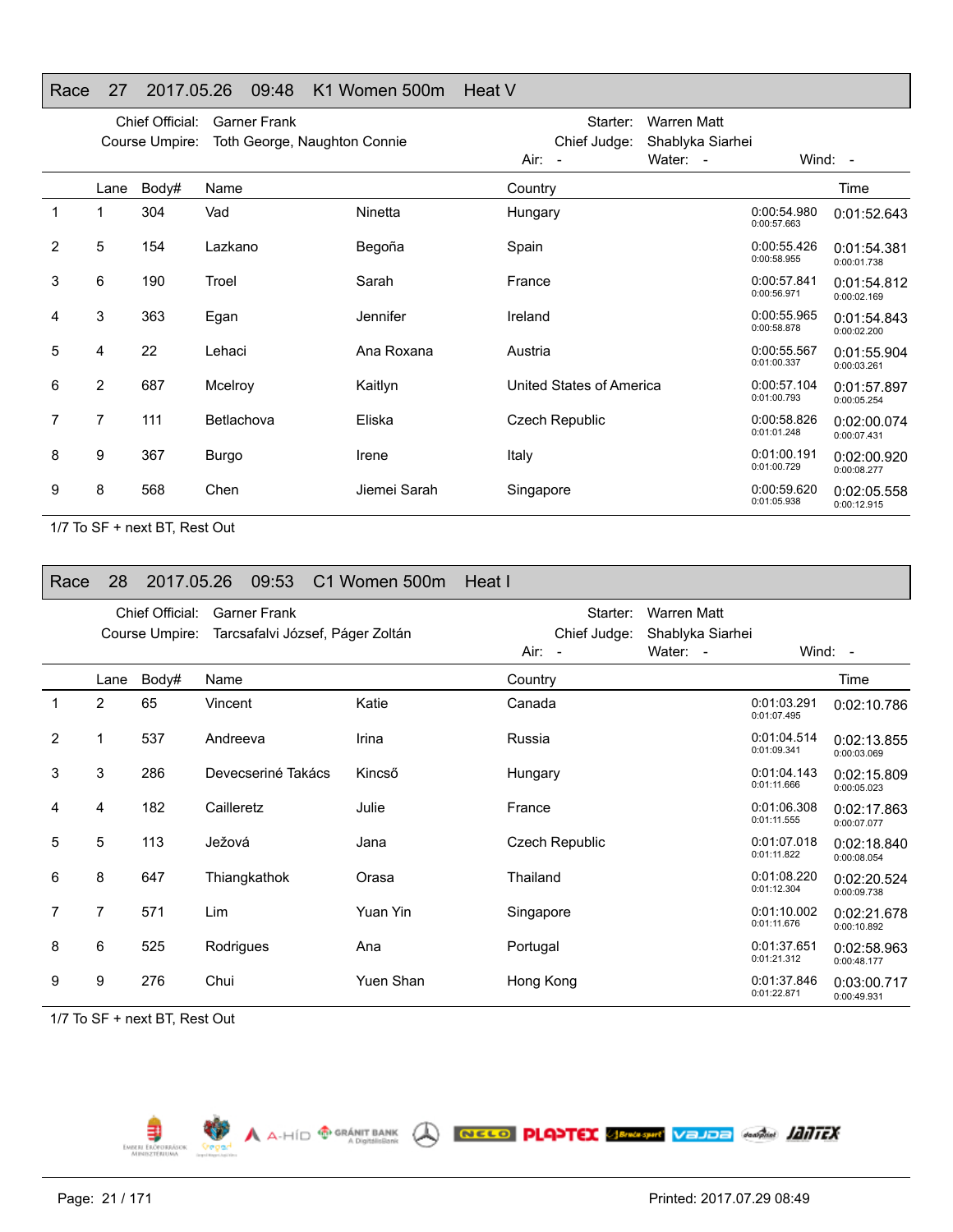#### Race 29 2017.05.26 09:58 C1 Women 500m Heat II

|   |      | Chief Official:<br>Course Umpire: | <b>Garner Frank</b><br>Thurmer Geza, Avar Tamás |           | Starter:<br>Chief Judge: | Warren Matt<br>Shablyka Siarhei |                            |                            |
|---|------|-----------------------------------|-------------------------------------------------|-----------|--------------------------|---------------------------------|----------------------------|----------------------------|
|   |      |                                   |                                                 |           | Air: -                   | Water: -                        |                            | Wind: -                    |
|   | Lane | Body#                             | Name                                            |           | Country                  |                                 |                            | Time                       |
| 1 |      | 351                               | Raoufi Balgouri                                 | Atena     | Iran                     |                                 | 0:01:03.931<br>0:01:09.874 | 0:02:13.805                |
| 2 | 3    | 485                               | <b>Borowska</b>                                 | Dorota    | Poland                   |                                 | 0:01:06.364<br>0:01:09.818 | 0:02:16.182<br>0:00:02.377 |
| 3 | 4    | 36                                | Conceição Do<br>Nascimento                      | Valdenice | Brazil                   |                                 | 0:01:05.774<br>0:01:12.039 | 0:02:17.813<br>0:00:04.008 |
| 4 | 8    | 693                               | Tsoy                                            | Yuliya    | <b>Uzbekistan</b>        |                                 | 0:01:07.754<br>0:01:12.859 | 0:02:20.613<br>0:00:06.808 |
| 5 | 5    | 118                               | Součková                                        | Lenka     | Czech Republic           |                                 | 0:01:10.272<br>0:01:13.887 | 0:02:24.159<br>0:00:10.354 |
| 6 | 6    | 612                               | Mikéciová                                       | Hana      | Slovakia                 |                                 | 0:01:13.646<br>0:01:16.436 | 0:02:30.082<br>0:00:16.277 |
| 7 | 9    | 277                               | Law                                             | Ming Yu   | Hong Kong                |                                 | 0:01:17.989<br>0:01:17.924 | 0:02:35.913<br>0:00:22.108 |
| 8 | 7    | 229                               | Chkhutiashvili                                  | Nato      | Georgia                  |                                 | 0:01:28.738<br>0:01:25.405 | 0:02:54.143<br>0:00:40.338 |

1/7 To SF + next BT, Rest Out

#### Race 30 2017.05.26 10:03 C1 Women 500m Heat III

|                |                | Chief Official:<br>Course Umpire: | <b>Garner Frank</b><br>Toth George, Naughton Connie |               |             | Starter:<br>Chief Judge: | Warren Matt<br>Shablyka Siarhei |                            |                            |
|----------------|----------------|-----------------------------------|-----------------------------------------------------|---------------|-------------|--------------------------|---------------------------------|----------------------------|----------------------------|
|                |                |                                   |                                                     |               | Air: -      |                          | Water: -                        | Wind: $-$                  |                            |
|                | Lane           | Body#                             | Name                                                |               | Country     |                          |                                 |                            | Time                       |
|                | 4              | 92                                | Men                                                 | Huan          | China       |                          |                                 | 0:01:04.316<br>0:01:08.165 | 0:02:12.481                |
| $\overline{2}$ | 8              | 66                                | Vincent-lapointe                                    | Laurence      | Canada      |                          |                                 | 0:01:04.975<br>0:01:08.330 | 0:02:13.305<br>0:00:00.824 |
| 3              | 5              | 35                                | Aparecida Elias Da<br>Silva                         | Angela        | Brazil      |                          |                                 | 0:01:07.327<br>0:01:09.631 | 0:02:16.958<br>0:00:04.477 |
| 4              | 3              | 417                               | Ussova                                              | Svetlana      | Kazakhstan  |                          |                                 | 0:01:07.772<br>0:01:09.386 | 0:02:17.158<br>0:00:04.677 |
| 5              | 6              | 418                               | Yemelyanova                                         | Sofya         | Kazakhstan  |                          |                                 | 0:01:08.798<br>0:01:10.507 | 0:02:19.305<br>0:00:06.824 |
| 6              | $\overline{2}$ | 150                               | Coco Rohde                                          | Patricia      | Spain       |                          |                                 | 0:01:08.865<br>0:01:10.640 | 0:02:19.505<br>0:00:07.024 |
| 7              | 1              | 665                               | Zhyliuk                                             | Natalia       | Ukraine     |                          |                                 | 0:01:10.255<br>0:01:10.634 | 0:02:20.889<br>0:00:08.408 |
| 8              | $\overline{7}$ | 524                               | Faria                                               | Marcia        | Portugal    |                          |                                 | 0:01:17.657<br>0:01:20.448 | 0:02:38.105<br>0:00:25.624 |
| 9              | 9              | 455                               | Cheong                                              | Sin Yi Louisa | Macau China |                          |                                 | 0:01:20.554<br>0:01:21.966 | 0:02:42.520<br>0:00:30.039 |

1/7 To SF + next BT, Rest Out

Ę EMBERL ERDED A A-HID <sup>@ GRÁNIT BANK</sup> A RECO PLANTEX SERAPHY VEJDE Anglie 1217FX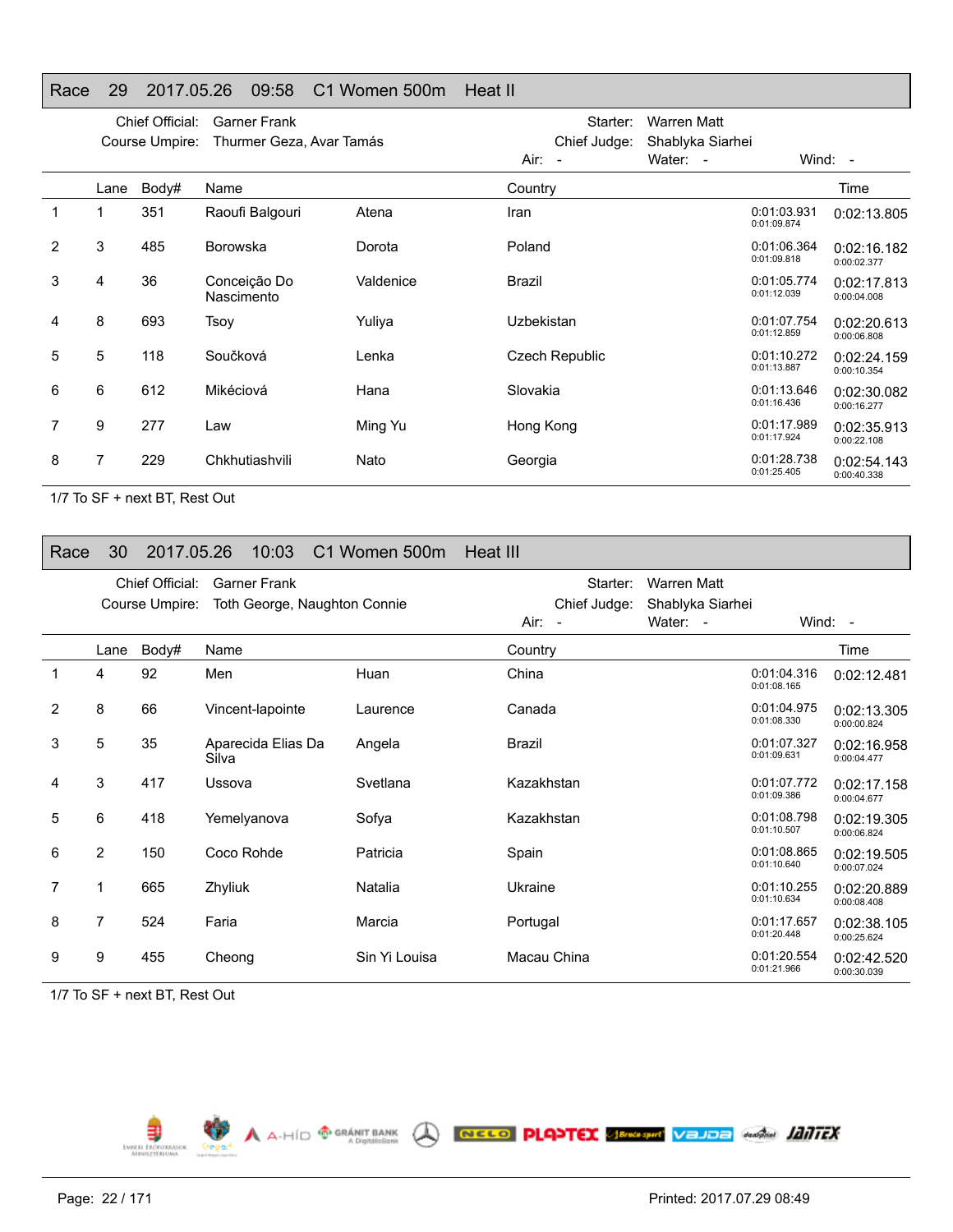#### Race 31 2017.05.26 10:08 C1 Women 500m Heat IV

|   |                | Chief Official:<br>Course Umpire: | <b>Garner Frank</b><br>Tarcsafalvi József, Páger Zoltán |           | Starter:<br>Chief Judge: | Warren Matt<br>Shablyka Siarhei |                            |                            |
|---|----------------|-----------------------------------|---------------------------------------------------------|-----------|--------------------------|---------------------------------|----------------------------|----------------------------|
|   |                |                                   |                                                         |           | Air: -                   | Water: -                        |                            | Wind: $-$                  |
|   | Lane           | Body#                             | Name                                                    |           | Country                  |                                 |                            | Time                       |
| 1 | $\overline{2}$ | 546                               | Romasenko                                               | Olesia    | Russia                   |                                 | 0:01:04.218<br>0:01:09.624 | 0:02:13.842                |
| 2 | 8              | 407                               | Tsubota                                                 | Megumi    | Japan                    |                                 | 0:01:06.700<br>0:01:09.926 | 0:02:16.626<br>0:00:02.784 |
| 3 | 4              | 152                               | Díaz                                                    | Belén     | Spain                    |                                 | 0:01:07.382<br>0:01:12.152 | 0:02:19.534<br>0:00:05.692 |
| 4 | 6              | 105                               | Tot                                                     | Vanesa    | Croatia                  |                                 | 0:01:11.986<br>0:01:16.194 | 0:02:28.180<br>0:00:14.338 |
| 5 |                | 484                               | Esguerra                                                | Rosalyn   | <b>Philippines</b>       |                                 | 0:01:13.618<br>0:01:15.731 | 0:02:29.349<br>0:00:15.507 |
| 6 | 7              | 11                                | <b>Bulmer</b>                                           | Josephine | Australia                |                                 | 0:01:11.516<br>0:01:18.226 | 0:02:29.742<br>0:00:15.900 |
|   | 3              | 646                               | Boonma                                                  | Kanyatad  | Thailand                 |                                 | 0:01:07.580<br>0:01:27.608 | 0:02:35.188<br>0:00:21.346 |

1/7 To SF + next BT, Rest Out

#### Race 32 2017.05.26 10:13 C1 Women 500m Heat V

|   |                | Chief Official:<br>Course Umpire: | <b>Garner Frank</b><br>Thurmer Geza, Avar Tamás |                 | $Air: -$ | Starter:<br>Chief Judge: | Warren Matt<br>Shablyka Siarhei<br>Water: - | Wind: $-$                  |                            |
|---|----------------|-----------------------------------|-------------------------------------------------|-----------------|----------|--------------------------|---------------------------------------------|----------------------------|----------------------------|
|   |                |                                   |                                                 |                 |          |                          |                                             |                            |                            |
|   | Lane           | Body#                             | Name                                            |                 | Country  |                          |                                             |                            | Time                       |
|   | 4              | 282                               | Balla                                           | Virág           | Hungary  |                          |                                             | 0:01:03.936<br>0:01:07.175 | 0:02:11.111                |
| 2 | 3              | 91                                | Ma                                              | Yanan           | China    |                          |                                             | 0:01:05.378<br>0:01:06.648 | 0:02:12.026<br>0:00:00.915 |
| 3 | 2              | 496                               | Stanny                                          | Magda           | Poland   |                          |                                             | 0:01:05.574<br>0:01:08.337 | 0:02:13.911<br>0:00:02.800 |
| 4 | 5              | 662                               | Luzan                                           | Liudmyla        | Ukraine  |                          |                                             | 0:01:05.109<br>0:01:09.117 | 0:02:14.226<br>0:00:03.115 |
| 5 | 1              | 230                               | Kerdikashvili                                   | Mariam          | Georgia  |                          |                                             | 0:01:06.976<br>0:01:10.389 | 0:02:17.365<br>0:00:06.254 |
| 6 | $\overline{7}$ | 406                               | Shimazu                                         | Sayako          | Japan    |                          |                                             | 0:01:07.512<br>0:01:12.506 | 0:02:20.018<br>0:00:08.907 |
| 7 | 8              | 457                               | Olarasu                                         | Mariam          | Moldova  |                          |                                             | 0:01:10.272<br>0:01:14.277 | 0:02:24.549<br>0:00:13.438 |
| 8 | 6              | 589                               | Milic                                           | <b>Nikolina</b> | Serbia   |                          |                                             | 0:01:11.500<br>0:01:19.534 | 0:02:31.034<br>0:00:19.923 |

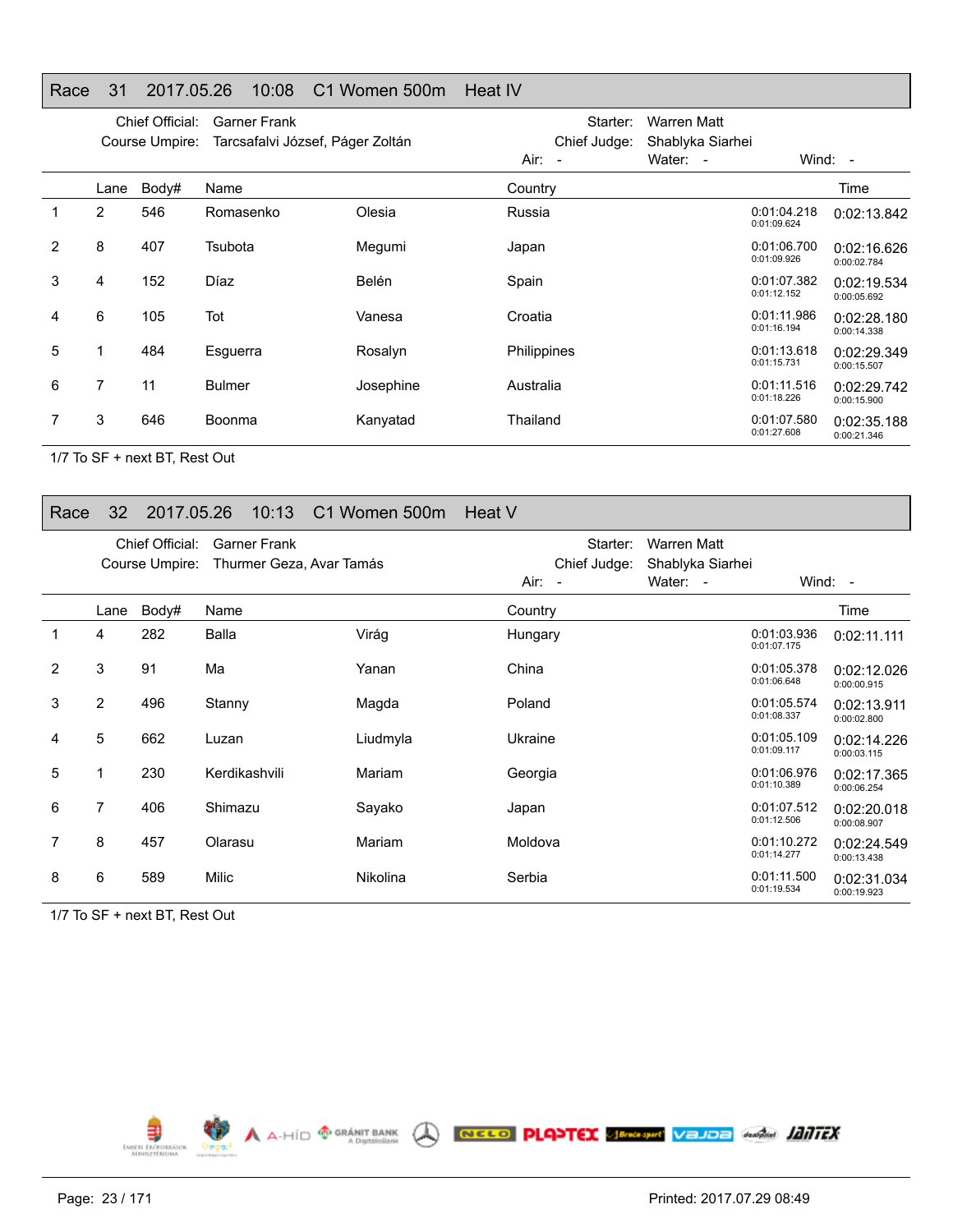#### Race 33 2017.05.26 10:18 K2 Men 500m Heat I

|                |                | Chief Official:<br>Course Umpire: | <b>Garner Frank</b><br>Toth George, Naughton Connie |                              | Air:<br>$\overline{\phantom{a}}$   | Starter:<br>Chief Judge: | <b>Penfound Mark</b><br>Shablyka Siarhei<br>Water: - |                            | Wind: -                    |
|----------------|----------------|-----------------------------------|-----------------------------------------------------|------------------------------|------------------------------------|--------------------------|------------------------------------------------------|----------------------------|----------------------------|
|                | Lane           | Body#                             | Name                                                |                              | Country                            |                          |                                                      |                            | Time                       |
|                | 3              | 319<br>320                        | Hufnágel<br>Ilyés                                   | Tibor<br>Róbert              | Hungary<br>Hungary                 |                          |                                                      | 0:00:44.809<br>0:00:45.746 | 0:01:30.555                |
| $\overline{2}$ | 4              | 556<br>553                        | Kuzakhmetov<br>Kalashnikov                          | Artem<br>Igor                | Russia<br>Russia                   |                          |                                                      | 0:00:44.471<br>0:00:46.938 | 0:01:31.409<br>0:00:00.854 |
| 3              | 7              | 174<br>172                        | Sula<br>Alupere                                     | Kaspar<br>Kaarel             | Estonia<br>Estonia                 |                          |                                                      | 0:00:45.550<br>0:00:46.721 | 0:01:32.271<br>0:00:01.716 |
| 4              | 8              | 526<br>530                        | Fernandes<br>Varela                                 | David<br>David               | Portugal<br>Portugal               |                          |                                                      | 0:00:44.803<br>0:00:48.029 | 0:01:32.832<br>0:00:02.277 |
| 5              | $\overline{2}$ | 506<br>515                        | Jonkisz<br>Putto                                    | Bartosz<br>Dawid             | Poland<br>Poland                   |                          |                                                      | 0:00:44.969<br>0:00:48.048 | 0:01:33.017<br>0:00:02.462 |
| 6              | 1              | 424<br>426                        | Terechshenko<br>Yemelyanov                          | Artyom<br>Alexandr           | Kazakhstan<br>Kazakhstan           |                          |                                                      | 0:00:45.669<br>0:00:47.717 | 0:01:33.386<br>0:00:02.831 |
| 7              | 5              | 433<br>434                        | Dorofeev<br>Moltaev                                 | Igor<br>Ruslan               | Kyrgyz Republic<br>Kyrgyz Republic |                          |                                                      | 0:00:48.643<br>0:00:50.420 | 0:01:39.063<br>0:00:08.508 |
| 8              | 6              | 278<br>280                        | Cheung<br>Mok                                       | <b>Tsz Chun</b><br>Yuen Fung | Hong Kong<br>Hong Kong             |                          |                                                      | 0:00:48.650<br>0:00:52.652 | 0:01:41.302<br>0:00:10.747 |

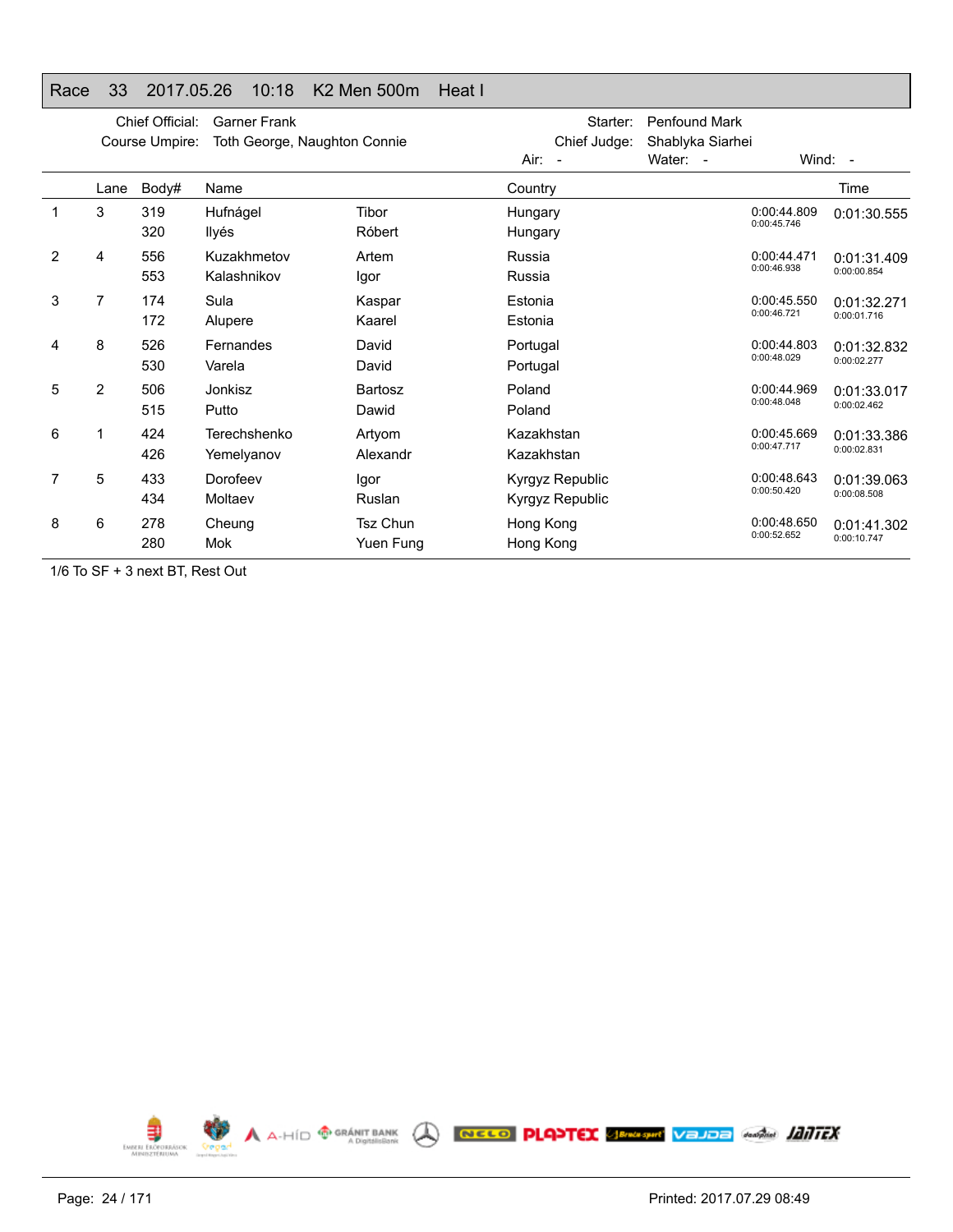#### Race 34 2017.05.26 10:23 K2 Men 500m Heat II

|   |      | Chief Official:<br>Course Umpire: | <b>Garner Frank</b><br>Tarcsafalvi József, Páger Zoltán |                                      | Starter:<br>Chief Judge:<br>Air:<br>$\sim$ | <b>Penfound Mark</b><br>Shablyka Siarhei<br>Water: - |                            | Wind: -                    |
|---|------|-----------------------------------|---------------------------------------------------------|--------------------------------------|--------------------------------------------|------------------------------------------------------|----------------------------|----------------------------|
|   | Lane | Body#                             | Name                                                    |                                      | Country                                    |                                                      |                            | Time                       |
|   | 3    | 273<br>254                        | Zaremba<br>Haseleu                                      | Maximilian<br>Timo                   | Germany<br>Germany                         |                                                      | 0:00:42.842<br>0:00:47.573 | 0:01:30.415                |
| 2 | 2    | 447<br>446                        | Maldonis<br>Maldonis                                    | <b>Simonas</b><br>Mindaugas          | Lithuania<br>Lithuania                     |                                                      | 0:00:44.561<br>0:00:47.693 | 0:01:32.254<br>0:00:01.839 |
| 3 | 8    | 126<br>131                        | Kusovský<br>Trefil                                      | Lukáš<br>Lukáš                       | Czech Republic<br>Czech Republic           |                                                      | 0:00:44.342<br>0:00:48.342 | 0:01:32.684<br>0:00:02.269 |
| 4 | 5    | 634<br>644                        | <b>Blixt</b><br>Strand                                  | Jhonny<br>Henrik                     | Sweden<br>Sweden                           |                                                      | 0:00:44.317<br>0:00:48.660 | 0:01:32.977<br>0:00:02.562 |
| 5 | 4    | 514<br>500                        | Mazur<br>Ambroziak                                      | Piotr<br>Denis                       | Poland<br>Poland                           |                                                      | 0:00:43.868<br>0:00:49.470 | 0:01:33.338<br>0:00:02.923 |
| 6 | 7    | 684<br>673                        | Zhmutskyi<br>Lakmanov                                   | Pavlo<br>Denys                       | Ukraine<br>Ukraine                         |                                                      | 0:00:45.157<br>0:00:48.897 | 0:01:34.054<br>0:00:03.639 |
| 7 | 6    | 650<br>648                        | Srichart<br>Buasamrong                                  | Aditep<br>Praison                    | Thailand<br>Thailand                       |                                                      | 0:00:45.116<br>0:00:50.607 | 0:01:35.723<br>0:00:05.308 |
| 8 |      | 574<br>578                        | Ooi<br>Toh                                              | Brandon, Wei Cheng<br>Mervyn Yingjie | Singapore<br>Singapore                     |                                                      | 0:00:46.109<br>0:00:50.306 | 0:01:36.415<br>0:00:06.000 |

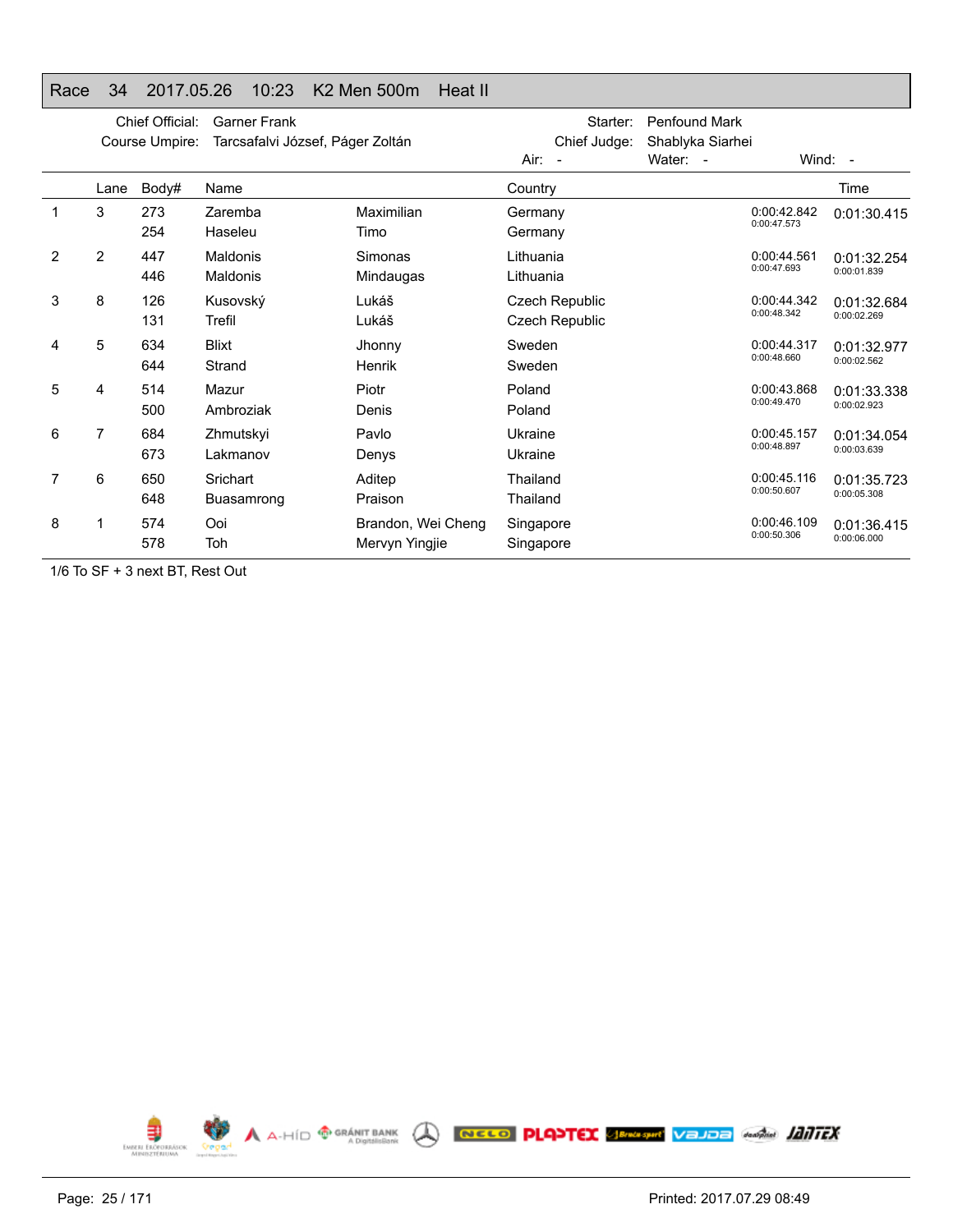#### Race 35 2017.05.26 10:28 K2 Men 500m Heat III

|   |      | Chief Official:<br>Course Umpire: | <b>Garner Frank</b><br>Thurmer Geza, Avar Tamás |                            |                            | Starter:<br>Chief Judge: | <b>Penfound Mark</b><br>Shablyka Siarhei |                             |                            |
|---|------|-----------------------------------|-------------------------------------------------|----------------------------|----------------------------|--------------------------|------------------------------------------|-----------------------------|----------------------------|
|   |      |                                   |                                                 |                            | Air: -                     |                          | Water: -                                 |                             | Wind: -                    |
|   | Lane | Body#                             | Name                                            |                            | Country                    |                          |                                          |                             | Time                       |
|   | 5    | 202<br>203                        | Jouve<br>Le Floch<br>Decorchemont               | Sébastien<br>Guillaume     | France<br>France           |                          |                                          | 0:00:43.510<br>0:00:46.214  | 0:01:29.724                |
| 2 | 8    | 339<br>307                        | Tóth<br>Bán                                     | Dávid<br>Kristóf Tamás     | Hungary<br>Hungary         |                          |                                          | 0:00:44.005<br>0:00:47.242  | 0:01:31.247<br>0:00:01.523 |
| 3 | 3    | 676<br>679                        | Semykin<br>Trunov                               | Ivan<br>Igor               | Ukraine<br>Ukraine         |                          |                                          | 0:00:43.273<br>0:00:48.151  | 0:01:31.424<br>0:00:01.700 |
| 4 | 6    | 252<br>271                        | Gecsö<br>Stroinski                              | Tamas<br>Kostja            | Germany<br>Germany         |                          |                                          | 0:00:44.821<br>0:00:47.249  | 0:01:32.070<br>0:00:02.346 |
| 5 | 7    | 419<br>420                        | Alexeyev<br>Dergunov                            | Yevgeniy<br>Alexey         | Kazakhstan<br>Kazakhstan   |                          |                                          | 0:00:45.301<br>0:00:46.954  | 0:01:32.255<br>0:00:02.531 |
| 6 | 4    | 145<br>146                        | Noe<br>Petersen                                 | Emil<br><b>Mads Brandt</b> | Denmark<br>Denmark         |                          |                                          | 0:00:46.410<br>0:00:48.983  | 0:01:35.393<br>0:00:05.669 |
|   | 2    | 611<br>609                        | <b>Wyss</b><br>Domeisen                         | Fabio<br>Stefan            | Switzerland<br>Switzerland |                          |                                          | 0:00:48.858<br>23:59:11.142 | Disqualified               |

1/6 To SF + 3 next BT, Rest Out

Boat 2.disqualified!

# Race 36 2017.05.26 10:33 K2 Men 500m Heat IV

|               |                | Chief Official:<br>Course Umpire: | <b>Garner Frank</b><br>Toth George, Naughton Connie |                      | Chief Judge:<br>$Air: -$ | Starter:<br><b>Penfound Mark</b><br>Shablyka Siarhei<br>Water: - |                            | Wind: $-$                  |
|---------------|----------------|-----------------------------------|-----------------------------------------------------|----------------------|--------------------------|------------------------------------------------------------------|----------------------------|----------------------------|
|               | Lane           | Body#                             | Name                                                |                      | Country                  |                                                                  |                            | Time                       |
| 1             | 5              | 472<br>471                        | Ullvang<br>Teland                                   | Lars Magne<br>Hakeem | Norway<br>Norway         |                                                                  | 0:00:43.272<br>0:00:47.077 | 0:01:30.349                |
| $\mathcal{P}$ | 7              | 160<br>164                        | Carrera<br>Germade                                  | Óscar<br>Rodrigo     | Spain<br>Spain           |                                                                  | 0:00:43.741<br>0:00:46.869 | 0:01:30.610<br>0:00:00.261 |
| 3             | $\overline{2}$ | 583<br>582                        | Franceskin<br>Debeljak                              | Maks<br>Vid          | Slovenia<br>Slovenia     |                                                                  | 0:00:43.378<br>0:00:48.432 | 0:01:31.810<br>0:00:01.461 |
| 4             | 4              | 628<br>614                        | Zaťko<br>Beňo                                       | Miroslav<br>L'ubomír | Slovakia<br>Slovakia     |                                                                  | 0:00:43.275<br>0:00:48.674 | 0:01:31.949<br>0:00:01.600 |
| 5             | 8              | 635<br>637                        | <b>Elenius</b><br>Johansson                         | Joel<br>David        | Sweden<br>Sweden         |                                                                  | 0:00:44.737<br>0:00:50.196 | 0:01:34.933<br>0:00:04.584 |
| 6             | 3              | 708<br>698                        | Mohalov<br><b>Bukhaltsev</b>                        | Aleksandr<br>Sergey  | Uzbekistan<br>Uzbekistan |                                                                  | 0:00:45.148<br>0:00:51.339 | 0:01:36.487<br>0:00:06.138 |

1/6 To SF + 3 next BT, Rest Out

⋾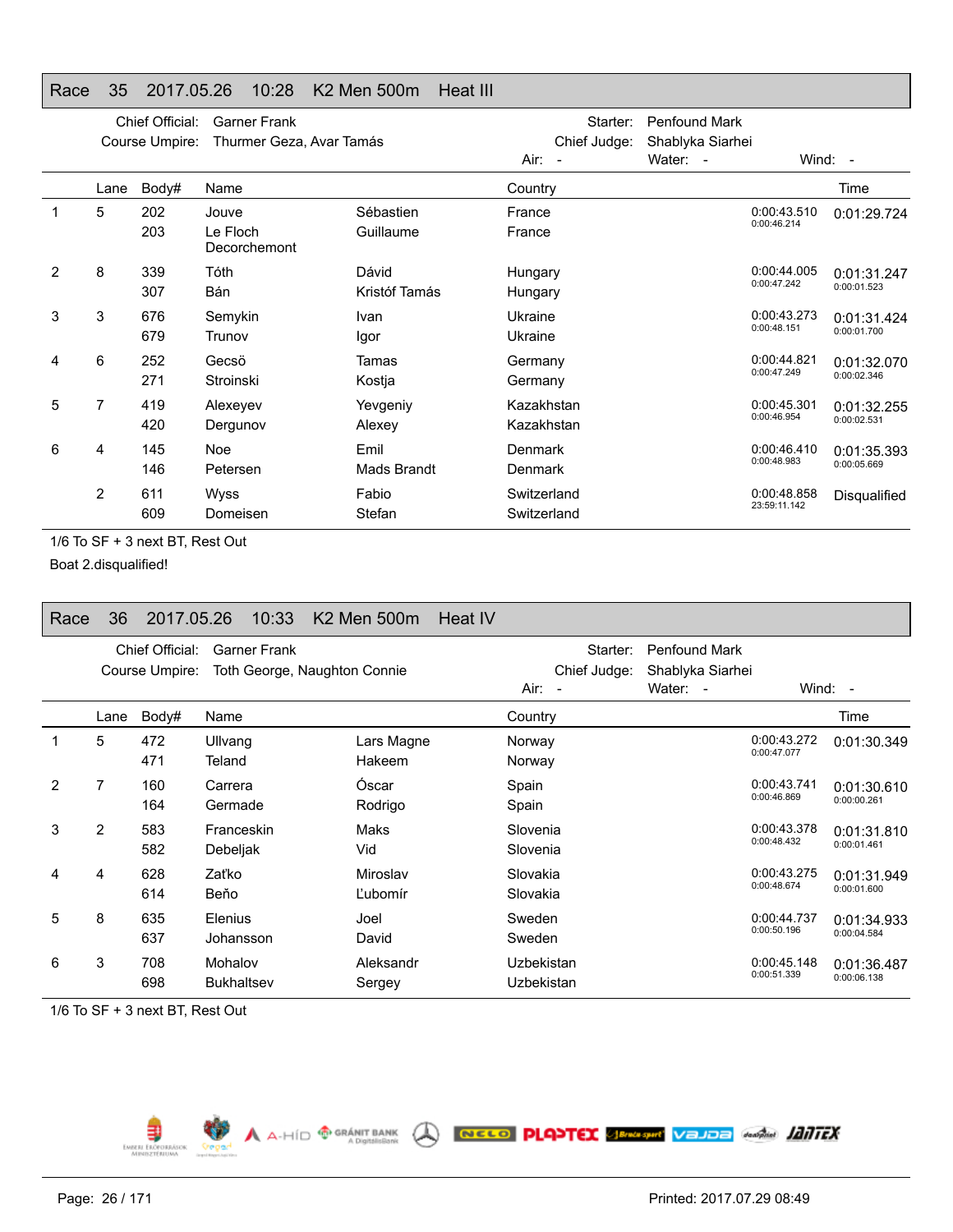#### Race 37 2017.05.26 10:43 K2 Men 1000m Heat I

|   |      | Chief Official: | <b>Garner Frank</b>              |                        | Starter:                 | Janza Peter                                                                            |                            |
|---|------|-----------------|----------------------------------|------------------------|--------------------------|----------------------------------------------------------------------------------------|----------------------------|
|   |      | Course Umpire:  | Tarcsafalvi József, Páger Zoltán |                        | Chief Judge:<br>Air: -   | Shablyka Siarhei<br>Water: -                                                           | Wind: -                    |
|   | Lane | Body#           | Name                             |                        | Country                  |                                                                                        | Time                       |
| 1 | 2    | 604<br>607      | Tomicevic<br>Zoric               | Marko<br>Milenko       | Serbia<br>Serbia         | 0:00:46.828<br>0:00:48.707<br>0:01:35.535<br>0:00:50.337<br>0:02:25.872<br>0:00:48.172 | 0:03:14.044                |
| 2 | 3    | 562<br>561      | Postrigai<br>Pogreban            | lurii<br>Vasily        | Russia<br>Russia         | 0:00:46.014<br>0:00:49.931<br>0:01:35.945<br>0:00:50.218<br>0:02:26.163<br>0:00:48.888 | 0:03:15.051<br>0:00:01.007 |
| 3 | 5    | 311<br>315      | Doba<br>Gacsal                   | Richárd Alfréd<br>Ákos | Hungary<br>Hungary       | 0:00:45.540<br>0:00:49.533<br>0:01:35.073<br>0:00:52.203<br>0:02:27.276<br>0:00:48.652 | 0:03:15.928<br>0:00:01.884 |
| 4 | 6    | 268<br>270      | Reuschenbach<br>Spenner          | Lukas<br>Kai           | Germany<br>Germany       | 0:00:46.204<br>0:00:50.898<br>0:01:37.102<br>0:00:52.439<br>0:02:29.541<br>0:00:46.449 | 0:03:15.990<br>0:00:01.946 |
| 5 | 4    | 178<br>179      | Hakala<br>Nykänen                | Jeremy<br>Miika        | Finland<br>Finland       | 0:00:45.921<br>0:00:50.705<br>0:01:36.626<br>0:00:52.061<br>0:02:28.687<br>0:00:48.334 | 0:03:17.021<br>0:00:02.977 |
| 6 | 1    | 43<br>42        | Maehler<br>Junior Souta          | Roberto<br>Vagner      | Brazil<br><b>Brazil</b>  | 0:00:47.217<br>0:00:49.967<br>0:01:37.184<br>0:00:51.840<br>0:02:29.024<br>0:00:48.097 | 0:03:17.121<br>0:00:03.077 |
| 7 | 8    | 376<br>388      | Beccaro<br>Freschi               | Luca<br>Tommaso        | Italy<br>Italy           | 0:00:46.482<br>0:00:49.188<br>0:01:35.670<br>0:00:51.807<br>0:02:27.477<br>0:00:50.459 | 0:03:17.936<br>0:00:03.892 |
| 8 | 7    | 354<br>356      | Darban<br>Ghavidel Siah Sofiani  | Babak<br>Peyman        | Iran<br>Iran             | 0:00:48.291<br>0:00:50.777<br>0:01:39.068<br>0:00:51.261<br>0:02:30.329<br>0:00:49.299 | 0:03:19.628<br>0:00:05.584 |
| 9 | 9    | 424<br>426      | Terechshenko<br>Yemelyanov       | Artyom<br>Alexandr     | Kazakhstan<br>Kazakhstan | 0:00:49.522<br>0:00:51.653<br>0:01:41.175<br>0:00:51.887<br>0:02:33.062<br>0:00:49.851 | 0:03:22.913<br>0:00:08.869 |

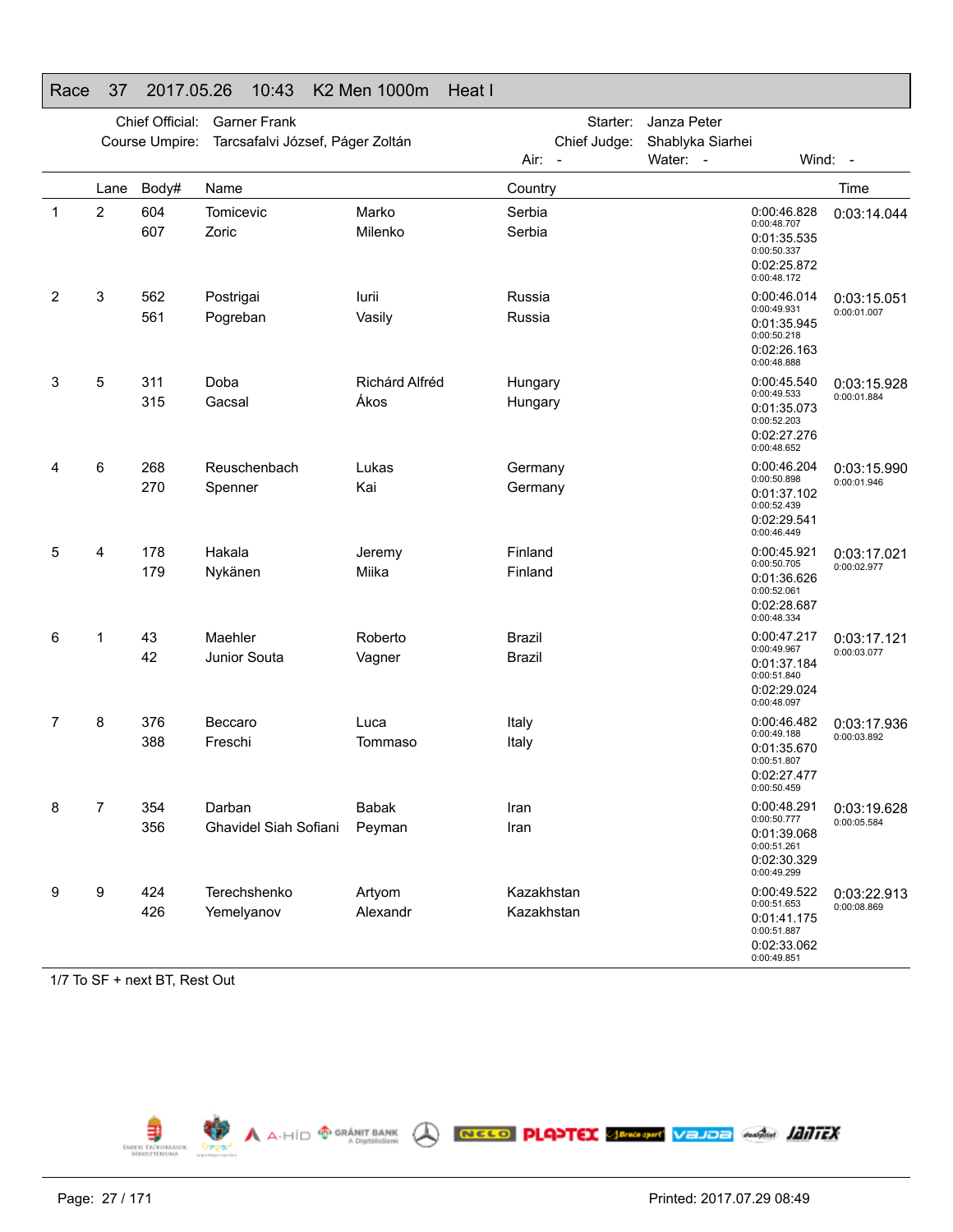|   |      | Chief Official:<br>Course Umpire: | <b>Garner Frank</b><br>Thurmer Geza, Avar Tamás |                     | Starter:<br>Chief Judge:                     | Janza Peter<br>Shablyka Siarhei |                                                                                        |                            |
|---|------|-----------------------------------|-------------------------------------------------|---------------------|----------------------------------------------|---------------------------------|----------------------------------------------------------------------------------------|----------------------------|
|   |      |                                   |                                                 |                     | Air:<br>$\overline{\phantom{a}}$             | Water: -                        |                                                                                        | Wind: -                    |
|   | Lane | Body#                             | Name                                            |                     | Country                                      |                                 |                                                                                        | Time                       |
| 1 | 6    | 680<br>672                        | Tsurkan<br>Kukharyk                             | Vitaliy<br>Oleh     | Ukraine<br>Ukraine                           |                                 | 0:00:47.035<br>0:00:50.143<br>0:01:37.178<br>0:00:50.658<br>0:02:27.836<br>0:00:45.893 | 0:03:13.729                |
| 2 | 2    | 603<br>599                        | Pajic<br>Holpert                                | Dejan<br>Ervin      | Serbia<br>Serbia                             |                                 | 0:00:45.732<br>0:00:50.447<br>0:01:36.179<br>0:00:51.523<br>0:02:27.702<br>0:00:47.388 | 0:03:15.090<br>0:00:01.361 |
| 3 | 8    | 473<br>474                        | Vold<br>Vold                                    | Eivind<br>Jon Amund | Norway<br>Norway                             |                                 | 0:00:46.826<br>0:00:49.816<br>0:01:36.642<br>0:00:50.940<br>0:02:27.582<br>0:00:47.908 | 0:03:15.490<br>0:00:01.761 |
| 4 | 3    | 619<br>618                        | Jankovec<br>Jakubik                             | Martin<br>Gabor     | Slovakia<br>Slovakia                         |                                 | 0:00:46.053<br>0:00:49.775<br>0:01:35.828<br>0:00:51.881<br>0:02:27.709<br>0:00:48.512 | 0:03:16.221<br>0:00:02.492 |
| 5 | 4    | 566<br>565                        | Spesivtsev<br>Siniavin                          | Maxim<br>Oleg       | Russia<br>Russia                             |                                 | 0:00:47.390<br>0:00:49.349<br>0:01:36.739<br>0:00:51.900<br>0:02:28.639<br>0:00:48.590 | 0:03:17.229<br>0:00:03.500 |
| 6 | 1    | 220<br>224                        | <b>Bowley</b><br>Johnson                        | Mathew<br>Daniel    | <b>Great Britain</b><br><b>Great Britain</b> |                                 | 0:00:46.792<br>0:00:49.947<br>0:01:36.739<br>0:00:52.499<br>0:02:29.238<br>0:00:48.698 | 0:03:17.936<br>0:00:04.207 |
| 7 | 5    | 16<br>19                          | Ellis<br>Mctavish                               | Jayden<br>Simon     | Australia<br>Australia                       |                                 | 0:00:45.672<br>0:00:49.559<br>0:01:35.231<br>0:00:53.440<br>0:02:28.671<br>0:00:50.519 | 0:03:19.190<br>0:00:05.461 |
| 8 | 7    | 650<br>648                        | Srichart<br>Buasamrong                          | Aditep<br>Praison   | Thailand<br>Thailand                         |                                 | 0:00:54.636<br>0:01:05.267<br>0:01:59.903<br>0:01:06.572<br>0:03:06.475<br>0:01:02.885 | 0:04:09.360<br>0:00:55.631 |

#### Race 38 2017.05.26 10:49 K2 Men 1000m Heat II

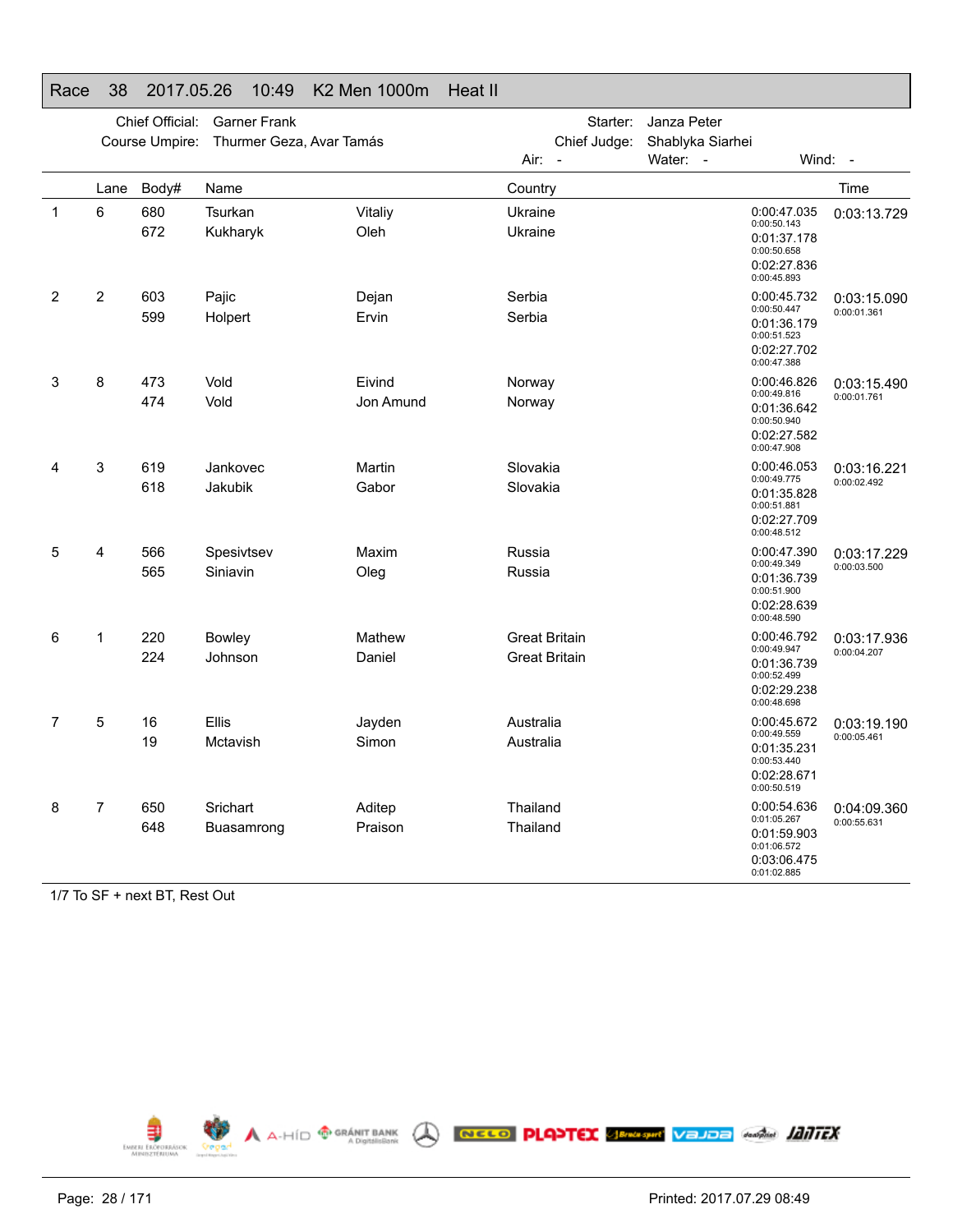|   |                | Chief Official: | <b>Garner Frank</b>                  |                         | Starter:                 | Janza Peter      |                                                                                        |                            |
|---|----------------|-----------------|--------------------------------------|-------------------------|--------------------------|------------------|----------------------------------------------------------------------------------------|----------------------------|
|   |                | Course Umpire:  | Toth George, Naughton Connie         |                         | Chief Judge:             | Shablyka Siarhei |                                                                                        |                            |
|   |                |                 |                                      |                         | Air:<br>$\overline{a}$   | Water: -         |                                                                                        | Wind: -                    |
|   | Lane           | Body#           | Name                                 |                         | Country                  |                  |                                                                                        | Time                       |
| 1 | 8              | 148<br>144      | Pretzmann<br>Graversen               | Casper<br>Morten        | Denmark<br>Denmark       |                  | 0:00:46.019<br>0:00:48.425<br>0:01:34.444<br>0:00:50.451<br>0:02:24.895<br>0:00:48.332 | 0:03:13.227                |
| 2 | 3              | 162<br>166      | Cubelos<br>Peña                      | Francisco<br>lñigo      | Spain<br>Spain           |                  | 0:00:44.796<br>0:00:49.572<br>0:01:34.368<br>0:00:52.607<br>0:02:26.975<br>0:00:47.375 | 0:03:14.350<br>0:00:01.123 |
| 3 | 1              | 620<br>622      | Krajčovič<br>Michálek                | Marek<br>Matei          | Slovakia<br>Slovakia     |                  | 0:00:46.344<br>0:00:49.244<br>0:01:35.588<br>0:00:51.387<br>0:02:26.975<br>0:00:47.398 | 0:03:14.373<br>0:00:01.146 |
| 4 | 6              | 20<br>21        | Wallace<br>Wood                      | Kenny<br>Jordan         | Australia<br>Australia   |                  | 0:00:45.762<br>0:00:50.613<br>0:01:36.375<br>0:00:52.310<br>0:02:28.685<br>0:00:47.457 | 0:03:16.142<br>0:00:02.915 |
| 5 | 4              | 352<br>361      | Aghamirzaeijenaghrad Ali<br>Talebian | Ahmadreza               | Iran<br>Iran             |                  | 0:00:46.942<br>0:00:48.948<br>0:01:35.890<br>0:00:50.989<br>0:02:26.879<br>0:00:50.494 | 0:03:17.373<br>0:00:04.146 |
| 6 | $\overline{2}$ | 78<br>75        | Matveev<br>Kenke                     | Nicholas<br>Jarett      | Canada<br>Canada         |                  | 0:00:45.089<br>0:00:51.835<br>0:01:36.924<br>0:00:52.331<br>0:02:29.255<br>0:00:48.172 | 0:03:17.427<br>0:00:04.200 |
| 7 | 7              | 8<br>2          | Vernice<br>Carreras                  | Agustín<br>Gonzalo      | Argentina<br>Argentina   |                  | 0:00:46.413<br>0:00:51.141<br>0:01:37.554<br>0:00:50.843<br>0:02:28.397<br>0:00:50.253 | 0:03:18.650<br>0:00:05.423 |
| 8 | 5              | 697<br>709      | Azamov<br>Nurmatov                   | Sholhrukhbek<br>Javohir | Uzbekistan<br>Uzbekistan |                  | 0:00:45.444<br>0:00:49.170<br>0:01:34.614<br>0:00:53.631<br>0:02:28.245<br>0:00:56.121 | 0:03:24.366<br>0:00:11.139 |

#### Race 39 2017.05.26 10:55 K2 Men 1000m Heat III

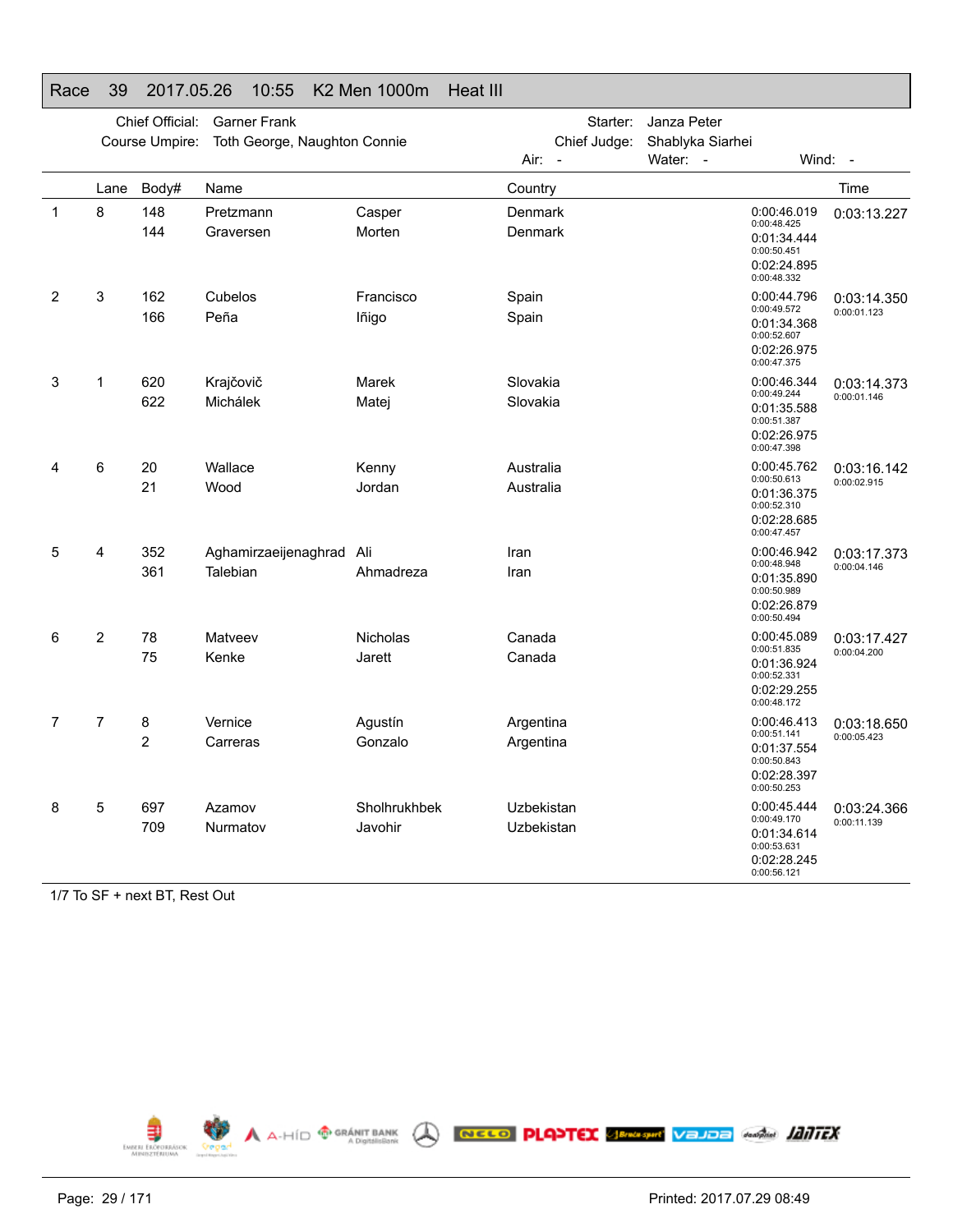|             |                | Chief Official: | <b>Garner Frank</b>              |                           | Starter:               | Janza Peter                  |                                                                                        |                            |
|-------------|----------------|-----------------|----------------------------------|---------------------------|------------------------|------------------------------|----------------------------------------------------------------------------------------|----------------------------|
|             |                | Course Umpire:  | Tarcsafalvi József, Páger Zoltán |                           | Chief Judge:<br>Air:   | Shablyka Siarhei<br>Water: - |                                                                                        | Wind: -                    |
|             |                |                 |                                  |                           | $\overline{a}$         |                              |                                                                                        |                            |
|             | Lane           | Body#           | Name                             | Zoltán                    | Country                |                              |                                                                                        | Time                       |
| $\mathbf 1$ | 4              | 322<br>308      | Kammerer<br>Bárdfalvi            | Márk                      | Hungary<br>Hungary     |                              | 0:00:46.382<br>0:00:48.238<br>0:01:34.620<br>0:00:53.324<br>0:02:27.944<br>0:00:46.818 | 0:03:14.762                |
| 2           | 3              | 450<br>451      | <b>Nekriosius</b><br>Olijnik     | <b>Ricardas</b><br>Andrej | Lithuania<br>Lithuania |                              | 0:00:46.500<br>0:00:49.146                                                             | 0:03:15.454<br>0:00:00.692 |
|             |                |                 |                                  |                           |                        |                              | 0:01:35.646<br>0:00:51.955<br>0:02:27.601<br>0:00:47.853                               |                            |
| 3           | 6              | 529             | Silva                            | Emanuel                   | Portugal               |                              | 0:00:46.020                                                                            | 0:03:16.331                |
|             |                | 528             | Ribeiro                          | João                      | Portugal               |                              | 0:00:48.879<br>0:01:34.899<br>0:00:52.057<br>0:02:26.956<br>0:00:49.375                | 0:00:01.569                |
| 4           | $\overline{2}$ | 399             | Ripamonti                        | Nicola                    | Italy                  |                              | 0:00:46.879                                                                            | 0:03:16.685                |
|             |                | 385             | Dressino                         | Giulio                    | Italy                  |                              | 0:00:48.940<br>0:01:35.819<br>0:00:51.199<br>0:02:27.018<br>0:00:49.667                | 0:00:01.923                |
| 5           | 7              | 519             | Stabno                           | Bartosz                   | Poland                 |                              | 0:00:46.445                                                                            | 0:03:17.454                |
|             |                | 516             | Rosolski                         | Rafal                     | Poland                 |                              | 0:00:51.000<br>0:01:37.445<br>0:00:51.529<br>0:02:28.974<br>0:00:48.480                | 0:00:02.692                |
| 6           | 8              | 421             | Golendov                         | Ilya                      | Kazakhstan             |                              | 0:00:47.468<br>0:00:51.495                                                             | 0:03:18.477                |
|             |                | 430             | Yerguchyov                       | Andrey                    | Kazakhstan             |                              | 0:01:38.963<br>0:00:52.804<br>0:02:31.767<br>0:00:46.710                               | 0:00:03.715                |
| 7           | 5              | 645             | Svensson                         | Emil                      | Sweden                 |                              | 0:00:48.409                                                                            | 0:03:18.985                |
|             |                | 633             | Andersson                        | Anton                     | Sweden                 |                              | 0:00:50.554<br>0:01:38.963<br>0:00:51.165<br>0:02:30.128<br>0:00:48.857                | 0:00:04.223                |
| 8           | 1              | 684             | Zhmutskyi                        | Pavlo                     | Ukraine                |                              | 0:00:50.451<br>0:00:56.552                                                             | 0:03:46.562                |
|             |                | 673             | Lakmanov                         | Denys                     | Ukraine                |                              | 0:01:47.003<br>0:00:59.888<br>0:02:46.891<br>0:00:59.671                               | 0:00:31.800                |

#### Race 40 2017.05.26 11:01 K2 Men 1000m Heat IV

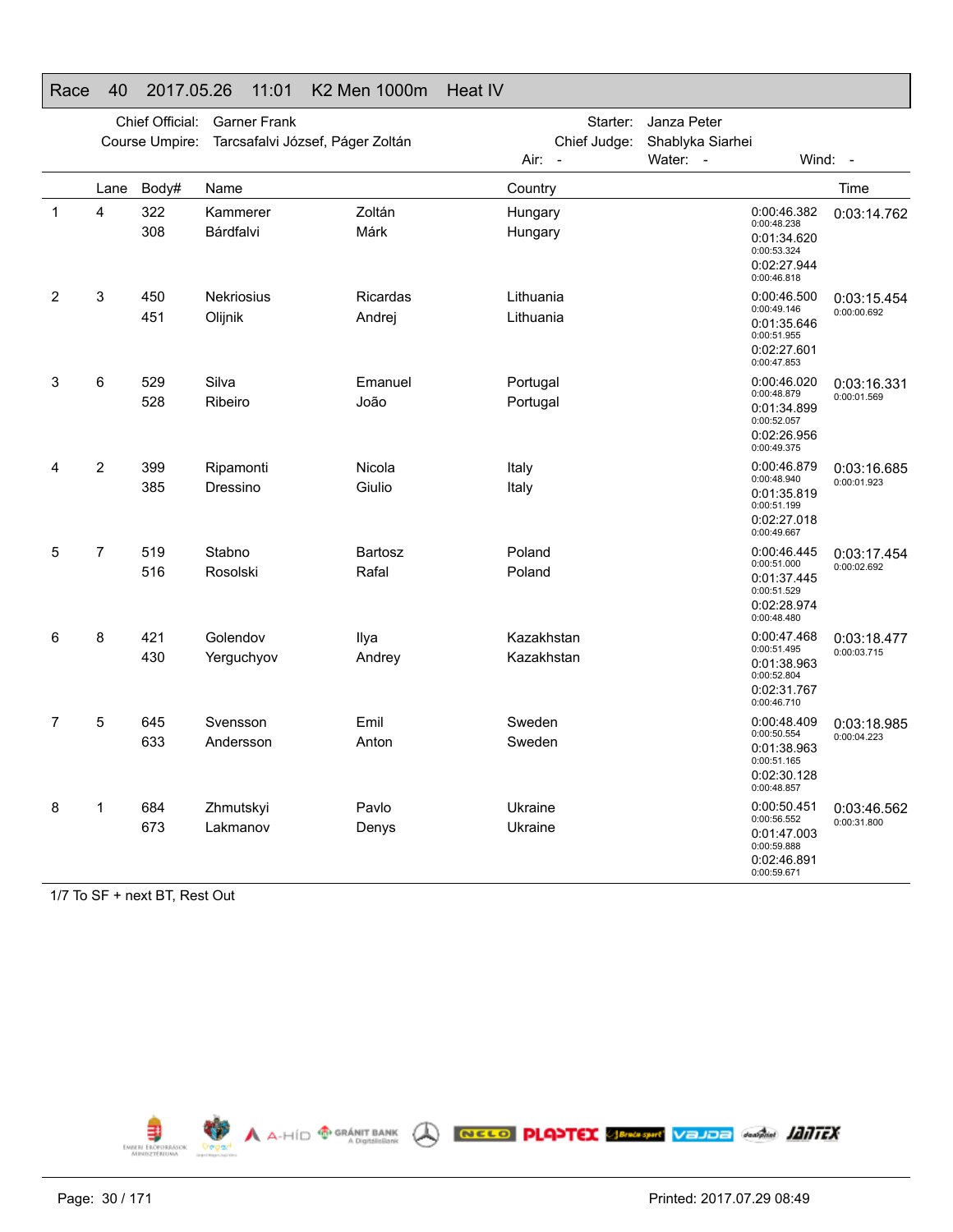#### Chief Official: Garner Frank Course Umpire: Thurmer Geza, Avar Tamás Starter: Janza Peter Chief Judge: Shablyka Siarhei Air: - Water: - Wind: - LaneBody# Name Time 11 256 Hoff Max Max Germany 253Gross Marcus Marcus Germany 0:00:44.5810:00:49.4660:01:34.0470:00:50.383 0:02:24.430 0:00:47.8200:03:12.25023 204 Le Gall **Aurélien** Aurélien France 198Carre Cyrille Covers Cyrille France 0:00:43.9320:00:49.122 0:01:33.0540:00:51.636 0:02:24.6900:00:48.5910:03:13.2810:00:01.03137 129 Špicar Jakub Czech Republic 123Havel Daniel Daniel Czech Republic 0:00:45.991 0:00:49.163 0:01:35.1540:00:51.0040:02:26.158 0:00:49.053 0:03:15.2110:00:02.9614 2 510 Kliczkowski Dorian Poland 522Witczak Slawomir Poland 0:00:45.323 0:00:49.9070:01:35.2300:00:51.5270:02:26.7570:00:48.578 0:03:15.3350:00:03.0855 4 611 Wyss Fabio Switzerland 609Domeisen Stefan Switzerland 0:00:48.254 0:00:50.1970:01:38.4510:00:51.015 0:02:29.466 0:00:48.2300:03:17.696 0:00:05.446 68 80 Poulin Pierre-luc Canada 73Hughes Marshall Canada 0:00:46.269 0:00:50.383 0:01:36.652 0:00:51.6590:02:28.3110:00:49.939 0:03:18.250 0:00:06.000 7 5 467 Hjemdal Lars Norway 466Falch Fridtiof **Norway** 0:00:47.3010:00:50.077 0:01:37.3780:00:51.4760:02:28.8540:00:49.496 0:03:18.350 0:00:06.100 8 6 143 Dagnæs-hansen Jonathan Thorbjørn Denmark 142 Boe Nils Jensen Denmark 0:00:47.143 0:00:50.5720:01:37.715 0:00:51.326 0:02:29.0410:00:49.4940:03:18.535 0:00:06.285

#### Race 41 2017.05.26 11:07 K2 Men 1000m Heat V

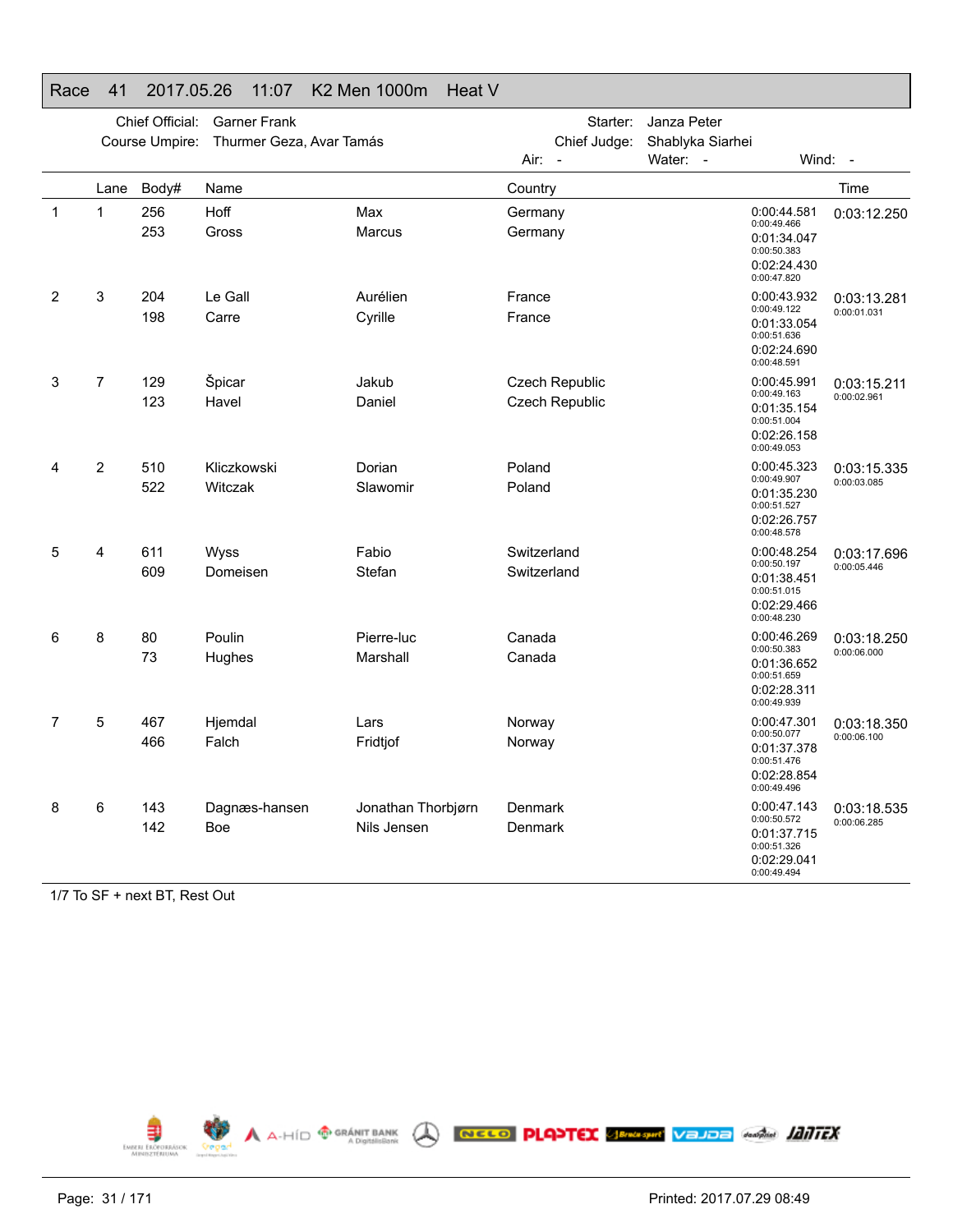|              |      | Chief Official: | <b>Garner Frank</b>             |                          | Starter:                                         | Penfound Mark                                                                          |                            |
|--------------|------|-----------------|---------------------------------|--------------------------|--------------------------------------------------|----------------------------------------------------------------------------------------|----------------------------|
|              |      | Course Umpire:  | Toth George, Naughton Connie    |                          | Chief Judge:<br>Air:<br>$\overline{\phantom{a}}$ | Shablyka Siarhei<br>Water: -                                                           | Wind: -                    |
|              | Lane | Body#           | Name                            |                          | Country                                          |                                                                                        | Time                       |
| $\mathbf{1}$ | 4    | 669<br>675      | lanchuk<br>Mishchuk             | Dmytro<br>Taras          | Ukraine<br>Ukraine                               | 0:00:51.374<br>0:00:54.658<br>0:01:46.032<br>0:00:54.632<br>0:02:40.664<br>0:00:53.087 | 0:03:33.751                |
| 2            | 2    | 265<br>261      | Oeltze<br>Kretschmer            | Yul<br>Peter             | Germany<br>Germany                               | 0:00:50.191<br>0:00:56.280<br>0:01:46.471<br>0:00:54.932<br>0:02:41.403<br>0:00:52.540 | 0:03:33.943<br>0:00:00.192 |
| 3            | 6    | 400<br>392      | Santini<br>Incollingo           | Daniele<br>Luca          | Italy<br>Italy                                   | 0:00:51.548<br>0:00:54.923<br>0:01:46.471<br>0:00:54.985<br>0:02:41.456<br>0:00:52.664 | 0:03:34.120<br>0:00:00.369 |
| 4            | 5    | 170<br>168      | Vallejo<br>Sieiro               | Sergio<br>Adrián         | Spain<br>Spain                                   | 0:00:51.034<br>0:00:53.998<br>0:02:42.053<br>0:00:52.244<br>0:01:45.032<br>0:00:57.021 | 0:03:34.297<br>0:00:00.546 |
| 5            | 3    | 512<br>505      | Kuleta<br>Grzybowski            | Piotr<br>Marcin          | Poland<br>Poland                                 | 0:00:51.594<br>0:00:55.081<br>0:01:46.675<br>0:00:56.145<br>0:02:42.820<br>0:00:52.069 | 0:03:34.889<br>0:00:01.138 |
| 6            | 8    | 124<br>127      | Janda<br>Miškovský              | Tomáš<br>Radek           | Czech Republic<br><b>Czech Republic</b>          | 0:00:53.489<br>0:00:57.449<br>0:01:50.938<br>0:00:58.732<br>0:02:49.670<br>0:00:58.819 | 0:03:48.489<br>0:00:14.738 |
| 7            | 7    | 103<br>104      | David Diaz<br>Pacheco Cipagauta | Sergio<br>Daniel Alfonso | Colombia<br>Colombia                             | 0:01:00.760<br>0:01:12.344<br>0:02:13.104<br>0:01:11.628<br>0:03:24.732<br>0:01:07.188 | 0:04:31.920<br>0:00:58.169 |
| 8            | 9    | 462<br>463      | Lobo<br>Nordino                 | Joaquim<br>Mussa         | Republica Mozambic<br>Republica Mozambic         | 0:01:01.914<br>0:01:11.770<br>0:02:13.684<br>0:01:14.343<br>0:03:28.027<br>0:01:07.078 | 0:04:35.105<br>0:01:01.354 |

#### Race 42 2017.05.26 11:13 C2 Men 1000m Heat I

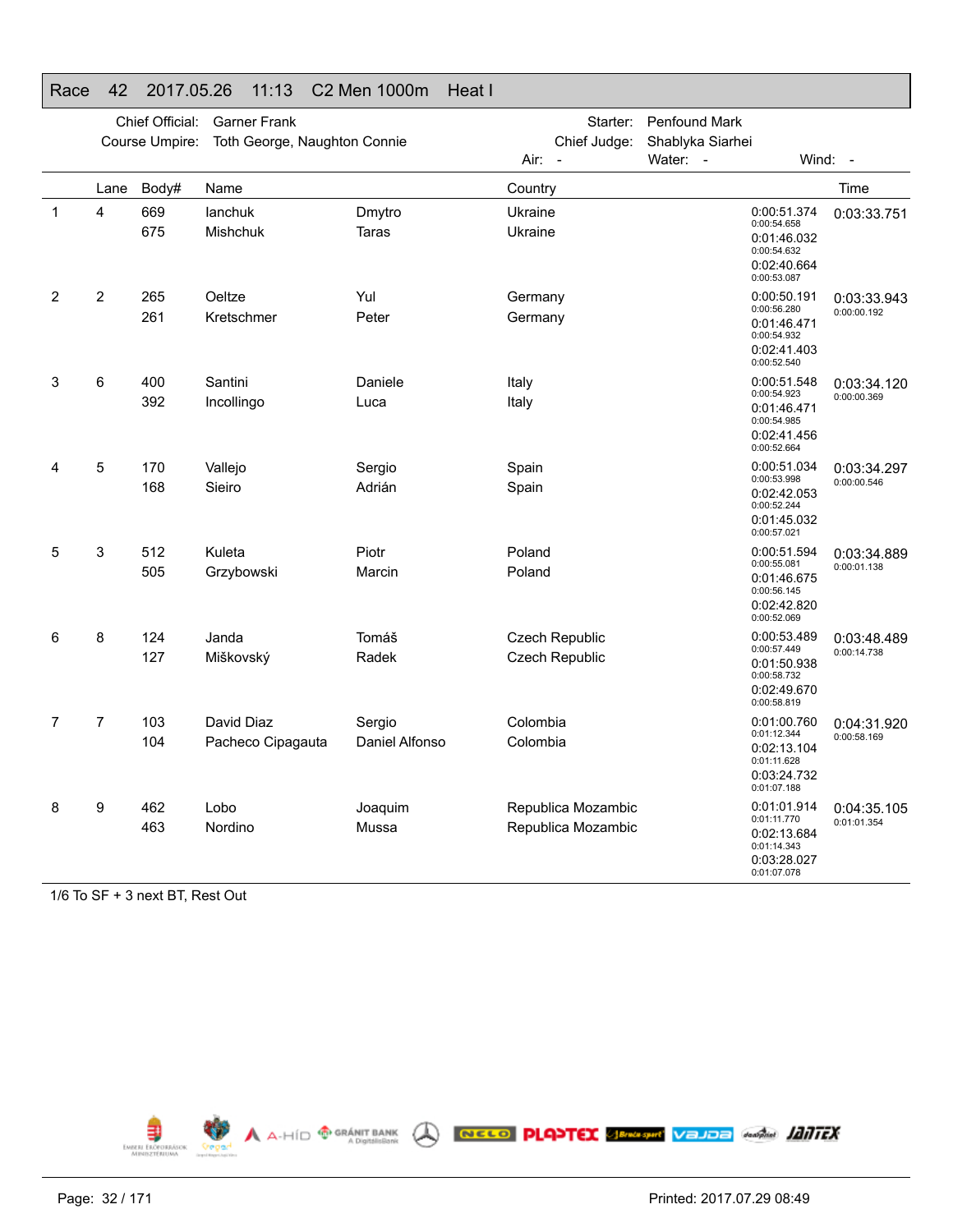|   |                | Chief Official:<br>Course Umpire: | <b>Garner Frank</b><br>Tarcsafalvi József, Páger Zoltán |                           |                          | Starter:<br>Chief Judge: | <b>Penfound Mark</b><br>Shablyka Siarhei |                                                                                        |                            |
|---|----------------|-----------------------------------|---------------------------------------------------------|---------------------------|--------------------------|--------------------------|------------------------------------------|----------------------------------------------------------------------------------------|----------------------------|
|   |                |                                   |                                                         |                           | Air: -                   |                          | Water: -                                 |                                                                                        | Wind: -                    |
|   | Lane           | Body#                             | Name                                                    |                           | Country                  |                          |                                          |                                                                                        | Time                       |
| 1 | $\overline{4}$ | 109<br>108                        | <b>Torres Madrigal</b><br>Jorge Enriquez                | Serguey<br>Fernando Dayan | Cuba<br>Cuba             |                          |                                          | 0:00:50.569<br>0:00:53.701<br>0:01:44.270<br>0:00:55.308<br>0:02:39.578<br>0:00:52.817 | 0:03:32.395                |
| 2 | 3              | 509<br>518                        | Kaminski<br>Slominski                                   | Mateusz<br>Vincent        | Poland<br>Poland         |                          |                                          | 0:00:50.652<br>0:00:54.541<br>0:01:45.193<br>0:00:55.938<br>0:02:41.131<br>0:00:52.264 | 0:03:33.395<br>0:00:01.000 |
| 3 | 8              | 249<br>272                        | <b>Brendel</b><br>Vandrey                               | Sebastian<br>Jan          | Germany<br>Germany       |                          |                                          | 0:00:51.524<br>0:00:55.160<br>0:01:46.684<br>0:00:56.155<br>0:02:42.839<br>0:00:51.902 | 0:03:34.741<br>0:00:02.346 |
|   | $\overline{c}$ | 682<br>670                        | Vergeles<br>Kamerylov                                   | Vitaliy<br>Denys          | Ukraine<br>Ukraine       |                          |                                          | 0:00:53.182<br>0:00:54.728<br>0:01:47.910<br>0:00:55.196<br>0:02:43.106<br>0:00:52.066 | 0:03:35.172<br>0:00:02.777 |
| 5 | 5              | 460<br>459                        | Sprincean<br><b>Nuta</b>                                | llie<br>Oleg              | Moldova<br>Moldova       |                          |                                          | 0:00:51.343<br>0:00:55.613<br>0:01:46.956<br>0:00:55.037<br>0:02:41.993<br>0:00:53.448 | 0:03:35.441<br>0:00:03.046 |
| 6 | 6              | 428<br>429                        | Yemelyanov<br>Yemelyanov                                | Sergey<br>Timofey         | Kazakhstan<br>Kazakhstan |                          |                                          | 0:00:51.666<br>0:00:54.180<br>0:01:45.846<br>0:00:55.979<br>0:02:41.825<br>0:00:53.908 | 0:03:35.733<br>0:00:03.338 |
| 7 | $\overline{7}$ | 195<br>192                        | Beugnet<br>Bart                                         | Romain<br>Adrien          | France<br>France         |                          |                                          | 0:00:53.827<br>0:00:54.892<br>0:01:48.719<br>0:00:55.375<br>0:02:44.094<br>0:00:51.816 | 0:03:35.910<br>0:00:03.515 |

#### 1/6 To SF + 3 next BT, Rest Out

Race 43 2017.05.26 11:19 C2 Men 1000m Heat II

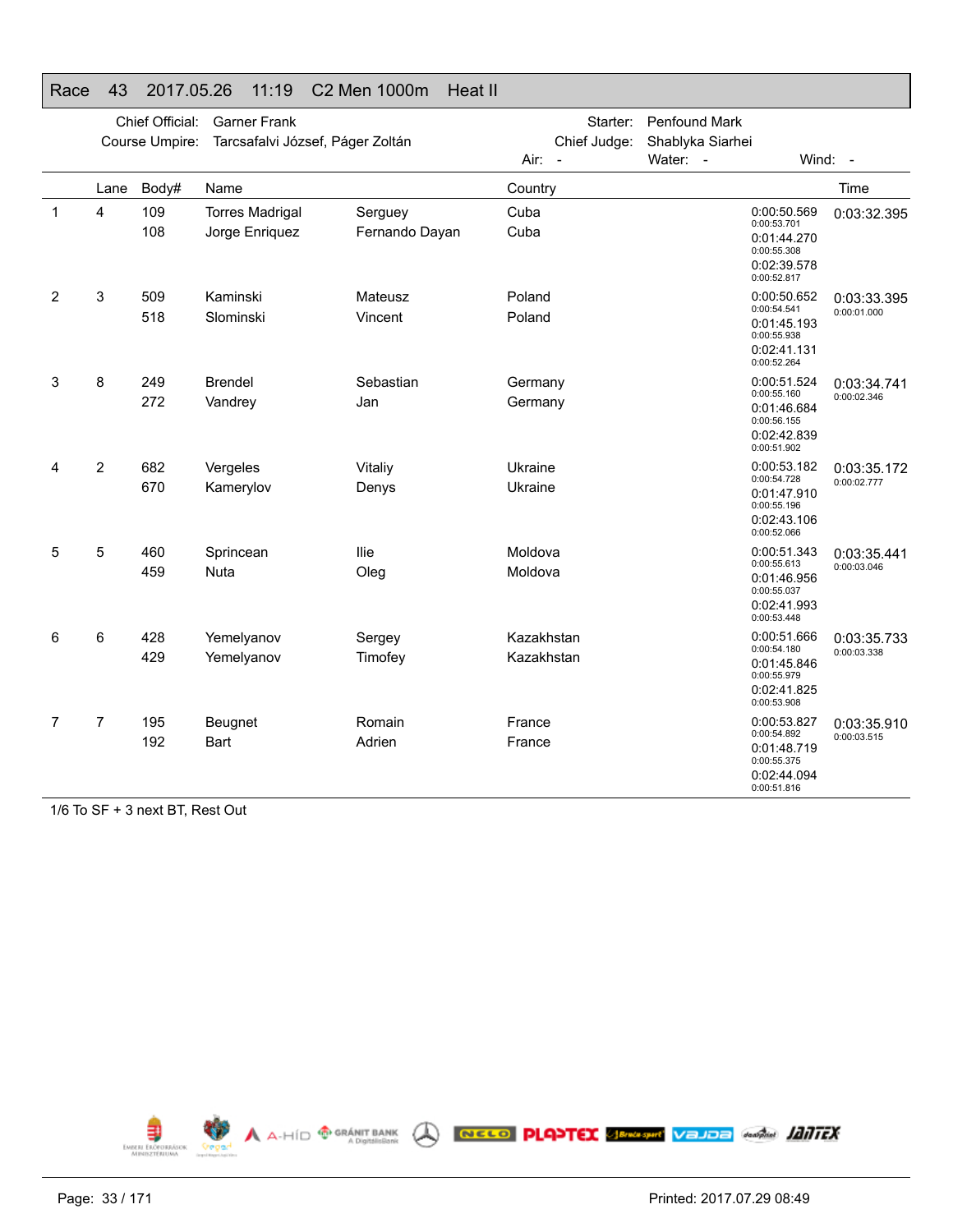|   |                | Chief Official:<br>Course Umpire: | <b>Garner Frank</b><br>Thurmer Geza, Avar Tamás |                               | Starter:<br>Chief Judge:<br>Air: - | Penfound Mark<br>Shablyka Siarhei<br>Water: -                                          | Wind: -                    |
|---|----------------|-----------------------------------|-------------------------------------------------|-------------------------------|------------------------------------|----------------------------------------------------------------------------------------|----------------------------|
|   | Lane           | Body#                             | Name                                            |                               | Country                            |                                                                                        | Time                       |
| 1 | 4              | 559<br>549                        | Melantev<br>Chebotar                            | Viktor<br>Vladislav           | Russia<br>Russia                   | 0:00:51.361<br>0:00:56.044<br>0:01:47.405<br>0:00:54.491<br>0:02:41.896<br>0:00:51.547 | 0:03:33.443                |
| 2 | 6              | 325<br>330                        | Korisánszky<br>Mike                             | Dávid György<br>Róbert        | Hungary<br>Hungary                 | 0:00:51.922<br>0:00:54.079<br>0:01:46.001<br>0:00:56.207<br>0:02:42.208<br>0:00:52.651 | 0:03:34.859<br>0:00:01.416 |
| 3 | 8              | 380<br>381                        | Craciun<br>Craciun                              | Nicolae<br>Sergiu             | Italy<br>Italy                     | 0:00:51.499<br>0:00:55.030<br>0:01:46.529<br>0:00:55.975<br>0:02:42.504<br>0:00:53.562 | 0:03:36.066<br>0:00:02.623 |
| 4 | 3              | 79<br>85                          | Oldershaw<br>Varga                              | <b>Mark William</b><br>Roland | Canada<br>Canada                   | 0:00:51.722<br>0:00:56.490<br>0:01:48.212<br>0:00:57.611<br>0:02:45.823<br>0:00:53.159 | 0:03:38.982<br>0:00:05.539 |
| 5 | $\overline{2}$ | 205<br>200                        | Leonard<br>Goubel                               | Loïc<br>Mathieu               | France<br>France                   | 0:00:54.085<br>0:00:55.431<br>0:01:49.516<br>0:00:57.607<br>0:02:47.123<br>0:00:52.966 | 0:03:40.089<br>0:00:06.646 |
| 6 | 5              | 703<br>706                        | Kochnev<br>Mirbekov                             | Gerasim<br>Serik              | Uzbekistan<br>Uzbekistan           | 0:00:52.419<br>0:00:56.586<br>0:01:49.005<br>0:00:54.654<br>0:02:43.659<br>0:00:56.761 | 0:03:40.420<br>0:00:06.977 |
| 7 | 7              | 355<br>360                        | Eskandanihosseini<br>Ojaghi                     | Seyedkia<br>Ali               | Iran<br>Iran                       | 0:00:53.824<br>0:00:55.436<br>0:01:49.260<br>0:00:57.997<br>0:02:47.257<br>0:00:57.009 | 0:03:44.266<br>0:00:10.823 |

#### Race 44 2017.05.26 11:25 C2 Men 1000m Heat III

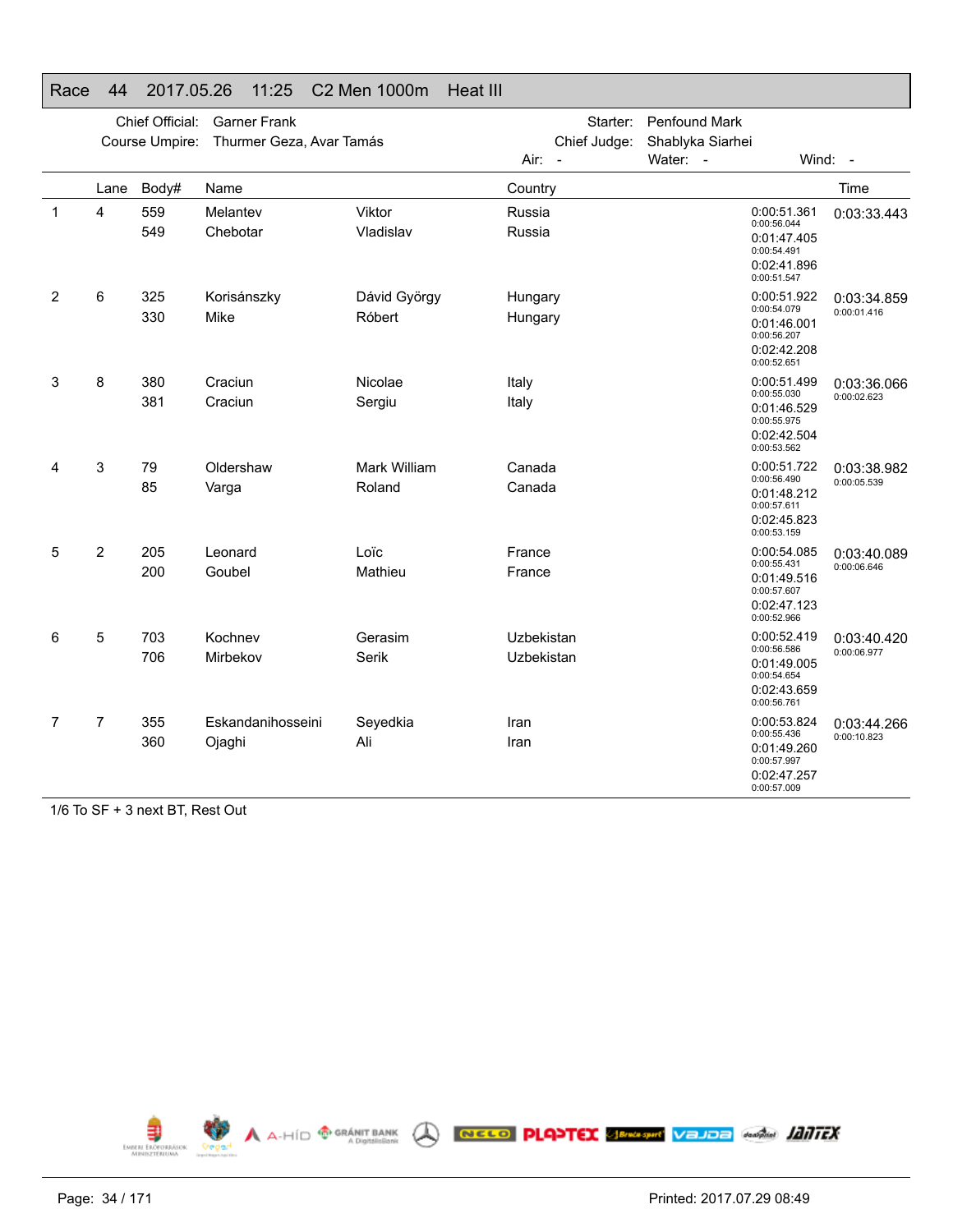|                |                | Chief Official: | <b>Garner Frank</b>                   |                       | Starter:                                | <b>Penfound Mark</b> |                                                                                        |                            |
|----------------|----------------|-----------------|---------------------------------------|-----------------------|-----------------------------------------|----------------------|----------------------------------------------------------------------------------------|----------------------------|
|                |                | Course Umpire:  | Toth George, Naughton Connie          |                       | Chief Judge:                            | Shablyka Siarhei     |                                                                                        |                            |
|                |                |                 |                                       |                       | $Air: -$                                | Water: -             |                                                                                        | Wind: $-$                  |
|                | Lane           | Body#           | Name                                  |                       | Country                                 |                      |                                                                                        | Time                       |
| $\mathbf 1$    | 6              | 448<br>444      | Murza<br>Kuracionok                   | Osvaldas<br>Jevgenik  | Lithuania<br>Lithuania                  |                      | 0:00:53.598<br>0:00:56.817<br>0:01:50.415<br>0:00:58.801<br>0:02:49.216<br>0:00:54.162 | 0:03:43.378                |
| $\overline{2}$ | 4              | 83<br>74        | Tarling<br>James                      | Marc<br>Mark          | Canada<br>Canada                        |                      | 0:00:53.872<br>0:00:55.890<br>0:01:49.762<br>0:00:59.479<br>0:02:49.241<br>0:00:54.599 | 0:03:43.840<br>0:00:00.462 |
| 3              | 7              | 38<br>40        | De Souza Silva<br>Ferreira Dos Santos | Erlon<br>Maico        | <b>Brazil</b><br><b>Brazil</b>          |                      | 0:00:54.613<br>0:00:57.545<br>0:01:52.158<br>0:00:58.350<br>0:02:50.508<br>0:00:53.440 | 0:03:43.948<br>0:00:00.570 |
| 4              | 5              | 346<br>345      | Tomar<br>Salam                        | Gaurav<br>Sunil Singh | India<br>India                          |                      | 0:00:55.219<br>0:00:57.486<br>0:01:52.705<br>0:00:58.149<br>0:02:50.854<br>0:00:53.417 | 0:03:44.271<br>0:00:00.893 |
| 5              | $\overline{2}$ | 329<br>312      | Lelovics<br>Dóri                      | Dávid<br>Bence Balázs | Hungary<br>Hungary                      |                      | 0:00:53.872<br>0:00:56.134<br>0:01:50.006<br>0:00:59.021<br>0:02:49.027<br>0:00:56.128 | 0:03:45.155<br>0:00:01.777 |
| 6              | 3              | 409<br>410      | Sato<br>Tome                          | Hikaru<br>Takanori    | Japan<br>Japan                          |                      | 0:00:54.506<br>0:00:55.587<br>0:01:50.093<br>0:00:59.627<br>0:02:49.720<br>0:00:56.404 | 0:03:46.124<br>0:00:02.746 |
| 7              | 8              | 122<br>125      | Fuksa<br>Korinek                      | Petr<br>Daniel        | Czech Republic<br><b>Czech Republic</b> |                      | 0:00:53.872<br>0:00:58.593<br>0:01:52.465<br>0:00:59.333<br>0:02:51.798<br>0:00:54.834 | 0:03:46.632<br>0:00:03.254 |

## Race 45 2017.05.26 11:31 C2 Men 1000m Heat IV

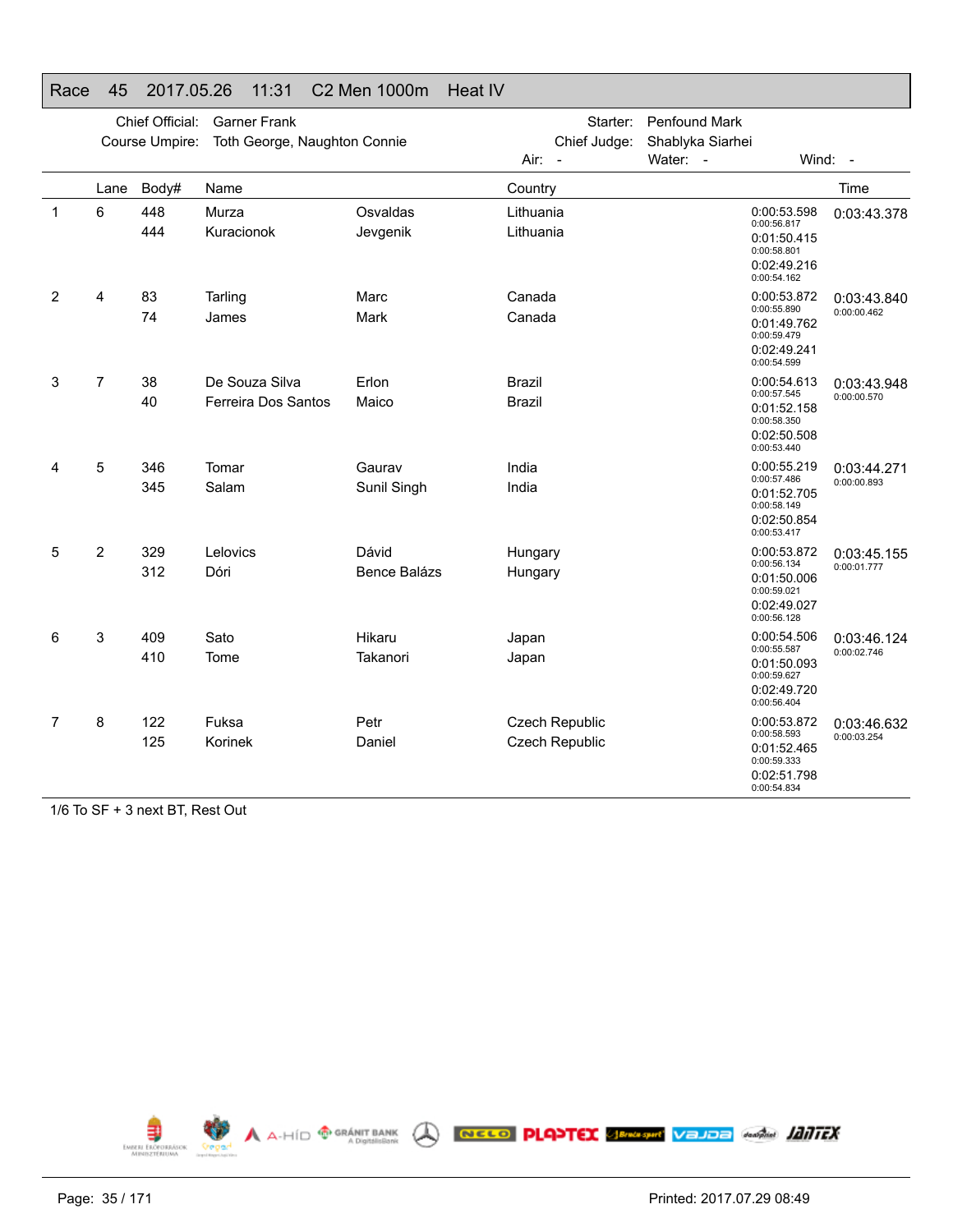#### Race 46 2017.05.26 11:41 KL1 Women 200m Final A

| Chief Official:<br>Course Umpire: |       | <b>Garner Frank</b><br>Naughton Connie, Toth George, Páger<br>Zoltán, Tarcsafalvi József |        | Starter:<br>Chief Judge:<br>Air:<br>$\overline{\phantom{a}}$ | Warren Matt<br>Shablyka Siarhei<br>Water: - | Wind: $-$                  |
|-----------------------------------|-------|------------------------------------------------------------------------------------------|--------|--------------------------------------------------------------|---------------------------------------------|----------------------------|
| Lane                              | Body# | Name                                                                                     |        | Country                                                      |                                             | Time                       |
| 4                                 | 246   | Müller                                                                                   | Edina  | Germany                                                      |                                             | 0:01:00.759                |
| 5                                 | 405   | Seryu                                                                                    | Monika | Japan                                                        |                                             | 0:01:05.290<br>0:00:04.531 |
| 6                                 | 373   | Kaine                                                                                    | Juliet | Italy                                                        |                                             | 0:01:07.074<br>0:00:06.315 |

#### Race 47 2017.05.26 11:46 KL1 Men 200m Final A

|   |      | Chief Official:<br>Course Umpire: | <b>Garner Frank</b><br>Naughton Connie, Toth George, Páger<br>Zoltán, Tarcsafalvi József |                 | Starter:<br>Chief Judge:<br>$Air: -$ |  | Warren Matt<br>Shablyka Siarhei<br>Water: - | Wind: $-$                  |
|---|------|-----------------------------------|------------------------------------------------------------------------------------------|-----------------|--------------------------------------|--|---------------------------------------------|----------------------------|
|   | Lane | Body#                             | Name                                                                                     |                 | Country                              |  |                                             | Time                       |
|   | 5    | 196                               | Boulle                                                                                   | Remy            | France                               |  |                                             | 0:00:50.752                |
| 2 | 6    | 337                               | Suba                                                                                     | Róbert          | Hungary                              |  |                                             | 0:00:51.098<br>0:00:00.346 |
| 3 | 3    | 386                               | Farias                                                                                   | Esteban Gabriel | Italy                                |  |                                             | 0:00:52.906<br>0:00:02.154 |
| 4 | 4    | 321                               | Juhász                                                                                   | Tamás           | Hungary                              |  |                                             | 0:00:53.529<br>0:00:02.777 |

#### Race 48 2017.05.26 11:51 KL2 Women 200m Final A

|               |      | Chief Official: | <b>Garner Frank</b>                 |                | Starter:     | Warren Matt      |                            |
|---------------|------|-----------------|-------------------------------------|----------------|--------------|------------------|----------------------------|
|               |      | Course Umpire:  | Naughton Connie, Toth George, Páger |                | Chief Judge: | Shablyka Siarhei |                            |
|               |      |                 | Zoltán, Tarcsafalvi József          |                | $Air: -$     | Water: -         | Wind: $-$                  |
|               | Lane | Body#           | Name                                |                | Country      |                  | Time                       |
|               | 5    | 538             | Andreeva                            | Nadezda        | Russia       |                  | 0:00:53.663                |
| $\mathcal{P}$ | 3    | 364             | Bercovitch                          | Pascale Rachel | Israel       |                  | 0:00:57.063<br>0:00:03.400 |
| 3             | 7    | 661             | Lagutenko                           | Natalia        | Ukraine      |                  | 0:00:57.463<br>0:00:03.800 |
| 4             | 6    | 245             | Molkenthin                          | Anke           | Germany      |                  | 0:00:59.940<br>0:00:06.277 |
| 5             | 4    | 305             | Varga                               | Katalin Eszter | Hungary      |                  | 0:01:00.124<br>0:00:06.461 |
| 6             | 2    | 188             | Lacheux                             | Agnes          | France       |                  | 0:01:01.124<br>0:00:07.461 |

A A-HÍD <sup>® GRÁNIT BANK</sup> A **RECO PLAPTEX SEMERAT VEJDE ANGLIS ATTEX** 

⋾ EMBERL ERÖP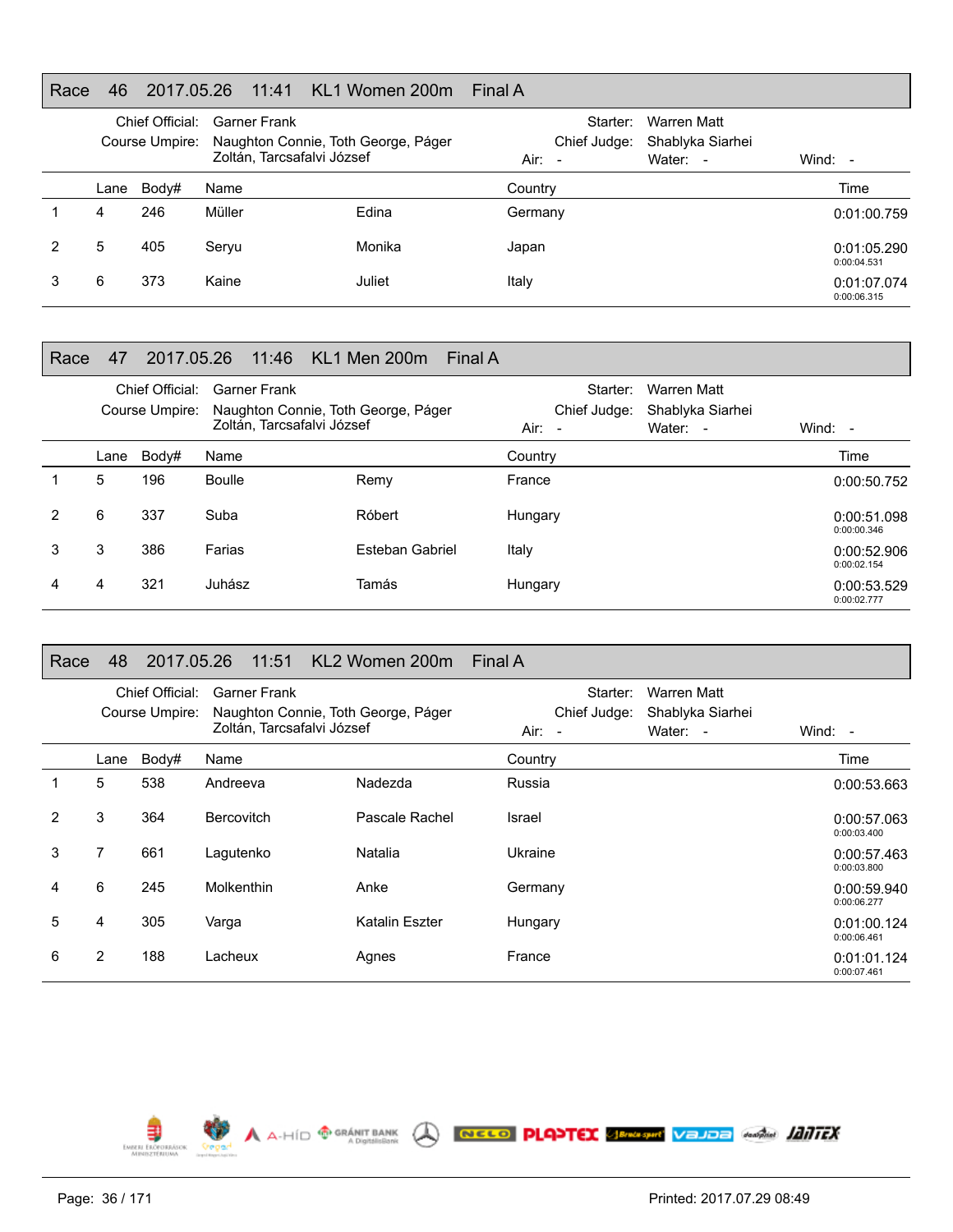## Race 49 2017.05.26 11:56 VL3 Men 200m Final A

| Chief Official:<br>Course Umpire: |       | <b>Garner Frank</b><br>Naughton Connie, Toth George, Páger<br>Zoltán, Tarcsafalvi József |         | Starter:<br>Chief Judge:<br>Air:<br>$\sim$ | Warren Matt<br>Shablyka Siarhei<br>Water: - | Wind: $-$                  |
|-----------------------------------|-------|------------------------------------------------------------------------------------------|---------|--------------------------------------------|---------------------------------------------|----------------------------|
| Lane                              | Body# | Name                                                                                     |         | Country                                    |                                             | Time                       |
| 4                                 | 563   | Potanin                                                                                  | Victor  | Russia                                     |                                             | 0:00:49.555                |
| 6                                 | 550   | Egorov                                                                                   | Aleksei | Russia                                     |                                             | 0:00:51.571<br>0:00:02.016 |
| 5                                 | 194   | Bernard                                                                                  | Ronan   | France                                     |                                             | 0:00:55.040<br>0:00:05.485 |

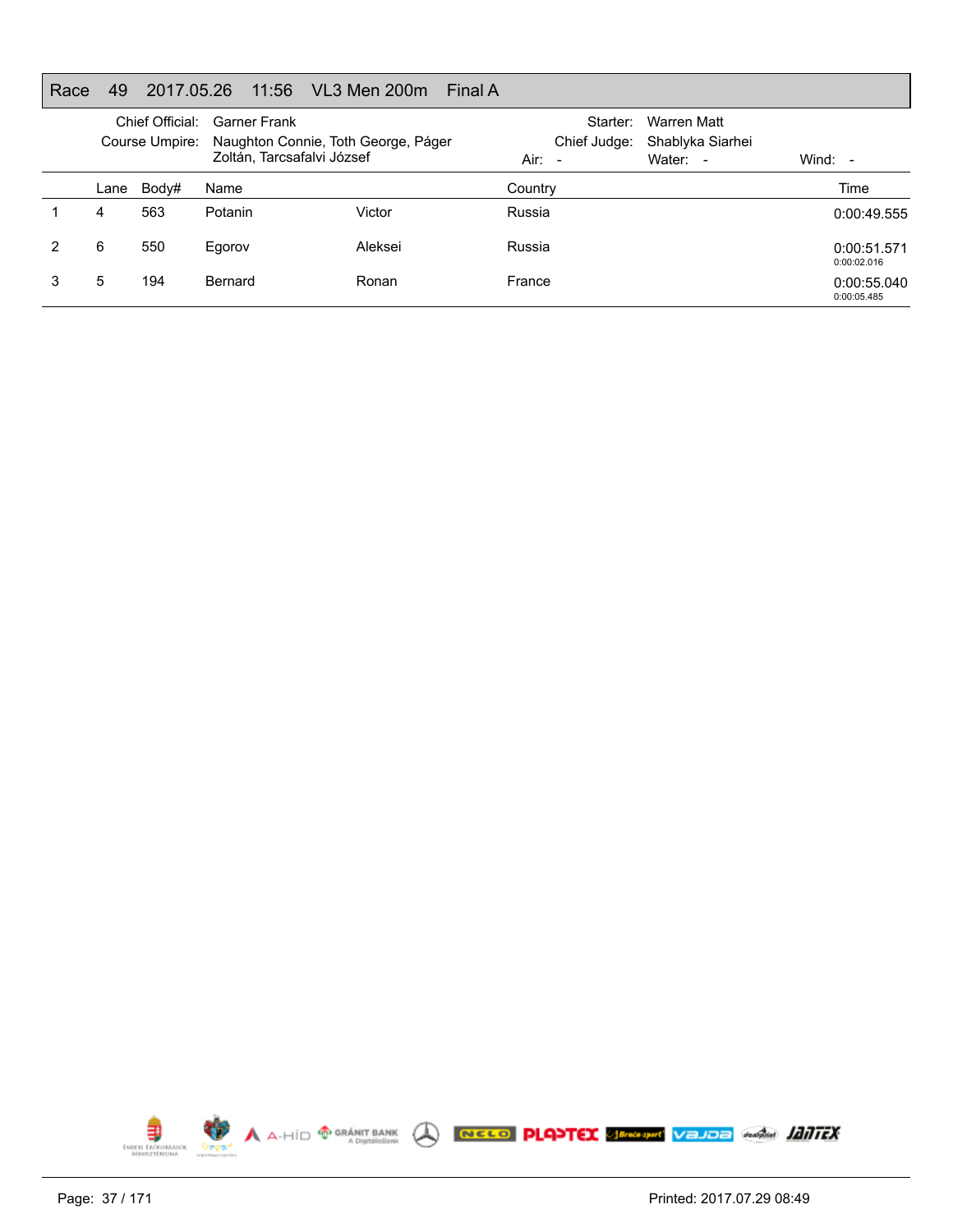|                |                | Chief Official: | <b>Garner Frank</b><br>Course Umpire: Tarcsafalvi József, Páger Zoltán |           |             | Starter:<br>Chief Judge: | <b>Warren Matt</b> | Shablyka Siarhei                                                                       |                            |
|----------------|----------------|-----------------|------------------------------------------------------------------------|-----------|-------------|--------------------------|--------------------|----------------------------------------------------------------------------------------|----------------------------|
|                |                |                 |                                                                        |           | Air:        | 24.9°C                   |                    | Water: 19.6 °C                                                                         | Wind: N 4.8                |
|                | Lane           | Body#           | Name                                                                   |           | Country     |                          |                    |                                                                                        | Time                       |
| $\mathbf{1}$   | 3              | 13              | Mcarthur                                                               | Catherine | Australia   |                          |                    | 0:00:56.241<br>0:01:00.939<br>0:01:57.180<br>0:01:02.877<br>0:03:00.057<br>0:01:00.936 | 0:04:00.993                |
| $\overline{2}$ | 5              | 629             | Johansson                                                              | Karin     | Sweden      |                          |                    | 0:00:56.725<br>0:01:00.512<br>0:01:57.237<br>0:01:02.544<br>0:02:59.781<br>0:01:02.273 | 0:04:02.054<br>0:00:01.061 |
| 3              | 6              | 490             | Lisiecka                                                               | Martyna   | Poland      |                          |                    | 0:00:57.055<br>0:01:01.637<br>0:01:58.692<br>0:01:04.666<br>0:03:03.358<br>0:01:01.373 | 0:04:04.731<br>0:00:03.738 |
| 4              | $\overline{7}$ | 411             | Ananchenko                                                             | Zoya      | Kazakhstan  |                          |                    | 0:00:56.975<br>0:01:02.549<br>0:01:59.524<br>0:01:04.769<br>0:03:04.293<br>0:01:00.931 | 0:04:05.224<br>0:00:04.231 |
| 5              | 2              | 608             | Widmer                                                                 | Franziska | Switzerland |                          |                    | 0:00:59.416<br>0:01:04.205<br>0:02:03.621<br>0:01:03.327<br>0:03:06.948<br>0:00:59.606 | 0:04:06.554<br>0:00:05.561 |
| 6              | 4              | 349             | Hakimimoghaddam                                                        | Arezou    | Iran        |                          |                    | 0:00:57.448<br>0:01:06.548<br>0:02:03.996<br>0:01:02.415<br>0:03:06.411<br>0:01:00.251 | 0:04:06.662<br>0:00:05.669 |
| 7              | 1              | 116             | Krpatova                                                               | Lucie     |             | <b>Czech Republic</b>    |                    | 0:00:58.995<br>0:01:03.236<br>0:02:02.231<br>0:01:03.855<br>0:03:06.086<br>0:01:02.815 | 0:04:08.901<br>0:00:07.908 |
| 8              | 8              | 367             | <b>Burgo</b>                                                           | Irene     | Italy       |                          |                    | 0:01:00.956<br>0:01:05.291<br>0:02:06.247<br>0:01:04.375<br>0:03:10.622<br>0:01:01.525 | 0:04:12.147<br>0:00:11.154 |
| 9              | 9              | 96              | Yang                                                                   | Xuehaiyue | China       |                          |                    | 0:01:02.696<br>0:01:07.030<br>0:02:09.726<br>0:01:07.749<br>0:03:17.475<br>0:01:05.541 | 0:04:23.016<br>0:00:22.023 |

## Race 50 2017.05.26 13:30 K1 Women 1000m Semi-final I

1/3 to Final A, 4/7 + next BT to Final B, Rest Out

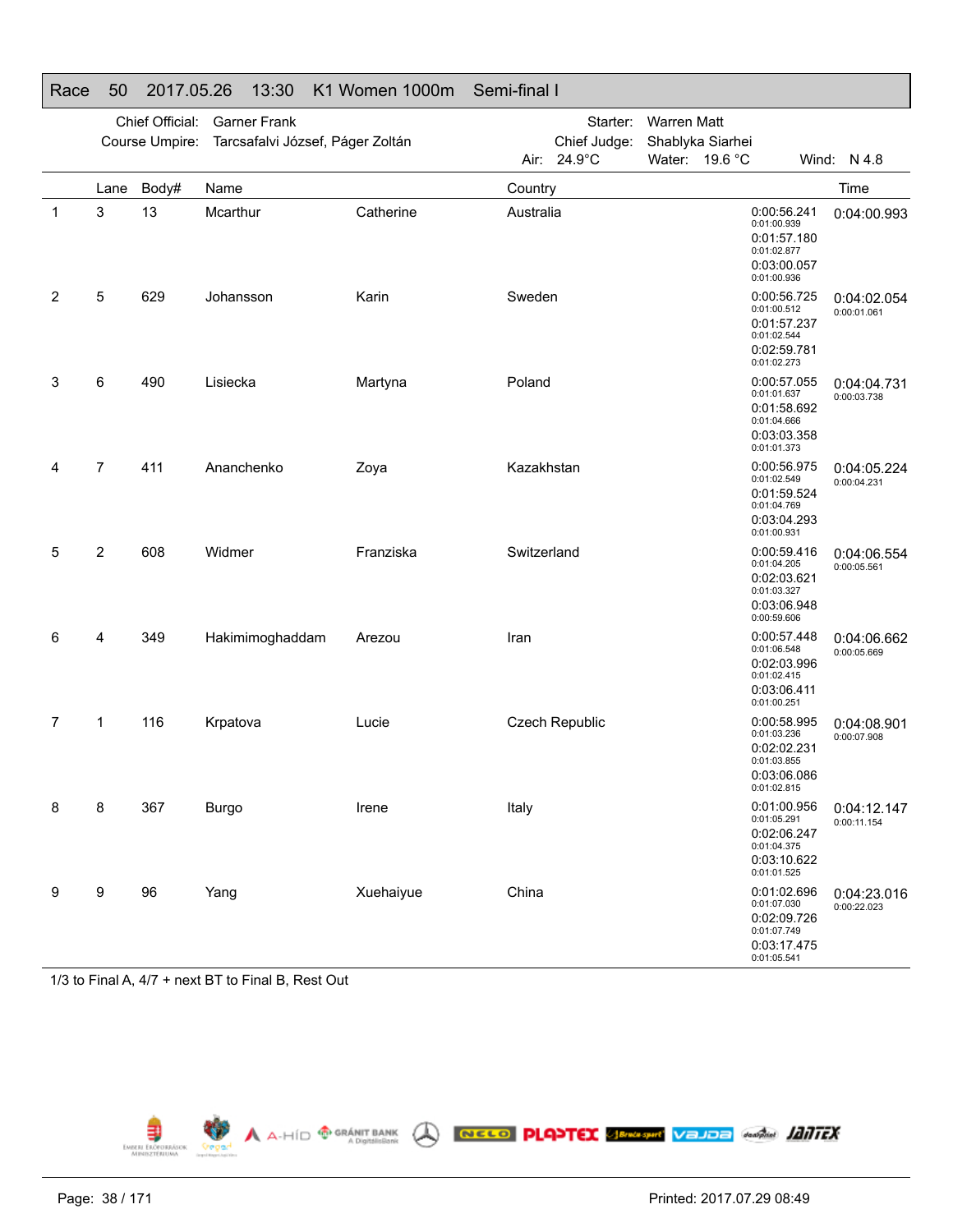|   |                | Chief Official:<br>Course Umpire: | <b>Garner Frank</b><br>Thurmer Geza, Avar Tamás |                     |                      | Starter:<br>Chief Judge: | <b>Warren Matt</b><br>Shablyka Siarhei |                                           |                                           |                            |
|---|----------------|-----------------------------------|-------------------------------------------------|---------------------|----------------------|--------------------------|----------------------------------------|-------------------------------------------|-------------------------------------------|----------------------------|
|   |                |                                   |                                                 |                     | Air: I               | 24.9°C                   | Water: 19.6°C                          |                                           |                                           | Wind: N 4.9                |
|   | Lane           | Body#                             | Name                                            |                     | Country              |                          |                                        |                                           |                                           | Time                       |
| 1 | 4              | 239                               | Gebhardt                                        | Melanie             | Germany              |                          |                                        | 0:00:59.503<br>0:01:02.783<br>0:00:53.311 | 0:00:56.109<br>0:01:55.612<br>0:02:58.395 | 0:03:51.706                |
| 2 | 5              | 140                               | Nyvang                                          | <b>Bolette</b>      | Denmark              |                          |                                        | 0:01:00.866<br>0:01:01.895<br>0:00:52.680 | 0:00:57.135<br>0:01:58.001<br>0:02:59.896 | 0:03:52.576<br>0:00:00.870 |
| 3 | 6              | 216                               | Simon                                           | Rebeka              | <b>Great Britain</b> |                          |                                        | 0:01:00.175<br>0:01:02.836<br>0:00:53.133 | 0:00:57.132<br>0:01:57.307<br>0:03:00.143 | 0:03:53.276<br>0:00:01.570 |
| 4 | 9              | 687                               | Mcelroy                                         | Kaitlyn             |                      | United States of America |                                        | 0:01:01.235<br>0:01:03.426<br>0:00:54.482 | 0:00:58.610<br>0:01:59.845<br>0:03:03.271 | 0:03:57.753<br>0:00:06.047 |
| 5 | 3              | 570                               | Lee                                             | Wei Ling, Geraldine | Singapore            |                          |                                        | 0:01:03.457<br>0:01:02.200<br>0:00:53.514 | 0:00:59.343<br>0:02:02.800<br>0:03:05.000 | 0:03:58.514<br>0:00:06.808 |
| 6 | 2              | 115                               | Krpatova                                        | Jana                |                      | <b>Czech Republic</b>    |                                        | 0:01:02.449<br>0:01:04.302<br>0:00:54.931 | 0:00:58.978<br>0:02:01.427<br>0:03:05.729 | 0:04:00.660<br>0:00:08.954 |
| 7 | 1              | 136                               | Hugod                                           | Ida                 | Denmark              |                          |                                        | 0:01:04.470<br>0:01:06.084<br>0:00:53.857 | 0:00:59.834<br>0:02:04.304<br>0:03:10.388 | 0:04:04.245<br>0:00:12.539 |
| 8 | 8              | 492                               | Markiewicz                                      | Paulina             | Poland               |                          |                                        | 0:01:03.640<br>0:01:06.318<br>0:00:56.695 | 0:00:58.384<br>0:02:02.024<br>0:03:08.342 | 0:04:05.037<br>0:00:13.331 |
| 9 | $\overline{7}$ | 436                               | Lee                                             | Sunja               | Korea                |                          |                                        | 0:01:02.039<br>0:01:07.871<br>0:00:58.794 | 0:00:57.402<br>0:01:59.441<br>0:03:07.312 | 0:04:06.106<br>0:00:14.400 |

## Race 51 2017.05.26 13:36 K1 Women 1000m Semi-final II

1/3 to Final A, 4/7 + next BT to Final B, Rest Out

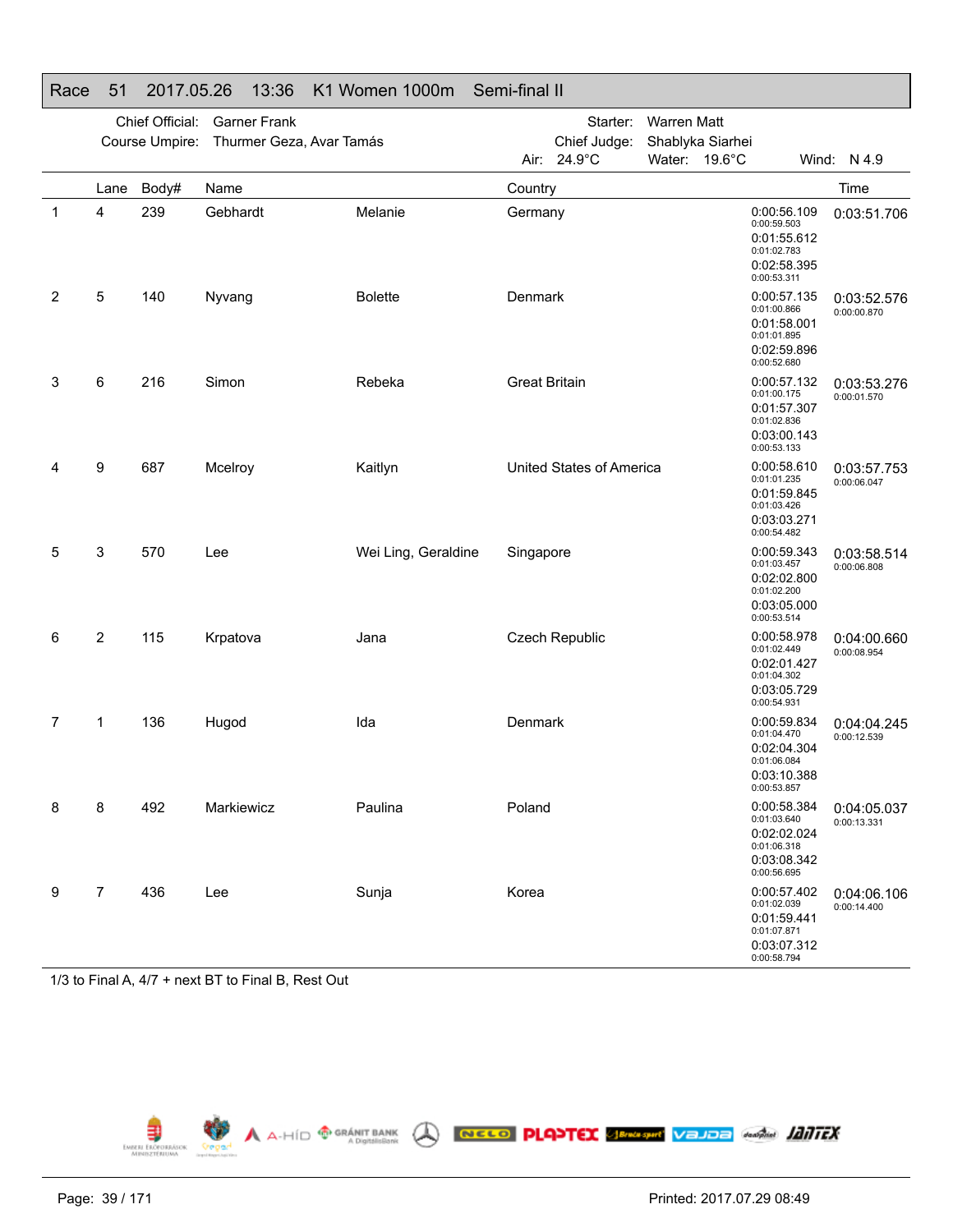|   |                | Chief Official:<br>Course Umpire: | <b>Garner Frank</b><br>Toth George, Naughton Connie |          |                      | Starter:<br>Chief Judge: | Janza Peter<br>Shablyka Siarhei |                                                          |                                           |                            |
|---|----------------|-----------------------------------|-----------------------------------------------------|----------|----------------------|--------------------------|---------------------------------|----------------------------------------------------------|-------------------------------------------|----------------------------|
|   |                |                                   |                                                     |          |                      | Air: 24.9°C              | Water: 19.6°C                   |                                                          |                                           | Wind: N 4.8                |
|   | Lane           | Body#                             | Name                                                |          | Country              |                          |                                 |                                                          |                                           | Time                       |
| 1 | 4              | 167                               | Rodriguez                                           | Roi      | Spain                |                          |                                 | 0:00:52.312<br>0:00:54.908<br>0:00:51.245                | 0:00:49.484<br>0:01:41.796<br>0:02:36.704 | 0:03:27.949                |
| 2 | 1              | 558                               | Mamutov                                             | Ruslan   | Russia               |                          |                                 | 0:00:52.637<br>0:00:54.723<br>0:00:52.004                | 0:00:49.377<br>0:01:42.014<br>0:02:36.737 | 0:03:28.741<br>0:00:00.792 |
| 3 | 5              | 47                                | Kirchev                                             | Miroslav | <b>Bulgaria</b>      |                          |                                 | 0:00:52.249<br>0:00:54.509<br>0:00:51.726                | 0:00:50.673<br>0:01:42.922<br>0:02:37.431 | 0:03:29.157<br>0:00:01.208 |
| 4 | $\overline{2}$ | 132                               | Zavrel                                              | Jakub    |                      | <b>Czech Republic</b>    |                                 | 0:00:54.141<br>0:00:55.993<br>0:00:52.678                | 0:00:50.168<br>0:01:44.309<br>0:02:40.302 | 0:03:32.980<br>0:00:05.031 |
| 5 | 6              | 226                               | Lusty                                               | Thomas   | <b>Great Britain</b> |                          |                                 | 0:00:55.435<br>0:00:56.140<br>0:00:50.983                | 0:00:50.845<br>0:01:46.280<br>0:02:42.420 | 0:03:33.403<br>0:00:05.454 |
| 6 | $\overline{7}$ | 707                               | Mochalov                                            | Aleksey  | Uzbekistan           |                          |                                 | 0:00:56.357<br>0:00:54.756<br>0:00:49.122                | 0:00:53.353<br>0:01:49.710<br>0:02:44.466 | 0:03:33.588<br>0:00:05.639 |
| 7 | 8              | 221                               | Boyton                                              | Jonathan | <b>Great Britain</b> |                          |                                 | 0:00:55.829<br>0:00:55.189<br>0:00:54.133                | 0:00:51.267<br>0:01:47.096<br>0:02:42.285 | 0:03:36.418<br>0:00:08.469 |
| 8 | 3              | 581                               | Apollonio                                           | Alan     | Slovenia             |                          |                                 | 0:00:55.837<br>0:00:56.018<br>0:02:45.240<br>0:00:52.532 | 0:00:53.385<br>0:01:49.222                | 0:03:37.772<br>0:00:09.823 |
| 9 | 9              | 42                                | Junior Souta                                        | Vagner   | <b>Brazil</b>        |                          |                                 | 0:00:57.674<br>0:00:59.709<br>0:00:57.470                | 0:00:54.612<br>0:01:52.286<br>0:02:51.995 | 0:03:49.465<br>0:00:21.516 |

## Race 52 2017.05.26 13:42 K1 Men 1000m Semi-final I

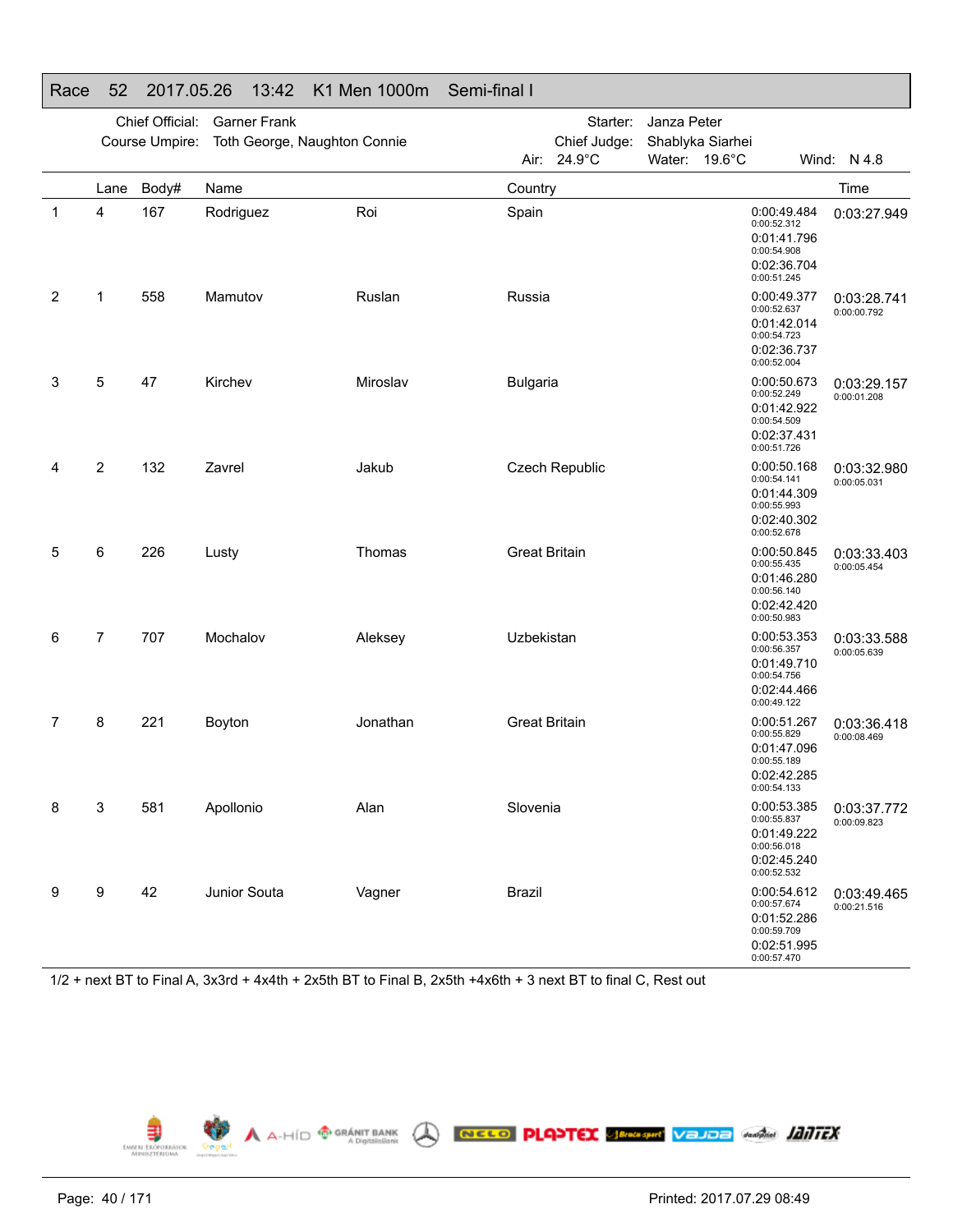| Race | 53             | 2017.05.26      |                   | 13:48               | K1 Men 1000m                     | Semi-final II |                  |                      |                  |                                                                                        |                            |
|------|----------------|-----------------|-------------------|---------------------|----------------------------------|---------------|------------------|----------------------|------------------|----------------------------------------------------------------------------------------|----------------------------|
|      |                | Chief Official: |                   | <b>Garner Frank</b> |                                  |               |                  | Starter: Janza Peter |                  |                                                                                        |                            |
|      |                | Course Umpire:  |                   |                     | Tarcsafalvi József, Páger Zoltán |               | Chief Judge:     |                      | Shablyka Siarhei |                                                                                        |                            |
|      |                |                 |                   |                     |                                  | Air:          | $24.4^{\circ}$ C |                      | Water: 19.6°C    | Wind:                                                                                  | <b>NNW</b><br>4.2          |
|      | Lane           | Body#           | Name              |                     |                                  | Country       |                  |                      |                  |                                                                                        | Time                       |
| 1    | 5              | 263             | Liebscher         |                     | Tom                              | Germany       |                  |                      |                  | 0:00:49.115<br>0:00:53.530<br>0:01:42.645<br>0:00:54.521<br>0:02:37.166<br>0:00:50.639 | 0:03:27.805                |
| 2    | 4              | 119             | Dostál            |                     | Josef                            |               | Czech Republic   |                      |                  | 0:00:51.206<br>0:00:53.282<br>0:01:44.488<br>0:00:54.706<br>0:02:39.194<br>0:00:50.457 | 0:03:29.651<br>0:00:01.846 |
| 3    | 6              | 33              | Peters            |                     | Artuur                           | Belgium       |                  |                      |                  | 0:00:50.344<br>0:00:53.733<br>0:01:44.077<br>0:00:55.560<br>0:02:39.637<br>0:00:50.660 | 0:03:30.297<br>0:00:02.492 |
| 4    | $\overline{2}$ | 610             |                   | Summermatter        | Andri                            | Switzerland   |                  |                      |                  | 0:00:51.848<br>0:00:56.077<br>0:01:47.925<br>0:00:56.358<br>0:02:44.283<br>0:00:51.576 | 0:03:35.859<br>0:00:08.054 |
| 5    | 9              | 107             | Novaković         |                     | Antun                            | Croatia       |                  |                      |                  | 0:00:50.412<br>0:00:55.563<br>0:01:45.975<br>0:00:57.070<br>0:02:43.045<br>0:00:52.952 | 0:03:35.997<br>0:00:08.192 |
| 6    | 3              | 598             | Hancovski         |                     | Dragan                           | Serbia        |                  |                      |                  | 0:00:51.206<br>0:00:57.766<br>0:01:48.972<br>0:00:55.816<br>0:02:44.788<br>0:00:51.586 | 0:03:36.374<br>0:00:08.569 |
| 7    | 7              | 502             | <b>Brzezinski</b> |                     | Martin                           | Poland        |                  |                      |                  | 0:00:52.390<br>0:00:56.088<br>0:01:48.478<br>0:00:57.430<br>0:02:45.908<br>0:00:51.051 | 0:03:36.959<br>0:00:09.154 |
| 8    | 8              | 426             | Yemelyanov        |                     | Alexandr                         | Kazakhstan    |                  |                      |                  | 0:00:54.213<br>0:00:56.576<br>0:01:50.789<br>0:00:57.065<br>0:02:47.854<br>0:00:53.012 | 0:03:40.866<br>0:00:13.061 |
| 9    | 1              | 577             | Teo               |                     | Guang Yi, Lucas                  | Singapore     |                  |                      |                  | 0:00:54.290<br>0:00:58.247<br>0:01:52.537<br>0:00:56.624<br>0:02:49.161<br>0:00:51.790 | 0:03:40.951<br>0:00:13.146 |

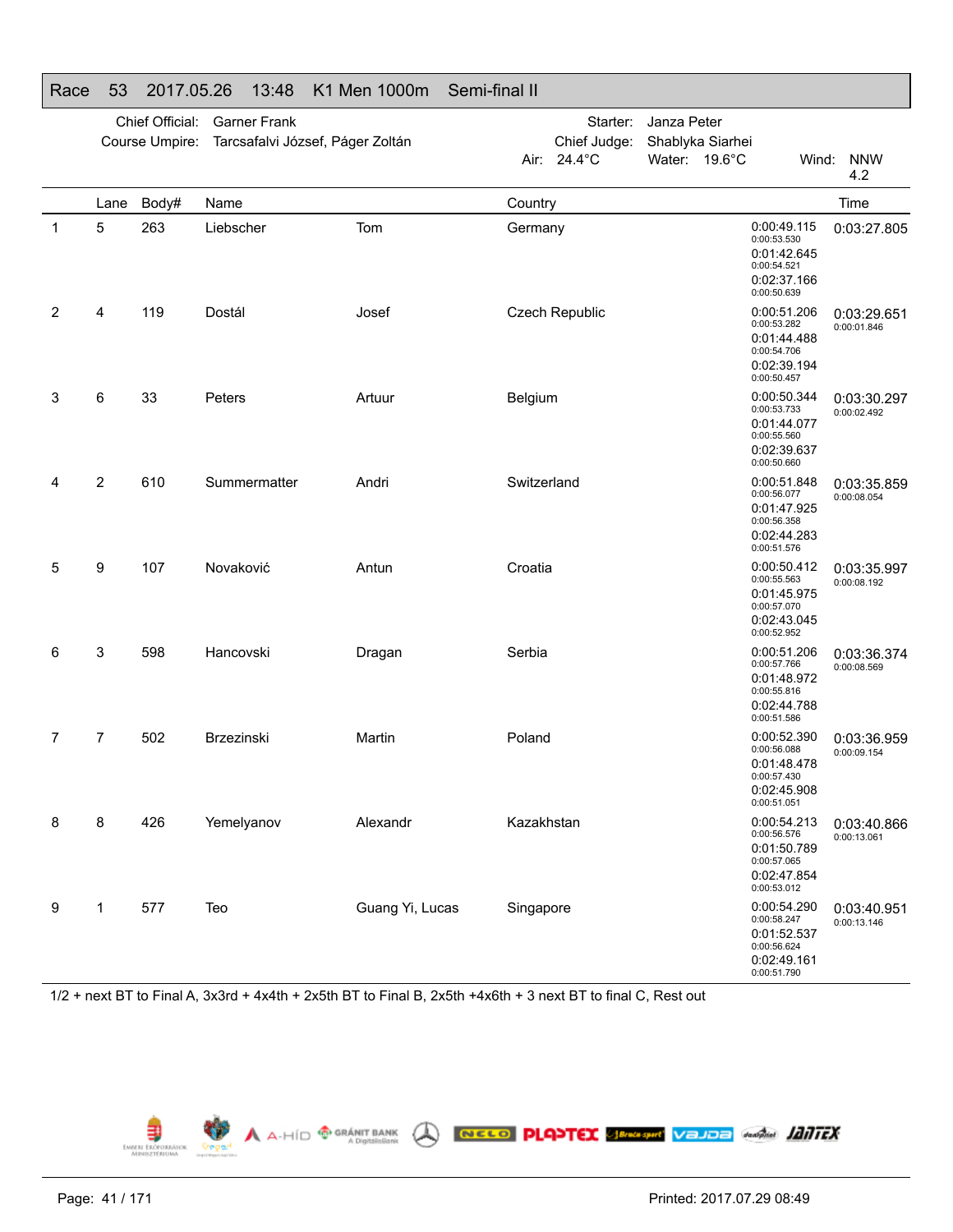|   |                | Chief Official: | <b>Garner Frank</b><br>Course Umpire: Thurmer Geza, Avar Tamás |               |           | Starter:<br>Chief Judge: | Janza Peter<br>Shablyka Siarhei |                                                                                        |                            |
|---|----------------|-----------------|----------------------------------------------------------------|---------------|-----------|--------------------------|---------------------------------|----------------------------------------------------------------------------------------|----------------------------|
|   |                |                 |                                                                |               |           | Air: 24.9°C              | Water: 19.6°C                   |                                                                                        | Wind: N 20                 |
|   | Lane           | Body#           | Name                                                           |               | Country   |                          |                                 |                                                                                        | Time                       |
| 1 | 4              | 324             | Kopasz                                                         | <b>Bálint</b> | Hungary   |                          |                                 | 0:00:49.970<br>0:00:53.140<br>0:01:43.110<br>0:00:53.803<br>0:02:36.913<br>0:00:52.302 | 0:03:29.215                |
| 2 | 6              | 617             | Gelle                                                          | Peter         | Slovakia  |                          |                                 | 0:00:52.853<br>0:00:54.862<br>0:01:47.715<br>0:00:54.345<br>0:02:42.060<br>0:00:48.893 | 0:03:30.953<br>0:00:01.738 |
| 3 | 2              | 378             | <b>Burgo</b>                                                   | Samuele       | Italy     |                          |                                 | 0:00:51.230<br>0:00:55.238<br>0:01:46.468<br>0:00:56.065<br>0:02:42.533<br>0:00:49.243 | 0:03:31.776<br>0:00:02.561 |
| 4 | 1              | 3               | Dal Bo                                                         | Daniel        | Argentina |                          |                                 | 0:00:50.360<br>0:00:54.381<br>0:01:44.741<br>0:00:55.198<br>0:02:39.939<br>0:00:52.168 | 0:03:32.107<br>0:00:02.892 |
| 5 | 5              | 585             | Zakrajšek                                                      | Jošt          | Slovenia  |                          |                                 | 0:00:52.172<br>0:00:53.840<br>0:01:46.012<br>0:00:55.115<br>0:02:41.127<br>0:00:51.603 | 0:03:32.730<br>0:00:03.515 |
| 6 | 3              | 639             | Nathell                                                        | Martin        | Sweden    |                          |                                 | 0:00:49.613<br>0:00:54.431<br>0:01:44.044<br>0:00:55.607<br>0:02:39.651<br>0:00:53.979 | 0:03:33.630<br>0:00:04.415 |
| 7 | 9              | 333             | Németh                                                         | Viktor Máté   | Hungary   |                          |                                 | 0:00:51.358<br>0:00:54.885<br>0:01:46.243<br>0:00:56.569<br>0:02:42.812<br>0:00:52.011 | 0:03:34.823<br>0:00:05.608 |
| 8 | 8              | 685             | Delgado                                                        | Sebastián     | Uruguay   |                          |                                 | 0:00:54.254<br>0:00:55.203<br>0:01:49.457<br>0:00:58.139<br>0:02:47.596<br>0:00:55.111 | 0:03:42.707<br>0:00:13.492 |
| 9 | $\overline{7}$ | 503             | Czaja                                                          | Pawel         | Poland    |                          |                                 | 0:00:53.157<br>0:00:57.994<br>0:01:51.151<br>0:00:58.785<br>0:02:49.936<br>0:00:59.510 | 0:03:49.446<br>0:00:20.231 |

## Race 54 2017.05.26 13:54 K1 Men 1000m Semi-final III

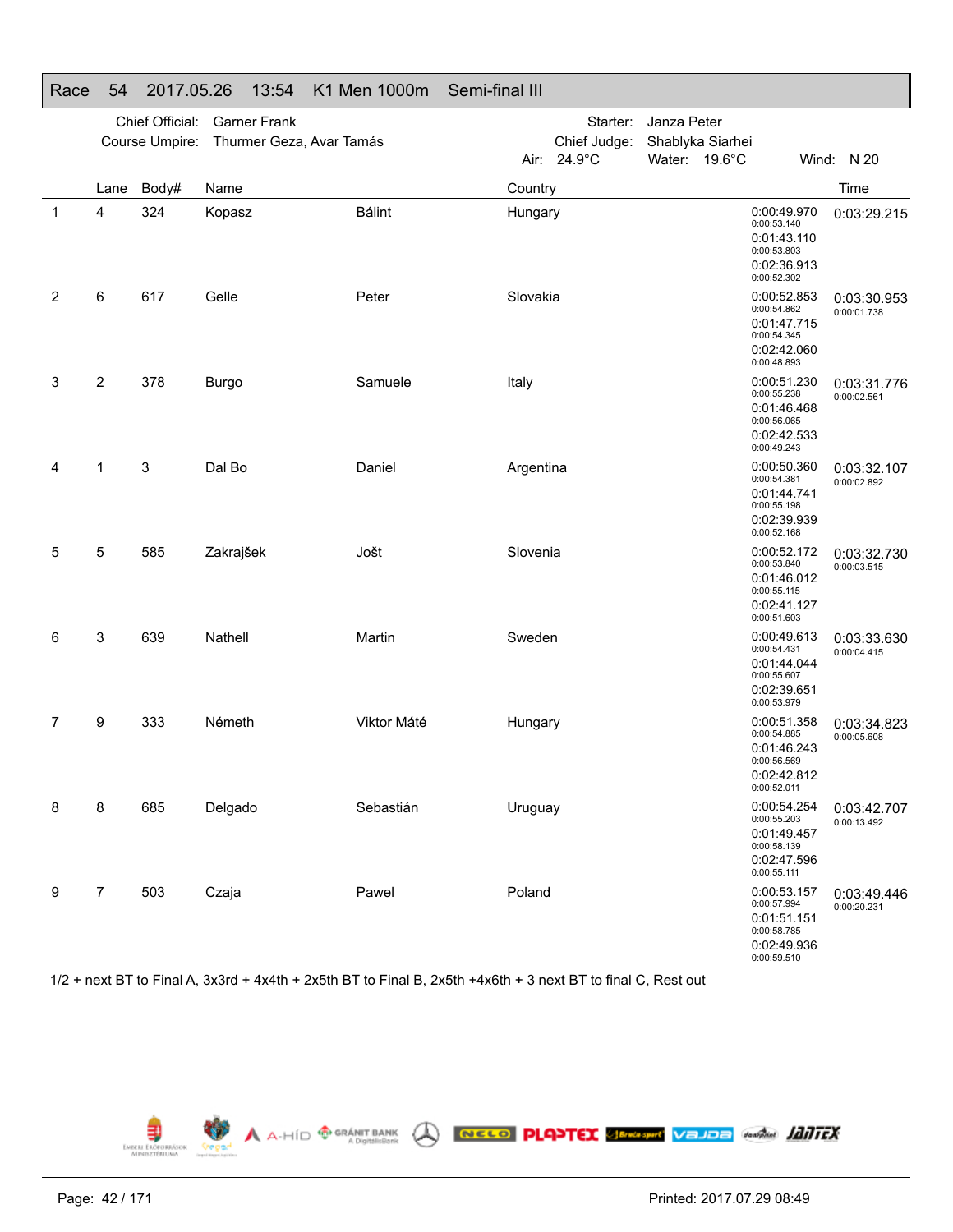|              |      | Chief Official: | <b>Garner Frank</b><br>Course Umpire: Toth George, Naughton Connie |             |           | Starter:<br>Chief Judge:<br>Air: 24.9°C | Janza Peter<br>Shablyka Siarhei<br>Water: 19.6°C |                                                                                        | Wind: N 20.4               |
|--------------|------|-----------------|--------------------------------------------------------------------|-------------|-----------|-----------------------------------------|--------------------------------------------------|----------------------------------------------------------------------------------------|----------------------------|
|              | Lane | Body#           | Name                                                               |             | Country   |                                         |                                                  |                                                                                        | Time                       |
| $\mathbf{1}$ | 5    | 147             | Poulsen                                                            | René Holten | Denmark   |                                         |                                                  | 0:00:50.208<br>0:00:52.228<br>0:01:42.436<br>0:00:54.546<br>0:02:36.982<br>0:00:49.540 | 0:03:26.522                |
| 2            | 6    | 527             | Pimenta                                                            | Fernando    | Portugal  |                                         |                                                  | 0:00:48.979<br>0:00:52.611<br>0:01:41.590<br>0:00:53.616<br>0:02:35.206<br>0:00:51.523 | 0:03:26.729<br>0:00:00.207 |
| 3            | 1    | 171             | Walz                                                               | Marcus      | Spain     |                                         |                                                  | 0:00:47.970<br>0:00:54.962<br>0:01:42.932<br>0:00:55.298<br>0:02:38.230<br>0:00:48.546 | 0:03:26.776<br>0:00:00.254 |
| 4            | 2    | 15              | Bain                                                               | Billy       | Australia |                                         |                                                  | 0:00:48.547<br>0:00:53.205<br>0:01:41.752<br>0:00:55.868<br>0:02:37.620<br>0:00:53.156 | 0:03:30.776<br>0:00:04.254 |
| 5            | 4    | 201             | Hubert                                                             | Etienne     | France    |                                         |                                                  | 0:00:49.776<br>0:00:53.472<br>0:01:43.248<br>0:00:54.421<br>0:02:37.669<br>0:00:53.722 | 0:03:31.391<br>0:00:04.869 |
| 6            | 7    | 267             | Rendschmidt                                                        | Max         | Germany   |                                         |                                                  | 0:00:50.000<br>0:00:54.426<br>0:01:44.426<br>0:00:56.364<br>0:02:40.790<br>0:00:50.970 | 0:03:31.760<br>0:00:05.238 |
| 7            | 9    | 353             | Asadi                                                              | Farzin      | Iran      |                                         |                                                  | 0:00:51.163<br>0:00:56.326<br>0:01:47.489<br>0:00:58.599<br>0:02:46.088<br>0:00:50.834 | 0:03:36.922<br>0:00:10.400 |
| 8            | 8    | 398             | Ramella                                                            | Andrea      | Italy     |                                         |                                                  | 0:00:53.286<br>0:00:56.469<br>0:01:49.755<br>0:00:56.933<br>0:02:46.688<br>0:00:51.095 | 0:03:37.783<br>0:00:11.261 |
| 9            | 3    | 615             | <b>Botek</b>                                                       | Adam        | Slovakia  |                                         |                                                  | 0:00:50.197<br>0:00:56.768<br>0:01:46.965<br>0:00:56.696<br>0:02:43.661<br>0:00:58.322 | 0:03:41.983<br>0:00:15.461 |

## Race 55 2017.05.26 14:00 K1 Men 1000m Semi-final IV

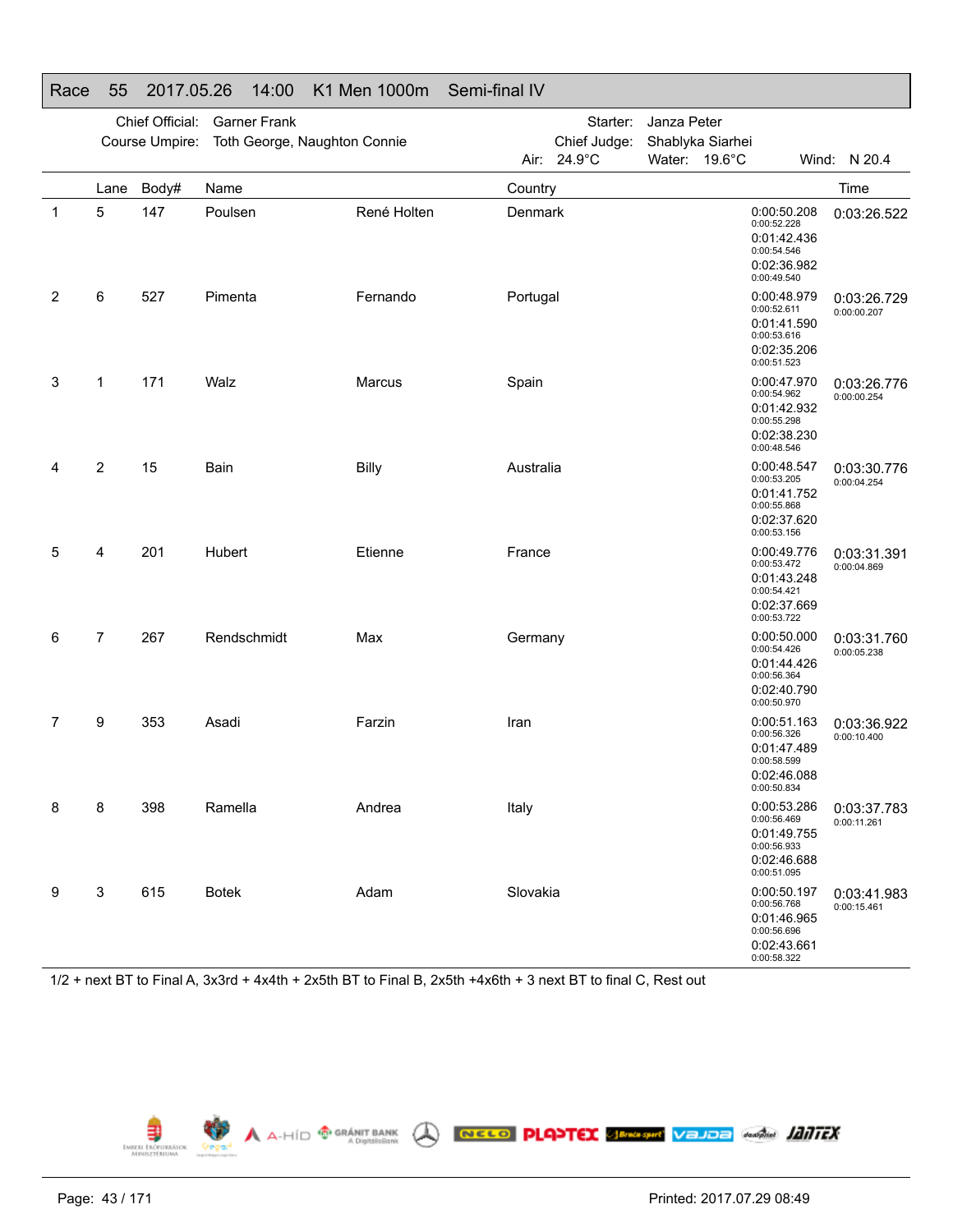|   |                | Chief Official: | <b>Garner Frank</b><br>Course Umpire: Tarcsafalvi József, Páger Zoltán |                 |               | Starter:<br>Chief Judge: | Penfound Mark | Shablyka Siarhei                          |                                           |                            |
|---|----------------|-----------------|------------------------------------------------------------------------|-----------------|---------------|--------------------------|---------------|-------------------------------------------|-------------------------------------------|----------------------------|
|   |                |                 |                                                                        |                 |               | Air: $22^{\circ}$ C      | Water: 19.6°C |                                           |                                           | Wind: N 20.4               |
|   | Lane           | Body#           | Name                                                                   |                 | Country       |                          |               |                                           |                                           | Time                       |
| 1 | 6              | 44              | Queiroz Dos Santos                                                     | <b>Isaquias</b> | <b>Brazil</b> |                          |               | 0:00:58.027<br>0:01:00.206<br>0:00:57.339 | 0:00:55.396<br>0:01:53.423<br>0:02:53.629 | 0:03:50.968                |
| 2 | 4              | 508             | Kaczor                                                                 | Tomasz          | Poland        |                          |               | 0:00:58.685<br>0:01:00.659<br>0:00:57.421 | 0:00:55.272<br>0:01:53.957<br>0:02:54.616 | 0:03:52.037<br>0:00:01.069 |
| 3 | 5              | 712             | Tukhtasin Ugli                                                         | Nurislom        | Uzbekistan    |                          |               | 0:01:00.262<br>0:00:59.714<br>0:00:56.343 | 0:00:58.095<br>0:01:58.357<br>0:02:58.071 | 0:03:54.414<br>0:00:03.446 |
| 4 | $\overline{2}$ | 616             | Farkaš                                                                 | Vincent         | Slovakia      |                          |               | 0:01:01.576<br>0:01:00.905<br>0:00:55.574 | 0:00:57.559<br>0:01:59.135<br>0:03:00.040 | 0:03:55.614<br>0:00:04.646 |
| 5 | 8              | 443             | Korobov                                                                | Vadim           | Lithuania     |                          |               | 0:01:02.617<br>0:01:02.565<br>0:00:55.940 | 0:00:57.054<br>0:01:59.671<br>0:03:02.236 | 0:03:58.176<br>0:00:07.208 |
| 6 | $\overline{7}$ | 624             | Rusnák                                                                 | Matej           | Slovakia      |                          |               | 0:01:01.064<br>0:01:01.601<br>0:00:59.324 | 0:00:58.817<br>0:01:59.881<br>0:03:01.482 | 0:04:00.806<br>0:00:09.838 |
| 7 | 9              | 651             | Shahriyor                                                              | Daminov         | Tajikistan    |                          |               | 0:01:03.163<br>0:01:03.390<br>0:00:59.944 | 0:00:56.286<br>0:01:59.449<br>0:03:02.839 | 0:04:02.783<br>0:00:11.815 |
| 8 | 3              | 705             | Menkov                                                                 | Vadim           | Uzbekistan    |                          |               | 0:01:02.311<br>0:00:55.362<br>0:01:32.575 | 0:00:56.951<br>0:01:59.262<br>0:02:54.624 | 0:04:27.199<br>0:00:36.231 |

#### Race 56 2017.05.26 14:06 C1 Men 1000m Semi-final I

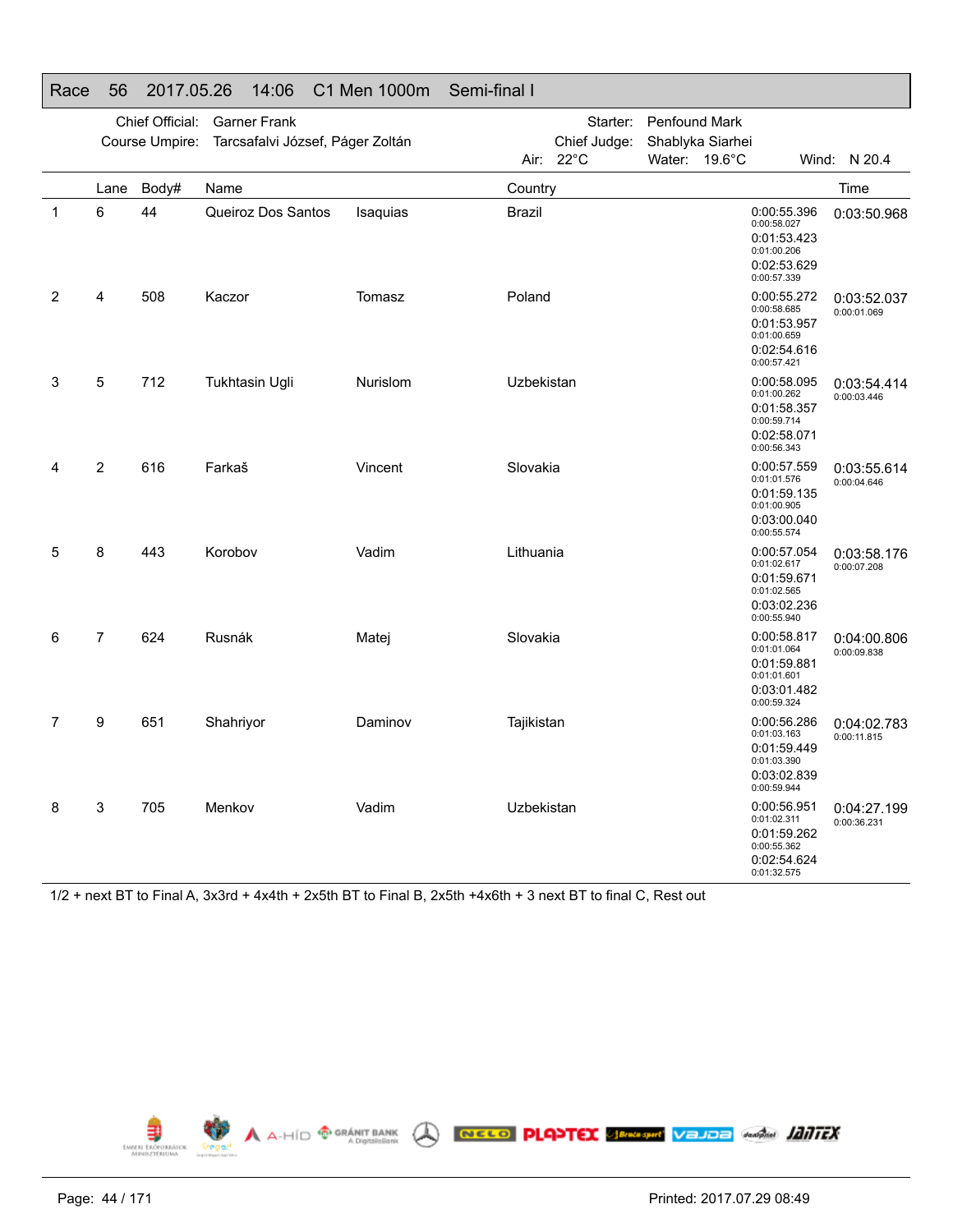|    |                | Chief Official: | <b>Garner Frank</b>                     |         |         | Starter:       | Penfound Mark    |                                                                                        |                            |
|----|----------------|-----------------|-----------------------------------------|---------|---------|----------------|------------------|----------------------------------------------------------------------------------------|----------------------------|
|    |                |                 | Course Umpire: Thurmer Geza, Avar Tamás |         |         | Chief Judge:   | Shablyka Siarhei |                                                                                        |                            |
|    |                |                 |                                         |         |         | Air: 22°C      | Water: 19.6°C    |                                                                                        | Wind: N 20                 |
|    | Lane           | Body#           | Name                                    |         | Country |                |                  |                                                                                        | Time                       |
| -1 | 5              | 342             | Vasbányai                               | Henrik  | Hungary |                |                  | 0:00:55.694<br>0:00:58.094<br>0:01:53.788<br>0:01:00.452<br>0:02:54.240<br>0:00:57.231 | 0:03:51.471                |
| 2  | 6              | 402             | Tacchini                                | Carlo   | Italy   |                |                  | 0:00:55.301<br>0:00:58.739<br>0:01:54.040<br>0:01:00.406<br>0:02:54.446<br>0:00:57.895 | 0:03:52.341<br>0:00:00.870 |
| 3  | 4              | 379             | Cestra                                  | Davide  | Italy   |                |                  | 0:00:57.699<br>0:01:00.857<br>0:01:58.556<br>0:01:01.518<br>0:03:00.074<br>0:00:55.536 | 0:03:55.610<br>0:00:04.139 |
| 4  | 3              | 442             | Lagzdins                                | Roberts | Latvia  |                |                  | 0:00:57.363<br>0:01:01.821<br>0:01:59.184<br>0:01:00.186<br>0:02:59.370<br>0:00:58.086 | 0:03:57.456<br>0:00:05.985 |
| 5  | $\overline{c}$ | 439             | Shin                                    | Dongjin | Korea   |                |                  | 0:00:55.954<br>0:01:00.851<br>0:01:56.805<br>0:01:04.121<br>0:03:00.926<br>0:01:02.169 | 0:04:03.095<br>0:00:11.624 |
| 6  | 1              | 346             | Tomar                                   | Gaurav  | India   |                |                  | 0:00:57.652<br>0:01:03.163<br>0:02:00.815<br>0:01:03.891<br>0:03:04.706<br>0:00:58.481 | 0:04:03.187<br>0:00:11.716 |
| 7  | 9              | 654             | Chou                                    | En-ping |         | Chinese Taipei |                  | 0:00:57.069<br>0:01:02.697<br>0:01:59.766<br>0:01:03.829<br>0:03:03.595<br>0:01:00.876 | 0:04:04.471<br>0:00:13.000 |
| 8  | 8              | 231             | Berasnevich                             | Yury    | Georgia |                |                  | 0:00:58.392<br>0:01:02.229<br>0:02:00.621<br>0:01:04.481<br>0:03:05.102<br>0:01:00.985 | 0:04:06.087<br>0:00:14.616 |
| 9  | $\overline{7}$ | 677             | Shemetylo                               | Eduard  | Ukraine |                |                  | 0:00:56.381<br>0:01:02.594<br>0:01:58.975<br>0:01:03.215<br>0:03:02.190<br>0:01:05.866 | 0:04:08.056<br>0:00:16.585 |

## Race 57 2017.05.26 14:12 C1 Men 1000m Semi-final II

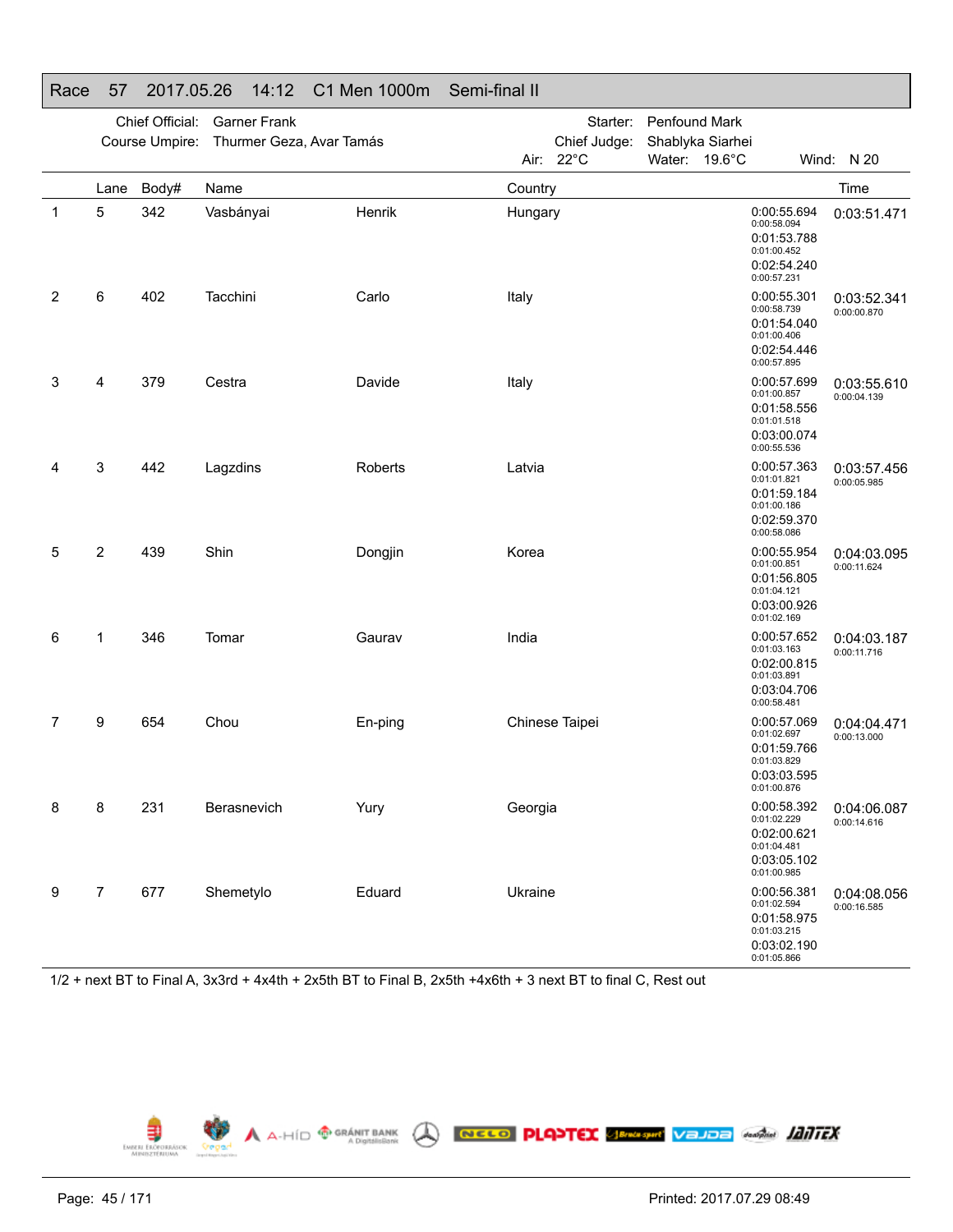|   |                | Chief Official: | <b>Garner Frank</b><br>Course Umpire: Toth George, Naughton Connie |                |                 | Starter:<br>Chief Judge: | Penfound Mark<br>Shablyka Siarhei |                                           |                                                          |                            |
|---|----------------|-----------------|--------------------------------------------------------------------|----------------|-----------------|--------------------------|-----------------------------------|-------------------------------------------|----------------------------------------------------------|----------------------------|
|   |                |                 |                                                                    |                |                 | Air: 22°C                | Water: 19.6°C                     |                                           |                                                          | Wind: N 20                 |
|   | Lane           | Body#           | Name                                                               |                | Country         |                          |                                   |                                           |                                                          | Time                       |
| 1 | 5              | 121             | Fuksa                                                              | Martin         |                 | Czech Republic           |                                   | 0:00:58.281<br>0:01:01.086<br>0:00:57.659 | 0:00:53.523<br>0:01:51.804<br>0:02:52.890                | 0:03:50.549                |
| 2 | 3              | 504             | Glazunow                                                           | Wiktor         | Poland          |                          |                                   | 0:00:58.598<br>0:01:00.492<br>0:00:58.094 | 0:00:54.311<br>0:01:52.909<br>0:02:53.401                | 0:03:51.495<br>0:00:00.946 |
| 3 | 6              | 103             | David Diaz                                                         | Sergio         | Colombia        |                          |                                   | 0:00:58.869<br>0:01:01.433<br>0:00:57.130 | 0:00:56.978<br>0:01:55.847<br>0:02:57.280                | 0:03:54.410<br>0:00:03.861 |
| 4 | 8              | 255             | Hecker                                                             | Tim            | Germany         |                          |                                   | 0:01:00.939<br>0:01:01.587<br>0:00:56.174 | 0:00:57.064<br>0:01:58.003<br>0:02:59.590                | 0:03:55.764<br>0:00:05.215 |
| 5 | 1              | 72              | Hodges                                                             | Drew           | Canada          |                          |                                   | 0:00:59.453<br>0:01:00.750<br>0:00:58.434 | 0:00:57.250<br>0:01:56.703<br>0:02:57.453                | 0:03:55.887<br>0:00:05.338 |
| 6 | 4              | 173             | Karlson                                                            | Joosep         | Estonia         |                          |                                   | 0:00:58.017<br>0:00:59.440<br>0:00:59.652 | 0:00:59.201<br>0:01:57.218<br>0:02:56.658                | 0:03:56.310<br>0:00:05.761 |
| 7 | 9              | 104             | Pacheco Cipagauta                                                  | Daniel Alfonso | Colombia        |                          |                                   | 0:01:06.361<br>0:01:04.186<br>0:01:02.159 | 0:00:57.250<br>0:02:03.611<br>0:03:07.797                | 0:04:09.956<br>0:00:19.407 |
| 8 | 2              | 48              | Kodinov                                                            | Angel          | <b>Bulgaria</b> |                          |                                   | 0:01:01.591<br>0:01:05.670<br>0:01:08.447 | 0:00:57.064<br>0:01:58.655<br>0:03:04.325                | 0:04:12.772<br>0:00:22.223 |
| 9 | $\overline{7}$ | 461             | Tarnovschi                                                         | Oleg           | Moldova         |                          |                                   | 0:01:23.843<br>0:01:19.431                | 0:00:55.986<br>0:01:04.212<br>0:02:00.198<br>0:03:24.041 | 0:04:43.472<br>0:00:52.923 |

## Race 58 2017.05.26 14:18 C1 Men 1000m Semi-final III

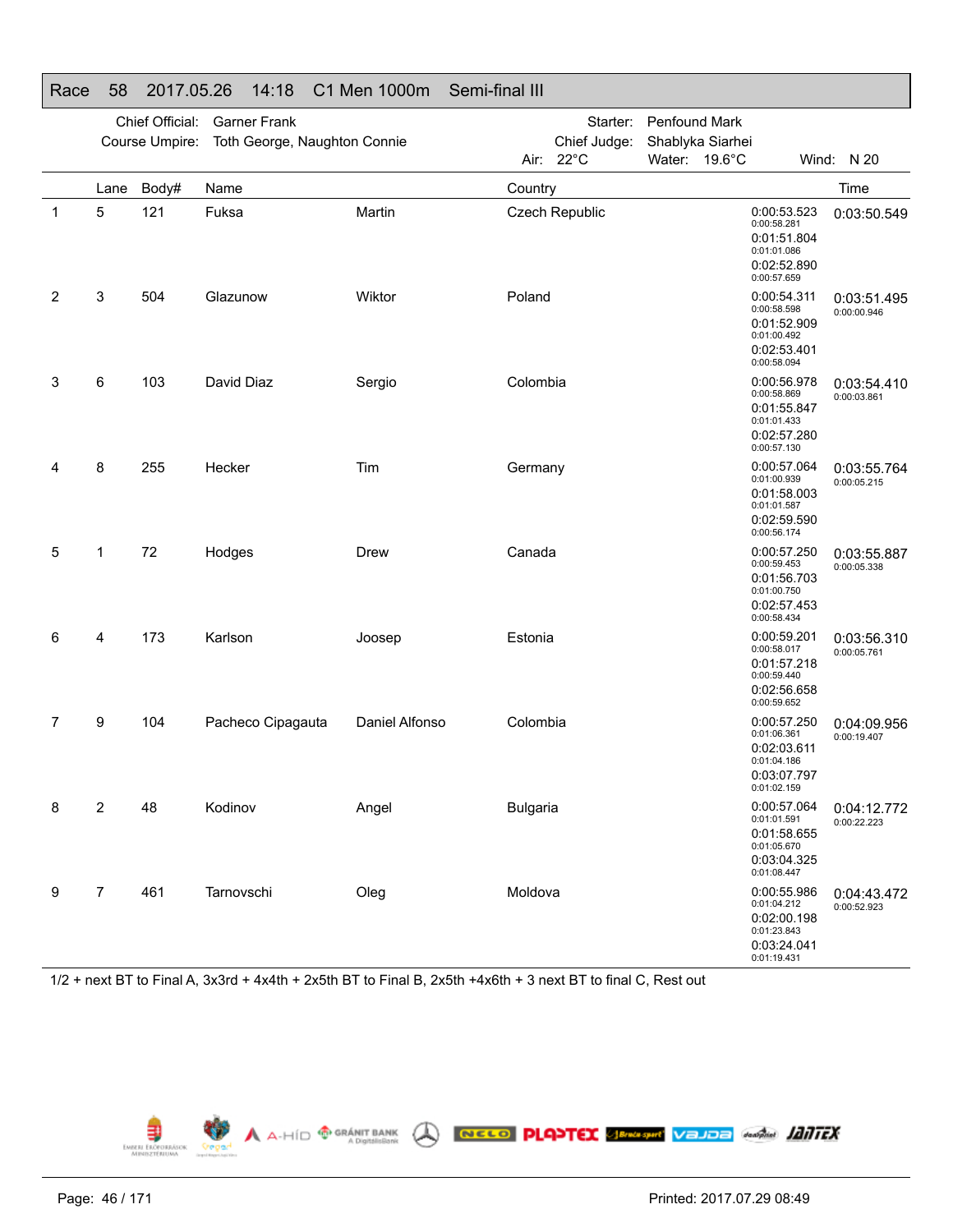|   |                         | Chief Official:<br>Course Umpire: | <b>Garner Frank</b><br>Tarcsafalvi József, Páger Zoltán |              |           | Starter:<br>Chief Judge: | Penfound Mark<br>Shablyka Siarhei |             |                                                                                        |                            |
|---|-------------------------|-----------------------------------|---------------------------------------------------------|--------------|-----------|--------------------------|-----------------------------------|-------------|----------------------------------------------------------------------------------------|----------------------------|
|   |                         |                                   |                                                         |              |           | Air: 22°C                | Water: 19.6°C                     |             |                                                                                        | Wind: N 20                 |
|   | Lane                    | Body#                             | Name                                                    |              | Country   |                          |                                   |             |                                                                                        | Time                       |
| 1 | 5                       | 82                                | Spence                                                  | Craig        | Canada    |                          |                                   | 0:00:57.191 | 0:00:55.196<br>0:00:58.592<br>0:01:53.788<br>0:00:59.599<br>0:02:53.387                | 0:03:50.578                |
| 2 | 4                       | 323                               | <b>Kiss</b>                                             | Tamás        | Hungary   |                          |                                   | 0:00:59.321 | 0:00:56.980<br>0:01:56.301<br>0:00:58.853<br>0:02:55.154<br>0:00:56.739                | 0:03:51.893<br>0:00:01.315 |
| 3 | 3                       | 120                               | Dvořák                                                  | Filip        |           | Czech Republic           |                                   |             | 0:00:56.469<br>0:00:59.513<br>0:01:55.982<br>0:01:00.107<br>0:02:56.089<br>0:00:56.904 | 0:03:52.993<br>0:00:02.415 |
| 4 | 8                       | 264                               | <b>Mueller</b>                                          | Michael      | Germany   |                          |                                   |             | 0:00:56.786<br>0:01:00.252<br>0:01:57.038<br>0:01:01.735<br>0:02:58.773<br>0:01:01.551 | 0:04:00.324<br>0:00:09.746 |
| 5 | 9                       | 275                               | Dimopoulos                                              | Stefanos     | Greece    |                          |                                   |             | 0:00:57.868<br>0:01:02.400<br>0:02:00.268<br>0:01:03.195<br>0:03:03.463<br>0:00:58.792 | 0:04:02.255<br>0:00:11.677 |
| 6 | 6                       | 355                               | Eskandanihosseini                                       | Seyedkia     | Iran      |                          |                                   | 0:01:01.111 | 0:00:57.663<br>0:01:58.774<br>0:01:02.319<br>0:03:01.093<br>0:01:01.847                | 0:04:02.940<br>0:00:12.362 |
| 7 | 1                       | 454                               | Žustautas                                               | Henrikas     | Lithuania |                          |                                   |             | 0:00:56.469<br>0:01:03.143<br>0:01:59.612<br>0:01:05.141<br>0:03:04.753<br>0:00:58.787 | 0:04:03.540<br>0:00:12.962 |
| 8 | 7                       | 161                               | Casas                                                   | <b>Brais</b> | Spain     |                          |                                   |             | 0:00:59.018<br>0:01:02.737<br>0:02:01.755<br>0:01:05.707<br>0:03:07.462<br>0:01:07.547 | 0:04:15.009<br>0:00:24.431 |
| 9 | $\overline{\mathbf{c}}$ | 458                               | Goncearov                                               | Arcadii      | Moldova   |                          |                                   |             | 0:00:57.613<br>0:01:06.940<br>0:02:04.553<br>0:01:10.282<br>0:03:14.835<br>0:01:10.297 | 0:04:25.132<br>0:00:34.554 |

## Race 59 2017.05.26 14:24 C1 Men 1000m Semi-final IV

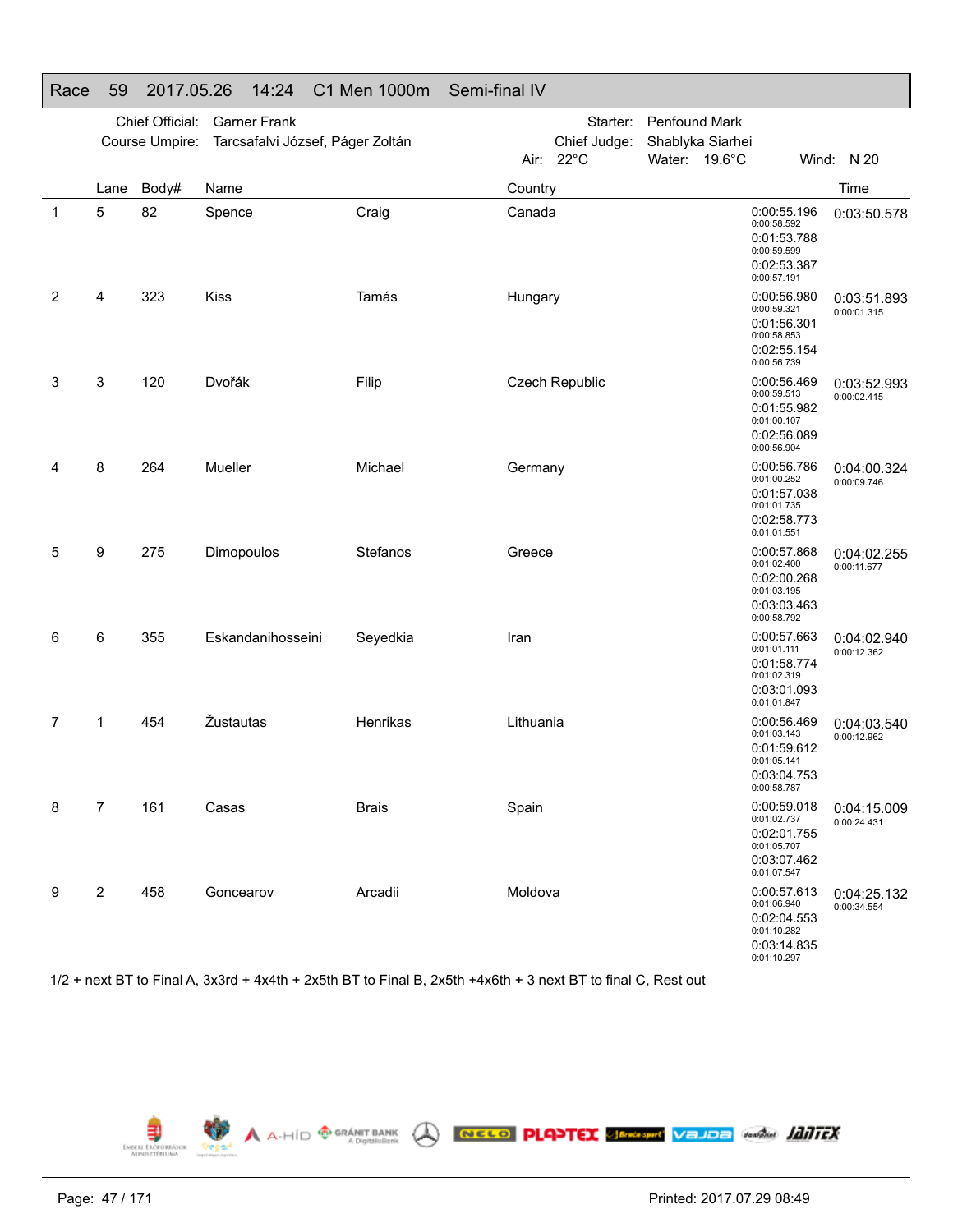#### Chief Official: Garner Frank Course Umpire: Thurmer Geza, Avar Tamás Starter: Warren Matt Chief Judge: Shablyka Siarhei Air: 23°C Water: 19.6°C Wind: N 24 LaneBody# Name Time 1 6 476 Carrington Lisa New Zealand 0:00:53.597 0:00:53.597 2 4 304 Vad Ninetta Hungary 0:00:53.315 0:00:57.848 3 3 12 Burnett Alyce Australia 0:00:54.247 0:00:54.247 4 2 244 Medert Tabea Germany 0:00:56.252 0:00:56.764 5 5 137 Jørgensen Emma Aastrand Denmark 0:00:55.205 0:00:58.1656 8 664 Todorova Anastasiia Ukraine 0:00:55.144 0:00:59.242

7 532 Van Tonder Esti South Africa 60:00:56.248

9 111 Betlachova Eliska Czech Republic 0:00:58.828

1 349 Hakimimoghaddam Arezou Iran 0:00:59.812

#### Race 60 2017.05.26 14:34 K1 Women 500m Semi-final I

1/2 + next BT to Final A, 3x3rd + 4x4th + 2x5th BT to Final B, 2x5th +4x6th + 3 next BT to final C, Rest out

#### Race 61 2017.05.26 14:39 K1 Women 500m Semi-final II

|                |                | Chief Official:<br>Course Umpire: | <b>Garner Frank</b><br>Toth George, Naughton Connie |                 |                | Starter:<br>Chief Judge: | <b>Warren Matt</b> | Shablyka Siarhei        |                            |                            |
|----------------|----------------|-----------------------------------|-----------------------------------------------------|-----------------|----------------|--------------------------|--------------------|-------------------------|----------------------------|----------------------------|
|                |                |                                   |                                                     |                 |                | Air: $23^{\circ}$ C      |                    | Water: $19.6^{\circ}$ C |                            | Wind: $N$ 24               |
|                | Lane           | Body#                             | Name                                                |                 | Country        |                          |                    |                         |                            | Time                       |
| 1              | 3              | 493                               | Mikolajczyk                                         | Beata           | Poland         |                          |                    |                         | 0:00:54.520<br>0:00:55.514 | 0:01:50.034                |
| $\overline{2}$ | 4              | 154                               | Lazkano                                             | Begoña          | Spain          |                          |                    |                         | 0:00:53.374<br>0:00:57.660 | 0:01:51.034<br>0:00:01.000 |
| 3              | 6              | 593                               | Starovic                                            | Milica          | Serbia         |                          |                    |                         | 0:00:54.146<br>0:00:57.135 | 0:01:51.281<br>0:00:01.247 |
| 4              | 5              | 30                                | <b>Broekx</b>                                       | Lize            | <b>Belgium</b> |                          |                    |                         | 0:00:55.643<br>0:00:56.661 | 0:01:52.304<br>0:00:02.270 |
| 5              | $\overline{2}$ | 56                                | Langlois                                            | Andreanne       | Canada         |                          |                    |                         | 0:00:54.936<br>0:00:59.445 | 0:01:54.381<br>0:00:04.347 |
| 6              |                | 465                               | Solhaug                                             | Marte           | Norway         |                          |                    |                         | 0:00:57.328<br>0:00:57.514 | 0:01:54.842<br>0:00:04.808 |
| 7              | 9              | 717                               | Shubina                                             | Ekaterina       | Uzbekistan     |                          |                    |                         | 0:00:55.067<br>0:00:59.952 | 0:01:55.019<br>0:00:04.985 |
| 8              | 7              | 60                                | Russell                                             | Michelle Louise | Canada         |                          |                    |                         | 0:00:55.902<br>0:01:00.140 | 0:01:56.042<br>0:00:06.008 |
| 9              | 8              | 687                               | Mcelroy                                             | Kaitlyn         |                | United States of America |                    |                         | 0:00:58.042<br>0:01:02.100 | 0:02:00.142<br>0:00:10.108 |

1/2 + next BT to Final A, 3x3rd + 4x4th + 2x5th BT to Final B, 2x5th +4x6th + 3 next BT to final C, Rest out

 $\bigwedge$   $A$ -HÍD  $\bigoplus_{A}^{n}$  GRÁNIT BANK

EMBERI ERÖPORRÁZ

7

8

9

NELO PLATEX SERVANTE VELOE AND ALITEX

0:01:50.001

0:01:51.163 0:00:01.162

0:01:51.293 0:00:01.292

0:01:53.016 0:00:03.015

0:01:53.370 0:00:03.369

0:01:54.386 0:00:04.385

0:01:57.293 0:00:07.292

0:01:58.493 0:00:08.492

0:02:08.509 0:00:18.508

0:01:01.045

0:00:59.665

0:01:08.697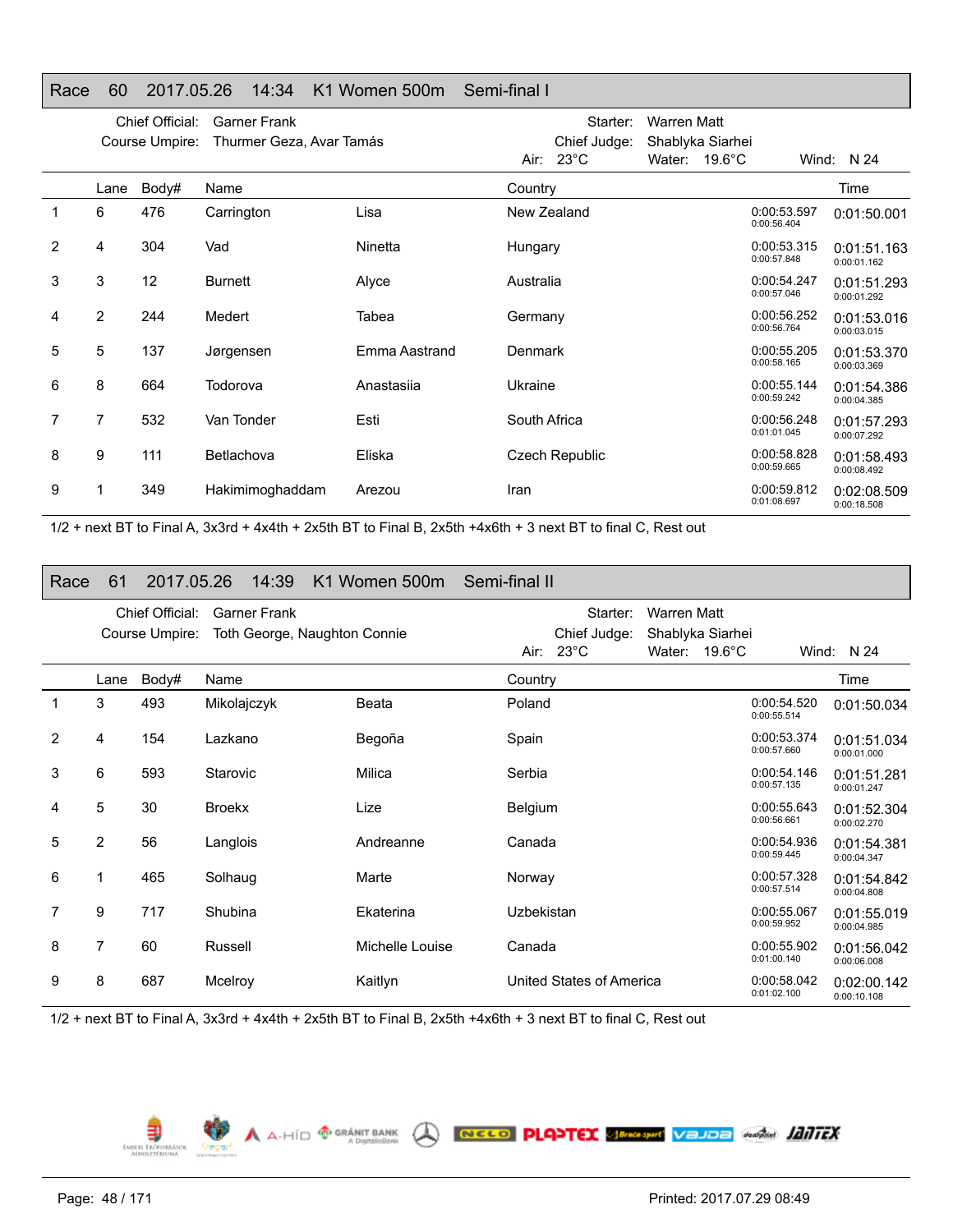|                |                | Chief Official: | <b>Garner Frank</b>              |                 |                      | Starter:                            | <b>Warren Matt</b>                |                            |                            |
|----------------|----------------|-----------------|----------------------------------|-----------------|----------------------|-------------------------------------|-----------------------------------|----------------------------|----------------------------|
|                |                | Course Umpire:  | Tarcsafalvi József, Páger Zoltán |                 |                      | Chief Judge:<br>Air: $23^{\circ}$ C | Shablyka Siarhei<br>Water: 19.6°C |                            | Wind: N 24                 |
|                | Lane           | Body#           | Name                             |                 | Country              |                                     |                                   |                            | Time                       |
| 1              | 5              | 631             | <b>Stensils</b>                  | Linnea          | Sweden               |                                     |                                   | 0:00:52.700<br>0:00:56.871 | 0:01:49.571                |
| $\overline{2}$ | 9              | 495             | Pulawska                         | Anna            | Poland               |                                     |                                   | 0:00:53.462<br>0:00:56.848 | 0:01:50.310<br>0:00:00.739 |
| 3              | 6              | 31              | Peters                           | Hermien         | <b>Belgium</b>       |                                     |                                   | 0:00:54.025<br>0:00:56.300 | 0:01:50.325<br>0:00:00.754 |
| 4              | 4              | 590             | Moldovan                         | <b>Nikolina</b> | Serbia               |                                     |                                   | 0:00:54.099<br>0:00:57.342 | 0:01:51.441<br>0:00:01.870 |
| 5              | 1              | 206             | <b>Belcher</b>                   | Lani            | <b>Great Britain</b> |                                     |                                   | 0:00:55.380<br>0:00:56.276 | 0:01:51.656<br>0:00:02.085 |
| 6              | $\overline{2}$ | 22              | Lehaci                           | Ana Roxana      | Austria              |                                     |                                   | 0:00:56.038<br>0:00:56.264 | 0:01:52.302<br>0:00:02.731 |
| 7              | 3              | 613             | Mládková                         | Ivana           | Slovakia             |                                     |                                   | 0:00:55.500<br>0:00:57.256 | 0:01:52.756<br>0:00:03.185 |
| 8              | 7              | 363             | Egan                             | Jennifer        | Ireland              |                                     |                                   | 0:00:55.690<br>0:00:59.489 | 0:01:55.179<br>0:00:05.608 |
| 9              | 8              | 413             | Klinova                          | Inna            | Kazakhstan           |                                     |                                   | 0:00:54.312<br>0:01:04.529 | 0:01:58.841<br>0.00.09.270 |

#### Race 62 2017.05.26 14:44 K1 Women 500m Semi-final III

1/2 + next BT to Final A, 3x3rd + 4x4th + 2x5th BT to Final B, 2x5th +4x6th + 3 next BT to final C, Rest out

#### Race 63 2017.05.26 14:49 K1 Women 500m Semi-final IV

|   |      | Chief Official: | <b>Garner Frank</b>      |                    |           | Starter:                            | <b>Warren Matt</b> |                         |                            |                            |
|---|------|-----------------|--------------------------|--------------------|-----------|-------------------------------------|--------------------|-------------------------|----------------------------|----------------------------|
|   |      | Course Umpire:  | Thurmer Geza, Avar Tamás |                    |           | Chief Judge:<br>Air: $23^{\circ}$ C | Shablyka Siarhei   | Water: $19.6^{\circ}$ C |                            | Wind: N 24                 |
|   |      |                 |                          |                    |           |                                     |                    |                         |                            |                            |
|   | Lane | Body#           | Name                     |                    | Country   |                                     |                    |                         |                            | Time                       |
|   | 5    | 302             | Takács                   | Tamara             | Hungary   |                                     |                    |                         | 0:00:55.181<br>0:00:56.701 | 0:01:51.882                |
| 2 | 6    | 539             | Aniushina                | Elena              | Russia    |                                     |                    |                         | 0:00:54.790<br>0:00:57.653 | 0:01:52.443<br>0:00:00.561 |
| 3 | 4    | 9               | Brigden-jones            | Jo                 | Australia |                                     |                    |                         | 0:00:56.859<br>0:00:56.707 | 0:01:53.566<br>0:00:01.684 |
| 4 | 3    | 190             | Troel                    | Sarah              | France    |                                     |                    |                         | 0:00:57.540<br>0:00:56.273 | 0:01:53.813<br>0:00:01.931 |
| 5 | 2    | 632             | Wikberg                  | Moa                | Sweden    |                                     |                    |                         | 0:00:56.025<br>0:00:57.826 | 0:01:53.851<br>0:00:01.969 |
| 6 | 8    | 186             | Hostens                  | Manon              | France    |                                     |                    |                         | 0:00:56.106<br>0:00:58.307 | 0:01:54.413<br>0:00:02.531 |
| 7 |      | 114             | Koziskova                | Anna               |           | <b>Czech Republic</b>               |                    |                         | 0:00:56.141<br>0:00:58.641 | 0:01:54.782<br>0:00:02.900 |
| 8 | 7    | 547             | Stepanova                | Kira               | Russia    |                                     |                    |                         | 0:00:57.101<br>0:00:57.704 | 0:01:54.805<br>0:00:02.923 |
| 9 | 9    | 569             | Chen                     | Jiexian, Stephenie | Singapore |                                     |                    |                         | 0:00:57.785<br>0:01:01.489 | 0:01:59.274<br>0:00:07.392 |

A A-HÍD <sup>® GRÁNIT BANK</sup> A **RECO PLANTEX SEMERENT VEJOE** ANGEL **JAITEX** 

1/2 + next BT to Final A, 3x3rd + 4x4th + 2x5th BT to Final B, 2x5th +4x6th + 3 next BT to final C, Rest out

€ EMBERL ERÖF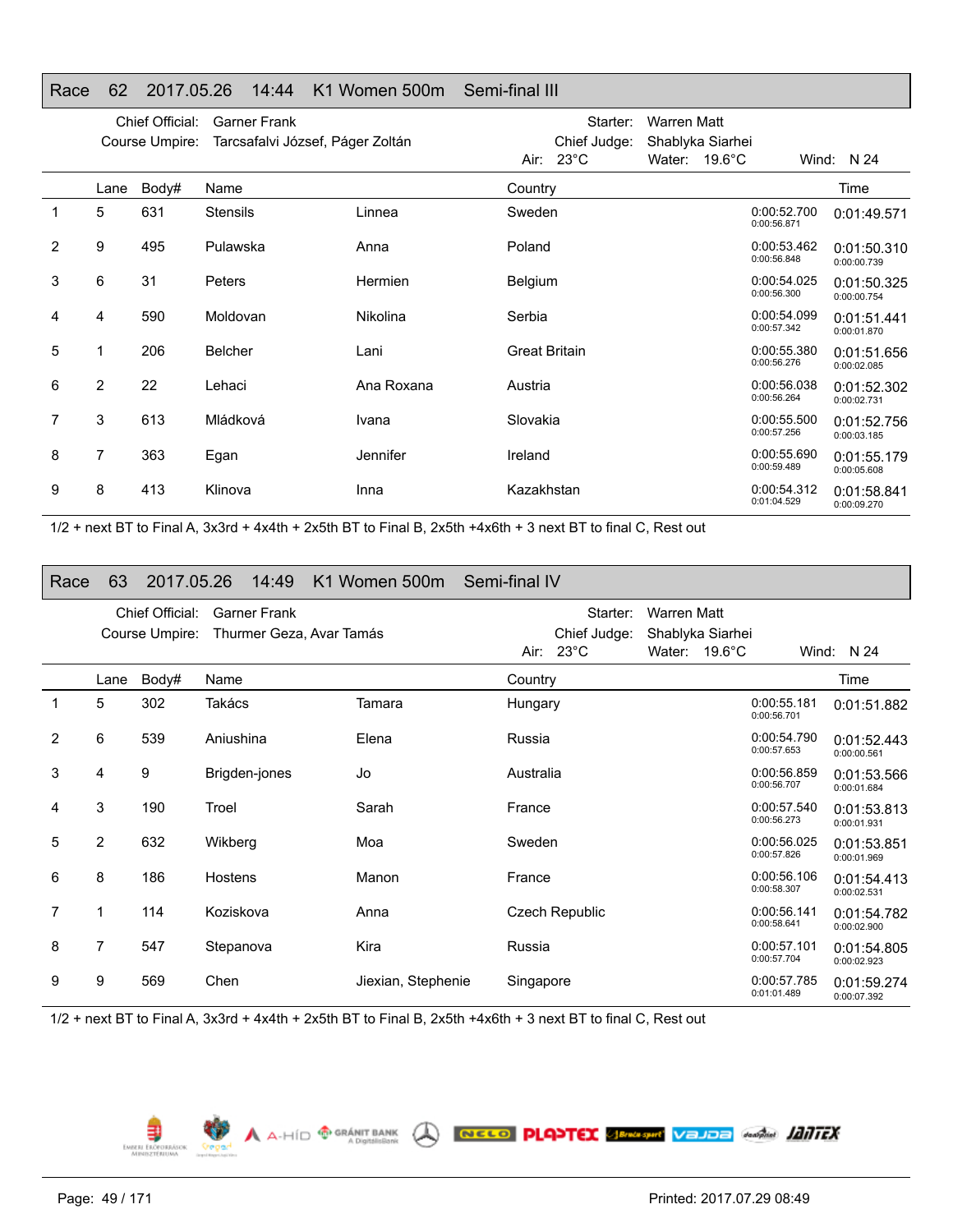|   |                | Chief Official: | <b>Garner Frank</b>          |          |            | Starter:                       | <b>Warren Matt</b>         |                  |                            |                            |
|---|----------------|-----------------|------------------------------|----------|------------|--------------------------------|----------------------------|------------------|----------------------------|----------------------------|
|   |                | Course Umpire:  | Toth George, Naughton Connie |          | Air:       | Chief Judge:<br>$23^{\circ}$ C | Shablyka Siarhei<br>Water: | $19.6^{\circ}$ C |                            | Wind: N 24                 |
|   | Lane           | Body#           | Name                         |          | Country    |                                |                            |                  |                            | Time                       |
| 1 | 5              | 65              | Vincent                      | Katie    | Canada     |                                |                            |                  | 0:01:03.284<br>0:01:04.873 | 0:02:08.157                |
| 2 | 4              | 282             | <b>Balla</b>                 | Virág    | Hungary    |                                |                            |                  | 0:01:03.618<br>0:01:06.162 | 0:02:09.780<br>0:00:01.623 |
| 3 | $\overline{2}$ | 113             | Ježová                       | Jana     |            | <b>Czech Republic</b>          |                            |                  | 0:01:03.352<br>0:01:07.158 | 0:02:10.510<br>0:00:02.353 |
| 4 | 7              | 693             | Tsoy                         | Yuliya   | Uzbekistan |                                |                            |                  | 0:01:04.861<br>0:01:10.365 | 0:02:15.226<br>0:00:07.069 |
| 5 | 6              | 407             | Tsubota                      | Megumi   | Japan      |                                |                            |                  | 0:01:06.874<br>0:01:12.490 | 0:02:19.364<br>0:00:11.207 |
| 6 | 8              | 150             | Coco Rohde                   | Patricia | Spain      |                                |                            |                  | 0:01:08.444<br>0:01:11.774 | 0:02:20.218<br>0:00:12.061 |
| 7 | 9              | 457             | Olarasu                      | Mariam   | Moldova    |                                |                            |                  | 0:01:09.780<br>0:01:13.338 | 0:02:23.118<br>0:00:14.961 |
| 8 | 3              | 105             | Tot                          | Vanesa   | Croatia    |                                |                            |                  | 0:01:08.144<br>0:01:15.505 | 0:02:23.649<br>0:00:15.492 |
| 9 |                | 277             | Law                          | Ming Yu  | Hong Kong  |                                |                            |                  | 0:01:16.503<br>0:01:18.600 | 0:02:35.103<br>0:00:26.946 |

#### Race 64 2017.05.26 14:54 C1 Women 500m Semi-final I

1/2 + next BT to Final A, 3x3rd + 4x4th + 2x5th BT to Final B, 2x5th +4x6th + 3 next BT to final C, Rest out

#### Race 65 2017.05.26 14:59 C1 Women 500m Semi-final II

|   |                | Chief Official: | <b>Garner Frank</b>              |          |            | Starter:              | Warren Matt      |                            |                            |
|---|----------------|-----------------|----------------------------------|----------|------------|-----------------------|------------------|----------------------------|----------------------------|
|   |                | Course Umpire:  | Tarcsafalvi József, Páger Zoltán |          |            | Chief Judge:          | Shablyka Siarhei |                            |                            |
|   |                |                 |                                  |          | Air: I     | $23^{\circ}$ C        | Water: 19.6°C    |                            | Wind: N 25.9               |
|   | Lane           | Body#           | Name                             |          | Country    |                       |                  |                            | Time                       |
| 1 | 4              | 91              | Ma                               | Yanan    | China      |                       |                  | 0:01:05.545<br>0:01:06.816 | 0:02:12.361                |
| 2 | 6              | 537             | Andreeva                         | Irina    | Russia     |                       |                  | 0:01:04.422<br>0:01:10.324 | 0:02:14.746<br>0:00:02.385 |
| 3 | 5              | 351             | Raoufi Balgouri                  | Atena    | Iran       |                       |                  | 0:01:05.024<br>0:01:11.530 | 0:02:16.554<br>0:00:04.193 |
| 4 | 3              | 152             | Díaz                             | Belén    | Spain      |                       |                  | 0:01:06.611<br>0:01:11.597 | 0:02:18.208<br>0:00:05.847 |
| 5 | 7              | 417             | Ussova                           | Svetlana | Kazakhstan |                       |                  | 0:01:08.742<br>0:01:09.681 | 0:02:18.423<br>0:00:06.062 |
| 6 | 8              | 406             | Shimazu                          | Sayako   | Japan      |                       |                  | 0:01:06.966<br>0:01:12.011 | 0:02:18.977<br>0:00:06.616 |
| 7 |                | 665             | Zhyliuk                          | Natalia  | Ukraine    |                       |                  | 0:01:11.117<br>0:01:10.821 | 0:02:21.938<br>0:00:09.577 |
| 8 | $\overline{2}$ | 118             | Součková                         | Lenka    |            | <b>Czech Republic</b> |                  | 0:01:09.475<br>0:01:12.494 | 0:02:21.969<br>0:00:09.608 |
| 9 | 9              | 646             | Boonma                           | Kanyatad | Thailand   |                       |                  | 0:01:15.932<br>0:01:20.245 | 0:02:36.177<br>0:00:23.816 |

A A-HÍD <sup>® GRÁNIT BANK</sup> A RECO PLANTEX SERGANY VEJOE AMÁM **JANTEX** 

1/2 + next BT to Final A, 3x3rd + 4x4th + 2x5th BT to Final B, 2x5th +4x6th + 3 next BT to final C, Rest out

鄠 EMBERL ERÖ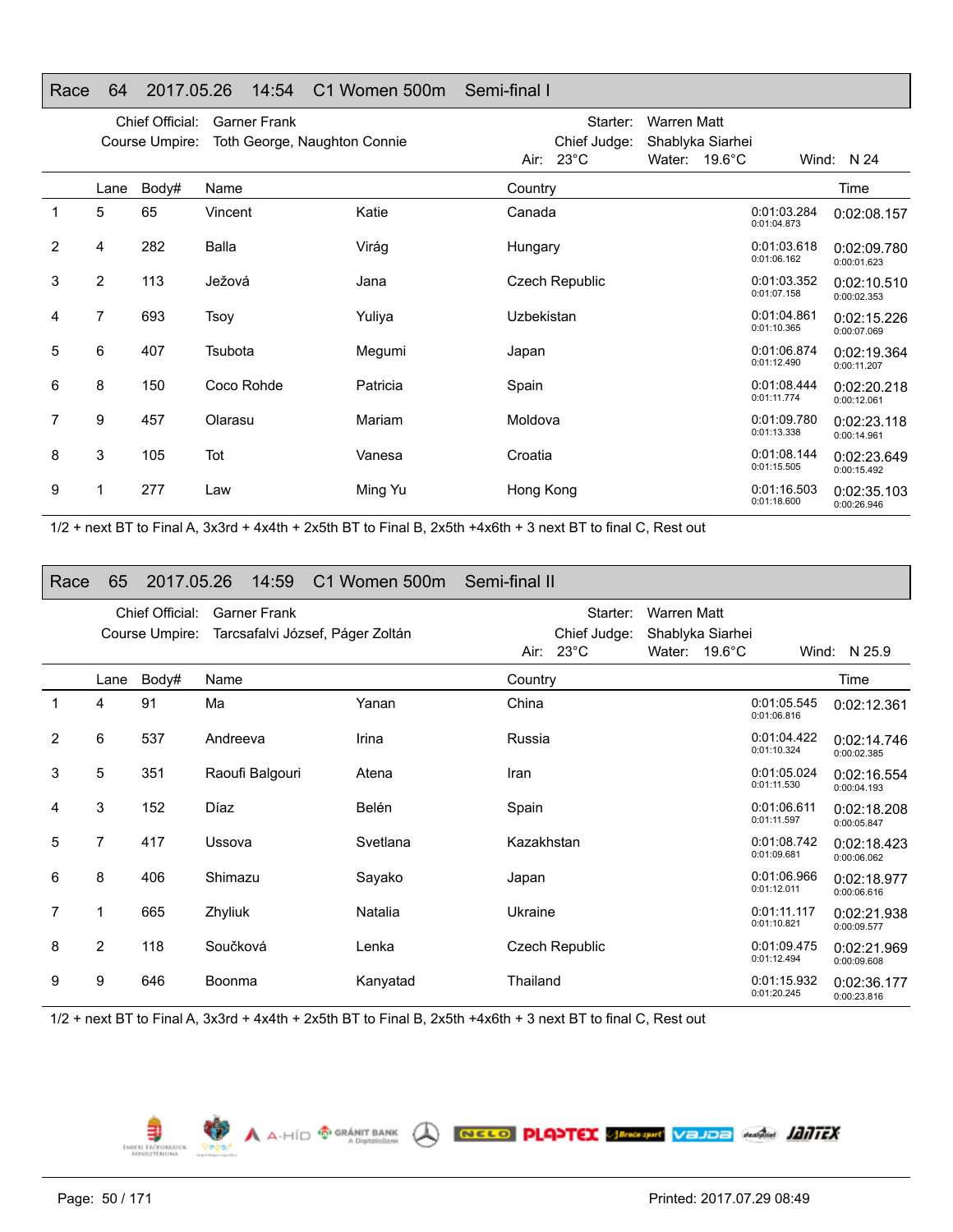#### Race 66 2017.05.26 15:04 C1 Women 500m Semi-final III

|   |      | Chief Official:<br>Course Umpire: | <b>Garner Frank</b><br>Thurmer Geza, Avar Tamás |           |           | Starter:<br>Chief Judge: | <b>Warren Matt</b><br>Shablyka Siarhei |                            |                            |
|---|------|-----------------------------------|-------------------------------------------------|-----------|-----------|--------------------------|----------------------------------------|----------------------------|----------------------------|
|   |      |                                   |                                                 |           |           | Air: $23^{\circ}$ C      | Water: $19.6^{\circ}$ C                |                            | Wind: $N$ 24               |
|   | Lane | Body#                             | Name                                            |           | Country   |                          |                                        |                            | Time                       |
| 1 | 7    | 662                               | Luzan                                           | Liudmyla  | Ukraine   |                          |                                        | 0:01:01.609<br>0:01:09.494 | 0:02:11.103                |
| 2 | 6    | 286                               | Devecseriné Takács                              | Kincső    | Hungary   |                          |                                        | 0:01:04.020<br>0:01:07.129 | 0:02:11.149<br>0:00:00.046 |
| 3 | 5    | 92                                | Men                                             | Huan      | China     |                          |                                        | 0:01:05.313<br>0:01:06.559 | 0:02:11.872<br>0:00:00.769 |
| 4 | 4    | 485                               | <b>Borowska</b>                                 | Dorota    | Poland    |                          |                                        | 0:01:02.608<br>0:01:09.279 | 0:02:11.887<br>0:00:00.784 |
| 5 | 3    | 35                                | Aparecida Elias Da<br>Silva                     | Angela    | Brazil    |                          |                                        | 0:01:06.608<br>0:01:08.003 | 0:02:14.611<br>0:00:03.508 |
| 6 | 2    | 230                               | Kerdikashvili                                   | Mariam    | Georgia   |                          |                                        | 0:01:06.759<br>0:01:09.144 | 0:02:15.903<br>0:00:04.800 |
| 7 | 9    | 571                               | Lim                                             | Yuan Yin  | Singapore |                          |                                        | 0:01:07.589<br>0:01:10.891 | 0:02:18.480<br>0:00:07.377 |
| 8 |      | 11                                | <b>Bulmer</b>                                   | Josephine | Australia |                          |                                        | 0:01:08.623<br>0:01:15.772 | 0:02:24.395<br>0:00:13.292 |
| 9 | 8    | 612                               | Mikéciová                                       | Hana      | Slovakia  |                          |                                        | 0:01:12.456<br>0:01:18.085 | 0:02:30.541<br>0:00:19.438 |

1/2 + next BT to Final A, 3x3rd + 4x4th + 2x5th BT to Final B, 2x5th +4x6th + 3 next BT to final C, Rest out

#### Race 67 2017.05.26 15:09 C1 Women 500m Semi-final IV

|   |      | Chief Official: | <b>Garner Frank</b>          |           |             | Starter:            | <b>Warren Matt</b> |        |                             |                            |
|---|------|-----------------|------------------------------|-----------|-------------|---------------------|--------------------|--------|-----------------------------|----------------------------|
|   |      | Course Umpire:  | Toth George, Naughton Connie |           |             | Chief Judge:        | Shablyka Siarhei   |        |                             |                            |
|   |      |                 |                              |           |             | Air: $23^{\circ}$ C | Water:             | 19.6°C |                             | Wind: N 24                 |
|   | Lane | Body#           | Name                         |           | Country     |                     |                    |        |                             | Time                       |
| 1 | 5    | 546             | Romasenko                    | Olesia    | Russia      |                     |                    |        | 0:01:04.490<br>0:01:07.055  | 0:02:11.545                |
| 2 | 4    | 66              | Vincent-lapointe             | Laurence  | Canada      |                     |                    |        | 0:03:01.088<br>23:59:11.188 | 0:02:12.276<br>0:00:00.731 |
| 3 | 3    | 496             | Stanny                       | Magda     | Poland      |                     |                    |        | 0:01:06.761<br>0:01:08.046  | 0:02:14.807<br>0:00:03.262 |
| 4 | 8    | 418             | Yemelyanova                  | Sofya     | Kazakhstan  |                     |                    |        | 0:01:07.781<br>0:01:09.895  | 0:02:17.676<br>0:00:06.131 |
| 5 |      | 647             | Thiangkathok                 | Orasa     | Thailand    |                     |                    |        | 0:01:07.476<br>0:01:12.039  | 0:02:19.515<br>0:00:07.970 |
| 6 | 7    | 182             | Cailleretz                   | Julie     | France      |                     |                    |        | 0:01:09.134<br>0:01:12.542  | 0:02:21.676<br>0:00:10.131 |
| 7 | 9    | 589             | <b>Milic</b>                 | Nikolina  | Serbia      |                     |                    |        | 0:01:11.550<br>0:01:14.426  | 0:02:25.976<br>0:00:14.431 |
| 8 | 6    | 36              | Conceição Do<br>Nascimento   | Valdenice | Brazil      |                     |                    |        | 0:01:07.838<br>0:01:20.392  | 0:02:28.230<br>0:00:16.685 |
| 9 | 2    | 484             | Esguerra                     | Rosalyn   | Philippines |                     |                    |        | 0:01:11.436<br>0:01:18.848  | 0:02:30.284<br>0:00:18.739 |

A A-HÍD <sup>®</sup> GRÁNIT BANK A **RECO PLASTEX SERGARY VEJDE ANGLIA ADITEX** 

1/2 + next BT to Final A, 3x3rd + 4x4th + 2x5th BT to Final B, 2x5th +4x6th + 3 next BT to final C, Rest out

₽ EMBERI ERÖPORRÁS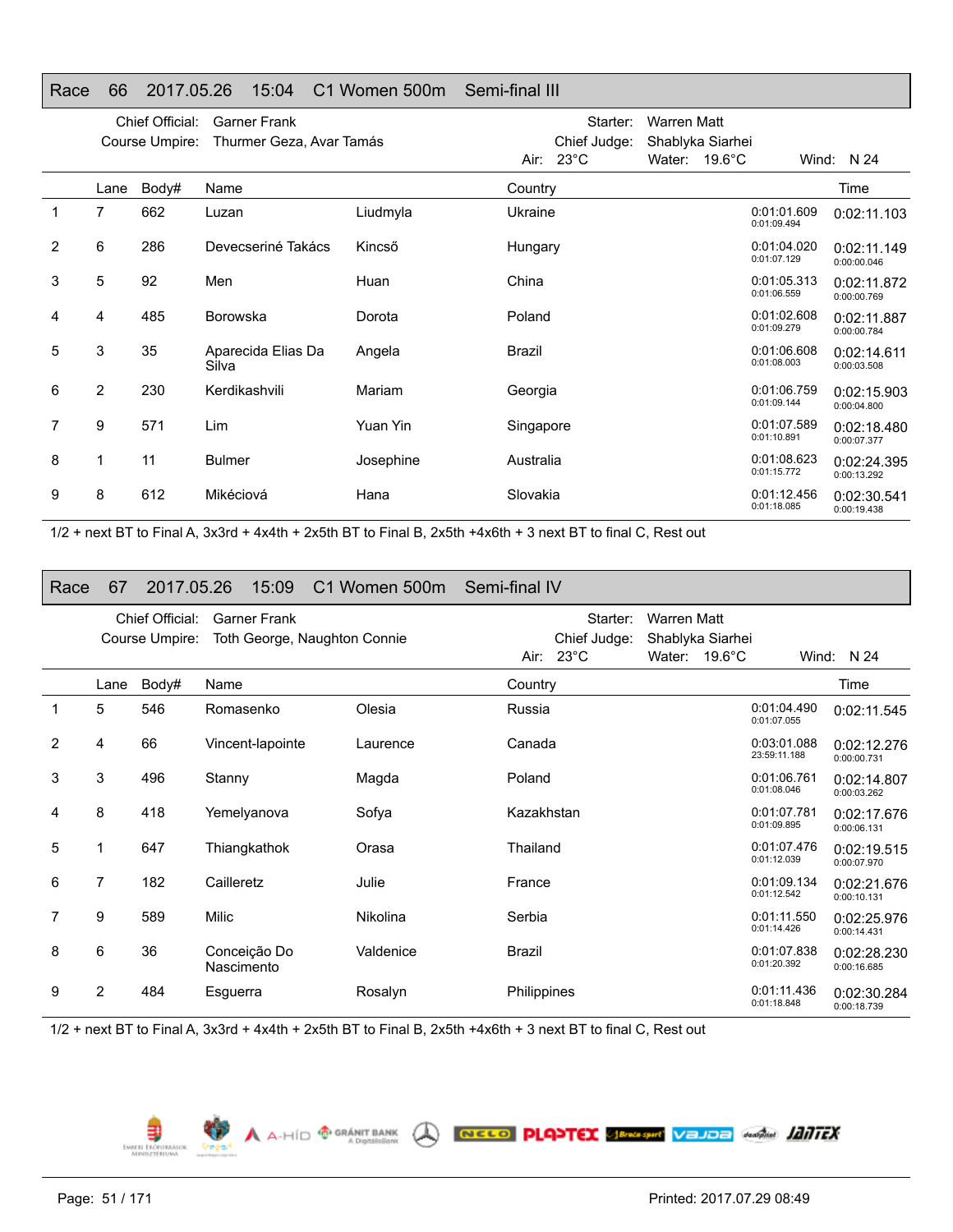| naut | υυ   | 2017.00.ZU      | $1 \cup . 1 +$                      | <b>IN A IVICIT JUUITI</b><br>JUIL-IIIIIIIIII |            |                |                      |                  |             |             |
|------|------|-----------------|-------------------------------------|----------------------------------------------|------------|----------------|----------------------|------------------|-------------|-------------|
|      |      | Chief Official: | <b>Garner Frank</b>                 |                                              |            | Starter:       | <b>Penfound Mark</b> |                  |             |             |
|      |      | Course Umpire:  | Tarcsafalvi József, Naughton Connie |                                              |            | Chief Judge:   |                      | Shablyka Siarhei |             |             |
|      |      |                 |                                     |                                              | Air:       | $23^{\circ}$ C | Water:               | $19.6^{\circ}$ C | Wind:       | N 26        |
|      | Lane | Body#           | Name                                |                                              | Country    |                |                      |                  |             | Time        |
| 1    | 3    | 676             | Semykin                             | Ivan                                         | Ukraine    |                |                      |                  | 0:00:41.834 | 0:01:28.241 |
|      |      | 679             | Trunov                              | Igor                                         | Ukraine    |                |                      |                  | 0:00:46.407 |             |
| 2    | 6    | 273             | Zaremba                             | Maximilian                                   | Germany    |                |                      |                  | 0:00:43.442 | 0:01:29.918 |
|      |      | 254             | Haseleu                             | Timo                                         | Germany    |                |                      |                  | 0:00:46.476 | 0:00:01.677 |
| 3    | 5    | 472             | Ullvang                             | Lars Magne                                   | Norway     |                |                      |                  | 0:00:43.608 | 0:01:29.933 |
|      |      | 471             | Teland                              | Hakeem                                       | Norway     |                |                      |                  | 0:00:46.325 | 0:00:01.692 |
| 4    | 7    | 252             | Gecsö                               | Tamas                                        | Germany    |                |                      |                  | 0:00:44.209 | 0:01:31.556 |
|      |      | 271             | Stroinski                           | Kostja                                       | Germany    |                |                      |                  | 0:00:47.347 | 0:00:03.315 |
| 5    | 2    | 635             | Elenius                             | Joel                                         | Sweden     |                |                      |                  | 0:00:42.287 | 0:01:32.003 |
|      |      | 637             | Johansson                           | David                                        | Sweden     |                |                      |                  | 0:00:49.716 | 0:00:03.762 |
| 6    | 1    | 684             | Zhmutskyi                           | Pavlo                                        | Ukraine    |                |                      |                  | 0:00:43.359 | 0:01:32.010 |
|      |      | 673             | Lakmanov                            | Denys                                        | Ukraine    |                |                      |                  | 0:00:48.651 | 0:00:03.769 |
| 7    | 8    | 424             | Terechshenko                        | Artyom                                       | Kazakhstan |                |                      |                  | 0:00:45.562 | 0:01:33.956 |
|      |      | 426             | Yemelyanov                          | Alexandr                                     | Kazakhstan |                |                      |                  | 0:00:48.394 | 0:00:05.715 |
| 8    | 9    | 650             | Srichart                            | Aditep                                       | Thailand   |                |                      |                  | 0:00:46.497 | 0:01:34.587 |
|      |      | 648             | Buasamrong                          | Praison                                      | Thailand   |                |                      |                  | 0:00:48.090 | 0:00:06.346 |
| 9    | 4    | 556             | Kuzakhmetov                         | Artem                                        | Russia     |                |                      |                  | 0:00:44.662 | 0:01:39.087 |
|      |      | 553             | Kalashnikov                         | lgor                                         | Russia     |                |                      |                  | 0:00:54.425 | 0:00:10.846 |

# Race 68 2017.05.26 15:14 K2 Men 500m Semi-final I

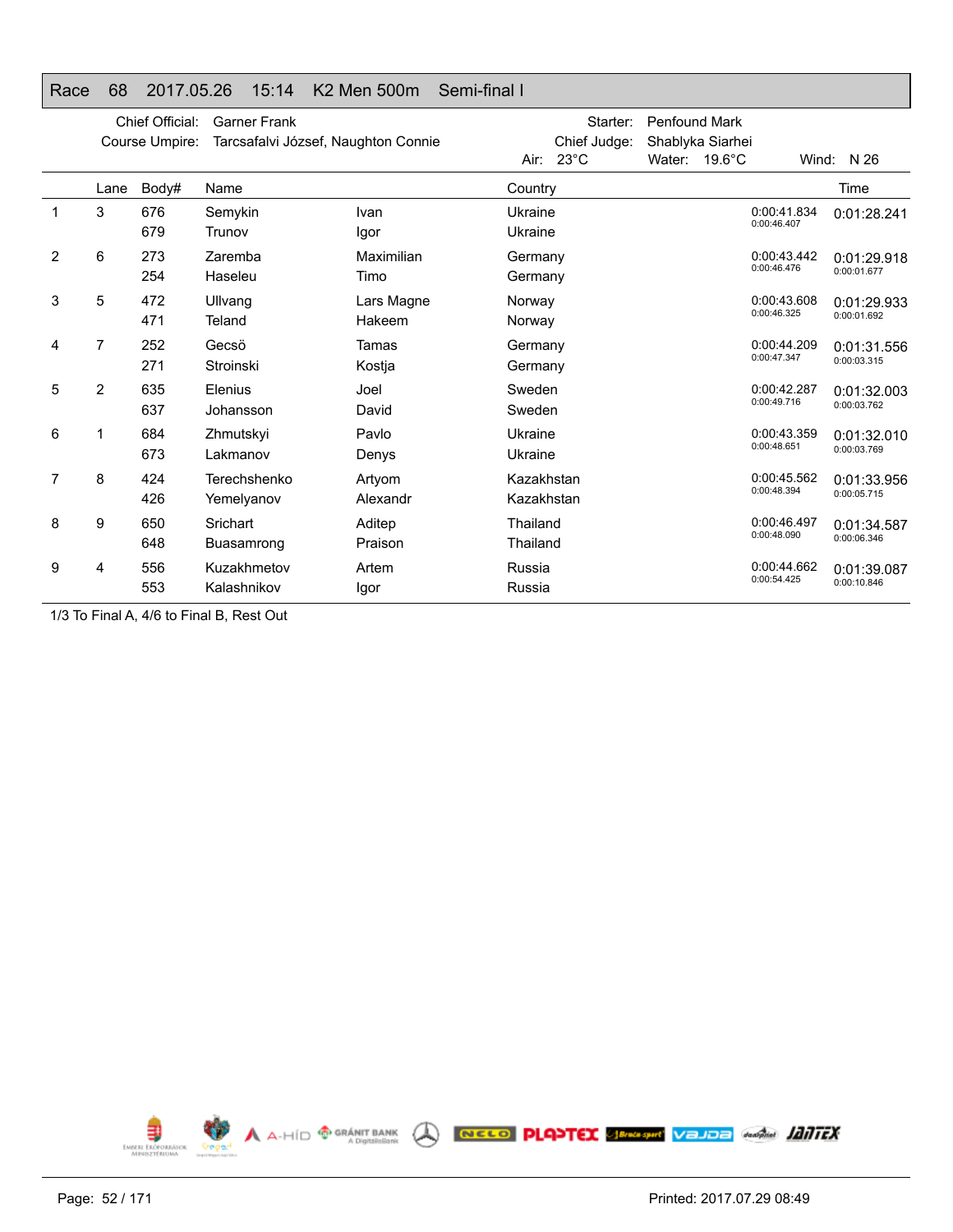|                |                | Chief Official: | <b>Garner Frank</b>               |                                      |                        | Starter:                         | <b>Penfound Mark</b> |                  |                            |                            |
|----------------|----------------|-----------------|-----------------------------------|--------------------------------------|------------------------|----------------------------------|----------------------|------------------|----------------------------|----------------------------|
|                |                | Course Umpire:  | Thurmer Geza, Avar Tamás          |                                      |                        | Chief Judge:                     |                      | Shablyka Siarhei |                            |                            |
|                |                |                 |                                   |                                      | Air:                   | $23^{\circ}$ C                   |                      | Water: 19.6°C    |                            | Wind: N 26                 |
|                | Lane           | Body#           | Name                              |                                      | Country                |                                  |                      |                  |                            | Time                       |
|                | 4              | 160<br>164      | Carrera<br>Germade                | Óscar<br>Rodrigo                     | Spain<br>Spain         |                                  |                      |                  | 0:00:43.466<br>0:00:45.063 | 0:01:28.529                |
| $\overline{2}$ | 5              | 202<br>203      | Jouve<br>Le Floch<br>Decorchemont | Sébastien<br>Guillaume               | France<br>France       |                                  |                      |                  | 0:00:43.542<br>0:00:45.226 | 0:01:28.768<br>0:00:00.239 |
| 3              | $\overline{2}$ | 628<br>614      | Zaťko<br>Beňo                     | Miroslav<br>Ľubomír                  | Slovakia<br>Slovakia   |                                  |                      |                  | 0:00:43.058<br>0:00:47.064 | 0:01:30.122<br>0:00:01.593 |
| 4              | 3              | 126<br>131      | Kusovský<br>Trefil                | Lukáš<br>Lukáš                       |                        | Czech Republic<br>Czech Republic |                      |                  | 0:00:43.354<br>0:00:47.291 | 0:01:30.645<br>0:00:02.116 |
| 5              | 6              | 174<br>172      | Sula<br>Alupere                   | Kaspar<br>Kaarel                     | Estonia<br>Estonia     |                                  |                      |                  | 0:00:43.637<br>0:00:48.815 | 0:01:32.452<br>0:00:03.923 |
| 6              | 9              | 145<br>146      | <b>Noe</b><br>Petersen            | Emil<br>Mads Brandt                  | Denmark<br>Denmark     |                                  |                      |                  | 0:00:46.304<br>0:00:47.456 | 0:01:33.760<br>0:00:05.231 |
| 7              | 7              | 634<br>644      | <b>Blixt</b><br>Strand            | Jhonny<br>Henrik                     | Sweden<br>Sweden       |                                  |                      |                  | 0:00:45.230<br>0:00:49.015 | 0:01:34.245<br>0:00:05.716 |
| 8              | 8              | 506<br>515      | Jonkisz<br>Putto                  | <b>Bartosz</b><br>Dawid              | Poland<br>Poland       |                                  |                      |                  | 0:00:46.693<br>0:00:49.967 | 0:01:36.660<br>0:00:08.131 |
| 9              | 1              | 574<br>578      | Ooi<br>Toh                        | Brandon, Wei Cheng<br>Mervyn Yingjie | Singapore<br>Singapore |                                  |                      |                  | 0:00:46.726<br>0:00:51.834 | 0:01:38.560<br>0:00:10.031 |

#### Race 69 2017.05.26 15:19 K2 Men 500m Semi-final II

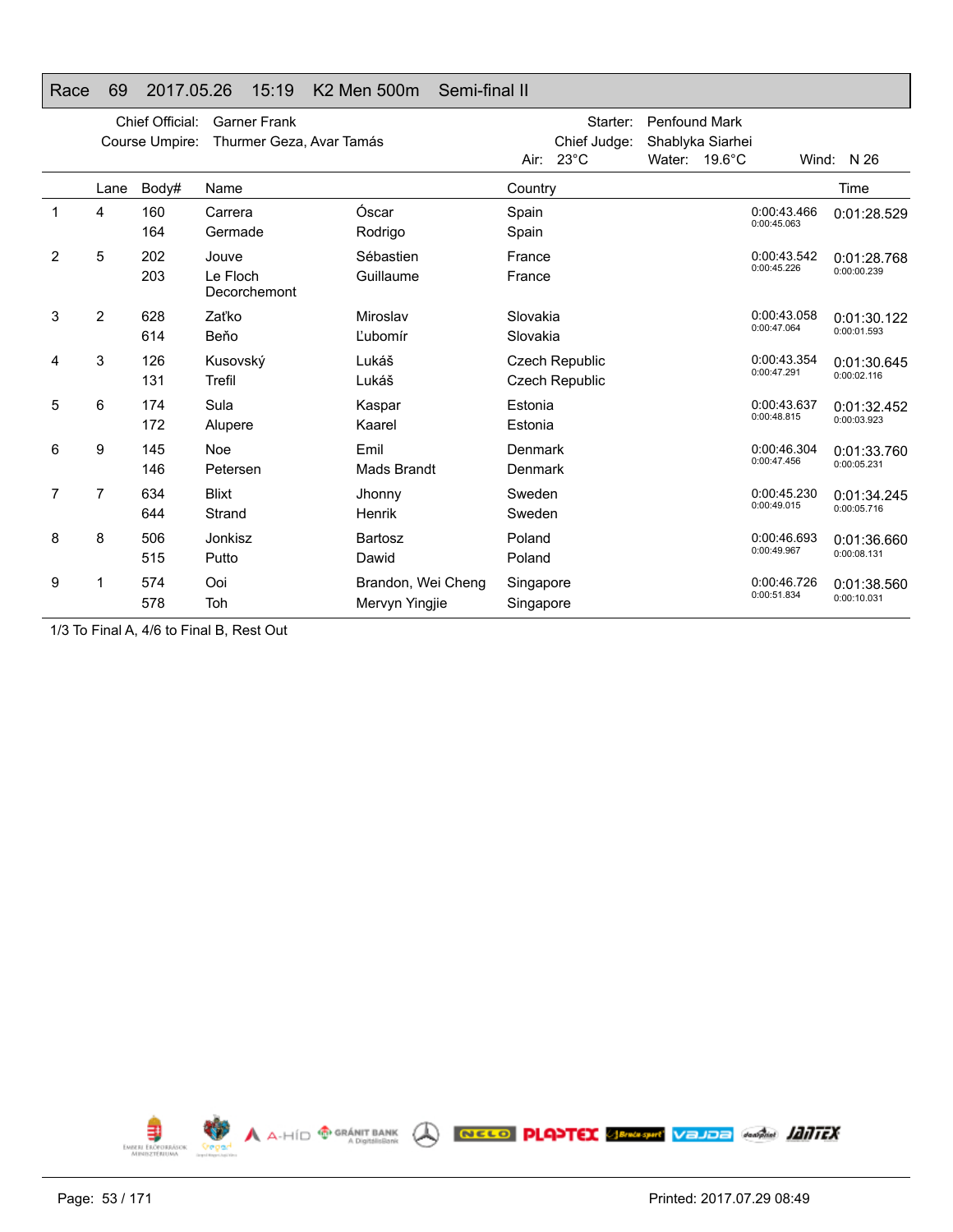#### Race 70 2017.05.26 15:24 K2 Men 500m Semi-final III Chief Official: Garner Frank Course Umpire: Toth George, Naughton Connie Starter: Penfound Mark Chief Judge: Shablyka Siarhei Air: 23°C Water: 19.6°C Wind: N 26 Lane

|                |      |            |                                    |                        | AII: 23 U                          | <i>vvater.</i> | 19.0 U | vviria:                    | - IN ∠O                    |
|----------------|------|------------|------------------------------------|------------------------|------------------------------------|----------------|--------|----------------------------|----------------------------|
|                | Lane | Body#      | Name                               |                        | Country                            |                |        |                            | Time                       |
| 1              | 5    | 319<br>320 | Hufnágel<br>Ilyés                  | Tibor<br>Róbert        | Hungary<br>Hungary                 |                |        | 0:00:44.000<br>0:00:44.984 | 0:01:28.984                |
| $\overline{2}$ | 4    | 339<br>307 | Tóth<br>Bán                        | Dávid<br>Kristóf Tamás | Hungary<br>Hungary                 |                |        | 0:00:44.131<br>0:00:45.414 | 0:01:29.545<br>0:00:00.561 |
| 3              | 8    | 419<br>420 | Alexeyev<br>Dergunov               | Yevgeniy<br>Alexey     | Kazakhstan<br>Kazakhstan           |                |        | 0:00:44.885<br>0:00:46.099 | 0:01:30.984<br>0:00:02.000 |
| 4              | 2    | 514<br>500 | Mazur<br>Ambroziak                 | Piotr<br>Denis         | Poland<br>Poland                   |                |        | 0:00:43.291<br>0:00:48.877 | 0:01:32.168<br>0:00:03.184 |
| 5              | 3    | 583<br>582 | Franceskin<br>Debeljak             | Maks<br>Vid            | Slovenia<br>Slovenia               |                |        | 0:00:44.417<br>0:00:47.859 | 0:01:32.276<br>0:00:03.292 |
| 6              | 6    | 447<br>446 | <b>Maldonis</b><br><b>Maldonis</b> | Simonas<br>Mindaugas   | Lithuania<br>Lithuania             |                |        | 0:00:44.567<br>0:00:48.170 | 0:01:32.737<br>0:00:03.753 |
| 7              | 7    | 526<br>530 | Fernandes<br>Varela                | David<br>David         | Portugal<br>Portugal               |                |        | 0:00:44.273<br>0:00:49.318 | 0:01:33.591<br>0:00:04.607 |
| 8              |      | 433<br>434 | Dorofeev<br>Moltaev                | Igor<br>Ruslan         | Kyrgyz Republic<br>Kyrgyz Republic |                |        | 0:00:47.839<br>0:00:48.791 | 0:01:36.630<br>0:00:07.646 |
| 9              | 9    | 708<br>698 | Mohalov<br><b>Bukhaltsev</b>       | Aleksandr<br>Sergey    | Uzbekistan<br>Uzbekistan           |                |        | 0:00:45.632<br>0:00:53.136 | 0:01:38.768<br>0:00:09.784 |

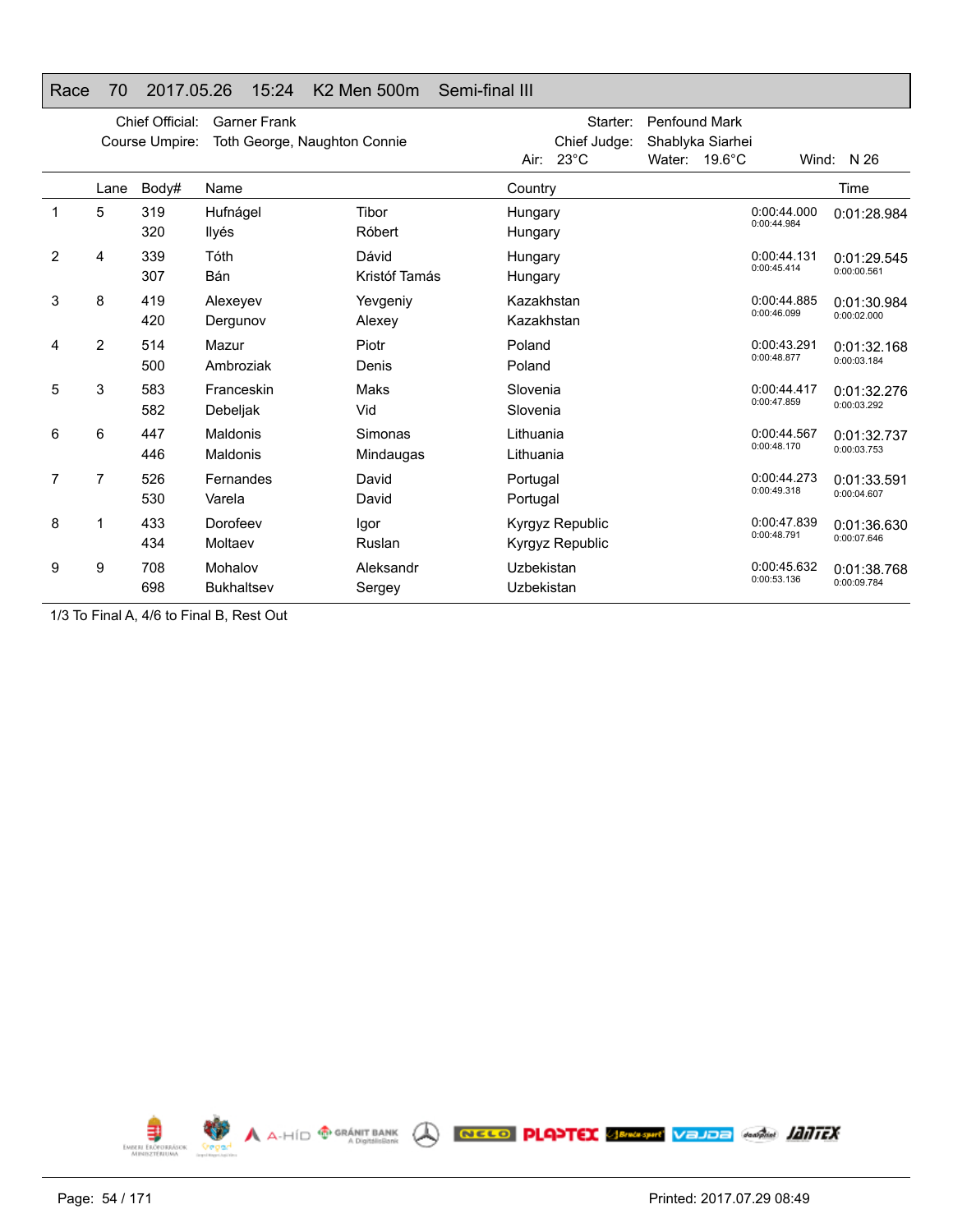|   |                | Chief Official: | <b>Garner Frank</b>              |                           |                        | Starter:     | Janza Peter                       |                                           |                                           |                            |
|---|----------------|-----------------|----------------------------------|---------------------------|------------------------|--------------|-----------------------------------|-------------------------------------------|-------------------------------------------|----------------------------|
|   |                | Course Umpire:  | Tarcsafalvi József, Páger Zoltán |                           | $23^{\circ}$ C<br>Air: | Chief Judge: | Shablyka Siarhei<br>Water: 19.6°C |                                           |                                           | Wind: N 18                 |
|   | Lane           | Body#           | Name                             |                           | Country                |              |                                   |                                           |                                           | Time                       |
| 1 | 5              | 604<br>607      | Tomicevic<br>Zoric               | Marko<br>Milenko          | Serbia<br>Serbia       |              |                                   | 0:00:48.499<br>0:00:49.642<br>0:00:46.887 | 0:00:46.481<br>0:01:34.980<br>0:02:24.622 | 0:03:11.509                |
| 2 | $\overline{2}$ | 178<br>179      | Hakala<br>Nykänen                | Jeremy<br>Miika           | Finland<br>Finland     |              |                                   | 0:00:48.802<br>0:00:49.546<br>0:00:48.011 | 0:00:45.904<br>0:01:34.706<br>0:02:24.252 | 0:03:12.263<br>0:00:00.754 |
| 3 | 1              | 16<br>19        | Ellis<br>Mctavish                | Jayden<br>Simon           | Australia<br>Australia |              |                                   | 0:00:50.154<br>0:00:50.759<br>0:00:45.799 | 0:00:46.143<br>0:01:36.297<br>0:02:27.056 | 0:03:12.855<br>0:00:01.346 |
| 4 | 6              | 450<br>451      | Nekriosius<br>Olijnik            | <b>Ricardas</b><br>Andrej | Lithuania<br>Lithuania |              |                                   | 0:00:49.254<br>0:00:50.202<br>0:00:47.492 | 0:00:46.007<br>0:01:35.261<br>0:02:25.463 | 0:03:12.955<br>0:00:01.446 |
| 5 | 4              | 256<br>253      | Hoff<br>Gross                    | Max<br>Marcus             | Germany<br>Germany     |              |                                   | 0:00:49.739<br>0:00:50.105<br>0:00:47.656 | 0:00:46.301<br>0:01:36.040<br>0:02:26.145 | 0:03:13.801<br>0:00:02.292 |
| 6 | 3              | 399<br>385      | Ripamonti<br>Dressino            | Nicola<br>Giulio          | Italy<br>Italy         |              |                                   | 0:00:48.984<br>0:00:51.726<br>0:00:46.532 | 0:00:46.683<br>0:01:35.667<br>0:02:27.393 | 0:03:13.925<br>0:00:02.416 |
| 7 | 7              | 619<br>618      | Jankovec<br>Jakubik              | Martin<br>Gabor           | Slovakia<br>Slovakia   |              |                                   | 0:00:49.931<br>0:00:52.918<br>0:00:46.592 | 0:00:46.007<br>0:01:35.938<br>0:02:28.856 | 0:03:15.448<br>0:00:03.939 |
| 8 | 8              | 78<br>75        | Matveev<br>Kenke                 | Nicholas<br>Jarett        | Canada<br>Canada       |              |                                   | 0:00:51.656<br>0:00:51.436<br>0:00:47.056 | 0:00:46.361<br>0:01:38.017<br>0:02:29.453 | 0:03:16.509<br>0:00:05.000 |
| 9 | 9              | 467<br>466      | Hjemdal<br>Falch                 | Lars<br>Fridtjof          | Norway<br>Norway       |              |                                   | 0:00:50.932<br>0:00:51.572<br>0:00:47.138 | 0:00:47.406<br>0:01:38.338<br>0:02:29.910 | 0:03:17.048<br>0:00:05.539 |

# Race 71 2017.05.26 15:34 K2 Men 1000m Semi-final I

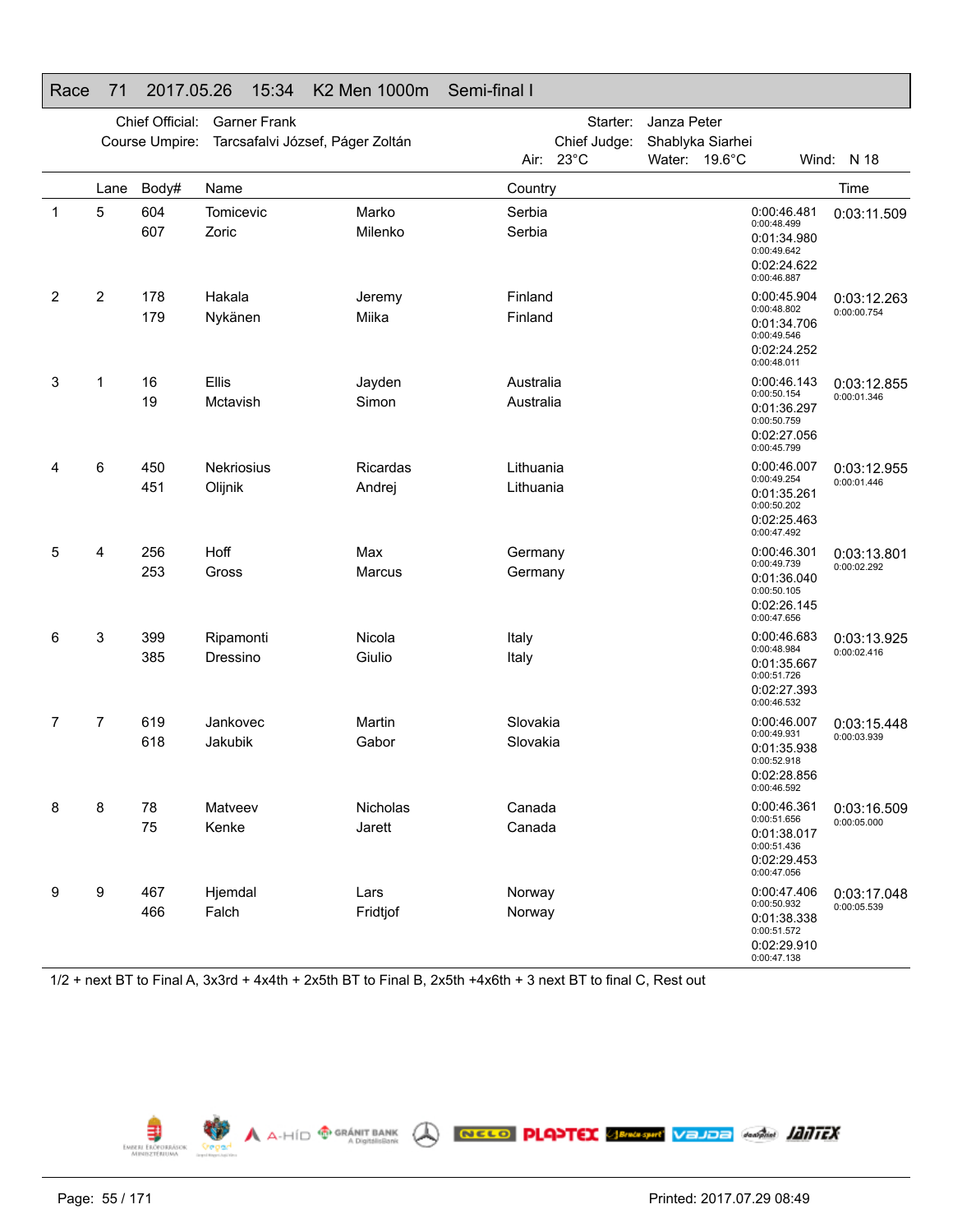|   |      | Chief Official:<br>Course Umpire: | <b>Garner Frank</b><br>Thurmer Geza, Avar Tamás |                     |                  | Starter:<br>Chief Judge: | Janza Peter   | Shablyka Siarhei                                                                       |                            |
|---|------|-----------------------------------|-------------------------------------------------|---------------------|------------------|--------------------------|---------------|----------------------------------------------------------------------------------------|----------------------------|
|   |      |                                   |                                                 |                     | Air:             | $23^{\circ}$ C           | Water: 19.6°C |                                                                                        | Wind: N 18                 |
|   | Lane | Body#                             | Name                                            |                     | Country          |                          |               |                                                                                        | Time                       |
| 1 | 4    | 204<br>198                        | Le Gall<br>Carre                                | Aurélien<br>Cyrille | France<br>France |                          |               | 0:00:44.514<br>0:00:49.090<br>0:01:33.604<br>0:00:50.450<br>0:02:24.054<br>0:00:46.814 | 0:03:10.868                |
| 2 | 5    | 680                               | Tsurkan                                         | Vitaliy             | Ukraine          |                          |               | 0:00:46.699<br>0:00:49.506                                                             | 0:03:12.383                |
|   |      | 672                               | Kukharyk                                        | Oleh                | Ukraine          |                          |               | 0:01:36.205<br>0:00:49.128<br>0:02:25.333<br>0:00:47.050                               | 0:00:01.515                |
| 3 | 2    | 566                               | Spesivtsev                                      | Maxim               | Russia           |                          |               | 0:00:45.966<br>0:00:51.625                                                             | 0:03:12.676                |
|   |      | 565                               | Siniavin                                        | Oleg                | Russia           |                          |               | 0:01:37.591<br>0:00:48.427<br>0:02:26.018<br>0:00:46.658                               | 0:00:01.808                |
| 4 | 3    | 529                               | Silva                                           | Emanuel             | Portugal         |                          |               | 0:00:45.122<br>0:00:49.612                                                             | 0:03:13.599                |
|   |      | 528                               | Ribeiro                                         | João                | Portugal         |                          |               | 0:01:34.734<br>0:00:53.043<br>0:02:27.777<br>0:00:45.822                               | 0:00:02.731                |
| 5 | 6    | 562                               | Postrigai                                       | lurii               | Russia           |                          |               | 0:00:45.620<br>0:00:50.104                                                             | 0:03:13.706                |
|   |      | 561                               | Pogreban                                        | Vasily              | Russia           |                          |               | 0:01:35.724<br>0:00:50.110<br>0:02:25.834<br>0:00:47.872                               | 0:00:02.838                |
| 6 | 1    | 8                                 | Vernice                                         | Agustín             | Argentina        |                          |               | 0:00:44.407<br>0:00:48.997                                                             | 0:03:16.029<br>0:00:05.161 |
|   |      | 2                                 | Carreras                                        | Gonzalo             | Argentina        |                          |               | 0:01:33.404<br>0:00:51.807<br>0:02:25.211<br>0:00:50.818                               |                            |
| 7 | 7    | 20                                | Wallace                                         | Kenny               | Australia        |                          |               | 0:00:45.311<br>0:00:49.548                                                             | 0:03:17.091                |
|   |      | 21                                | Wood                                            | Jordan              | Australia        |                          |               | 0:01:34.859<br>0:00:52.960<br>0:02:27.819<br>0:00:49.272                               | 0:00:06.223                |
| 8 | 8    | 80                                | Poulin                                          | Pierre-luc          | Canada           |                          |               | 0:00:45.754<br>0:00:50.628                                                             | 0:03:21.045                |
|   |      | 73                                | Hughes                                          | Marshall            | Canada           |                          |               | 0:01:36.382<br>0:00:52.674<br>0:02:29.056<br>0:00:51.989                               | 0:00:10.177                |
| 9 | 9    | 645                               | Svensson                                        | Emil                | Sweden           |                          |               | 0:00:48.191<br>0:00:50.539                                                             | 0:03:21.752                |
|   |      | 633                               | Andersson                                       | Anton               | Sweden           |                          |               | 0:01:38.730<br>0:00:52.704<br>0:02:31.434<br>0:00:50.318                               | 0:00:10.884                |

# Race 72 2017.05.26 15:40 K2 Men 1000m Semi-final II

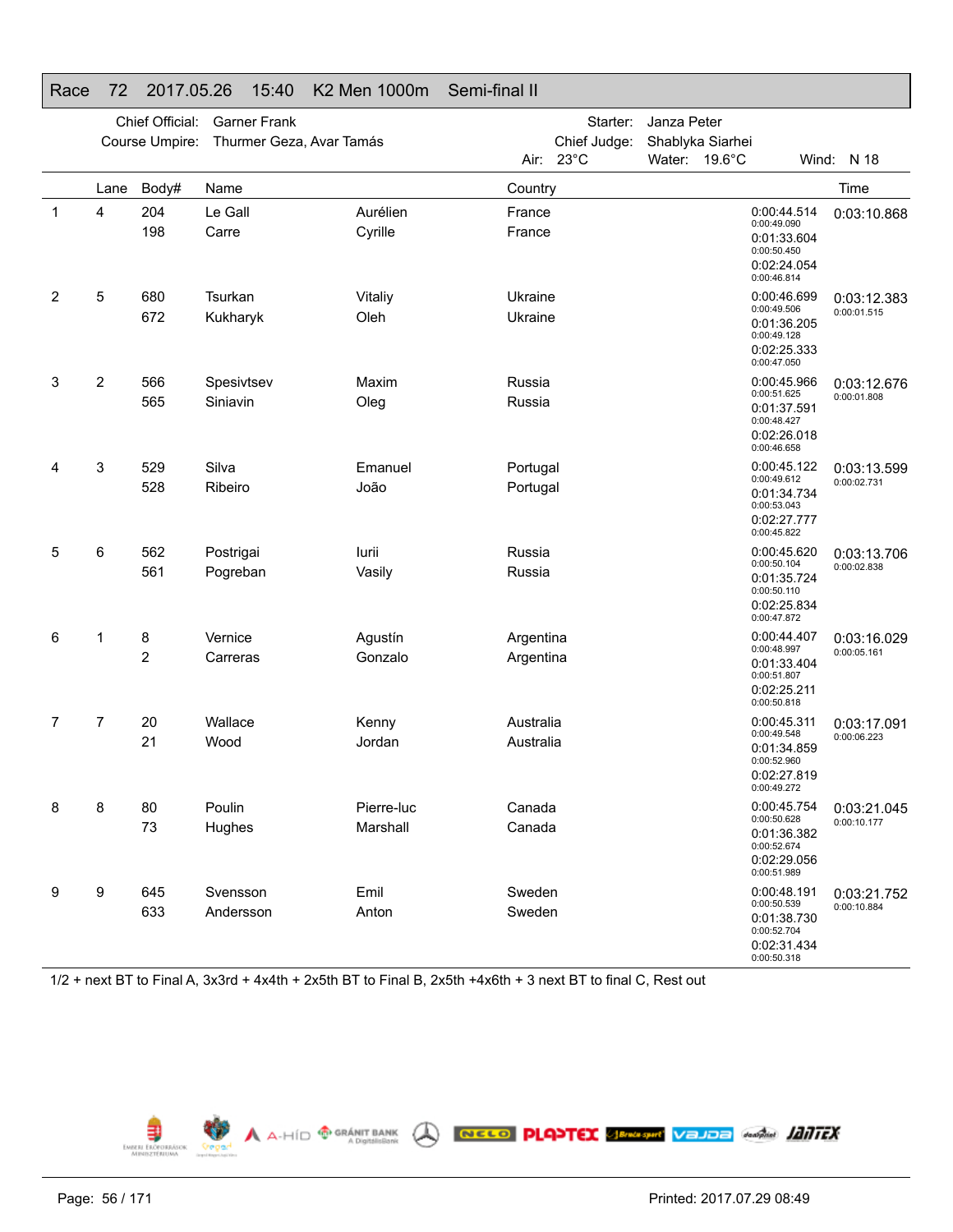|   |      | Chief Official: | <b>Garner Frank</b>          |                  |                      | Starter:     | Janza Peter      |                                                                                        |             |
|---|------|-----------------|------------------------------|------------------|----------------------|--------------|------------------|----------------------------------------------------------------------------------------|-------------|
|   |      | Course Umpire:  | Toth George, Naughton Connie |                  |                      | Chief Judge: | Shablyka Siarhei |                                                                                        |             |
|   |      |                 |                              |                  |                      | Air: 23°C    | Water: 19.6°C    |                                                                                        | Wind: N 18  |
|   | Lane | Body#           | Name                         |                  | Country              |              |                  |                                                                                        | Time        |
| 1 | 5    | 148<br>144      | Pretzmann<br>Graversen       | Casper<br>Morten | Denmark<br>Denmark   |              |                  | 0:00:45.967<br>0:00:48.924<br>0:01:34.891<br>0:00:49.625<br>0:02:24.516<br>0:00:47.007 | 0:03:11.523 |
| 2 | 4    | 603             | Pajic                        | Dejan            | Serbia               |              |                  | 0:00:46.631                                                                            | 0:03:11.807 |
|   |      | 599             | Holpert                      | Ervin            | Serbia               |              |                  | 0:00:51.501<br>0:01:38.132<br>0:00:49.938<br>0:02:28.070<br>0:00:43.737                | 0:00:00.284 |
| 3 | 1    | 421             | Golendov                     | Ilya             | Kazakhstan           |              |                  | 0:00:45.382                                                                            | 0:03:11.838 |
|   |      | 430             | Yerguchyov                   | Andrey           | Kazakhstan           |              |                  | 0:00:48.822<br>0:01:34.204<br>0:00:49.988<br>0:02:24.192<br>0:00:47.646                | 0:00:00.315 |
| 4 | 3    | 620             | Krajčovič                    | Marek            | Slovakia             |              |                  | 0:00:45.998                                                                            | 0:03:12.330 |
|   |      | 622             | Michálek                     | Matej            | Slovakia             |              |                  | 0:00:52.927<br>0:01:38.925<br>0:00:45.616<br>0:02:24.541<br>0:00:47.789                | 0:00:00.807 |
| 5 | 9    | 376             | Beccaro                      | Luca             | Italy                |              |                  | 0:00:46.232                                                                            | 0:03:14.623 |
|   |      | 388             | Freschi                      | Tommaso          | Italy                |              |                  | 0:00:49.868<br>0:01:36.100<br>0:00:50.928<br>0:02:27.028<br>0:00:47.595                | 0:00:03.100 |
| 6 | 6    | 311             | Doba                         | Richárd Alfréd   | Hungary              |              |                  | 0:00:45.461                                                                            | 0:03:14.692 |
|   |      | 315             | Gacsal                       | Ákos             | Hungary              |              |                  | 0:00:49.911<br>0:01:35.372<br>0:00:50.238<br>0:02:25.610<br>0:00:49.082                | 0:00:03.169 |
| 7 | 7    | 510             | Kliczkowski                  | Dorian           | Poland               |              |                  | 0:00:45.998<br>0:00:50.087                                                             | 0:03:16.592 |
|   |      | 522             | Witczak                      | Slawomir         | Poland               |              |                  | 0:01:36.085<br>0:00:52.040<br>0:02:28.125<br>0:00:48.467                               | 0:00:05.069 |
| 8 | 2    | 611             | Wyss                         | Fabio            | Switzerland          |              |                  | 0:00:47.584                                                                            | 0:03:16.784 |
|   |      | 609             | Domeisen                     | Stefan           | Switzerland          |              |                  | 0:00:47.635<br>0:01:35.219<br>0:00:54.529<br>0:02:29.748<br>0:00:47.036                | 0:00:05.261 |
| 9 | 8    | 220             | <b>Bowley</b>                | Mathew           | <b>Great Britain</b> |              |                  | 0:00:47.145<br>0:00:51.175                                                             | 0:03:17.192 |
|   |      | 224             | Johnson                      | Daniel           | <b>Great Britain</b> |              |                  | 0:01:38.320<br>0:00:50.754<br>0:02:29.074<br>0:00:48.118                               | 0:00:05.669 |

## Race 73 2017.05.26 15:46 K2 Men 1000m Semi-final III

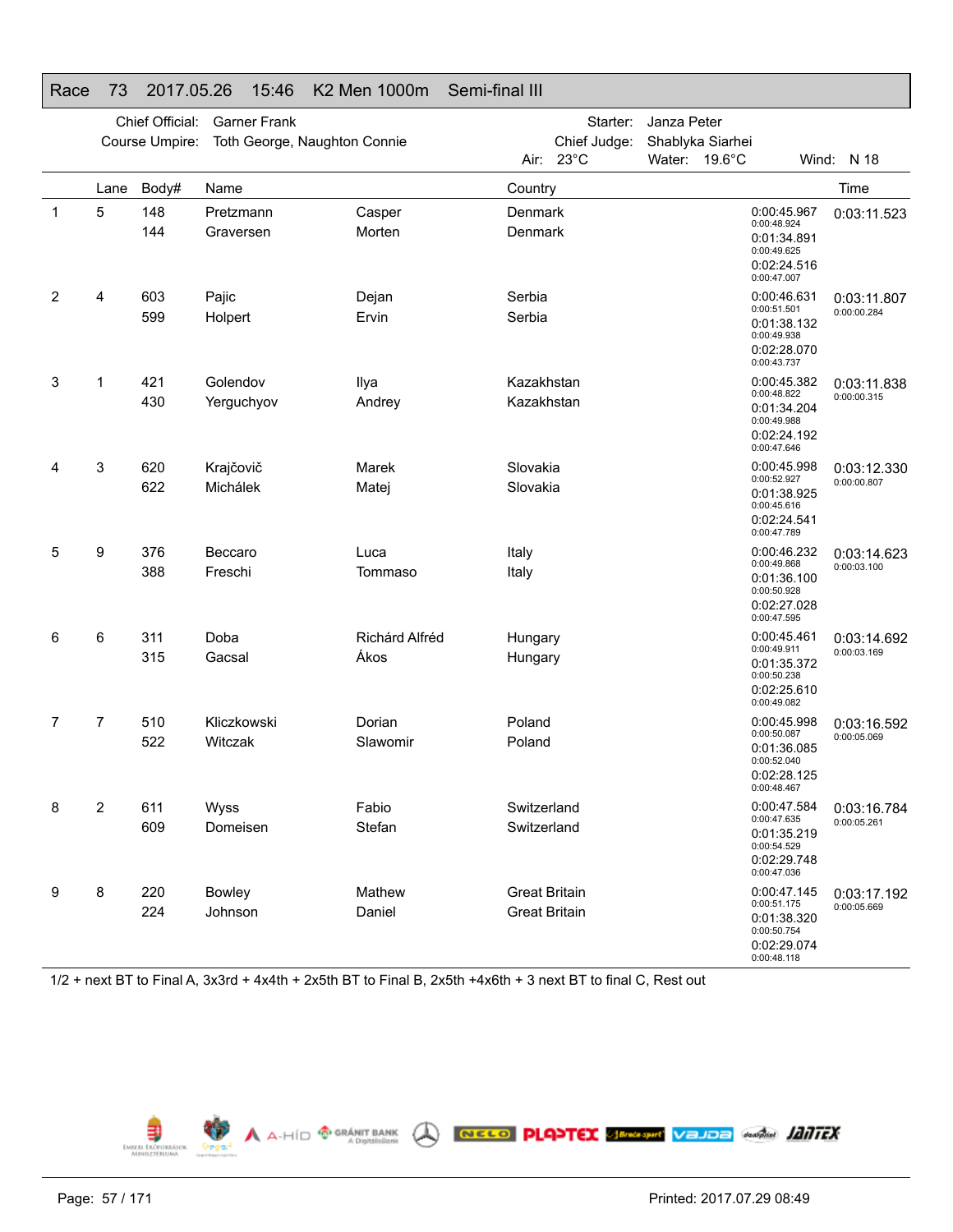|   |                | Chief Official: | <b>Garner Frank</b>              |                    | Starter:<br>Janza Peter |                                  |                  |                                                                                        |             |
|---|----------------|-----------------|----------------------------------|--------------------|-------------------------|----------------------------------|------------------|----------------------------------------------------------------------------------------|-------------|
|   |                | Course Umpire:  | Tarcsafalvi József, Páger Zoltán |                    |                         | Chief Judge:<br>Air: 23°C        | Shablyka Siarhei |                                                                                        |             |
|   |                |                 |                                  |                    |                         |                                  | Water: 19.6°C    |                                                                                        | Wind: N 18  |
|   | Lane           | Body#           | Name                             |                    | Country                 |                                  |                  |                                                                                        | Time        |
| 1 | 3              | 129<br>123      | Špicar<br>Havel                  | Jakub<br>Daniel    |                         | Czech Republic<br>Czech Republic |                  | 0:00:45.480<br>0:00:47.889<br>0:01:33.369<br>0:00:49.182<br>0:02:22.551<br>0:00:45.593 | 0:03:08.144 |
| 2 | 4              | 162             | Cubelos                          | Francisco          | Spain                   |                                  |                  | 0:00:45.250<br>0:00:49.022                                                             | 0:03:08.275 |
|   |                | 166             | Peña                             | lñigo              | Spain                   |                                  |                  | 0:01:34.272<br>0:00:48.752<br>0:02:23.024<br>0:00:45.251                               | 0:00:00.131 |
| 3 | 5              | 322             | Kammerer                         | Zoltán             | Hungary                 |                                  |                  | 0:00:44.692<br>0:00:47.626                                                             | 0:03:09.183 |
|   |                | 308             | Bárdfalvi                        | Márk               | Hungary                 |                                  |                  | 0:01:32.318<br>0:00:50.511<br>0:02:22.829<br>0:00:46.354                               | 0:00:01.039 |
| 4 | 2              | 519             | Stabno                           | <b>Bartosz</b>     | Poland                  |                                  |                  | 0:00:45.702                                                                            | 0:03:10.644 |
|   |                | 516             | Rosolski                         | Rafal              | Poland                  |                                  |                  | 0:00:47.529<br>0:01:33.231<br>0:00:49.998<br>0:02:23.229<br>0:00:47.415                | 0:00:02.500 |
| 5 | 6              | 473             | Vold                             | Eivind             | Norway                  |                                  |                  | 0:00:45.834                                                                            | 0:03:12.083 |
|   |                | 474             | Vold                             | Jon Amund          | Norway                  |                                  |                  | 0:00:49.433<br>0:01:35.267<br>0:00:50.377<br>0:02:25.644<br>0:00:46.439                | 0:00:03.939 |
| 6 | 8              | 352             | Aghamirzaeijenaghrad             | Ali                | Iran                    |                                  |                  | 0:00:46.319<br>0:00:50.393                                                             | 0:03:16.944 |
|   |                | 361             | Talebian                         | Ahmadreza          | Iran                    |                                  |                  | 0:01:36.712<br>0:00:50.653<br>0:02:27.365<br>0:00:49.579                               | 0:00:08.800 |
| 7 | 1              | 43              | Maehler                          | Roberto            | <b>Brazil</b>           |                                  |                  | 0:00:46.085<br>0:00:50.781                                                             | 0:03:16.983 |
|   |                | 42              | Junior Souta                     | Vagner             | Brazil                  |                                  |                  | 0:01:36.866<br>0:00:51.705<br>0:02:28.571<br>0:00:48.412                               | 0:00:08.839 |
| 8 | 9              | 143             | Dagnæs-hansen                    | Jonathan Thorbjørn | Denmark                 |                                  |                  | 0:00:47.476                                                                            | 0:03:17.868 |
|   |                | 142             | Boe                              | Nils Jensen        | Denmark                 |                                  |                  | 0:00:51.214<br>0:01:38.690<br>0:00:50.431<br>0:02:29.121<br>0:00:48.747                | 0:00:09.724 |
| 9 | $\overline{7}$ | 268             | Reuschenbach                     | Lukas              | Germany                 |                                  |                  | 0:00:45.530<br>0:00:50.717                                                             | 0:03:19.244 |
|   |                | 270             | Spenner                          | Kai                | Germany                 |                                  |                  | 0:01:36.247<br>0:00:52.082<br>0:02:28.329<br>0:00:50.915                               | 0:00:11.100 |

## Race 74 2017.05.26 15:52 K2 Men 1000m Semi-final IV

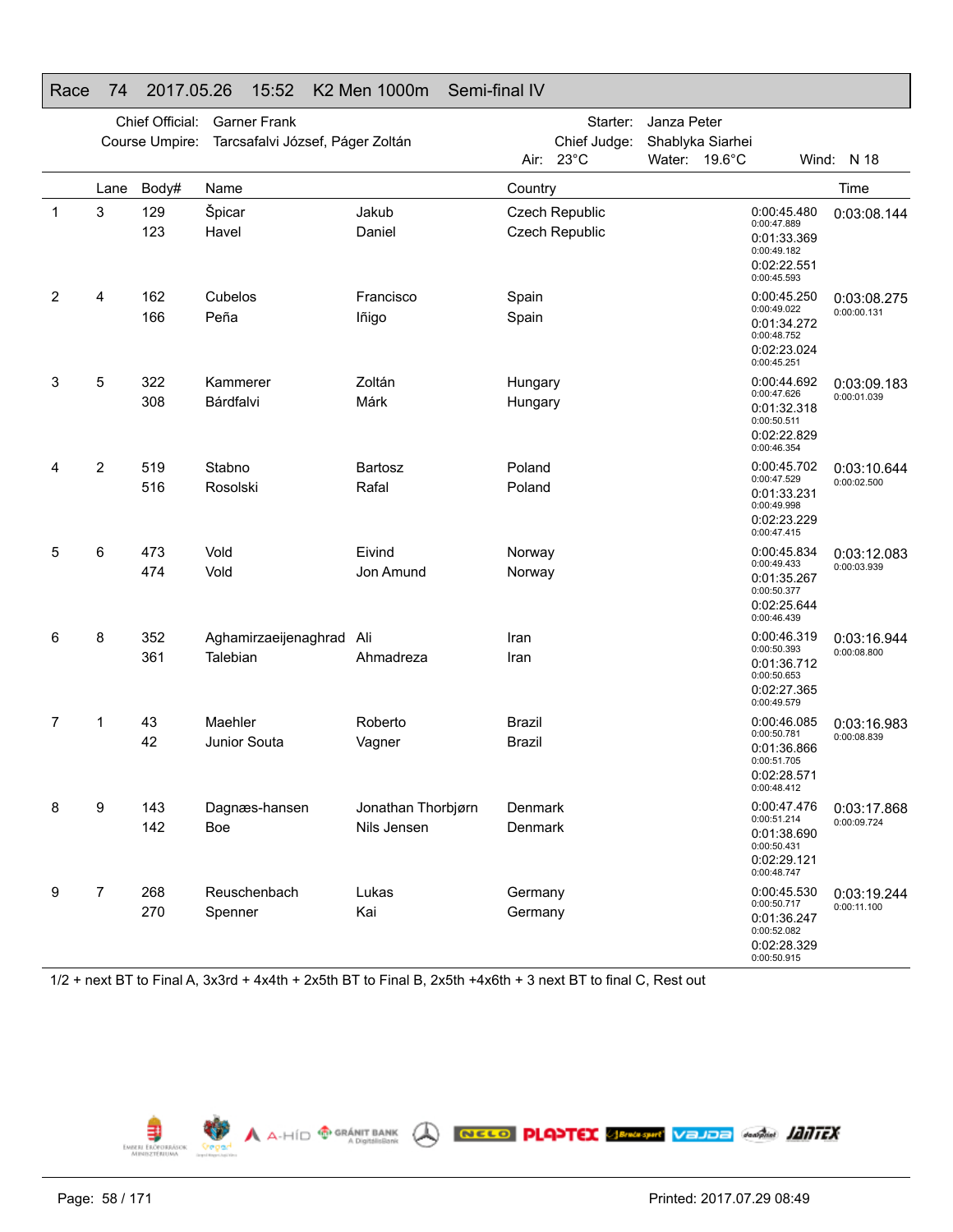|              | Chief Official:<br><b>Garner Frank</b><br>Course Umpire:<br>Thurmer Geza, Avar Tamás |            |                                          |                           |                          | Starter:<br>Chief Judge:<br>Air: 23°C | Penfound Mark<br>Water: 19.6°C | Shablyka Siarhei                          |                                           | Wind: N 18                 |
|--------------|--------------------------------------------------------------------------------------|------------|------------------------------------------|---------------------------|--------------------------|---------------------------------------|--------------------------------|-------------------------------------------|-------------------------------------------|----------------------------|
|              | Lane                                                                                 | Body#      | Name                                     |                           | Country                  |                                       |                                |                                           |                                           | Time                       |
| $\mathbf{1}$ | 3                                                                                    | 380<br>381 | Craciun<br>Craciun                       | Nicolae<br>Sergiu         | Italy<br>Italy           |                                       |                                | 0:00:55.215<br>0:00:54.859<br>0:00:52.032 | 0:00:52.724<br>0:01:47.939<br>0:02:42.798 | 0:03:34.830                |
| 2            | 4                                                                                    | 265<br>261 | Oeltze<br>Kretschmer                     | Yul<br>Peter              | Germany<br>Germany       |                                       |                                | 0:00:55.096<br>0:00:56.982<br>0:00:52.299 | 0:00:50.892<br>0:01:45.988<br>0:02:42.970 | 0:03:35.269<br>0:00:00.439 |
| 3            | 6                                                                                    | 109<br>108 | <b>Torres Madrigal</b><br>Jorge Enriquez | Serguey<br>Fernando Dayan | Cuba<br>Cuba             |                                       |                                | 0:00:55.459<br>0:00:55.437<br>0:00:52.619 | 0:00:51.869<br>0:01:47.328<br>0:02:42.765 | 0:03:35.384<br>0:00:00.554 |
| 4            | 1                                                                                    | 428<br>429 | Yemelyanov<br>Yemelyanov                 | Sergey<br>Timofey         | Kazakhstan<br>Kazakhstan |                                       |                                | 0:00:56.214<br>0:00:56.141<br>0:00:52.979 | 0:00:52.481<br>0:01:48.695<br>0:02:44.836 | 0:03:37.815<br>0:00:02.985 |
| 5            | 9                                                                                    | 195<br>192 | Beugnet<br><b>Bart</b>                   | Romain<br>Adrien          | France<br>France         |                                       |                                | 0:00:57.776<br>0:00:57.859<br>0:00:52.527 | 0:00:53.099<br>0:01:50.875<br>0:02:48.734 | 0:03:41.261<br>0:00:06.431 |
| 6            | 8                                                                                    | 124<br>127 | Janda<br>Miškovský                       | Tomáš<br>Radek            |                          | Czech Republic<br>Czech Republic      |                                | 0:00:57.897<br>0:00:58.428<br>0:00:52.922 | 0:00:54.330<br>0:01:52.227<br>0:02:50.655 | 0:03:43.577<br>0:00:08.747 |
| 7            | 7                                                                                    | 79<br>85   | Oldershaw<br>Varga                       | Mark William<br>Roland    | Canada<br>Canada         |                                       |                                | 0:00:57.004<br>0:00:59.000<br>0:00:58.241 | 0:00:51.624<br>0:01:48.628<br>0:02:47.628 | 0:03:45.869<br>0:00:11.039 |
| 8            | $\overline{2}$                                                                       | 329<br>312 | Lelovics<br>Dóri                         | Dávid<br>Bence Balázs     | Hungary<br>Hungary       |                                       |                                | 0:00:57.128<br>0:00:57.530<br>0:00:58.629 | 0:00:53.820<br>0:01:50.948<br>0:02:48.478 | 0:03:47.107<br>0:00:12.277 |
| 9            | 5                                                                                    | 448<br>444 | Murza<br>Kuracionok                      | Osvaldas<br>Jevgenik      | Lithuania<br>Lithuania   |                                       |                                | 0:00:56.605<br>0:00:59.093<br>0.01.08.949 | 0:00:53.530<br>0:01:50.135<br>0:02:49.228 | 0:03:58.177<br>0:00:23.347 |

## Race 75 2017.05.26 15:58 C2 Men 1000m Semi-final I

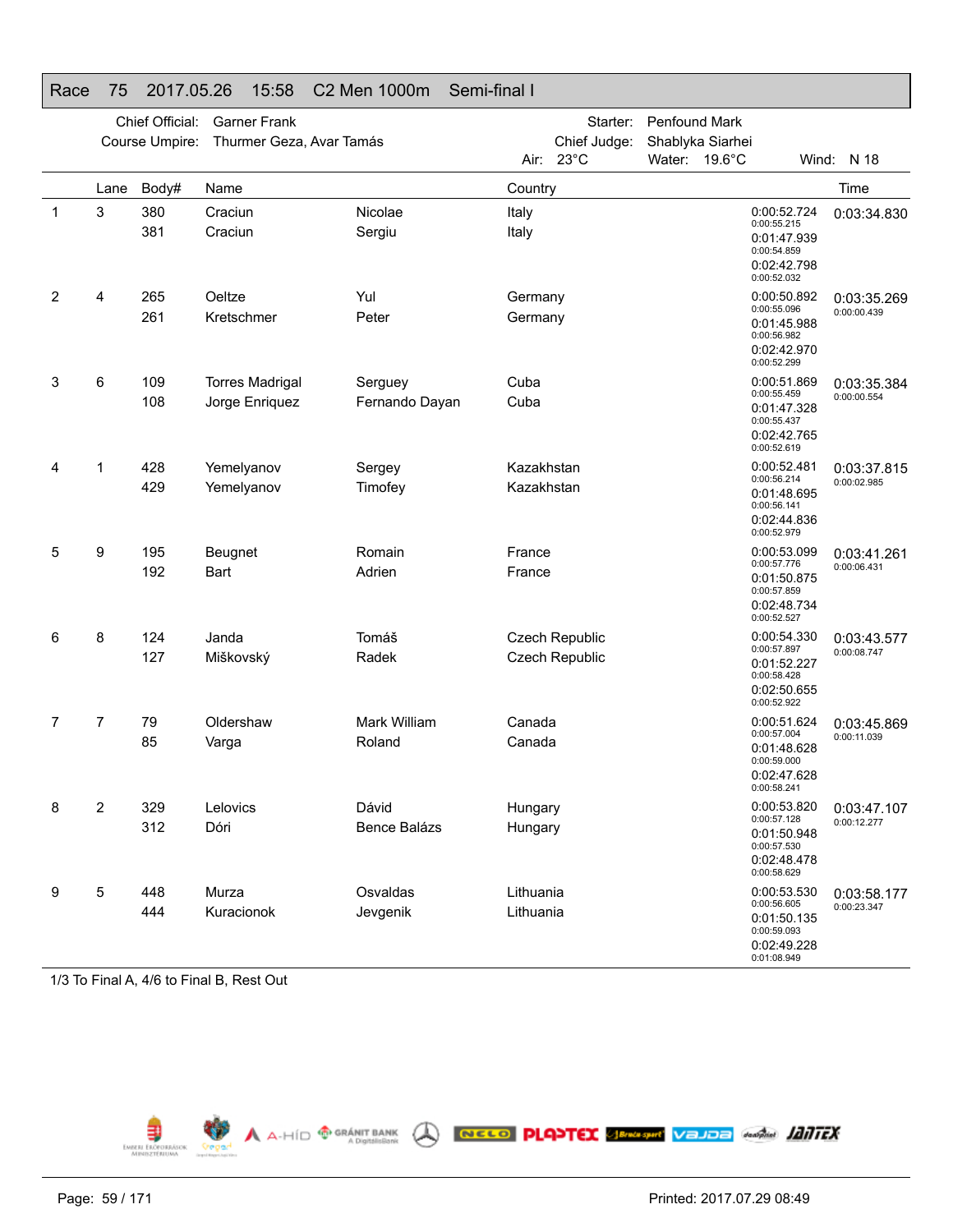|   |              | Chief Official:<br>Course Umpire: | <b>Garner Frank</b><br>Toth George, Naughton Connie |                       |                          | Starter:<br>Chief Judge: | Penfound Mark<br>Shablyka Siarhei |                                                                                        |                            |
|---|--------------|-----------------------------------|-----------------------------------------------------|-----------------------|--------------------------|--------------------------|-----------------------------------|----------------------------------------------------------------------------------------|----------------------------|
|   |              |                                   |                                                     |                       | Air: 23°C                |                          | Water: 19.6°C                     |                                                                                        | Wind: N 18                 |
|   | Lane         | Body#                             | Name                                                |                       | Country                  |                          |                                   |                                                                                        | Time                       |
| 1 | 3            | 249<br>272                        | <b>Brendel</b><br>Vandrey                           | Sebastian<br>Jan      | Germany<br>Germany       |                          |                                   | 0:00:50.056<br>0:00:53.910<br>0:01:43.966<br>0:00:54.940<br>0:02:38.906<br>0:00:51.094 | 0:03:30.000                |
| 2 | 5            | 559<br>549                        | Melantev<br>Chebotar                                | Viktor<br>Vladislav   | Russia<br>Russia         |                          |                                   | 0:00:50.649<br>0:00:53.316<br>0:01:43.965<br>0:00:55.629<br>0:02:39.594<br>0:00:51.499 | 0:03:31.093<br>0:00:01.093 |
| 3 | 6            | 400<br>392                        | Santini<br>Incollingo                               | Daniele<br>Luca       | Italy<br>Italy           |                          |                                   | 0:00:51.742<br>0:00:53.794<br>0:01:45.536<br>0:00:54.231<br>0:02:39.767<br>0:00:52.433 | 0:03:32.200<br>0:00:02.200 |
| 4 | 8            | 512<br>505                        | Kuleta<br>Grzybowski                                | Piotr<br>Marcin       | Poland<br>Poland         |                          |                                   | 0:00:51.630<br>0:00:54.007<br>0:01:45.637<br>0:00:55.051<br>0:02:40.688<br>0:00:51.559 | 0:03:32.247<br>0:00:02.247 |
| 5 | 9            | 703<br>706                        | Kochnev<br>Mirbekov                                 | Gerasim<br>Serik      | Uzbekistan<br>Uzbekistan |                          |                                   | 0:00:53.212<br>0:00:55.310<br>0:01:48.522<br>0:00:54.579<br>0:02:43.101<br>0:00:51.353 | 0:03:34.454<br>0:00:04.454 |
| 6 | 4            | 83<br>74                          | Tarling<br>James                                    | Marc<br><b>Mark</b>   | Canada<br>Canada         |                          |                                   | 0:00:52.401<br>0:00:53.765<br>0:01:46.166<br>0:00:55.447<br>0:02:41.613<br>0:00:57.841 | 0:03:39.454<br>0:00:09.454 |
| 7 | 1            | 355<br>360                        | Eskandanihosseini<br>Ojaghi                         | Seyedkia<br>Ali       | Iran<br>Iran             |                          |                                   | 0:00:53.351<br>0:00:56.299<br>0:01:49.650<br>0:00:57.148<br>0:02:46.798<br>0:00:55.818 | 0:03:42.616<br>0:00:12.616 |
| 8 | 7            | 682<br>670                        | Vergeles<br>Kamerylov                               | Vitaliy<br>Denys      | Ukraine<br>Ukraine       |                          |                                   | 0:00:53.840<br>0:00:54.852<br>0:01:48.692<br>0:00:53.782<br>0:02:42.474<br>0:01:05.096 | 0:03:47.570<br>0:00:17.570 |
| 9 | $\mathbf{2}$ | 346<br>345                        | Tomar<br>Salam                                      | Gaurav<br>Sunil Singh | India<br>India           |                          |                                   | 0:00:52.953<br>0:00:56.908<br>0:01:49.861<br>0:01:02.824<br>0:02:52.685<br>0:01:02.946 | 0:03:55.631<br>0:00:25.631 |

# Race 76 2017.05.26 16:04 C2 Men 1000m Semi-final II

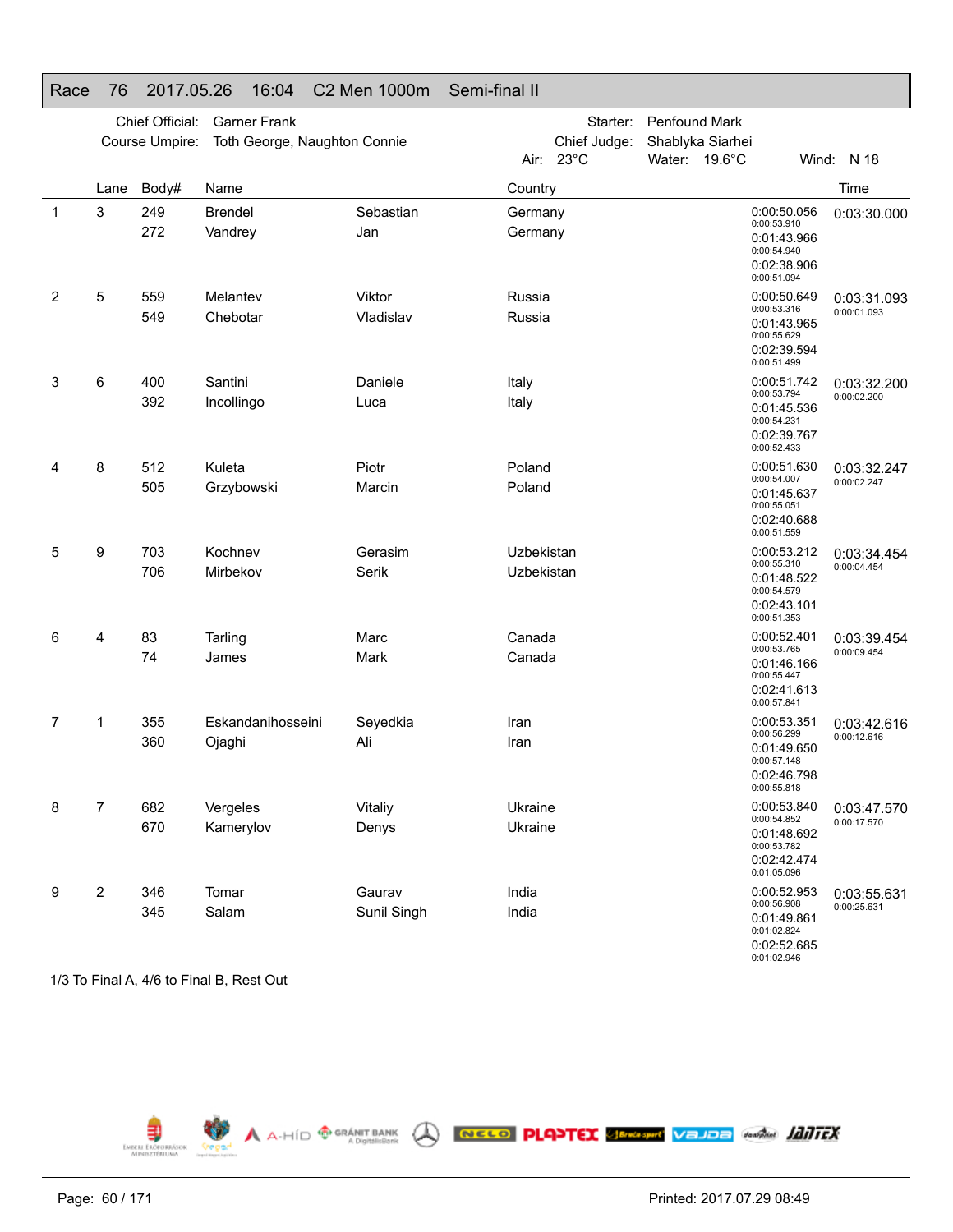|   |                           | Chief Official: | <b>Garner Frank</b>              |                    | Starter:<br><b>Penfound Mark</b> |                                |                                   |  |                                                                                        |              |
|---|---------------------------|-----------------|----------------------------------|--------------------|----------------------------------|--------------------------------|-----------------------------------|--|----------------------------------------------------------------------------------------|--------------|
|   |                           | Course Umpire:  | Tarcsafalvi József, Páger Zoltán |                    | Air:                             | Chief Judge:<br>$24^{\circ}$ C | Shablyka Siarhei<br>Water: 19.6°C |  |                                                                                        | Wind: N 18   |
|   |                           |                 |                                  |                    |                                  |                                |                                   |  |                                                                                        |              |
|   | Lane                      | Body#           | Name                             |                    | Country                          |                                |                                   |  |                                                                                        | Time         |
| 1 | 6                         | 509<br>518      | Kaminski<br>Slominski            | Mateusz<br>Vincent | Poland<br>Poland                 |                                |                                   |  | 0:00:51.047<br>0:00:54.754<br>0:01:45.801<br>0:00:56.023<br>0:02:41.824<br>0:00:50.830 | 0:03:32.654  |
| 2 | 4                         | 325             | Korisánszky                      | Dávid György       | Hungary                          |                                |                                   |  | 0:00:52.129<br>0:00:55.338                                                             | 0:03:33.854  |
|   |                           | 330             | Mike                             | Róbert             | Hungary                          |                                |                                   |  | 0:01:47.467<br>0:00:54.914<br>0:02:42.381<br>0:00:51.473                               | 0:00:01.200  |
| 3 | 7                         | 170             | Vallejo                          | Sergio             | Spain                            |                                |                                   |  | 0:00:52.670<br>0:00:55.077                                                             | 0:03:34.185  |
|   |                           | 168             | Sieiro                           | Adrián             | Spain                            |                                |                                   |  | 0:01:47.747<br>0:01:13.286<br>0:03:01.033<br>0:00:33.152                               | 0:00:01.531  |
| 4 | 5                         | 669             | lanchuk                          | Dmytro             | Ukraine                          |                                |                                   |  | 0:00:51.689                                                                            | 0:03:34.462  |
|   |                           | 675             | <b>Mishchuk</b>                  | <b>Taras</b>       | Ukraine                          |                                |                                   |  | 0:00:55.147<br>0:01:46.836<br>0:00:55.154<br>0:02:41.990<br>0:00:52.472                | 0:00:01.808  |
| 5 | 2                         | 460             | Sprincean                        | llie               | Moldova                          |                                |                                   |  | 0:00:51.887                                                                            | 0:03:36.923  |
|   |                           | 459             | Nuta                             | Oleg               | Moldova                          |                                |                                   |  | 0:00:54.493<br>0:01:46.380<br>0:00:57.119<br>0:02:43.499<br>0:00:53.424                | 0:00:04.269  |
| 6 | 1                         | 122             | Fuksa                            | Petr               |                                  | Czech Republic                 |                                   |  | 0:00:52.515<br>0:00:56.650                                                             | 0:03:38.246  |
|   |                           | 125             | Korinek                          | Daniel             |                                  | <b>Czech Republic</b>          |                                   |  | 0:01:49.165<br>0:00:55.767<br>0:02:44.932<br>0:00:53.314                               | 0:00:05.592  |
| 7 | 9                         | 409             | Sato                             | Hikaru             | Japan                            |                                |                                   |  | 0:00:53.641<br>0:00:56.503                                                             | 0:03:43.493  |
|   |                           | 410             | Tome                             | Takanori           | Japan                            |                                |                                   |  | 0:01:50.144<br>0:01:09.409<br>0:02:59.553<br>0:00:43.940                               | 0:00:10.839  |
| 8 | 8                         | 205             | Leonard                          | Loïc               | France                           |                                |                                   |  | 0:00:54.153                                                                            | 0:03:54.870  |
|   |                           | 200             | Goubel                           | Mathieu            | France                           |                                |                                   |  | 0:00:57.983<br>0:01:52.136<br>0:01:08.419<br>0:03:00.555<br>0:00:54.315                | 0:00:22.216  |
|   | $\ensuremath{\mathsf{3}}$ | 38              | De Souza Silva                   | Erlon              | <b>Brazil</b>                    |                                |                                   |  | 0:00:53.167                                                                            | Disqualified |
|   |                           | 40              | Ferreira Dos Santos              | Maico              | <b>Brazil</b>                    |                                |                                   |  | 0:00:56.083<br>0:01:49.250<br>0:00:55.410<br>0:02:44.660<br>23:57:15.340               |              |

# Race 77 2017.05.26 16:10 C2 Men 1000m Semi-final III

1/3 To Final A, 4/6 to Final B, Rest Out Boat 3.disqualified!

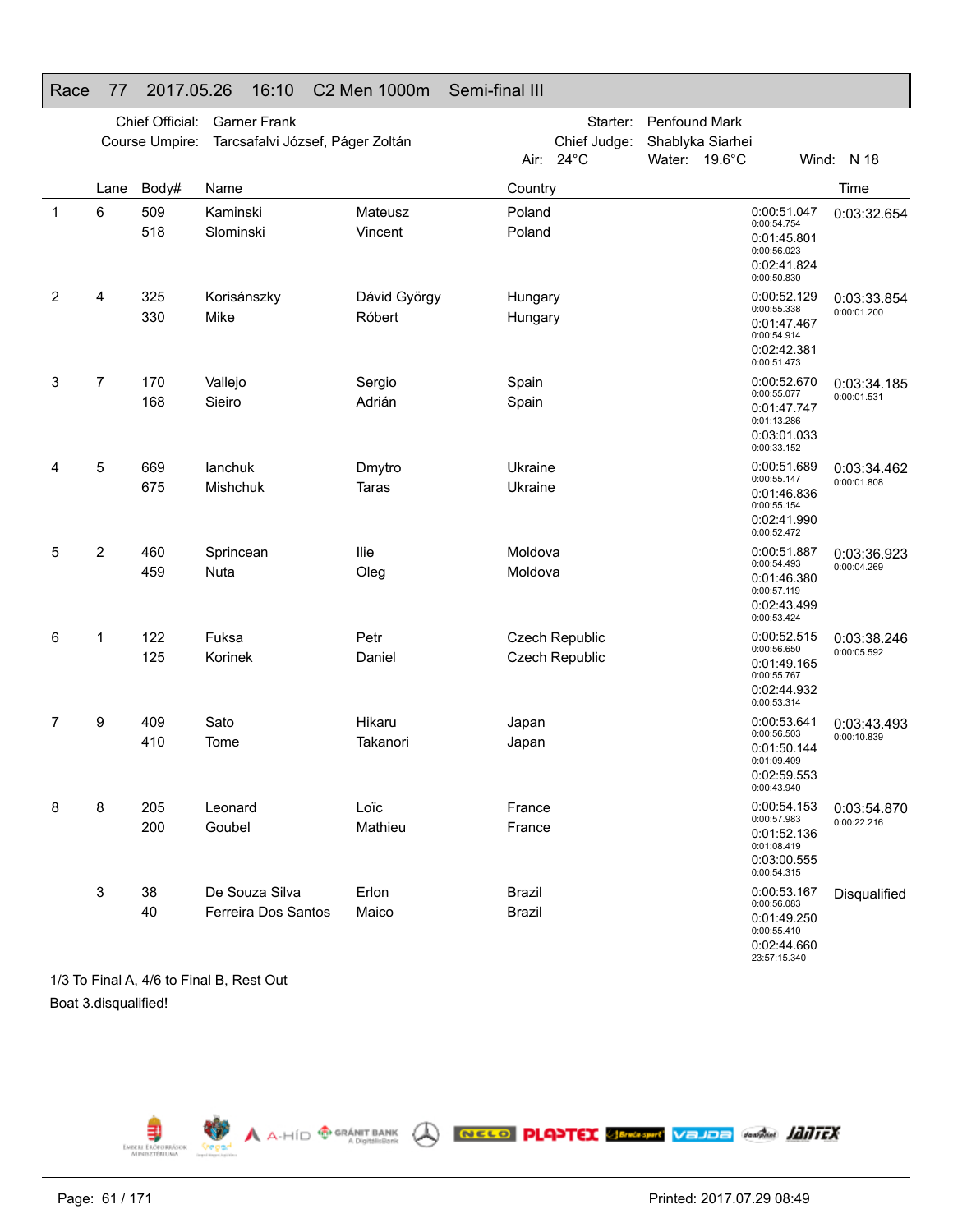## Race 78 2017.05.26 16:20 K2 Women 200m Heat I

|   | Chief Official:<br><b>Garner Frank</b><br>Course Umpire:<br>Avar Tamás, Thurmer Geza, Naughton<br>Connie, Toth George |            |                             |                        | Starter:<br><b>Warren Matt</b><br>Chief Judge:<br>Shablyka Siarhei<br>Air: $24^{\circ}$ C<br>Water: 19.6°C | N 18<br>Wind:              |
|---|-----------------------------------------------------------------------------------------------------------------------|------------|-----------------------------|------------------------|------------------------------------------------------------------------------------------------------------|----------------------------|
|   | Lane                                                                                                                  | Body#      | Name                        |                        | Country                                                                                                    | Time                       |
| 1 | 1                                                                                                                     | 660<br>658 | Kichasova<br>Horlova        | Mariia<br>Anastasiya   | Ukraine<br>Ukraine                                                                                         | 0:00:36.422                |
| 2 | 5                                                                                                                     | 288<br>299 | Hagymási<br>Szabó           | Réka<br>Ágnes Viktória | Hungary<br>Hungary                                                                                         | 0:00:37.291<br>0:00:00.869 |
| 3 | 4                                                                                                                     | 370<br>372 | Cicali<br>Genzo             | Susanna<br>Francesca   | Italy<br>Italy                                                                                             | 0:00:37.576<br>0:00:01.154 |
| 4 | 2                                                                                                                     | 480<br>481 | Imrie<br>Mcleely            | Kayla<br><b>Briar</b>  | New Zealand<br>New Zealand                                                                                 | 0:00:38.222<br>0:00:01.800 |
| 5 | 3                                                                                                                     | 487<br>494 | Iskrzycka<br>Paszek         | Justyna<br>Paulina     | Poland<br>Poland                                                                                           | 0:00:38.499<br>0:00:02.077 |
| 6 | 7                                                                                                                     | 100<br>101 | Molina Zuluaga<br>Muñoz Rua | Diexe<br>Tatiana       | Colombia<br>Colombia                                                                                       | 0:00:39.045<br>0:00:02.623 |
| 7 | 8                                                                                                                     | 135<br>141 | Gravesen<br>Villumsen       | Mette<br>Ida           | Denmark<br>Denmark                                                                                         | 0:00:39.615<br>0:00:03.193 |
| 8 | 6                                                                                                                     | 96<br>87   | Yang<br>Guo                 | Xuehaiyue<br>Linwei    | China<br>China                                                                                             | 0:00:49.307<br>0:00:12.885 |

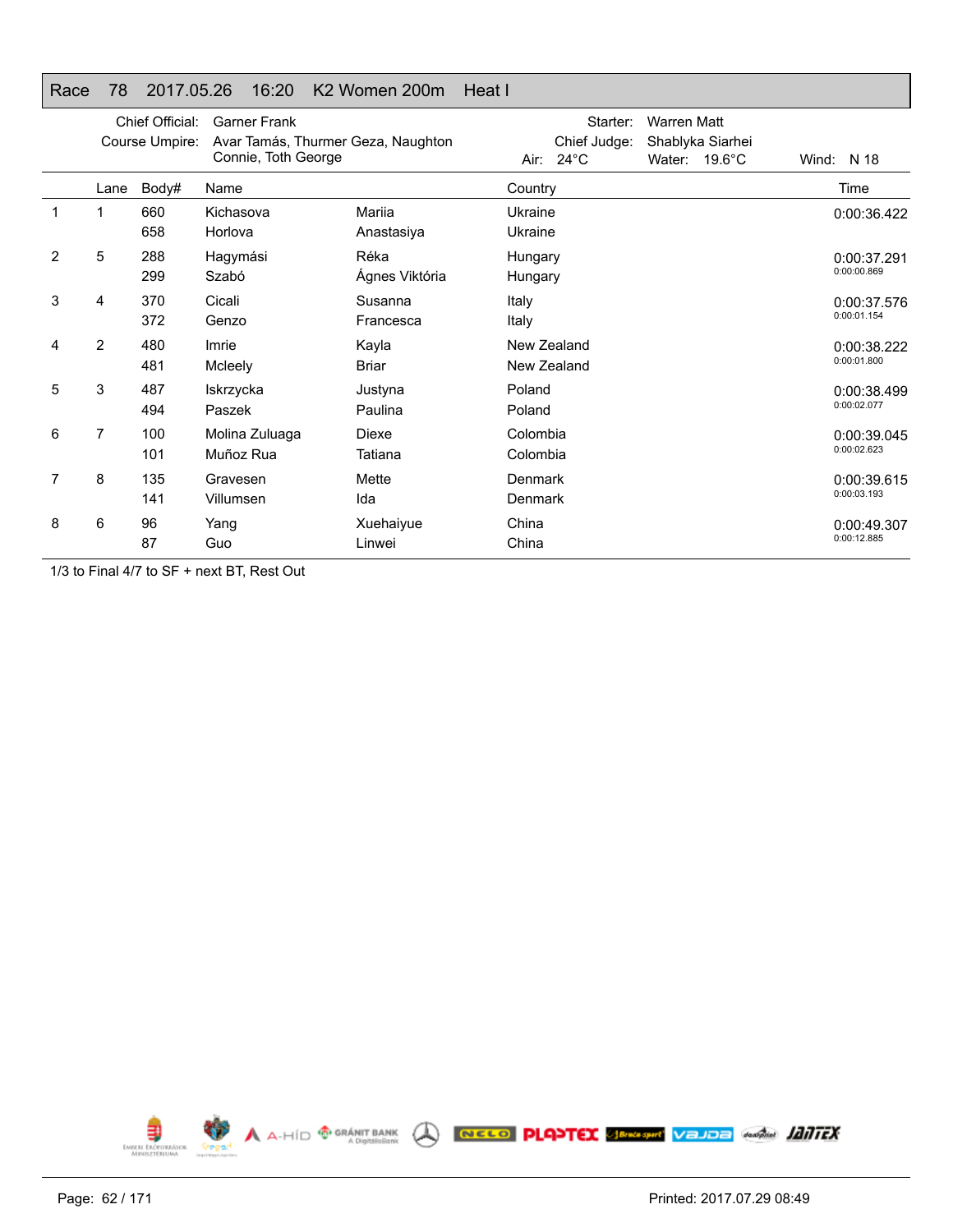## Race 79 2017.05.26 16:24 K2 Women 200m Heat II

|   | Chief Official:<br>Course Umpire: |            | <b>Garner Frank</b><br>Avar Tamás, Thurmer Geza, Naughton<br>Connie, Toth George |                         | Starter:<br><b>Warren Matt</b><br>Chief Judge:<br>Shablyka Siarhei<br>Air: $24^{\circ}$ C<br>Water: 19.6°C | Wind: N 18                 |
|---|-----------------------------------|------------|----------------------------------------------------------------------------------|-------------------------|------------------------------------------------------------------------------------------------------------|----------------------------|
|   | Lane                              | Body#      | Name                                                                             |                         | Country                                                                                                    | Time                       |
|   | $\overline{7}$                    | 291<br>294 | <b>Kiss</b><br>Malcsiner                                                         | <b>Blanka</b><br>Eszter | Hungary<br>Hungary                                                                                         | 0:00:38.340                |
| 2 | 2                                 | 240<br>236 | Köther<br>Arft                                                                   | Katharina<br>Caroline   | Germany<br>Germany                                                                                         | 0:00:38.586<br>0:00:00.246 |
| 3 | 6                                 | 491<br>489 | Markiewicz<br>Lis                                                                | Karolina<br>Julia       | Poland<br>Poland                                                                                           | 0:00:38.878<br>0:00:00.538 |
| 4 | 5                                 | 415<br>411 | Podoinikova<br>Ananchenko                                                        | Irina<br>Zoya           | Kazakhstan<br>Kazakhstan                                                                                   | 0:00:38.894<br>0:00:00.554 |
| 5 | 8                                 | 374<br>368 | Petracca<br>Campana                                                              | Cristina<br>Sofia       | Italy<br>Italy                                                                                             | 0:00:39.486<br>0:00:01.146 |
| 6 | 4                                 | 53<br>51   | Davison<br>Bray-lougheed                                                         | Natalie<br>Alanna       | Canada<br>Canada                                                                                           | 0:00:39.986<br>0:00:01.646 |
| 7 | 1                                 | 348<br>350 | Alimohammadi<br>Kazemi                                                           | Negar<br>Hediye         | Iran<br>Iran                                                                                               | 0:00:40.117<br>0:00:01.777 |
| 8 | 3                                 | 97<br>86   | Zhao<br>Cai                                                                      | Meng<br>Shixin          | China<br>China                                                                                             | 0:00:41.509<br>0:00:03.169 |

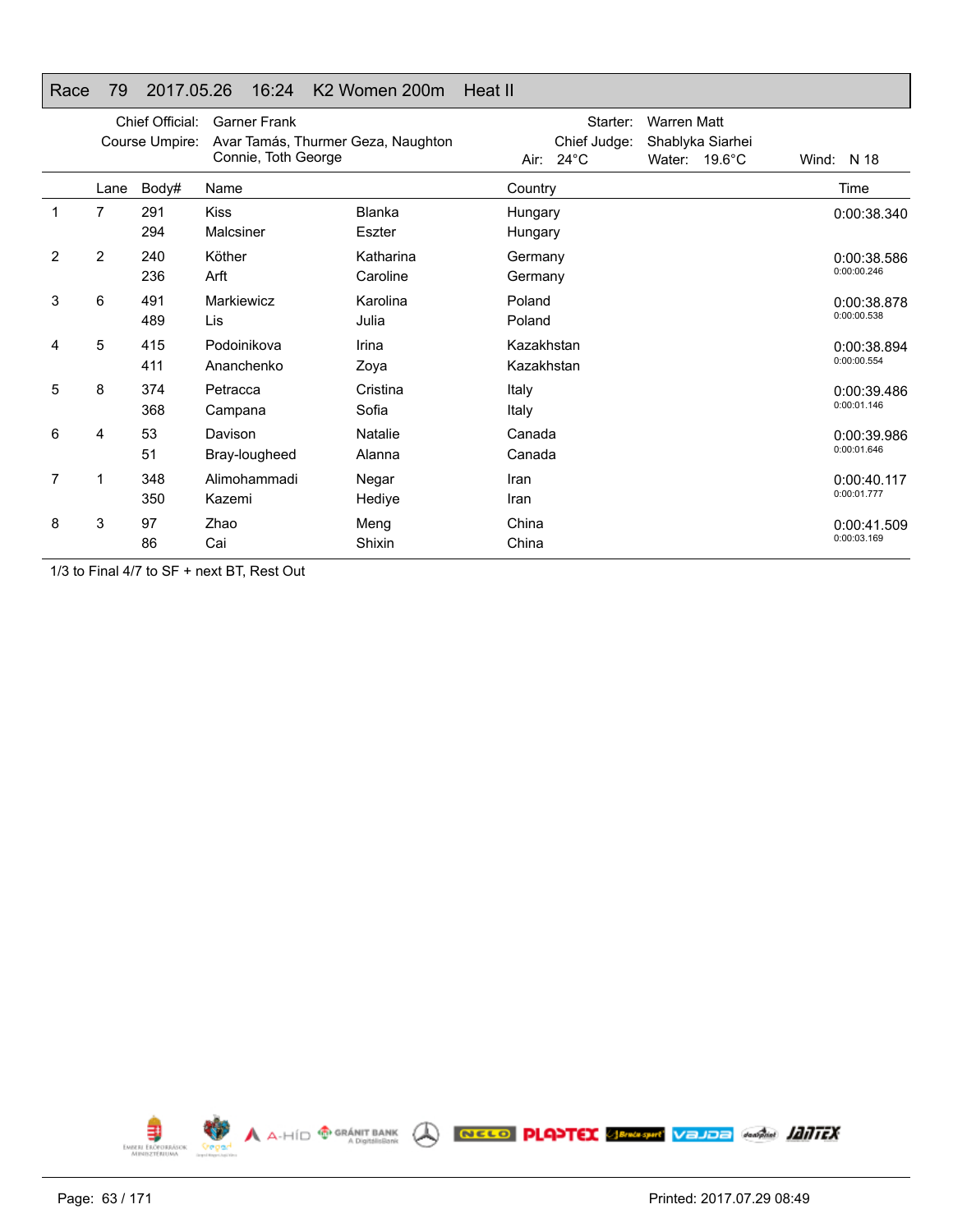## Race 80 2017.05.26 16:28 C2 Women 200m Heat I

|   |      | Chief Official:<br>Course Umpire: | <b>Garner Frank</b><br>Avar Tamás, Thurmer Geza, Naughton<br>Connie, Toth George |                             | Starter:<br>Chief Judge:<br>$24^{\circ}$ C<br>Air: | <b>Warren Matt</b><br>Shablyka Siarhei<br>$19.6^{\circ}$ C<br>Water: | Wind:<br>N 18              |
|---|------|-----------------------------------|----------------------------------------------------------------------------------|-----------------------------|----------------------------------------------------|----------------------------------------------------------------------|----------------------------|
|   | Lane | Body#                             | Name                                                                             |                             | Country                                            |                                                                      | Time                       |
| 1 | 5    | 536<br>543                        | Almakaeva<br>Kharchenko                                                          | Aliia<br>Daria              | Russia<br>Russia                                   |                                                                      | 0:00:45.288                |
| 2 | 6    | 693<br>695                        | Tsov<br>Zokirova                                                                 | Yuliya<br><b>Nulufar</b>    | Uzbekistan<br>Uzbekistan                           |                                                                      | 0:00:46.311<br>0:00:01.023 |
| 3 | 4    | 55<br>58                          | Hardy-kavanagh<br>Macintosh                                                      | Rowan<br>Hannah             | Canada<br>Canada                                   |                                                                      | 0:00:46.941<br>0:00:01.653 |
| 4 | 9    | 418<br>416                        | Yemelyanova<br>Torlopova                                                         | Sofya<br>Margarita          | Kazakhstan<br>Kazakhstan                           |                                                                      | 0:00:47.618<br>0:00:02.330 |
| 5 | 2    | 497<br>486                        | Szczerbinska<br>Czarnecka                                                        | Sylwia<br>Iwona             | Poland<br>Poland                                   |                                                                      | 0:00:47.680<br>0:00:02.392 |
| 6 | 8    | 284<br>296                        | Bonyai<br>Molnár                                                                 | Regina<br>Rebeka            | Hungary<br>Hungary                                 |                                                                      | 0:00:48.049<br>0:00:02.761 |
| 7 | 3    | 90<br>93                          | Lin<br>Wang                                                                      | Wen Jun<br>Jing             | China<br>China                                     |                                                                      | 0:00:49.111<br>0:00:03.823 |
| 8 | 7    | 99<br>102                         | Daza Ochoa<br>Vega Rodriguez                                                     | Ana Leydy<br>Nataly Daniela | Colombia<br>Colombia                               |                                                                      | 0:00:53.041<br>0:00:07.753 |
| 9 | 1    | 276<br>277                        | Chui<br>Law                                                                      | Yuen Shan<br>Ming Yu        | Hong Kong<br>Hong Kong                             |                                                                      | 0:01:01.388<br>0:00:16.100 |

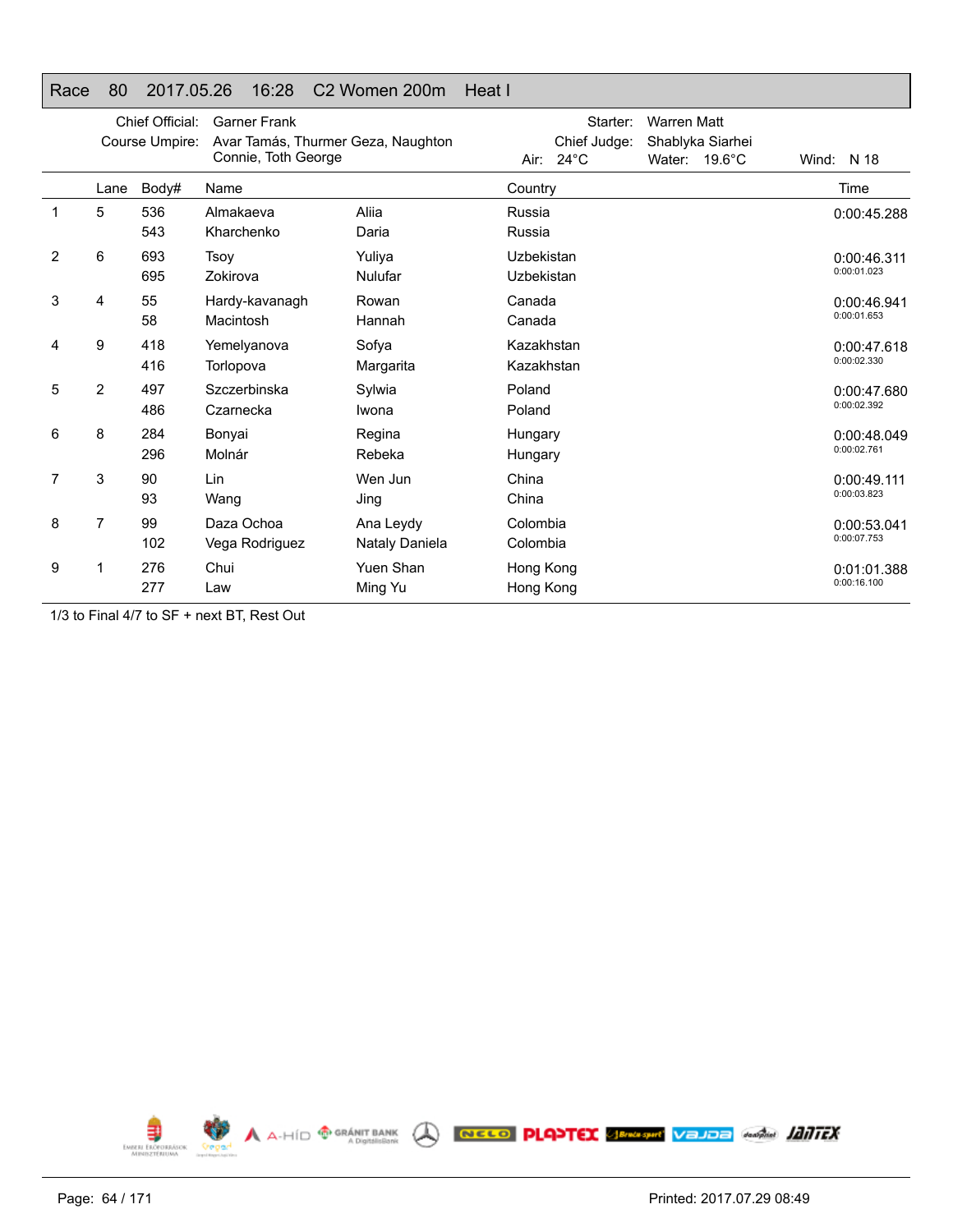## Race 81 2017.05.26 16:32 C2 Women 200m Heat II

|   | Chief Official:<br>Course Umpire: |            | <b>Garner Frank</b><br>Avar Tamás, Thurmer Geza, Naughton<br>Connie, Toth George |                                  | Starter:<br><b>Warren Matt</b><br>Chief Judge:<br>Shablyka Siarhei |                            |
|---|-----------------------------------|------------|----------------------------------------------------------------------------------|----------------------------------|--------------------------------------------------------------------|----------------------------|
|   | Lane                              | Body#      | Name                                                                             |                                  | Air: $24^{\circ}$ C<br>Water: $19.6^{\circ}$ C<br>Country          | Wind: N 20.4<br>Time       |
| 1 | 1                                 | 37<br>35   | Santos De Oliveira<br>Aparecida Elias Da                                         | Andrea<br>Angela                 | <b>Brazil</b><br><b>Brazil</b>                                     | 0:00:44.718                |
| 2 | 3                                 | 52<br>57   | Silva<br>Crossman-serb<br>Lavoie-parent                                          | Nadya<br>Anne-sophie             | Canada<br>Canada                                                   | 0:00:47.094<br>0:00:02.376 |
| 3 | 2                                 | 351<br>347 | Raoufi Balgouri<br>Afzali                                                        | Atena<br>Hiva                    | Iran<br>Iran                                                       | 0:00:47.571<br>0:00:02.853 |
| 4 | 8                                 | 94<br>98   | Wang<br>Zuo                                                                      | Kaixi<br>Peng                    | China<br>China                                                     | 0:00:48.656<br>0:00:03.938 |
| 5 | 4                                 | 417<br>412 | Ussova<br><b>Kim</b>                                                             | Svetlana<br>Alexandra            | Kazakhstan<br>Kazakhstan                                           | 0:00:48.687<br>0:00:03.969 |
| 6 | 6                                 | 210<br>209 | Gill<br>Fitzhenry                                                                | Bethany<br>Afton                 | <b>Great Britain</b><br><b>Great Britain</b>                       | 0:00:49.025<br>0:00:04.307 |
| 7 | 5                                 | 290<br>289 | Kisbán<br>Kaszás                                                                 | Zsófia<br>Klaudia Kata           | Hungary<br>Hungary                                                 | 0:00:49.756<br>0:00:05.038 |
| 8 | 7                                 | 343<br>344 | Mayanglambam<br>Phairembam                                                       | Inaocha Devi<br>Thajamanbi Chanu | India<br>India                                                     | 0:00:52.941<br>0:00:08.223 |
| 9 | 9                                 | 230<br>229 | Kerdikashvili<br>Chkhutiashvili                                                  | Mariam<br>Nato                   | Georgia<br>Georgia                                                 | 0:00:56.318<br>0:00:11.600 |

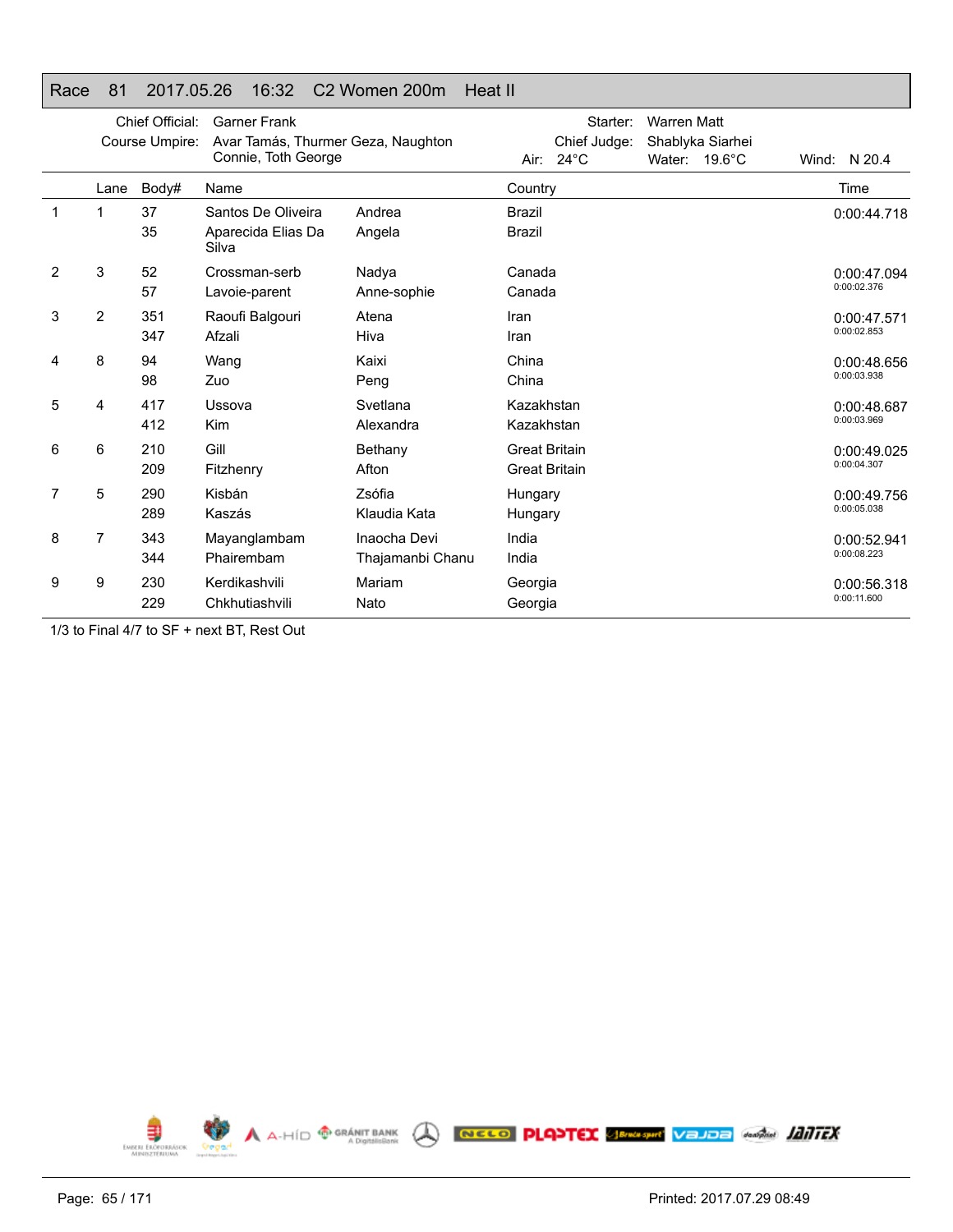## Race 82 2017.05.26 16:36 C1 Men 200m Heat I

|   |                | Chief Official:<br>Course Umpire: | <b>Garner Frank</b><br>Avar Tamás, Thurmer Geza, Naughton<br>Connie, Toth George |                 | Air:       | Starter:<br>Chief Judge:<br>$24^{\circ}$ C | Janza Peter | Shablyka Siarhei<br>Water: 19.6°C | Wind: N 20.4               |
|---|----------------|-----------------------------------|----------------------------------------------------------------------------------|-----------------|------------|--------------------------------------------|-------------|-----------------------------------|----------------------------|
|   | Lane           | Body#                             | Name                                                                             |                 | Country    |                                            |             |                                   | Time                       |
| 1 | 5              | 121                               | Fuksa                                                                            | Martin          |            | Czech Republic                             |             |                                   | 0:00:39.367                |
| 2 | 1              | 454                               | Žustautas                                                                        | <b>Henrikas</b> | Lithuania  |                                            |             |                                   | 0:00:39.837<br>0:00:00.470 |
| 3 | 6              | 564                               | Shtyl                                                                            | Ivan            | Russia     |                                            |             |                                   | 0:00:39.921<br>0:00:00.554 |
| 4 | 7              | 700                               | Guliev                                                                           | Artur           | Uzbekistan |                                            |             |                                   | 0:00:40.837<br>0:00:01.470 |
| 5 | 4              | 328                               | Lantos                                                                           | Ádám            | Hungary    |                                            |             |                                   | 0:00:41.075<br>0:00:01.708 |
| 6 | $\overline{2}$ | 501                               | <b>Barniak</b>                                                                   | Tomasz          | Poland     |                                            |             |                                   | 0:00:41.167<br>0:00:01.800 |
| 7 | 8              | 379                               | Cestra                                                                           | Davide          | Italy      |                                            |             |                                   | 0:00:42.137<br>0:00:02.770 |
| 8 | 3              | 427                               | Yemelyanov                                                                       | Mikhail         | Kazakhstan |                                            |             |                                   | 0:00:43.175<br>0:00:03.808 |
| 9 | 9              | 463                               | Nordino                                                                          | Mussa           |            | Republica Mozambic                         |             |                                   | 0:00:52.475<br>0:00:13.108 |

1/6 To SF + 3 next BT, Rest Out

| Race | 83             | 2017.05.26      | 16:40                                                     | C1 Men 200m     | Heat II |            |                                     |             |                                             |                            |
|------|----------------|-----------------|-----------------------------------------------------------|-----------------|---------|------------|-------------------------------------|-------------|---------------------------------------------|----------------------------|
|      |                | Chief Official: | <b>Garner Frank</b>                                       |                 |         |            | Starter:                            | Janza Peter |                                             |                            |
|      |                | Course Umpire:  | Avar Tamás, Thurmer Geza, Naughton<br>Connie, Toth George |                 |         |            | Chief Judge:<br>Air: $24^{\circ}$ C |             | Shablyka Siarhei<br>Water: $19.6^{\circ}$ C | Wind: $N 20$               |
|      | Lane           | Body#           | Name                                                      |                 |         | Country    |                                     |             |                                             | Time                       |
| 1    | 7              | 234             | Nadiradze                                                 | Zaza            |         | Georgia    |                                     |             |                                             | 0:00:39.427                |
| 2    | 3              | 316             | Hajdu                                                     | Jonatán Dániel  |         | Hungary    |                                     |             |                                             | 0:00:39.727<br>0:00:00.300 |
| 3    | $\overline{2}$ | 667             | Borovyk                                                   | Oleh            |         | Ukraine    |                                     |             |                                             | 0:00:39.935<br>0:00:00.508 |
| 4    | 8              | 422             | Khaidarov                                                 | Timur           |         | Kazakhstan |                                     |             |                                             | 0:00:40.112<br>0:00:00.685 |
| 5    | 4              | 106             | Jelkić                                                    | Marko           |         | Croatia    |                                     |             |                                             | 0:00:42.374<br>0:00:02.947 |
| 6    | 5              | 275             | Dimopoulos                                                | <b>Stefanos</b> |         | Greece     |                                     |             |                                             | 0:00:42.658<br>0:00:03.231 |
| 7    | 9              | 656             | Khattali                                                  | Vghailan        |         | Tunisia    |                                     |             |                                             | 0:00:45.489<br>0:00:06.062 |
| 8    | 6              | 616             | Farkaš                                                    | Vincent         |         | Slovakia   |                                     |             |                                             | 0:00:45.527<br>0:00:06.100 |
| 9    |                | 346             | Tomar                                                     | Gaurav          |         | India      |                                     |             |                                             | 0:00:59.904<br>0:00:20.477 |

A A-HID <sup>@ GRÁNIT BANK</sup> A RECO PLANTEX SPRAGHT VEJDE GARAGE 1217FX

1/6 To SF + 3 next BT, Rest Out

Ę EMBERL ERO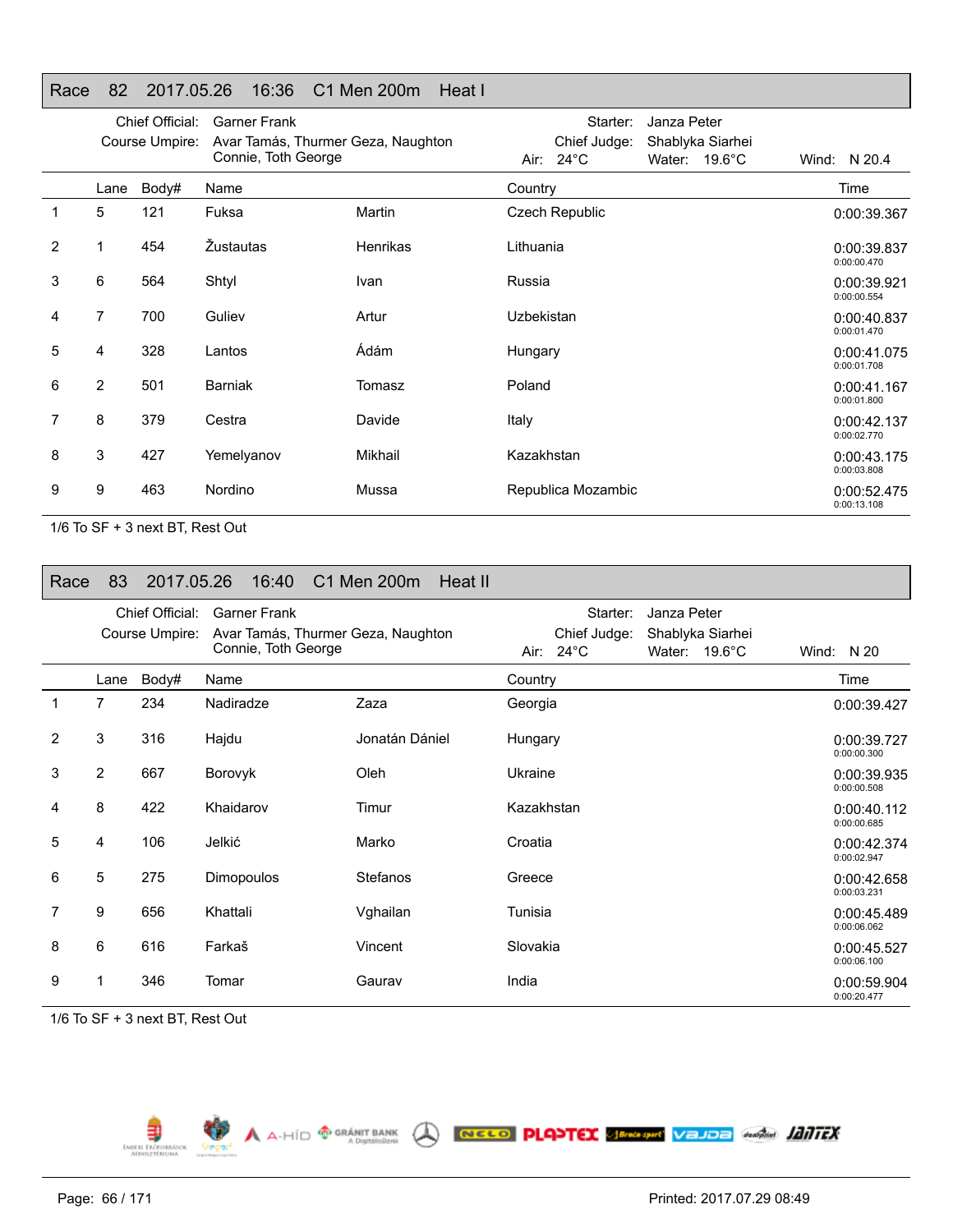#### Race 84 2017.05.26 16:44 C1 Men 200m Heat III

|   |                | Chief Official:<br>Course Umpire: | <b>Garner Frank</b><br>Avar Tamás, Thurmer Geza, Naughton<br>Connie, Toth George |           | Starter:<br>Chief Judge:<br>Air: 24°C | Janza Peter<br>Shablyka Siarhei<br>Water: $19.6^{\circ}$ C | Wind: $N 20$               |
|---|----------------|-----------------------------------|----------------------------------------------------------------------------------|-----------|---------------------------------------|------------------------------------------------------------|----------------------------|
|   | Lane           | Body#                             | Name                                                                             |           | Country                               |                                                            | Time                       |
|   | 2              | 44                                | Queiroz Dos Santos                                                               | Isaquias  | Brazil                                |                                                            | 0:00:38.955                |
| 2 | $\overline{7}$ | 358                               | Mojallalimoghadam                                                                | Adel      | Iran                                  |                                                            | 0:00:39.262<br>0:00:00.307 |
| 3 | 8              | 402                               | Tacchini                                                                         | Carlo     | Italy                                 |                                                            | 0:00:40.862<br>0:00:01.907 |
| 4 | 6              | 233                               | Malania                                                                          | Murman    | Georgia                               |                                                            | 0:00:41.170<br>0:00:02.215 |
| 5 | 4              | 576                               | Tan                                                                              | Chun Leng | Singapore                             |                                                            | 0:00:41.762<br>0:00:02.807 |
| 6 | 5              | 120                               | Dvořák                                                                           | Filip     | <b>Czech Republic</b>                 |                                                            | 0:00:42.047<br>0:00:03.092 |
|   | 3              | 624                               | Rusnák                                                                           | Matej     | Slovakia                              |                                                            | 0:00:43.578<br>0:00:04.623 |
| 8 | 9              | 462                               | Lobo                                                                             | Joaquim   | Republica Mozambic                    |                                                            | 0:00:43.716<br>0:00:04.761 |

1/6 To SF + 3 next BT, Rest Out

#### Race 85 2017.05.26 16:48 C1 Men 200m Heat IV

|   |                | Chief Official: | <b>Garner Frank</b>                                       |                     | Starter:<br>Janza Peter                                                               |                            |
|---|----------------|-----------------|-----------------------------------------------------------|---------------------|---------------------------------------------------------------------------------------|----------------------------|
|   |                | Course Umpire:  | Avar Tamás, Thurmer Geza, Naughton<br>Connie, Toth George |                     | Chief Judge:<br>Shablyka Siarhei<br>Air: $24^{\circ}$ C<br>$19.6^{\circ}$ C<br>Water: | Wind: N 18                 |
|   | Lane           | Body#           | Name                                                      |                     | Country                                                                               | Time                       |
|   | $\overline{7}$ | 443             | Korobov                                                   | Vadim               | Lithuania                                                                             | 0:00:39.774                |
| 2 | 5              | 513             | Lubniewski                                                | <b>Michal Marek</b> | Poland                                                                                | 0:00:39.882<br>0:00:00.108 |
| 3 | 4              | 275             | <b>Dimopoulos</b>                                         | <b>Stefanos</b>     | Greece                                                                                | 0:00:40.797<br>0:00:01.023 |
| 4 | 9              | 716             | Juraev                                                    | Kudrat              | Uzbekistan                                                                            | 0:00:42.559<br>0:00:02.785 |
| 5 | $\overline{2}$ | 173             | Karlson                                                   | Joosep              | Estonia                                                                               | 0:00:42.766<br>0:00:02.992 |
| 6 | 1              | 651             | Shahriyor                                                 | Daminov             | Tajikistan                                                                            | 0:00:42.836<br>0:00:03.062 |
|   | 8              | 691             | <b>Ross</b>                                               | lan                 | United States of America                                                              | 0:00:44.697<br>0:00:04.923 |
| 8 | 3              | 345             | Salam                                                     | Sunil Singh         | India                                                                                 | 0:00:44.928<br>0:00:05.154 |

1/6 To SF + 3 next BT, Rest Out

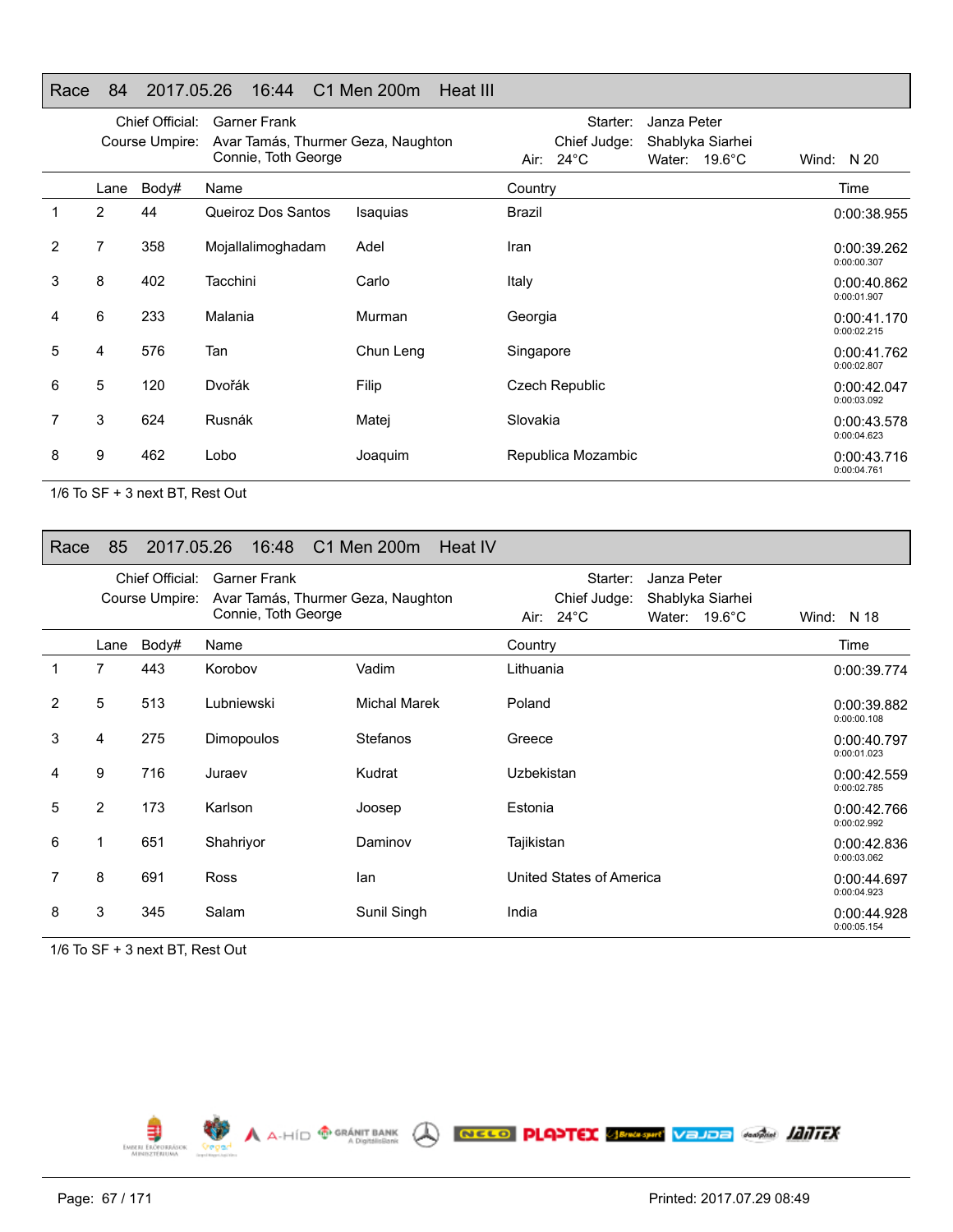### Race 86 2017.05.26 16:52 K1 Women 200m Heat I

|                |      | Chief Official:<br>Course Umpire: | <b>Garner Frank</b><br>Avar Tamás, Thurmer Geza, Naughton<br>Connie, Toth George |           | Starter:<br><b>Penfound Mark</b><br>Chief Judge:<br>Shablyka Siarhei<br>Air: $24^{\circ}$ C<br>$19.6^{\circ}$ C<br>Water: | Wind: N 20                 |
|----------------|------|-----------------------------------|----------------------------------------------------------------------------------|-----------|---------------------------------------------------------------------------------------------------------------------------|----------------------------|
|                | Lane | Body#                             | Name                                                                             |           | Country                                                                                                                   | Time                       |
| 1              | 3    | 185                               | Guyot                                                                            | Sarah     | France                                                                                                                    | 0:00:40.009                |
| $\overline{2}$ | 6    | 498                               | Walczykiewicz                                                                    | Marta     | Poland                                                                                                                    | 0:00:40.447<br>0:00:00.438 |
| 3              | 1    | 56                                | Langlois                                                                         | Andreanne | Canada                                                                                                                    | 0:00:40.640<br>0:00:00.631 |
| 4              | 4    | 156                               | Ouzande                                                                          | Sara      | Spain                                                                                                                     | 0:00:41.263<br>0:00:01.254 |
| 5              | 5    | 112                               | Fasnerová                                                                        | Michaela  | <b>Czech Republic</b>                                                                                                     | 0:00:42.494<br>0:00:02.485 |
| 6              | 7    | 657                               | Liepa                                                                            | Lasma     | Turkey                                                                                                                    | 0:00:42.747<br>0:00:02.738 |
| 7              | 8    | 632                               | Wikberg                                                                          | Moa       | Sweden                                                                                                                    | 0:00:42.763<br>0:00:02.754 |
| 8              | 2    | 686                               | <b>Barlow</b>                                                                    | Samantha  | United States of America                                                                                                  | 0:00:45.924<br>0:00:05.915 |

1/7 To SF + next BT, Rest Out

#### Race 87 2017.05.26 16:56 K1 Women 200m Heat II

|                |                | Chief Official:<br>Course Umpire: | <b>Garner Frank</b><br>Avar Tamás, Thurmer Geza, Naughton<br>Connie, Toth George |                 | Starter:<br><b>Penfound Mark</b><br>Shablyka Siarhei<br>Chief Judge:<br>Air: $24^{\circ}$ C<br>19.6°C<br>Water: | Wind: $N 20$               |
|----------------|----------------|-----------------------------------|----------------------------------------------------------------------------------|-----------------|-----------------------------------------------------------------------------------------------------------------|----------------------------|
|                | Lane           | Body#                             | Name                                                                             |                 | Country                                                                                                         | Time                       |
|                | 5              | 293                               | Lucz                                                                             | Dóra            | Hungary                                                                                                         | 0:00:40.340                |
| $\overline{2}$ | 8              | 664                               | Todorova                                                                         | Anastasija      | Ukraine                                                                                                         | 0:00:40.794<br>0:00:00.454 |
| 3              | 3              | 23                                | Schwarz                                                                          | Viktoria        | Austria                                                                                                         | 0:00:41.302<br>0:00:00.962 |
| 4              | 2              | 9                                 | Brigden-jones                                                                    | Jo              | Australia                                                                                                       | 0:00:41.456<br>0:00:01.116 |
| 5              | 6              | 60                                | Russell                                                                          | Michelle Louise | Canada                                                                                                          | 0:00:41.933<br>0:00:01.593 |
| 6              | 1              | 363                               | Egan                                                                             | Jennifer        | Ireland                                                                                                         | 0:00:42.217<br>0:00:01.877 |
|                | $\overline{7}$ | 435                               | <b>Kim</b>                                                                       | Gukjoo          | Korea                                                                                                           | 0:00:42.948<br>0:00:02.608 |
| 8              | 4              | 687                               | Mcelroy                                                                          | Kaitlyn         | United States of America                                                                                        | 0:00:43.817<br>0:00:03.477 |

1/7 To SF + next BT, Rest Out

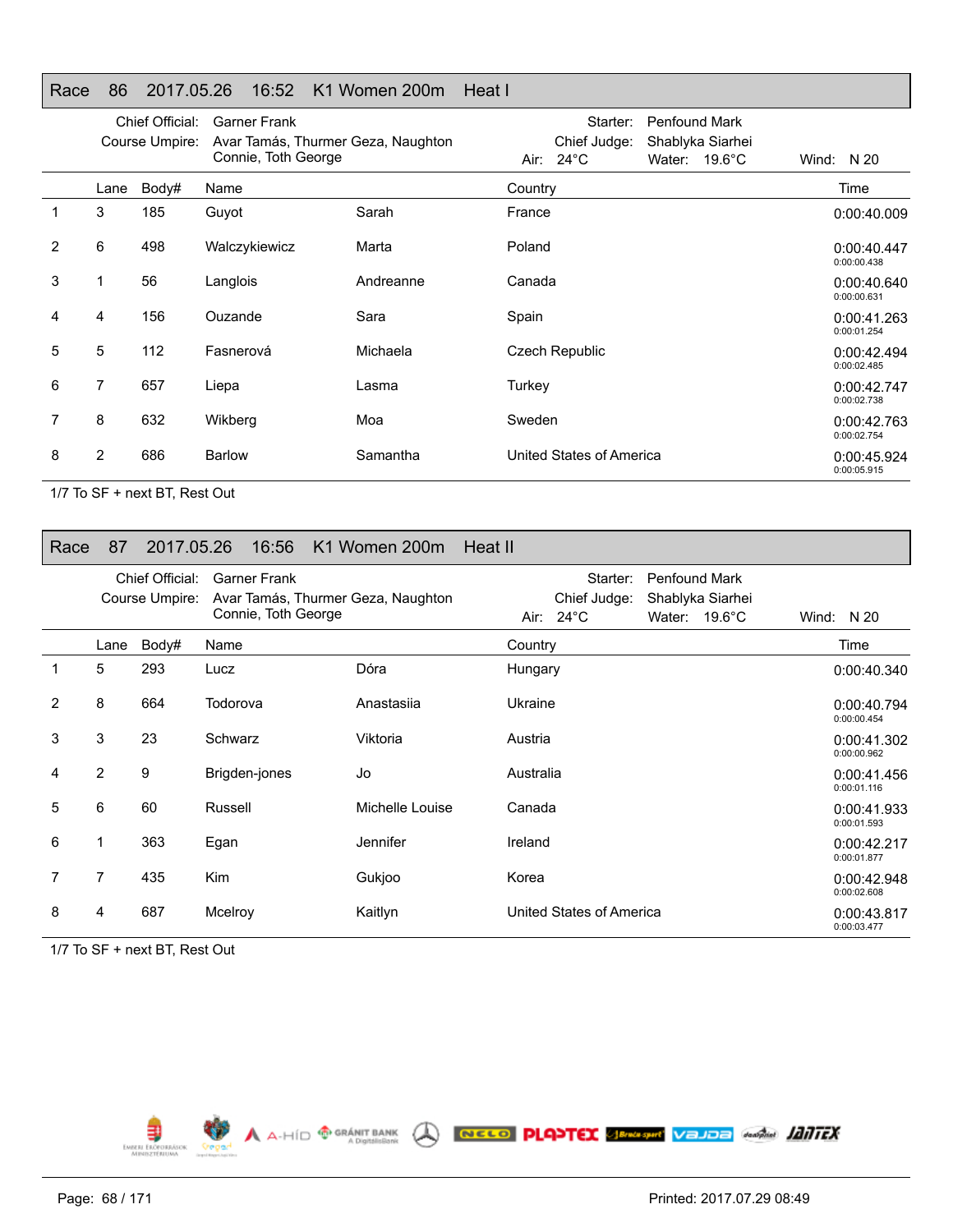#### Race 88 2017.05.26 17:00 K1 Women 200m Heat III

|                |                | Chief Official:<br>Course Umpire: | <b>Garner Frank</b><br>Avar Tamás, Thurmer Geza, Naughton<br>Connie, Toth George |          | Penfound Mark<br>Starter:<br>Chief Judge:<br>Shablyka Siarhei<br>Air: $24^{\circ}$ C<br>Water: 19.6°C | Wind: $N 20$               |
|----------------|----------------|-----------------------------------|----------------------------------------------------------------------------------|----------|-------------------------------------------------------------------------------------------------------|----------------------------|
|                | Lane           | Body#                             | Name                                                                             |          | Country                                                                                               | Time                       |
|                | $\overline{2}$ | 631                               | <b>Stensils</b>                                                                  | Linnea   | Sweden                                                                                                | 0:00:39.739                |
| $\overline{2}$ | 6              | 413                               | Klinova                                                                          | Inna     | Kazakhstan                                                                                            | 0:00:40.808<br>0:00:01.069 |
| 3              | 8              | 304                               | Vad                                                                              | Ninetta  | Hungary                                                                                               | 0:00:41.223<br>0:00:01.484 |
| 4              | 3              | 613                               | Mládková                                                                         | Ivana    | Slovakia                                                                                              | 0:00:41.254<br>0:00:01.515 |
| 5              | 4              | 590                               | Moldovan                                                                         | Nikolina | Serbia                                                                                                | 0:00:41.323<br>0:00:01.584 |
| 6              | 1              | 465                               | Solhaug                                                                          | Marte    | Norway                                                                                                | 0:00:41.808<br>0:00:02.069 |
| 7              | 5              | 14                                | <b>Roberts</b>                                                                   | Jaime    | Australia                                                                                             | 0:00:42.408<br>0:00:02.669 |
| 8              | 7              | 349                               | Hakimimoghaddam                                                                  | Arezou   | Iran                                                                                                  | 0:00:42.415<br>0:00:02.676 |

1/7 To SF + next BT, Rest Out

#### Race 89 2017.05.26 17:04 K1 Women 200m Heat IV

|    |                | Chief Official:<br>Course Umpire: | <b>Garner Frank</b><br>Avar Tamás, Thurmer Geza, Naughton<br>Connie, Toth George |                    |             | Starter:<br>Chief Judge:<br>Air: $24^{\circ}$ C | <b>Penfound Mark</b> | Shablyka Siarhei<br>Water: $19.6^{\circ}$ C | Wind: $N 20$               |
|----|----------------|-----------------------------------|----------------------------------------------------------------------------------|--------------------|-------------|-------------------------------------------------|----------------------|---------------------------------------------|----------------------------|
|    | Lane           | Body#                             | Name                                                                             |                    | Country     |                                                 |                      |                                             | Time                       |
| 1. | 7              | 478                               | Fisher                                                                           | Aimee              |             | New Zealand                                     |                      |                                             | 0:00:39.519                |
| 2  | 6              | 137                               | Jørgensen                                                                        | Emma Aastrand      | Denmark     |                                                 |                      |                                             | 0:00:40.873<br>0:00:01.354 |
| 3  | $\overline{2}$ | 187                               | Jamelot                                                                          | Lea                | France      |                                                 |                      |                                             | 0:00:40.912<br>0:00:01.393 |
| 4  | 3              | 569                               | Chen                                                                             | Jiexian, Stephenie | Singapore   |                                                 |                      |                                             | 0:00:42.681<br>0:00:03.162 |
| 5  | 8              | 117                               | Slivanska                                                                        | Katerina           |             | Czech Republic                                  |                      |                                             | 0:00:42.912<br>0:00:03.393 |
| 6  | 5              | 608                               | Widmer                                                                           | Franziska          | Switzerland |                                                 |                      |                                             | 0:00:45.342<br>0:00:05.823 |

1/7 To SF + next BT, Rest Out

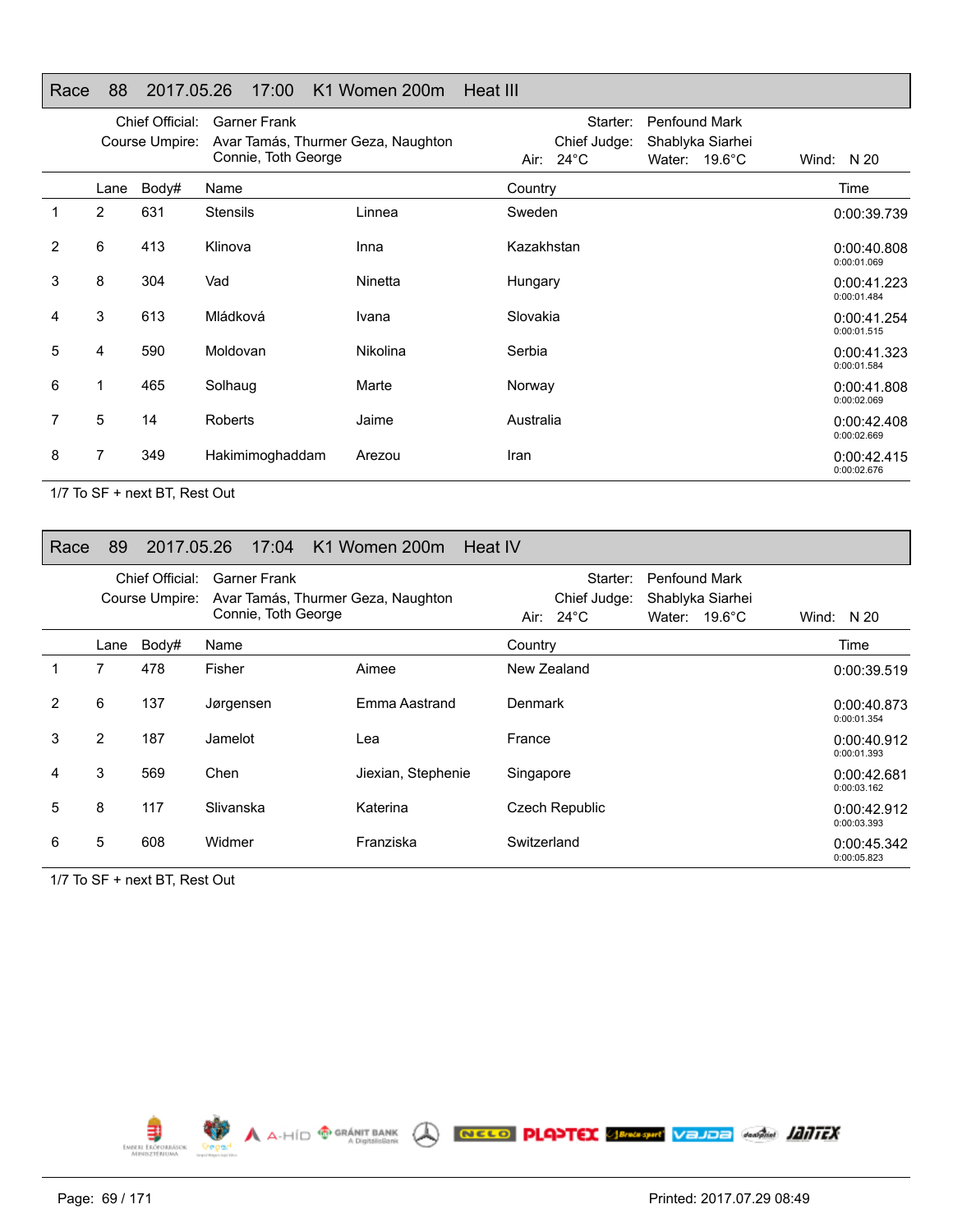#### Race 90 2017.05.26 17:08 K1 Women 200m Heat V

|   |      | Chief Official:<br>Course Umpire: | Garner Frank<br>Avar Tamás, Thurmer Geza, Naughton<br>Connie, Toth George |              | Starter:<br>Penfound Mark<br>Chief Judge:<br>Shablyka Siarhei<br>Air: $24^{\circ}$ C<br>Water: $19.6^{\circ}$ C | N 20<br>Wind:              |
|---|------|-----------------------------------|---------------------------------------------------------------------------|--------------|-----------------------------------------------------------------------------------------------------------------|----------------------------|
|   | Lane | Body#                             | Name                                                                      |              | Country                                                                                                         | Time                       |
|   | 3    | 218                               | Walker                                                                    | Jessica      | <b>Great Britain</b>                                                                                            | 0:00:40.553                |
| 2 | 2    | 593                               | Starovic                                                                  | Milica       | Serbia                                                                                                          | 0:00:40.576<br>0:00:00.023 |
| 3 | 5    | 499                               | Wlodarczyk                                                                | Dominika     | Poland                                                                                                          | 0:00:40.953<br>0:00:00.400 |
| 4 | 8    | 532                               | Van Tonder                                                                | Esti         | South Africa                                                                                                    | 0:00:42.214<br>0:00:01.661 |
| 5 | 7    | 27                                | Manolica                                                                  | Maria Lorena | Azerbaijan                                                                                                      | 0:00:42.883<br>0:00:02.330 |
| 6 | 6    | 694                               | Umaralieva                                                                | Olga         | Uzbekistan                                                                                                      | 0:00:43.353<br>0:00:02.800 |
|   | 4    | 568                               | Chen                                                                      | Jiemei Sarah | Singapore                                                                                                       | 0:00:45.622<br>0:00:05.069 |

1/7 To SF + next BT, Rest Out

## Race 91 2017.05.26 17:12 C1 Women 200m Heat I

|   |      | Chief Official:<br>Course Umpire: | <b>Garner Frank</b><br>Avar Tamás, Thurmer Geza, Naughton |         | Starter:<br>Chief Judge: | <b>Warren Matt</b><br>Shablyka Siarhei |                            |
|---|------|-----------------------------------|-----------------------------------------------------------|---------|--------------------------|----------------------------------------|----------------------------|
|   |      |                                   | Connie, Toth George                                       |         | Air: 24°C                | Water: 19.6°C                          | Wind: $N 20$               |
|   | Lane | Body#                             | Name                                                      |         | Country                  |                                        | Time                       |
|   | 3    | 65                                | Vincent                                                   | Katie   | Canada                   |                                        | 0:00:47.827                |
| 2 | 7    | 292                               | Lakatos                                                   | Zsanett | Hungary                  |                                        | 0:00:48.381<br>0:00:00.554 |
| 3 | 2    | 647                               | Thiangkathok                                              | Orasa   | Thailand                 |                                        | 0:00:49.673<br>0:00:01.846 |
| 4 |      | 113                               | Ježová                                                    | Jana    | <b>Czech Republic</b>    |                                        | 0:00:49.796<br>0:00:01.969 |
| 5 | 5    | 418                               | Yemelyanova                                               | Sofya   | Kazakhstan               |                                        | 0:00:51.342<br>0:00:03.515 |
| 6 | 4    | 230                               | Kerdikashvili                                             | Mariam  | Georgia                  |                                        | 0:00:51.419<br>0:00:03.592 |
| 7 | 9    | 457                               | Olarasu                                                   | Mariam  | Moldova                  |                                        | 0:00:55.081<br>0:00:07.254 |
| 8 | 6    | 612                               | Mikéciová                                                 | Hana    | Slovakia                 |                                        | 0:00:55.519<br>0:00:07.692 |
| 9 | 8    | 484                               | Esguerra                                                  | Rosalyn | Philippines              |                                        | 0:00:56.804<br>0:00:08.977 |

1/6 to SF, Rest Out

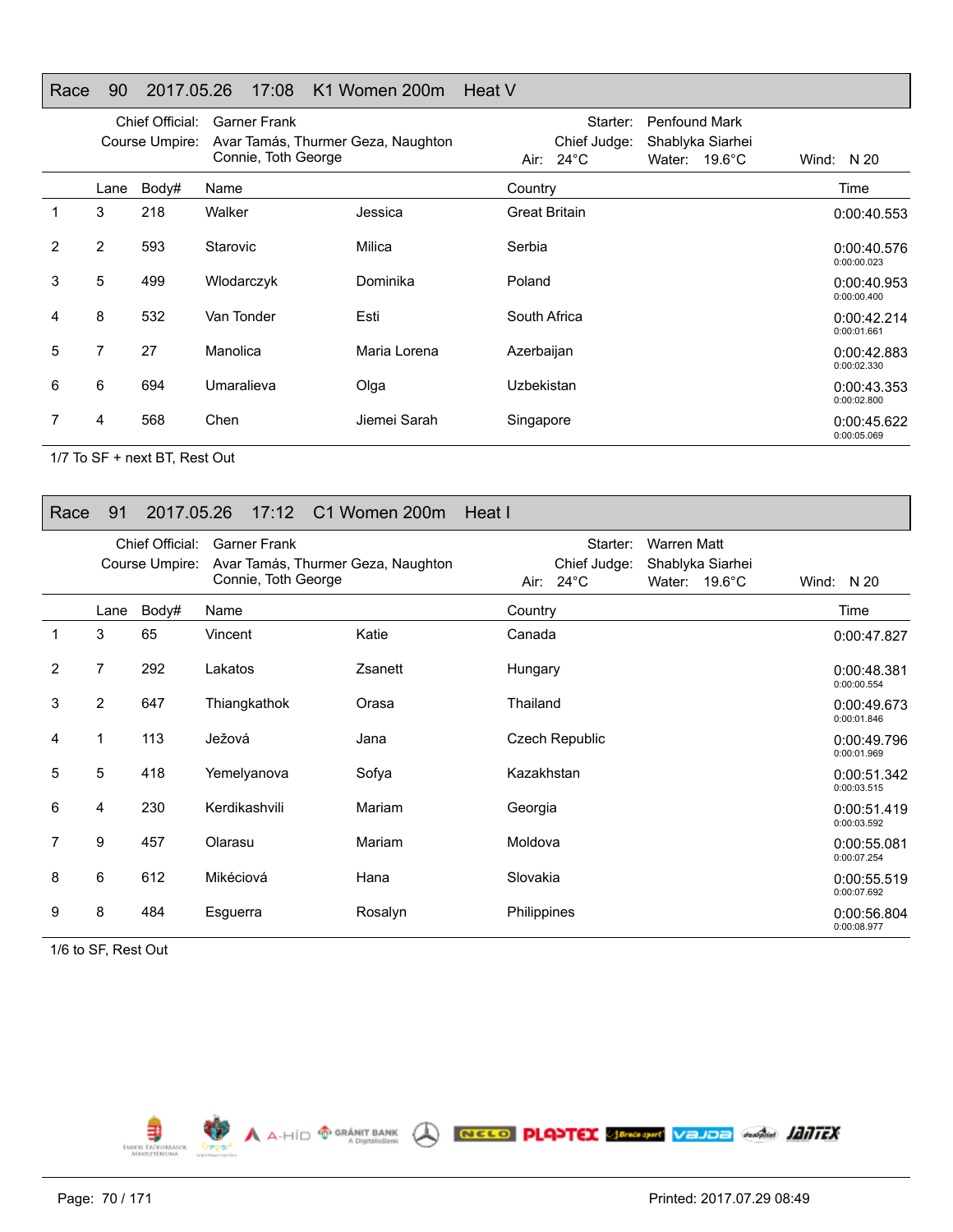## Race 92 2017.05.26 17:16 C1 Women 200m Heat II

|                |                | Chief Official:<br>Course Umpire: | <b>Garner Frank</b><br>Avar Tamás, Thurmer Geza, Naughton<br>Connie, Toth George |           |           | Starter:<br>Chief Judge:<br>Air: 24°C | <b>Warren Matt</b> | Shablyka Siarhei<br>Water: 19.6°C | Wind: $N$ 18               |
|----------------|----------------|-----------------------------------|----------------------------------------------------------------------------------|-----------|-----------|---------------------------------------|--------------------|-----------------------------------|----------------------------|
|                | Lane           | Body#                             | Name                                                                             |           | Country   |                                       |                    |                                   | Time                       |
|                | $\overline{2}$ | 37                                | Santos De Oliveira                                                               | Andrea    | Brazil    |                                       |                    |                                   | 0:00:47.549                |
| $\overline{2}$ | 7              | 662                               | Luzan                                                                            | Liudmyla  | Ukraine   |                                       |                    |                                   | 0:00:48.926<br>0:00:01.377 |
| 3              | 6              | 406                               | Shimazu                                                                          | Sayako    | Japan     |                                       |                    |                                   | 0:00:51.657<br>0:00:04.108 |
| 4              | 5              | 11                                | <b>Bulmer</b>                                                                    | Josephine | Australia |                                       |                    |                                   | 0:00:52.780<br>0:00:05.231 |
| 5              | 8              | 440                               | Berzina                                                                          | Agnija    | Latvia    |                                       |                    |                                   | 0:00:53.142<br>0:00:05.593 |
| 6              | 4              | 589                               | Milic                                                                            | Nikolina  | Serbia    |                                       |                    |                                   | 0:00:53.480<br>0:00:05.931 |
| 7              | 9              | 276                               | Chui                                                                             | Yuen Shan | Hong Kong |                                       |                    |                                   | 0:01:01.080<br>0:00:13.531 |
|                | 3              | 571                               | Lim                                                                              | Yuan Yin  | Singapore |                                       |                    |                                   | Did not finish             |

1/6 to SF, Rest Out

#### Race 93 2017.05.26 17:20 C1 Women 200m Heat III

|   |                | Chief Official:<br>Course Umpire: | <b>Garner Frank</b><br>Avar Tamás, Thurmer Geza, Naughton<br>Connie, Toth George |                  | Starter:<br><b>Warren Matt</b><br>Chief Judge:<br>Shablyka Siarhei<br>Air: 24°C<br>Water: $19.6^{\circ}$ C | Wind: $N$ 18               |
|---|----------------|-----------------------------------|----------------------------------------------------------------------------------|------------------|------------------------------------------------------------------------------------------------------------|----------------------------|
|   | Lane           | Body#                             | Name                                                                             |                  | Country                                                                                                    | Time                       |
|   | 3              | 485                               | <b>Borowska</b>                                                                  | Dorota           | Poland                                                                                                     | 0:00:50.125                |
| 2 | $\overline{7}$ | 90                                | Lin                                                                              | Wen Jun          | China                                                                                                      | 0:00:51.102<br>0:00:00.977 |
| 3 | 5              | 416                               | Torlopova                                                                        | Margarita        | Kazakhstan                                                                                                 | 0:00:52.348<br>0:00:02.223 |
| 4 | 8              | 182                               | Cailleretz                                                                       | Julie            | France                                                                                                     | 0:00:53.218<br>0:00:03.093 |
| 5 | 4              | 653                               | Wu                                                                               | Ching-ju         | Chinese Taipei                                                                                             | 0:00:55.295<br>0:00:05.170 |
| 6 | 6              | 524                               | Faria                                                                            | Marcia           | Portugal                                                                                                   | 0:00:56.087<br>0:00:05.962 |
| 7 | 1              | 344                               | Phairembam                                                                       | Thajamanbi Chanu | India                                                                                                      | 0:00:56.802<br>0:00:06.677 |
| 8 | 9              | 277                               | Law                                                                              | Ming Yu          | Hong Kong                                                                                                  | 0:00:57.910<br>0:00:07.785 |
| 9 | $\overline{2}$ | 229                               | Chkhutiashvili                                                                   | Nato             | Georgia                                                                                                    | 0:01:04.733<br>0:00:14.608 |

1/6 to SF, Rest Out

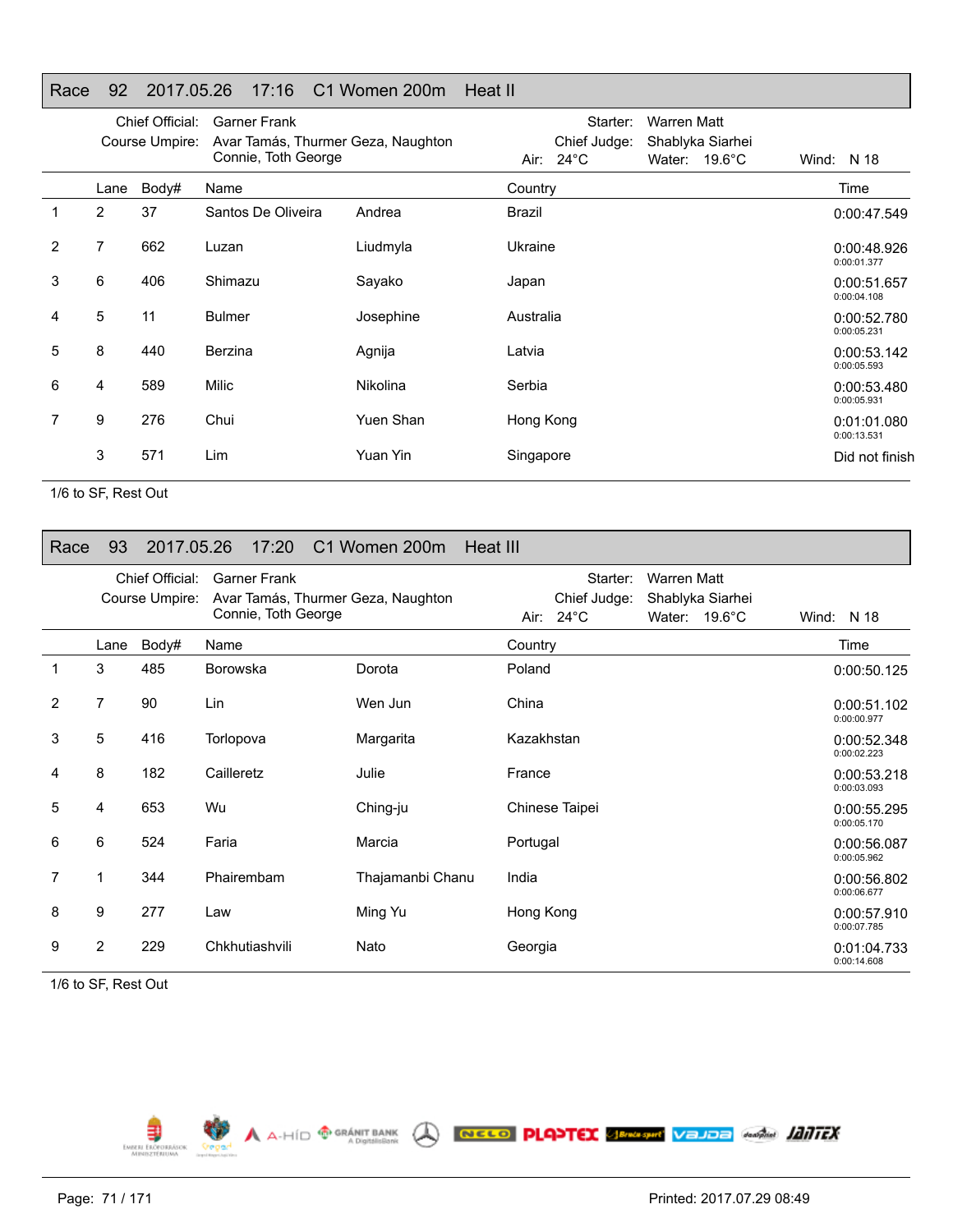### Race 94 2017.05.26 17:24 C1 Women 200m Heat IV

|                |                | Chief Official:<br>Course Umpire: | <b>Garner Frank</b><br>Avar Tamás, Thurmer Geza, Naughton<br>Connie, Toth George |               | Starter:<br>Warren Matt<br>Chief Judge:<br>Shablyka Siarhei<br>Air: 24°C<br>Water: $19.6^{\circ}$ C | Wind: N 18                 |
|----------------|----------------|-----------------------------------|----------------------------------------------------------------------------------|---------------|-----------------------------------------------------------------------------------------------------|----------------------------|
|                | Lane           | Body#                             | Name                                                                             |               | Country                                                                                             | Time                       |
| 1              | $\overline{2}$ | 286                               | Devecseriné Takács                                                               | Kincső        | Hungary                                                                                             | 0:00:47.051                |
| $\overline{2}$ |                | 215                               | Reid                                                                             | Katie         | <b>Great Britain</b>                                                                                | 0:00:47.659<br>0:00:00.608 |
| 3              | 4              | 184                               | Dorange                                                                          | Eugénie       | France                                                                                              | 0:00:49.013<br>0:00:01.962 |
| 4              | 9              | 692                               | Rakhmatova                                                                       | Dilnoza       | Uzbekistan                                                                                          | 0:00:49.659<br>0:00:02.608 |
| 5              | 7              | 542                               | Kazakova                                                                         | Maria         | Russia                                                                                              | 0:00:49.966<br>0:00:02.915 |
| 6              | 3              | 404                               | Kubota                                                                           | Manaka        | Japan                                                                                               | 0:00:50.497<br>0:00:03.446 |
| 7              | 6              | 646                               | Boonma                                                                           | Kanyatad      | Thailand                                                                                            | 0:00:55.743<br>0:00:08.692 |
| 8              | 8              | 455                               | Cheong                                                                           | Sin Yi Louisa | Macau China                                                                                         | 0:00:58.843<br>0:00:11.792 |
| 9              | 5              | 525                               | Rodrigues                                                                        | Ana           | Portugal                                                                                            | 0:01:05.174<br>0:00:18.123 |

1/6 to SF, Rest Out

| Race | 95             | 2017.05.26                        | 17:28                                      | C1 Women 200m                      | Heat V                                                                                                        |                            |
|------|----------------|-----------------------------------|--------------------------------------------|------------------------------------|---------------------------------------------------------------------------------------------------------------|----------------------------|
|      |                | Chief Official:<br>Course Umpire: | <b>Garner Frank</b><br>Connie, Toth George | Avar Tamás, Thurmer Geza, Naughton | Warren Matt<br>Starter:<br>Chief Judge:<br>Shablyka Siarhei<br>Air: $24^{\circ}$ C<br>Water: $19.6^{\circ}$ C | N 18<br>Wind:              |
|      | Lane           | Body#                             | Name                                       |                                    | Country                                                                                                       | Time                       |
| 1    | 7              | 66                                | Vincent-lapointe                           | Laurence                           | Canada                                                                                                        | 0:00:47.698                |
| 2    | 3              | 45                                | Stamenova                                  | Staniliya                          | <b>Bulgaria</b>                                                                                               | 0:00:48.936<br>0:00:01.238 |
| 3    | $\overline{2}$ | 157                               | Paniagua                                   | Adriana                            | Spain                                                                                                         | 0:00:50.313<br>0:00:02.615 |
| 4    | 6              | 351                               | Raoufi Balgouri                            | Atena                              | Iran                                                                                                          | 0:00:50.813<br>0:00:03.115 |
| 5    | 5              | 105                               | Tot                                        | Vanesa                             | Croatia                                                                                                       | 0:00:53.382<br>0:00:05.684 |
| 6    | 8              | 665                               | Zhyliuk                                    | Natalia                            | Ukraine                                                                                                       | 0:00:54.413<br>0:00:06.715 |
|      | 4              | 343                               | Mayanglambam                               | Inaocha Devi                       | India                                                                                                         | 0:01:00.829<br>0:00:13.131 |

1/6 to SF, Rest Out

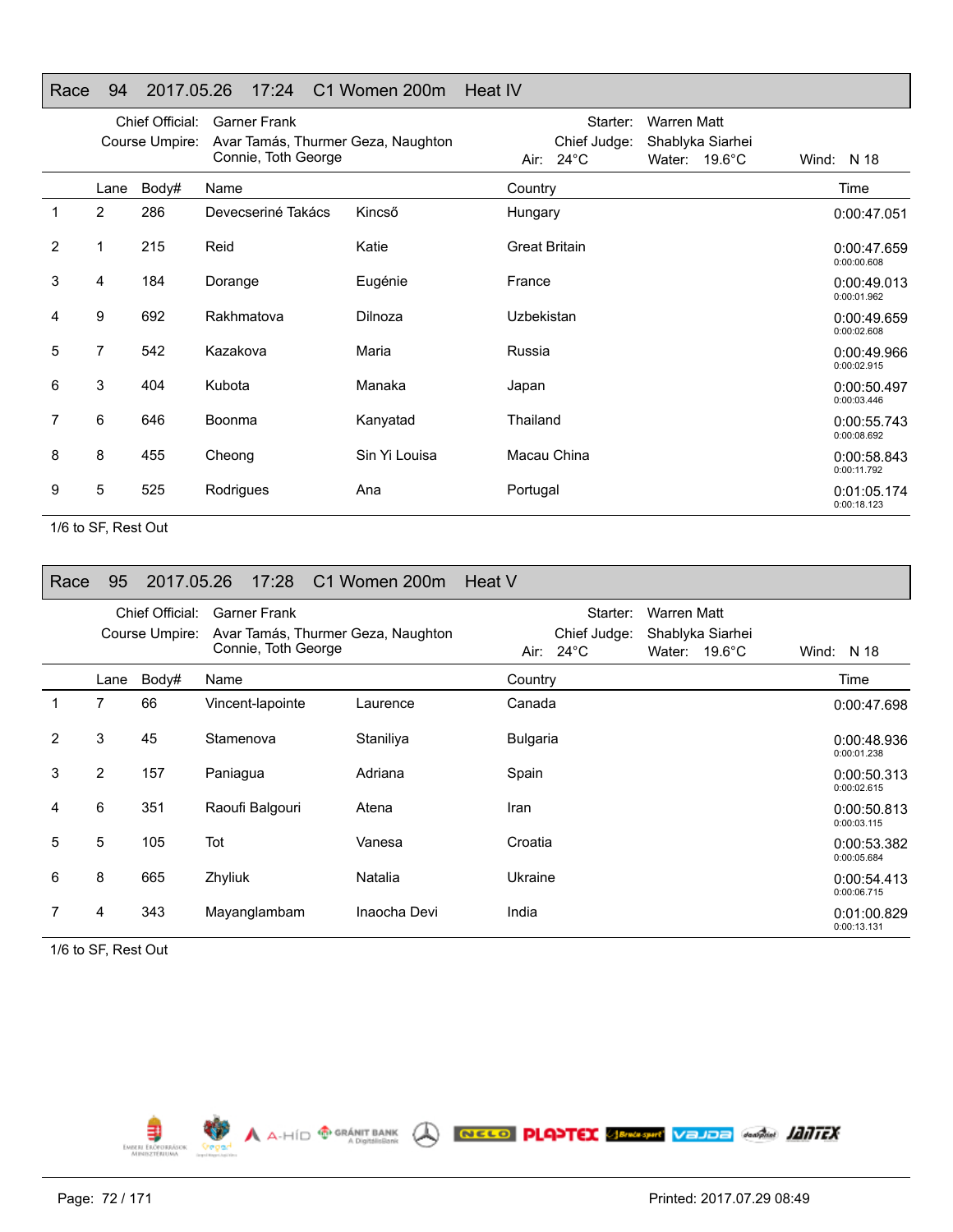## Race 96 2017.05.26 17:32 C1 Women 200m Heat VI

|   |                | Chief Official:<br>Course Umpire: | <b>Garner Frank</b><br>Avar Tamás, Thurmer Geza, Naughton<br>Connie, Toth George |           | Starter:<br>Warren Matt<br>Chief Judge:<br>Shablyka Siarhei<br>Air: $24^{\circ}$ C<br>Water: $19.6^{\circ}$ C | Wind: $N 20$               |
|---|----------------|-----------------------------------|----------------------------------------------------------------------------------|-----------|---------------------------------------------------------------------------------------------------------------|----------------------------|
|   | Lane           | Body#                             | Name                                                                             |           | Country                                                                                                       | Time                       |
|   | 8              | 546                               | Romasenko                                                                        | Olesia    | Russia                                                                                                        | 0:00:47.562                |
| 2 | 3              | 36                                | Conceição Do<br>Nascimento                                                       | Valdenice | Brazil                                                                                                        | 0:00:47.770<br>0:00:00.208 |
| 3 | 7              | 693                               | <b>Tsov</b>                                                                      | Yuliya    | Uzbekistan                                                                                                    | 0:00:49.062<br>0:00:01.500 |
| 4 | 5              | 150                               | Coco Rohde                                                                       | Patricia  | Spain                                                                                                         | 0:00:49.885<br>0:00:02.323 |
| 5 | $\overline{2}$ | 91                                | Ma                                                                               | Yanan     | China                                                                                                         | 0:00:49.947<br>0:00:02.385 |
| 6 | 4              | 496                               | Stanny                                                                           | Magda     | Poland                                                                                                        | 0:00:50.062<br>0:00:02.500 |
|   | 6              | 441                               | Gutova                                                                           | Julija    | Latvia                                                                                                        | 0:00:52.731<br>0:00:05.169 |

1/6 to SF, Rest Out

## Race 97 2017.05.26 17:36 K1 Men 200m Heat I

|   | Chief Official:<br>Course Umpire: |       | <b>Garner Frank</b><br>Avar Tamás, Thurmer Geza, Naughton |               | Starter:<br>Janza Peter<br>Chief Judge:<br>Shablyka Siarhei |                            |
|---|-----------------------------------|-------|-----------------------------------------------------------|---------------|-------------------------------------------------------------|----------------------------|
|   |                                   |       | Connie, Toth George                                       |               | Air: 24°C<br>Water: $19.6^{\circ}$ C                        | Wind: $N 20$               |
|   | Lane                              | Body# | Name                                                      |               | Country                                                     | Time                       |
| 1 | 1                                 | 317   | Horváth                                                   | Bence         | Hungary                                                     | 0:00:34.418                |
| 2 | 4                                 | 163   | Garrote                                                   | Carlos        | Spain                                                       | 0:00:34.511<br>0:00:00.093 |
| 3 | 3                                 | 642   | Sandbacka                                                 | Erik          | Sweden                                                      | 0:00:35.649<br>0:00:01.231 |
| 4 | 8                                 | 180   | Vettanen                                                  | <b>Niklas</b> | Finland                                                     | 0:00:35.688<br>0:00:01.270 |
| 5 | 6                                 | 562   | Postrigai                                                 | lurii         | Russia                                                      | 0:00:35.703<br>0:00:01.285 |
| 6 | 9                                 | 228   | Schofield                                                 | Jonathan      | <b>Great Britain</b>                                        | 0:00:36.272<br>0:00:01.854 |
| 7 | 7                                 | 174   | Sula                                                      | Kaspar        | Estonia                                                     | 0:00:36.811<br>0:00:02.393 |
| 8 | 5                                 | 438   | Choi                                                      | Minkyu        | Korea                                                       | 0:00:37.026<br>0:00:02.608 |
| 9 | 2                                 | 688   | <b>Burdiak</b>                                            | Timothy       | United States of America                                    | 0:00:40.772<br>0:00:06.354 |

1/6 to SF, Rest Out

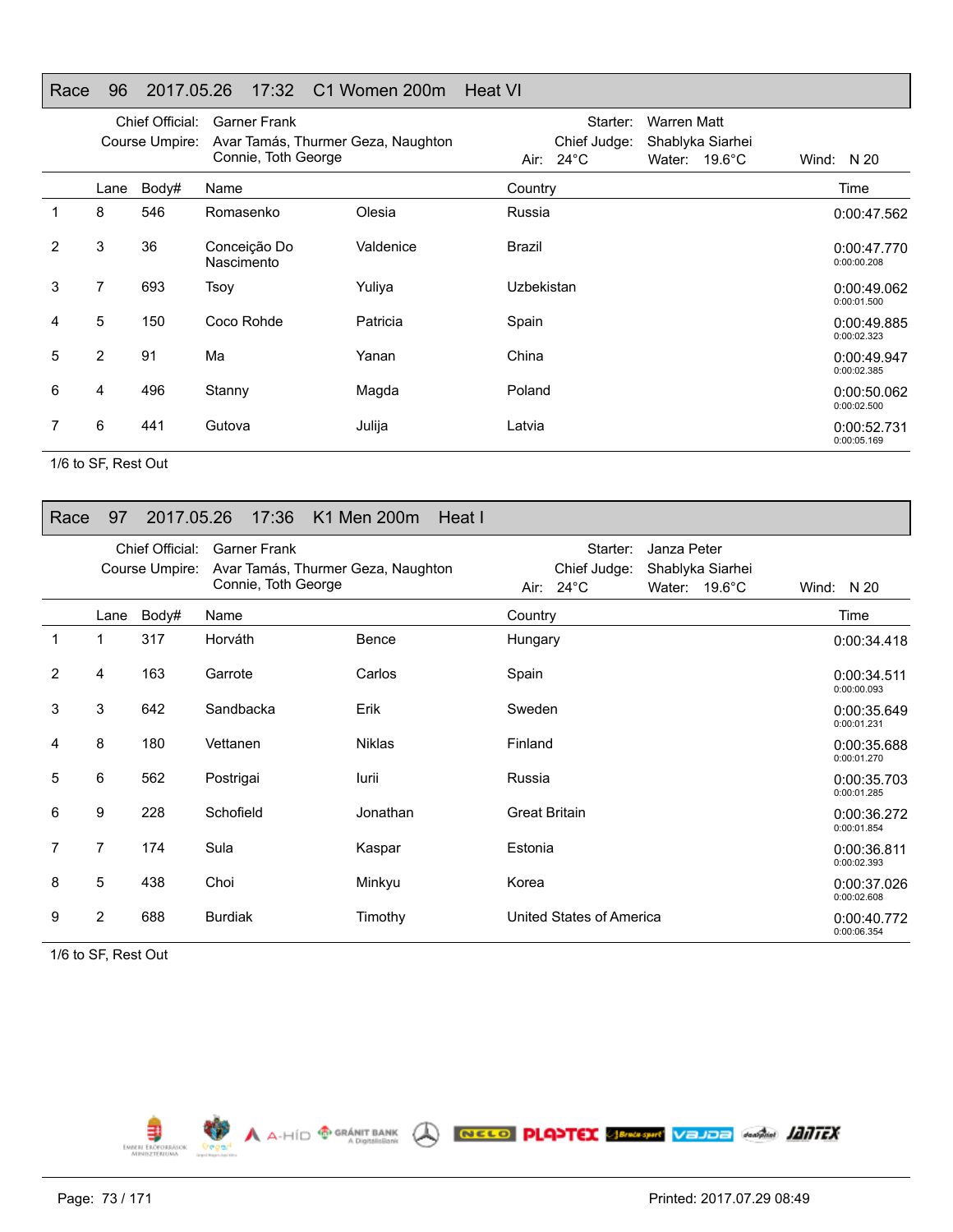## Race 98 2017.05.26 17:40 K1 Men 200m Heat II

|   |                | Chief Official:<br>Course Umpire: | <b>Garner Frank</b><br>Avar Tamás, Thurmer Geza, Naughton<br>Connie, Toth George |                | Air:            | Starter:<br>Chief Judge:<br>$24^{\circ}$ C | Janza Peter | Shablyka Siarhei<br>Water: 19.6°C | Wind: | N 20                       |
|---|----------------|-----------------------------------|----------------------------------------------------------------------------------|----------------|-----------------|--------------------------------------------|-------------|-----------------------------------|-------|----------------------------|
|   | Lane           | Body#                             | Name                                                                             |                | Country         |                                            |             |                                   |       | Time                       |
| 1 | 9              | 596                               | Dragosavljevic                                                                   | Marko          | Serbia          |                                            |             |                                   |       | 0:00:35.328                |
| 2 | 6              | 552                               | Gusev                                                                            | Oleg           | Russia          |                                            |             |                                   |       | 0:00:35.520<br>0:00:00.192 |
| 3 | $\overline{7}$ | 638                               | Menning                                                                          | Petter         | Sweden          |                                            |             |                                   |       | 0:00:35.597<br>0:00:00.269 |
| 4 | 3              | 401                               | Spotti                                                                           | Riccardo Maria | Italy           |                                            |             |                                   |       | 0:00:35.628<br>0:00:00.300 |
| 5 | 8              | 46                                | Dushev                                                                           | Kristian       | <b>Bulgaria</b> |                                            |             |                                   |       | 0:00:35.866<br>0:00:00.538 |
| 6 | 1              | 437                               | Cho                                                                              | Gwanghee       | Korea           |                                            |             |                                   |       | 0:00:35.874<br>0:00:00.546 |
| 7 | 4              | 28                                | Javadov                                                                          | Mirnazim       | Azerbaijan      |                                            |             |                                   |       | 0:00:37.266<br>0:00:01.938 |
| 8 | $\overline{2}$ | 434                               | Moltaev                                                                          | Ruslan         |                 | Kyrgyz Republic                            |             |                                   |       | 0:00:38.604<br>0:00:03.276 |
| 9 | 5              | 280                               | Mok                                                                              | Yuen Fung      | Hong Kong       |                                            |             |                                   |       | 0:00:42.012<br>0:00:06.684 |
|   |                |                                   |                                                                                  |                |                 |                                            |             |                                   |       |                            |

1/6 to SF, Rest Out

| Race           | 99             | 2017.05.26                        | 17:44                                                                            | K1 Men 200m<br>Heat III |                                                                                                               |                            |
|----------------|----------------|-----------------------------------|----------------------------------------------------------------------------------|-------------------------|---------------------------------------------------------------------------------------------------------------|----------------------------|
|                |                | Chief Official:<br>Course Umpire: | <b>Garner Frank</b><br>Avar Tamás, Thurmer Geza, Naughton<br>Connie, Toth George |                         | Janza Peter<br>Starter:<br>Chief Judge:<br>Shablyka Siarhei<br>Air: $23^{\circ}$ C<br>Water: $19.6^{\circ}$ C | Wind: $N 20$               |
|                | Lane           | Body#                             | Name                                                                             |                         | Country                                                                                                       | Time                       |
| $\mathbf{1}$   | 3              | 159                               | Arévalo                                                                          | Carlos                  | Spain                                                                                                         | 0:00:34.462                |
| 2              | 7              | 449                               | Navakauskas                                                                      | Ignas                   | Lithuania                                                                                                     | 0:00:35.862<br>0:00:01.400 |
| 3              | $\overline{2}$ | 232                               | Kavelashvili                                                                     | Badri                   | Georgia                                                                                                       | 0:00:36.200<br>0:00:01.738 |
| 4              | 1              | 578                               | Toh                                                                              | Mervyn Yingjie          | Singapore                                                                                                     | 0:00:36.223<br>0:00:01.761 |
| 5              | 4              | 18                                | Mcintyre                                                                         | Robert                  | Australia                                                                                                     | 0:00:36.462<br>0:00:02.000 |
| 6              | 8              | 81                                | Scott                                                                            | Alex                    | Canada                                                                                                        | 0:00:36.577<br>0:00:02.115 |
| $\overline{7}$ | 5              | 702                               | Irnazarov                                                                        | Ernest                  | Uzbekistan                                                                                                    | 0:00:36.608<br>0:00:02.146 |
| 8              | 9              | 655                               | Wu                                                                               | Chun-chieh              | Chinese Taipei                                                                                                | 0:00:39.623<br>0:00:05.161 |
| 9              | 6              | 279                               | Kwok                                                                             | Ka Wai                  | Hong Kong                                                                                                     | 0:00:42.316<br>0:00:07.854 |

A A-HID **<sup>O GRÁNIT BANK</sup> A RECO PLANTEX SERGAN VELOR MARÍA IZITEX** 

1/6 to SF, Rest Out

Ę EMBERL ERO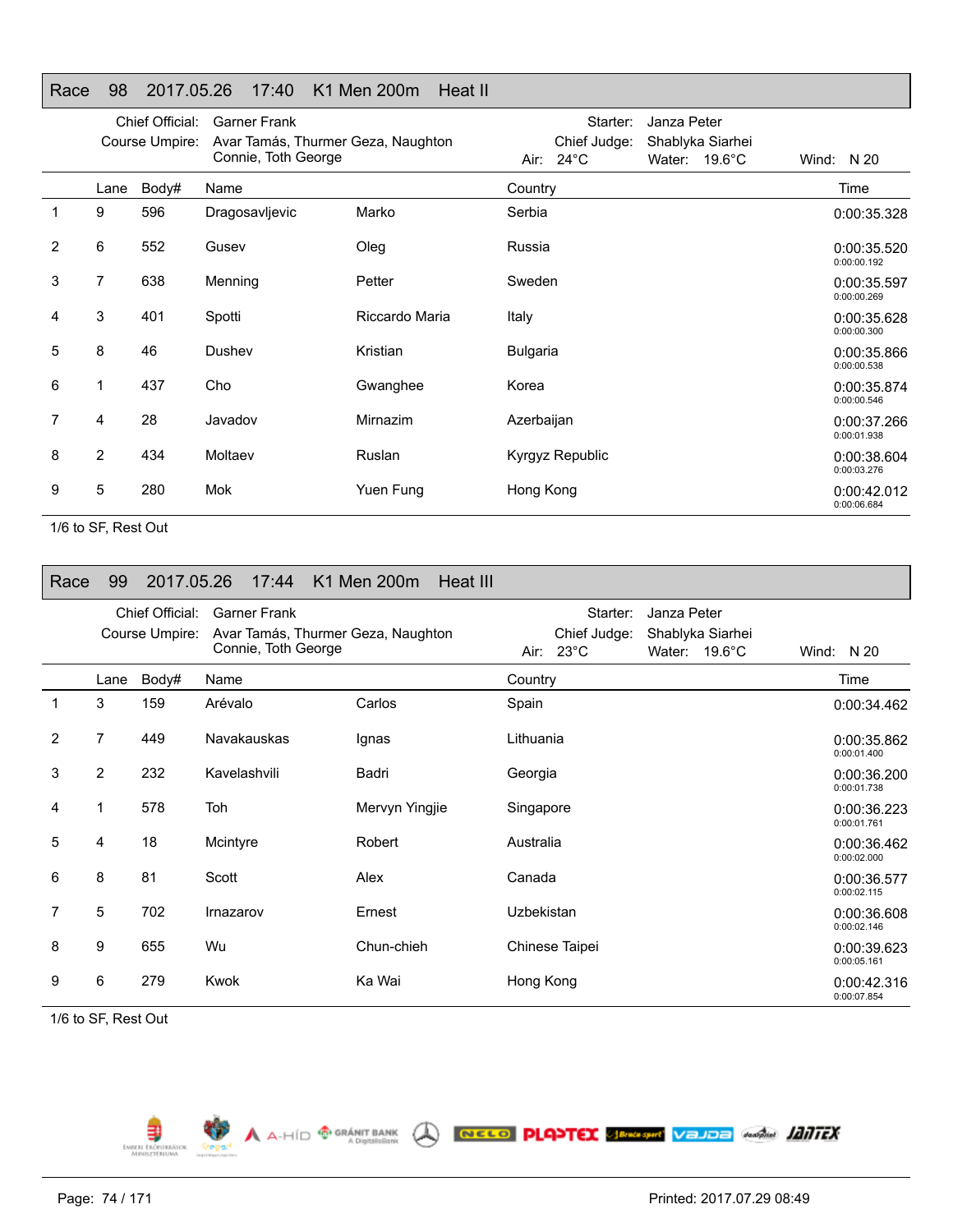## Race 100 2017.05.26 17:48 K1 Men 200m Heat IV

|   |      | Chief Official:<br>Course Umpire: | <b>Garner Frank</b><br>Avar Tamás, Thurmer Geza, Naughton<br>Connie, Toth George |          | Starter:<br>Janza Peter<br>Shablyka Siarhei<br>Chief Judge:<br>Air: $24^{\circ}$ C<br>Water: $19.6^{\circ}$ C | Wind: $N 20$               |
|---|------|-----------------------------------|----------------------------------------------------------------------------------|----------|---------------------------------------------------------------------------------------------------------------|----------------------------|
|   | Lane | Body#                             | Name                                                                             |          | Country                                                                                                       | Time                       |
|   | 5    | 223                               | Heath                                                                            | Liam     | <b>Great Britain</b>                                                                                          | 0:00:34.327                |
| 2 | 6    | 32                                | Delombaerde                                                                      | Jonathan | Belgium                                                                                                       | 0:00:35.266<br>0:00:00.939 |
| 3 | 8    | 668                               | Cernomorov                                                                       | Kyrylo   | Ukraine                                                                                                       | 0:00:35.358<br>0:00:01.031 |
| 4 | 7    | 500                               | Ambroziak                                                                        | Denis    | Poland                                                                                                        | 0:00:36.050<br>0:00:01.723 |
| 5 | 2    | 425                               | Tokarnitskyi                                                                     | Sergei   | Kazakhstan                                                                                                    | 0:00:36.358<br>0:00:02.031 |
| 6 | 3    | 29                                | Karabuta                                                                         | levgen   | Azerbaijan                                                                                                    | 0:00:36.635<br>0:00:02.308 |
|   | 4    | 431                               | Bondar                                                                           | Kirill   | Kyrgyz Republic                                                                                               | 0:00:37.242<br>0:00:02.915 |
| 8 | 9    | 149                               | El-sayed                                                                         | Karim    | Egypt                                                                                                         | 0:00:37.519<br>0:00:03.192 |

1/6 to SF, Rest Out

#### Race 101 2017.05.26 17:52 K1 Men 200m Heat V

|                | Chief Official:<br>Course Umpire: |       | <b>Garner Frank</b><br>Avar Tamás, Thurmer Geza, Naughton<br>Connie, Toth George |              | Starter:<br>Janza Peter<br>Chief Judge:<br>Shablyka Siarhei<br>Air: $24^{\circ}$ C<br>Water: 19.6°C | Wind: $N 20$               |
|----------------|-----------------------------------|-------|----------------------------------------------------------------------------------|--------------|-----------------------------------------------------------------------------------------------------|----------------------------|
|                | Lane                              | Body# | Name                                                                             |              | Country                                                                                             | Time                       |
| 1              | 3                                 | 193   | <b>Beaumont</b>                                                                  | Maxime       | France                                                                                              | 0:00:34.710                |
| $\overline{2}$ | 1                                 | 679   | Trunov                                                                           | Igor         | Ukraine                                                                                             | 0:00:34.787<br>0:00:00.077 |
| 3              | 4                                 | 377   | Bertolini                                                                        | Michele      | Italy                                                                                               | 0:00:35.003<br>0:00:00.293 |
| 4              | 5                                 | 507   | Kaczmarek                                                                        | Pawel        | Poland                                                                                              | 0:00:35.664<br>0:00:00.954 |
| 5              | $\overline{2}$                    | 41    | Freitas Da Silva                                                                 | Edson Isaias | <b>Brazil</b>                                                                                       | 0:00:35.972<br>0:00:01.262 |
| 6              | 8                                 | 533   | Coetzee                                                                          | Chrisjan     | South Africa                                                                                        | 0:00:36.026<br>0:00:01.316 |
|                | 6                                 | 584   | Vidovic                                                                          | <b>Tilen</b> | Slovenia                                                                                            | 0:00:36.395<br>0:00:01.685 |
| 8              | 7                                 | 110   | Odysseos                                                                         | loannis      | Cyprus                                                                                              | 0:00:37.095<br>0:00:02.385 |

1/6 to SF, Rest Out

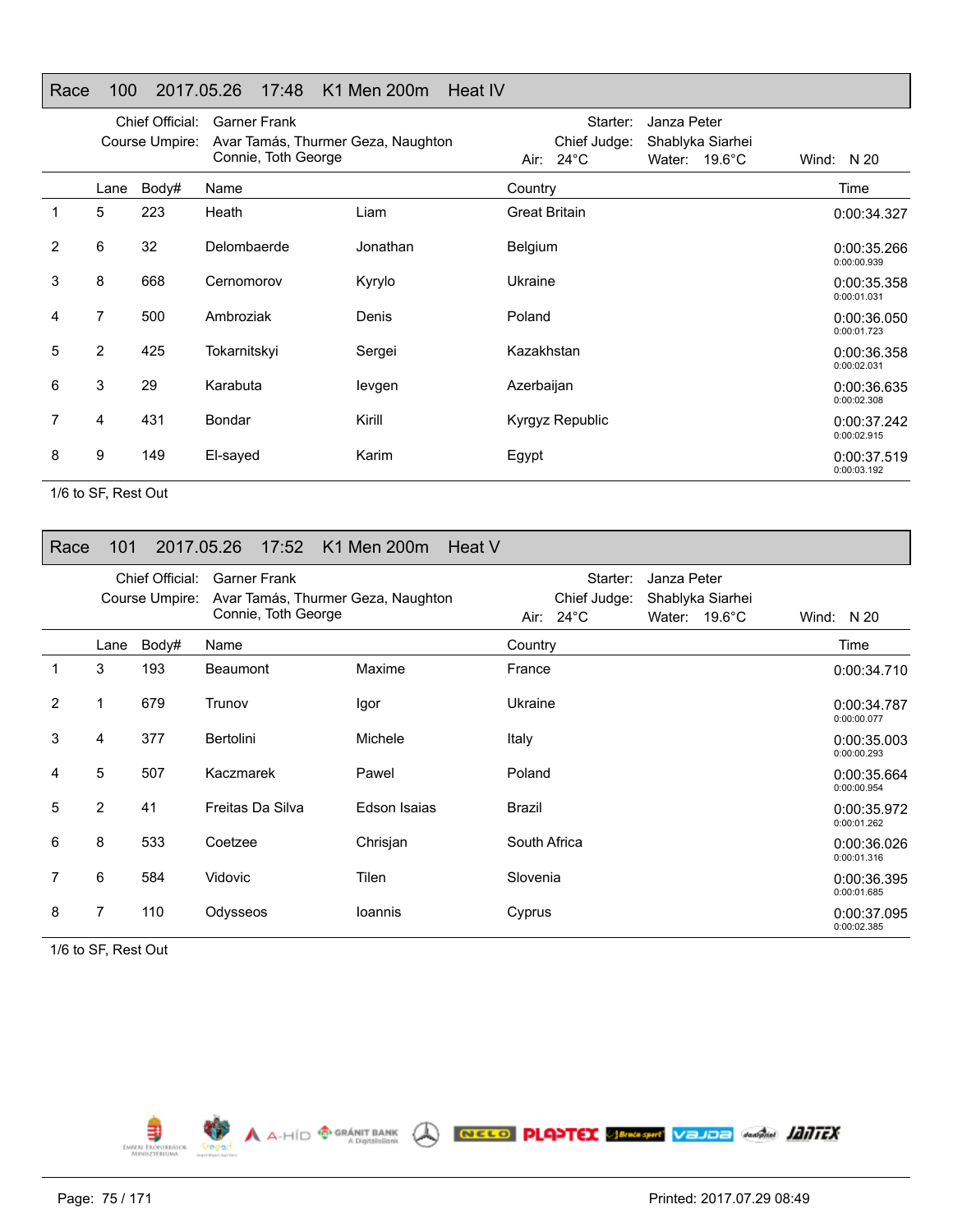## Race 102 2017.05.26 17:56 K1 Men 200m Heat VI

|               |      | Chief Official: | Garner Frank                                              |                    | Starter:<br>Janza Peter                                                            |                            |
|---------------|------|-----------------|-----------------------------------------------------------|--------------------|------------------------------------------------------------------------------------|----------------------------|
|               |      | Course Umpire:  | Avar Tamás, Thurmer Geza, Naughton<br>Connie, Toth George |                    | Chief Judge:<br>Shablyka Siarhei<br>Air: $24^{\circ}$ C<br>Water: $19.6^{\circ}$ C | Wind: $N 20$               |
|               | Lane | Body#           | Name                                                      |                    | Country                                                                            | Time                       |
|               | 2    | 310             | <b>Birkás</b>                                             | <b>Balázs</b>      | Hungary                                                                            | 0:00:34.536                |
| $\mathcal{P}$ | 3    | 453             | Seja                                                      | Arturas            | Lithuania                                                                          | 0:00:35.252<br>0:00:00.716 |
| 3             | 7    | 602             | Novakovic                                                 | Marko              | Serbia                                                                             | 0:00:35.375<br>0:00:00.839 |
| 4             | 5    | 17              | Goble                                                     | Matthew            | Australia                                                                          | 0:00:35.744<br>0:00:01.208 |
| 5             | 6    | 408             | Matsushita                                                | Momotaro           | Japan                                                                              | 0:00:35.967<br>0:00:01.431 |
| 6             | 4    | 626             | Vajda                                                     | Martin             | Slovakia                                                                           | 0:00:37.029<br>0:00:02.493 |
|               | 8    | 574             | Ooi                                                       | Brandon, Wei Cheng | Singapore                                                                          | 0:00:38.129<br>0:00:03.593 |

1/6 to SF, Rest Out

## Race 103 2017.05.26 18:06 K2 Women 500m Heat I

|   |      | Chief Official:<br>Course Umpire: | <b>Garner Frank</b><br>Tarcsafalvi József, Páger Zoltán |                          |                                  | Starter:<br>Chief Judge:<br>Air: $23^{\circ}$ C | <b>Penfound Mark</b> | Shablyka Siarhei<br>Water: $19.6^{\circ}$ C |                            | Wind: $N 20$               |
|---|------|-----------------------------------|---------------------------------------------------------|--------------------------|----------------------------------|-------------------------------------------------|----------------------|---------------------------------------------|----------------------------|----------------------------|
|   | Lane | Body#                             | Name                                                    |                          | Country                          |                                                 |                      |                                             |                            | Time                       |
|   | 7    | 476<br>482                        | Carrington<br>Ryan                                      | Lisa<br>Caitlin          |                                  | New Zealand<br>New Zealand                      |                      |                                             | 0:00:48.573<br>0:00:53.775 | 0:01:42.348                |
| 2 | 4    | 248<br>237                        | Weber<br>Dietze                                         | Franziska<br>Tina        | Germany<br>Germany               |                                                 |                      |                                             | 0:00:49.107<br>0:00:54.403 | 0:01:43.510<br>0:00:01.162 |
| 3 |      | 297<br>298                        | Racskó<br>Sólyom                                        | Fruzsina Lilla<br>Dóra   | Hungary<br>Hungary               |                                                 |                      |                                             | 0:00:50.818<br>0:00:53.107 | 0:01:43.925<br>0:00:01.577 |
| 4 | 5    | 155<br>158                        | Morison<br>Pelachs                                      | Camila<br>Laia           | Spain<br>Spain                   |                                                 |                      |                                             | 0:00:50.844<br>0:00:54.519 | 0:01:45.363<br>0:00:03.015 |
| 5 | 3    | 491<br>489                        | Markiewicz<br>Lis                                       | Karolina<br>Julia        | Poland<br>Poland                 |                                                 |                      |                                             | 0:00:52.398<br>0:00:54.035 | 0:01:46.433<br>0:00:04.085 |
| 6 | 6    | 139<br>133                        | Langelund<br>Christensen                                | Line<br>Katrine Græsbøll | <b>Denmark</b><br><b>Denmark</b> |                                                 |                      |                                             | 0:00:53.413<br>0:00:53.804 | 0:01:47.217<br>0:00:04.869 |
|   | 2    | 96<br>87                          | Yang<br>Guo                                             | Xuehaiyue<br>Linwei      | China<br>China                   |                                                 |                      |                                             | 0:01:03.838<br>0:01:04.672 | 0:02:08.510<br>0:00:26.162 |

1/6 To SF + 3 next BT, Rest Out

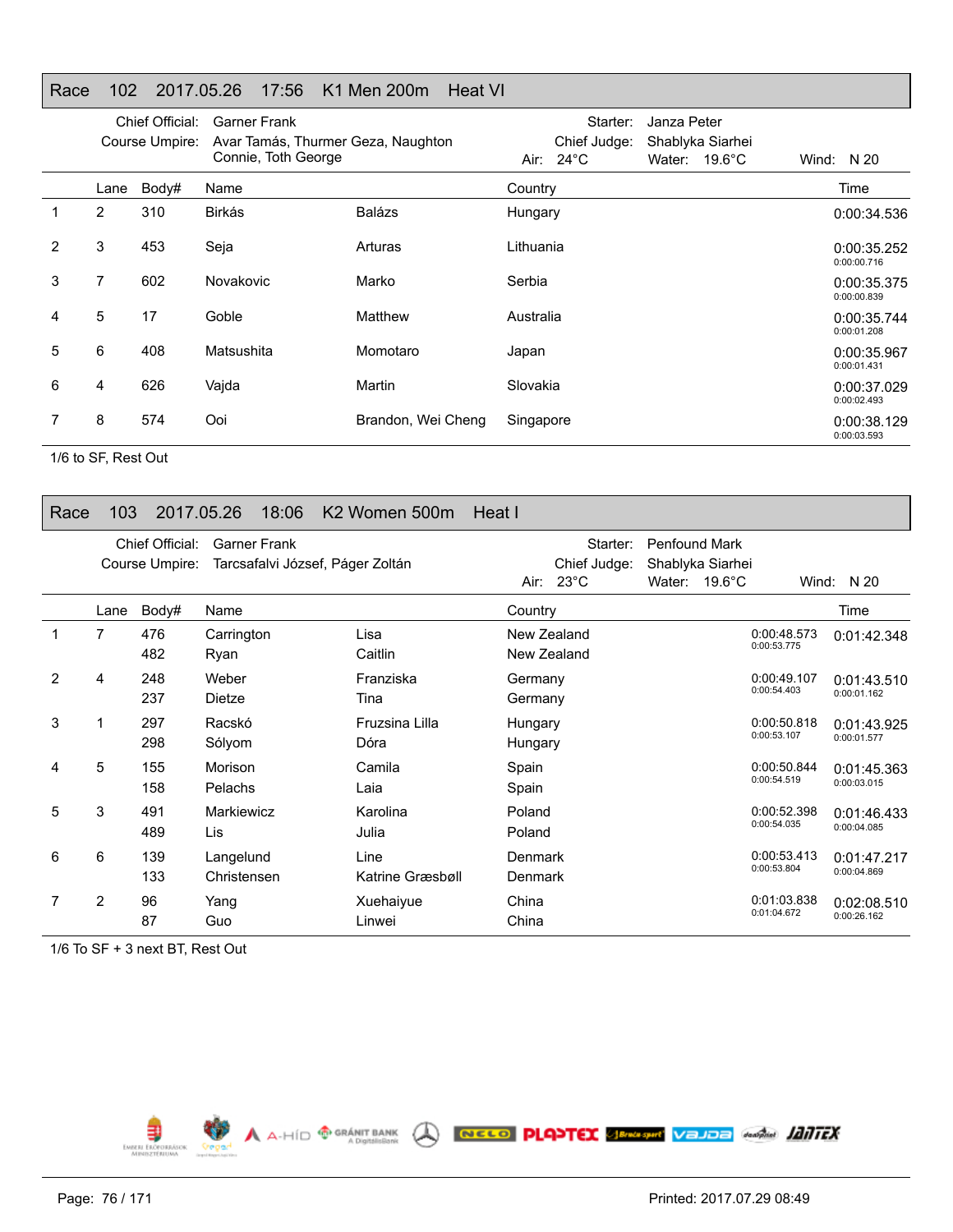## Race 104 2017.05.26 18:11 K2 Women 500m Heat II

|   |                | Chief Official:<br>Course Umpire: | <b>Garner Frank</b><br>Thurmer Geza, Avar Tamás |                                      | Air: $23^{\circ}$ C              | Starter:<br>Chief Judge: | <b>Penfound Mark</b><br>Shablyka Siarhei<br>Water: 19.6°C |                            | Wind: $N 20$               |
|---|----------------|-----------------------------------|-------------------------------------------------|--------------------------------------|----------------------------------|--------------------------|-----------------------------------------------------------|----------------------------|----------------------------|
|   | Lane           | Body#                             | Name                                            |                                      | Country                          |                          |                                                           |                            | Time                       |
|   | 7              | 580<br>579                        | Ponomarenko Janic<br>Osterman                   | Spela<br>Anja                        | Slovenia<br>Slovenia             |                          |                                                           | 0:00:49.684<br>0:00:53.159 | 0:01:42.843                |
| 2 | 5              | 134<br>138                        | Funch<br>Knudsen                                | Julie Frølund<br>Pernille Brandstrup | <b>Denmark</b><br><b>Denmark</b> |                          |                                                           | 0:00:51.542<br>0:00:54.109 | 0:01:45.651<br>0:00:02.808 |
| 3 | 3              | 13<br>14                          | Mcarthur<br>Roberts                             | Catherine<br>Jaime                   | Australia<br>Australia           |                          |                                                           | 0:00:50.517<br>0:00:55.964 | 0:01:46.481<br>0:00:03.638 |
| 4 | $\overline{2}$ | 238<br>242                        | Fritz<br>Krankemann                             | Jasmin<br>Nina                       | Germany<br>Germany               |                          |                                                           | 0:00:51.636<br>0:00:56.153 | 0:01:47.789<br>0:00:04.946 |
| 5 | 4              | 348<br>350                        | Alimohammadi<br>Kazemi                          | Negar<br>Hediye                      | Iran<br>Iran                     |                          |                                                           | 0:00:53.854<br>0:00:54.720 | 0:01:48.574<br>0:00:05.731 |
| 6 | 6              | 369<br>371                        | Capodimonte<br>Fantini                          | Francesca<br>Agata                   | Italy<br>Italy                   |                          |                                                           | 0:00:52.534<br>0:00:56.824 | 0:01:49.358<br>0:00:06.515 |
|   | 8              | 191<br>181                        | Tuleu<br><b>Briswalter</b>                      | Gabrielle<br>Margaux                 | France<br>France                 |                          |                                                           | 0:00:52.317<br>0:00:57.049 | 0:01:49.366<br>0:00:06.523 |

1/6 To SF + 3 next BT, Rest Out

| Race | 105  |                                   | 2017.05.26                     | 18:16               | K <sub>2</sub> Women 500m    | Heat III                                     |                                                 |                                |                                      |                            |                            |
|------|------|-----------------------------------|--------------------------------|---------------------|------------------------------|----------------------------------------------|-------------------------------------------------|--------------------------------|--------------------------------------|----------------------------|----------------------------|
|      |      | Chief Official:<br>Course Umpire: |                                | <b>Garner Frank</b> | Toth George, Naughton Connie |                                              | Starter:<br>Chief Judge:<br>Air: $24^{\circ}$ C | <b>Penfound Mark</b><br>Water: | Shablyka Siarhei<br>$19.6^{\circ}$ C | Wind:                      | N 20                       |
|      | Lane | Body#                             | Name                           |                     |                              | Country                                      |                                                 |                                |                                      |                            | Time                       |
|      | 3    | 539<br>547                        | Aniushina<br>Stepanova         |                     | Elena<br>Kira                | Russia<br>Russia                             |                                                 |                                |                                      | 0:00:50.070<br>0:00:53.360 | 0:01:43.430                |
| 2    | 4    | 213<br>212                        | Lewis<br>Kerr                  |                     | Emily<br>Deborah             | <b>Great Britain</b><br><b>Great Britain</b> |                                                 |                                |                                      | 0:00:51.074<br>0:00:54.702 | 0:01:45.776<br>0:00:02.346 |
| 3    | 7    | 30<br>31                          | <b>Broekx</b><br><b>Peters</b> |                     | Lize<br>Hermien              | <b>Belgium</b><br><b>Belgium</b>             |                                                 |                                |                                      | 0:00:50.993<br>0:00:54.829 | 0:01:45.822<br>0:00:02.392 |
| 4    | 2    | 415<br>411                        | Podoinikova<br>Ananchenko      |                     | Irina<br>Zoya                | Kazakhstan<br>Kazakhstan                     |                                                 |                                |                                      | 0:00:50.792<br>0:00:55.199 | 0:01:45.991<br>0:00:02.561 |
| 5    | 5    | 629<br>632                        | Johansson<br>Wikberg           |                     | Karin<br>Moa                 | Sweden<br>Sweden                             |                                                 |                                |                                      | 0:00:52.133<br>0:00:55.151 | 0:01:47.284<br>0:00:03.854 |
| 6    | 8    | 56<br>60                          | Langlois<br>Russell            |                     | Andreanne<br>Michelle Louise | Canada<br>Canada                             |                                                 |                                |                                      | 0:00:52.063<br>0:00:55.998 | 0:01:48.061<br>0:00:04.631 |
|      | 6    | 100<br>101                        | Muñoz Rua                      | Molina Zuluaga      | Diexe<br>Tatiana             | Colombia<br>Colombia                         |                                                 |                                |                                      | 0:00:52.125<br>0:00:56.043 | 0:01:48.168<br>0:00:04.738 |

1/6 To SF + 3 next BT, Rest Out

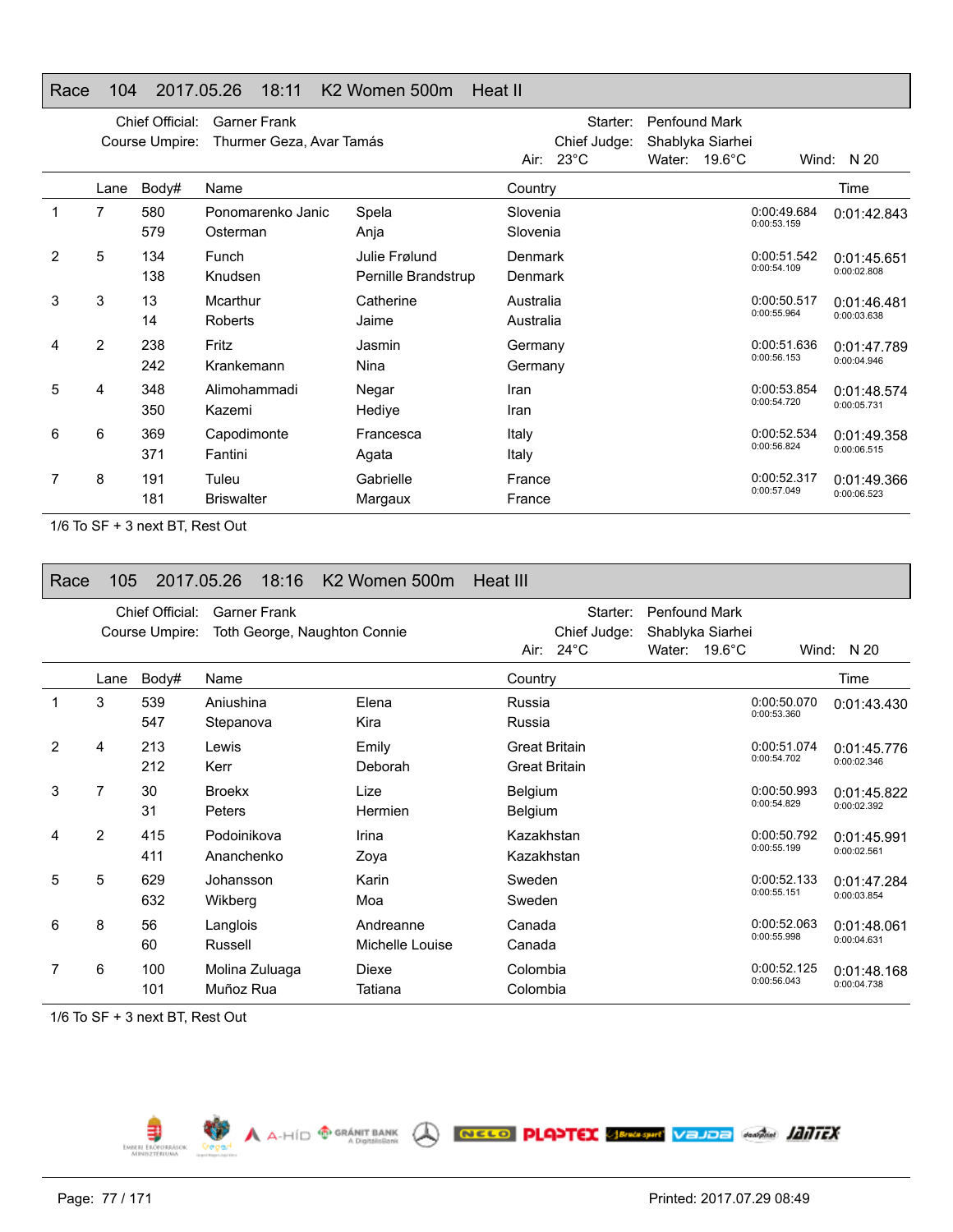## Race 106 2017.05.26 18:21 K2 Women 500m Heat IV

|   |                | Chief Official:<br>Course Umpire: | <b>Garner Frank</b><br>Tarcsafalvi József, Páger Zoltán |                       |                        | Starter:<br>Chief Judge:   | <b>Penfound Mark</b> | Shablyka Siarhei        |                            |                            |
|---|----------------|-----------------------------------|---------------------------------------------------------|-----------------------|------------------------|----------------------------|----------------------|-------------------------|----------------------------|----------------------------|
|   | Lane           | Body#                             | Name                                                    |                       | Country                | Air: 23°C                  |                      | Water: $19.6^{\circ}$ C |                            | Wind: $N 20$<br>Time       |
|   | $\overline{2}$ | 10<br>12                          | Bull<br><b>Burnett</b>                                  | Alyssa<br>Alyce       | Australia<br>Australia |                            |                      |                         | 0:00:49.330<br>0:00:53.499 | 0:01:42.829                |
| 2 | 3              | 587<br>592                        | Dostanic<br>Relic                                       | Marija<br>Biljana     | Serbia<br>Serbia       |                            |                      |                         | 0:00:48.497<br>0:00:55.339 | 0:01:43.836<br>0:00:01.007 |
| 3 | 6              | 293<br>718                        | Lucz<br>Nagy                                            | Dóra<br>Flóra         | Hungary<br>Hungary     |                            |                      |                         | 0:00:50.521<br>0:00:54.238 | 0:01:44.759<br>0:00:01.930 |
| 4 | 5              | 499<br>490                        | Wlodarczyk<br>Lisiecka                                  | Dominika<br>Martyna   | Poland<br>Poland       |                            |                      |                         | 0:00:51.526<br>0:00:54.664 | 0:01:46.190<br>0:00:03.361 |
| 5 | $\overline{7}$ | 63<br>49                          | Stott<br><b>Bissonnette</b>                             | Courtney<br>Lisa      | Canada<br>Canada       |                            |                      |                         | 0:00:51.149<br>0:00:55.180 | 0:01:46.329<br>0:00:03.500 |
| 6 | 8              | 483<br>477                        | Thompson<br>Cole                                        | <b>Kim</b><br>Rebecca |                        | New Zealand<br>New Zealand |                      |                         | 0:00:52.131<br>0:00:55.382 | 0:01:47.513<br>0:00:04.684 |
|   | 4              | 97<br>86                          | Zhao<br>Cai                                             | Meng<br>Shixin        | China<br>China         |                            |                      |                         | 0:00:54.259<br>0:01:01.416 | 0:01:55.675<br>0:00:12.846 |

1/6 To SF + 3 next BT, Rest Out

| Race | 107            |                 | 2017.05.26   | 18:26               | K1 Men 500m              | Heat I |             |                       |                    |                         |                            |                            |
|------|----------------|-----------------|--------------|---------------------|--------------------------|--------|-------------|-----------------------|--------------------|-------------------------|----------------------------|----------------------------|
|      |                | Chief Official: |              | <b>Garner Frank</b> |                          |        |             | Starter:              | <b>Warren Matt</b> |                         |                            |                            |
|      |                | Course Umpire:  |              |                     | Thurmer Geza, Avar Tamás |        |             | Chief Judge:          | Shablyka Siarhei   |                         |                            |                            |
|      |                |                 |              |                     |                          |        |             | Air: $23^{\circ}$ C   |                    | Water: $19.6^{\circ}$ C |                            | Wind: $N 20$               |
|      | Lane           | Body#           | Name         |                     |                          |        | Country     |                       |                    |                         |                            | Time                       |
| 1    | 3              | 324             | Kopasz       |                     | <b>Bálint</b>            |        | Hungary     |                       |                    |                         | 0:00:47.159<br>0:00:51.477 | 0:01:38.636                |
| 2    | 5              | 119             | Dostál       |                     | Josef                    |        |             | <b>Czech Republic</b> |                    |                         | 0:00:48.087<br>0:00:52.326 | 0:01:40.413<br>0:00:01.777 |
| 3    | 8              | 527             | Pimenta      |                     | Fernando                 |        | Portugal    |                       |                    |                         | 0:00:49.302<br>0:00:52.719 | 0:01:42.021<br>0:00:03.385 |
| 4    | 4              | 198             | Carre        |                     | Cyrille                  |        | France      |                       |                    |                         | 0:00:49.490<br>0:00:52.708 | 0:01:42.198<br>0:00:03.562 |
| 5    |                | 610             | Summermatter |                     | Andri                    |        | Switzerland |                       |                    |                         | 0:00:49.457<br>0:00:53.133 | 0:01:42.590<br>0:00:03.954 |
| 6    | 6              | 42              | Junior Souta |                     | Vagner                   |        | Brazil      |                       |                    |                         | 0:00:49.080<br>0:00:53.902 | 0:01:42.982<br>0:00:04.346 |
| 7    | $\overline{2}$ | 634             | <b>Blixt</b> |                     | Jhonny                   |        | Sweden      |                       |                    |                         | 0:00:48.708<br>0:00:55.667 | 0:01:44.375<br>0:00:05.739 |
| 8    | 9              | 175             | Tootsi       |                     | Tarmo                    |        | Estonia     |                       |                    |                         | 0:00:51.190<br>0:00:53.423 | 0:01:44.613<br>0:00:05.977 |
| 9    | 7              | 278             | Cheung       |                     | <b>Tsz Chun</b>          |        | Hong Kong   |                       |                    |                         | 0:00:53.882<br>0:01:02.623 | 0:01:56.505<br>0:00:17.869 |

**WE A A-HÍD O GRÁNIT BANK** A RECO PLAYTEX SERIORE VAJOR AMÁN **JANTEX** 

1/6 to SF, Rest Out

Ę EMBERL ERO

┑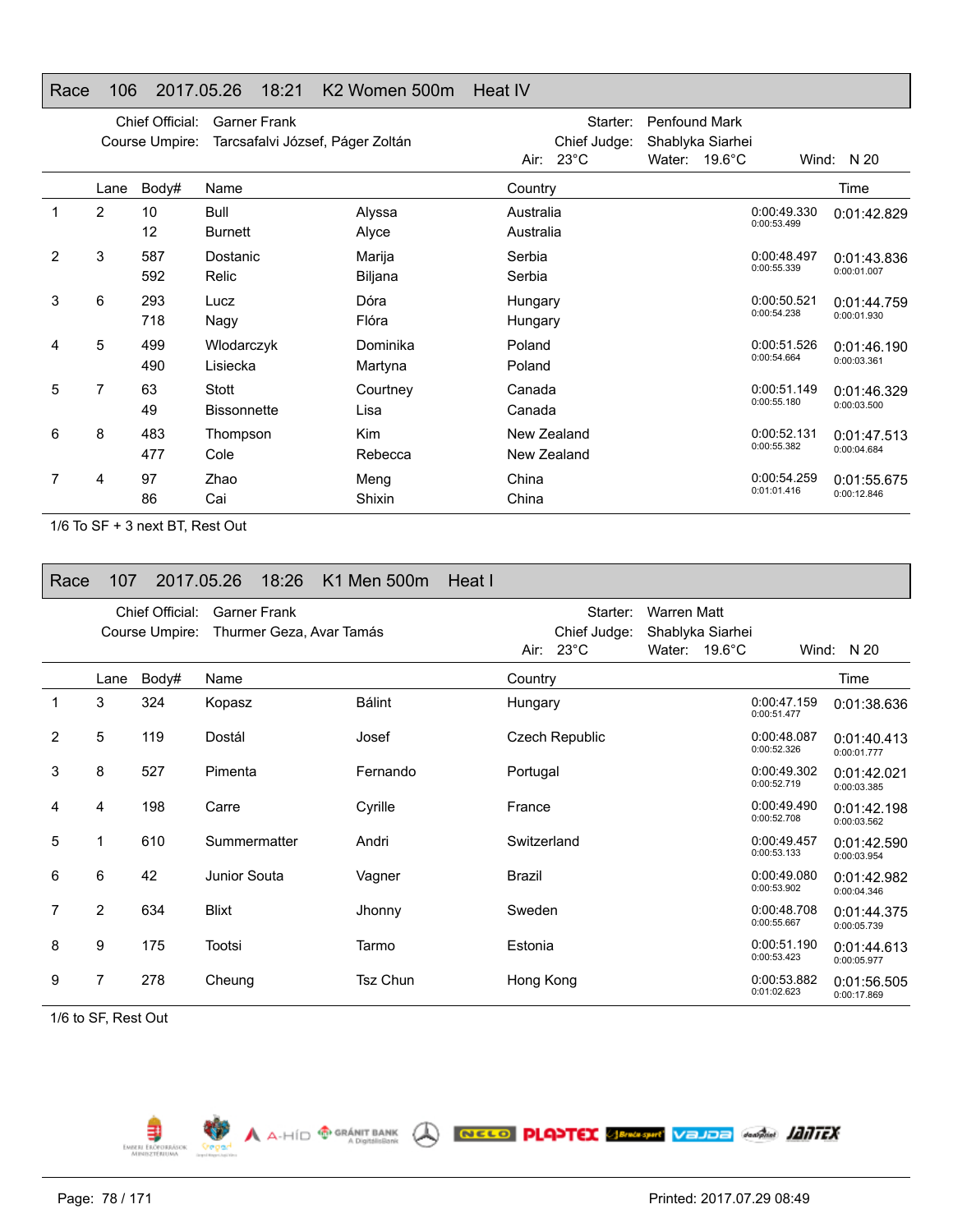## Race 108 2017.05.26 18:31 K1 Men 500m Heat II

|   |      | Chief Official:<br>Course Umpire: | <b>Garner Frank</b><br>Toth George, Naughton Connie |        |             | Starter:<br>Chief Judge: | <b>Warren Matt</b><br>Shablyka Siarhei |                            |                            |
|---|------|-----------------------------------|-----------------------------------------------------|--------|-------------|--------------------------|----------------------------------------|----------------------------|----------------------------|
|   |      |                                   |                                                     |        |             | Air: $23^{\circ}$ C      | Water: $19.6^{\circ}$ C                |                            | Wind: N 20                 |
|   | Lane | Body#                             | Name                                                |        | Country     |                          |                                        |                            | Time                       |
| 1 | 7    | 107                               | Novaković                                           | Antun  | Croatia     |                          |                                        | 0:00:47.874<br>0:00:53.324 | 0:01:41.198                |
| 2 | 8    | 268                               | Reuschenbach                                        | Lukas  | Germany     |                          |                                        | 0:00:49.509<br>0:00:52.635 | 0:01:42.144<br>0:00:00.946 |
| 3 | 6    | 622                               | Michálek                                            | Matej  | Slovakia    |                          |                                        | 0:00:49.657<br>0:00:52.602 | 0:01:42.259<br>0:00:01.061 |
| 4 | 5    | 639                               | Nathell                                             | Martin | Sweden      |                          |                                        | 0:00:49.149<br>0:00:53.164 | 0:01:42.313<br>0:00:01.115 |
| 5 | 3    | 611                               | <b>Wyss</b>                                         | Fabio  | Switzerland |                          |                                        | 0:00:50.537<br>0:00:53.022 | 0:01:43.559<br>0:00:02.361 |
| 6 | 9    | 581                               | Apollonio                                           | Alan   | Slovenia    |                          |                                        | 0:00:50.855<br>0:00:53.643 | 0:01:44.498<br>0:00:03.300 |
| 7 |      | 29                                | Karabuta                                            | levgen | Azerbaijan  |                          |                                        | 0:00:51.807<br>0:00:52.791 | 0:01:44.598<br>0:00:03.400 |
| 8 | 2    | 689                               | Lishchuk                                            | Jesse  |             | United States of America |                                        | 0:00:51.236<br>0:00:53.547 | 0:01:44.783<br>0:00:03.585 |
| 9 | 4    | 25                                | Siegl                                               | Mario  | Austria     |                          |                                        | 0:00:52.210<br>0:00:55.042 | 0:01:47.252<br>0:00:06.054 |

1/6 to SF, Rest Out

| Race           | 109  |                 | 2017.05.26   | 18:36               | K1 Men 500m                      | <b>Heat III</b> |                       |              |                    |                         |                            |                            |
|----------------|------|-----------------|--------------|---------------------|----------------------------------|-----------------|-----------------------|--------------|--------------------|-------------------------|----------------------------|----------------------------|
|                |      | Chief Official: |              | <b>Garner Frank</b> |                                  |                 |                       | Starter:     | <b>Warren Matt</b> |                         |                            |                            |
|                |      | Course Umpire:  |              |                     | Tarcsafalvi József, Páger Zoltán |                 |                       | Chief Judge: |                    | Shablyka Siarhei        |                            |                            |
|                |      |                 |              |                     |                                  |                 | Air: $23^{\circ}$ C   |              |                    | Water: $19.6^{\circ}$ C |                            | Wind: N 20                 |
|                | Lane | Body#           | Name         |                     |                                  |                 | Country               |              |                    |                         |                            | Time                       |
| $\mathbf 1$    | 2    | 15              | Bain         |                     | Billy                            |                 | Australia             |              |                    |                         | 0:00:47.665<br>0:00:51.665 | 0:01:39.330                |
| $\overline{2}$ | 8    | 132             | Zavrel       |                     | Jakub                            |                 | <b>Czech Republic</b> |              |                    |                         | 0:00:47.904<br>0:00:52.641 | 0:01:40.545<br>0:00:01.215 |
| 3              |      | 615             | <b>Botek</b> |                     | Adam                             |                 | Slovakia              |              |                    |                         | 0:00:48.913<br>0:00:52.386 | 0:01:41.299<br>0:00:01.969 |
| 4              | 7    | 585             | Zakrajšek    |                     | Jošt                             |                 | Slovenia              |              |                    |                         | 0:00:51.033<br>0:00:50.481 | 0:01:41.514<br>0:00:02.184 |
| 5              | 6    | 308             | Bárdfalvi    |                     | Márk                             |                 | Hungary               |              |                    |                         | 0:00:49.146<br>0:00:52.415 | 0:01:41.561<br>0:00:02.231 |
| 6              | 9    | 521             | Switalski    |                     | Patryk                           |                 | Poland                |              |                    |                         | 0:00:48.909<br>0:00:53.305 | 0:01:42.214<br>0:00:02.884 |
| 7              | 4    | 685             | Delgado      |                     | Sebastián                        |                 | Uruguay               |              |                    |                         | 0:00:49.657<br>0:00:55.727 | 0:01:45.384<br>0:00:06.054 |
| 8              | 5    | 577             | Teo          |                     | Guang Yi, Lucas                  |                 | Singapore             |              |                    |                         | 0:00:52.820<br>0:00:54.187 | 0:01:47.007<br>0:00:07.677 |
| 9              | 3    | 179             | Nykänen      |                     | Miika                            |                 | Finland               |              |                    |                         | 0:00:53.748<br>0:01:03.543 | 0:01:57.291<br>0:00:17.961 |

A A-HÍD <sup>® GRÁNIT BANK</sup> A RECO PLANTEX SERSENY VEJOR MANGE ADDITEX

1/6 to SF, Rest Out

EMBERI EROPORASI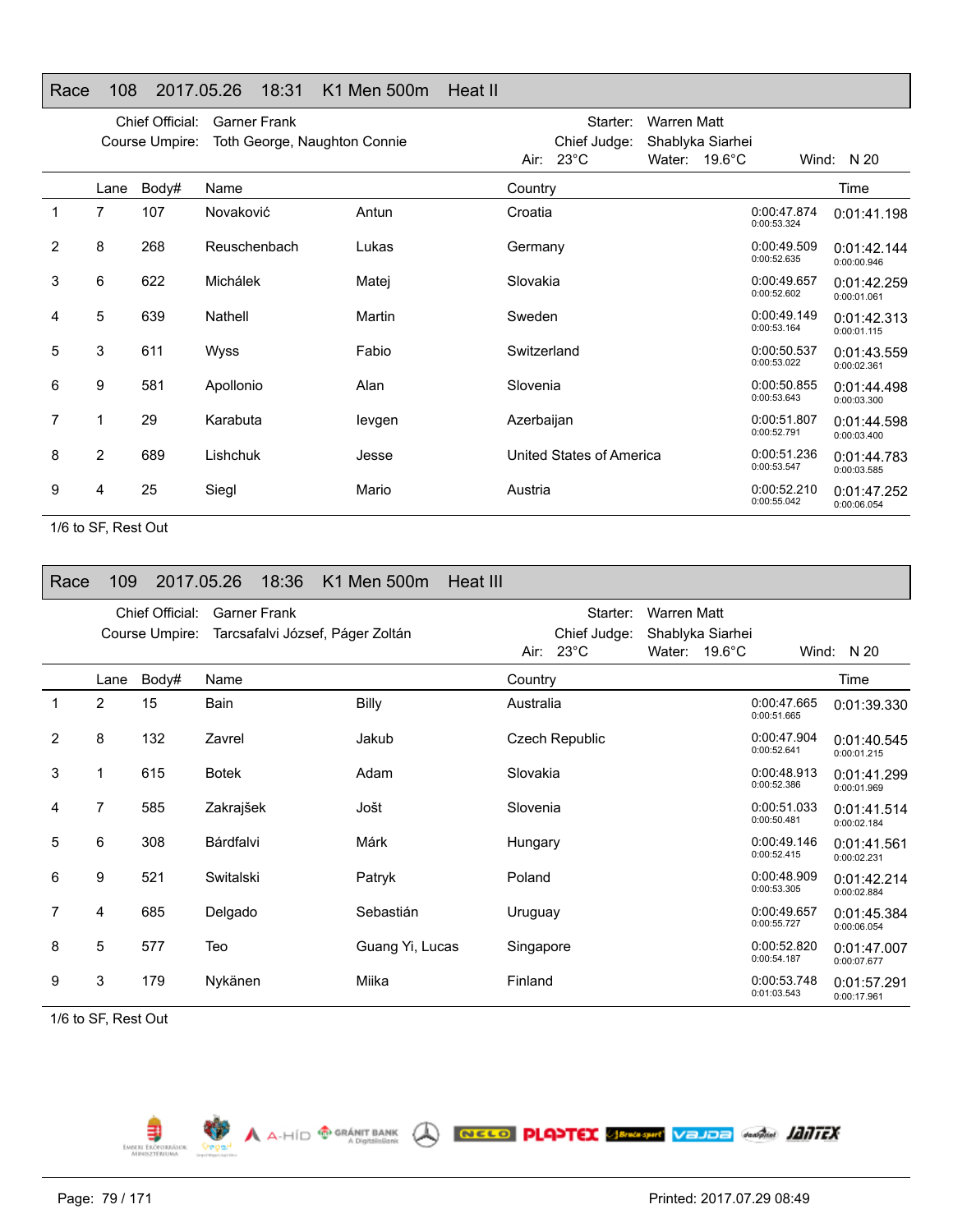## Race 110 2017.05.26 18:41 K1 Men 500m Heat IV

|   |                | Chief Official:<br>Course Umpire: | <b>Garner Frank</b><br>Thurmer Geza, Avar Tamás |             |                | Starter:<br>Chief Judge: | <b>Warren Matt</b><br>Shablyka Siarhei |                            |                            |
|---|----------------|-----------------------------------|-------------------------------------------------|-------------|----------------|--------------------------|----------------------------------------|----------------------------|----------------------------|
|   |                |                                   |                                                 |             |                | Air: $22^{\circ}$ C      | Water: $19.6^{\circ}$ C                |                            | Wind: N 22                 |
|   | Lane           | Body#                             | Name                                            |             | Country        |                          |                                        |                            | Time                       |
|   | 3              | 147                               | Poulsen                                         | René Holten | Denmark        |                          |                                        | 0:00:48.628<br>0:00:48.644 | 0:01:37.272                |
| 2 | $\overline{2}$ | 33                                | Peters                                          | Artuur      | <b>Belgium</b> |                          |                                        | 0:00:47.938<br>0:00:50.034 | 0:01:37.972<br>0:00:00.700 |
| 3 | 4              | 517                               | Siemionowski                                    | Piotr       | Poland         |                          |                                        | 0:00:47.993<br>0:00:52.833 | 0:01:40.826<br>0:00:03.554 |
| 4 | 5              | 472                               | Ullvang                                         | Lars Magne  | Norway         |                          |                                        | 0:00:49.210<br>0:00:51.754 | 0:01:40.964<br>0:00:03.692 |
| 5 | 7              | 19                                | Mctavish                                        | Simon       | Australia      |                          |                                        | 0:00:48.977<br>0:00:52.034 | 0:01:41.011<br>0:00:03.739 |
| 6 | 6              | 425                               | Tokarnitskyi                                    | Sergei      | Kazakhstan     |                          |                                        | 0:00:50.530<br>0:00:50.488 | 0:01:41.018<br>0:00:03.746 |
| 7 | 9              | 204                               | Le Gall                                         | Aurélien    | France         |                          |                                        | 0:00:47.034<br>0:00:54.000 | 0:01:41.034<br>0:00:03.762 |
| 8 | 8              | 432                               | Bondar                                          | Maksim      |                | Kyrgyz Republic          |                                        | 0:00:50.533<br>0:00:56.270 | 0:01:46.803<br>0:00:09.531 |
| 9 |                | 359                               | Momeninokandeh                                  | Javad       | Iran           |                          |                                        | 0:00:52.095<br>0:00:55.116 | 0:01:47.211<br>0:00:09.939 |

1/6 to SF, Rest Out

| Race | 111            | 2017.05.26                        |                | 18:46               | K1 Men 500m                  | Heat V |            |                          |                    |                         |                            |                            |
|------|----------------|-----------------------------------|----------------|---------------------|------------------------------|--------|------------|--------------------------|--------------------|-------------------------|----------------------------|----------------------------|
|      |                | Chief Official:<br>Course Umpire: |                | <b>Garner Frank</b> | Toth George, Naughton Connie |        |            | Starter:<br>Chief Judge: | <b>Warren Matt</b> | Shablyka Siarhei        |                            |                            |
|      |                |                                   |                |                     |                              |        |            | Air: $22^{\circ}$ C      |                    | Water: $19.6^{\circ}$ C |                            | Wind: $N$ 22               |
|      | Lane           | Body#                             | Name           |                     |                              |        | Country    |                          |                    |                         |                            | Time                       |
| 1    | 5              | 256                               | Hoff           |                     | Max                          |        | Germany    |                          |                    |                         | 0:00:49.373<br>0:00:51.687 | 0:01:41.060                |
| 2    | $\overline{2}$ | 707                               | Mochalov       |                     | Aleksey                      |        | Uzbekistan |                          |                    |                         | 0:00:50.353<br>0:00:51.853 | 0:01:42.206<br>0:00:01.146 |
| 3    | 7              | 6                                 | Di Giacomo     |                     | Ezequiel                     |        | Argentina  |                          |                    |                         | 0:00:45.232<br>0:00:57.790 | 0:01:43.022<br>0:00:01.962 |
| 4    | 6              | 110                               | Odysseos       |                     | <b>Ioannis</b>               |        | Cyprus     |                          |                    |                         | 0:00:50.003<br>0:00:53.972 | 0:01:43.975<br>0:00:02.915 |
| 5    | 3              | 433                               | Dorofeev       |                     | Igor                         |        |            | Kyrgyz Republic          |                    |                         | 0:00:51.581<br>0:00:54.217 | 0:01:45.798<br>0:00:04.738 |
| 6    |                | 688                               | <b>Burdiak</b> |                     | Timothy                      |        |            | United States of America |                    |                         | 0:00:52.908<br>0:00:55.814 | 0:01:48.722<br>0:00:07.662 |
|      | 8              | 655                               | Wu             |                     | Chun-chieh                   |        |            | Chinese Taipei           |                    |                         | 0:00:53.597<br>0:00:57.801 | 0:01:51.398<br>0:00:10.338 |
| 8    | 9              | 468                               | Ivarsen        |                     | Magnus                       |        | Norway     |                          |                    |                         | 0:00:55.184<br>0:00:56.999 | 0:01:52.183<br>0:00:11.123 |

1/6 to SF, Rest Out

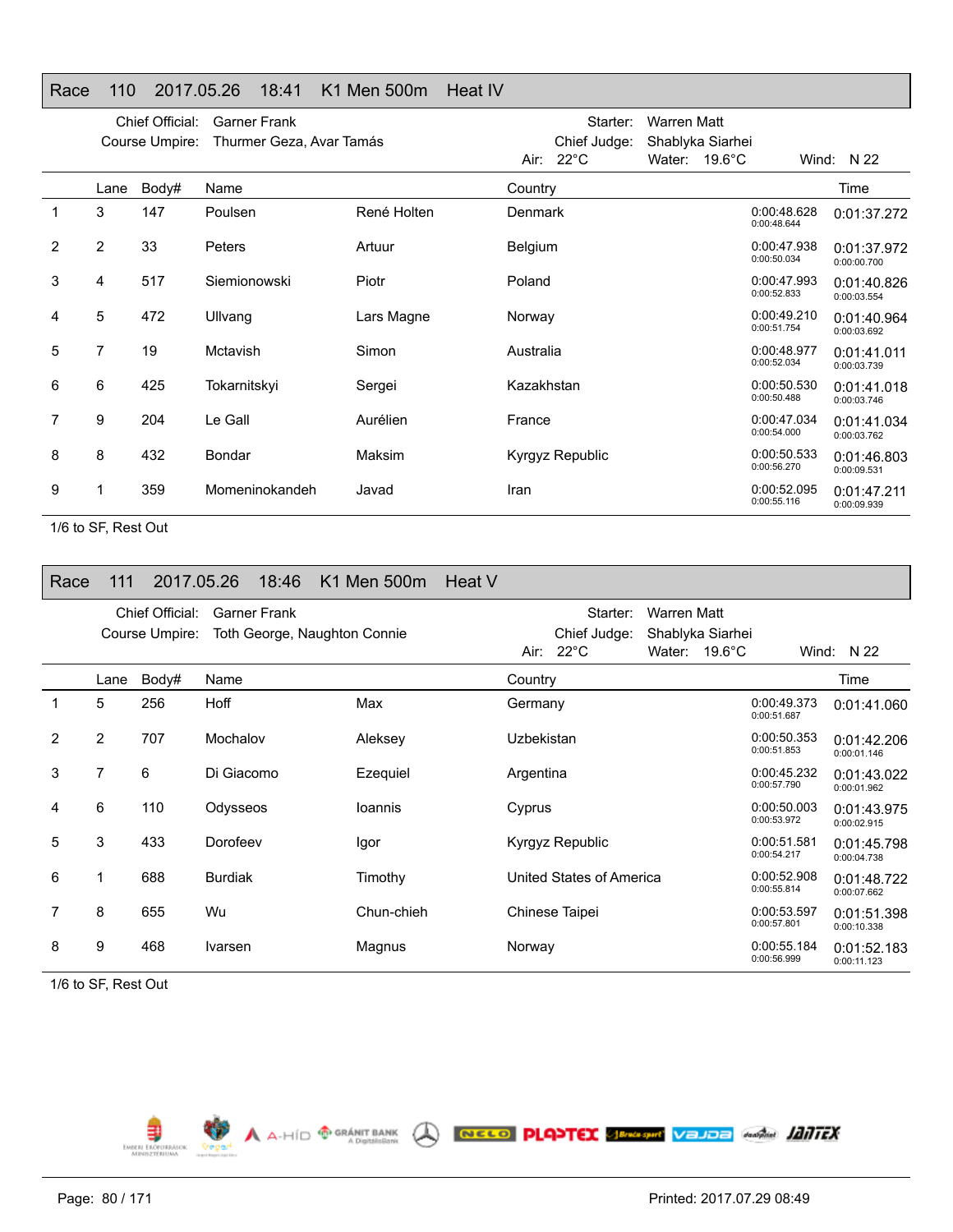## Race 112 2017.05.26 18:51 K1 Men 500m Heat VI

|   |                | Chief Official:<br>Course Umpire: | <b>Garner Frank</b><br>Tarcsafalvi József, Páger Zoltán |                             |                 | Starter:<br>Chief Judge: | <b>Warren Matt</b><br>Shablyka Siarhei |                            |                            |
|---|----------------|-----------------------------------|---------------------------------------------------------|-----------------------------|-----------------|--------------------------|----------------------------------------|----------------------------|----------------------------|
|   |                |                                   |                                                         |                             |                 | Air: $22^{\circ}$ C      | Water: $19.6^{\circ}$ C                |                            | Wind: $N$ 22               |
|   | Lane           | Body#                             | Name                                                    |                             | Country         |                          |                                        |                            | Time                       |
| 1 | 3              | 672                               | Kukharyk                                                | Oleh                        | Ukraine         |                          |                                        | 0:00:48.908<br>0:00:51.045 | 0:01:39.953                |
| 2 | 4              | 47                                | Kirchev                                                 | Miroslav                    | <b>Bulgaria</b> |                          |                                        | 0:00:49.865<br>0:00:51.865 | 0:01:41.730<br>0:00:01.777 |
| 3 | 6              | 226                               | Lusty                                                   | Thomas                      |                 | <b>Great Britain</b>     |                                        | 0:00:50.376<br>0:00:51.577 | 0:01:41.953<br>0:00:02.000 |
| 4 | $\overline{2}$ | 28                                | Javadov                                                 | Mirnazim                    | Azerbaijan      |                          |                                        | 0:00:49.524<br>0:00:52.652 | 0:01:42.176<br>0:00:02.223 |
| 5 | 5              | 167                               | Rodriguez                                               | Roi                         | Spain           |                          |                                        | 0:00:50.957<br>0:00:54.342 | 0:01:45.299<br>0:00:05.346 |
| 6 | 9              | 149                               | El-sayed                                                | Karim                       | Egypt           |                          |                                        | 0:00:53.394<br>0:00:53.151 | 0:01:46.545<br>0:00:06.592 |
| 7 | $\overline{7}$ | 710                               | <b>Tom</b>                                              | Artur                       | Uzbekistan      |                          |                                        | 0:00:52.475<br>0:00:54.793 | 0:01:47.268<br>0:00:07.315 |
| 8 |                | 573                               | <b>Bin Nasiman</b>                                      | Muhammad<br>Syaheenul Aiman | Singapore       |                          |                                        | 0:00:50.854<br>0:00:56.552 | 0:01:47.406<br>0:00:07.453 |
| 9 | 8              | 281                               | Tsoi                                                    | Yik San                     | Hong Kong       |                          |                                        | 0:00:55.954<br>0:01:03.352 | 0:01:59.306<br>0:00:19.353 |

1/6 to SF, Rest Out

| Race | 113            |                 | 2017.05.27 | 08:31               | K1 Women 500m                | Final C               |                                 |                                  |                            |                            |
|------|----------------|-----------------|------------|---------------------|------------------------------|-----------------------|---------------------------------|----------------------------------|----------------------------|----------------------------|
|      |                | Chief Official: |            | <b>Garner Frank</b> |                              |                       | Starter:                        | <b>Warren Matt</b>               |                            |                            |
|      |                | Course Umpire:  |            |                     | Toth George, Naughton Connie | Air:                  | Chief Judge:<br>18 $^{\circ}$ C | Shablyka Siarhei<br>Water: 20 °C |                            | Wind: $N 20$               |
|      | Lane           | Body#           | Name       |                     |                              | Country               |                                 |                                  |                            | Time                       |
|      | 4              | 664             | Todorova   |                     | Anastasija                   | Ukraine               |                                 |                                  | 0:00:54.635<br>0:00:57.767 | 0:01:52.402                |
| 2    | 9              | 547             | Stepanova  |                     | Kira                         | Russia                |                                 |                                  | 0:00:55.814<br>0:00:56.904 | 0:01:52.718<br>0:00:00.316 |
| 3    | 7              | 186             | Hostens    |                     | Manon                        | France                |                                 |                                  | 0:00:56.597<br>0:00:56.136 | 0:01:52.733<br>0:00:00.331 |
| 4    | 6              | 56              | Langlois   |                     | Andreanne                    | Canada                |                                 |                                  | 0:00:55.403<br>0:00:57.884 | 0:01:53.287<br>0:00:00.885 |
| 5    | 8              | 613             | Mládková   |                     | Ivana                        | Slovakia              |                                 |                                  | 0:00:55.048<br>0:00:58.847 | 0:01:53.895<br>0:00:01.493 |
| 6    | 5              | 632             | Wikberg    |                     | Moa                          | Sweden                |                                 |                                  | 0:00:56.597<br>0:00:57.759 | 0:01:54.356<br>0:00:01.954 |
| 7    | 1              | 114             | Koziskova  |                     | Anna                         | <b>Czech Republic</b> |                                 |                                  | 0:00:55.462<br>0:00:58.933 | 0:01:54.395<br>0:00:01.993 |
| 8    | $\overline{2}$ | 22              | Lehaci     |                     | Ana Roxana                   | Austria               |                                 |                                  | 0:00:56.013<br>0:00:58.559 | 0:01:54.572<br>0:00:02.170 |
| 9    | 3              | 465             | Solhaug    |                     | Marte                        | Norway                |                                 |                                  | 0:00:57.230<br>0:00:57.888 | 0:01:55.118<br>0:00:02.716 |

A A-HÍD <sup>®</sup> GRÁNIT BANK **A RECO PLANTEX SERGANY VEJOE** ANGEL **JANTEX EMBERI ERŐPORRÁSOK**<br>MIRIBETÉRIUMA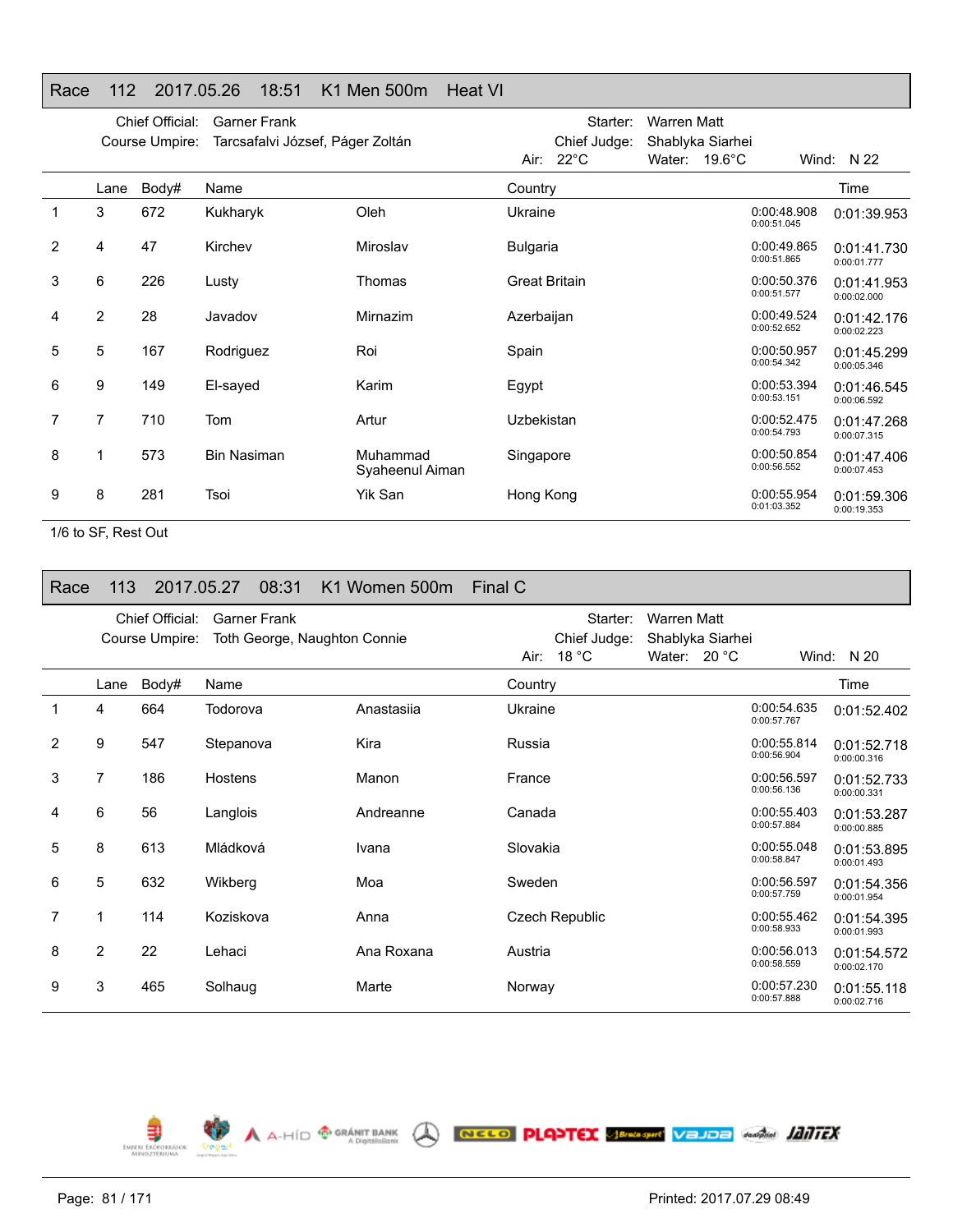## Race 114 2017.05.27 08:36 K1 Women 500m Final B

|   |                | Chief Official:<br>Course Umpire: | <b>Garner Frank</b><br>Tarcsafalvi József, Páger Zoltán |               |                      | Starter:<br>Chief Judge: | Warren Matt<br>Shablyka Siarhei |                            |                            |
|---|----------------|-----------------------------------|---------------------------------------------------------|---------------|----------------------|--------------------------|---------------------------------|----------------------------|----------------------------|
|   |                |                                   |                                                         |               |                      | Air: $18 °C$             | Water: 20 °C                    |                            | Wind: N 20                 |
|   | Lane           | Body#                             | Name                                                    |               | Country              |                          |                                 |                            | Time                       |
|   | 6              | 12                                | <b>Burnett</b>                                          | Alyce         | Australia            |                          |                                 | 0:00:52.546<br>0:00:57.133 | 0:01:49.679                |
| 2 | 9              | 137                               | Jørgensen                                               | Emma Aastrand | <b>Denmark</b>       |                          |                                 | 0:00:54.263<br>0:00:56.462 | 0:01:50.725<br>0:00:01.046 |
| 3 | 5              | 593                               | Starovic                                                | Milica        | Serbia               |                          |                                 | 0:00:54.143<br>0:00:56.890 | 0:01:51.033<br>0:00:01.354 |
| 4 | $\overline{2}$ | 30                                | <b>Broekx</b>                                           | Lize          | <b>Belgium</b>       |                          |                                 | 0:00:54.337<br>0:00:57.296 | 0:01:51.633<br>0:00:01.954 |
| 5 | 8              | 190                               | Troel                                                   | Sarah         | France               |                          |                                 | 0:00:56.636<br>0:00:55.528 | 0:01:52.164<br>0:00:02.485 |
| 6 | 4              | 9                                 | Brigden-jones                                           | Jo            | Australia            |                          |                                 | 0:00:55.848<br>0:00:56.954 | 0:01:52.802<br>0:00:03.123 |
|   | 3              | 244                               | Medert                                                  | Tabea         | Germany              |                          |                                 | 0:00:55.158<br>0:00:58.175 | 0:01:53.333<br>0:00:03.654 |
| 8 | 7              | 590                               | Moldovan                                                | Nikolina      | Serbia               |                          |                                 | 0:00:55.312<br>0:00:59.352 | 0:01:54.664<br>0:00:04.985 |
| 9 |                | 206                               | <b>Belcher</b>                                          | Lani          | <b>Great Britain</b> |                          |                                 | 0:00:56.016<br>0:00:58.902 | 0:01:54.918<br>0:00:05.239 |

# Race 115 2017.05.27 08:41 C1 Women 500m Final C

|                |                | Chief Official:<br>Course Umpire: | <b>Garner Frank</b><br>Thurmer Geza, Avar Tamás |          | Starter:<br>Chief Judge: | <b>Warren Matt</b><br>Shablyka Siarhei |                            |                            |
|----------------|----------------|-----------------------------------|-------------------------------------------------|----------|--------------------------|----------------------------------------|----------------------------|----------------------------|
|                |                |                                   |                                                 |          | Air: -                   | Water: -                               |                            | Wind: -                    |
|                | Lane           | Body#                             | Name                                            |          | Country                  |                                        |                            | Time                       |
| 1              | 5              | 407                               | Tsubota                                         | Megumi   | Japan                    |                                        | 0:01:04.268<br>0:01:08.566 | 0:02:12.834                |
| $\overline{2}$ | 3              | 406                               | Shimazu                                         | Sayako   | Japan                    |                                        | 0:01:05.576<br>0:01:07.851 | 0:02:13.427<br>0:00:00.593 |
| 3              | $\overline{2}$ | 230                               | Kerdikashvili                                   | Mariam   | Georgia                  |                                        | 0:01:05.702<br>0:01:09.886 | 0:02:15.588<br>0:00:02.754 |
| 4              | 7              | 182                               | Cailleretz                                      | Julie    | France                   |                                        | 0:01:06.257<br>0:01:11.016 | 0:02:17.273<br>0:00:04.439 |
| 5              | 8              | 571                               | <b>Lim</b>                                      | Yuan Yin | Singapore                |                                        | 0:01:07.054<br>0:01:11.388 | 0:02:18.442<br>0:00:05.608 |
| 6              | 9              | 118                               | Součková                                        | Lenka    | Czech Republic           |                                        | 0:01:09.642<br>0:01:11.969 | 0:02:21.611<br>0:00:08.777 |
| 7              | 6              | 647                               | Thiangkathok                                    | Orasa    | Thailand                 |                                        | 0:01:06.210<br>0:01:15.540 | 0:02:21.750<br>0:00:08.916 |
| 8              | 1              | 665                               | Zhyliuk                                         | Natalia  | Ukraine                  |                                        | 0:01:09.968<br>0:01:13.028 | 0:02:22.996<br>0:00:10.162 |
| 9              | 4              | 150                               | Coco Rohde                                      | Patricia | Spain                    |                                        | 0:01:09.052<br>0:01:17.382 | 0:02:26.434<br>0:00:13.600 |

A A-HID **<sup>® GRÁNIT BANK</sup> A RECO PLANTEX SEMERENT VELDE ANGLI IZITEX** 

Ę EMBERL ERO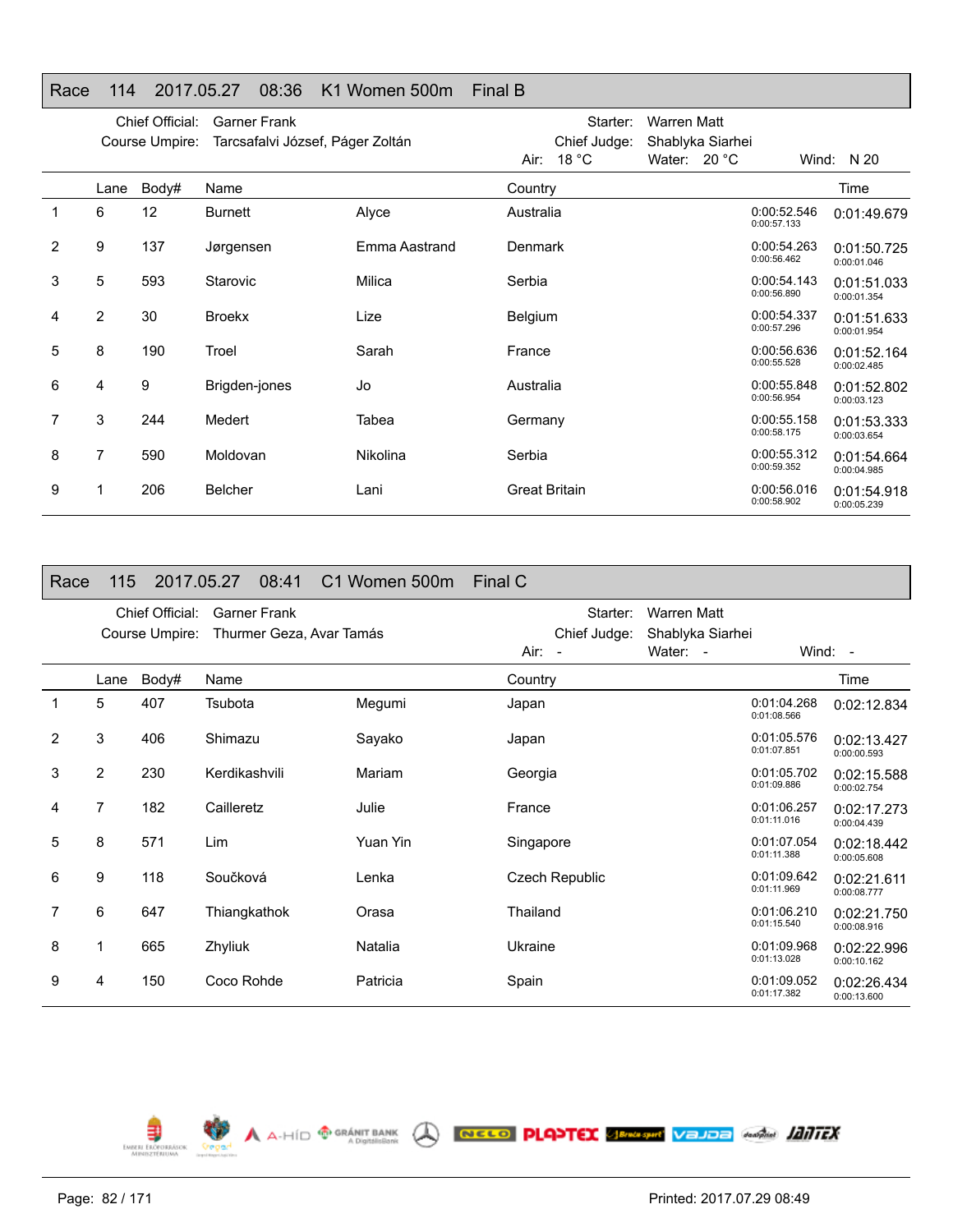## Race 116 2017.05.27 08:46 C1 Women 500m Final B

|   |      | Chief Official:<br>Course Umpire: | <b>Garner Frank</b><br>Toth George, Naughton Connie |          |            | Starter:<br>Chief Judge: | Warren Matt<br>Shablyka Siarhei |                            |                            |
|---|------|-----------------------------------|-----------------------------------------------------|----------|------------|--------------------------|---------------------------------|----------------------------|----------------------------|
|   |      |                                   |                                                     |          |            | Air: $18 °C$             | Water: $20 °C$                  |                            | Wind: $N 20$               |
|   | Lane | Body#                             | Name                                                |          | Country    |                          |                                 |                            | Time                       |
|   | 5    | 92                                | Men                                                 | Huan     | China      |                          |                                 | 0:01:05.034<br>0:01:07.661 | 0:02:12.695                |
| 2 | 6    | 496                               | Stanny                                              | Magda    | Poland     |                          |                                 | 0:01:05.070<br>0:01:08.225 | 0:02:13.295<br>0:00:00.600 |
| 3 | 7    | 485                               | <b>Borowska</b>                                     | Dorota   | Poland     |                          |                                 | 0:01:04.951<br>0:01:10.206 | 0:02:15.157<br>0:00:02.462 |
| 4 | 3    | 693                               | Tsoy                                                | Yuliya   | Uzbekistan |                          |                                 | 0:01:04.904<br>0:01:10.330 | 0:02:15.234<br>0:00:02.539 |
| 5 | 8    | 418                               | Yemelyanova                                         | Sofya    | Kazakhstan |                          |                                 | 0:01:06.020<br>0:01:09.775 | 0:02:15.795<br>0:00:03.100 |
| 6 | 1    | 35                                | Aparecida Elias Da<br>Silva                         | Angela   | Brazil     |                          |                                 | 0:01:06.210<br>0:01:10.847 | 0:02:17.057<br>0:00:04.362 |
| 7 | 9    | 417                               | Ussova                                              | Svetlana | Kazakhstan |                          |                                 | 0:01:07.923<br>0:01:09.318 | 0:02:17.241<br>0:00:04.546 |
| 8 | 4    | 351                               | Raoufi Balgouri                                     | Atena    | Iran       |                          |                                 | 0:01:05.001<br>0:01:12.256 | 0:02:17.257<br>0:00:04.562 |
| 9 | 2    | 152                               | Díaz                                                | Belén    | Spain      |                          |                                 | 0:01:08.598<br>0:01:10.797 | 0:02:19.395<br>0:00:06.700 |

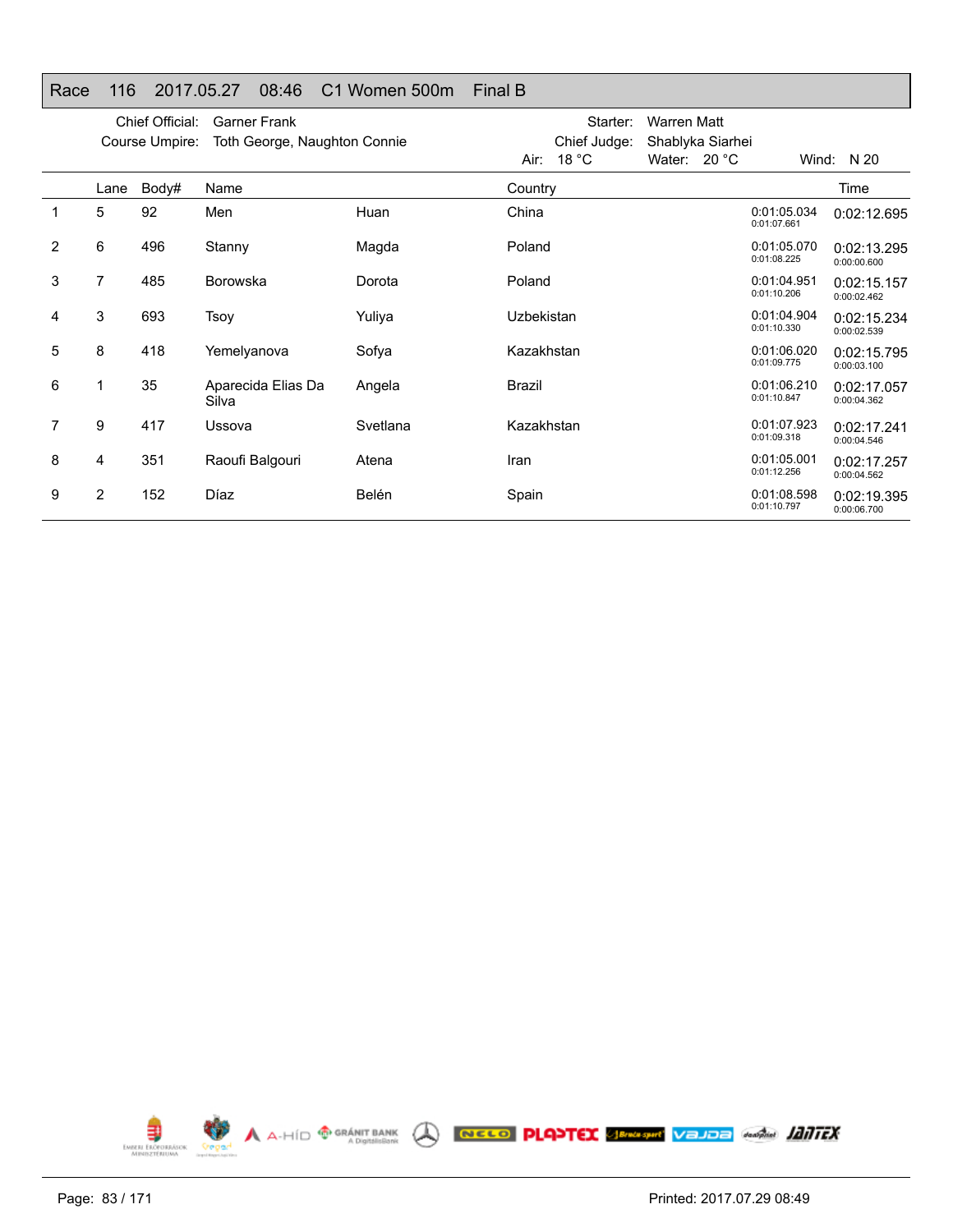## Race 117 2017.05.27 08:56 K2 Men 500m Final B

|   |      | Chief Official:<br>Course Umpire: | <b>Garner Frank</b><br>Tarcsafalvi József, Páger Zoltán |                            |                        | Starter:<br>Chief Judge:         | <b>Penfound Mark</b><br>Shablyka Siarhei |                            |                            |
|---|------|-----------------------------------|---------------------------------------------------------|----------------------------|------------------------|----------------------------------|------------------------------------------|----------------------------|----------------------------|
|   |      |                                   |                                                         |                            | Air:                   | 18 $^{\circ}$ C                  | Water: $20 °C$                           |                            | Wind: $N 20$               |
|   | Lane | Body#                             | Name                                                    |                            | Country                |                                  |                                          |                            | Time                       |
| 1 | 5    | 252<br>271                        | Gecsö<br>Stroinski                                      | Tamas<br>Kostja            | Germany<br>Germany     |                                  |                                          | 0:00:43.696<br>0:00:45.990 | 0:01:29.686                |
| 2 | 9    | 447<br>446                        | Maldonis<br>Maldonis                                    | Simonas<br>Mindaugas       | Lithuania<br>Lithuania |                                  |                                          | 0:00:44.251<br>0:00:47.143 | 0:01:31.394<br>0:00:01.708 |
| 3 | 2    | 684<br>673                        | Zhmutskyi<br>Lakmanov                                   | Pavlo<br>Denys             | Ukraine<br>Ukraine     |                                  |                                          | 0:00:44.164<br>0:00:47.691 | 0:01:31.855<br>0:00:02.169 |
| 4 | 7    | 635<br>637                        | Elenius<br>Johansson                                    | Joel<br>David              | Sweden<br>Sweden       |                                  |                                          | 0:00:43.143<br>0:00:49.204 | 0:01:32.347<br>0:00:02.661 |
| 5 | 3    | 174<br>172                        | Sula<br>Alupere                                         | Kaspar<br>Kaarel           | Estonia<br>Estonia     |                                  |                                          | 0:00:44.452<br>0:00:48.165 | 0:01:32.617<br>0:00:02.931 |
| 6 | 6    | 126<br>131                        | Kusovský<br>Trefil                                      | Lukáš<br>Lukáš             |                        | Czech Republic<br>Czech Republic |                                          | 0:00:44.101<br>0:00:48.562 | 0:01:32.663<br>0:00:02.977 |
| 7 | 8    | 583<br>582                        | Franceskin<br>Debeljak                                  | Maks<br>Vid                | Slovenia<br>Slovenia   |                                  |                                          | 0:00:44.692<br>0:00:48.002 | 0:01:32.694<br>0:00:03.008 |
| 8 | 4    | 514<br>500                        | Mazur<br>Ambroziak                                      | Piotr<br>Denis             | Poland<br>Poland       |                                  |                                          | 0:00:45.345<br>0:00:47.926 | 0:01:33.271<br>0:00:03.585 |
| 9 | 1    | 145<br>146                        | Noe<br>Petersen                                         | Emil<br><b>Mads Brandt</b> | Denmark<br>Denmark     |                                  |                                          | 0:00:46.569<br>0:00:47.994 | 0:01:34.563<br>0:00:04.877 |

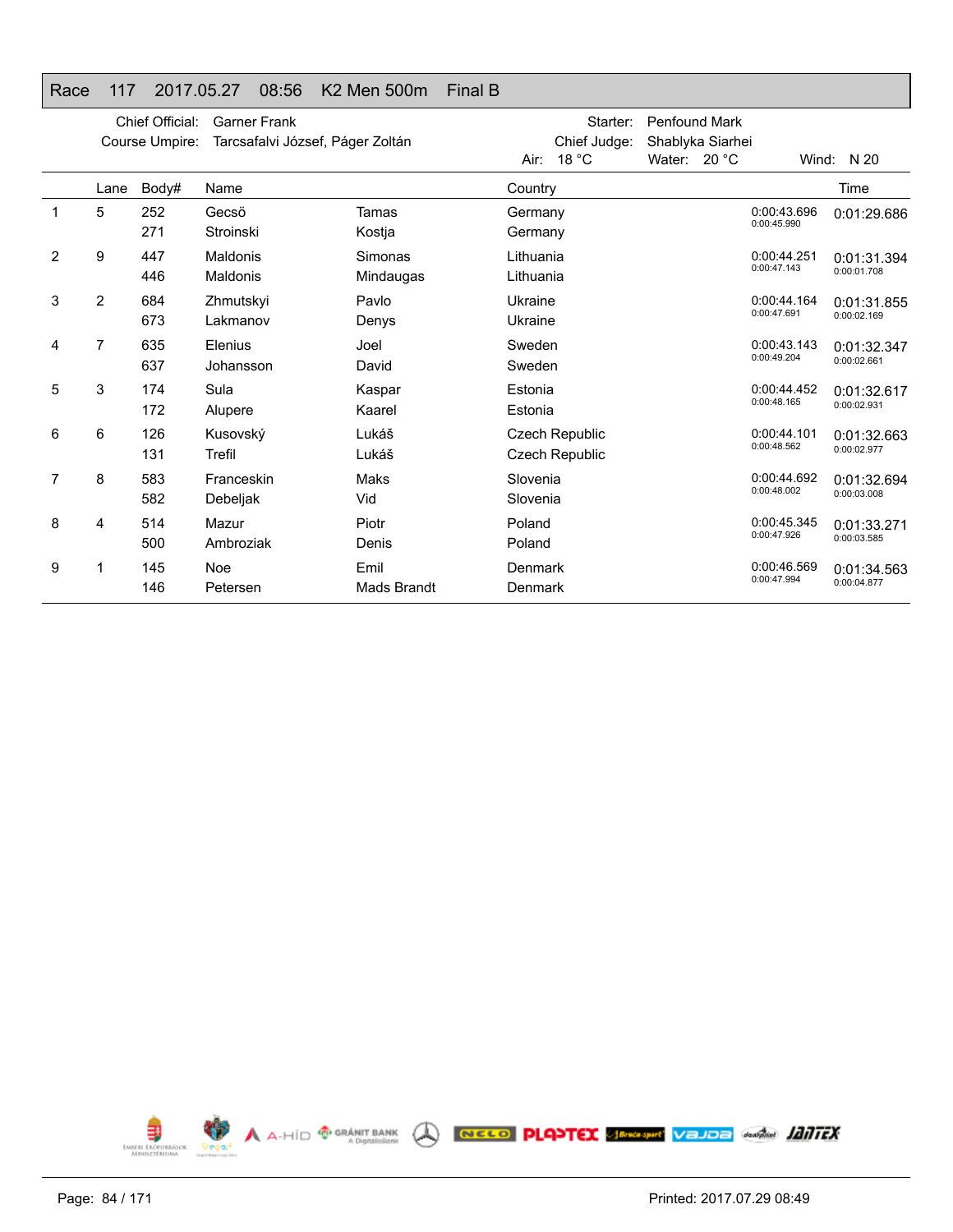|    |      | Chief Official:<br>Course Umpire: | <b>Garner Frank</b><br>Thurmer Geza, Avar Tamás |                     |             | Starter:<br>Chief Judge: | <b>Warren Matt</b> | Shablyka Siarhei |                                                                                        |                            |
|----|------|-----------------------------------|-------------------------------------------------|---------------------|-------------|--------------------------|--------------------|------------------|----------------------------------------------------------------------------------------|----------------------------|
|    |      |                                   |                                                 |                     | Air:        | 19 °C                    | Water: 20 °C       |                  |                                                                                        | Wind: N 20                 |
|    | Lane | Body#                             | Name                                            |                     | Country     |                          |                    |                  |                                                                                        | Time                       |
| -1 | 5    | 411                               | Ananchenko                                      | Zoya                | Kazakhstan  |                          |                    |                  | 0:00:57.579<br>0:01:01.713<br>0:01:59.292<br>0:01:03.162<br>0:03:02.454<br>0:01:02.104 | 0:04:04.558                |
| 2  | 4    | 687                               | Mcelroy                                         | Kaitlyn             |             | United States of America |                    |                  | 0:00:58.204<br>0:01:02.911<br>0:02:01.115<br>0:01:04.445<br>0:03:05.560<br>0:01:00.837 | 0:04:06.397<br>0:00:01.839 |
| 3  | 6    | 570                               | Lee                                             | Wei Ling, Geraldine | Singapore   |                          |                    |                  | 0:00:59.345<br>0:01:04.640<br>0:02:03.985<br>0:01:02.958<br>0:03:06.943<br>0:01:00.823 | 0:04:07.766<br>0:00:03.208 |
| 4  | 2    | 115                               | Krpatova                                        | Jana                |             | Czech Republic           |                    |                  | 0:01:01.183<br>0:01:03.083<br>0:02:04.266<br>0:01:04.616<br>0:03:08.882<br>0:01:00.976 | 0:04:09.858<br>0:00:05.300 |
| 5  | 3    | 608                               | Widmer                                          | Franziska           | Switzerland |                          |                    |                  | 0:00:59.879<br>0:01:04.336<br>0:02:04.215<br>0:01:05.414<br>0:03:09.629<br>0:01:01.583 | 0:04:11.212<br>0:00:06.654 |
| 6  | 8    | 136                               | Hugod                                           | Ida                 | Denmark     |                          |                    |                  | 0:01:01.422<br>0:01:03.792<br>0:02:05.214<br>0:01:06.465<br>0:03:11.679<br>0:01:01.741 | 0:04:13.420<br>0:00:08.862 |
| 7  | 7    | 349                               | Hakimimoghaddam                                 | Arezou              | Iran        |                          |                    |                  | 0:00:59.298<br>0:01:04.039<br>0:02:03.337<br>0:01:07.046<br>0:03:10.383<br>0:01:03.191 | 0:04:13.574<br>0:00:09.016 |
| 8  | 1    | 116                               | Krpatova                                        | Lucie               |             | Czech Republic           |                    |                  | 0:01:01.718<br>0:01:05.749<br>0:02:07.467<br>0:01:06.004<br>0:03:13.471<br>0:01:00.549 | 0:04:14.020<br>0:00:09.462 |
| 9  | 9    | 492                               | Markiewicz                                      | Paulina             | Poland      |                          |                    |                  | 0:01:00.989<br>0:01:05.309<br>0:02:06.298<br>0:01:07.257<br>0:03:13.555<br>0:01:04.019 | 0:04:17.574<br>0:00:13.016 |



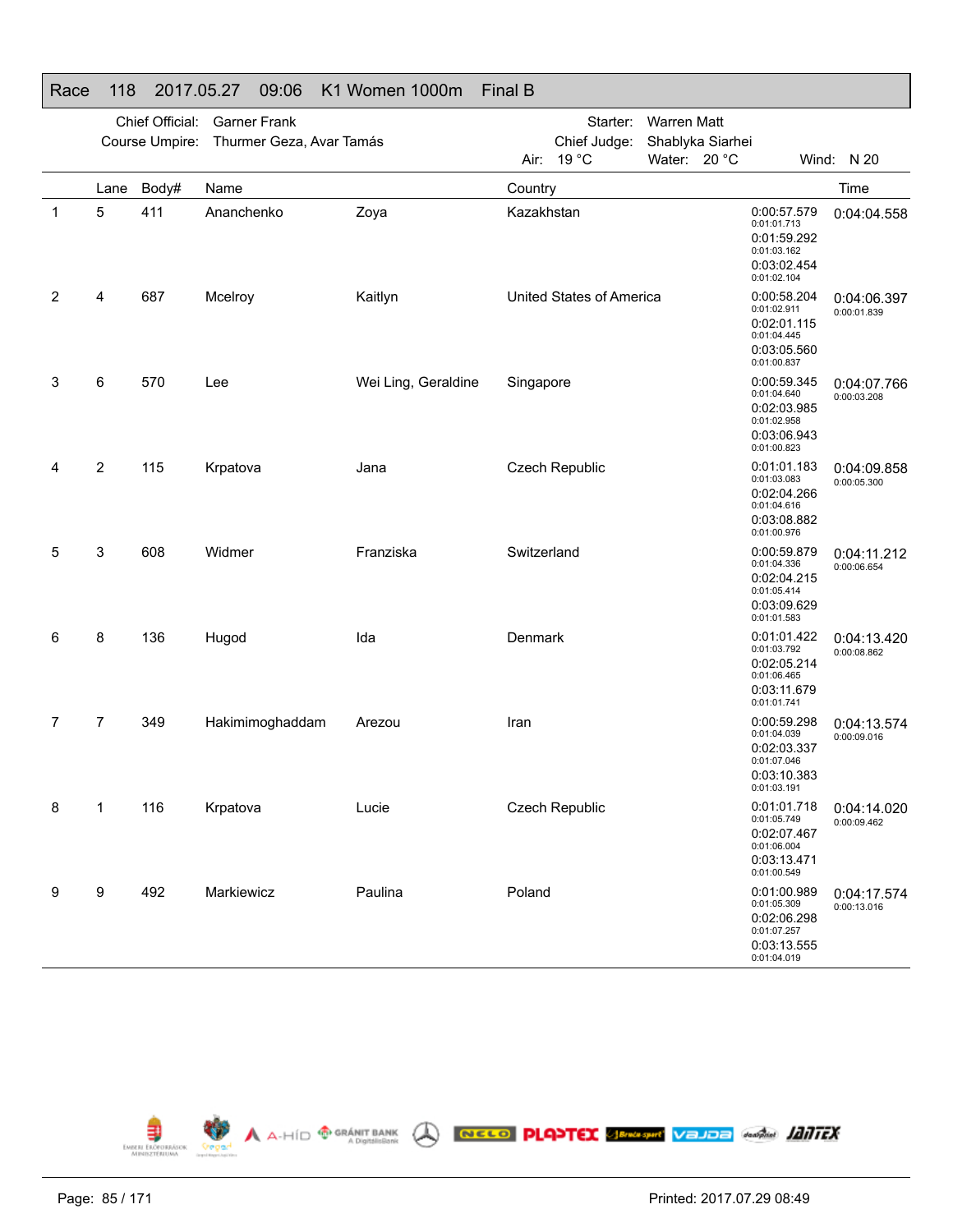|              |      | Chief Official:<br>Course Umpire: | <b>Garner Frank</b><br>Toth George, Naughton Connie |             |                      | Starter:<br>Chief Judge: | Janza Peter<br>Shablyka Siarhei |                                                                                        |                            |
|--------------|------|-----------------------------------|-----------------------------------------------------|-------------|----------------------|--------------------------|---------------------------------|----------------------------------------------------------------------------------------|----------------------------|
|              |      |                                   |                                                     |             | Air:                 | 19 °C                    | Water: 20 °C                    |                                                                                        | Wind: N 22                 |
|              | Lane | Body#                             | Name                                                |             | Country              |                          |                                 |                                                                                        | Time                       |
| $\mathbf{1}$ | 7    | 267                               | Rendschmidt                                         | Max         | Germany              |                          |                                 | 0:00:48.498<br>0:00:54.161<br>0:01:42.659<br>0:00:55.557<br>0:02:38.216<br>0:00:53.278 | 0:03:31.494                |
| 2            | 5    | 226                               | Lusty                                               | Thomas      | <b>Great Britain</b> |                          |                                 | 0:00:50.483<br>0:00:53.791<br>0:01:44.274<br>0:00:56.793<br>0:02:41.067<br>0:00:52.543 | 0:03:33.610<br>0:00:02.116 |
| 3            | 8    | 333                               | Németh                                              | Viktor Máté | Hungary              |                          |                                 | 0:00:51.565<br>0:00:53.666<br>0:01:45.231<br>0:00:55.407<br>0:02:40.638<br>0:00:53.210 | 0:03:33.848<br>0:00:02.354 |
| 4            | 6    | 107                               | Novaković                                           | Antun       | Croatia              |                          |                                 | 0:00:51.329<br>0:00:55.836<br>0:01:47.165<br>0:00:55.620<br>0:02:42.785<br>0:00:53.117 | 0:03:35.902<br>0:00:04.408 |
| 5            | 2    | 639                               | Nathell                                             | Martin      | Sweden               |                          |                                 | 0:00:52.608<br>0:00:53.962<br>0:01:46.570<br>0:00:57.204<br>0:02:43.774<br>0:00:52.436 | 0:03:36.210<br>0:00:04.716 |
| 6            | 4    | 707                               | Mochalov                                            | Aleksey     | Uzbekistan           |                          |                                 | 0:00:51.051<br>0:00:55.041<br>0:01:46.092<br>0:00:58.727<br>0:02:44.819<br>0:00:52.460 | 0:03:37.279<br>0:00:05.785 |
| 7            | 3    | 598                               | Hancovski                                           | Dragan      | Serbia               |                          |                                 | 0:00:50.803<br>0:00:56.610<br>0:01:47.413<br>0:00:58.237<br>0:02:45.650<br>0:00:51.914 | 0:03:37.564<br>0:00:06.070 |
| 8            | 1    | 221                               | Boyton                                              | Jonathan    | <b>Great Britain</b> |                          |                                 | 0:00:51.612<br>0:00:55.262<br>0:01:46.874<br>0:00:57.334<br>0:02:44.208<br>0:00:53.386 | 0:03:37.594<br>0:00:06.100 |
| 9            | 9    | 353                               | Asadi                                               | Farzin      | Iran                 |                          |                                 | 0:00:52.516<br>0:00:57.442<br>0:01:49.958<br>0:00:56.996<br>0:02:46.954<br>0:00:51.694 | 0:03:38.648<br>0:00:07.154 |



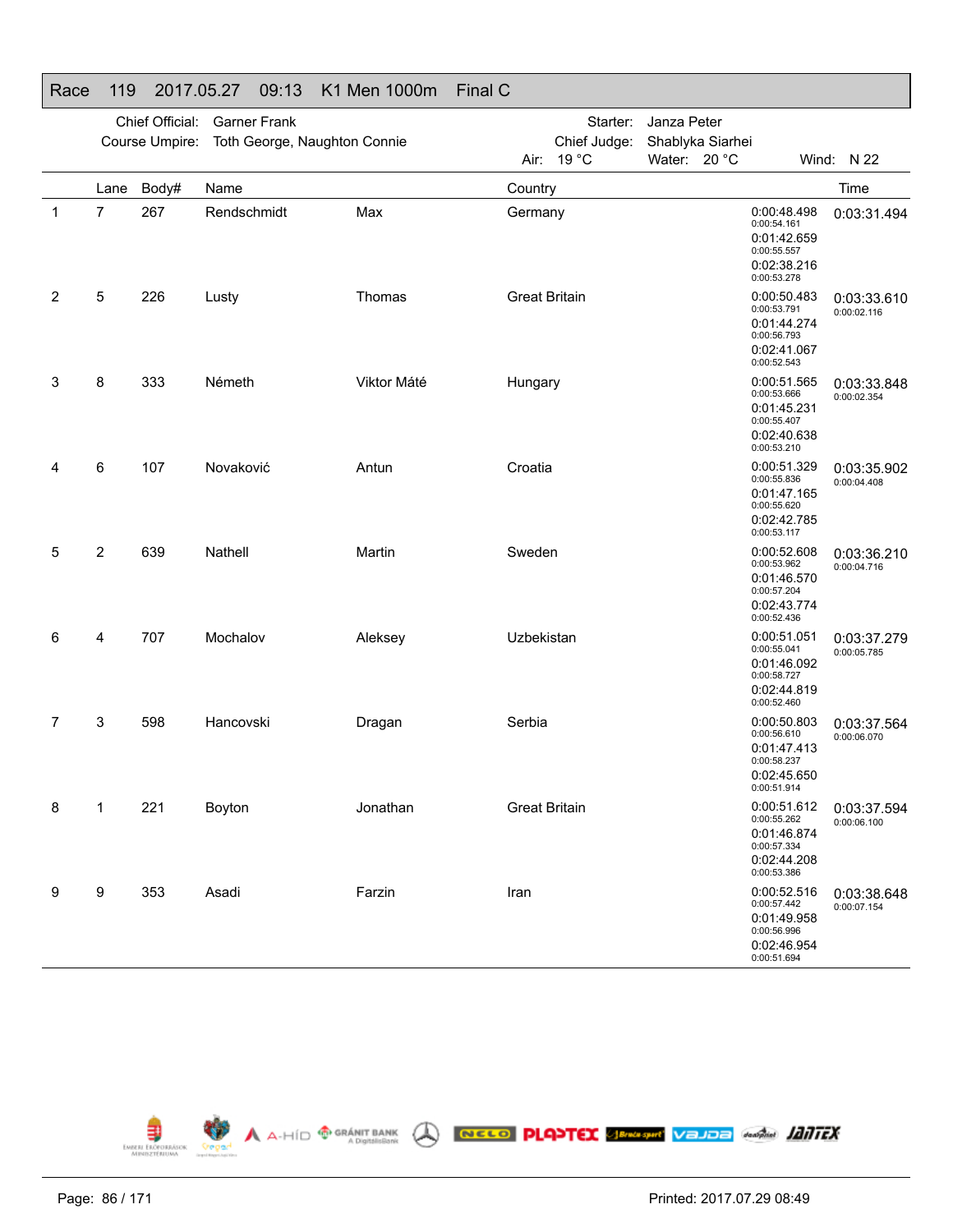| . .uv        |                         |                 | $\cdot$ $\cdot$ $\cdot$ $\cdot$ $\cdot$ $\cdot$ |              |                 |                 |                  |                                                                                        |                            |
|--------------|-------------------------|-----------------|-------------------------------------------------|--------------|-----------------|-----------------|------------------|----------------------------------------------------------------------------------------|----------------------------|
|              |                         | Chief Official: | <b>Garner Frank</b>                             |              |                 | Starter:        | Janza Peter      |                                                                                        |                            |
|              |                         |                 | Course Umpire: Tarcsafalvi József, Páger Zoltán |              |                 | Chief Judge:    | Shablyka Siarhei |                                                                                        |                            |
|              |                         |                 |                                                 |              | Air:            | 19 $^{\circ}$ C | Water: 20 °C     |                                                                                        | Wind: N 22                 |
|              | Lane                    | Body#           | Name                                            |              | Country         |                 |                  |                                                                                        | Time                       |
| $\mathbf{1}$ | 5                       | 47              | Kirchev                                         | Miroslav     | <b>Bulgaria</b> |                 |                  | 0:00:50.788<br>0:00:52.726<br>0:01:43.514<br>0:00:54.077<br>0:02:37.591<br>0:00:50.949 | 0:03:28.540                |
| 2            | 9                       | 585             | Zakrajšek                                       | Jošt         | Slovenia        |                 |                  | 0:00:51.305<br>0:00:53.744<br>0:01:45.049<br>0:00:54.586<br>0:02:39.635<br>0:00:50.152 | 0:03:29.787<br>0:00:01.247 |
| 3            | 6                       | 33              | Peters                                          | Artuur       | Belgium         |                 |                  | 0:00:49.874<br>0:00:53.851<br>0:01:43.725<br>0:00:55.063<br>0:02:38.788<br>0:00:51.137 | 0:03:29.925<br>0:00:01.385 |
| 4            | 8                       | 15              | Bain                                            | <b>Billy</b> | Australia       |                 |                  | 0:00:45.472<br>0:00:57.297<br>0:01:42.769<br>0:00:54.963<br>0:02:37.732<br>0:00:53.208 | 0:03:30.940<br>0:00:02.400 |
| 5            | 3                       | 132             | Zavrel                                          | Jakub        |                 | Czech Republic  |                  | 0:00:50.843<br>0:00:54.206<br>0:01:45.049<br>0:00:55.701<br>0:02:40.750<br>0:00:50.790 | 0:03:31.540<br>0:00:03.000 |
| 6            | 1                       | 201             | Hubert                                          | Etienne      | France          |                 |                  | 0:00:51.271<br>0:00:53.714<br>0:01:44.985<br>0:00:55.297<br>0:02:40.282<br>0:00:51.666 | 0:03:31.948<br>0:00:03.408 |
| 7            | 4                       | 378             | <b>Burgo</b>                                    | Samuele      | Italy           |                 |                  | 0:00:52.332<br>0:00:55.604<br>0:01:47.936<br>0:00:55.293<br>0:02:43.229<br>0:00:50.073 | 0:03:33.302<br>0:00:04.762 |
| 8            | 7                       | 3               | Dal Bo                                          | Daniel       | Argentina       |                 |                  | 0:00:52.916<br>0:00:54.634<br>0:01:47.550<br>0:00:55.835<br>0:02:43.385<br>0:00:51.494 | 0:03:34.879<br>0:00:06.339 |
| 9            | $\overline{\mathbf{c}}$ | 610             | Summermatter                                    | Andri        | Switzerland     |                 |                  | 0:00:51.938<br>0:00:55.657<br>0:01:47.595<br>0:00:56.051<br>0:02:43.646<br>0:00:53.002 | 0:03:36.648<br>0:00:08.108 |



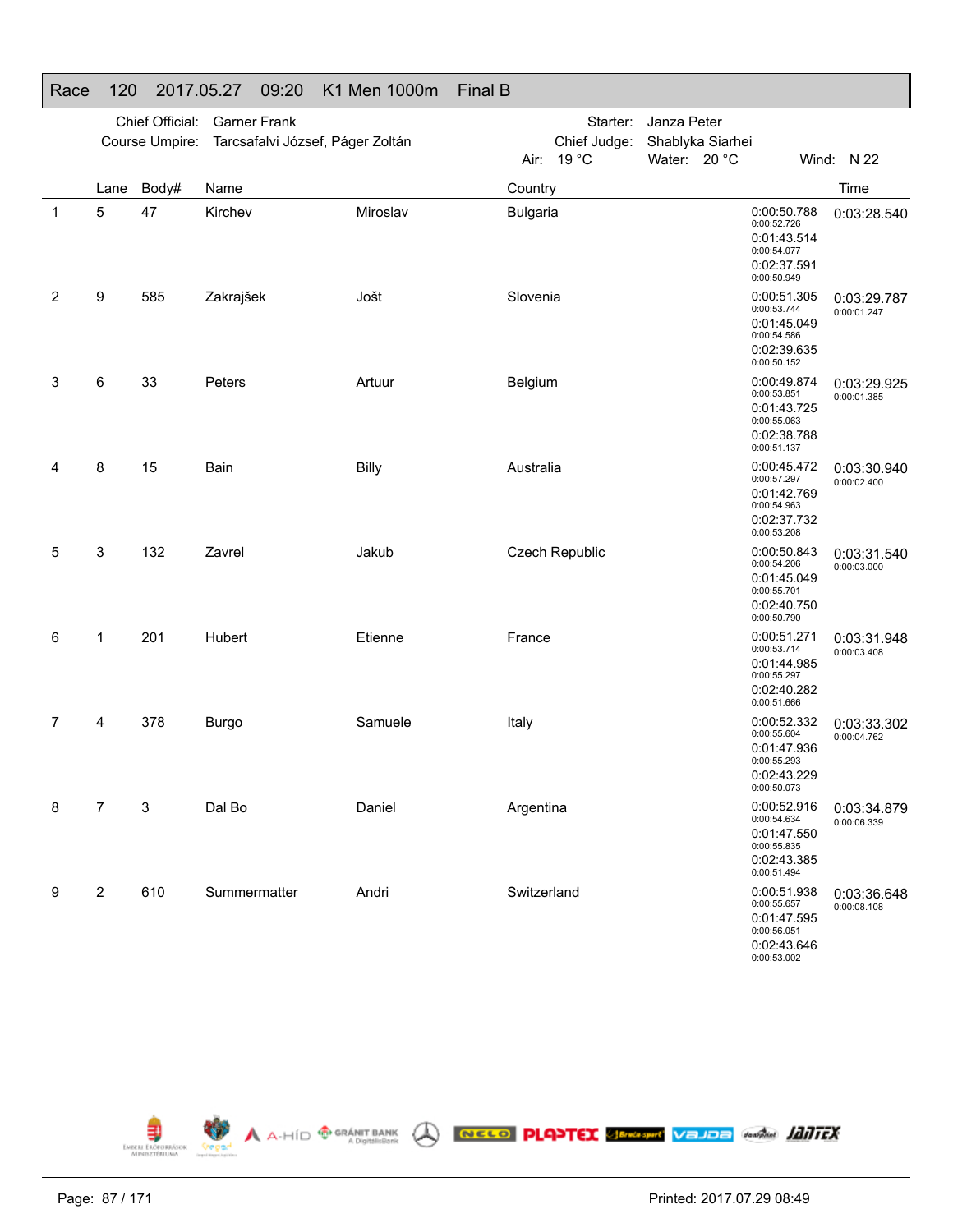| $\sim$      |                |                 | 11.00.41<br>$\cup$ . $\sim$ .           |          |            |                |                        |                                                                                        |                            |
|-------------|----------------|-----------------|-----------------------------------------|----------|------------|----------------|------------------------|----------------------------------------------------------------------------------------|----------------------------|
|             |                | Chief Official: | <b>Garner Frank</b>                     |          |            |                | Starter: Penfound Mark |                                                                                        |                            |
|             |                |                 | Course Umpire: Thurmer Geza, Avar Tamás |          |            | Chief Judge:   | Shablyka Siarhei       |                                                                                        |                            |
|             |                |                 |                                         |          |            | Air: 20 °C     | Water: 20 °C           |                                                                                        | Wind: N 22                 |
|             | Lane           | Body#           | Name                                    |          | Country    |                |                        |                                                                                        | Time                       |
| $\mathbf 1$ | $\overline{7}$ | 355             | Eskandanihosseini                       | Seyedkia | Iran       |                |                        | 0:00:55.438<br>0:01:01.720<br>0:01:57.158<br>0:01:02.478<br>0:02:59.636<br>0:00:58.280 | 0:03:57.916                |
| 2           | 4              | 624             | Rusnák                                  | Matej    | Slovakia   |                |                        | 0:00:57.706<br>0:01:01.236<br>0:01:58.942<br>0:01:01.333<br>0:03:00.275<br>0:00:58.056 | 0:03:58.331<br>0:00:00.415 |
| 3           | 8              | 651             | Shahriyor                               | Daminov  | Tajikistan |                |                        | 0:00:56.269<br>0:01:01.891<br>0:01:58.160<br>0:01:02.592<br>0:03:00.752<br>0:00:58.410 | 0:03:59.162<br>0:00:01.246 |
| 4           | $\overline{2}$ | 173             | Karlson                                 | Joosep   | Estonia    |                |                        | 0:00:58.364<br>0:01:02.224<br>0:02:00.588<br>0:01:02.456<br>0:03:03.044<br>0:00:57.534 | 0:04:00.578<br>0:00:02.662 |
| 5           | 5              | 275             | Dimopoulos                              | Stefanos | Greece     |                |                        | 0:00:56.469<br>0:01:02.191<br>0:01:58.660<br>0:01:01.784<br>0:03:00.444<br>0:01:00.826 | 0:04:01.270<br>0:00:03.354 |
| 6           | 9              | 654             | Chou                                    | En-ping  |            | Chinese Taipei |                        | 0:00:57.253<br>0:01:02.694<br>0:01:59.947<br>0:01:03.631<br>0:03:03.578<br>0:01:00.761 | 0:04:04.339<br>0:00:06.423 |
| 7           | 6              | 439             | Shin                                    | Dongjin  | Korea      |                |                        | 0:00:55.745<br>0:01:01.163<br>0:01:56.908<br>0:01:03.639<br>0:03:00.547<br>0:01:04.846 | 0:04:05.393<br>0:00:07.477 |
| 8           | 1              | 454             | Žustautas                               | Henrikas | Lithuania  |                |                        | 0:00:54.059<br>0:01:09.117<br>0:02:03.176<br>0:01:15.127<br>0:03:18.303<br>0:01:11.313 | 0:04:29.616<br>0:00:31.700 |
|             | 3              | 346             | Tomar                                   | Gaurav   | India      |                |                        |                                                                                        | Did not start              |



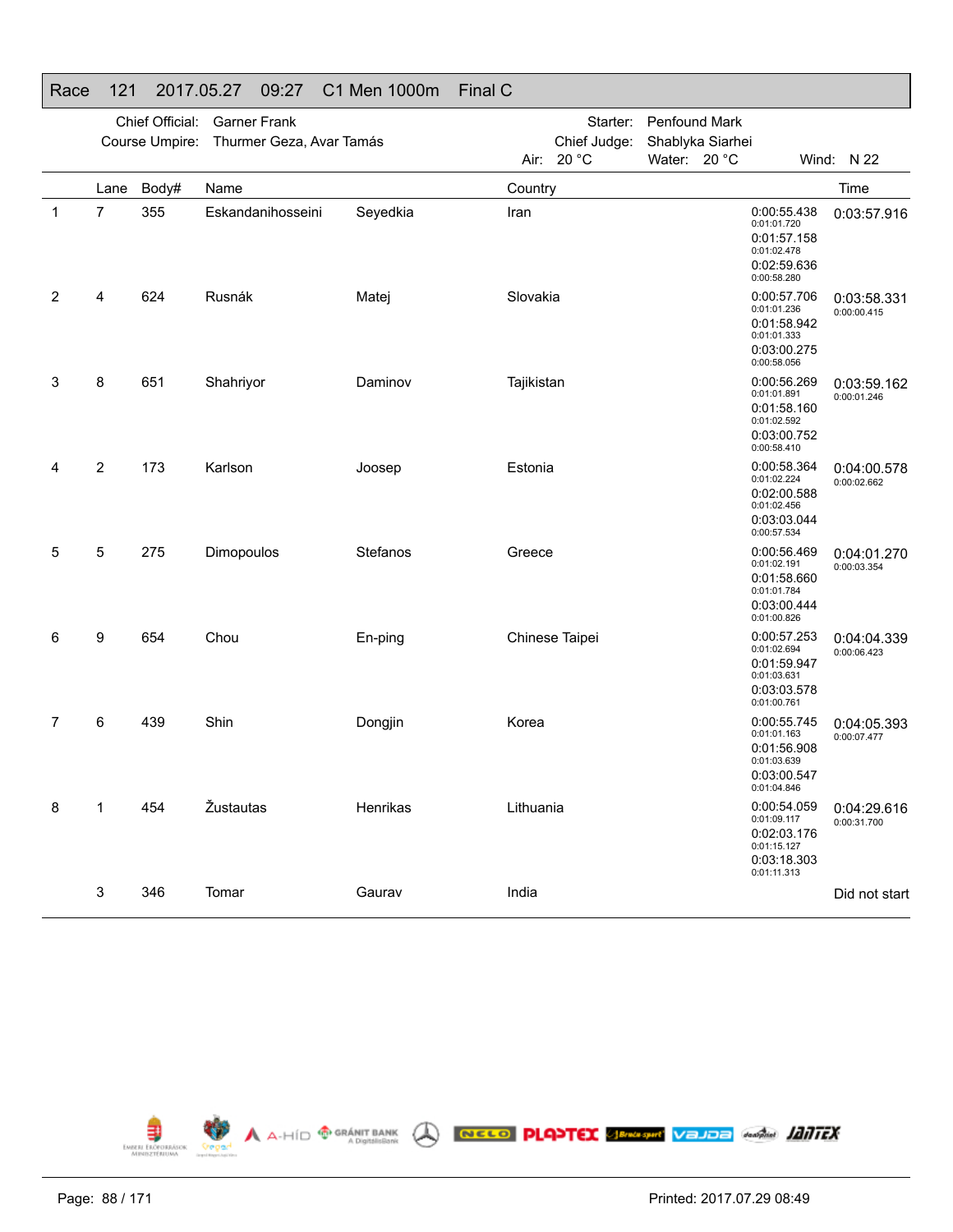|             |                | Chief Official: | <b>Garner Frank</b>                         |          |            |              | Starter: Penfound Mark |                                                                                        |                            |
|-------------|----------------|-----------------|---------------------------------------------|----------|------------|--------------|------------------------|----------------------------------------------------------------------------------------|----------------------------|
|             |                |                 | Course Umpire: Toth George, Naughton Connie |          |            | Chief Judge: | Shablyka Siarhei       |                                                                                        |                            |
|             |                |                 |                                             |          |            | Air: 20 °C   | Water: 20 °C           |                                                                                        | Wind: N 22                 |
|             | Lane           | Body#           | Name                                        |          | Country    |              |                        |                                                                                        | Time                       |
| $\mathbf 1$ | 6              | 712             | <b>Tukhtasin Ugli</b>                       | Nurislom | Uzbekistan |              |                        | 0:00:55.221<br>0:00:59.467<br>0:01:54.688<br>0:01:00.440<br>0:02:55.128<br>0:00:57.213 | 0:03:52.341                |
| 2           | 7              | 255             | Hecker                                      | Tim      | Germany    |              |                        | 0:00:54.757<br>0:01:00.253<br>0:01:55.010<br>0:01:01.302<br>0:02:56.312<br>0:00:57.283 | 0:03:53.595<br>0:00:01.254 |
| 3           | 3              | 616             | Farkaš                                      | Vincent  | Slovakia   |              |                        | 0:00:57.260<br>0:00:59.832<br>0:01:57.092<br>0:01:00.607<br>0:02:57.699<br>0:00:56.311 | 0:03:54.010<br>0:00:01.669 |
| 4           | 5              | 103             | David Diaz                                  | Sergio   | Colombia   |              |                        | 0:00:55.798<br>0:00:59.934<br>0:01:55.732<br>0:00:59.302<br>0:02:55.034<br>0:00:59.284 | 0:03:54.318<br>0:00:01.977 |
| 5           | 9              | 443             | Korobov                                     | Vadim    | Lithuania  |              |                        | 0:00:56.006<br>0:01:01.231<br>0:01:57.237<br>0:01:02.366<br>0:02:59.603<br>0:00:57.153 | 0:03:56.756<br>0:00:04.415 |
| 6           | 8              | 264             | Mueller                                     | Michael  | Germany    |              |                        | 0:00:56.404<br>0:00:59.922<br>0:01:56.326<br>0:01:01.376<br>0:02:57.702<br>0:00:59.231 | 0:03:56.933<br>0:00:04.592 |
| 7           | 4              | 379             | Cestra                                      | Davide   | Italy      |              |                        | 0:00:57.168<br>0:01:03.509<br>0:02:00.677<br>0:01:01.688<br>0:03:02.365<br>0:00:58.214 | 0:04:00.579<br>0:00:08.238 |
| 8           | 1              | 72              | Hodges                                      | Drew     | Canada     |              |                        | 0:00:58.074<br>0:00:59.952<br>0:01:58.026<br>0:01:03.317<br>0:03:01.343<br>0:01:02.098 | 0:04:03.441<br>0:00:11.100 |
| 9           | $\overline{c}$ | 442             | Lagzdins                                    | Roberts  | Latvia     |              |                        | 0:00:57.252<br>0:01:02.908<br>0:02:00.160<br>0:01:02.415<br>0:03:02.575<br>0:01:02.373 | 0:04:04.948<br>0:00:12.607 |



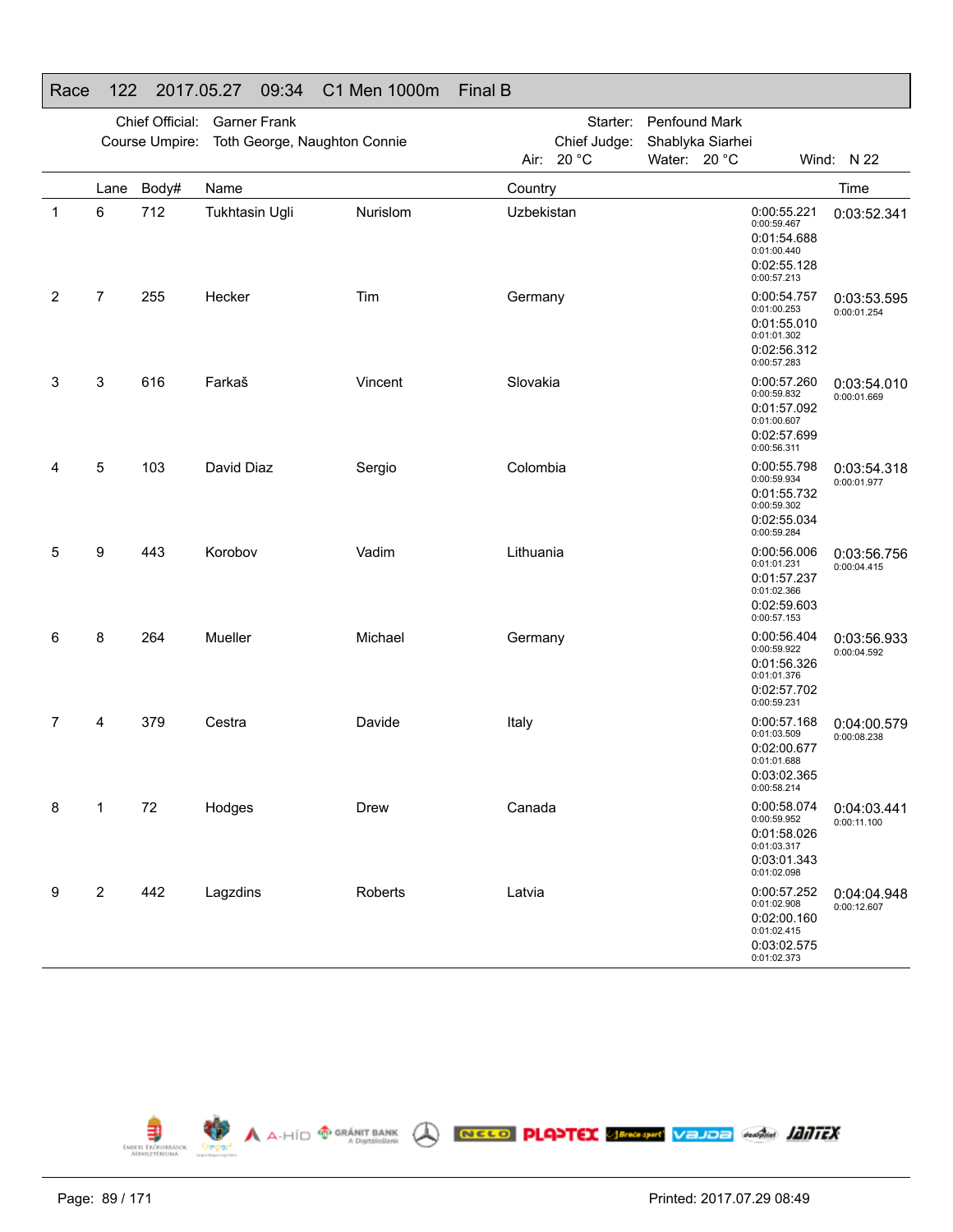|              |                         | Chief Official:<br>Course Umpire: | <b>Garner Frank</b><br>Tarcsafalvi József, Páger Zoltán |                |                    | Starter:<br>Chief Judge: | Janza Peter<br>Shablyka Siarhei |                                                                                        |                            |
|--------------|-------------------------|-----------------------------------|---------------------------------------------------------|----------------|--------------------|--------------------------|---------------------------------|----------------------------------------------------------------------------------------|----------------------------|
|              |                         |                                   |                                                         |                |                    | Air: 20 °C               | Water: 20 °C                    |                                                                                        | Wind: N 22                 |
|              | Lane                    | Body#                             | Name                                                    |                | Country            |                          |                                 |                                                                                        | Time                       |
| $\mathbf{1}$ | 5                       | 256<br>253                        | Hoff<br>Gross                                           | Max<br>Marcus  | Germany<br>Germany |                          |                                 | 0:00:45.656<br>0:00:49.151<br>0:01:34.807<br>0:00:50.306<br>0:02:25.113<br>0:00:45.951 | 0:03:11.064                |
| 2            | 4                       | 399                               | Ripamonti                                               | Nicola         | Italy              |                          |                                 | 0:00:46.148<br>0:00:49.744                                                             | 0:03:11.864                |
|              |                         | 385                               | Dressino                                                | Giulio         | Italy              |                          |                                 | 0:01:35.892<br>0:00:48.482<br>0:02:24.374<br>0:00:47.490                               | 0:00:00.800                |
| 3            | 6                       | 376                               | Beccaro                                                 | Luca           | Italy              |                          |                                 | 0:00:45.731<br>0:00:47.285                                                             | 0:03:11.933                |
|              |                         | 388                               | Freschi                                                 | Tommaso        | Italy              |                          |                                 | 0:01:33.016<br>0:00:51.360<br>0:02:24.376<br>0:00:47.557                               | 0:00:00.869                |
| 4            | 8                       | 619                               | Jankovec                                                | Martin         | Slovakia           |                          |                                 | 0:00:45.751                                                                            | 0:03:12.172                |
|              |                         | 618                               | Jakubik                                                 | Gabor          | Slovakia           |                          |                                 | 0:00:49.092<br>0:01:34.843<br>0:00:50.111<br>0:02:24.954<br>0:00:47.218                | 0:00:01.108                |
| 5            | 9                       | 510                               | Kliczkowski                                             | Dorian         | Poland             |                          |                                 | 0:00:46.187<br>0:00:50.782                                                             | 0:03:14.333                |
|              |                         | 522                               | Witczak                                                 | Slawomir       | Poland             |                          |                                 | 0:01:36.969<br>0:00:50.442<br>0:02:27.411<br>0:00:46.922                               | 0:00:03.269                |
| 6            | 3                       | 8                                 | Vernice                                                 | Agustín        | Argentina          |                          |                                 | 0:00:45.965<br>0:00:49.207                                                             | 0:03:14.564<br>0:00:03.500 |
|              |                         | 2                                 | Carreras                                                | Gonzalo        | Argentina          |                          |                                 | 0:01:35.172<br>0:00:51.647<br>0:02:26.819<br>0:00:47.745                               |                            |
| 7            | 7                       | 352                               | Aghamirzaeijenaghrad                                    | Ali            | Iran               |                          |                                 | 0:00:47.314<br>0:00:49.954                                                             | 0:03:14.587                |
|              |                         | 361                               | Talebian                                                | Ahmadreza      | Iran               |                          |                                 | 0:01:37.268<br>0:00:48.723<br>0:02:25.991<br>0:00:48.596                               | 0:00:03.523                |
| 8            | $\overline{\mathbf{c}}$ | 311                               | Doba                                                    | Richárd Alfréd | Hungary            |                          |                                 | 0:00:45.930<br>0:00:49.446                                                             | 0:03:14.749                |
|              |                         | 315                               | Gacsal                                                  | Ákos           | Hungary            |                          |                                 | 0:01:35.376<br>0:00:51.883<br>0:02:27.259<br>0:00:47.490                               | 0:00:03.685                |
| 9            | 1                       | 78                                | Matveev                                                 | Nicholas       | Canada             |                          |                                 | 0:00:47.058<br>0:00:50.124                                                             | 0:03:17.226                |
|              |                         | 75                                | Kenke                                                   | Jarett         | Canada             |                          |                                 | 0:01:37.182<br>0:00:51.370<br>0:02:28.552<br>0:00:48.674                               | 0:00:06.162                |

**A A-HID OF GRÁNIT BANK** A RECO PLANTEX SERGISM VELOR MARIA *MITEX* 

## Race 123 2017.05.27 09:41 K2 Men 1000m Final C



 $\bigoplus_{\scriptscriptstyle \text{MHSER~III}\atop \scriptscriptstyle \text{MHSER~III}}$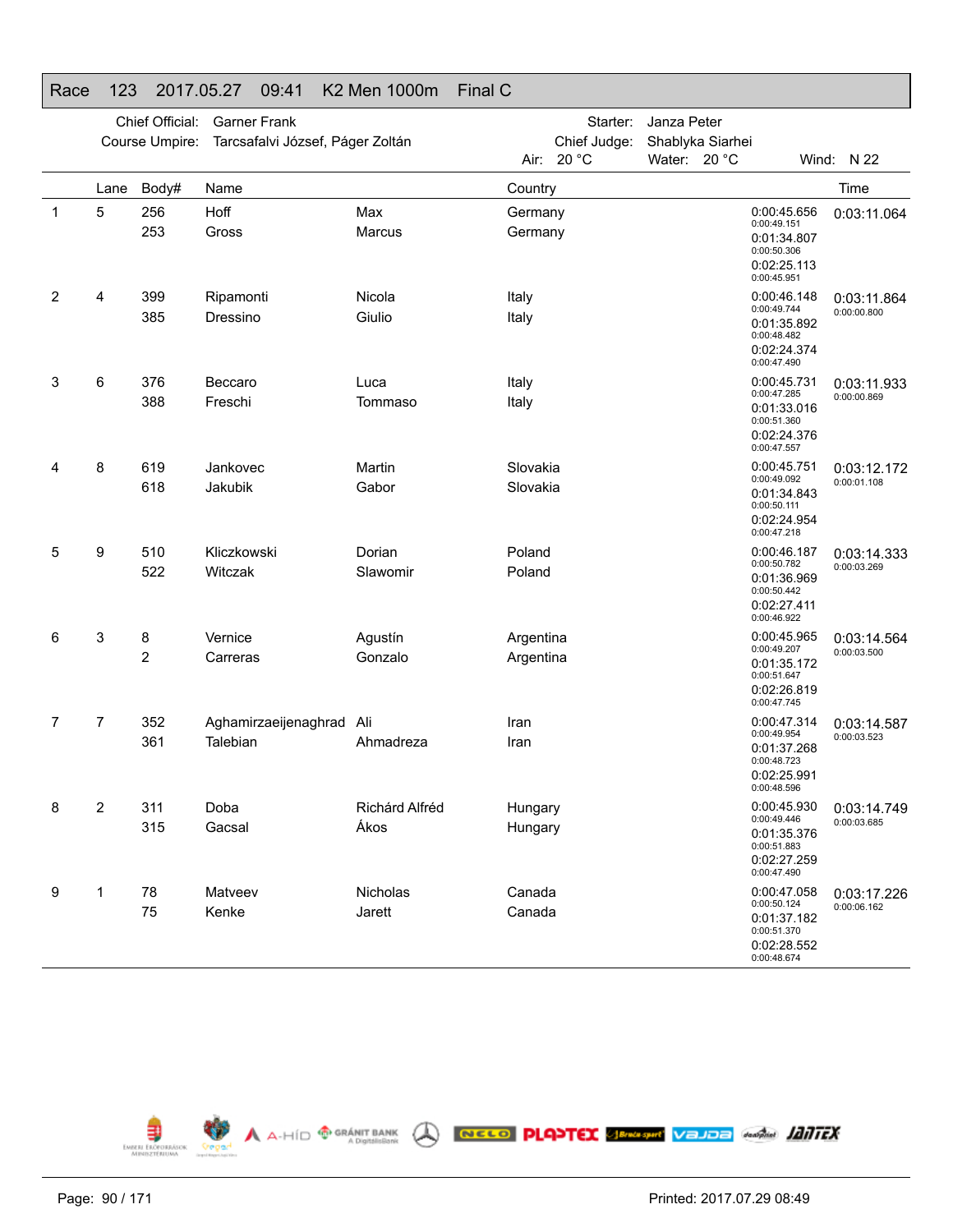|                |      | Chief Official: | <b>Garner Frank</b>      |           |            | Starter:     | Janza Peter      |                                                                         |               |
|----------------|------|-----------------|--------------------------|-----------|------------|--------------|------------------|-------------------------------------------------------------------------|---------------|
|                |      | Course Umpire:  | Thurmer Geza, Avar Tamás |           |            | Chief Judge: | Shablyka Siarhei |                                                                         |               |
|                |      |                 |                          |           |            | Air: 20 °C   | Water: 20 °C     |                                                                         | Wind: $N$ 22  |
|                | Lane | Body#           | Name                     |           | Country    |              |                  |                                                                         | Time          |
| $\mathbf{1}$   | 9    | 562             | Postrigai                | lurii     | Russia     |              |                  | 0:00:45.537                                                             | 0:03:10.198   |
|                |      | 561             | Pogreban                 | Vasily    | Russia     |              |                  | 0:00:49.451<br>0:01:34.988<br>0:00:49.046<br>0:02:24.034<br>0:00:46.164 |               |
| $\overline{2}$ | 3    | 450             | <b>Nekriosius</b>        | Ricardas  | Lithuania  |              |                  | 0:00:45.854                                                             | 0:03:11.514   |
|                |      | 451             | Olijnik                  | Andrej    | Lithuania  |              |                  | 0:00:47.990<br>0:01:33.844<br>0:00:49.939<br>0:02:23.783<br>0:00:47.731 | 0:00:01.316   |
| 3              | 8    | 519             | Stabno                   | Bartosz   | Poland     |              |                  | 0:00:45.843                                                             | 0:03:12.860   |
|                |      | 516             | Rosolski                 | Rafal     | Poland     |              |                  | 0:00:48.733<br>0:01:34.576<br>0:00:50.985<br>0:02:25.561<br>0:00:47.299 | 0:00:02.662   |
| 4              | 5    | 421             | Golendov                 | Ilya      | Kazakhstan |              |                  | 0:00:46.088                                                             | 0:03:13.383   |
|                |      | 430             | Yerguchyov               | Andrey    | Kazakhstan |              |                  | 0:00:48.083<br>0:01:34.171<br>0:00:51.244<br>0:02:25.415<br>0:00:47.968 | 0:00:03.185   |
| 5              | 4    | 16              | Ellis                    | Jayden    | Australia  |              |                  | 0:00:46.142                                                             | 0:03:14.298   |
|                |      | 19              | Mctavish                 | Simon     | Australia  |              |                  | 0:00:51.330<br>0:01:37.472<br>0:00:50.626<br>0:02:28.098<br>0:00:46.200 | 0:00:04.100   |
| 6              | 7    | 620             | Krajčovič                | Marek     | Slovakia   |              |                  | 0:00:46.544<br>0:00:49.223                                              | 0:03:14.883   |
|                |      | 622             | Michálek                 | Matej     | Slovakia   |              |                  | 0:01:35.767<br>0:00:51.452<br>0:02:27.219<br>0:00:47.664                | 0:00:04.685   |
| 7              | 2    | 529             | Silva                    | Emanuel   | Portugal   |              |                  | 0:00:46.422                                                             | 0:03:16.952   |
|                |      | 528             | Ribeiro                  | João      | Portugal   |              |                  | 0:00:50.130<br>0:01:36.552<br>0:00:52.534<br>0:02:29.086<br>0:00:47.866 | 0:00:06.754   |
|                | 1    | 473             | Vold                     | Eivind    | Norway     |              |                  |                                                                         | Did not start |
|                | 6    | 566             | Spesivtsev               | Maxim     | Russia     |              |                  |                                                                         | Did not start |
|                |      | 474             | Vold                     | Jon Amund | Norway     |              |                  |                                                                         |               |
|                |      | 565             | Siniavin                 | Oleg      | Russia     |              |                  |                                                                         |               |



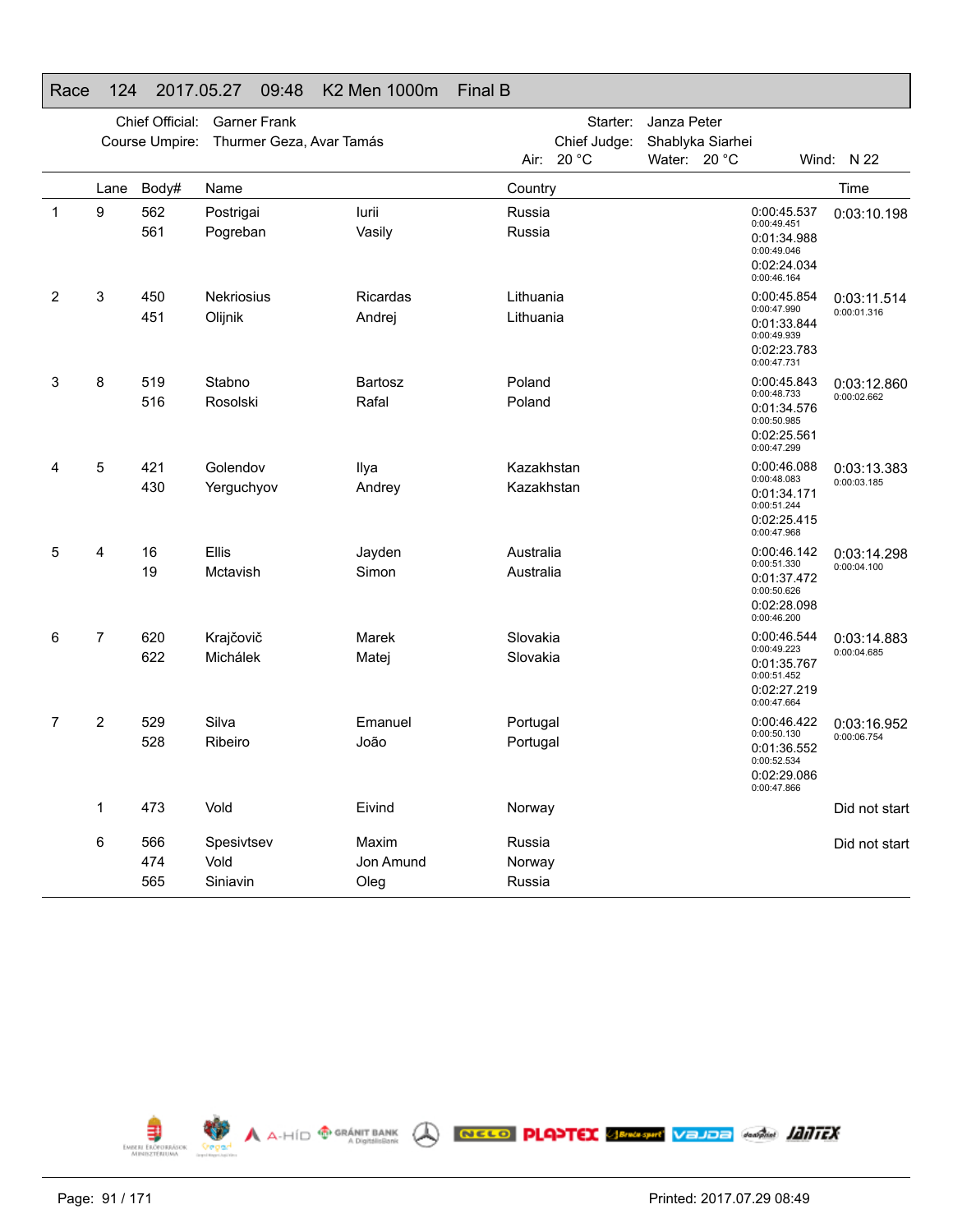|   |      | Chief Official: | <b>Garner Frank</b>          |                 |                    | Starter:       | Penfound Mark    |                                                                                        |             |
|---|------|-----------------|------------------------------|-----------------|--------------------|----------------|------------------|----------------------------------------------------------------------------------------|-------------|
|   |      | Course Umpire:  | Toth George, Naughton Connie |                 |                    | Chief Judge:   | Shablyka Siarhei |                                                                                        |             |
|   |      |                 |                              |                 |                    | Air: 20 °C     | Water: 20 °C     |                                                                                        | Wind: N 22  |
|   | Lane | Body#           | Name                         |                 | Country            |                |                  |                                                                                        | Time        |
| 1 | 4    | 669<br>675      | lanchuk<br><b>Mishchuk</b>   | Dmytro<br>Taras | Ukraine<br>Ukraine |                |                  | 0:00:50.928<br>0:00:53.959<br>0:01:44.887<br>0:00:55.691<br>0:02:40.578<br>0:00:52.852 | 0:03:33.430 |
| 2 | 8    | 460             | Sprincean                    | llie            | Moldova            |                |                  | 0:00:50.347<br>0:00:54.402                                                             | 0:03:34.776 |
|   |      | 459             | Nuta                         | Oleg            | Moldova            |                |                  | 0:01:44.749<br>0:00:56.049<br>0:02:40.798<br>0:00:53.978                               | 0:00:01.346 |
| 3 | 6    | 512             | Kuleta                       | Piotr           | Poland             |                |                  | 0:00:52.646<br>0:00:54.493                                                             | 0:03:35.184 |
|   |      | 505             | Grzybowski                   | Marcin          | Poland             |                |                  | 0:01:47.139<br>0:00:55.789<br>0:02:42.928<br>0:00:52.256                               | 0:00:01.754 |
| 4 | 5    | 428             | Yemelyanov                   | Sergey          | Kazakhstan         |                |                  | 0:00:51.432                                                                            | 0:03:35.530 |
|   |      | 429             | Yemelyanov                   | Timofey         | Kazakhstan         |                |                  | 0:00:54.721<br>0:01:46.153<br>0:00:56.033<br>0:02:42.186<br>0:00:53.344                | 0:00:02.100 |
| 5 | 3    | 703             | Kochnev                      | Gerasim         | Uzbekistan         |                |                  | 0:00:52.295                                                                            | 0:03:35.546 |
|   |      | 706             | Mirbekov                     | Serik           | Uzbekistan         |                |                  | 0:00:55.755<br>0:01:48.050<br>0:00:54.708<br>0:02:42.758<br>0:00:52.788                | 0:00:02.116 |
| 6 | 7    | 195             | Beugnet                      | Romain          | France             |                |                  | 0:00:51.056<br>0:00:56.358                                                             | 0:03:36.692 |
|   |      | 192             | <b>Bart</b>                  | Adrien          | France             |                |                  | 0:01:47.414<br>0:00:57.739<br>0:02:45.153<br>0:00:51.539                               | 0:00:03.262 |
| 7 | 2    | 124             | Janda                        | Tomáš           |                    | Czech Republic |                  | 0:00:54.070<br>0:00:55.930                                                             | 0:03:41.207 |
|   |      | 127             | Miškovský                    | Radek           |                    | Czech Republic |                  | 0:01:50.000<br>0:00:57.782<br>0:02:47.782<br>0:00:53.425                               | 0:00:07.777 |
| 8 | 1    | 83              | Tarling                      | Marc            | Canada             |                |                  | 0:00:52.837                                                                            | 0:03:42.423 |
|   |      | 74              | James                        | Mark            | Canada             |                |                  | 0:00:56.416<br>0:01:49.253<br>0:00:57.155<br>0:02:46.408<br>0:00:56.015                | 0:00:08.993 |
| 9 | 9    | 122             | Fuksa                        | Petr            |                    | Czech Republic |                  | 0:00:52.482<br>0:00:55.907                                                             | 0:03:45.915 |
|   |      | 125             | Korinek                      | Daniel          |                    | Czech Republic |                  | 0:01:48.389<br>0:00:58.102<br>0:02:46.491<br>0:00:59.424                               | 0:00:12.485 |

# Race 125 2017.05.27 09:55 C2 Men 1000m Final B

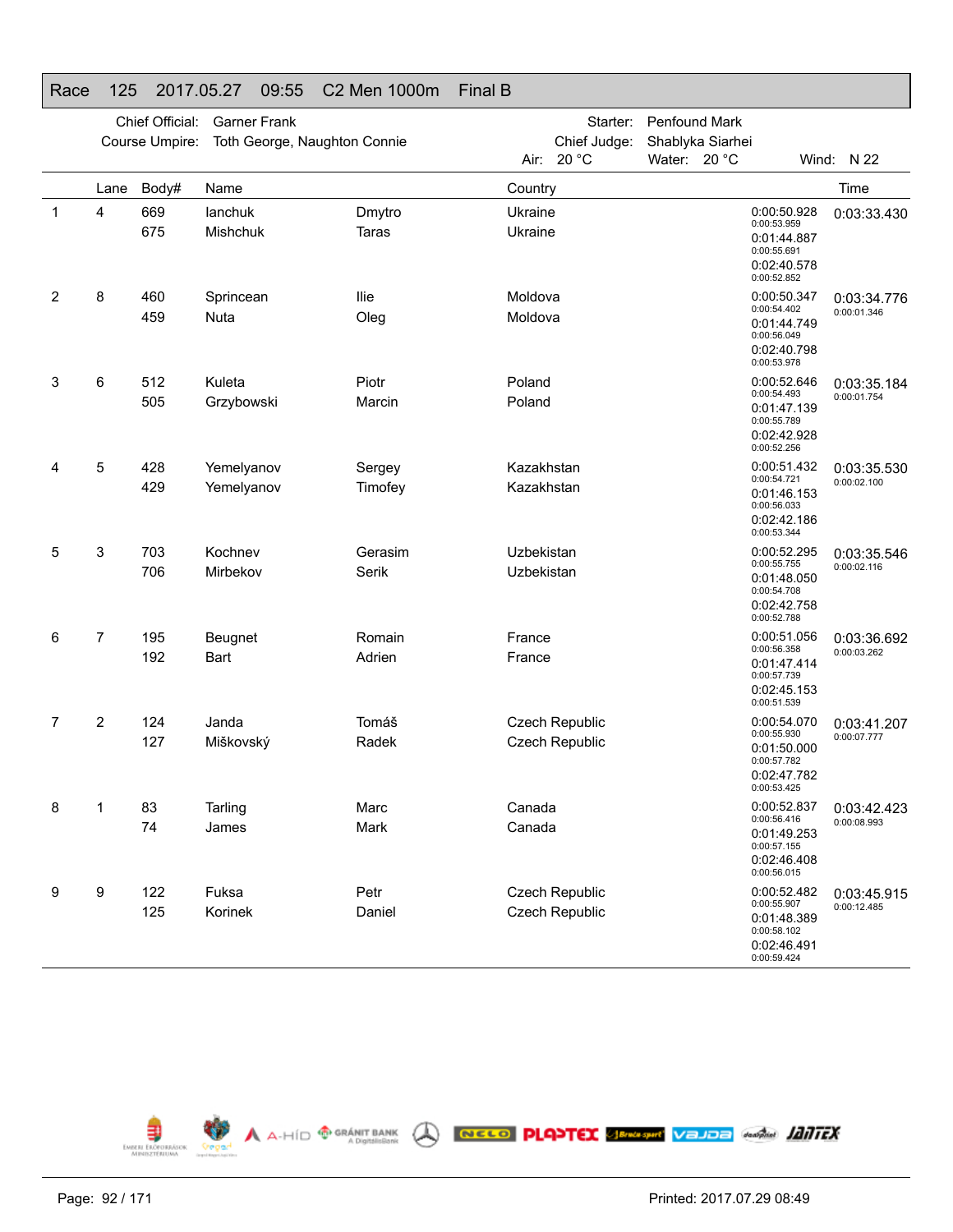|                |                         | Chief Official:<br>Course Umpire: | <b>Garner Frank</b><br>Tarcsafalvi József, Páger Zoltán |                |                      | Starter:<br>Chief Judge: | Warren Matt<br>Shablyka Siarhei |                                                                                        |                            |
|----------------|-------------------------|-----------------------------------|---------------------------------------------------------|----------------|----------------------|--------------------------|---------------------------------|----------------------------------------------------------------------------------------|----------------------------|
|                |                         |                                   |                                                         |                | Air:                 | 21 °C                    | Water: 20 °C                    |                                                                                        | Wind: N 22                 |
| 1              | Lane<br>6               | Body#<br>283                      | Name<br>Bodonyi                                         | Dóra           | Country<br>Hungary   |                          |                                 | 0:00:54.824<br>0:00:58.800<br>0:01:53.624<br>0:00:59.960<br>0:02:53.584<br>0:00:56.666 | Time<br>0:03:50.250        |
| $\overline{2}$ | 5                       | 10                                | <b>Bull</b>                                             | Alyssa         | Australia            |                          |                                 | 0:00:55.211<br>0:00:59.361<br>0:01:54.572<br>0:01:00.161<br>0:02:54.733<br>0:00:56.778 | 0:03:51.511<br>0:00:01.261 |
| 3              | $\overline{7}$          | 239                               | Gebhardt                                                | Melanie        | Germany              |                          |                                 | 0:00:57.034<br>0:01:01.334<br>0:01:58.368<br>0:00:58.944<br>0:02:57.312<br>0:00:58.538 | 0:03:55.850<br>0:00:05.600 |
| 4              | 9                       | 216                               | Simon                                                   | Rebeka         | <b>Great Britain</b> |                          |                                 | 0:00:57.244<br>0:01:00.099<br>0:01:57.343<br>0:01:01.281<br>0:02:58.624<br>0:00:57.841 | 0:03:56.465<br>0:00:06.215 |
| 5              | 4                       | 285                               | <b>Bordács</b>                                          | Blanka         | Hungary              |                          |                                 | 0:00:56.940<br>0:01:00.201<br>0:01:57.141<br>0:01:02.336<br>0:02:59.477<br>0:00:58.065 | 0:03:57.542<br>0:00:07.292 |
| 6              | 8                       | 629                               | Johansson                                               | Karin          | Sweden               |                          |                                 | 0:00:57.713<br>0:01:00.241<br>0:01:57.954<br>0:01:01.994<br>0:02:59.948<br>0:01:01.063 | 0:04:01.011<br>0:00:10.761 |
| 7              | 3                       | 13                                | Mcarthur                                                | Catherine      | Australia            |                          |                                 | 0:00:57.114<br>0:01:01.140<br>0:01:58.254<br>0:01:03.302<br>0:03:01.556<br>0:00:59.771 | 0:04:01.327<br>0:00:11.077 |
| 8              | $\overline{\mathbf{c}}$ | 140                               | Nyvang                                                  | <b>Bolette</b> | Denmark              |                          |                                 | 0:00:58.190<br>0:01:00.875<br>0:01:59.065<br>0:01:03.013<br>0:03:02.078<br>0:00:59.472 | 0:04:01.550<br>0:00:11.300 |
| 9              | 1                       | 490                               | Lisiecka                                                | Martyna        | Poland               |                          |                                 | 0:00:56.601<br>0:01:01.822<br>0:01:58.423<br>0:01:03.816<br>0:03:02.239<br>0:01:00.726 | 0:04:02.965<br>0:00:12.715 |



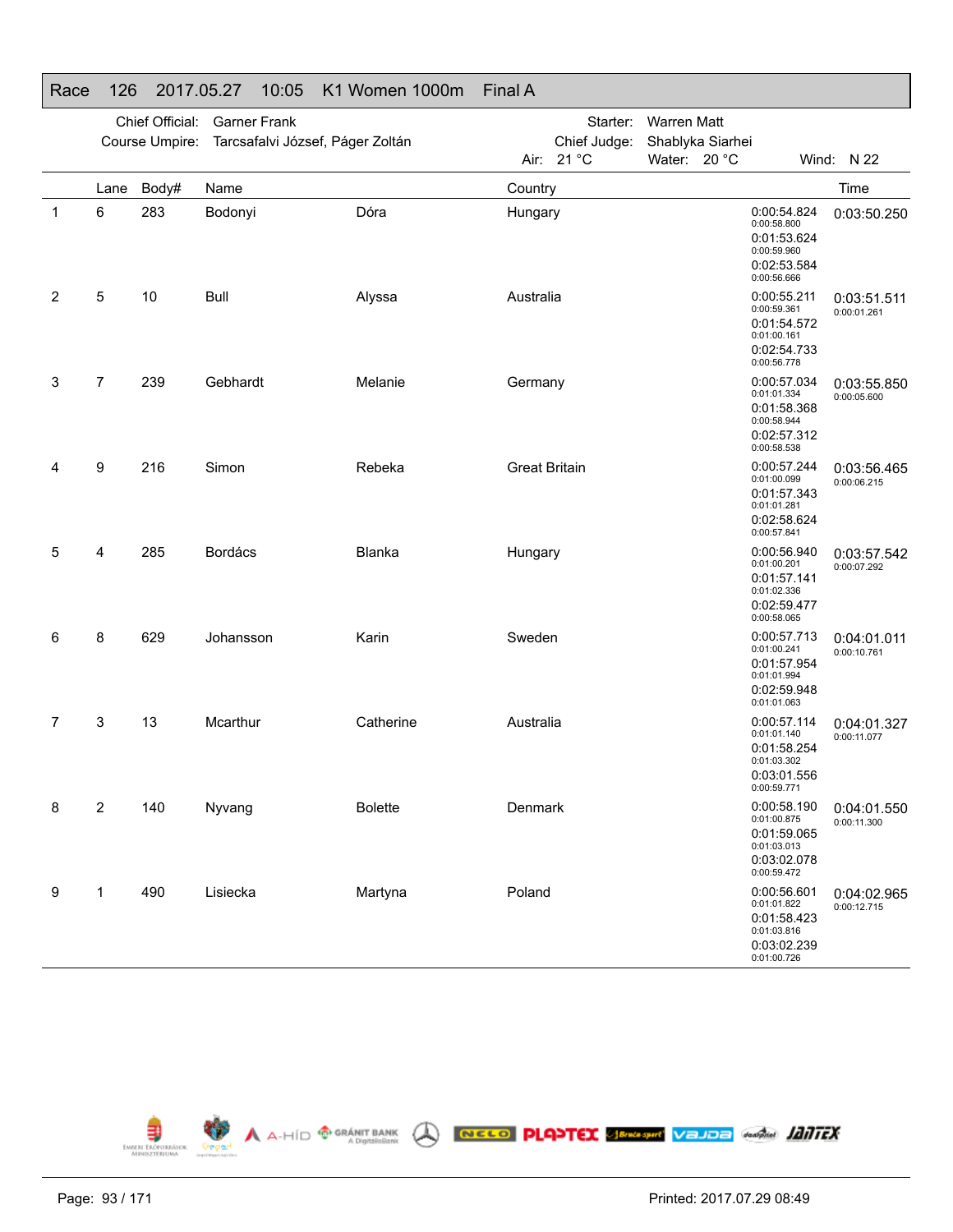|   |                |       | Chief Official: Garner Frank<br>Course Umpire: Thurmer Geza, Avar Tamás |               |          | Starter:<br>Chief Judge: | Janza Peter<br>Shablyka Siarhei |                                                                                        |                            |
|---|----------------|-------|-------------------------------------------------------------------------|---------------|----------|--------------------------|---------------------------------|----------------------------------------------------------------------------------------|----------------------------|
|   |                |       |                                                                         |               |          | Air: 21 °C               | Water: 20 °C                    |                                                                                        | Wind: N 20                 |
|   | Lane           | Body# | Name                                                                    |               | Country  |                          |                                 |                                                                                        | Time                       |
| 1 | 6              | 324   | Kopasz                                                                  | <b>Bálint</b> | Hungary  |                          |                                 | 0:00:49.133<br>0:00:52.475<br>0:01:41.608<br>0:00:52.273<br>0:02:33.881<br>0:00:50.040 | 0:03:23.921                |
| 2 | 9              | 527   | Pimenta                                                                 | Fernando      | Portugal |                          |                                 | 0:00:49.179<br>0:00:51.764<br>0:01:40.943<br>0:00:52.985<br>0:02:33.928<br>0:00:50.947 | 0:03:24.875<br>0:00:00.954 |
| 3 | 5              | 167   | Rodriguez                                                               | Roi           | Spain    |                          |                                 | 0:00:49.147<br>0:00:53.008<br>0:01:42.155<br>0:00:53.314<br>0:02:35.469<br>0:00:50.313 | 0:03:25.782<br>0:00:01.861 |
| 4 | 3              | 147   | Poulsen                                                                 | René Holten   | Denmark  |                          |                                 | 0:00:50.551<br>0:00:53.886<br>0:01:44.437<br>0:00:54.850<br>0:02:39.287<br>0:00:48.549 | 0:03:27.836<br>0:00:03.915 |
| 5 | 4              | 263   | Liebscher                                                               | Tom           | Germany  |                          |                                 | 0:00:49.721<br>0:00:53.893<br>0:01:43.614<br>0:00:54.414<br>0:02:38.028<br>0:00:49.970 | 0:03:27.998<br>0:00:04.077 |
| 6 | $\overline{7}$ | 119   | Dostál                                                                  | Josef         |          | <b>Czech Republic</b>    |                                 | 0:00:49.557<br>0:00:53.785<br>0:01:43.342<br>0:00:54.710<br>0:02:38.052<br>0:00:51.015 | 0:03:29.067<br>0:00:05.146 |
| 7 | 8              | 558   | Mamutov                                                                 | Ruslan        | Russia   |                          |                                 | 0:00:48.836<br>0:00:53.480<br>0:01:42.316<br>0:00:54.776<br>0:02:37.092<br>0:00:53.975 | 0:03:31.067<br>0:00:07.146 |
| 8 | 2              | 617   | Gelle                                                                   | Peter         | Slovakia |                          |                                 | 0:00:52.734<br>0:00:54.506<br>0:01:47.240<br>0:00:56.486<br>0:02:43.726<br>0:00:47.849 | 0:03:31.575<br>0:00:07.654 |
| 9 | 1              | 171   | Walz                                                                    | Marcus        | Spain    |                          |                                 | 0:00:49.672<br>0:00:55.051<br>0:01:44.723<br>0:00:54.784<br>0:02:39.507<br>0:00:56.621 | 0:03:36.128<br>0:00:12.207 |

A A-HÍD <sup>®</sup> GRÁNIT BANK A **RECO PLANTEX SERGANY VELIDE** ANGEL **LANTEX** 





EMBER ENCROKASOK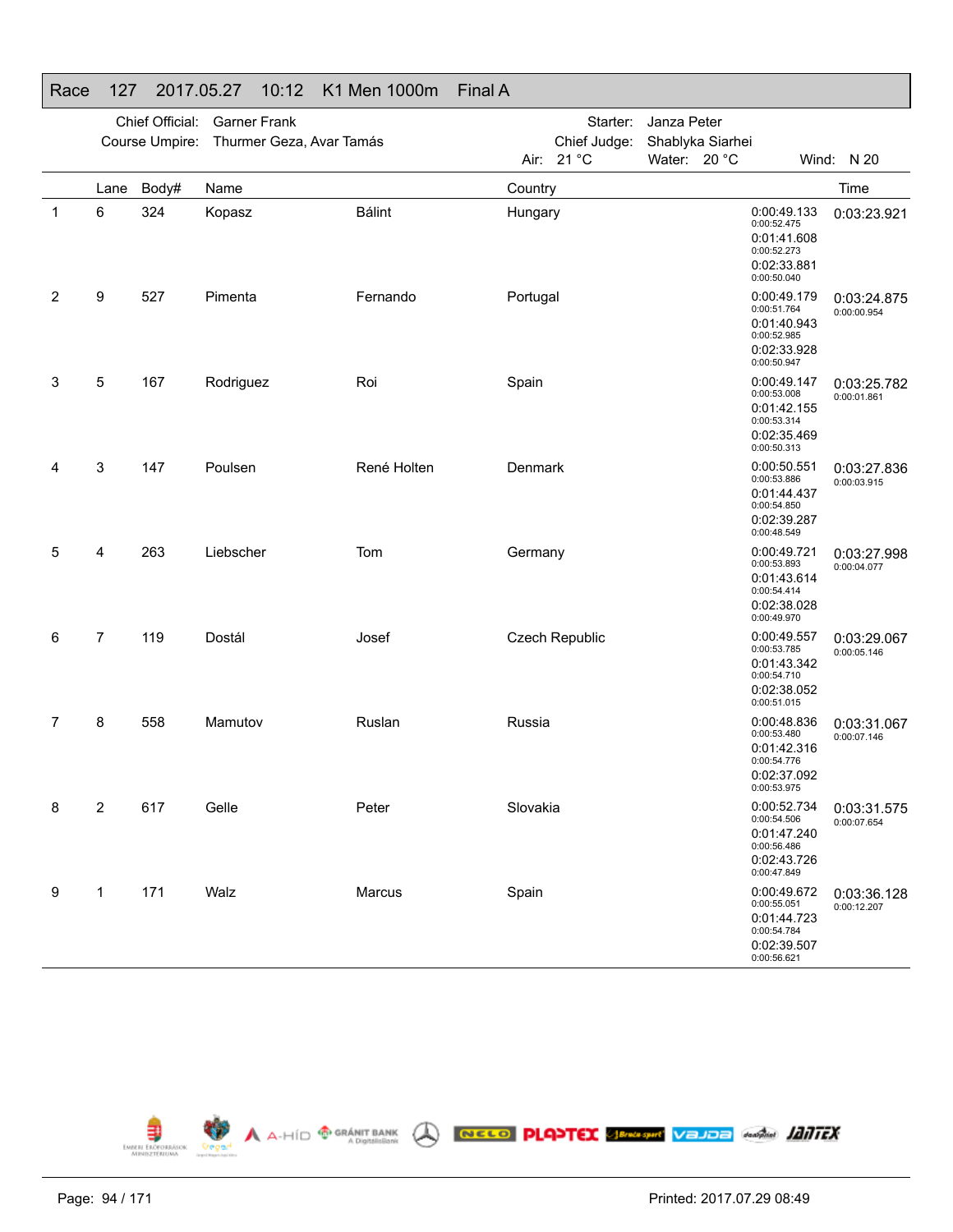|   |                | Chief Official: | <b>Garner Frank</b>          |          |               | Starter:       | Penfound Mark    |  |                                                                                        |                            |
|---|----------------|-----------------|------------------------------|----------|---------------|----------------|------------------|--|----------------------------------------------------------------------------------------|----------------------------|
|   |                | Course Umpire:  | Toth George, Naughton Connie |          |               | Chief Judge:   | Shablyka Siarhei |  |                                                                                        |                            |
|   |                |                 |                              |          |               | Air: 21 °C     | Water: 20 °C     |  |                                                                                        | Wind: N 20                 |
|   | Lane           | Body#           | Name                         |          | Country       |                |                  |  |                                                                                        | Time                       |
| 1 | 6              | 121             | Fuksa                        | Martin   |               | Czech Republic |                  |  | 0:00:53.339<br>0:00:57.277<br>0:01:50.616<br>0:00:59.132<br>0:02:49.748<br>0:00:55.876 | 0:03:45.624                |
| 2 | 5              | 44              | Queiroz Dos Santos           | Isaquias | <b>Brazil</b> |                |                  |  | 0:00:53.358<br>0:00:58.423<br>0:01:51.781<br>0:00:59.426<br>0:02:51.207<br>0:00:55.217 | 0:03:46.424<br>0:00:00.800 |
| 3 | 8              | 508             | Kaczor                       | Tomasz   | Poland        |                |                  |  | 0:00:53.964<br>0:00:57.702<br>0:01:51.666<br>0:00:58.950<br>0:02:50.616<br>0:00:56.592 | 0:03:47.208<br>0:00:01.584 |
| 4 | $\overline{7}$ | 402             | Tacchini                     | Carlo    | Italy         |                |                  |  | 0:00:54.603<br>0:00:58.260<br>0:01:52.863<br>0:00:59.043<br>0:02:51.906<br>0:00:57.071 | 0:03:48.977<br>0:00:03.353 |
| 5 | 9              | 323             | <b>Kiss</b>                  | Tamás    | Hungary       |                |                  |  | 0:00:55.952<br>0:00:57.772<br>0:01:53.724<br>0:00:58.860<br>0:02:52.584<br>0:00:56.847 | 0:03:49.431<br>0:00:03.807 |
| 6 | $\overline{2}$ | 504             | Glazunow                     | Wiktor   | Poland        |                |                  |  | 0:00:54.423<br>0:00:58.130<br>0:01:52.553<br>0:01:01.133<br>0:02:53.686<br>0:00:56.591 | 0:03:50.277<br>0:00:04.653 |
| 7 | 3              | 82              | Spence                       | Craig    | Canada        |                |                  |  | 0:00:55.952<br>0:00:57.948<br>0:01:53.900<br>0:01:00.402<br>0:02:54.302<br>0:00:57.445 | 0:03:51.747<br>0:00:06.123 |
| 8 | 4              | 342             | Vasbányai                    | Henrik   | Hungary       |                |                  |  | 0:00:55.444<br>0:00:58.479<br>0:01:53.923<br>0:01:01.142<br>0:02:55.065<br>0:01:06.482 | 0:04:01.547<br>0:00:15.923 |
| 9 | 1              | 120             | Dvořák                       | Filip    |               | Czech Republic |                  |  | 0:00:57.842<br>0:01:00.599<br>0:01:58.441<br>0:01:03.134<br>0:03:01.575<br>0:01:14.225 | 0:04:15.800<br>0:00:30.176 |

# Race 128 2017.05.27 10:19 C1 Men 1000m Final A

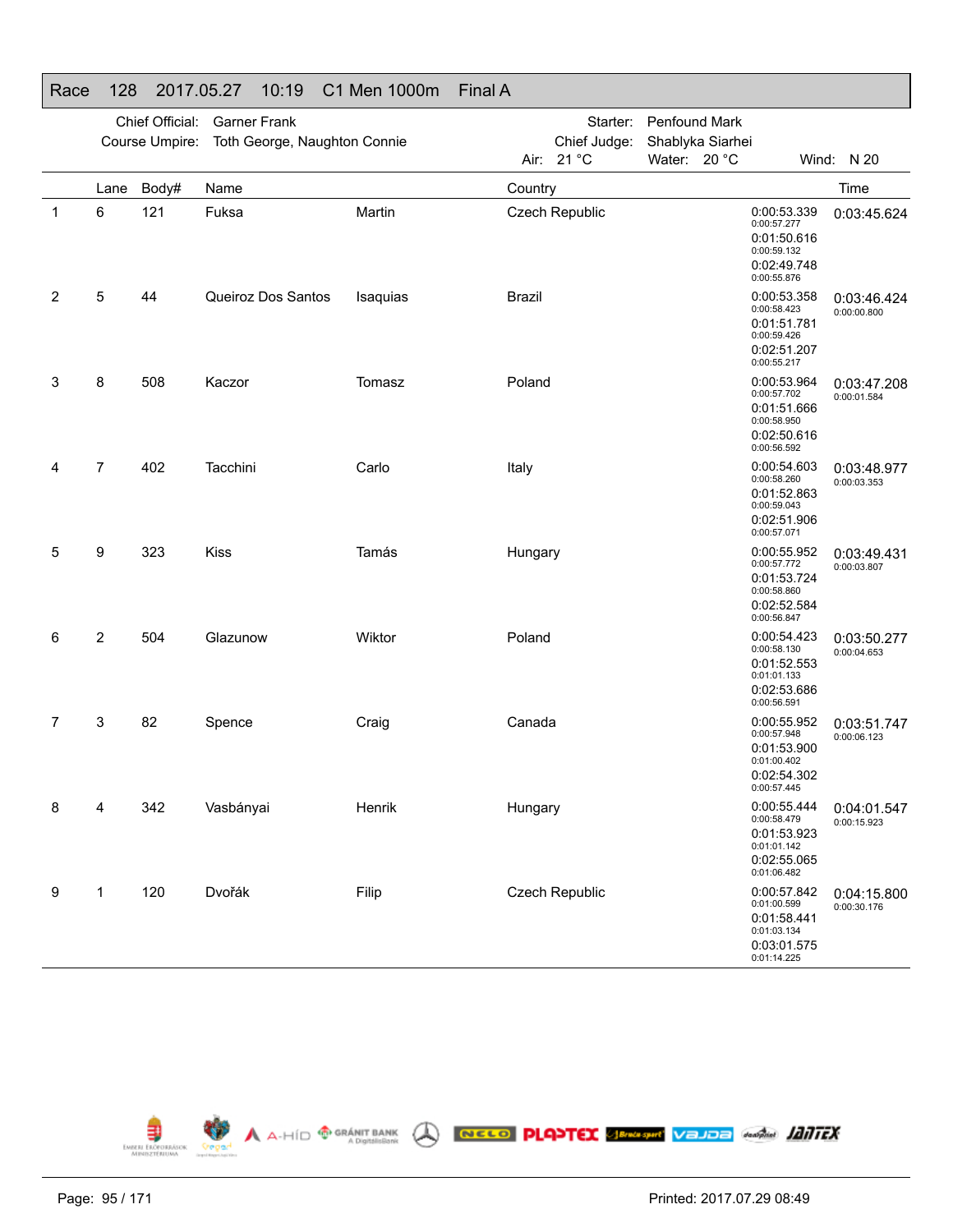## Race 129 2017.05.27 10:33 K1 Women 500m Final A

|   |      | Chief Official:<br>Course Umpire: | <b>Garner Frank</b><br>Tarcsafalvi József, Páger Zoltán |                |                | Starter:<br>Chief Judge: | Warren Matt<br>Shablyka Siarhei |                            |                            |
|---|------|-----------------------------------|---------------------------------------------------------|----------------|----------------|--------------------------|---------------------------------|----------------------------|----------------------------|
|   |      |                                   |                                                         |                |                | Air: 21 °C               | Water: $20 °C$                  |                            | Wind: $N$ 22               |
|   | Lane | Body#                             | Name                                                    |                | Country        |                          |                                 |                            | Time                       |
|   | 9    | 539                               | Aniushina                                               | Elena          | Russia         |                          |                                 | 0:00:52.209<br>0:00:55.546 | 0:01:47.755                |
| 2 | 5    | 476                               | Carrington                                              | Lisa           |                | New Zealand              |                                 | 0:00:52.428<br>0:00:55.412 | 0:01:47.840<br>0:00:00.085 |
| 3 | 3    | 302                               | Takács                                                  | Tamara         | Hungary        |                          |                                 | 0:00:53.436<br>0:00:56.019 | 0:01:49.455<br>0:00:01.700 |
| 4 | 8    | 304                               | Vad                                                     | Ninetta        | Hungary        |                          |                                 | 0:00:53.292<br>0:00:56.963 | 0:01:50.255<br>0:00:02.500 |
| 5 | 6    | 631                               | <b>Stensils</b>                                         | Linnea         | Sweden         |                          |                                 | 0:00:52.462<br>0:00:58.409 | 0:01:50.871<br>0:00:03.116 |
| 6 | 4    | 493                               | Mikolajczyk                                             | Beata          | Poland         |                          |                                 | 0:00:54.556<br>0:00:57.153 | 0:01:51.709<br>0:00:03.954 |
|   | 1    | 31                                | <b>Peters</b>                                           | <b>Hermien</b> | <b>Belgium</b> |                          |                                 | 0:00:54.187<br>0:00:57.961 | 0:01:52.148<br>0:00:04.393 |
| 8 | 7    | 154                               | Lazkano                                                 | Begoña         | Spain          |                          |                                 | 0:00:54.464<br>0:00:58.161 | 0:01:52.625<br>0:00:04.870 |
| 9 | 2    | 495                               | Pulawska                                                | Anna           | Poland         |                          |                                 | 0:00:54.791<br>0:00:59.541 | 0:01:54.332<br>0:00:06.577 |

| Race           | 130            |                                   | 2017.05.27          | 10:39 | C1 Women 500m            | Final A |                          |                    |                  |                            |                            |
|----------------|----------------|-----------------------------------|---------------------|-------|--------------------------|---------|--------------------------|--------------------|------------------|----------------------------|----------------------------|
|                |                | Chief Official:<br>Course Umpire: | <b>Garner Frank</b> |       | Thurmer Geza, Avar Tamás |         | Starter:<br>Chief Judge: | <b>Warren Matt</b> | Shablyka Siarhei |                            |                            |
|                |                |                                   |                     |       |                          |         | Air: $21 °C$             | Water: $20 °C$     |                  |                            | Wind: $N$ 22               |
|                | Lane           | Body#                             | Name                |       |                          | Country |                          |                    |                  |                            | Time                       |
| 1              | 8              | 282                               | Balla               |       | Virág                    | Hungary |                          |                    |                  | 0:01:01.212<br>0:01:03.823 | 0:02:05.035                |
| $\overline{2}$ | 5              | 65                                | Vincent             |       | Katie                    | Canada  |                          |                    |                  | 0:01:02.307<br>0:01:04.643 | 0:02:06.950<br>0:00:01.915 |
| 3              | 6              | 662                               | Luzan               |       | Liudmyla                 | Ukraine |                          |                    |                  | 0:01:01.281<br>0:01:07.223 | 0:02:08.504<br>0:00:03.469 |
| 4              | 9              | 66                                | Vincent-lapointe    |       | Laurence                 | Canada  |                          |                    |                  | 0:01:03.369<br>0:01:05.881 | 0:02:09.250<br>0:00:04.215 |
| 5              | 3              | 546                               | Romasenko           |       | Olesia                   | Russia  |                          |                    |                  | 0:01:02.728<br>0:01:07.645 | 0:02:10.373<br>0:00:05.338 |
| 6              | $\overline{2}$ | 286                               | Devecseriné Takács  |       | Kincső                   | Hungary |                          |                    |                  | 0:01:03.369<br>0:01:07.027 | 0:02:10.396<br>0:00:05.361 |
| 7              | $\overline{7}$ | 537                               | Andreeva            |       | Irina                    | Russia  |                          |                    |                  | 0:01:03.706<br>0:01:09.037 | 0:02:12.743<br>0:00:07.708 |
| 8              | 1              | 113                               | Ježová              |       | Jana                     |         | <b>Czech Republic</b>    |                    |                  | 0:01:05.847<br>0:01:09.265 | 0:02:15.112<br>0:00:10.077 |
| 9              | 4              | 91                                | Ma                  |       | Yanan                    | China   |                          |                    |                  | 0:01:06.243<br>0:01:09.230 | 0:02:15.473<br>0:00:10.438 |

A A-HID **<sup>® GRÁNIT BANK</sup> A RECO PLANTEX SEMBRE VELDE ANGLI IZITEX** 

€ EMBERL ERÖT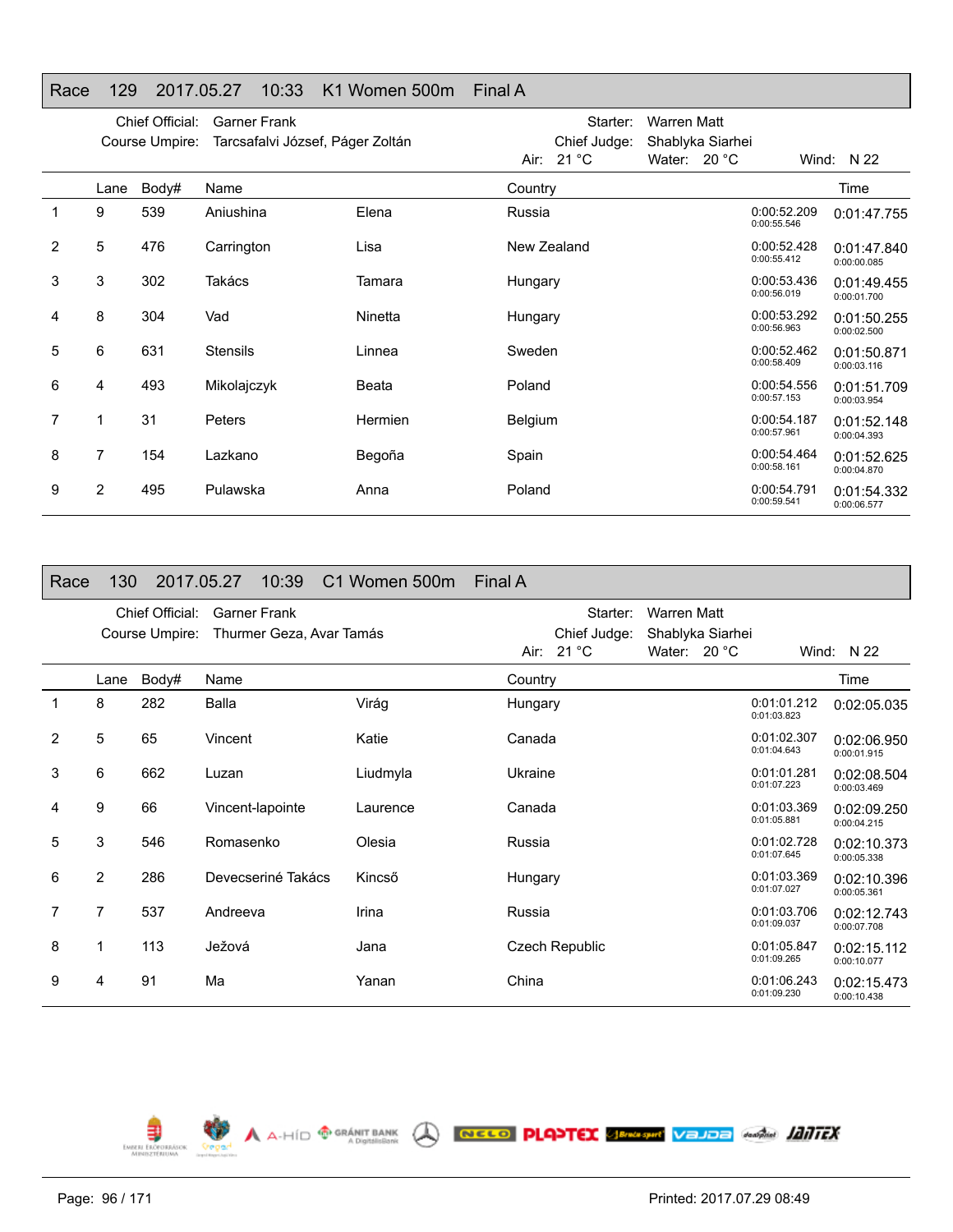## Race 131 2017.05.27 10:45 K2 Men 500m Final A

|   |                | Chief Official:<br>Course Umpire: | <b>Garner Frank</b><br>Toth George, Naughton Connie |               |            | Starter:<br>Chief Judge: | <b>Penfound Mark</b><br>Shablyka Siarhei |                            |              |
|---|----------------|-----------------------------------|-----------------------------------------------------|---------------|------------|--------------------------|------------------------------------------|----------------------------|--------------|
|   |                |                                   |                                                     |               | Air:       | 21 $^{\circ}$ C          | Water: $20 °C$                           |                            | Wind: $N$ 22 |
|   | Lane           | Body#                             | Name                                                |               | Country    |                          |                                          |                            | Time         |
| 1 | 7              | 202                               | Jouve                                               | Sébastien     | France     |                          |                                          | 0:00:42.585<br>0:00:45.540 | 0:01:28.125  |
|   |                | 203                               | Le Floch<br>Decorchemont                            | Guillaume     | France     |                          |                                          |                            |              |
| 2 | 6              | 319                               | Hufnágel                                            | Tibor         | Hungary    |                          |                                          | 0:00:43.417<br>0:00:44.885 | 0:01:28.302  |
|   |                | 320                               | Ilyés                                               | Róbert        | Hungary    |                          |                                          |                            | 0:00:00.177  |
| 3 | 5              | 676                               | Semykin                                             | Ivan          | Ukraine    |                          |                                          | 0:00:41.115                | 0:01:28.386  |
|   |                | 679                               | Trunov                                              | Igor          | Ukraine    |                          |                                          | 0:00:47.271                | 0:00:00.261  |
| 4 | 4              | 160                               | Carrera                                             | Óscar         | Spain      |                          |                                          | 0:00:42.361                | 0:01:28.779  |
|   |                | 164                               | Germade                                             | Rodrigo       | Spain      |                          |                                          | 0:00:46.418                | 0:00:00.654  |
| 5 | 8              | 472                               | Ullvang                                             | Lars Magne    | Norway     |                          |                                          | 0:00:43.401                | 0:01:29.848  |
|   |                | 471                               | Teland                                              | Hakeem        | Norway     |                          |                                          | 0:00:46.447                | 0:00:01.723  |
| 6 | $\overline{2}$ | 339                               | Tóth                                                | Dávid         | Hungary    |                          |                                          | 0:00:43.551                | 0:01:30.348  |
|   |                | 307                               | Bán                                                 | Kristóf Tamás | Hungary    |                          |                                          | 0:00:46.797                | 0:00:02.223  |
| 7 | 9              | 419                               | Alexeyev                                            | Yevgeniy      | Kazakhstan |                          |                                          | 0:00:44.166                | 0:01:30.417  |
|   |                | 420                               | Dergunov                                            | Alexey        | Kazakhstan |                          |                                          | 0:00:46.251                | 0:00:02.292  |
| 8 | 1              | 628                               | Zaťko                                               | Miroslav      | Slovakia   |                          |                                          | 0:00:43.054                | 0:01:30.894  |
|   |                | 614                               | Beňo                                                | Ľubomír       | Slovakia   |                          |                                          | 0:00:47.840                | 0:00:02.769  |
| 9 | 3              | 273                               | Zaremba                                             | Maximilian    | Germany    |                          |                                          | 0:00:43.061                | 0:01:31.448  |
|   |                | 254                               | Haseleu                                             | Timo          | Germany    |                          |                                          | 0:00:48.387                | 0:00:03.323  |

A A-HÍD <sup>® GRÁNIT BANK</sup> A **RECO PLANTEX** SPRESSING VELORE ANGLIS ANTEX EMBERI ERŐPORRÁSOK<br>MENISZTÉRIUMA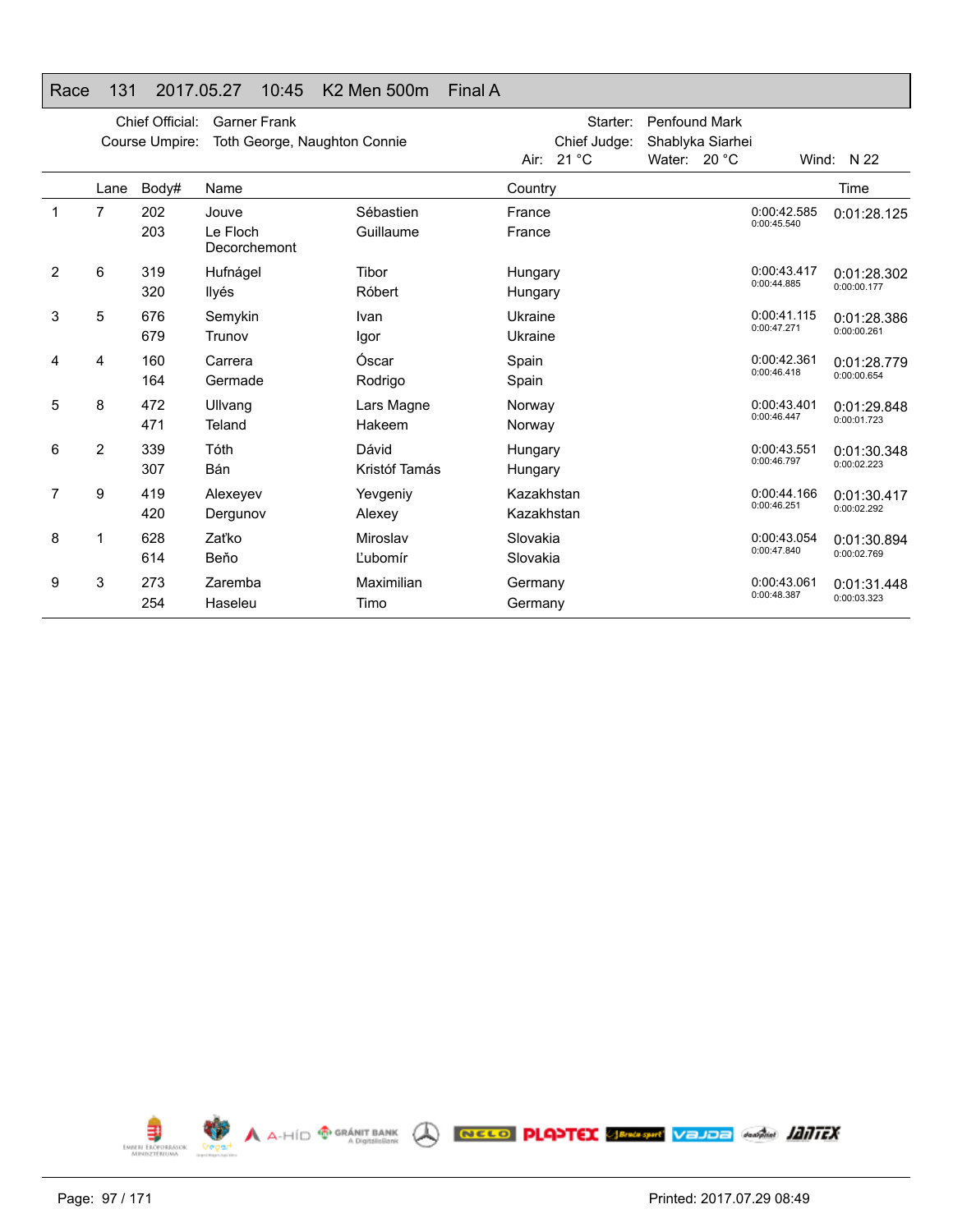|   |                | Chief Official:<br>Course Umpire: | <b>Garner Frank</b><br>Tarcsafalvi József, Páger Zoltán |                    |                | Starter:<br>Chief Judge: | Janza Peter<br>Shablyka Siarhei |                                                                                        |             |
|---|----------------|-----------------------------------|---------------------------------------------------------|--------------------|----------------|--------------------------|---------------------------------|----------------------------------------------------------------------------------------|-------------|
|   |                |                                   |                                                         |                    | Air:           | 21 °C                    | Water: 20 °C                    |                                                                                        | Wind: N 22  |
|   | Lane           | Body#                             | Name                                                    |                    | Country        |                          |                                 |                                                                                        | Time        |
| 1 | 9              | 162<br>166                        | Cubelos<br>Peña                                         | Francisco<br>lñigo | Spain<br>Spain |                          |                                 | 0:00:44.777<br>0:00:48.137<br>0:01:32.914<br>0:00:48.335<br>0:02:21.249<br>0:00:44.375 | 0:03:05.624 |
| 2 | $\overline{7}$ | 680                               | Tsurkan                                                 | Vitaliy            | Ukraine        |                          |                                 | 0:00:45.106<br>0:00:47.301                                                             | 0:03:06.485 |
|   |                | 672                               | Kukharyk                                                | Oleh               | Ukraine        |                          |                                 | 0:01:32.407<br>0:00:47.664<br>0:02:20.071<br>0:00:46.414                               | 0:00:00.861 |
| 3 | 3              | 129                               | Špicar                                                  | Jakub              |                | Czech Republic           |                                 | 0:00:46.592                                                                            | 0:03:09.239 |
|   |                | 123                               | Havel                                                   | Daniel             |                | Czech Republic           |                                 | 0:00:45.756<br>0:01:32.348<br>0:00:49.860<br>0:02:22.208<br>0:00:47.031                | 0:00:03.615 |
| 4 | 6              | 148                               | Pretzmann                                               | Casper             | Denmark        |                          |                                 | 0:00:45.217                                                                            | 0:03:10.800 |
|   |                | 144                               | Graversen                                               | Morten             | Denmark        |                          |                                 | 0:00:48.146<br>0:01:33.363<br>0:00:51.037<br>0:02:24.400<br>0:00:46.400                | 0:00:05.176 |
| 5 | 5              | 604                               | Tomicevic                                               | Marko              | Serbia         |                          |                                 | 0:00:45.604                                                                            | 0:03:11.216 |
|   |                | 607                               | Zoric                                                   | Milenko            | Serbia         |                          |                                 | 0:00:48.990<br>0:01:34.594<br>0:00:50.383<br>0:02:24.977<br>0:00:46.239                | 0:00:05.592 |
| 6 | 1              | 322                               | Kammerer                                                | Zoltán             | Hungary        |                          |                                 | 0:00:45.333<br>0:00:48.433                                                             | 0:03:11.962 |
|   |                | 308                               | Bárdfalvi                                               | Márk               | Hungary        |                          |                                 | 0:01:33.766<br>0:00:50.176<br>0:02:23.942<br>0:00:48.020                               | 0:00:06.338 |
| 7 | 2              | 603                               | Pajic                                                   | Dejan              | Serbia         |                          |                                 | 0:00:47.364<br>0:00:49.991                                                             | 0:03:12.754 |
|   |                | 599                               | Holpert                                                 | Ervin              | Serbia         |                          |                                 | 0:01:37.355<br>0:00:49.653<br>0:02:27.008<br>0:00:45.746                               | 0:00:07.130 |
| 8 | 8              | 178                               | Hakala                                                  | Jeremy             | Finland        |                          |                                 | 0:00:45.999                                                                            | 0:03:13.770 |
|   |                | 179                               | Nykänen                                                 | Miika              | Finland        |                          |                                 | 0:00:49.884<br>0:01:35.883<br>0:00:47.949<br>0:02:23.832<br>0:00:49.938                | 0:00:08.146 |
| 9 | 4              | 204                               | Le Gall                                                 | Aurélien           | France         |                          |                                 | 0:00:44.868                                                                            | 0:03:14.908 |
|   |                | 198                               | Carre                                                   | Cyrille            | France         |                          |                                 | 0:00:49.100<br>0:01:33.968<br>0:00:52.024<br>0:02:25.992<br>0:00:48.916                | 0:00:09.284 |

A A-HÍD <sup>®</sup> GRÁNIT BANK A **RECO PLANTEX SERGANY VELIDE** ANGEL **LANTEX** 

# Race 132 2017.05.27 10:58 K2 Men 1000m Final A



EMBER ERŐFORRÁSOK<br>MINISZTÉRIUMA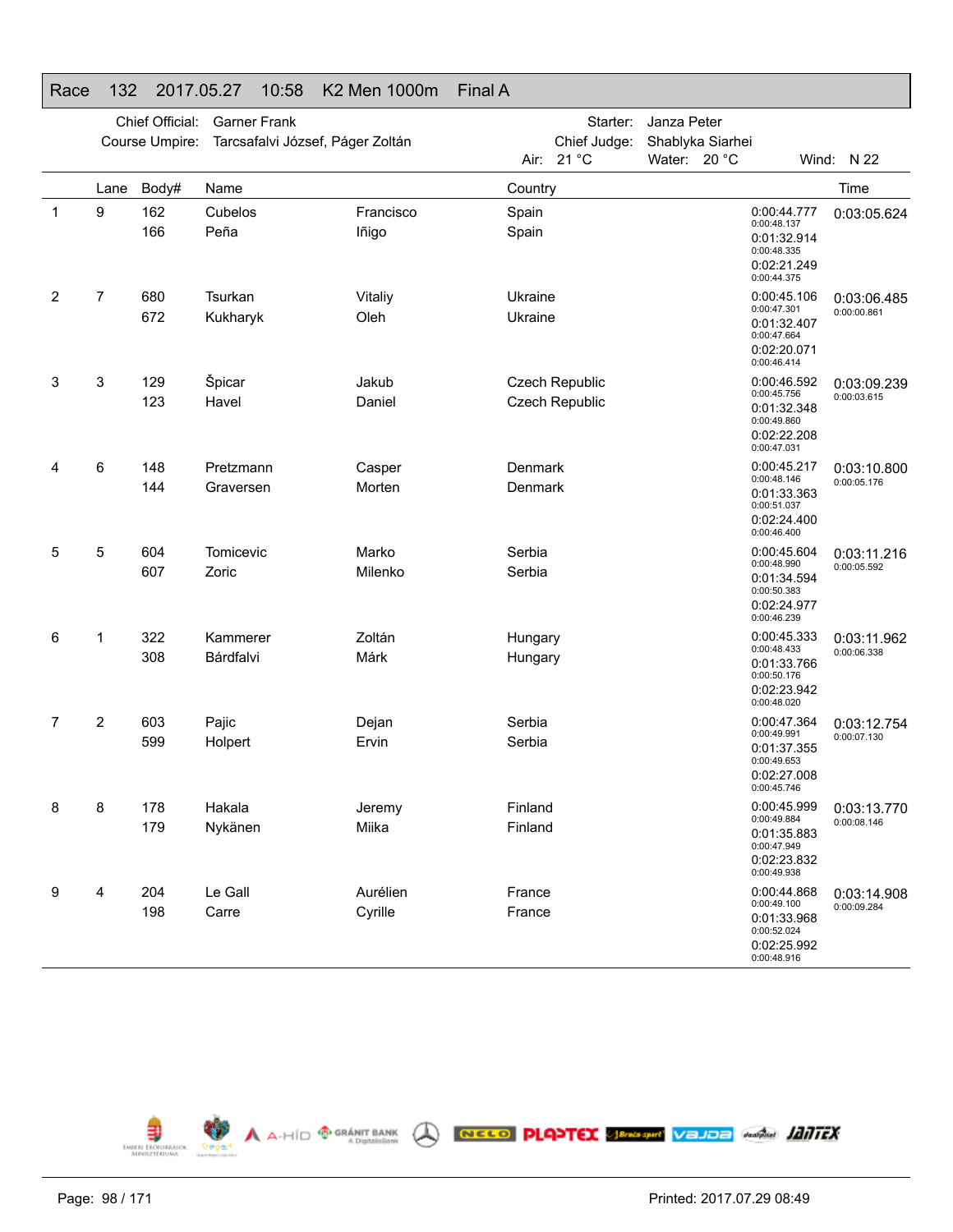| nace | טטו            | 2017.00.27      | U. U. 11                 | UZ IVICII TUUUIT | Filial A |              |                  |                                                                         |                            |
|------|----------------|-----------------|--------------------------|------------------|----------|--------------|------------------|-------------------------------------------------------------------------|----------------------------|
|      |                | Chief Official: | <b>Garner Frank</b>      |                  |          | Starter:     | Penfound Mark    |                                                                         |                            |
|      |                | Course Umpire:  | Thurmer Geza, Avar Tamás |                  |          | Chief Judge: | Shablyka Siarhei |                                                                         |                            |
|      |                |                 |                          |                  |          | Air: 21 °C   | Water: 20 °C     |                                                                         | Wind: N 22                 |
|      | Lane           | Body#           | Name                     |                  | Country  |              |                  |                                                                         | Time                       |
| 1    | 6              | 509             | Kaminski                 | Mateusz          | Poland   |              |                  | 0:00:49.455<br>0:00:53.122                                              | 0:03:27.543                |
|      |                | 518             | Slominski                | Vincent          | Poland   |              |                  | 0:01:42.577<br>0:00:54.555<br>0:02:37.132<br>0:00:50.411                |                            |
| 2    | 8              | 109             | <b>Torres Madrigal</b>   | Serguey          | Cuba     |              |                  | 0:00:50.302                                                             | 0:03:27.958                |
|      |                | 108             | Jorge Enriquez           | Fernando Dayan   | Cuba     |              |                  | 0:00:53.153<br>0:01:43.455<br>0:00:54.142<br>0:02:37.597<br>0:00:50.361 | 0:00:00.415                |
| 3    | 3              | 265             | Oeltze                   | Yul              | Germany  |              |                  | 0:00:50.566<br>0:00:53.338                                              | 0:03:28.035                |
|      |                | 261             | Kretschmer               | Peter            | Germany  |              |                  | 0:01:43.904<br>0:00:54.083<br>0:02:37.987<br>0:00:50.048                | 0:00:00.492                |
| 4    | 4              | 249             | <b>Brendel</b>           | Sebastian        | Germany  |              |                  | 0:00:49.912                                                             | 0:03:28.843                |
|      |                | 272             | Vandrey                  | Jan              | Germany  |              |                  | 0:00:54.429<br>0:01:44.341                                              | 0:00:01.300                |
|      |                |                 |                          |                  |          |              |                  | 0:00:54.174<br>0:02:38.515<br>0:00:50.328                               |                            |
| 5    | 9              | 170             | Vallejo                  | Sergio           | Spain    |              |                  | 0:00:49.855<br>0:00:54.158                                              | 0:03:28.904<br>0:00:01.361 |
|      |                | 168             | Sieiro                   | Adrián           | Spain    |              |                  | 0:01:44.013<br>0:00:54.958<br>0:02:38.971<br>0:00:49.933                |                            |
| 6    | $\overline{7}$ | 559             | Melantev                 | Viktor           | Russia   |              |                  | 0:00:49.569<br>0:00:53.452                                              | 0:03:29.735                |
|      |                | 549             | Chebotar                 | Vladislav        | Russia   |              |                  | 0:01:43.021<br>0:00:53.999<br>0:02:37.020<br>0:00:52.715                | 0:00:02.192                |
| 7    | 5              | 380             | Craciun                  | Nicolae          | Italy    |              |                  | 0:00:51.841<br>0:00:53.157                                              | 0:03:30.458                |
|      |                | 381             | Craciun                  | Sergiu           | Italy    |              |                  | 0:01:44.998<br>0:00:54.043<br>0:02:39.041<br>0:00:51.417                | 0:00:02.915                |
| 8    | 2              | 325             | Korisánszky              | Dávid György     | Hungary  |              |                  | 0:00:51.606<br>0:00:54.118                                              | 0:03:31.904                |
|      |                | 330             | Mike                     | Róbert           | Hungary  |              |                  | 0:01:45.724<br>0:00:54.314<br>0:02:40.038<br>0:00:51.866                | 0:00:04.361                |
| 9    | 1              | 400             | Santini                  | Daniele          | Italy    |              |                  | 0:00:52.375                                                             | 0:03:33.827                |
|      |                | 392             | Incollingo               | Luca             | Italy    |              |                  | 0:00:53.677<br>0:01:46.052<br>0:00:54.684<br>0:02:40.736<br>0:00:53.091 | 0:00:06.284                |

**ED A A-HÍD GRÁNIT BANK** A **RELO PLANTEX SERVIÇAN** VELDE GALU **LANTEX** 

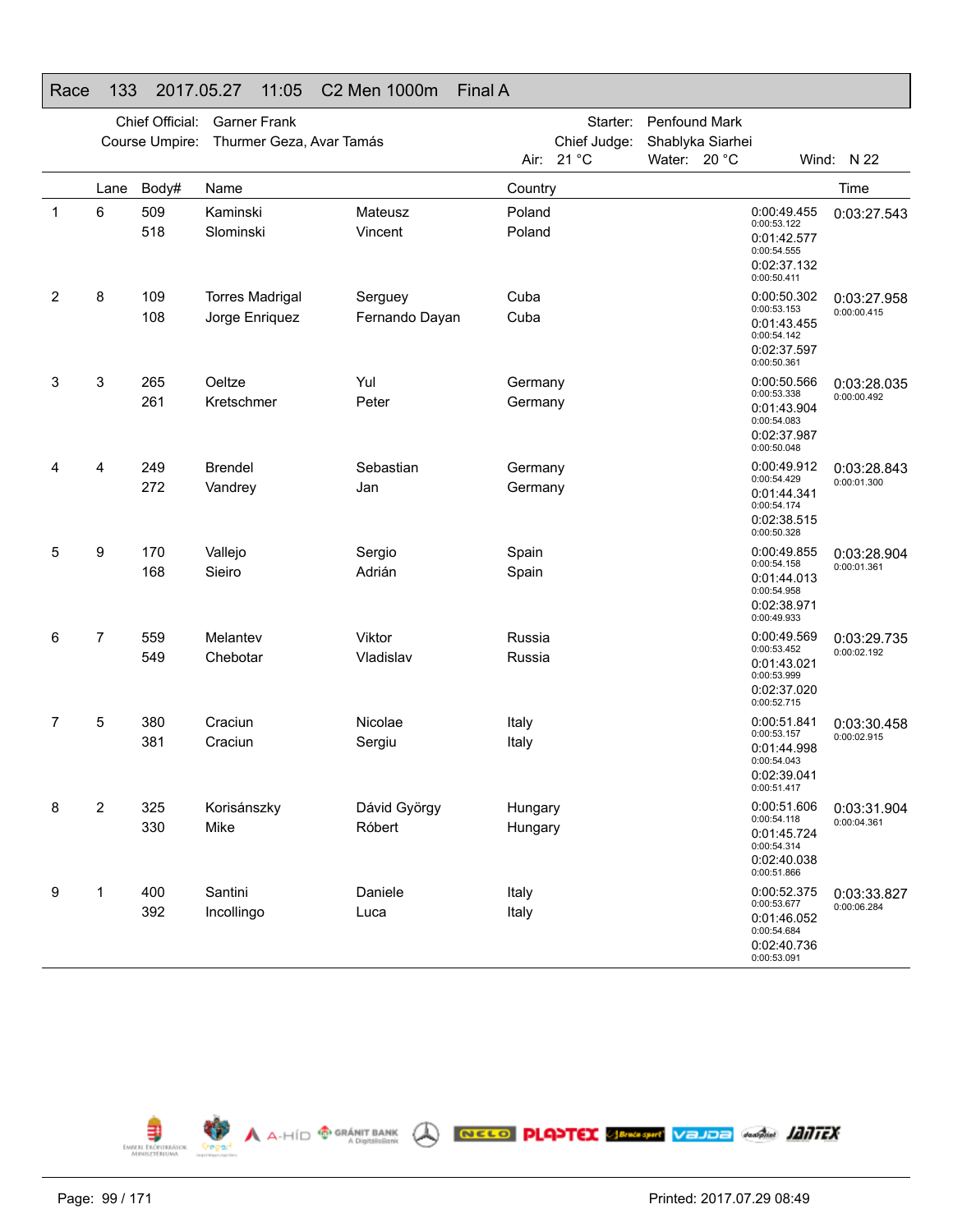## Race 134 2017.05.27 11:19 KL2 Men 200m Final A

|                |      | Chief Official: | <b>Garner Frank</b>             |              | Starter:     | <b>Warren Matt</b>         |                            |
|----------------|------|-----------------|---------------------------------|--------------|--------------|----------------------------|----------------------------|
|                |      | Course Umpire:  | Avar Tamás, Thurmer Geza, Páger |              | Chief Judge: | Shablyka Siarhei           |                            |
|                |      |                 | Zoltán, Tarcsafalvi József      |              | Air: 21 °C   | Water: 20 °C               | Wind: $N$ 22               |
|                | Lane | Body#           | Name                            |              | Country      |                            | Time                       |
|                | 5    | 26              | Swoboda                         | Markus Mendy | Austria      |                            | 0:00:42.202                |
| $\overline{2}$ | 4    | 696             | Abdulkhabibov                   | Azizbek      | Uzbekistan   |                            | 0:00:43.271<br>0:00:01.069 |
| 3              | 3    | 394             | Mancarella                      | Federico     | Italy        |                            | 0:00:44.063<br>0:00:01.861 |
| 4              | 6    | 678             | Syniuk                          | Mykola       | Ukraine      | 0:00:44.125<br>0:00:01.923 |                            |
| 5              | 7    | 34              | Radovanovic                     | Vuk          | Serbia       |                            | 0:00:44.694<br>0:00:02.492 |
| 6              | 8    | 258             | Kilian                          | Ivo          | Germany      |                            | 0:00:45.817<br>0:00:03.615 |
| 7              | 2    | 531             | Montañez                        | Eddie        | Puerto Rico  |                            | 0:00:46.502<br>0:00:04.300 |
| 8              | 9    | 681             | Velhun                          | Volodymyr    | Ukraine      |                            | 0:00:46.686<br>0:00:04.484 |
| 9              |      | 335             | Rozbora                         | András       | Hungary      |                            | 0:00:52.725<br>0:00:10.523 |

#### Race 135 2017.05.27 11:24 KL3 Women 200m Final A

|   |                | Chief Official:<br>Course Umpire: | <b>Garner Frank</b><br>Avar Tamás, Thurmer Geza, Páger<br>Zoltán, Tarcsafalvi József |               | Penfound Mark<br>Starter:<br>Chief Judge:<br>Shablyka Siarhei<br>Air: $21 °C$<br>Water: $20^{\circ}$ C | Wind: $N$ 22               |
|---|----------------|-----------------------------------|--------------------------------------------------------------------------------------|---------------|--------------------------------------------------------------------------------------------------------|----------------------------|
|   | Lane           | Body#                             | Name                                                                                 |               | Country                                                                                                | Time                       |
| 1 | 7              | 189                               | Moreau                                                                               | Cindy         | France                                                                                                 | 0:00:50.653                |
| 2 | 3              | 630                               | Ripa                                                                                 | Helene        | Sweden                                                                                                 | 0:00:52.307<br>0:00:01.654 |
| 3 | 5              | 61                                | Scarff                                                                               | Erica         | Canada                                                                                                 | 0:00:52.460<br>0:00:01.807 |
| 4 | $\overline{2}$ | 548                               | <b>Volik</b>                                                                         | Larisa        | Russia                                                                                                 | 0:00:53.391<br>0:00:02.738 |
| 5 | 6              | 375                               | Plebani                                                                              | Veronika Yoko | Italy                                                                                                  | 0:00:54.314<br>0:00:03.661 |
| 6 | 8              | 235                               | Adler                                                                                | Anja          | Germany                                                                                                | 0:00:57.976<br>0:00:07.323 |
|   | 4              | 287                               | Fehér                                                                                | Annamária     | Hungary                                                                                                | 0:01:04.907<br>0:00:14.254 |

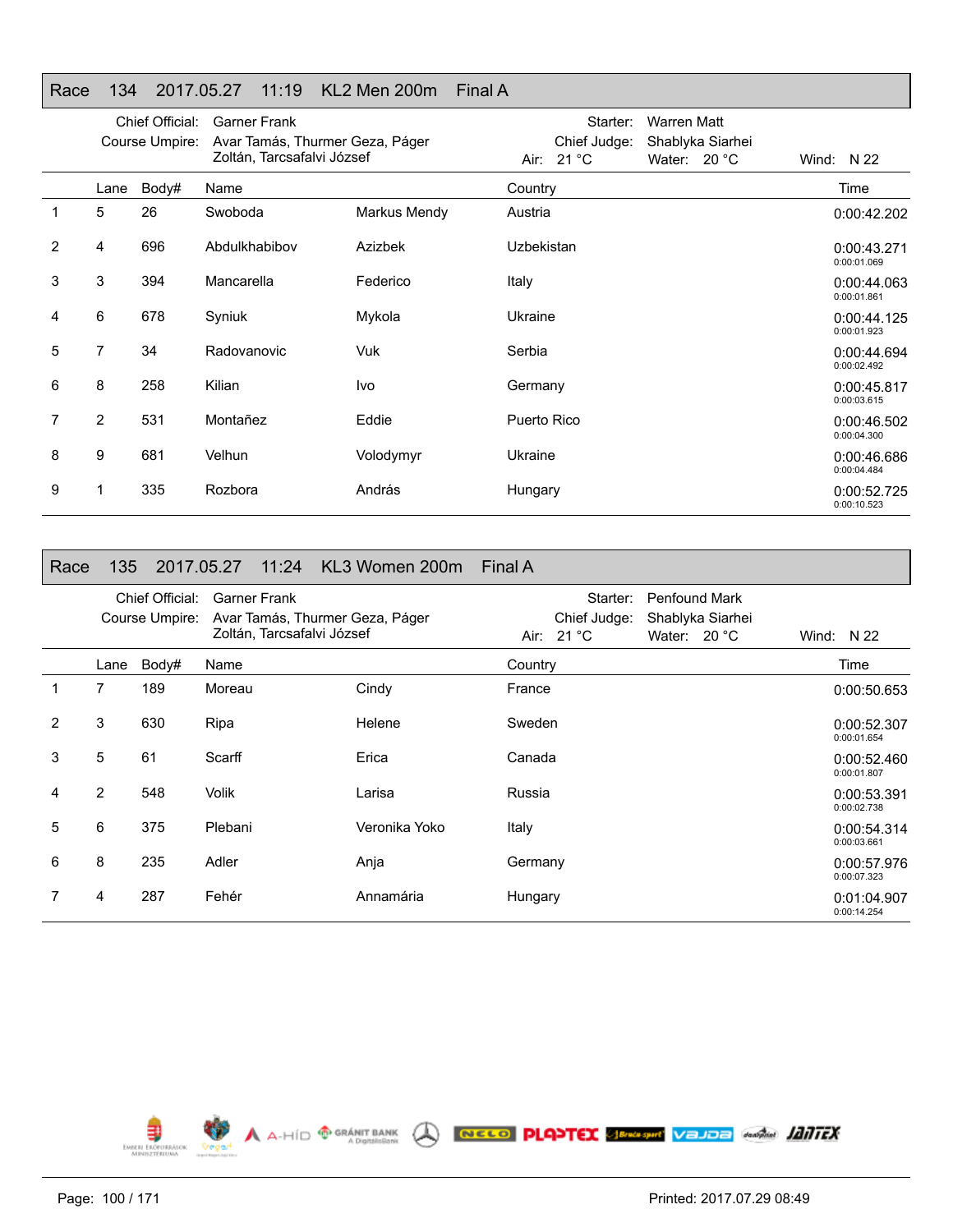## Race 136 2017.05.27 11:36 KL3 Men 200m Final A

|   |                | Chief Official: | <b>Garner Frank</b>             |          | Janza Peter<br>Starter:          |                            |
|---|----------------|-----------------|---------------------------------|----------|----------------------------------|----------------------------|
|   |                | Course Umpire:  | Avar Tamás, Thurmer Geza, Páger |          | Chief Judge:<br>Shablyka Siarhei |                            |
|   |                |                 | Zoltán, Tarcsafalvi József      |          | Air: 22 °C<br>Water: $20 °C$     | Wind: $N$ 24               |
|   | Lane           | Body#           | Name                            |          | Country                          | Time                       |
|   | 5              | 683             | Yemelianov                      | Serhii   | Ukraine                          | 0:00:39.254                |
| 2 | 3              | 555             | Krylov                          | Leonid   | Russia                           | 0:00:39.808<br>0:00:00.554 |
| 3 | 7              | 567             | Voronkov                        | Artem    | Russia                           | 0:00:40.262<br>0:00:01.008 |
| 4 | 4              | 199             | Farineaux                       | Martin   | France                           | 0:00:41.162<br>0:00:01.908 |
| 5 | $\overline{2}$ | 257             | Kierey                          | Tom      | Germany                          | 0:00:41.685<br>0:00:02.431 |
| 6 | 8              | 594             | Arsenovic                       | Arsen    | Serbia                           | 0:00:42.323<br>0:00:03.069 |
| 7 | 9              | 76              | Lauziere-fitzgerald             | Zacharie | Canada                           | 0:00:43.808<br>0:00:04.554 |
| 8 | 1              | 649             | Namtaothong                     | Suradech | Thailand                         | 0:00:45.108<br>0:00:05.854 |
| 9 | 6              | 423             | Taikenov                        | Zhalgas  | Kazakhstan                       | 0:00:54.793<br>0:00:15.539 |

#### Race 137 2017.05.27 12:12 VL2 Men 200m Final A

|   |      | Chief Official:<br>Course Umpire: | <b>Garner Frank</b><br>Avar Tamás, Thurmer Geza, Páger<br>Zoltán, Tarcsafalvi József |              | Starter:<br>Warren Matt<br>Chief Judge:<br>Shablyka Siarhei<br>Air: $23 °C$<br>Water: $20 °C$ | Wind: N 25.9               |
|---|------|-----------------------------------|--------------------------------------------------------------------------------------|--------------|-----------------------------------------------------------------------------------------------|----------------------------|
|   | Lane | Body#                             | Name                                                                                 |              | Country                                                                                       | Time                       |
|   | 7    | 26                                | Swoboda                                                                              | Markus Mendy | Austria                                                                                       | 0:00:51.898                |
| 2 | 8    | 258                               | Kilian                                                                               | Ivo          | Germany                                                                                       | 0:00:52.959<br>0:00:01.061 |
| 3 | 3    | 383                               | Di Lelio                                                                             | Giuseppe     | Italy                                                                                         | 0:00:55.167<br>0:00:03.269 |
| 4 | 6    | 338                               | Suha                                                                                 | Miklós       | Hungary                                                                                       | 0:00:59.705<br>0:00:07.807 |
| 5 | 1    | 337                               | Suba                                                                                 | Róbert       | Hungary                                                                                       | 0:01:07.121<br>0:00:15.223 |
| 6 | 4    | 318                               | Horváth                                                                              | Zsolt        | Hungary                                                                                       | 0:01:11.182<br>0:00:19.284 |

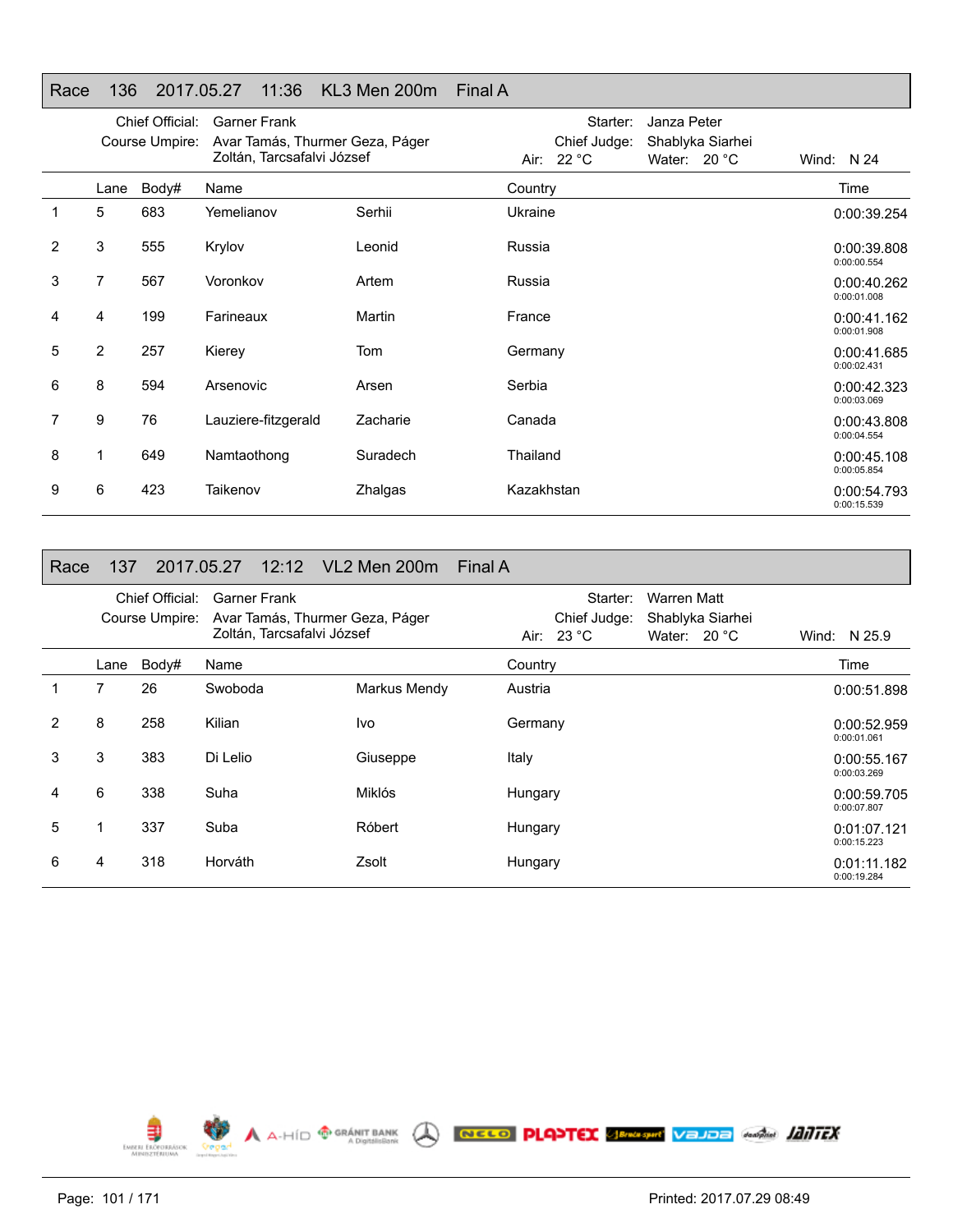## Race 138 2017.05.27 14:00 K2 Women 200m Semi-final I

|   |                | Chief Official:<br>Course Umpire: | <b>Garner Frank</b><br>Naughton Connie, Toth George, Páger<br>Zoltán, Tarcsafalvi József |                         | Starter:<br>Chief Judge:<br>23 °C<br>Air: | <b>Warren Matt</b><br>Shablyka Siarhei<br>Water: $20 °C$ | Wind: N 30                 |
|---|----------------|-----------------------------------|------------------------------------------------------------------------------------------|-------------------------|-------------------------------------------|----------------------------------------------------------|----------------------------|
|   | Lane           | Body#                             | Name                                                                                     |                         | Country                                   |                                                          | Time                       |
|   | 4              | 480<br>481                        | Imrie<br>Mcleely                                                                         | Kayla<br><b>Briar</b>   | New Zealand<br>New Zealand                |                                                          | 0:00:38.447                |
| 2 | 5              | 415<br>411                        | Podoinikova<br>Ananchenko                                                                | Irina<br>Zoya           | Kazakhstan<br>Kazakhstan                  |                                                          | 0:00:38.786<br>0:00:00.339 |
| 3 | 3              | 487<br>494                        | Iskrzycka<br>Paszek                                                                      | Justyna<br>Paulina      | Poland<br>Poland                          |                                                          | 0:00:38.809<br>0:00:00.362 |
| 4 | 6              | 374<br>368                        | Petracca<br>Campana                                                                      | Cristina<br>Sofia       | Italy<br>Italy                            |                                                          | 0:00:38.840<br>0:00:00.393 |
| 5 | $\overline{7}$ | 100<br>101                        | Molina Zuluaga<br>Muñoz Rua                                                              | <b>Diexe</b><br>Tatiana | Colombia<br>Colombia                      |                                                          | 0:00:39.232<br>0:00:00.785 |
| 6 | 8              | 348<br>350                        | Alimohammadi<br>Kazemi                                                                   | Negar<br>Hedive         | Iran<br>Iran                              |                                                          | 0:00:39.370<br>0:00:00.923 |
| 7 | $\overline{2}$ | 53<br>51                          | Davison<br>Bray-lougheed                                                                 | Natalie<br>Alanna       | Canada<br>Canada                          |                                                          | 0:00:40.217<br>0:00:01.770 |
| 8 |                | 135<br>141                        | Gravesen<br>Villumsen                                                                    | Mette<br>Ida            | Denmark<br>Denmark                        |                                                          | 0:00:41.170<br>0:00:02.723 |
| 9 | 9              | 97<br>86                          | Zhao<br>Cai                                                                              | Meng<br>Shixin          | China<br>China                            |                                                          | 0:00:41.332<br>0:00:02.885 |

1/3 To Final, Rest out

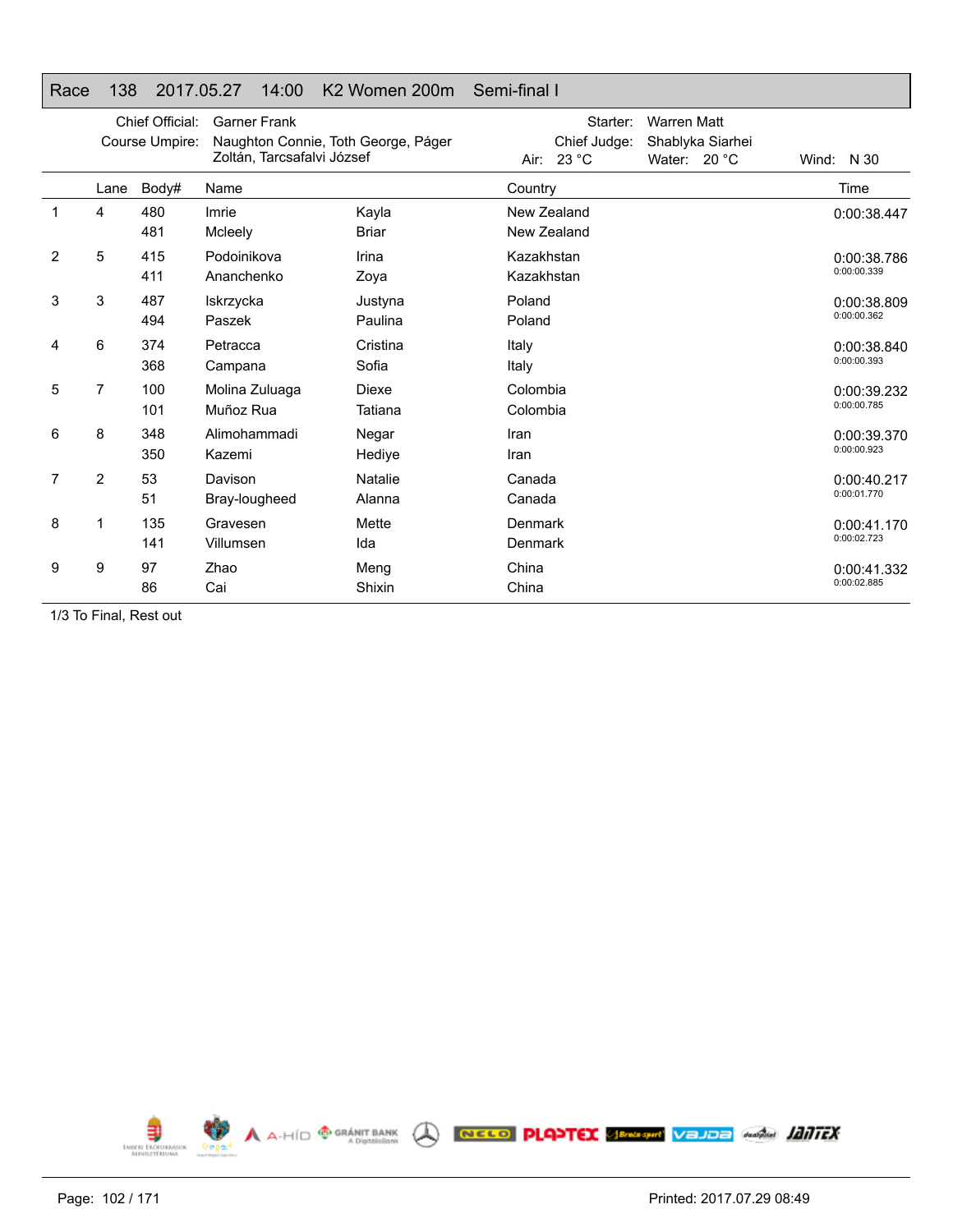## Race 139 2017.05.27 14:05 C2 Women 200m Semi-final I

|   |      | Chief Official:<br>Course Umpire: | <b>Garner Frank</b><br>Avar Tamás, Thurmer Geza, Páger<br>Zoltán, Tarcsafalvi József |                                  | Starter:<br><b>Warren Matt</b><br>Chief Judge:<br>Shablyka Siarhei<br>Air: $24 °C$<br>Water: $20 °C$ | Wind: N 27.8               |
|---|------|-----------------------------------|--------------------------------------------------------------------------------------|----------------------------------|------------------------------------------------------------------------------------------------------|----------------------------|
|   | Lane | Body#                             | Name                                                                                 |                                  | Country                                                                                              | Time                       |
| 1 | 7    | 210<br>209                        | Gill<br>Fitzhenry                                                                    | Bethany<br>Afton                 | <b>Great Britain</b><br><b>Great Britain</b>                                                         | 0:00:47.086                |
| 2 | 6    | 497<br>486                        | Szczerbinska<br>Czarnecka                                                            | Sylwia<br>Iwona                  | Poland<br>Poland                                                                                     | 0:00:47.386<br>0:00:00.300 |
| 3 | 2    | 284<br>296                        | Bonyai<br>Molnár                                                                     | Regina<br>Rebeka                 | Hungary<br>Hungary                                                                                   | 0:00:48.224<br>0:00:01.138 |
| 4 | 3    | 417<br>412                        | Ussova<br>Kim                                                                        | Svetlana<br>Alexandra            | Kazakhstan<br>Kazakhstan                                                                             | 0:00:48.417<br>0:00:01.331 |
| 5 | 5    | 418<br>416                        | Yemelyanova<br>Torlopova                                                             | Sofya<br>Margarita               | Kazakhstan<br>Kazakhstan                                                                             | 0:00:48.755<br>0:00:01.669 |
| 6 | 4    | 94<br>98                          | Wang<br>Zuo                                                                          | Kaixi<br>Peng                    | China<br>China                                                                                       | 0:00:49.663<br>0:00:02.577 |
| 7 | 1    | 290<br>289                        | Kisbán<br>Kaszás                                                                     | Zsófia<br>Klaudia Kata           | Hungary<br>Hungary                                                                                   | 0:00:50.501<br>0:00:03.415 |
| 8 | 9    | 343<br>344                        | Mayanglambam<br>Phairembam                                                           | Inaocha Devi<br>Thajamanbi Chanu | India<br>India                                                                                       | 0:00:51.355<br>0:00:04.269 |
| 9 | 8    | 90<br>93                          | Lin<br>Wang                                                                          | Wen Jun<br>Jing                  | China<br>China                                                                                       | 0:00:51.440<br>0:00:04.354 |

1/3 To Final, Rest out

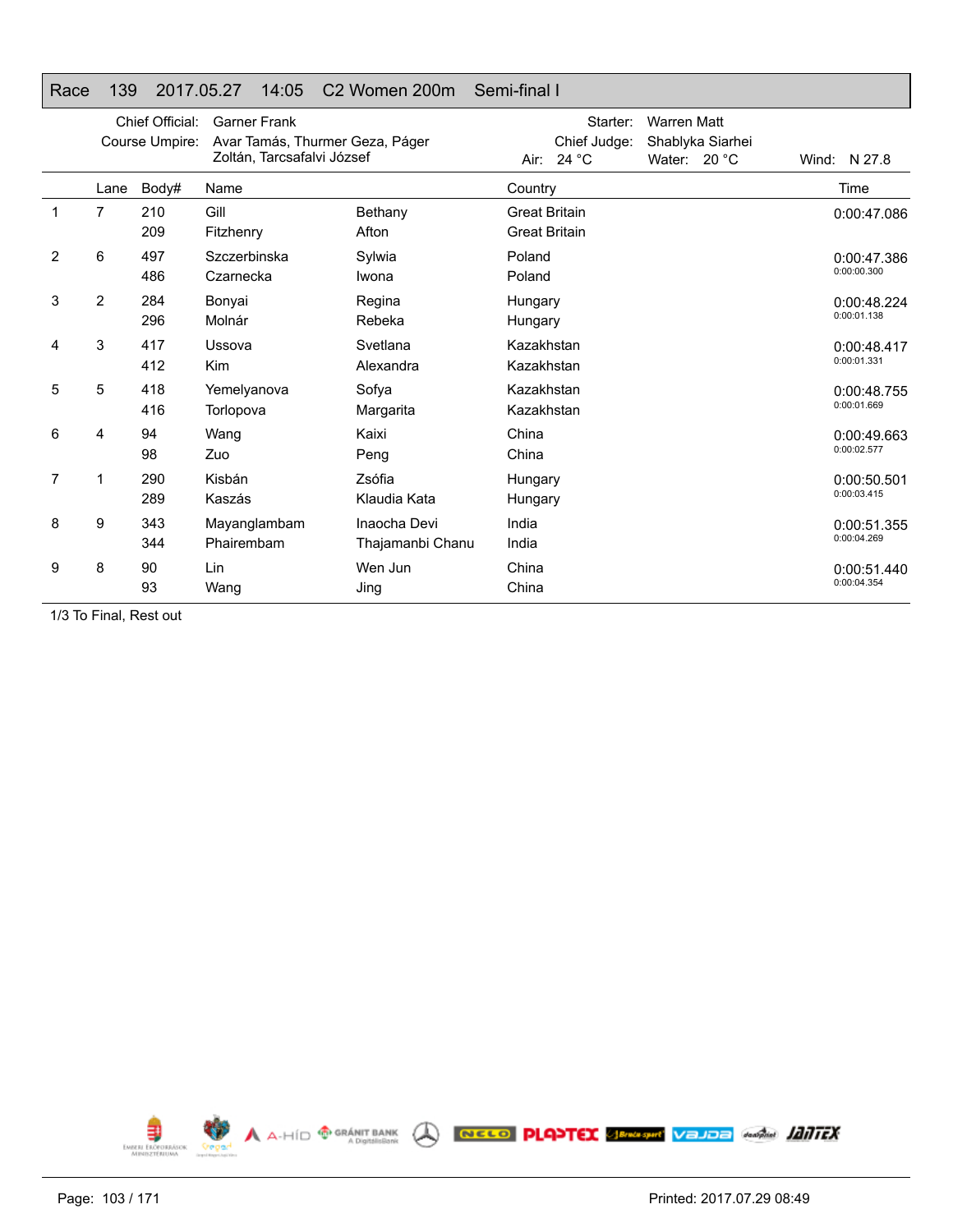## Race 140 2017.05.27 14:10 C1 Men 200m Semi-final I

|                |                | Chief Official:<br>Course Umpire: | <b>Garner Frank</b><br>Avar Tamás, Thurmer Geza, Páger<br>Zoltán, Tarcsafalvi József |                | Starter:<br>Janza Peter<br>Chief Judge:<br>Shablyka Siarhei<br>Air: 24 °C<br>Water: 20 °C | Wind: $N$ 28               |
|----------------|----------------|-----------------------------------|--------------------------------------------------------------------------------------|----------------|-------------------------------------------------------------------------------------------|----------------------------|
|                | Lane           | Body#                             | Name                                                                                 |                | Country                                                                                   | Time                       |
|                | 4              | 316                               | Hajdu                                                                                | Jonatán Dániel | Hungary                                                                                   | 0:00:39.802                |
| $\overline{2}$ | 5              | 121                               | Fuksa                                                                                | Martin         | <b>Czech Republic</b>                                                                     | 0:00:40.202<br>0:00:00.400 |
| 3              | 6              | 358                               | Mojallalimoghadam                                                                    | Adel           | Iran                                                                                      | 0:00:40.272<br>0:00:00.470 |
| 4              | 3              | 275                               | Dimopoulos                                                                           | Stefanos       | Greece                                                                                    | 0:00:42.733<br>0:00:02.931 |
| 5              | 7              | 716                               | Juraev                                                                               | Kudrat         | Uzbekistan                                                                                | 0:00:42.933<br>0:00:03.131 |
| 6              |                | 275                               | Dimopoulos                                                                           | Stefanos       | Greece                                                                                    | 0:00:44.202<br>0:00:04.400 |
| 7              | $\overline{2}$ | 576                               | Tan                                                                                  | Chun Leng      | Singapore                                                                                 | 0:00:45.802<br>0:00:06.000 |
|                | 8              | 328                               | Lantos                                                                               | Ádám           | Hungary                                                                                   | Did not finish             |
|                | 9              | 379                               | Cestra                                                                               | Davide         | Italy                                                                                     | Did not finish             |

1/3 To Final A, 4/6 to Final B, Rest Out

| Race | 141            |                                   | 2017.05.27                                                                               | 14:15 C1 Men 200m Semi-final II |            |                                             |                             |                  |                            |
|------|----------------|-----------------------------------|------------------------------------------------------------------------------------------|---------------------------------|------------|---------------------------------------------|-----------------------------|------------------|----------------------------|
|      |                | Chief Official:<br>Course Umpire: | <b>Garner Frank</b><br>Naughton Connie, Toth George, Páger<br>Zoltán, Tarcsafalvi József |                                 | Air:       | Starter:<br>Chief Judge:<br>24 $^{\circ}$ C | Janza Peter<br>Water: 20 °C | Shablyka Siarhei | Wind: N 28                 |
|      | Lane           | Body#                             | Name                                                                                     |                                 | Country    |                                             |                             |                  | Time                       |
|      | 6              | 564                               | Shtyl                                                                                    | Ivan                            | Russia     |                                             |                             |                  | 0:00:39.096                |
| 2    | 5              | 234                               | Nadiradze                                                                                | Zaza                            | Georgia    |                                             |                             |                  | 0:00:40.150<br>0:00:01.054 |
| 3    | 8              | 106                               | Jelkić                                                                                   | Marko                           | Croatia    |                                             |                             |                  | 0:00:41.266<br>0:00:02.170 |
| 4    | $\overline{7}$ | 233                               | Malania                                                                                  | Murman                          | Georgia    |                                             |                             |                  | 0:00:41.535<br>0:00:02.439 |
| 5    | 4              | 513                               | Lubniewski                                                                               | <b>Michal Marek</b>             | Poland     |                                             |                             |                  | 0:00:41.550<br>0:00:02.454 |
| 6    | $\overline{2}$ | 700                               | Guliev                                                                                   | Artur                           | Uzbekistan |                                             |                             |                  | 0:00:41.981<br>0:00:02.885 |
| 7    | 3              | 402                               | Tacchini                                                                                 | Carlo                           | Italy      |                                             |                             |                  | 0:00:42.927<br>0:00:03.831 |
| 8    | 9              | 651                               | Shahriyor                                                                                | Daminov                         | Tajikistan |                                             |                             |                  | 0:00:43.481<br>0:00:04.385 |
| 9    |                | 427                               | Yemelyanov                                                                               | Mikhail                         | Kazakhstan |                                             |                             |                  | 0:00:44.920<br>0:00:05.824 |

1/3 To Final A, 4/6 to Final B, Rest Out

⋾ EMBERL ERÖR

A A-HÍD <sup>@ GRÁNIT BANK</sup> A RECO PLANTEX SPRAGHT VEJDE Anglie 1117FX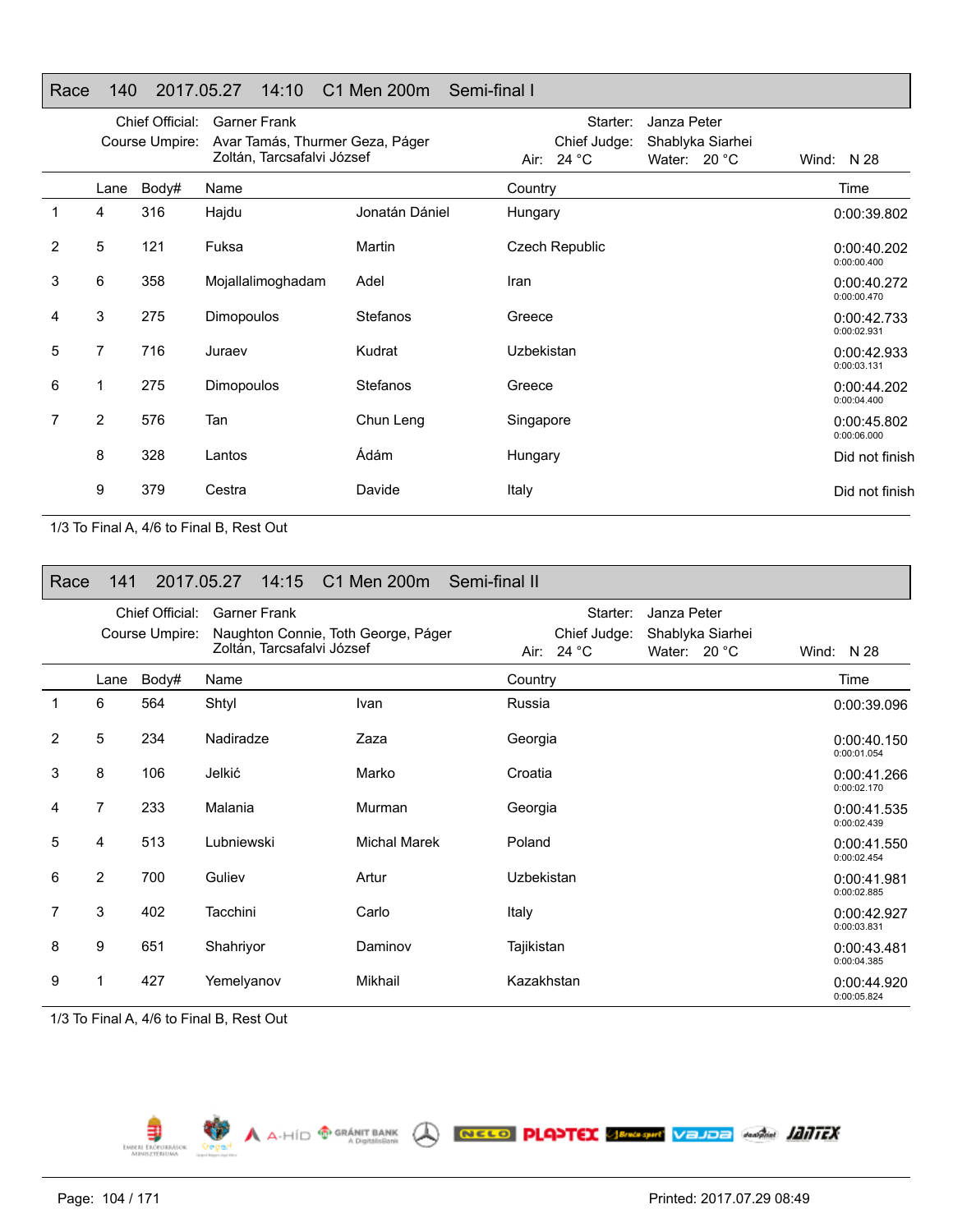## Race 142 2017.05.27 14:20 C1 Men 200m Semi-final III

|   |      | Chief Official:<br>Course Umpire: | <b>Garner Frank</b><br>Naughton Connie, Toth George, Páger |          | Janza Peter<br>Starter:<br>Chief Judge:<br>Shablyka Siarhei |                            |
|---|------|-----------------------------------|------------------------------------------------------------|----------|-------------------------------------------------------------|----------------------------|
|   |      |                                   | Zoltán, Tarcsafalvi József                                 |          | Air: 24 °C<br>Water: 20 °C                                  | Wind: $N$ 28               |
|   | Lane | Body#                             | Name                                                       |          | Country                                                     | Time                       |
| 1 | 7    | 422                               | Khaidarov                                                  | Timur    | Kazakhstan                                                  | 0:00:38.716                |
| 2 | 5    | 443                               | Korobov                                                    | Vadim    | Lithuania                                                   | 0:00:38.793<br>0:00:00.077 |
| 3 | 6    | 454                               | Žustautas                                                  | Henrikas | Lithuania                                                   | 0:00:38.901<br>0:00:00.185 |
| 4 | 4    | 44                                | Queiroz Dos Santos                                         | Isaquias | <b>Brazil</b>                                               | 0:00:39.178<br>0:00:00.462 |
| 5 | 3    | 667                               | Borovyk                                                    | Oleh     | Ukraine                                                     | 0:00:39.616<br>0:00:00.900 |
| 6 | 8    | 120                               | Dvořák                                                     | Filip    | Czech Republic                                              | 0:00:41.439<br>0:00:02.723 |
| 7 | 1    | 501                               | <b>Barniak</b>                                             | Tomasz   | Poland                                                      | 0:00:42.455<br>0:00:03.739 |
| 8 | 9    | 624                               | Rusnák                                                     | Matej    | Slovakia                                                    | 0:00:43.447<br>0:00:04.731 |
| 9 | 2    | 173                               | Karlson                                                    | Joosep   | Estonia                                                     | 0:00:44.055<br>0:00:05.339 |

1/3 To Final A, 4/6 to Final B, Rest Out

| Race           | 143  |                                   | 2017.05.27          | 14:25           | K1 Women 200m Semi-final I                                        |                      |                                          |                                               |                  |                            |
|----------------|------|-----------------------------------|---------------------|-----------------|-------------------------------------------------------------------|----------------------|------------------------------------------|-----------------------------------------------|------------------|----------------------------|
|                |      | Chief Official:<br>Course Umpire: | <b>Garner Frank</b> |                 | Naughton Connie, Toth George, Páger<br>Zoltán, Tarcsafalvi József |                      | Starter:<br>Chief Judge:<br>Air: $24 °C$ | <b>Penfound Mark</b><br>Water: $20^{\circ}$ C | Shablyka Siarhei | Wind: $N$ 28               |
|                | Lane | Body#                             | Name                |                 |                                                                   | Country              |                                          |                                               |                  | Time                       |
| 1              | 6    | 498                               | Walczykiewicz       |                 | Marta                                                             | Poland               |                                          |                                               |                  | 0:00:40.155                |
| $\overline{2}$ | 5    | 293                               | Lucz                |                 | Dóra                                                              | Hungary              |                                          |                                               |                  | 0:00:40.301<br>0:00:00.146 |
| 3              | 7    | 613                               | Mládková            |                 | Ivana                                                             | Slovakia             |                                          |                                               |                  | 0:00:41.008<br>0:00:00.853 |
| 4              | 9    | 349                               |                     | Hakimimoghaddam | Arezou                                                            | Iran                 |                                          |                                               |                  | 0:00:41.678<br>0:00:01.523 |
| 5              | 4    | 218                               | Walker              |                 | Jessica                                                           | <b>Great Britain</b> |                                          |                                               |                  | 0:00:42.431<br>0:00:02.276 |
| 6              | 8    | 117                               | Slivanska           |                 | Katerina                                                          |                      | Czech Republic                           |                                               |                  | 0:00:42.631<br>0:00:02.476 |
| 7              | 3    | 569                               | Chen                |                 | Jiexian, Stephenie                                                | Singapore            |                                          |                                               |                  | 0:00:43.431<br>0:00:03.276 |
| 8              | 2    | 112                               | Fasnerová           |                 | Michaela                                                          |                      | Czech Republic                           |                                               |                  | 0:00:44.016<br>0:00:03.861 |
| 9              |      | 14                                | <b>Roberts</b>      |                 | Jaime                                                             | Australia            |                                          |                                               |                  | 0:00:44.270<br>0:00:04.115 |

A A-HÍD <sup>@ GRÁNIT BANK</sup> A RECO PLOPTEX SERGANY VELOR ANGEL **1017EX** 

1/2 + next BT to Final A, 3x3rd + 4x4th + 2x5th BT to Final B, 2x5th +4x6th + 3 next BT to final C, Rest out

Page: 105 / 171

⋾ EMBERL ERO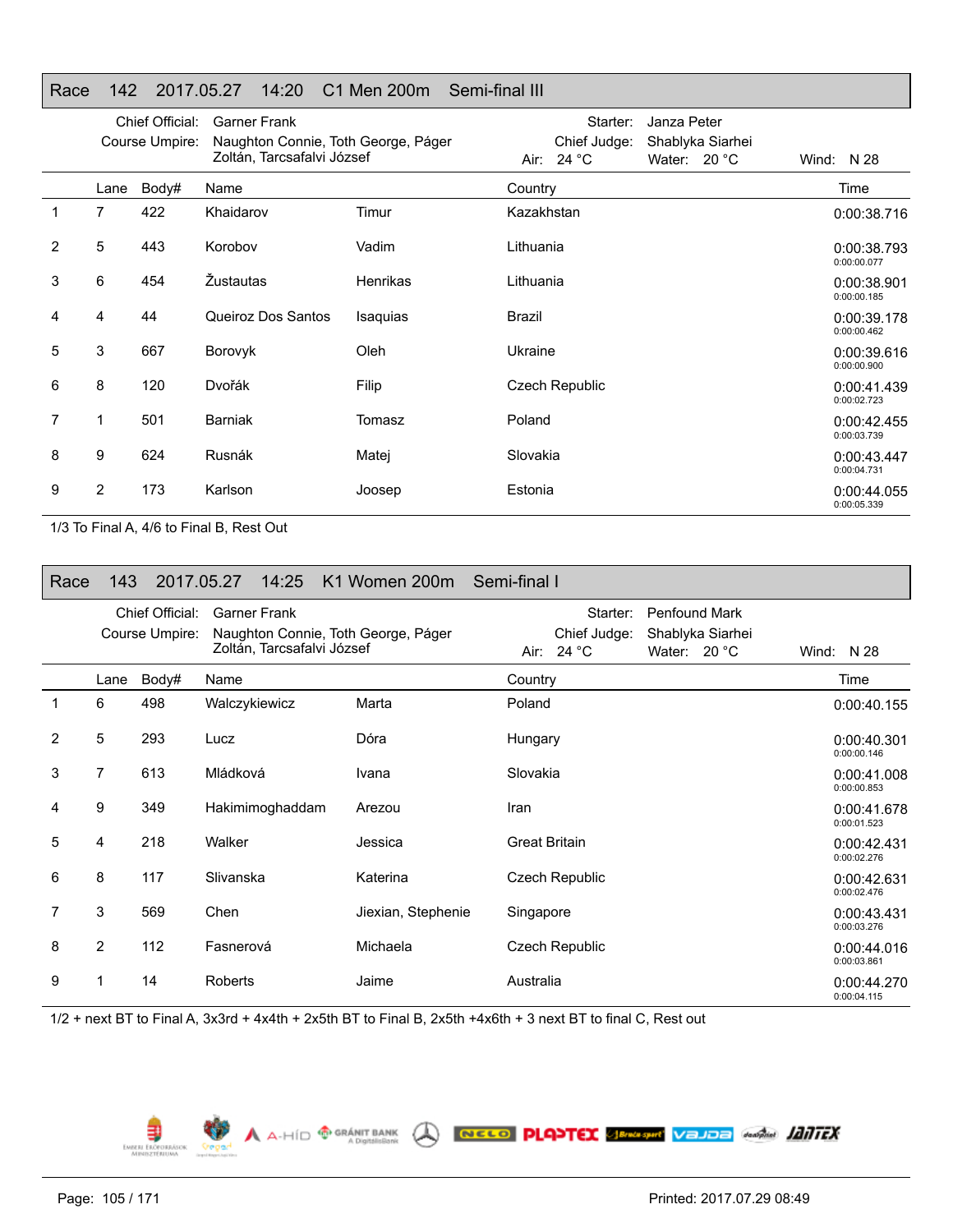## Race 144 2017.05.27 14:30 K1 Women 200m Semi-final II

|   | Chief Official:<br>Course Umpire: |       | <b>Garner Frank</b><br>Naughton Connie, Toth George, Páger<br>Zoltán, Tarcsafalvi József |               | Starter:<br>Chief Judge:<br>Air: $24 °C$ | <b>Penfound Mark</b><br>Shablyka Siarhei<br>Water: $20^{\circ}$ C | Wind: $N$ 28               |
|---|-----------------------------------|-------|------------------------------------------------------------------------------------------|---------------|------------------------------------------|-------------------------------------------------------------------|----------------------------|
|   | Lane                              | Body# | Name                                                                                     |               | Country                                  |                                                                   | Time                       |
|   | 6                                 | 137   | Jørgensen                                                                                | Emma Aastrand | Denmark                                  |                                                                   | 0:00:40.412                |
| 2 | 5                                 | 185   | Guyot                                                                                    | Sarah         | France                                   |                                                                   | 0:00:40.981<br>0:00:00.569 |
| 3 | 7                                 | 9     | Brigden-jones                                                                            | Jo            | Australia                                |                                                                   | 0:00:41.350<br>0:00:00.938 |
| 4 | 3                                 | 499   | Wlodarczyk                                                                               | Dominika      | Poland                                   |                                                                   | 0:00:41.527<br>0:00:01.115 |
| 5 | 9                                 | 465   | Solhaug                                                                                  | Marte         | Norway                                   |                                                                   | 0:00:41.542<br>0:00:01.130 |
| 6 | 4                                 | 304   | Vad                                                                                      | Ninetta       | Hungary                                  |                                                                   | 0:00:41.773<br>0:00:01.361 |
| 7 | $\overline{2}$                    | 363   | Egan                                                                                     | Jennifer      | Ireland                                  |                                                                   | 0:00:42.735<br>0:00:02.323 |
|   | 8                                 | 27    | Manolica                                                                                 | Maria Lorena  | Azerbaijan                               |                                                                   | Did not finish             |

1/2 + next BT to Final A, 3x3rd + 4x4th + 2x5th BT to Final B, 2x5th +4x6th + 3 next BT to final C, Rest out

#### Race 145 2017.05.27 14:35 K1 Women 200m Semi-final III

|                | Chief Official:<br>Course Umpire: |       | <b>Garner Frank</b><br>Naughton Connie, Toth George, Páger<br>Zoltán, Tarcsafalvi József |                 | Starter:<br><b>Penfound Mark</b><br>Chief Judge:<br>Shablyka Siarhei<br>Air: $24 °C$<br>Water: 20 °C | Wind: $N30$                |
|----------------|-----------------------------------|-------|------------------------------------------------------------------------------------------|-----------------|------------------------------------------------------------------------------------------------------|----------------------------|
|                | Lane                              | Body# | Name                                                                                     |                 | Country                                                                                              | Time                       |
|                | 5                                 | 631   | <b>Stensils</b>                                                                          | Linnea          | Sweden                                                                                               | 0:00:40.125                |
| $\overline{2}$ | $\overline{7}$                    | 156   | Ouzande                                                                                  | Sara            | Spain                                                                                                | 0:00:40.848<br>0:00:00.723 |
| 3              | 4                                 | 593   | Starovic                                                                                 | Milica          | Serbia                                                                                               | 0:00:41.248<br>0:00:01.123 |
| 4              | $\overline{2}$                    | 60    | Russell                                                                                  | Michelle Louise | Canada                                                                                               | 0:00:42.140<br>0:00:02.015 |
| 5              | 6                                 | 23    | Schwarz                                                                                  | Viktoria        | Austria                                                                                              | 0:00:42.333<br>0:00:02.208 |
| 6              | 3                                 | 187   | Jamelot                                                                                  | Lea             | France                                                                                               | 0:00:43.233<br>0:00:03.108 |
| 7              | $\mathbf{1}$                      | 657   | Liepa                                                                                    | Lasma           | Turkey                                                                                               | 0:00:43.587<br>0:00:03.462 |
| 8              | 9                                 | 568   | Chen                                                                                     | Jiemei Sarah    | Singapore                                                                                            | 0:00:44.333<br>0:00:04.208 |
| 9              | 8                                 | 608   | Widmer                                                                                   | Franziska       | Switzerland                                                                                          | 0:00:45.563<br>0:00:05.438 |

A A-HID <sup>®</sup> GRÁNIT BANK **O NELO PLANTEX SERASTIC VEJDE Anglia 1217FX** 

1/2 + next BT to Final A, 3x3rd + 4x4th + 2x5th BT to Final B, 2x5th +4x6th + 3 next BT to final C, Rest out



EMBERL ER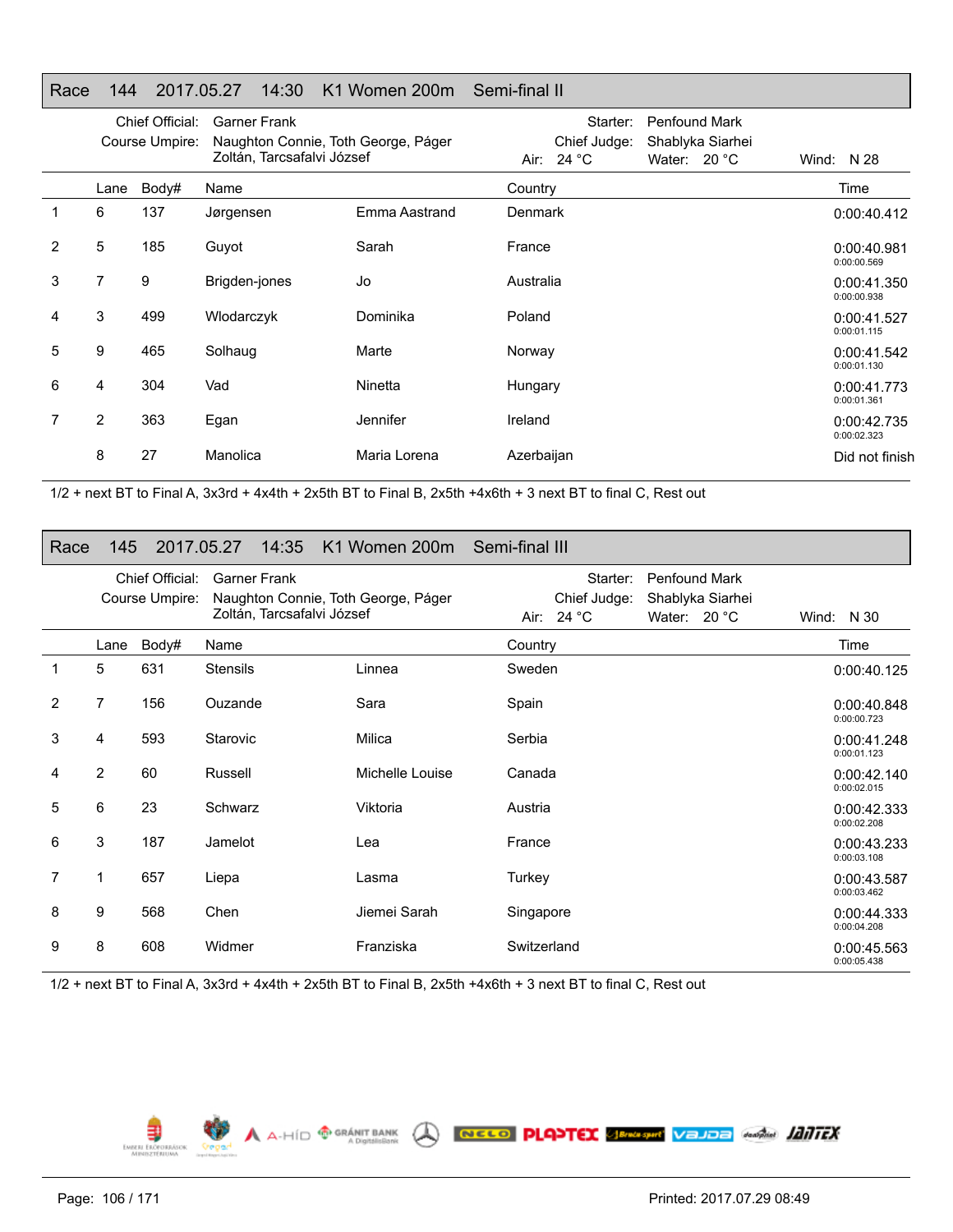## Race 146 2017.05.27 14:40 K1 Women 200m Semi-final IV

|   | Course Umpire: |       | Chief Official:<br><b>Garner Frank</b><br>Naughton Connie, Toth George, Páger<br>Zoltán, Tarcsafalvi József |                 | Penfound Mark<br>Starter:                                      |                            |
|---|----------------|-------|-------------------------------------------------------------------------------------------------------------|-----------------|----------------------------------------------------------------|----------------------------|
|   |                |       |                                                                                                             |                 | Chief Judge:<br>Shablyka Siarhei<br>Air: 24 °C<br>Water: 20 °C | Wind: $N30$                |
|   | Lane           | Body# | Name                                                                                                        |                 | Country                                                        | Time                       |
|   | 5              | 478   | Fisher                                                                                                      | Aimee           | New Zealand                                                    | 0:00:39.718                |
| 2 | 8              | 590   | Moldovan                                                                                                    | <b>Nikolina</b> | Serbia                                                         | 0:00:40.872<br>0:00:01.154 |
| 3 | 6              | 664   | Todorova                                                                                                    | Anastasija      | Ukraine                                                        | 0:00:41.079<br>0:00:01.361 |
| 4 | 3              | 56    | Langlois                                                                                                    | Andreanne       | Canada                                                         | 0:00:41.356<br>0:00:01.638 |
| 5 | 9              | 632   | Wikberg                                                                                                     | Moa             | Sweden                                                         | 0:00:41.910<br>0:00:02.192 |
| 6 | 4              | 413   | Klinova                                                                                                     | Inna            | Kazakhstan                                                     | 0:00:42.695<br>0:00:02.977 |
| 7 | 7              | 532   | Van Tonder                                                                                                  | Esti            | South Africa                                                   | 0:00:43.172<br>0:00:03.454 |
| 8 |                | 435   | <b>Kim</b>                                                                                                  | Gukjoo          | Korea                                                          | 0:00:44.079<br>0:00:04.361 |
| 9 | 2              | 694   | Umaralieva                                                                                                  | Olga            | Uzbekistan                                                     | 0:00:45.541<br>0:00:05.823 |

1/2 + next BT to Final A, 3x3rd + 4x4th + 2x5th BT to Final B, 2x5th +4x6th + 3 next BT to final C, Rest out

| Race | 147                               |       | 2017.05.27<br>14:45                                                                      | C1 Women 200m | Semi-final I                           |                                                                 |                            |
|------|-----------------------------------|-------|------------------------------------------------------------------------------------------|---------------|----------------------------------------|-----------------------------------------------------------------|----------------------------|
|      | Chief Official:<br>Course Umpire: |       | <b>Garner Frank</b><br>Naughton Connie, Toth George, Páger<br>Zoltán, Tarcsafalvi József |               | Starter:<br>Chief Judge:<br>Air: 24 °C | <b>Warren Matt</b><br>Shablyka Siarhei<br>Water: $20^{\circ}$ C | Wind: $N30$                |
|      | Lane                              | Body# | Name                                                                                     |               | Country                                |                                                                 | Time                       |
| 1    | 5                                 | 66    | Vincent-lapointe                                                                         | Laurence      | Canada                                 |                                                                 | 0:00:46.653                |
| 2    | 4                                 | 37    | Santos De Oliveira                                                                       | Andrea        | Brazil                                 |                                                                 | 0:00:48.160<br>0:00:01.507 |
| 3    | 6                                 | 292   | Lakatos                                                                                  | Zsanett       | Hungary                                |                                                                 | 0:00:48.206<br>0:00:01.553 |
| 4    | 8                                 | 542   | Kazakova                                                                                 | Maria         | Russia                                 |                                                                 | 0:00:49.514<br>0:00:02.861 |
| 5    | 9                                 | 496   | Stanny                                                                                   | Magda         | Poland                                 |                                                                 | 0:00:49.545<br>0:00:02.892 |
| 6    | $\overline{7}$                    | 182   | Cailleretz                                                                               | Julie         | France                                 |                                                                 | 0:00:51.683<br>0:00:05.030 |
| 7    | $\overline{2}$                    | 692   | Rakhmatova                                                                               | Dilnoza       | Uzbekistan                             |                                                                 | 0:00:51.729<br>0:00:05.076 |
| 8    | 3                                 | 416   | Torlopova                                                                                | Margarita     | Kazakhstan                             |                                                                 | 0:00:54.260<br>0:00:07.607 |
| 9    |                                   | 105   | Tot                                                                                      | Vanesa        | Croatia                                |                                                                 | 0:00:54.368<br>0:00:07.715 |

A A-HÍD **O GRÁNIT BANK** A RECO PLOYTEX SERGANY VELOR ANGELE **ADULTEX** 

1/2 + next BT to Final A, 3x3rd + 4x4th + 2x5th BT to Final B, 2x5th +4x6th + 3 next BT to final C, Rest out

Page: 107 / 171

€ EMBERL ERÖPO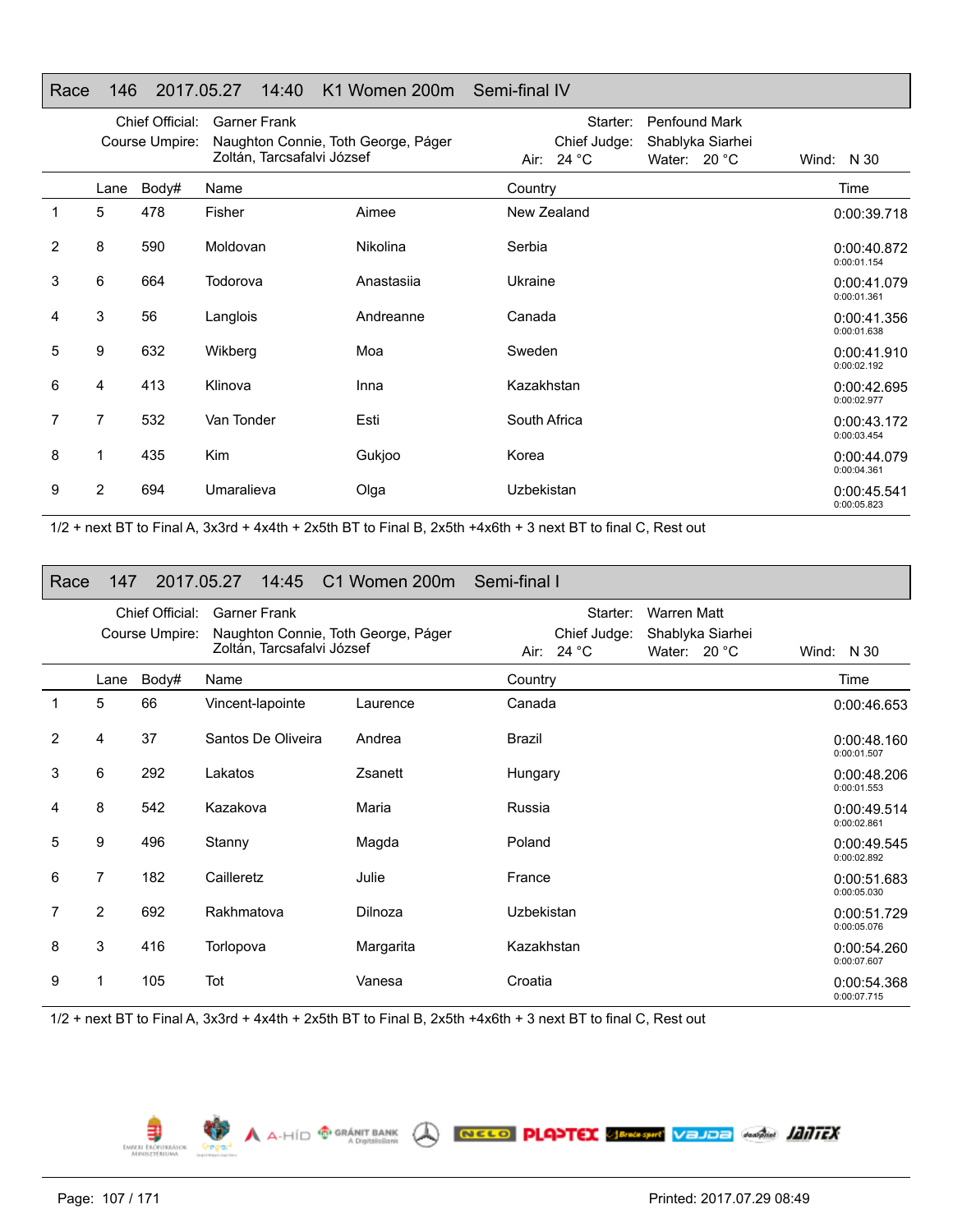## Race 148 2017.05.27 14:50 C1 Women 200m Semi-final II

|   |                | Chief Official:<br>Course Umpire: | <b>Garner Frank</b><br>Naughton Connie, Toth George, Páger<br>Zoltán, Tarcsafalvi József |                 | Starter:<br><b>Warren Matt</b><br>Chief Judge:<br>Shablyka Siarhei<br>Air: $24 °C$<br>Water: 20 °C | Wind: $N30$                |
|---|----------------|-----------------------------------|------------------------------------------------------------------------------------------|-----------------|----------------------------------------------------------------------------------------------------|----------------------------|
|   | Lane           | Body#                             | Name                                                                                     |                 | Country                                                                                            | Time                       |
| 1 | 5              | 546                               | Romasenko                                                                                | Olesia          | Russia                                                                                             | 0:00:49.093                |
| 2 | 4              | 215                               | Reid                                                                                     | Katie           | <b>Great Britain</b>                                                                               | 0:00:50.124<br>0:00:01.031 |
| 3 | 7              | 157                               | Paniagua                                                                                 | Adriana         | Spain                                                                                              | 0:00:50.885<br>0:00:01.792 |
| 4 | 8              | 418                               | Yemelyanova                                                                              | Sofya           | Kazakhstan                                                                                         | 0:00:51.501<br>0:00:02.408 |
| 5 | 3              | 647                               | Thiangkathok                                                                             | Orasa           | Thailand                                                                                           | 0:00:51.647<br>0:00:02.554 |
| 6 | 9              | 589                               | Milic                                                                                    | <b>Nikolina</b> | Serbia                                                                                             | 0:00:53.001<br>0:00:03.908 |
| 7 | 6              | 90                                | Lin                                                                                      | Wen Jun         | China                                                                                              | 0:00:55.709<br>0:00:06.616 |
| 8 | $\overline{2}$ | 11                                | <b>Bulmer</b>                                                                            | Josephine       | Australia                                                                                          | 0:00:57.147<br>0:00:08.054 |
| 9 |                | 524                               | Faria                                                                                    | Marcia          | Portugal                                                                                           | 0:00:58.047<br>0:00:08.954 |

1/2 + next BT to Final A, 3x3rd + 4x4th + 2x5th BT to Final B, 2x5th +4x6th + 3 next BT to final C, Rest out

| Race | 149            |                                   | 2017.05.27<br>14:55 | C1 Women 200m                                                     | Semi-final III                           |                                                 |                            |
|------|----------------|-----------------------------------|---------------------|-------------------------------------------------------------------|------------------------------------------|-------------------------------------------------|----------------------------|
|      |                | Chief Official:<br>Course Umpire: | <b>Garner Frank</b> | Naughton Connie, Toth George, Páger<br>Zoltán, Tarcsafalvi József | Starter:<br>Chief Judge:<br>Air: $24 °C$ | Warren Matt<br>Shablyka Siarhei<br>Water: 20 °C | Wind: N 30                 |
|      | Lane           | Body#                             | Name                |                                                                   | Country                                  |                                                 | Time                       |
| 1    | 5              | 65                                | Vincent             | Katie                                                             | Canada                                   |                                                 | 0:00:48.169                |
| 2    | 6              | 45                                | Stamenova           | Staniliya                                                         | <b>Bulgaria</b>                          |                                                 | 0:00:49.600<br>0:00:01.431 |
| 3    | 7              | 113                               | Ježová              | Jana                                                              | Czech Republic                           |                                                 | 0:00:50.561<br>0:00:02.392 |
| 4    | 4              | 485                               | <b>Borowska</b>     | Dorota                                                            | Poland                                   |                                                 | 0:00:50.977<br>0:00:02.808 |
| 5    | 8              | 91                                | Ma                  | Yanan                                                             | China                                    |                                                 | 0:00:51.461<br>0:00:03.292 |
| 6    | $\overline{2}$ | 150                               | Coco Rohde          | Patricia                                                          | Spain                                    |                                                 | 0:00:52.477<br>0:00:04.308 |
| 7    | 9              | 665                               | Zhyliuk             | Natalia                                                           | Ukraine                                  |                                                 | 0:00:52.984<br>0:00:04.815 |
| 8    | 3              | 406                               | Shimazu             | Sayako                                                            | Japan                                    |                                                 | 0:00:53.246<br>0:00:05.077 |
| 9    |                | 404                               | Kubota              | Manaka                                                            | Japan                                    |                                                 | 0:00:54.407<br>0:00:06.238 |

A A-HÍD **O GRÁNIT BANK** A RECO PLOYTEX SERGANY VELOR ANGELE **ADULTEX** 

1/2 + next BT to Final A, 3x3rd + 4x4th + 2x5th BT to Final B, 2x5th +4x6th + 3 next BT to final C, Rest out



€ EMBERL ERÖR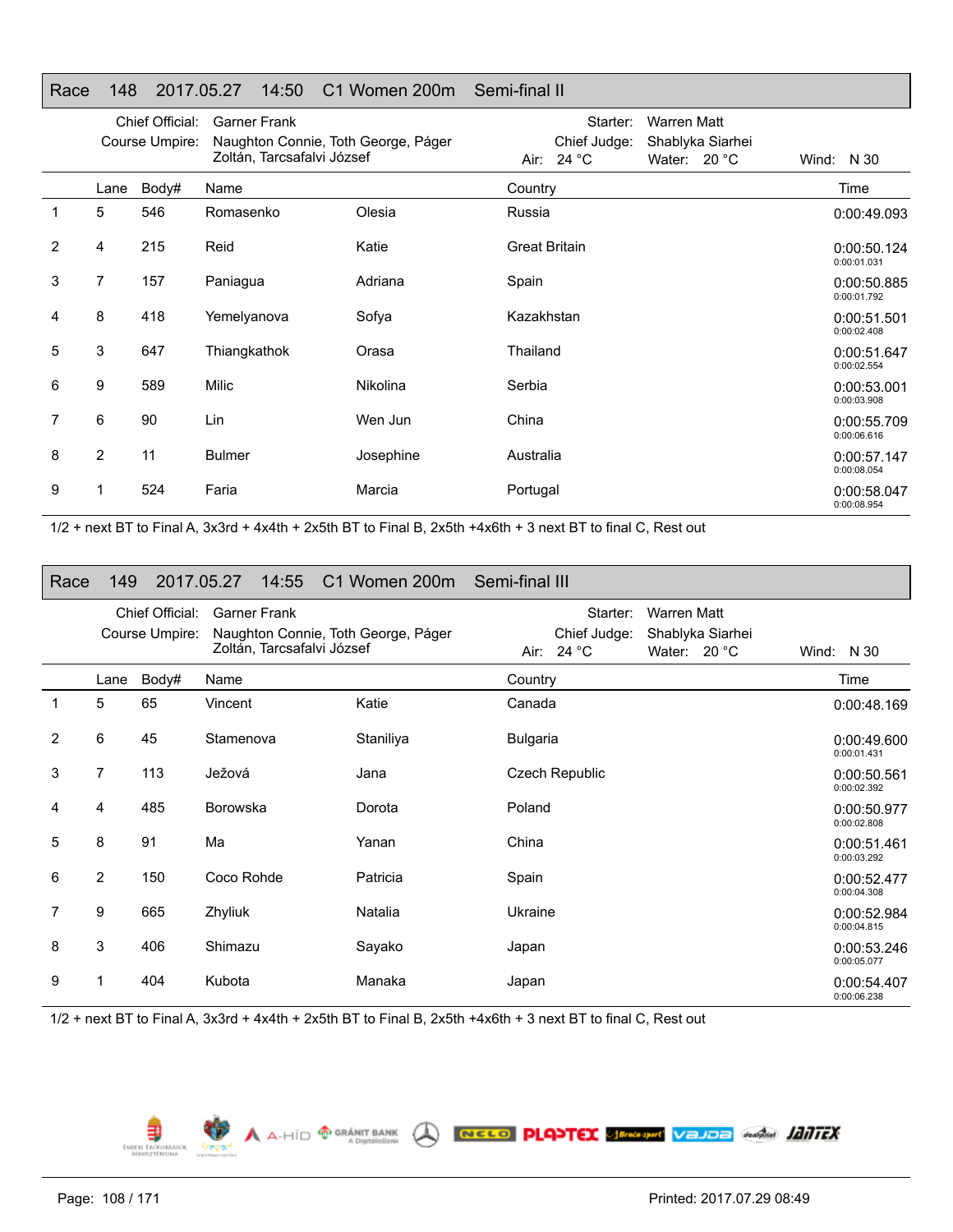### Race 150 2017.05.27 15:00 C1 Women 200m Semi-final IV

|   |                | Chief Official: | <b>Garner Frank</b>                                               |           | <b>Warren Matt</b><br>Starter:                                 |                            |
|---|----------------|-----------------|-------------------------------------------------------------------|-----------|----------------------------------------------------------------|----------------------------|
|   |                | Course Umpire:  | Naughton Connie, Toth George, Páger<br>Zoltán, Tarcsafalvi József |           | Chief Judge:<br>Shablyka Siarhei<br>Air: 24 °C<br>Water: 20 °C | Wind: $N30$                |
|   | Lane           | Body#           | Name                                                              |           | Country                                                        | Time                       |
|   | 4              | 662             | Luzan                                                             | Liudmyla  | Ukraine                                                        | 0:00:48.350                |
| 2 | 5              | 286             | Devecseriné Takács                                                | Kincső    | Hungary                                                        | 0:00:48.612<br>0:00:00.262 |
| 3 | 6              | 36              | Conceição Do<br>Nascimento                                        | Valdenice | <b>Brazil</b>                                                  | 0:00:49.204<br>0:00:00.854 |
| 4 | 3              | 693             | Tsoy                                                              | Yuliya    | Uzbekistan                                                     | 0:00:49.281<br>0:00:00.931 |
| 5 | 7              | 184             | Dorange                                                           | Eugénie   | France                                                         | 0:00:49.735<br>0:00:01.385 |
| 6 | $\overline{2}$ | 351             | Raoufi Balgouri                                                   | Atena     | Iran                                                           | 0:00:52.327<br>0:00:03.977 |
| 7 | 9              | 230             | Kerdikashvili                                                     | Mariam    | Georgia                                                        | 0:00:52.550<br>0:00:04.200 |
| 8 | 8              | 440             | Berzina                                                           | Agnija    | Latvia                                                         | 0:00:53.435<br>0:00:05.085 |
| 9 |                | 653             | Wu                                                                | Ching-ju  | Chinese Taipei                                                 | 0:01:01.235<br>0:00:12.885 |

1/2 + next BT to Final A, 3x3rd + 4x4th + 2x5th BT to Final B, 2x5th +4x6th + 3 next BT to final C, Rest out

### Race 151 2017.05.27 15:10 K1 Men 200m Semi-final IChief Official: Garner Frank Course Umpire: Naughton Connie, Toth George, Páger Zoltán, Tarcsafalvi József Starter: Janza Peter Chief Judge: Shablyka Siarhei Air: 24 °C Water: 20 °C Wind: N 26 LaneBody# Name Time 1 8 562 Postrigai Iurii Russia 0:00:34.9460:00:34.946 2 4 193 Beaumont Maxime France 0:00:35.3380:00:35.338 0:00:00.3923 5 317 Horváth Bence Hungary 0:00:36.0460:00:36.046 0:00:01.100 4 6 32 Delombaerde Jonathan Belgium 0:00:36.2070:00:01.261 5 7 401 Spotti Riccardo Maria Italy 0:00:36.4220:00:36.422 0:00:01.476 6 3 602 Novakovic Marko Serbia 0:00:36.8300:00:01.8847 9 81 Scott Alex Canada 0:00:37.1300:00:37.130 0:00:02.1848 1 626 Vajda Martin Slovakia 0:00:38.4150:00:03.469 92 578 Toh Mervyn Yingjie Singapore 1988 Strombart Christ Christ 2 578 Toh 0:00:39.730 0:00:04.784

1/2 + next BT to Final A, 3x3rd + 4x4th + 2x5th BT to Final B, 2x5th +4x6th + 3 next BT to final C, Rest out

 $\bigwedge$   $A \cdot \text{HID}$   $\bigoplus_{A \text{ Digitali-Sank}}$ 

EMBERI ERO

NELO PLANTEX SENSION VEJOE ANGEL ANTEX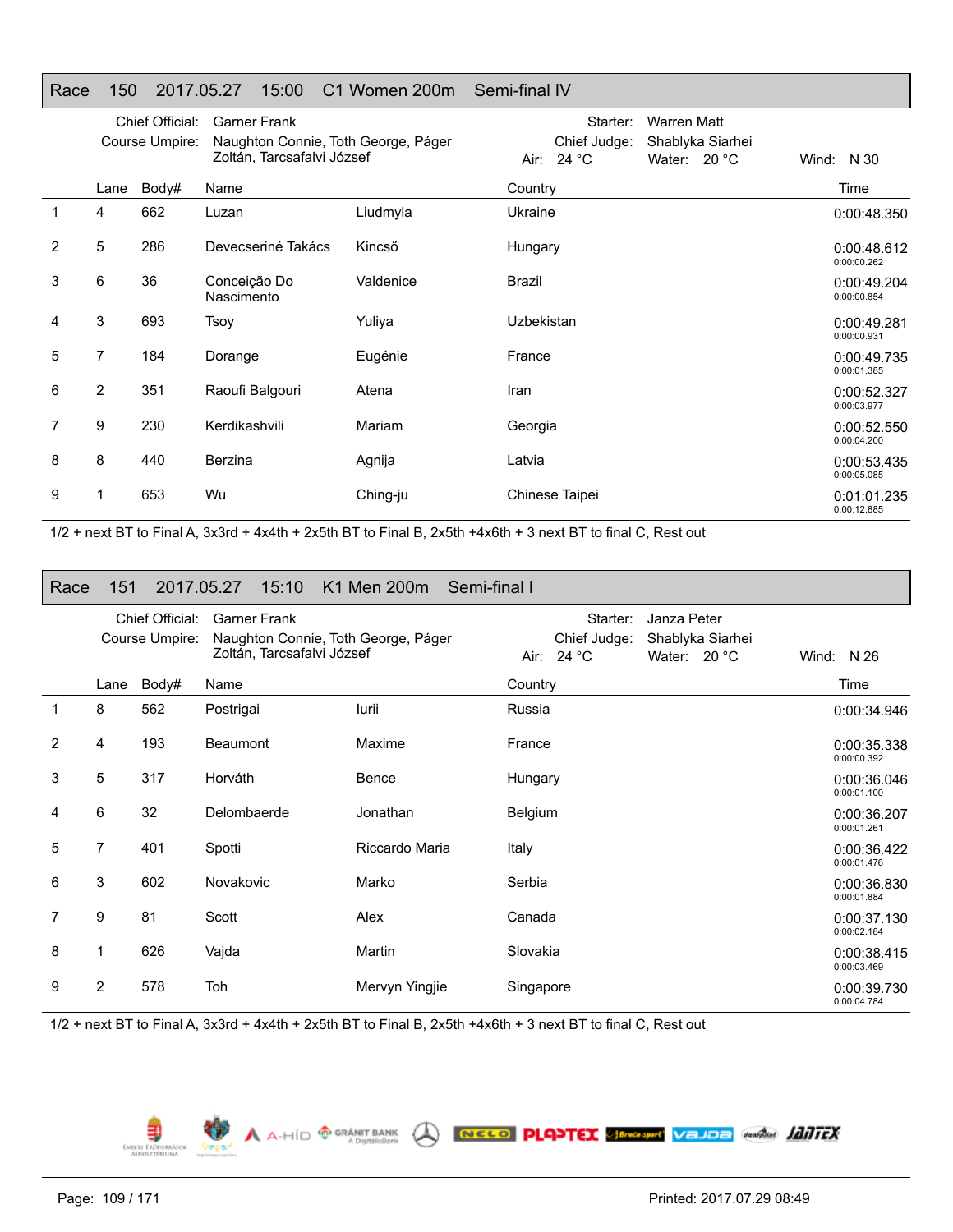### Race 152 2017.05.27 15:15 K1 Men 200m Semi-final II

|                |                | Chief Official: | <b>Garner Frank</b>                                               |          | Starter:                   | Janza Peter                        |                            |
|----------------|----------------|-----------------|-------------------------------------------------------------------|----------|----------------------------|------------------------------------|----------------------------|
|                |                | Course Umpire:  | Naughton Connie, Toth George, Páger<br>Zoltán, Tarcsafalvi József |          | Chief Judge:<br>Air: 24 °C | Shablyka Siarhei<br>Water: $20 °C$ | Wind: $N$ 26               |
|                | Lane           | Body#           | Name                                                              |          | Country                    |                                    | Time                       |
| 1              | 4              | 163             | Garrote                                                           | Carlos   | Spain                      |                                    | 0:00:35.297                |
| $\overline{2}$ | 5              | 596             | Dragosavljevic                                                    | Marko    | Serbia                     |                                    | 0:00:35.374<br>0:00:00.077 |
| 3              | 9              | 46              | Dushev                                                            | Kristian | <b>Bulgaria</b>            |                                    | 0:00:35.659<br>0:00:00.362 |
| 4              | 8              | 17              | Goble                                                             | Matthew  | Australia                  |                                    | 0:00:35.828<br>0:00:00.531 |
| 5              | 6              | 679             | Trunov                                                            | Igor     | Ukraine                    |                                    | 0:00:36.159<br>0:00:00.862 |
| 6              | 3              | 668             | Cernomorov                                                        | Kyrylo   | Ukraine                    |                                    | 0:00:36.182<br>0:00:00.885 |
| 7              | 7              | 232             | Kavelashvili                                                      | Badri    | Georgia                    |                                    | 0:00:37.144<br>0:00:01.847 |
| 8              | 1              | 533             | Coetzee                                                           | Chrisjan | South Africa               |                                    | 0:00:38.113<br>0:00:02.816 |
| 9              | $\overline{2}$ | 408             | Matsushita                                                        | Momotaro | Japan                      |                                    | 0:00:39.905<br>0:00:04.608 |

1/2 + next BT to Final A, 3x3rd + 4x4th + 2x5th BT to Final B, 2x5th +4x6th + 3 next BT to final C, Rest out

## Race 153 2017.05.27 15:20 K1 Men 200m Semi-final III

|   |                | Chief Official: | <b>Garner Frank</b>                 |              | Starter:<br>Janza Peter          |                            |
|---|----------------|-----------------|-------------------------------------|--------------|----------------------------------|----------------------------|
|   |                | Course Umpire:  | Naughton Connie, Toth George, Páger |              | Chief Judge:<br>Shablyka Siarhei |                            |
|   |                |                 | Zoltán, Tarcsafalvi József          |              | Air: $24 °C$<br>Water: $20 °C$   | Wind: $N$ 26               |
|   |                |                 |                                     |              |                                  |                            |
|   | Lane           | Body#           | Name                                |              | Country                          | Time                       |
| 1 | 5              | 159             | Arévalo                             | Carlos       | Spain                            | 0:00:35.244                |
| 2 | 6              | 552             | Gusev                               | Oleg         | Russia                           | 0:00:35.282<br>0:00:00.038 |
| 3 | 7              | 500             | Ambroziak                           | Denis        | Poland                           | 0:00:35.490<br>0:00:00.246 |
| 4 | 9              | 437             | Cho                                 | Gwanghee     | Korea                            | 0:00:35.690<br>0:00:00.446 |
| 5 | 4              | 310             | Birkás                              | Balázs       | Hungary                          | 0:00:35.705<br>0:00:00.461 |
| 6 | 8              | 41              | Freitas Da Silva                    | Edson Isaias | Brazil                           | 0:00:36.090<br>0:00:00.846 |
| 7 | 3              | 642             | Sandbacka                           | Erik         | Sweden                           | 0:00:36.244<br>0:00:01.000 |
| 8 | $\overline{2}$ | 507             | Kaczmarek                           | Pawel        | Poland                           | 0:00:36.605<br>0:00:01.361 |
| 9 |                | 29              | Karabuta                            | levgen       | Azerbaijan                       | 0:00:38.182<br>0:00:02.938 |

A A-HÍD <sup>® GRÁNIT BANK</sup> A RECO PLANTEX SERGANY VEJOE AMÁM **JANTEX** 

1/2 + next BT to Final A, 3x3rd + 4x4th + 2x5th BT to Final B, 2x5th +4x6th + 3 next BT to final C, Rest out

€ EMBERL ERÖPO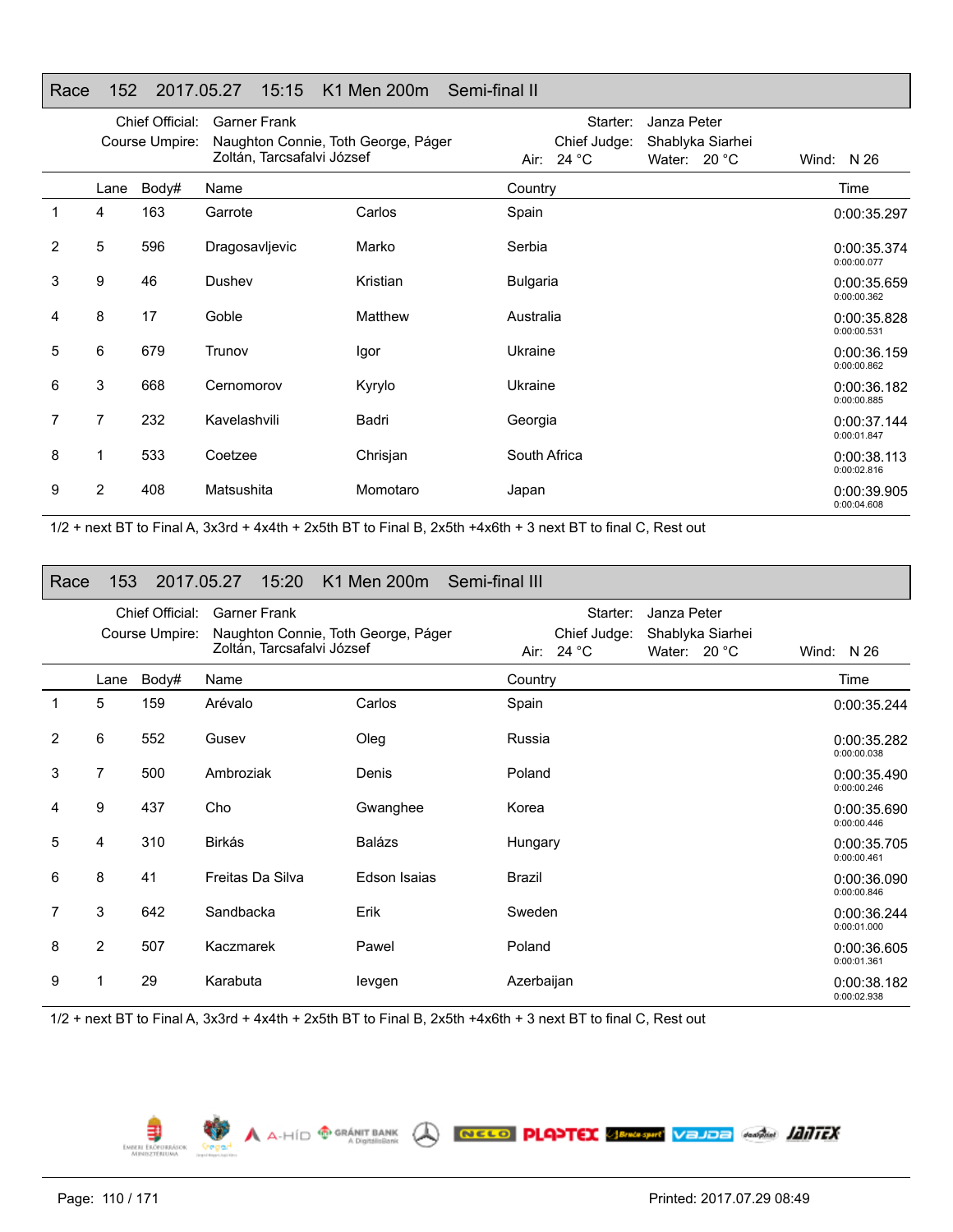|   |                | Chief Official:<br>Course Umpire: | <b>Garner Frank</b><br>Naughton Connie, Toth George, Páger<br>Zoltán, Tarcsafalvi József |               | Starter:<br>Janza Peter<br>Chief Judge:<br>Shablyka Siarhei<br>24 $^{\circ}$ C<br>Water: 20 °C<br>Air: |                      |  | Wind: N 26 |                            |  |
|---|----------------|-----------------------------------|------------------------------------------------------------------------------------------|---------------|--------------------------------------------------------------------------------------------------------|----------------------|--|------------|----------------------------|--|
|   | Lane           | Body#                             | Name                                                                                     |               | Country                                                                                                |                      |  |            | Time                       |  |
| 1 | 9              | 228                               | Schofield                                                                                | Jonathan      |                                                                                                        | <b>Great Britain</b> |  |            | 0:00:35.528                |  |
| 2 | 5              | 223                               | Heath                                                                                    | Liam          |                                                                                                        | <b>Great Britain</b> |  |            | 0:00:35.551<br>0:00:00.023 |  |
| 3 | 6              | 453                               | Seja                                                                                     | Arturas       | Lithuania                                                                                              |                      |  |            | 0:00:35.621<br>0:00:00.093 |  |
| 4 | 7              | 638                               | Menning                                                                                  | Petter        | Sweden                                                                                                 |                      |  |            | 0:00:35.774<br>0:00:00.246 |  |
| 5 | 8              | 18                                | Mcintyre                                                                                 | Robert        | Australia                                                                                              |                      |  |            | 0:00:36.682<br>0:00:01.154 |  |
| 6 | 3              | 377                               | Bertolini                                                                                | Michele       | Italy                                                                                                  |                      |  |            | 0:00:36.705<br>0:00:01.177 |  |
| 7 | $\overline{2}$ | 180                               | Vettanen                                                                                 | <b>Niklas</b> | Finland                                                                                                |                      |  |            | 0:00:36.805<br>0:00:01.277 |  |
| 8 | 1              | 425                               | Tokarnitskyi                                                                             | Sergei        |                                                                                                        | Kazakhstan           |  |            | 0:00:38.751<br>0:00:03.223 |  |
| 9 | 4              | 449                               | Navakauskas                                                                              | Ignas         | Lithuania                                                                                              |                      |  |            | 0:00:48.013<br>0:00:12.485 |  |

Race 154 2017.05.27 15:25 K1 Men 200m Semi-final IV

1/2 + next BT to Final A, 3x3rd + 4x4th + 2x5th BT to Final B, 2x5th +4x6th + 3 next BT to final C, Rest out

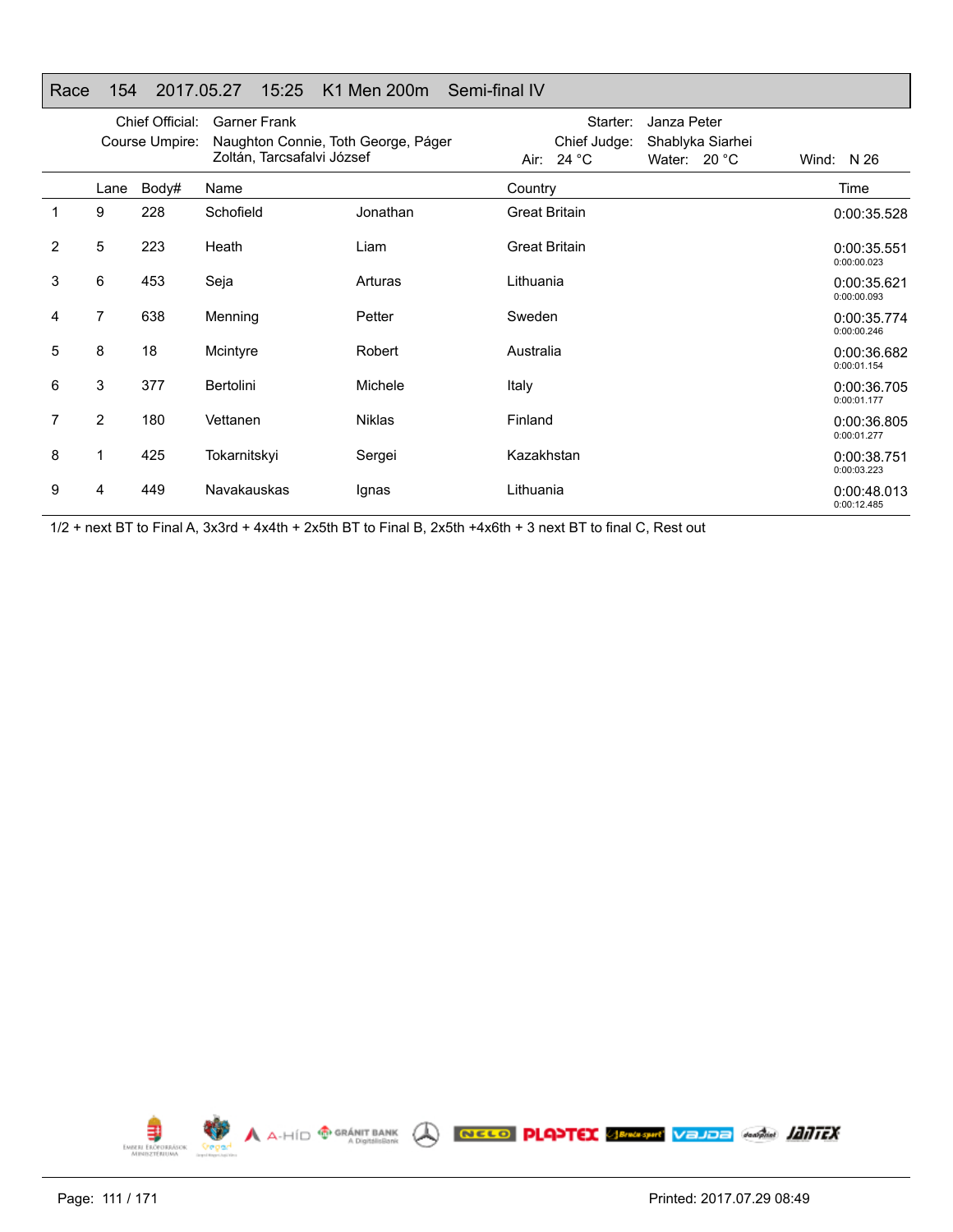### Race 155 2017.05.27 15:35 K2 Women 500m Semi-final I

|   |      | Chief Official:<br>Course Umpire: | <b>Garner Frank</b><br>Tarcsafalvi József, Páger Zoltán |                          | Starter:<br>Chief Judge:<br>Air: $24 °C$ | <b>Penfound Mark</b><br>Shablyka Siarhei<br>Water: $20 °C$ |                            | Wind: $N$ 28               |
|---|------|-----------------------------------|---------------------------------------------------------|--------------------------|------------------------------------------|------------------------------------------------------------|----------------------------|----------------------------|
|   | Lane | Body#                             | Name                                                    |                          | Country                                  |                                                            |                            | Time                       |
| 1 | 4    | 248<br>237                        | Weber<br>Dietze                                         | Franziska<br>Tina        | Germany<br>Germany                       |                                                            | 0:00:48.212<br>0:00:52.267 | 0:01:40.479                |
| 2 | 6    | 580<br>579                        | Ponomarenko Janic<br>Osterman                           | Spela<br>Anja            | Slovenia<br>Slovenia                     |                                                            | 0:00:49.444<br>0:00:51.774 | 0:01:41.218<br>0:00:00.739 |
| 3 | 5    | 10<br>12                          | <b>Bull</b><br><b>Burnett</b>                           | Alyssa<br>Alyce          | Australia<br>Australia                   |                                                            | 0:00:48.999<br>0:00:52.396 | 0:01:41.395<br>0:00:00.916 |
| 4 | 3    | 30<br>31                          | <b>Broekx</b><br>Peters                                 | Lize<br>Hermien          | Belgium<br>Belgium                       |                                                            | 0:00:50.801<br>0:00:51.248 | 0:01:42.049<br>0:00:01.570 |
| 5 | 9    | 100<br>101                        | Molina Zuluaga<br>Muñoz Rua                             | Diexe<br>Tatiana         | Colombia<br>Colombia                     |                                                            | 0:00:51.403<br>0:00:52.907 | 0:01:44.310<br>0:00:03.831 |
| 6 | 7    | 415<br>411                        | Podoinikova<br>Ananchenko                               | Irina<br>Zoya            | Kazakhstan<br>Kazakhstan                 |                                                            | 0:00:50.235<br>0:00:54.214 | 0:01:44.449<br>0:00:03.970 |
| 7 | 2    | 63<br>49                          | Stott<br><b>Bissonnette</b>                             | Courtney<br>Lisa         | Canada<br>Canada                         |                                                            | 0:00:52.125<br>0:00:53.254 | 0:01:45.379<br>0:00:04.900 |
| 8 | 8    | 139<br>133                        | Langelund<br>Christensen                                | Line<br>Katrine Græsbøll | Denmark<br>Denmark                       |                                                            | 0:00:53.188<br>0:00:53.522 | 0:01:46.710<br>0:00:06.231 |
| 9 |      | 369<br>371                        | Capodimonte<br>Fantini                                  | Francesca<br>Agata       | Italy<br>Italy                           |                                                            | 0:00:54.817<br>0:00:56.455 | 0:01:51.272<br>0:00:10.793 |

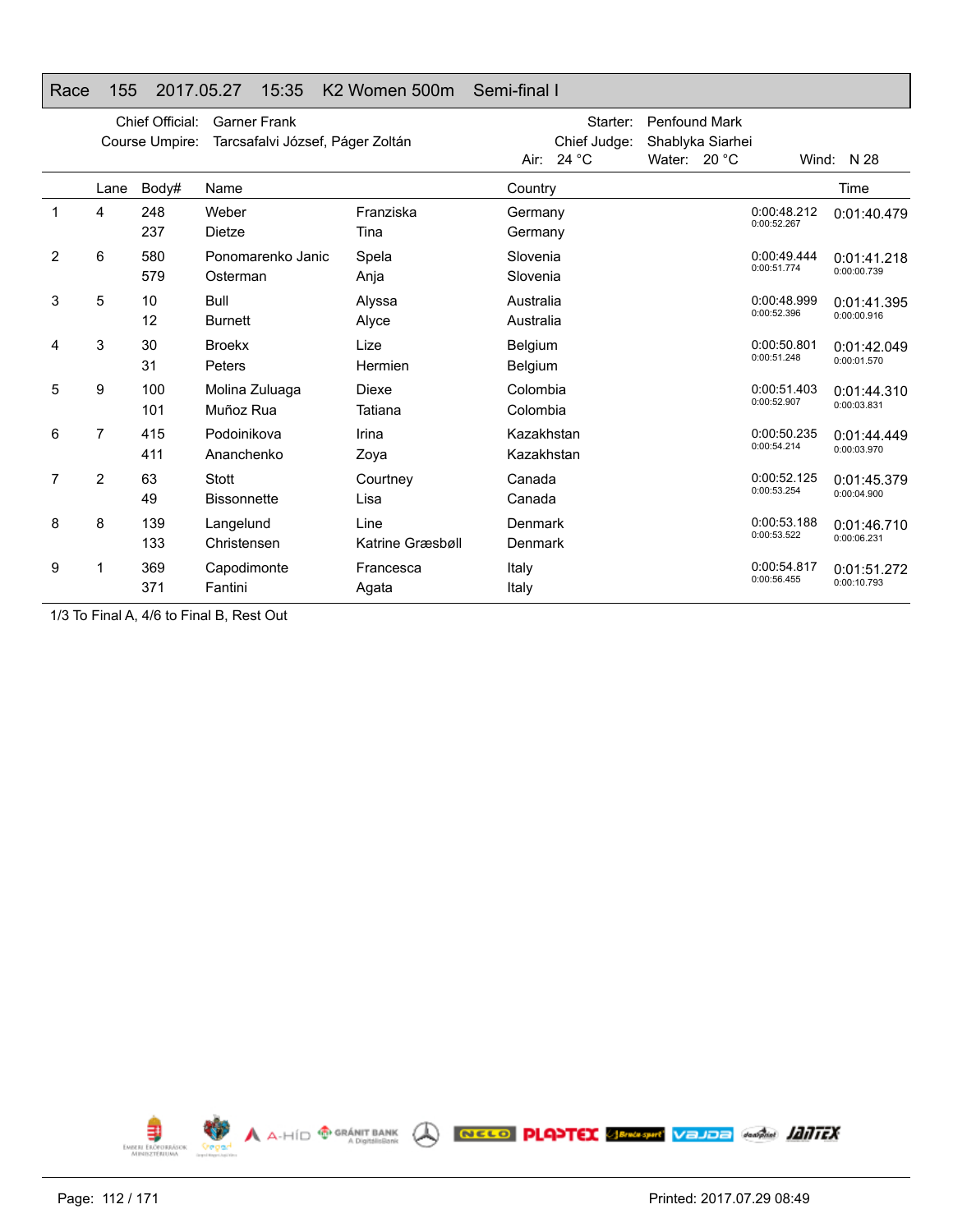### Race 156 2017.05.27 15:41 K2 Women 500m Semi-final II

|   |                | Chief Official:<br>Course Umpire: | <b>Garner Frank</b><br>Thurmer Geza, Avar Tamás |                              |                        | Starter:<br>Chief Judge:<br>Air: $24 °C$ | <b>Penfound Mark</b><br>Shablyka Siarhei<br>Water: $20 °C$ |                            | Wind: N 26                 |
|---|----------------|-----------------------------------|-------------------------------------------------|------------------------------|------------------------|------------------------------------------|------------------------------------------------------------|----------------------------|----------------------------|
|   | Lane           | Body#                             | Name                                            |                              | Country                |                                          |                                                            |                            | Time                       |
|   | 5              | 539<br>547                        | Aniushina<br>Stepanova                          | Elena<br>Kira                | Russia<br>Russia       |                                          |                                                            | 0:00:48.623<br>0:00:53.547 | 0:01:42.170                |
| 2 | 9              | 56<br>60                          | Langlois<br>Russell                             | Andreanne<br>Michelle Louise | Canada<br>Canada       |                                          |                                                            | 0:00:49.141<br>0:00:53.598 | 0:01:42.739<br>0:00:00.569 |
| 3 | 4              | 587<br>592                        | Dostanic<br>Relic                               | Marija<br>Biljana            | Serbia<br>Serbia       |                                          |                                                            | 0:00:49.132<br>0:00:54.292 | 0:01:43.424<br>0:00:01.254 |
| 4 | 7              | 238<br>242                        | Fritz<br>Krankemann                             | Jasmin<br>Nina               | Germany<br>Germany     |                                          |                                                            | 0:00:50.388<br>0:00:53.505 | 0:01:43.893<br>0:00:01.723 |
| 5 | 8              | 491<br>489                        | Markiewicz<br>Lis                               | Karolina<br>Julia            | Poland<br>Poland       |                                          |                                                            | 0:00:51.288<br>0:00:53.774 | 0:01:45.062<br>0:00:02.892 |
| 6 | $\overline{2}$ | 499<br>490                        | Wlodarczyk<br>Lisiecka                          | Dominika<br>Martyna          | Poland<br>Poland       |                                          |                                                            | 0:00:50.749<br>0:00:55.128 | 0:01:45.877<br>0:00:03.707 |
| 7 | 3              | 13<br>14                          | Mcarthur<br>Roberts                             | Catherine<br>Jaime           | Australia<br>Australia |                                          |                                                            | 0:00:51.638<br>0:00:54.870 | 0:01:46.508<br>0:00:04.338 |
| 8 | 6              | 297<br>298                        | Racskó<br>Sólyom                                | Fruzsina Lilla<br>Dóra       | Hungary<br>Hungary     |                                          |                                                            | 0:00:51.597<br>0:00:55.234 | 0:01:46.831<br>0:00:04.661 |
| 9 | 1              | 191<br>181                        | Tuleu<br><b>Briswalter</b>                      | Gabrielle<br>Margaux         | France<br>France       |                                          |                                                            | 0:00:52.585<br>0:00:55.531 | 0:01:48.116<br>0:00:05.946 |

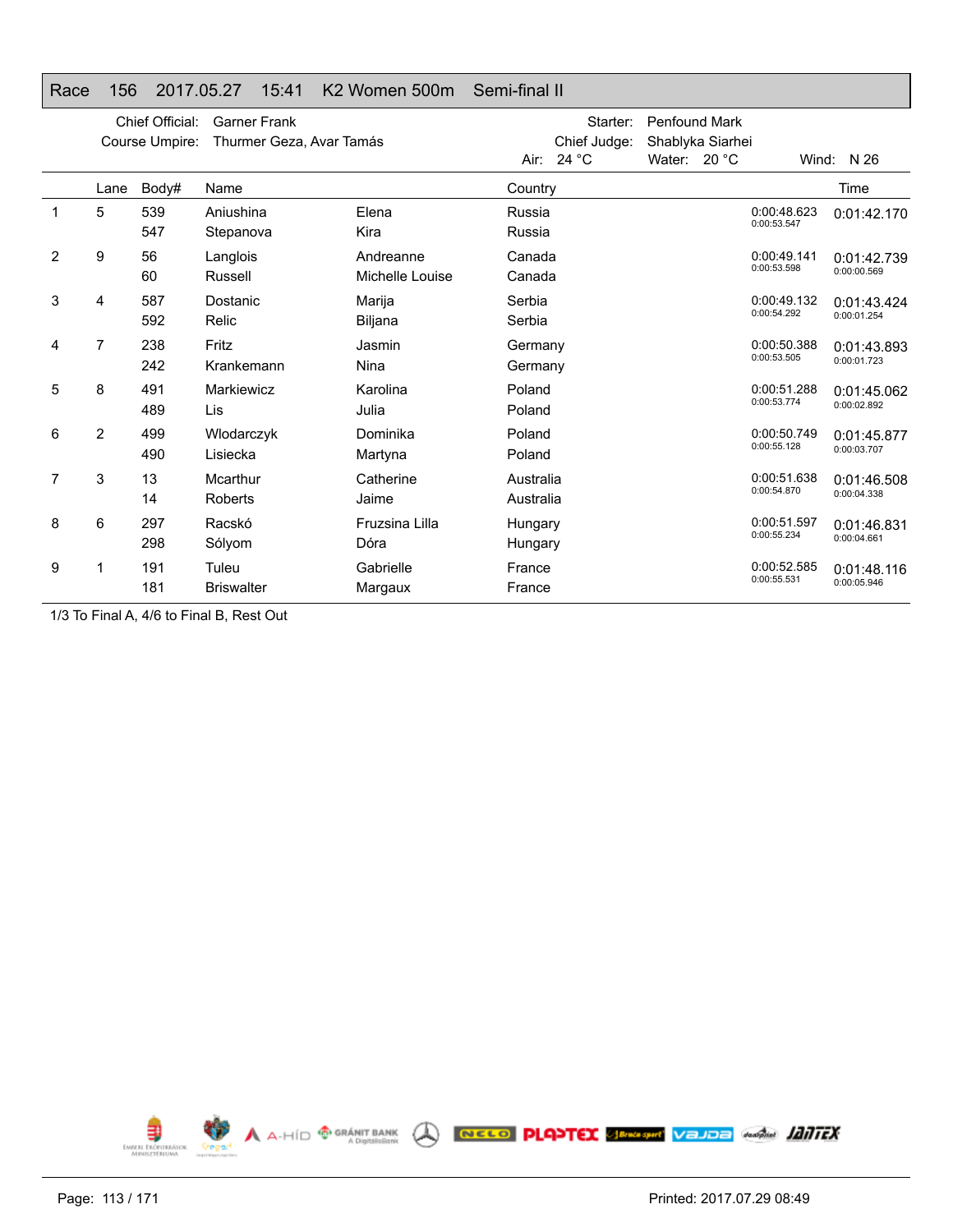## Race 157 2017.05.27 15:47 K2 Women 500m Semi-final III

|   |      | Chief Official:<br>Course Umpire: | <b>Garner Frank</b><br>Toth George, Naughton Connie |                                      | Starter:<br>Chief Judge:<br>Air: $24 °C$     | <b>Penfound Mark</b><br>Shablyka Siarhei<br>Water: $20 °C$ |                            | Wind: N 28                 |
|---|------|-----------------------------------|-----------------------------------------------------|--------------------------------------|----------------------------------------------|------------------------------------------------------------|----------------------------|----------------------------|
|   | Lane | Body#                             | Name                                                |                                      | Country                                      |                                                            |                            | Time                       |
|   | 5    | 476<br>482                        | Carrington<br>Ryan                                  | Lisa<br>Caitlin                      | New Zealand<br>New Zealand                   |                                                            | 0:00:48.601<br>0:00:53.217 | 0:01:41.818                |
| 2 | 6    | 134<br>138                        | Funch<br>Knudsen                                    | Julie Frølund<br>Pernille Brandstrup | Denmark<br>Denmark                           |                                                            | 0:00:53.798<br>0:00:49.820 | 0:01:43.618<br>0:00:01.800 |
| 3 | 4    | 213<br>212                        | Lewis<br>Kerr                                       | Emily<br>Deborah                     | <b>Great Britain</b><br><b>Great Britain</b> |                                                            | 0:00:52.053<br>0:00:52.481 | 0:01:44.534<br>0:00:02.716 |
| 4 | 9    | 483<br>477                        | Thompson<br>Cole                                    | <b>Kim</b><br>Rebecca                | New Zealand<br>New Zealand                   |                                                            | 0:00:50.757<br>0:00:54.254 | 0:01:45.011<br>0:00:03.193 |
| 5 | 8    | 629<br>632                        | Johansson<br>Wikberg                                | Karin<br>Moa                         | Sweden<br>Sweden                             |                                                            | 0:00:51.573<br>0:00:54.176 | 0:01:45.749<br>0:00:03.931 |
| 6 | 3    | 293<br>718                        | Lucz<br>Nagy                                        | Dóra<br>Flóra                        | Hungary<br>Hungary                           |                                                            | 0:00:52.368<br>0:00:54.858 | 0:01:47.226<br>0:00:05.408 |
| 7 | 7    | 155<br>158                        | Morison<br>Pelachs                                  | Camila<br>Laia                       | Spain<br>Spain                               |                                                            | 0:00:52.053<br>0:00:55.996 | 0:01:48.049<br>0:00:06.231 |
| 8 | 2    | 348<br>350                        | Alimohammadi<br>Kazemi                              | Negar<br>Hedive                      | Iran<br>Iran                                 |                                                            | 0:00:57.343<br>0:01:02.644 | 0:01:59.987<br>0:00:18.169 |
|   | 1    | 97<br>86                          | Zhao<br>Cai                                         | Meng<br>Shixin                       | China<br>China                               |                                                            |                            | Disqualified               |

1/3 To Final A, 4/6 to Final B, Rest Out

Boat 1.disqualified!

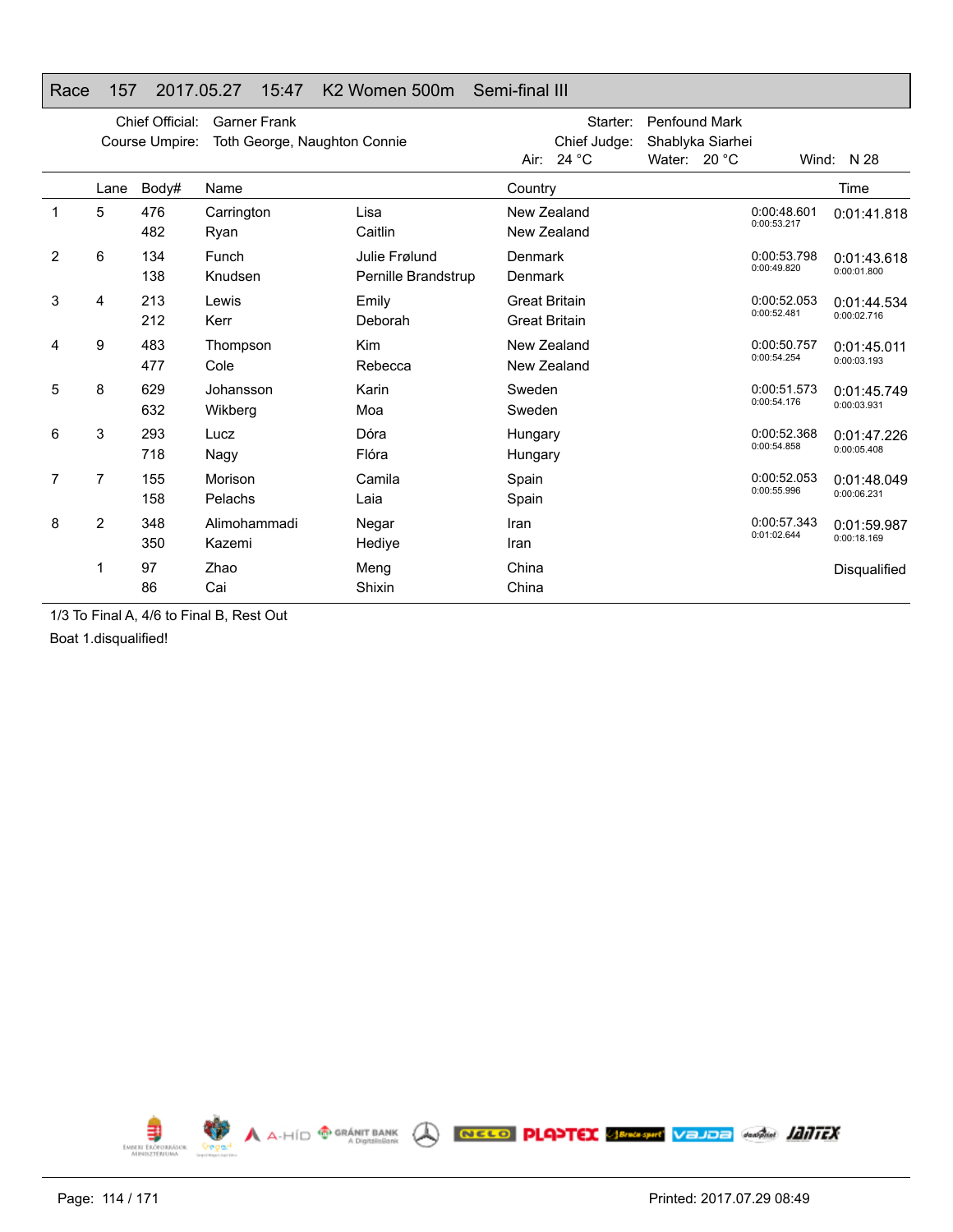### Race 158 2017.05.27 15:53 K1 Men 500m Semi-final IChief Official: Garner Frank Course Umpire: Tarcsafalvi József, Páger Zoltán Starter: Warren Matt Chief Judge: Shablyka Siarhei Air: 24 °C Water: 20 °C Wind: N 28 LaneBody# Name Time 1 5 324 Kopasz Bálint Hungary 0:00:48.755 0:00:48.755 2 6 33 Peters Artuur Belgium 0:00:49.585 0:00:50.597 3 4 256 Hoff Max Germany 0:00:48.983 0:00:48.983 9 521 Switalski Patryk Poland 0:00:49.642

8 610 Summermatter Andri Switzerland 0:00:48.992

7 639 Nathell Martin Sweden 0:00:51.520

2 585 Zakrajšek Jošt Slovenia 0:00:52.824

3 226 Lusty Thomas Great Britain 0:00:52.391

1 149 El-sayed Karim Egypt 0:00:55.110

1/2 + next BT to Final A, 3x3rd + 4x4th + 2x5th BT to Final B, 2x5th +4x6th + 3 next BT to final C, Rest out

### Race 159 2017.05.27 15:59 K1 Men 500m Semi-final II

|                |                | Chief Official: | <b>Garner Frank</b>      |          |             | Starter:                 | <b>Warren Matt</b>    |                            |                            |
|----------------|----------------|-----------------|--------------------------|----------|-------------|--------------------------|-----------------------|----------------------------|----------------------------|
|                |                | Course Umpire:  | Thurmer Geza, Avar Tamás |          |             | Chief Judge:             | Shablyka Siarhei      |                            |                            |
|                |                |                 |                          |          |             | Air: $24 °C$             | Water: $20^{\circ}$ C |                            | Wind: N 28                 |
|                | Lane           | Body#           | Name                     |          | Country     |                          |                       |                            | Time                       |
|                | 4              | 119             | Dostál                   | Josef    |             | <b>Czech Republic</b>    |                       | 0:00:48.177<br>0:00:50.647 | 0:01:38.824                |
| $\overline{2}$ | $\overline{2}$ | 167             | Rodriguez                | Roi      | Spain       |                          |                       | 0:00:48.800<br>0:00:50.240 | 0:01:39.040<br>0:00:00.216 |
| 3              | 5              | 107             | Novaković                | Antun    | Croatia     |                          |                       | 0:00:48.893<br>0:00:52.185 | 0:01:41.078<br>0:00:02.254 |
| 4              | 3              | 517             | Siemionowski             | Piotr    | Poland      |                          |                       | 0:00:47.689<br>0:00:53.728 | 0:01:41.417<br>0:00:02.593 |
| 5              | 7              | 615             | <b>Botek</b>             | Adam     | Slovakia    |                          |                       | 0:00:49.320<br>0:00:52.528 | 0:01:41.848<br>0:00:03.024 |
| 6              | 9              | 611             | Wyss                     | Fabio    | Switzerland |                          |                       | 0:00:50.504<br>0:00:51.528 | 0:01:42.032<br>0:00:03.208 |
| $\overline{7}$ | 8              | 28              | Javadov                  | Mirnazim | Azerbaijan  |                          |                       | 0:00:49.992<br>0:00:53.071 | 0:01:43.063<br>0:00:04.239 |
| 8              | 1              | 688             | <b>Burdiak</b>           | Timothy  |             | United States of America |                       | 0:00:53.968<br>0:01:01.049 | 0:01:55.017<br>0:00:16.193 |
| 9              | 6              | 707             | Mochalov                 | Aleksey  | Uzbekistan  |                          |                       | 0:00:52.349<br>0:01:03.452 | 0:01:55.801<br>0:00:16.977 |

1/2 + next BT to Final A, 3x3rd + 4x4th + 2x5th BT to Final B, 2x5th +4x6th + 3 next BT to final C, Rest out

 $\bigwedge$   $A \cdot \text{HID}$   $\bigoplus_{A \text{ Digitali-Sank}}$ 

EMBERI ERÖPORRÁ

4

5

6

7

8

9

NELO PLATEX SERVICE VELOE ANGEL ATTEX

0:01:39.736

0:01:40.182 0:00:00.446

0:01:41.475 0:00:01.739

0:01:42.5440:00:02.808

0:01:44.059 0:00:04.323

0:01:46.313 0:00:06.577

0:01:46.328 0:00:06.592

0:01:46.613 0:00:06.877

0:01:54.482 0:00:14.746

0:00:52.902

0:00:55.067

0:00:54.793

0:00:53.504

0:00:54.222

0:00:59.372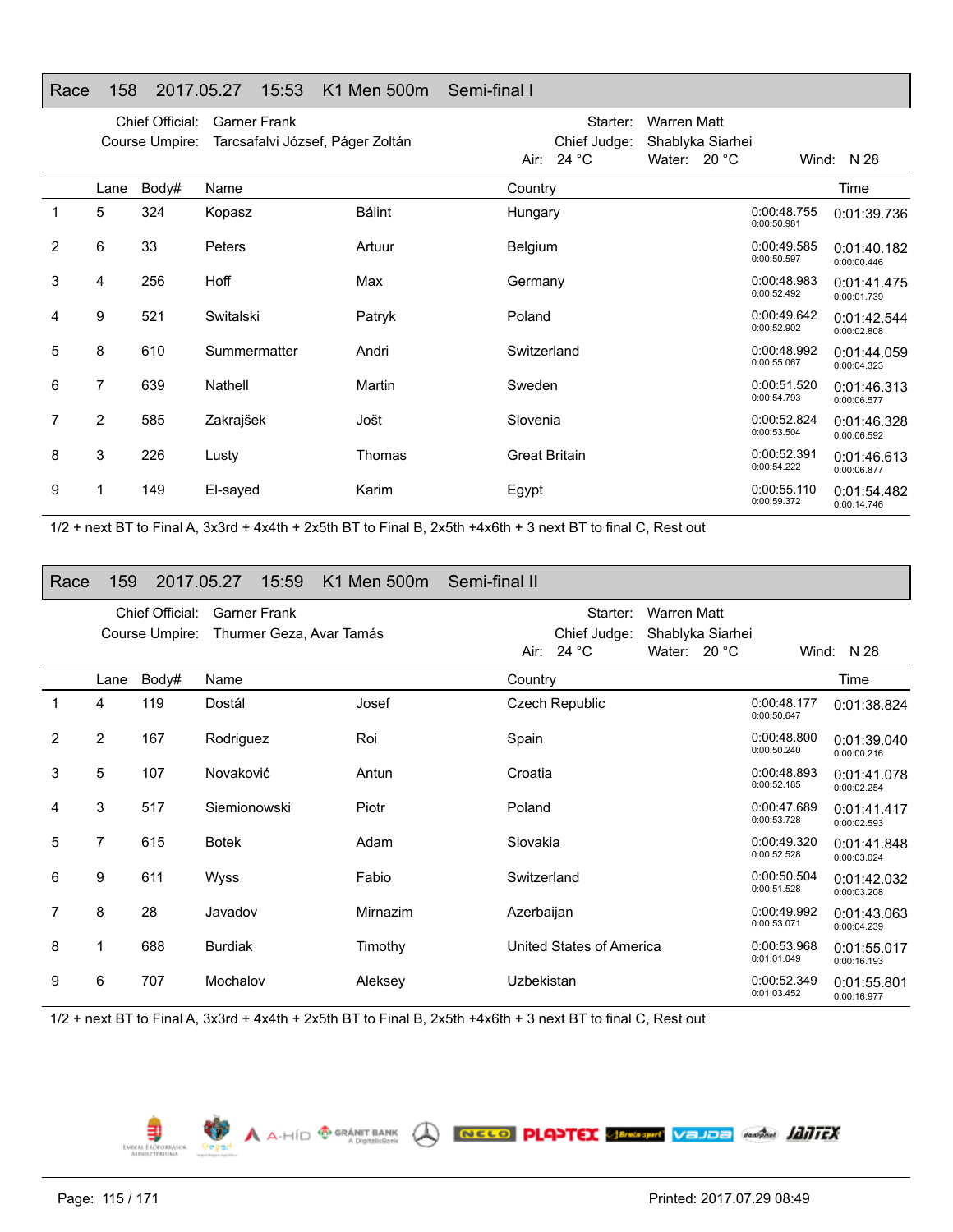### Race 160 2017.05.27 16:05 K1 Men 500m Semi-final III

|   | Chief Official:<br>Garner Frank<br>Toth George, Naughton Connie<br>Course Umpire: |       |              |            |            | Starter:<br>Chief Judge: | Warren Matt<br>Shablyka Siarhei |                            |                            |
|---|-----------------------------------------------------------------------------------|-------|--------------|------------|------------|--------------------------|---------------------------------|----------------------------|----------------------------|
|   |                                                                                   |       |              |            |            | Air: $24 °C$             | Water: $20 °C$                  |                            | Wind: $N$ 28               |
|   | Lane                                                                              | Body# | Name         |            | Country    |                          |                                 |                            | Time                       |
| 1 | 4                                                                                 | 672   | Kukharyk     | Oleh       | Ukraine    |                          |                                 | 0:00:48.832<br>0:00:49.993 | 0:01:38.825                |
| 2 | 7                                                                                 | 472   | Ullvang      | Lars Magne | Norway     |                          |                                 | 0:00:49.057<br>0:00:50.468 | 0:01:39.525<br>0:00:00.700 |
| 3 | 5                                                                                 | 15    | Bain         | Billy      | Australia  |                          |                                 | 0:00:48.449<br>0:00:51.284 | 0:01:39.733<br>0:00:00.908 |
| 4 | 3                                                                                 | 527   | Pimenta      | Fernando   | Portugal   |                          |                                 | 0:00:49.228<br>0:00:52.435 | 0:01:41.663<br>0:00:02.838 |
| 5 | 9                                                                                 | 581   | Apollonio    | Alan       | Slovenia   |                          |                                 | 0:00:49.757<br>0:00:52.914 | 0:01:42.671<br>0:00:03.846 |
| 6 | 6                                                                                 | 268   | Reuschenbach | Lukas      | Germany    |                          |                                 | 0:00:50.727<br>0:00:52.036 | 0:01:42.763<br>0:00:03.938 |
| 7 |                                                                                   | 425   | Tokarnitskyi | Sergei     | Kazakhstan |                          |                                 | 0:00:51.742<br>0:00:51.221 | 0:01:42.963<br>0:00:04.138 |
| 8 | 8                                                                                 | 433   | Dorofeev     | Igor       |            | Kyrgyz Republic          |                                 | 0:00:50.451<br>0:00:54.374 | 0:01:44.825<br>0:00:06.000 |
| 9 | 2                                                                                 | 110   | Odysseos     | loannis    | Cyprus     |                          |                                 | 0:00:51.108<br>0:00:58.925 | 0:01:50.033<br>0:00:11.208 |

1/2 + next BT to Final A, 3x3rd + 4x4th + 2x5th BT to Final B, 2x5th +4x6th + 3 next BT to final C, Rest out

### Race 161 2017.05.27 16:11 K1 Men 500m Semi-final IV

|   | Chief Official:<br><b>Garner Frank</b><br>Tarcsafalvi József, Páger Zoltán<br>Course Umpire: |       |              |             | Starter:<br><b>Warren Matt</b><br>Chief Judge:<br>Shablyka Siarhei |              |  |                            |                            |
|---|----------------------------------------------------------------------------------------------|-------|--------------|-------------|--------------------------------------------------------------------|--------------|--|----------------------------|----------------------------|
|   |                                                                                              |       |              |             | Air: $24 °C$                                                       | Water: 20 °C |  |                            | Wind: $N$ 28               |
|   | Lane                                                                                         | Body# | Name         |             | Country                                                            |              |  |                            | Time                       |
|   | 8                                                                                            | 308   | Bárdfalvi    | Márk        | Hungary                                                            |              |  | 0:00:47.649<br>0:00:51.273 | 0:01:38.922                |
| 2 | 5                                                                                            | 147   | Poulsen      | René Holten | <b>Denmark</b>                                                     |              |  | 0:00:48.308<br>0:00:51.814 | 0:01:40.122<br>0:00:01.200 |
| 3 | 6                                                                                            | 47    | Kirchev      | Miroslav    | <b>Bulgaria</b>                                                    |              |  | 0:00:48.983<br>0:00:51.300 | 0:01:40.283<br>0:00:01.361 |
| 4 | 4                                                                                            | 132   | Zavrel       | Jakub       | Czech Republic                                                     |              |  | 0:00:49.526<br>0:00:52.026 | 0:01:41.552<br>0:00:02.630 |
| 5 | $\overline{2}$                                                                               | 198   | Carre        | Cyrille     | France                                                             |              |  | 0:00:49.272<br>0:00:52.780 | 0:01:42.052<br>0:00:03.130 |
| 6 | 9                                                                                            | 42    | Junior Souta | Vagner      | Brazil                                                             |              |  | 0:00:49.349<br>0:00:52.734 | 0:01:42.083<br>0:00:03.161 |
| 7 | 7                                                                                            | 622   | Michálek     | Matej       | Slovakia                                                           |              |  | 0:00:50.878<br>0:00:51.974 | 0:01:42.852<br>0:00:03.930 |
| 8 | 3                                                                                            | 6     | Di Giacomo   | Ezequiel    | Argentina                                                          |              |  | 0:00:48.741<br>0:00:56.381 | 0:01:45.122<br>0:00:06.200 |
| 9 |                                                                                              | 19    | Mctavish     | Simon       | Australia                                                          |              |  | 0:00:51.528<br>0:00:55.724 | 0:01:47.252<br>0:00:08.330 |

A A-HID **<sup>® GRÁNIT BANK</sup> A RECO PLANTEX SEMEREN VEJOE** ANGLI **IZITEX** 

1/2 + next BT to Final A, 3x3rd + 4x4th + 2x5th BT to Final B, 2x5th +4x6th + 3 next BT to final C, Rest out

€ EMBERL ERÖPO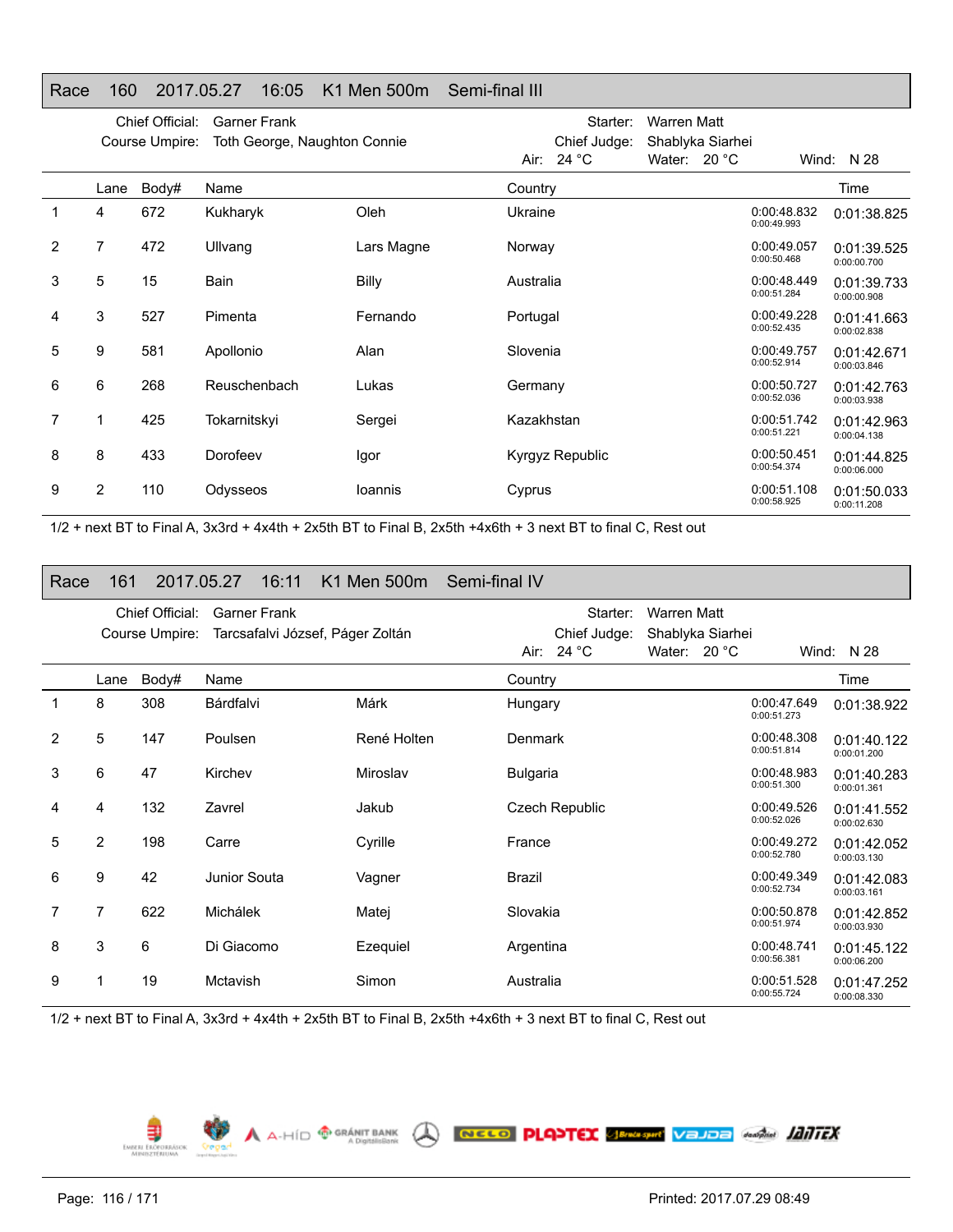## Race 162 2017.05.27 16:17 C2 Men 500m Heat I

|   | Chief Official:<br><b>Garner Frank</b><br>Thurmer Geza, Avar Tamás<br>Course Umpire: |            |                            |                        |                          | Air: $24 °C$ | Starter:<br>Chief Judge:                 | <b>Penfound Mark</b><br>Shablyka Siarhei<br>Water: $20 °C$ | Wind:                      | N 28                       |
|---|--------------------------------------------------------------------------------------|------------|----------------------------|------------------------|--------------------------|--------------|------------------------------------------|------------------------------------------------------------|----------------------------|----------------------------|
|   | Lane                                                                                 | Body#      | Name                       |                        | Country                  |              |                                          |                                                            |                            | Time                       |
|   | 8                                                                                    | 428<br>429 | Yemelyanov<br>Yemelyanov   | Sergey<br>Timofey      | Kazakhstan<br>Kazakhstan |              |                                          |                                                            | 0:00:50.905<br>0:00:51.997 | 0:01:42.902                |
| 2 | 5                                                                                    | 669<br>675 | lanchuk<br><b>Mishchuk</b> | Dmytro<br><b>Taras</b> | Ukraine<br>Ukraine       |              |                                          |                                                            | 0:00:50.152<br>0:00:53.227 | 0:01:43.379<br>0:00:00.477 |
| 3 | 6                                                                                    | 195<br>192 | Beugnet<br>Bart            | Romain<br>Adrien       | France<br>France         |              |                                          |                                                            | 0:00:52.251<br>0:00:52.813 | 0:01:45.064<br>0:00:02.162 |
| 4 | 4                                                                                    | 342<br>341 | Vasbányai<br>Varga         | Henrik<br>Dávid        | Hungary<br>Hungary       |              |                                          |                                                            | 0:00:53.165<br>0:00:51.914 | 0:01:45.079<br>0:00:02.177 |
| 5 | 3                                                                                    | 509<br>518 | Kaminski<br>Slominski      | Mateusz<br>Vincent     | Poland<br>Poland         |              |                                          |                                                            | 0:00:53.068<br>0:00:54.219 | 0:01:47.287<br>0:00:04.385 |
| 6 | 7                                                                                    | 233<br>231 | Malania<br>Berasnevich     | Murman<br>Yury         | Georgia<br>Georgia       |              |                                          |                                                            | 0:00:53.410<br>0:00:57.538 | 0:01:50.948<br>0:00:08.046 |
|   | 9                                                                                    | 462<br>463 | Lobo<br>Nordino            | Joaquim<br>Mussa       |                          |              | Republica Mozambic<br>Republica Mozambic |                                                            | 0:01:02.963<br>0:01:10.562 | 0:02:13.525<br>0:00:30.623 |
|   | 2                                                                                    | 346<br>345 | Tomar<br>Salam             | Gaurav<br>Sunil Singh  | India<br>India           |              |                                          |                                                            |                            | Did not start              |

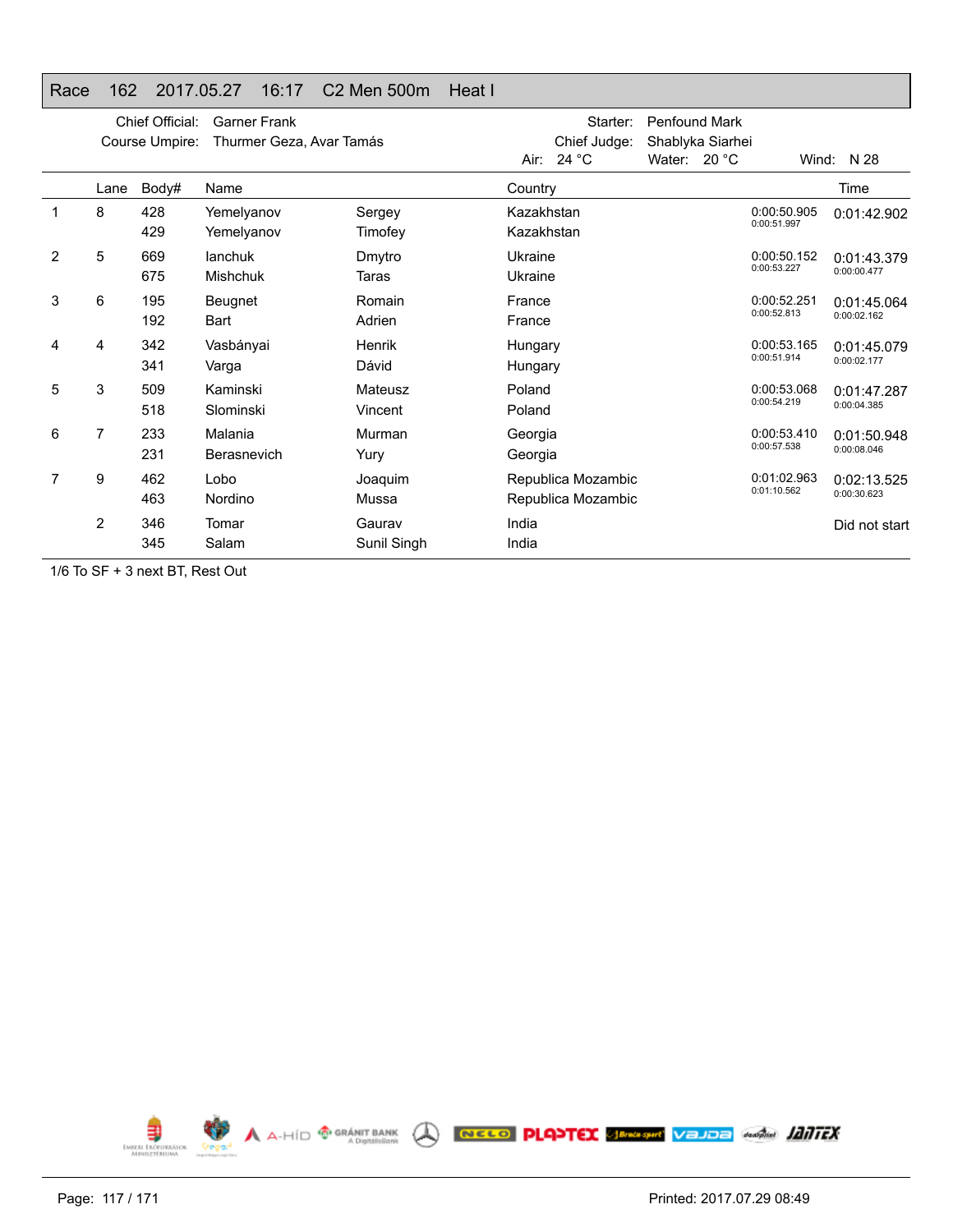### Race 163 2017.05.27 16:23 C2 Men 500m Heat II

|                |                | Chief Official:<br>Course Umpire: | <b>Garner Frank</b><br>Toth George, Naughton Connie |                  | Starter:<br>Chief Judge:<br>Air: $24 °C$ | <b>Penfound Mark</b><br>Shablyka Siarhei<br>Water: $20 °C$ |                            | Wind: $N$ 28               |
|----------------|----------------|-----------------------------------|-----------------------------------------------------|------------------|------------------------------------------|------------------------------------------------------------|----------------------------|----------------------------|
|                | Lane           | Body#                             | Name                                                |                  | Country                                  |                                                            |                            | Time                       |
|                | 9              | 700<br>715                        | Guliev<br>Mamadaliev                                | Artur<br>Elerjon | Uzbekistan<br>Uzbekistan                 |                                                            | 0:00:47.891<br>0:00:52.959 | 0:01:40.850                |
| $\overline{2}$ | 3              | 336<br>314                        | Sarudi<br>Fekete                                    | Pál<br>Ádám      | Hungary<br>Hungary                       |                                                            | 0:00:49.969<br>0:00:51.489 | 0:01:41.458<br>0:00:00.608 |
| 3              | 6              | 259<br>269                        | Kiraj<br>Scheibner                                  | Stefan<br>Conrad | Germany<br>Germany                       |                                                            | 0:00:49.891<br>0:00:51.913 | 0:01:41.804<br>0:00:00.954 |
| 4              | 8              | 205<br>200                        | Leonard<br>Goubel                                   | Loïc<br>Mathieu  | France<br>France                         |                                                            | 0:00:50.729<br>0:00:51.267 | 0:01:41.996<br>0:00:01.146 |
| 5              | 5              | 38<br>40                          | De Souza Silva<br>Ferreira Dos Santos               | Erlon<br>Maico   | <b>Brazil</b><br>Brazil                  |                                                            | 0:00:49.983<br>0:00:52.221 | 0:01:42.204<br>0:00:01.354 |
| 6              | 4              | 170<br>168                        | Vallejo<br>Sieiro                                   | Sergio<br>Adrián | Spain<br>Spain                           |                                                            | 0:00:49.841<br>0:00:54.440 | 0:01:44.281<br>0:00:03.431 |
| 7              | 7              | 124<br>127                        | Janda<br>Miškovský                                  | Tomáš<br>Radek   | Czech Republic<br><b>Czech Republic</b>  |                                                            | 0:00:52.170<br>0:00:54.065 | 0:01:46.235<br>0:00:05.385 |
| 8              | $\overline{2}$ | 703<br>706                        | Kochnev<br>Mirbekov                                 | Gerasim<br>Serik | Uzbekistan<br>Uzbekistan                 |                                                            | 0:00:53.220<br>0:00:53.622 | 0:01:46.842<br>0:00:05.992 |

1/6 To SF + 3 next BT, Rest Out

| Race | 164            |                                   | 2017.05.27<br>16:29                                     | C <sub>2</sub> Men 500m       | <b>Heat III</b>        |                                   |                                      |                  |                            |                            |
|------|----------------|-----------------------------------|---------------------------------------------------------|-------------------------------|------------------------|-----------------------------------|--------------------------------------|------------------|----------------------------|----------------------------|
|      |                | Chief Official:<br>Course Umpire: | <b>Garner Frank</b><br>Tarcsafalvi József, Páger Zoltán |                               | Air:                   | Starter:<br>Chief Judge:<br>24 °C | <b>Penfound Mark</b><br>Water: 20 °C | Shablyka Siarhei |                            | Wind: N 28                 |
|      | Lane           | Body#                             | Name                                                    |                               | Country                |                                   |                                      |                  |                            | Time                       |
|      | 6              | 358<br>360                        | Mojallalimoghadam<br>Ojaghi                             | Adel<br>Ali                   | Iran<br>Iran           |                                   |                                      |                  | 0:00:50.368<br>0:00:54.105 | 0:01:44.473                |
| 2    | 8              | 409<br>410                        | Sato<br>Tome                                            | Hikaru<br>Takanori            | Japan<br>Japan         |                                   |                                      |                  | 0:00:52.256<br>0:00:55.109 | 0:01:47.365<br>0:00:02.892 |
| 3    | 3              | 79<br>74                          | Oldershaw<br>James                                      | Mark William<br>Mark          | Canada<br>Canada       |                                   |                                      |                  | 0:00:51.575<br>0:00:55.898 | 0:01:47.473<br>0:00:03.000 |
| 4    | 4              | 682<br>670                        | Vergeles<br>Kamerylov                                   | Vitaliy<br>Denys              | Ukraine<br>Ukraine     |                                   |                                      |                  | 0:00:51.176<br>0:01:00.527 | 0:01:51.703<br>0:00:07.230 |
| 5    | 7              | 380<br>381                        | Craciun<br>Craciun                                      | Nicolae<br>Sergiu             | Italy<br>Italy         |                                   |                                      |                  | 0:00:51.489<br>0:01:05.745 | 0:01:57.234<br>0:00:12.761 |
| 6    | 5              | 575<br>576                        | <b>Ro</b><br>Tan                                        | Kian Wee Hadrian<br>Chun Leng | Singapore<br>Singapore |                                   |                                      |                  | 0:01:03.090<br>0:01:10.975 | 0:02:14.065<br>0:00:29.592 |
|      | $\overline{2}$ | 249<br>272                        | <b>Brendel</b><br>Vandrey                               | Sebastian<br>Jan              | Germany<br>Germany     |                                   |                                      |                  |                            | Did not start              |

A A-HID <sup>@ GRÁNIT BANK</sup> ( **RECO PLASTEX SERASTIN** VEJDE GARAGE *HATTEX* 

1/6 To SF + 3 next BT, Rest Out

⋾ EMBERL EROPO

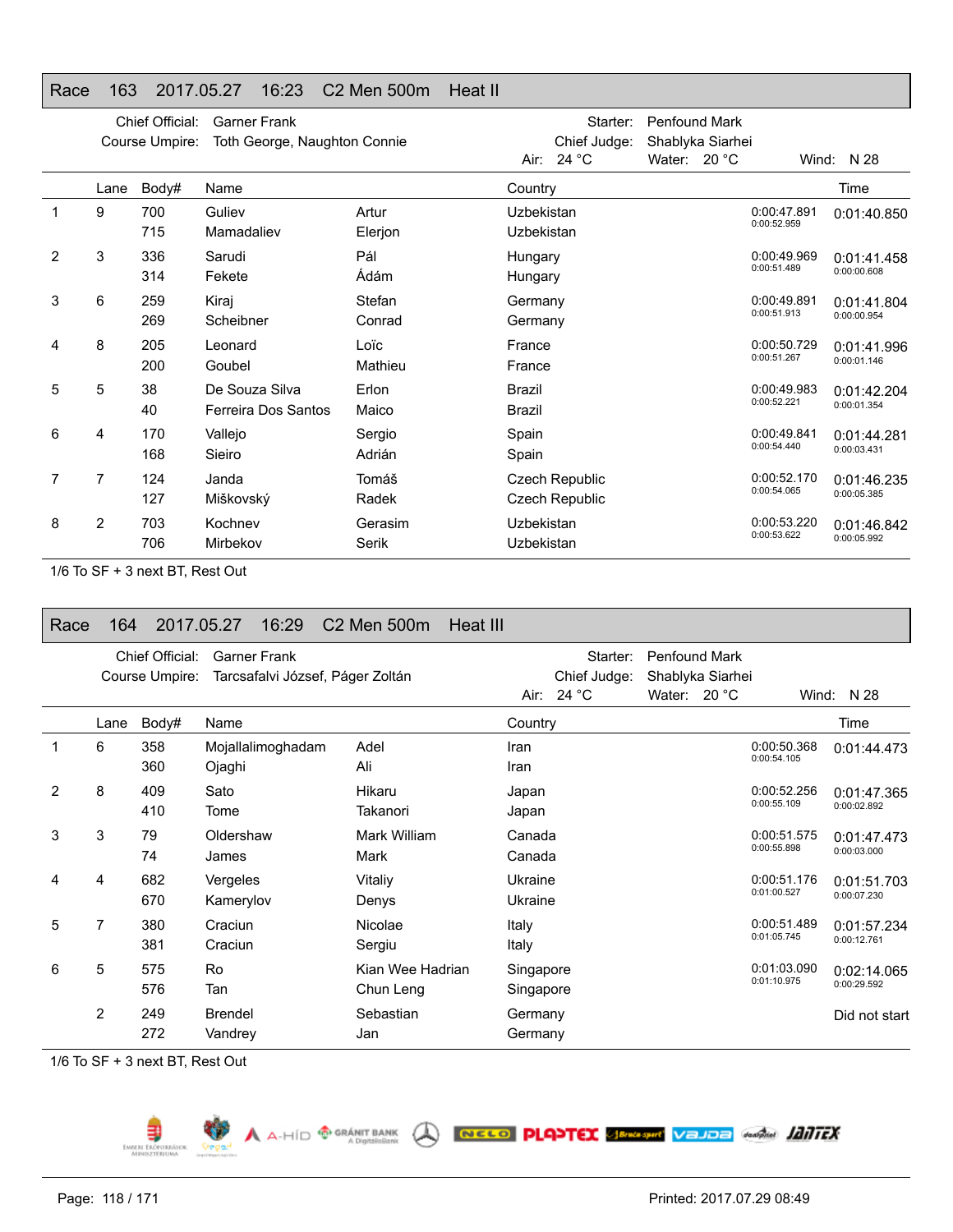# Race 165 2017.05.27 16:35 C2 Men 500m Heat IV

|   |      | Chief Official:<br>Course Umpire: | <b>Garner Frank</b><br>Thurmer Geza, Avar Tamás |                           | Air: I             | Starter:<br>Chief Judge:<br>24 °C              | <b>Penfound Mark</b><br>Shablyka Siarhei<br>Water: $20 °C$ |                            | Wind: $N$ 24               |
|---|------|-----------------------------------|-------------------------------------------------|---------------------------|--------------------|------------------------------------------------|------------------------------------------------------------|----------------------------|----------------------------|
|   | Lane | Body#                             | Name                                            |                           | Country            |                                                |                                                            |                            | Time                       |
|   | 8    | 122<br>121                        | Fuksa<br>Fuksa                                  | Petr<br>Martin            |                    | <b>Czech Republic</b><br><b>Czech Republic</b> |                                                            | 0:00:49.288<br>0:00:51.820 | 0:01:41.108                |
| 2 | 6    | 460<br>459                        | Sprincean<br>Nuta                               | llie<br>Oleg              | Moldova<br>Moldova |                                                |                                                            | 0:00:49.881<br>0:00:51.450 | 0:01:41.331<br>0:00:00.223 |
| 3 | 4    | 559<br>564                        | Melantev<br>Shtyl                               | Viktor<br>Ivan            | Russia<br>Russia   |                                                |                                                            | 0:00:49.292<br>0:00:53.339 | 0:01:42.631<br>0:00:01.523 |
| 4 | 5    | 501<br>504                        | <b>Barniak</b><br>Glazunow                      | Tomasz<br>Wiktor          | Poland<br>Poland   |                                                |                                                            | 0:00:50.007<br>0:00:53.032 | 0:01:43.039<br>0:00:01.931 |
| 5 | 7    | 400<br>392                        | Santini<br>Incollingo                           | Daniele<br>Luca           | Italy<br>Italy     |                                                |                                                            | 0:00:51.374<br>0:00:52.150 | 0:01:43.524<br>0:00:02.416 |
| 6 | 3    | 109<br>108                        | <b>Torres Madrigal</b><br>Jorge Enriquez        | Serguey<br>Fernando Dayan | Cuba<br>Cuba       |                                                |                                                            | 0:00:50.896<br>0:00:53.581 | 0:01:44.477<br>0:00:03.369 |
|   | 2    | 82<br>72                          | Spence<br>Hodges                                | Craig<br>Drew             | Canada<br>Canada   |                                                |                                                            | 0:00:51.458<br>0:00:53.381 | 0:01:44.839<br>0:00:03.731 |

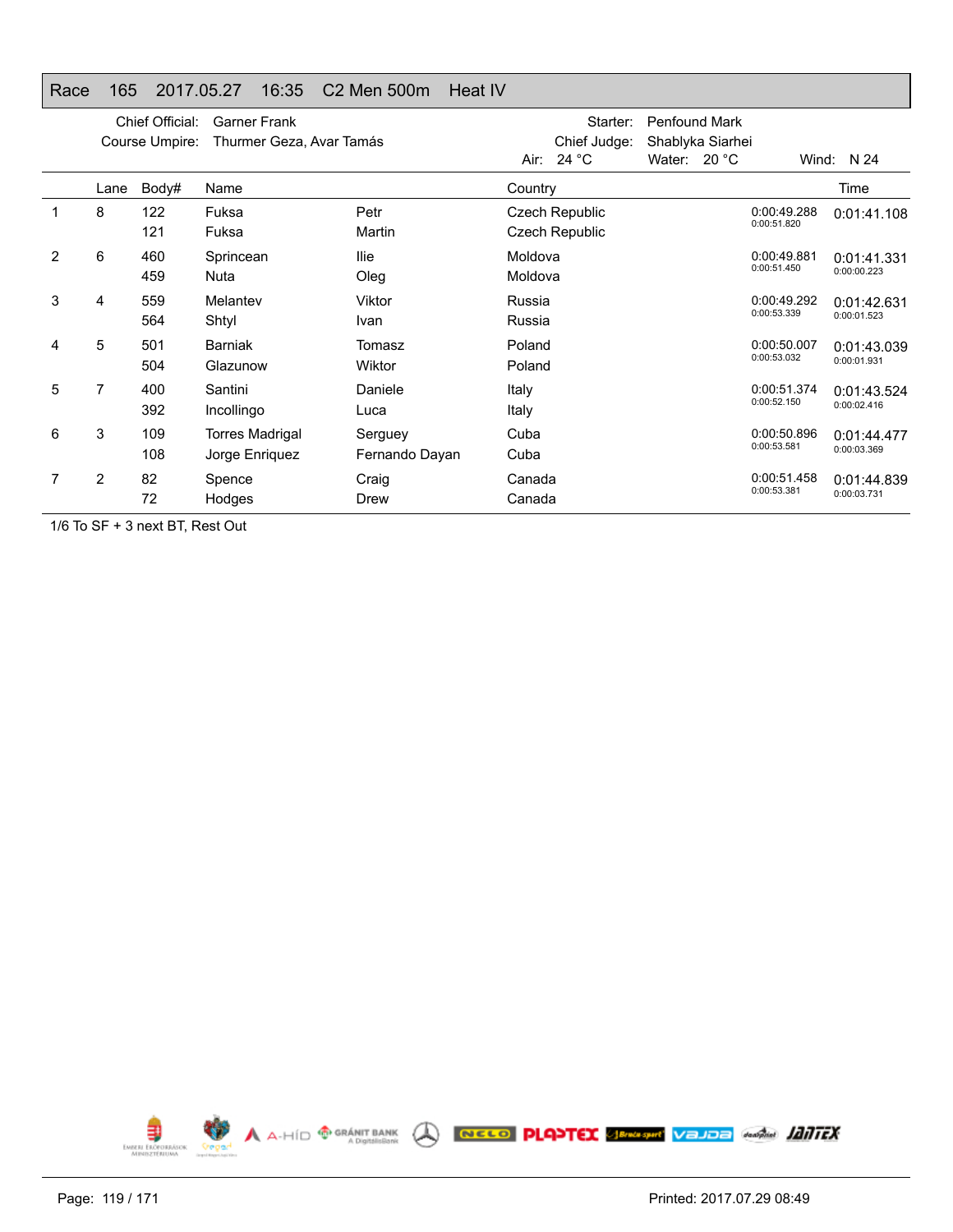### Race 166 2017.05.27 16:41 C2 Women 500m Heat I

|   |                | Chief Official:<br>Course Umpire: | <b>Garner Frank</b><br>Toth George, Naughton Connie |          |                      | Starter:<br>Chief Judge: | <b>Warren Matt</b> | Shablyka Siarhei |             |             |
|---|----------------|-----------------------------------|-----------------------------------------------------|----------|----------------------|--------------------------|--------------------|------------------|-------------|-------------|
|   |                |                                   |                                                     |          |                      | Air: 24 °C               | Water: 20 °C       |                  |             | Wind: N 24  |
|   | Lane           | Body#                             | Name                                                |          | Country              |                          |                    |                  |             | Time        |
|   | 3              | 66                                | Vincent-lapointe                                    | Laurence | Canada               |                          |                    |                  |             | 0:01:59.820 |
|   |                | 65                                | Vincent                                             | Katie    | Canada               |                          |                    |                  |             |             |
| 2 | $\overline{7}$ | 693                               | <b>Tsoy</b>                                         | Yuliya   | Uzbekistan           |                          |                    |                  |             | 0:02:06.173 |
|   |                | 695                               | Zokirova                                            | Nulufar  | Uzbekistan           |                          |                    |                  |             | 0:00:06.353 |
| 3 | 2              | 37                                | Santos De Oliveira                                  | Andrea   | Brazil               |                          |                    |                  | 0:00:59.272 | 0:02:08.481 |
|   |                | 35                                | Aparecida Elias Da<br>Silva                         | Angela   | <b>Brazil</b>        |                          |                    |                  | 0:01:09.209 | 0:00:08.661 |
| 4 | 4              | 113                               | Ježová                                              | Jana     |                      | <b>Czech Republic</b>    |                    |                  | 0:01:02.800 | 0:02:11.327 |
|   |                | 118                               | Součková                                            | Lenka    |                      | <b>Czech Republic</b>    |                    |                  | 0:01:08.527 | 0:00:11.507 |
| 5 |                | 157                               | Paniagua                                            | Adriana  | Spain                |                          |                    |                  | 0:01:07.760 | 0:02:13.496 |
|   |                | 150                               | Coco Rohde                                          | Patricia | Spain                |                          |                    |                  | 0:01:05.736 | 0:00:13.676 |
| 6 | 6              | 210                               | Gill                                                | Bethany  | <b>Great Britain</b> |                          |                    |                  | 0:01:04.430 | 0:02:13.966 |
|   |                | 209                               | Fitzhenry                                           | Afton    | <b>Great Britain</b> |                          |                    |                  | 0:01:09.536 | 0:00:14.146 |
| 7 | 9              | 457                               | Olarasu                                             | Mariam   | Moldova              |                          |                    |                  | 0:01:08.663 | 0:02:14.450 |
|   |                | 456                               | Cociu                                               | Daniela  | Moldova              |                          |                    |                  | 0:01:05.787 | 0:00:14.630 |
| 8 | 8              | 665                               | Zhyliuk                                             | Natalia  | Ukraine              |                          |                    |                  | 0:01:05.869 | 0:02:14.566 |
|   |                | 662                               | Luzan                                               | Liudmyla | Ukraine              |                          |                    |                  | 0:01:08.697 | 0:00:14.746 |
| 9 | 5              | 404                               | Kubota                                              | Manaka   | Japan                |                          |                    |                  | 0:01:04.933 | 0:02:17.050 |
|   |                | 407                               | Tsubota                                             | Megumi   | Japan                |                          |                    |                  | 0:01:12.117 | 0:00:17.230 |

1st to Final 2/7 to SF, Rest Out

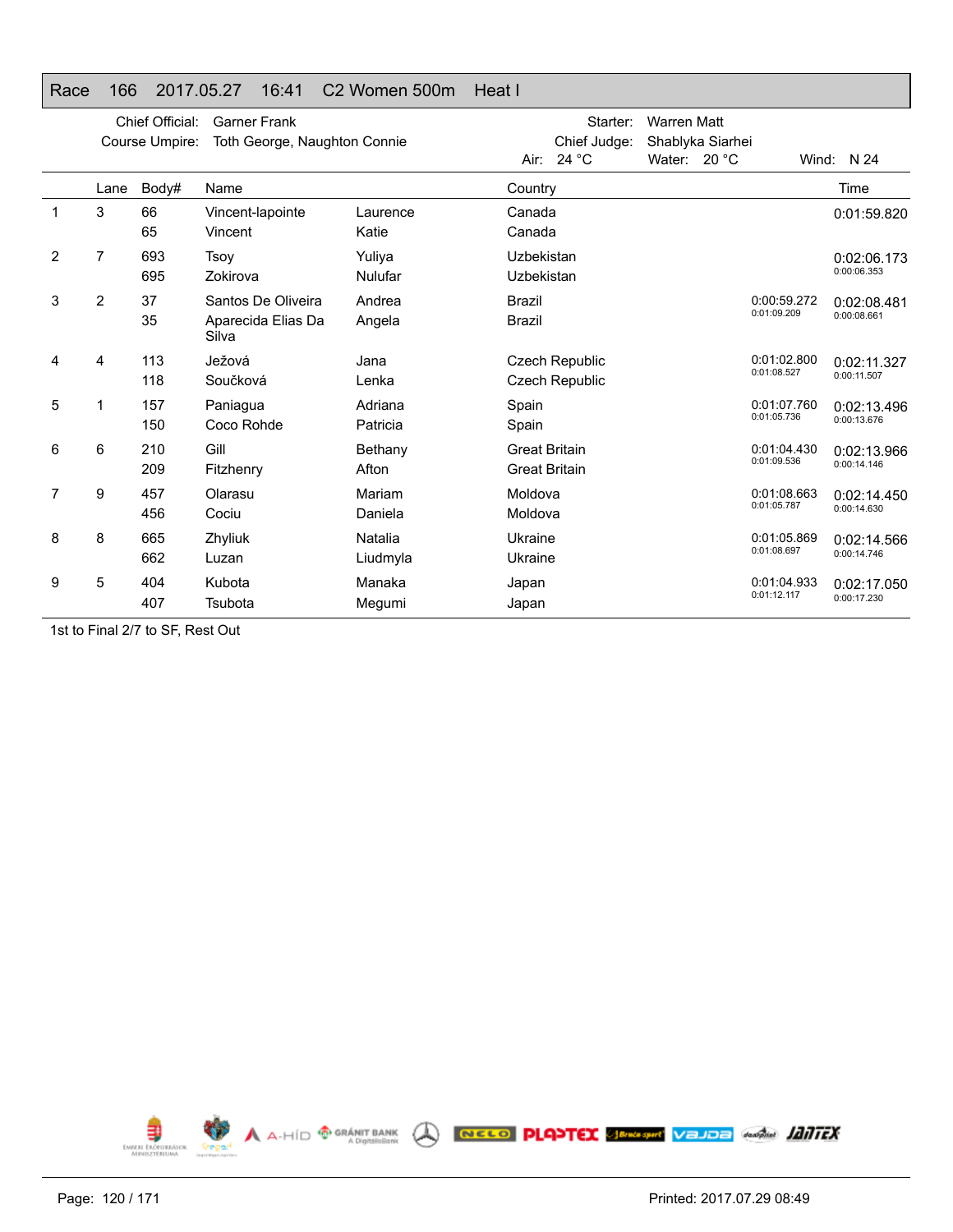### Race 167 2017.05.27 16:47 C2 Women 500m Heat II

|   |                | Chief Official:<br>Course Umpire: | <b>Garner Frank</b><br>Tarcsafalvi József, Páger Zoltán |                                  |                                              | Starter:<br>Chief Judge: | <b>Warren Matt</b><br>Shablyka Siarhei |                             |                            |
|---|----------------|-----------------------------------|---------------------------------------------------------|----------------------------------|----------------------------------------------|--------------------------|----------------------------------------|-----------------------------|----------------------------|
|   |                |                                   |                                                         |                                  | Air:                                         | 24 $^{\circ}$ C          | Water: $20^{\circ}$ C                  |                             | Wind: $N$ 24               |
|   | Lane           | Body#                             | Name                                                    |                                  | Country                                      |                          |                                        |                             | Time                       |
| 1 | 5              | 282<br>286                        | Balla<br>Devecseriné Takács                             | Virág<br>Kincső                  | Hungary<br>Hungary                           |                          |                                        | 0:00:58.878<br>0:00:59.220  | 0:01:58.098                |
| 2 | 8              | 536<br>543                        | Almakaeva<br>Kharchenko                                 | Aliia<br>Daria                   | Russia<br>Russia                             |                          |                                        | 0:00:59.327<br>0:01:00.910  | 0:02:00.237<br>0:00:02.139 |
| 3 |                | 52<br>57                          | Crossman-serb<br>Lavoie-parent                          | Nadya<br>Anne-sophie             | Canada<br>Canada                             |                          |                                        | 0:01:00.307<br>0:01:04.383  | 0:02:04.690<br>0:00:06.592 |
| 4 | 3              | 183<br>184                        | Cattelet<br>Dorange                                     | Anaïs<br>Eugénie                 | France<br>France                             |                          |                                        | 0:01:02.390<br>0:01:03.277  | 0:02:05.667<br>0:00:07.569 |
| 5 | 6              | 217<br>207                        | Tomos<br><b>Bracewell</b>                               | Nia<br>Chloe                     | <b>Great Britain</b><br><b>Great Britain</b> |                          |                                        | 0:01:01.480<br>0:01:04.841  | 0:02:06.321<br>0:00:08.223 |
| 6 | 4              | 89<br>92                          | Li<br>Men                                               | Qi<br>Huan                       | China<br>China                               |                          |                                        | 0:01:01.526<br>0:01:05.595  | 0:02:07.121<br>0:00:09.023 |
| 7 | $\overline{2}$ | 343<br>344                        | Mayanglambam<br>Phairembam                              | Inaocha Devi<br>Thajamanbi Chanu | India<br>India                               |                          |                                        | 0:01:08.159<br>0:01:12.093  | 0:02:20.252<br>0:00:22.154 |
| 8 | 9              | 276<br>277                        | Chui<br>Law                                             | Yuen Shan<br>Ming Yu             | Hong Kong<br>Hong Kong                       |                          |                                        | 0:01:20.552<br>0:01:17.577  | 0:02:38.129<br>0:00:40.031 |
|   | 7              | 417<br>412                        | Ussova<br>Kim                                           | Svetlana<br>Alexandra            | Kazakhstan<br>Kazakhstan                     |                          |                                        | 0:01:04.679<br>23:58:55.321 | Disqualified               |

1st to Final 2/7 to SF, Rest Out

Boat 7.disqualified!

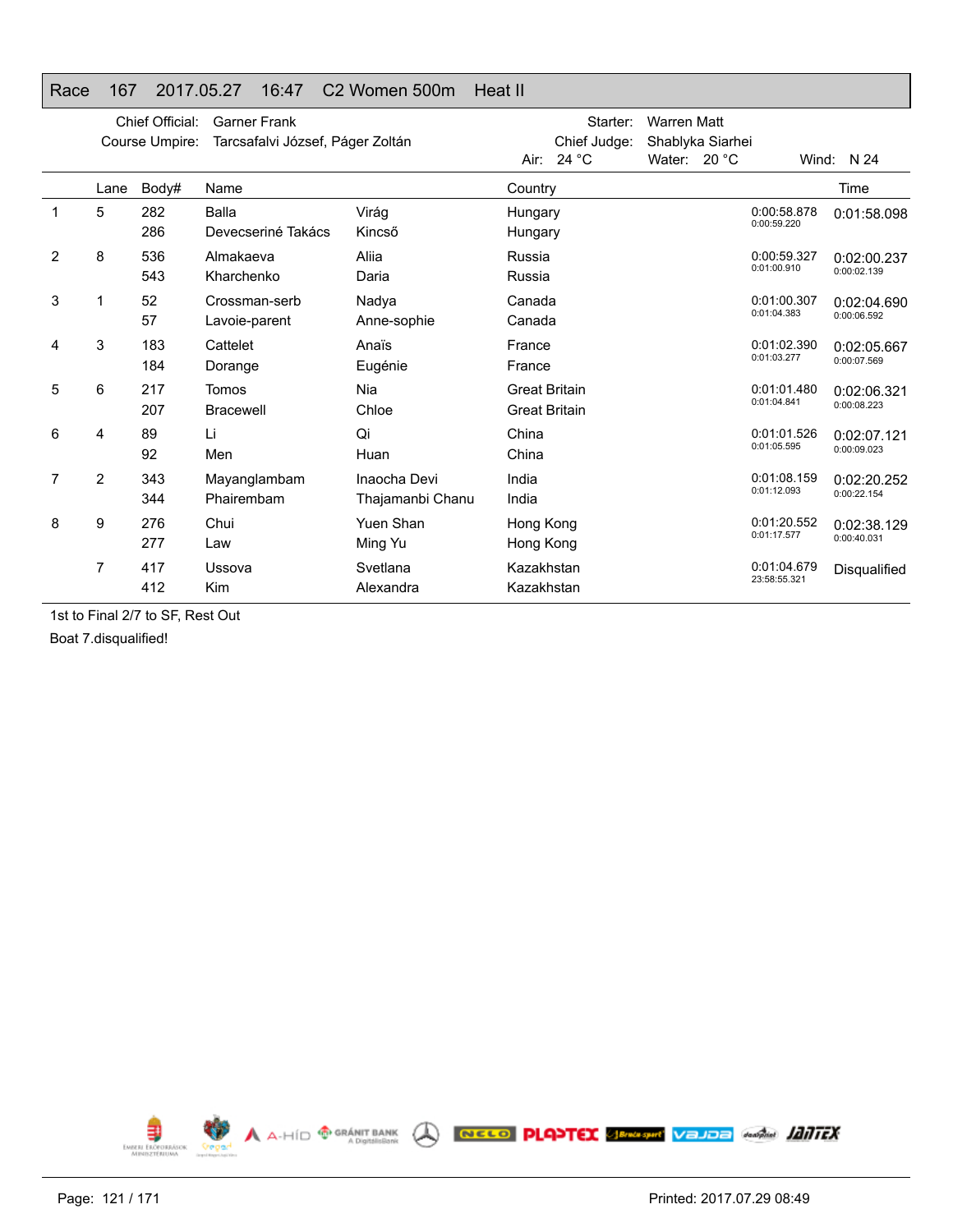### Race 168 2017.05.27 16:53 C2 Women 500m Heat III

|                |                | Chief Official:<br>Course Umpire: | <b>Garner Frank</b><br>Thurmer Geza, Avar Tamás |                             |                          | Starter:<br>Chief Judge: | <b>Warren Matt</b><br>Shablyka Siarhei |                            |                            |
|----------------|----------------|-----------------------------------|-------------------------------------------------|-----------------------------|--------------------------|--------------------------|----------------------------------------|----------------------------|----------------------------|
|                |                |                                   |                                                 |                             |                          | Air: $24 °C$             | Water: $20 °C$                         |                            | Wind: $N$ 24               |
|                | Lane           | Body#                             | Name                                            |                             | Country                  |                          |                                        |                            | Time                       |
|                | 6              | 537<br>546                        | Andreeva<br>Romasenko                           | Irina<br>Olesia             | Russia<br>Russia         |                          |                                        | 0:00:58.513<br>0:01:00.366 | 0:01:58.879                |
| $\overline{2}$ | $\overline{2}$ | 292<br>295                        | Lakatos<br>Molnár                               | Zsanett<br>Csenge           | Hungary<br>Hungary       |                          |                                        | 0:01:01.455<br>0:01:03.478 | 0:02:04.933<br>0:00:06.054 |
| 3              | 3              | 351<br>347                        | Raoufi Balgouri<br>Afzali                       | Atena<br>Hiva               | Iran<br>Iran             |                          |                                        | 0:01:02.633<br>0:01:04.531 | 0:02:07.164<br>0:00:08.285 |
| 4              | 8              | 418<br>416                        | Yemelyanova<br>Torlopova                        | Sofya<br>Margarita          | Kazakhstan<br>Kazakhstan |                          |                                        | 0:01:04.071<br>0:01:05.732 | 0:02:09.803<br>0:00:10.924 |
| 5              | 4              | 440<br>441                        | Berzina<br>Gutova                               | Agnija<br>Julija            | Latvia<br>Latvia         |                          |                                        | 0:01:04.744<br>0:01:05.289 | 0:02:10.033<br>0:00:11.154 |
| 6              | 5              | 95<br>88                          | Wu<br>Hong                                      | Yuting<br>Shijun            | China<br>China           |                          |                                        | 0:01:04.011<br>0:01:06.245 | 0:02:10.256<br>0:00:11.377 |
| 7              | 7              | 496<br>486                        | Stanny<br>Czarnecka                             | Magda<br>Iwona              | Poland<br>Poland         |                          |                                        | 0:01:05.442<br>0:01:04.837 | 0:02:10.279<br>0:00:11.400 |
| 8              |                | 99<br>102                         | Daza Ochoa<br>Vega Rodriguez                    | Ana Leydy<br>Nataly Daniela | Colombia<br>Colombia     |                          |                                        | 0:01:09.185<br>0:01:14.448 | 0:02:23.633<br>0:00:24.754 |
| 9              | 9              | 525<br>524                        | Rodrigues<br>Faria                              | Ana<br>Marcia               | Portugal<br>Portugal     |                          |                                        | 0:01:16.156<br>0:01:13.023 | 0:02:29.179<br>0:00:30.300 |

1st to Final 2/7 to SF, Rest Out

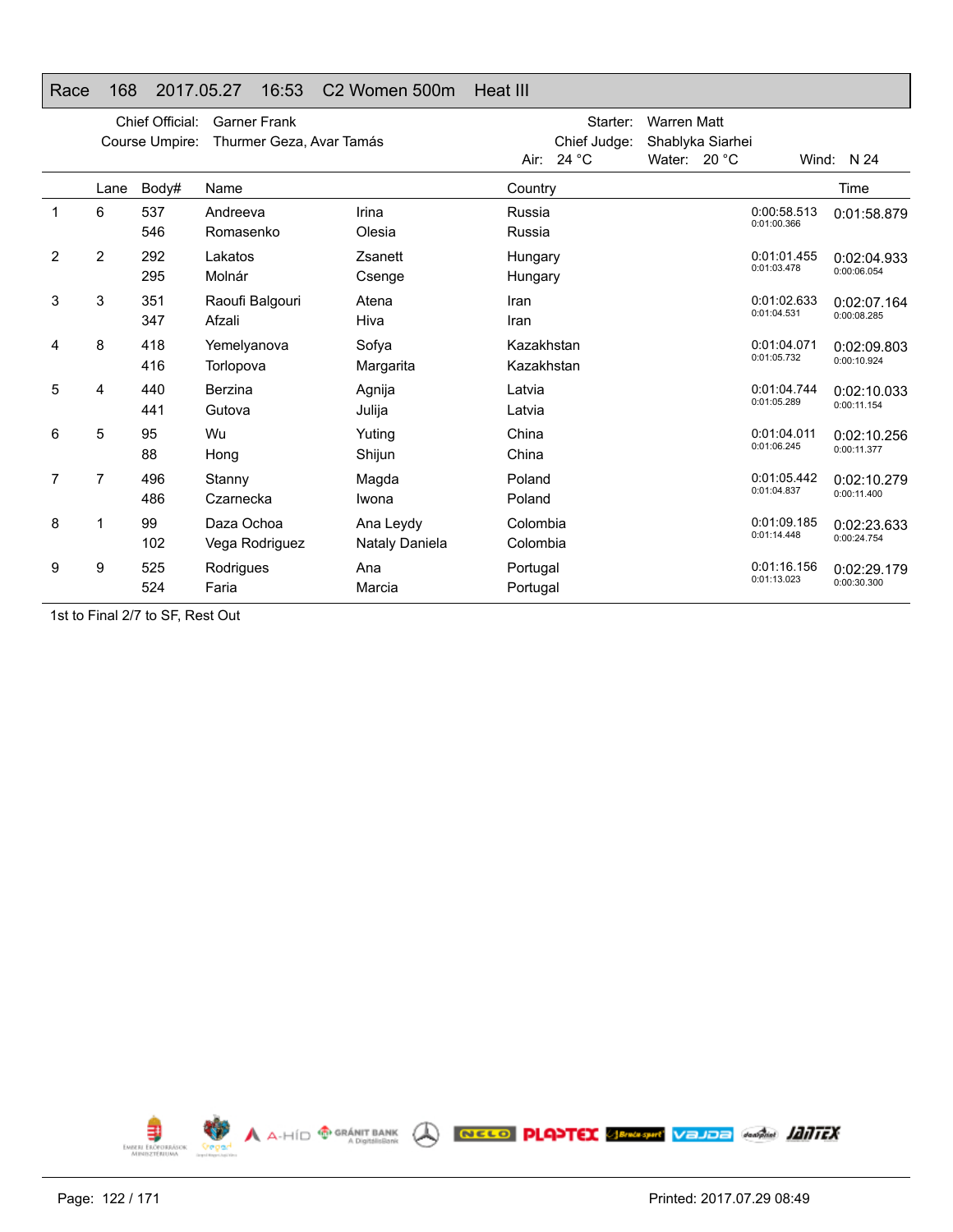### Race 169 2017.05.27 16:59 K4 Women 500m Heat I

|   |                | Chief Official:<br>Course Umpire: | <b>Garner Frank</b><br>Toth George, Naughton Connie |                |             | Starter:<br>Chief Judge: | Janza Peter<br>Shablyka Siarhei |                            |             |
|---|----------------|-----------------------------------|-----------------------------------------------------|----------------|-------------|--------------------------|---------------------------------|----------------------------|-------------|
|   |                |                                   |                                                     |                |             | Air: 24 °C               | Water: 20 °C                    |                            | Wind: N 24  |
|   | Lane           | Body#                             | Name                                                |                | Country     |                          |                                 |                            | Time        |
| 1 | 3              | 185                               | Guyot                                               | Sarah          | France      |                          |                                 | 0:00:45.719<br>0:00:45.916 | 0:01:31.635 |
|   |                | 186                               | Hostens                                             | Manon          | France      |                          |                                 |                            |             |
|   |                | 190                               | Troel                                               | Sarah          | France      |                          |                                 |                            |             |
|   |                | 187                               | Jamelot                                             | Lea            | France      |                          |                                 |                            |             |
| 2 | 6              | 590                               | Moldovan                                            | Nikolina       | Serbia      |                          |                                 | 0:00:45.218<br>0:00:46.570 | 0:01:31.788 |
|   |                | 593                               | Starovic                                            | Milica         | Serbia      |                          |                                 |                            | 0:00:00.153 |
|   |                | 586                               | Bedec                                               | Kristina       | Serbia      |                          |                                 |                            |             |
|   |                | 591                               | Moldovan                                            | Olivera        | Serbia      |                          |                                 |                            |             |
| 3 | 4              | 545                               | Nikitina                                            | Inna           | Russia      |                          |                                 | 0:00:47.760                | 0:01:34.842 |
|   |                | 544                               | Nevskaya                                            | Anastasia      | Russia      |                          |                                 | 0:00:47.082                | 0:00:03.207 |
|   |                | 541                               | Baranova                                            | Varvara        | Russia      |                          |                                 |                            |             |
|   |                | 540                               | Anoshkina                                           | Arina          | Russia      |                          |                                 |                            |             |
| 4 | 5              | 13                                | Mcarthur                                            | Catherine      | Australia   |                          |                                 | 0:00:46.665                | 0:01:35.027 |
|   |                | 14                                | Roberts                                             | Jaime          | Australia   |                          |                                 | 0:00:48.362                | 0:00:03.392 |
|   |                | 10                                | Bull                                                | Alyssa         | Australia   |                          |                                 |                            |             |
|   |                | 12                                | <b>Burnett</b>                                      | Alyce          | Australia   |                          |                                 |                            |             |
| 5 | $\overline{7}$ | 238                               | Fritz                                               | Jasmin         | Germany     |                          |                                 | 0:00:48.503                | 0:01:39.027 |
|   |                | 240                               | Köther                                              | Katharina      | Germany     |                          |                                 | 0:00:50.524                | 0:00:07.392 |
|   |                | 239                               | Gebhardt                                            | Melanie        | Germany     |                          |                                 |                            |             |
|   |                | 242                               | Krankemann                                          | Nina           | Germany     |                          |                                 |                            |             |
| 6 | 2              | 156                               | Ouzande                                             | Sara           | Spain       |                          |                                 | 0:00:48.817                | 0:01:39.565 |
|   |                | 153                               | Heredia                                             | Alicia         | Spain       |                          |                                 | 0:00:50.748                | 0:00:07.930 |
|   |                | 151                               | Contreras                                           | Isabel         | Spain       |                          |                                 |                            |             |
|   |                | 154                               | Lazkano                                             | Begoña         | Spain       |                          |                                 |                            |             |
| 7 | 8              | 481                               | Mcleely                                             | <b>Briar</b>   | New Zealand |                          |                                 | 0:00:47.458                | 0:01:40.150 |
|   |                | 483                               | Thompson                                            | Kim            | New Zealand |                          |                                 | 0:00:52.692                | 0:00:08.515 |
|   |                | 477                               | Cole                                                | Rebecca        | New Zealand |                          |                                 |                            |             |
|   |                | 479                               | Ford                                                | <b>Britney</b> | New Zealand |                          |                                 |                            |             |

1st to Final 2/7 to SF, Rest Out

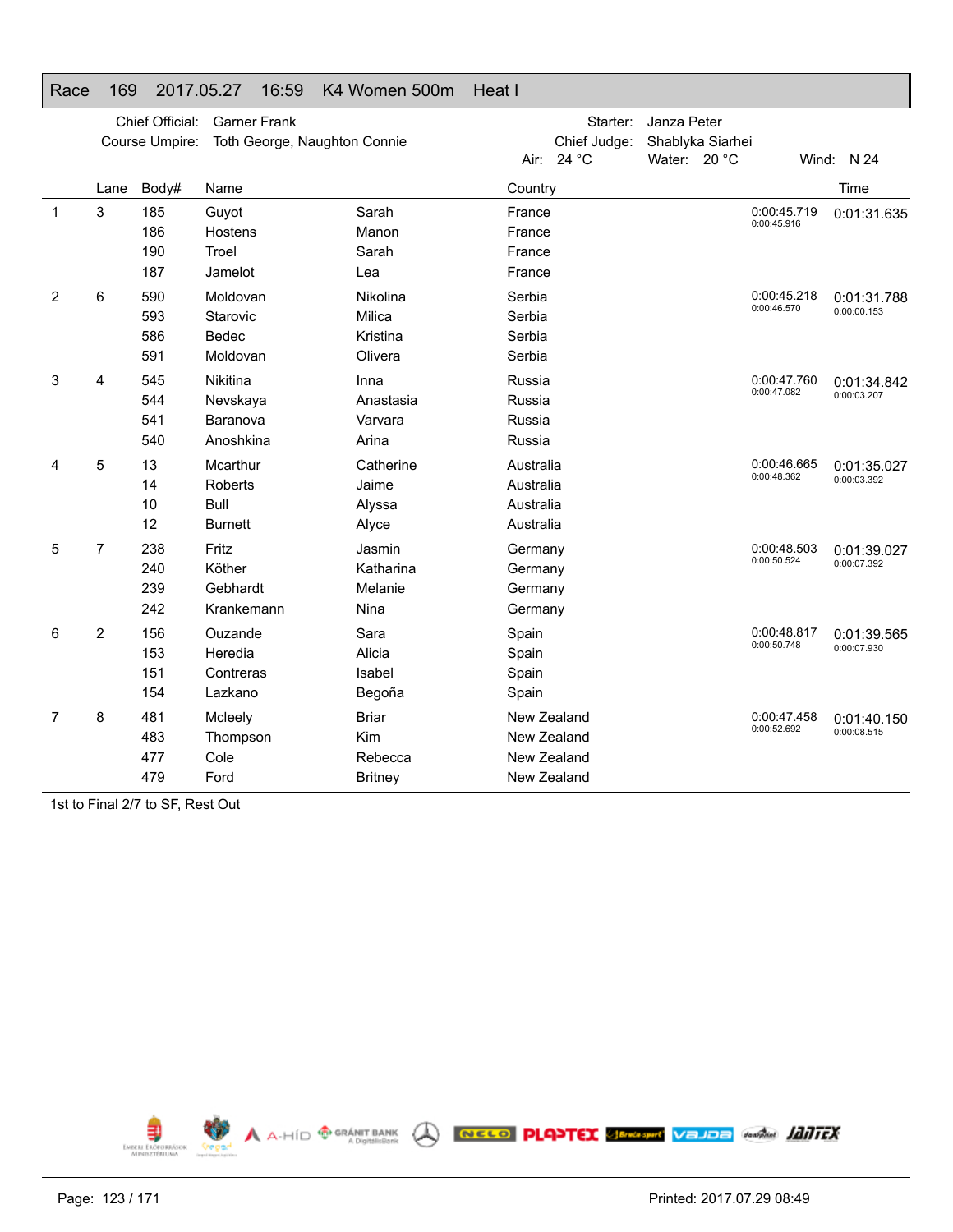|   |      | Chief Official: | <b>Garner Frank</b>              |                     | Starter:     | Janza Peter      |             |              |
|---|------|-----------------|----------------------------------|---------------------|--------------|------------------|-------------|--------------|
|   |      | Course Umpire:  | Tarcsafalvi József, Páger Zoltán |                     | Chief Judge: | Shablyka Siarhei |             |              |
|   |      |                 |                                  |                     | Air: 24 °C   | Water: 20 °C     |             | Wind: $N$ 24 |
|   | Lane | Body#           | Name                             |                     | Country      |                  |             | Time         |
| 1 | 4    | 480             | Imrie                            | Kayla               | New Zealand  |                  | 0:00:44.784 | 0:01:30.246  |
|   |      | 476             | Carrington                       | Lisa                | New Zealand  |                  | 0:00:45.462 |              |
|   |      | 478             | Fisher                           | Aimee               | New Zealand  |                  |             |              |
|   |      | 482             | Ryan                             | Caitlin             | New Zealand  |                  |             |              |
| 2 | 8    | 302             | Takács                           | Tamara              | Hungary      |                  | 0:00:44.861 | 0:01:31.192  |
|   |      | 288             | Hagymási                         | Réka                | Hungary      |                  | 0:00:46.331 | 0:00:00.946  |
|   |      | 306             | Fazekas-zur                      | Krisztina           | Hungary      |                  |             |              |
|   |      | 304             | Vad                              | Ninetta             | Hungary      |                  |             |              |
| 3 | 6    | 248             | Weber                            | Franziska           | Germany      |                  | 0:00:46.543 | 0:01:36.054  |
|   |      | 244             | Medert                           | Tabea               | Germany      |                  | 0:00:49.511 | 0:00:05.808  |
|   |      | 243             | Kriegerstein                     | Steffi              | Germany      |                  |             |              |
|   |      | 237             | <b>Dietze</b>                    | Tina                | Germany      |                  |             |              |
|   | 5    | 135             | Gravesen                         | Mette               | Denmark      |                  | 0:00:47.874 | 0:01:37.246  |
|   |      | 134             | Funch                            | Julie Frølund       | Denmark      |                  | 0:00:49.372 | 0:00:07.000  |
|   |      | 141             | Villumsen                        | Ida                 | Denmark      |                  |             |              |
|   |      | 138             | Knudsen                          | Pernille Brandstrup | Denmark      |                  |             |              |
| 5 | 2    | 63              | <b>Stott</b>                     | Courtney            | Canada       |                  | 0:00:48.670 | 0:01:38.892  |
|   |      | 49              | <b>Bissonnette</b>               | Lisa                | Canada       |                  | 0:00:50.222 | 0:00:08.646  |
|   |      | 51              | Bray-lougheed                    | Alanna              | Canada       |                  |             |              |
|   |      | 53              | Davison                          | Natalie             | Canada       |                  |             |              |
| 6 | 3    | 572             | Soh                              | Sze Ying            | Singapore    |                  | 0:00:49.974 | 0:01:40.369  |
|   |      | 570             | Lee                              | Wei Ling, Geraldine | Singapore    |                  | 0:00:50.395 | 0:00:10.123  |
|   |      | 569             | Chen                             | Jiexian, Stephenie  | Singapore    |                  |             |              |
|   |      | 568             | Chen                             | Jiemei Sarah        | Singapore    |                  |             |              |
|   |      |                 |                                  |                     |              |                  |             |              |

### Race 170 2017.05.27 17:05 K4 Women 500m Heat II

1st to Final 2/7 to SF, Rest Out

A A-HID **<sup>® GRÁNIT BANK</sub>** A RECO PLANTEX SEMANT VEJOB ANGLI **JANTEX**</sup> € **EMBERLERON**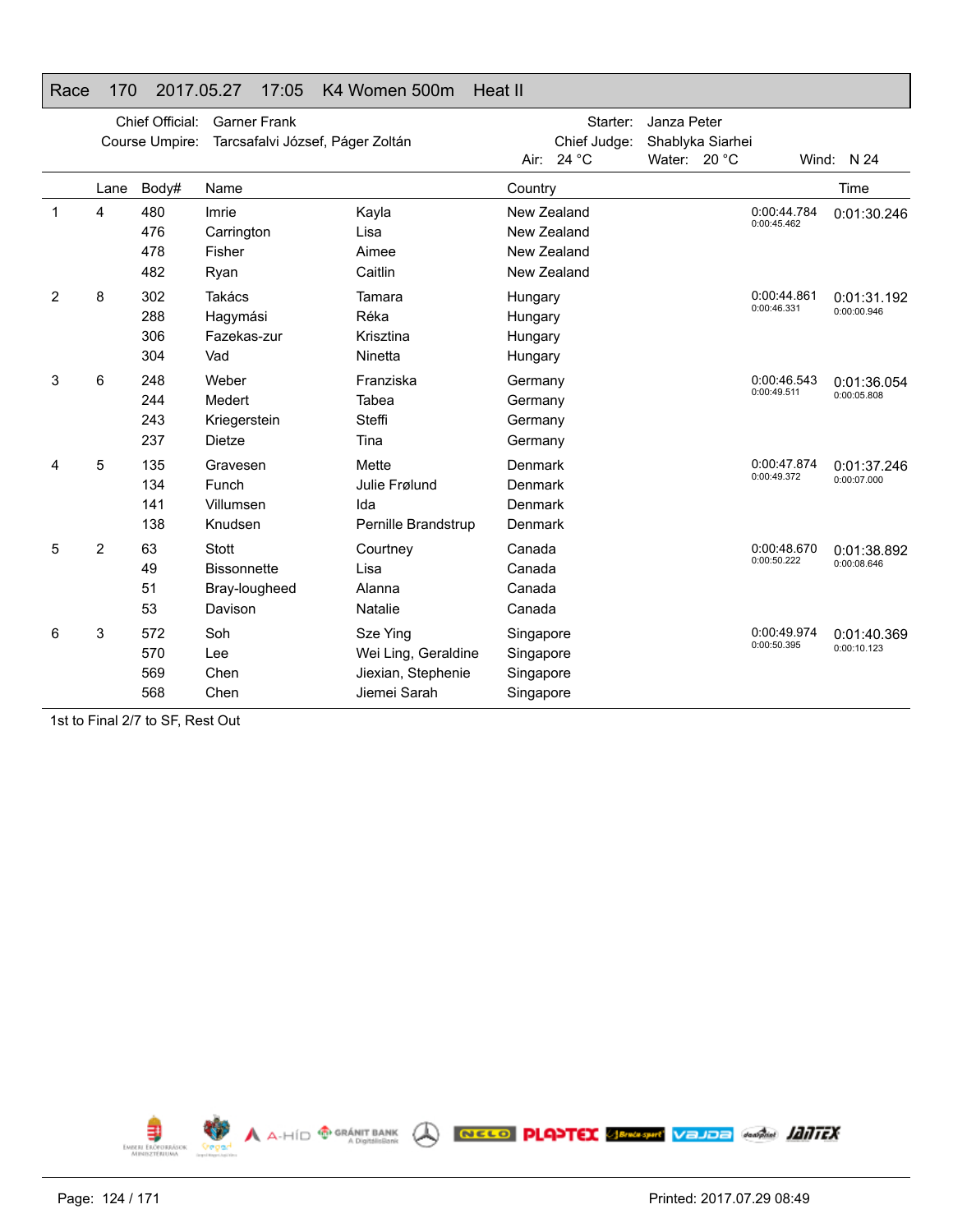### Race 171 2017.05.27 17:11 K4 Women 500m Heat III

|                |                | Chief Official: | <b>Garner Frank</b>      |                  |                      | Starter:              | Janza Peter      |                            |              |
|----------------|----------------|-----------------|--------------------------|------------------|----------------------|-----------------------|------------------|----------------------------|--------------|
|                |                | Course Umpire:  | Thurmer Geza, Avar Tamás |                  |                      | Chief Judge:          | Shablyka Siarhei |                            |              |
|                |                |                 |                          |                  |                      | Air: 23 °C            | Water: 20 °C     |                            | Wind: N 29.6 |
|                | Lane           | Body#           | Name                     |                  | Country              |                       |                  |                            | Time         |
| 1              | 6              | 297             | Racskó                   | Fruzsina Lilla   | Hungary              |                       |                  | 0:00:44.920<br>0:00:47.372 | 0:01:32.292  |
|                |                | 294             | Malcsiner                | Eszter           | Hungary              |                       |                  |                            |              |
|                |                | 299             | Szabó                    | Ágnes Viktória   | Hungary              |                       |                  |                            |              |
|                |                | 301             | Szénási                  | Zsófia           | Hungary              |                       |                  |                            |              |
| $\overline{2}$ | 8              | 487             | Iskrzycka                | Justyna          | Poland               |                       |                  | 0:00:45.961                | 0:01:33.069  |
|                |                | 494             | Paszek                   | Paulina          | Poland               |                       |                  | 0:00:47.108                | 0:00:00.777  |
|                |                | 495             | Pulawska                 | Anna             | Poland               |                       |                  |                            |              |
|                |                | 488             | Kolodziejczyk            | Katarzyna        | Poland               |                       |                  |                            |              |
| 3              | $\overline{7}$ | 206             | <b>Belcher</b>           | Lani             | <b>Great Britain</b> |                       |                  | 0:00:45.445                | 0:01:35.076  |
|                |                | 208             | <b>Brown</b>             | Hannah           | <b>Great Britain</b> |                       |                  | 0:00:49.631                | 0:00:02.784  |
|                |                | 214             | Mason                    | Hayleigh-jayne   | <b>Great Britain</b> |                       |                  |                            |              |
|                |                | 211             | Hannah                   | Angela           | <b>Great Britain</b> |                       |                  |                            |              |
| 4              | 4              | 370             | Cicali                   | Susanna          | Italy                |                       |                  | 0:00:47.847                | 0:01:38.176  |
|                |                | 374             | Petracca                 | Cristina         | Italy                |                       |                  | 0:00:50.329                | 0:00:05.884  |
|                |                | 368             | Campana                  | Sofia            | Italy                |                       |                  |                            |              |
|                |                | 372             | Genzo                    | Francesca        | Italy                |                       |                  |                            |              |
| 5              | 3              | 139             | Langelund                | Line             | Denmark              |                       |                  | 0:00:50.484                | 0:01:39.892  |
|                |                | 140             | Nyvang                   | <b>Bolette</b>   | Denmark              |                       |                  | 0:00:49.408                | 0:00:07.600  |
|                |                | 133             | Christensen              | Katrine Græsbøll | Denmark              |                       |                  |                            |              |
|                |                | 136             | Hugod                    | Ida              | Denmark              |                       |                  |                            |              |
| 6              | $\overline{c}$ | 111             | Betlachova               | Eliska           |                      | <b>Czech Republic</b> |                  | 0:00:51.551                | 0:01:45.030  |
|                |                | 115             | Krpatova                 | Jana             |                      | <b>Czech Republic</b> |                  | 0:00:53.479                | 0:00:12.738  |
|                |                | 117             | Slivanska                | Katerina         |                      | <b>Czech Republic</b> |                  |                            |              |
|                |                | 116             | Krpatova                 | Lucie            |                      | Czech Republic        |                  |                            |              |
|                | 5              | 97              | Zhao                     | Meng             | China                |                       |                  |                            | Disqualified |
|                |                | 86              | Cai                      | Shixin           | China                |                       |                  |                            |              |
|                |                | 96              | Yang                     | Xuehaiyue        | China                |                       |                  |                            |              |
|                |                | 87              | Guo                      | Linwei           | China                |                       |                  |                            |              |

1st to Final 2/7 to SF, Rest Out

Boat 5.disqualified!

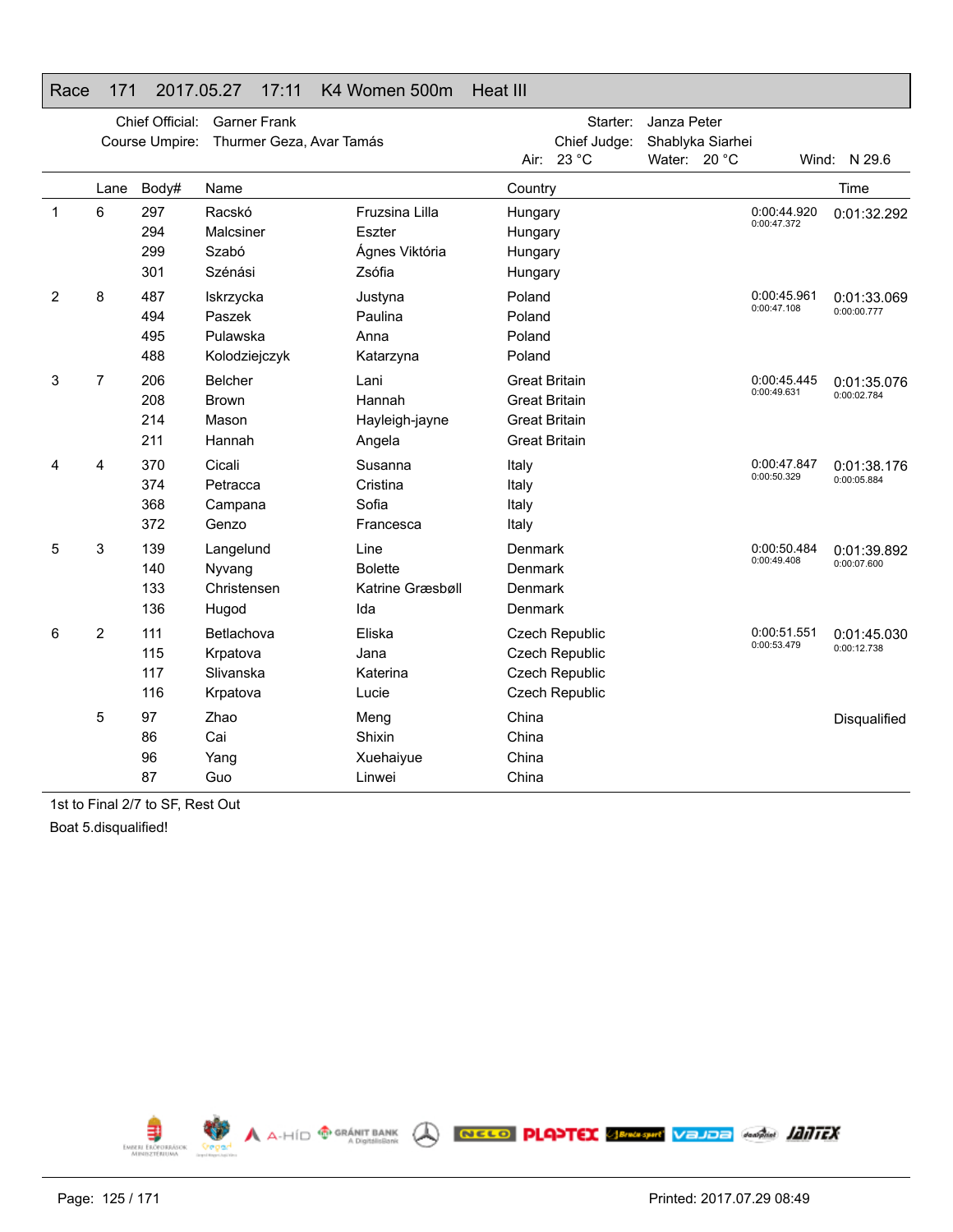## Race 172 2017.05.27 17:17 K4 Men 500m Heat I

|              |                | Chief Official:<br>Course Umpire: | <b>Garner Frank</b><br>Toth George, Naughton Connie  |                                                  |                                                      | Starter:<br>Chief Judge:<br>Air: 23 °C | <b>Penfound Mark</b><br>Shablyka Siarhei<br>Water: 20 °C |                            | Wind: N 30                 |
|--------------|----------------|-----------------------------------|------------------------------------------------------|--------------------------------------------------|------------------------------------------------------|----------------------------------------|----------------------------------------------------------|----------------------------|----------------------------|
|              | Lane           | Body#                             | Name                                                 |                                                  | Country                                              |                                        |                                                          |                            | Time                       |
| $\mathbf{1}$ | 6              | 597<br>595<br>606<br>605          | Grujic<br><b>Boltic</b><br>Vekic<br>Torubarov        | Nebojsa<br>Simo<br>Stefan<br>Vladimir            | Serbia<br>Serbia<br>Serbia<br>Serbia                 |                                        |                                                          | 0:00:39.256<br>0:00:41.782 | 0:01:21.038                |
| 2            | $\overline{7}$ | 159<br>165<br>160<br>166          | Arévalo<br>Oriyés<br>Carrera<br>Peña                 | Carlos<br>Juan<br>Óscar<br>lñigo                 | Spain<br>Spain<br>Spain<br>Spain                     |                                        |                                                          | 0:00:39.106<br>0:00:42.340 | 0:01:21.446<br>0:00:00.408 |
| 3            | 8              | 617<br>619<br>628<br>614          | Gelle<br>Jankovec<br>Zaťko<br>Beňo                   | Peter<br>Martin<br>Miroslav<br>Ľubomír           | Slovakia<br>Slovakia<br>Slovakia<br>Slovakia         |                                        |                                                          | 0:00:39.707<br>0:00:41.900 | 0:01:21.607<br>0:00:00.569 |
| 4            | 9              | 668<br>671<br>676<br>679          | Cernomorov<br>Kostyshen<br>Semykin<br>Trunov         | Kyrylo<br>Dmytro<br>Ivan<br>lgor                 | Ukraine<br>Ukraine<br>Ukraine<br>Ukraine             |                                        |                                                          | 0:00:40.177<br>0:00:41.669 | 0:01:21.846<br>0:00:00.808 |
| 5            | 1              | 529<br>528<br>530<br>526          | Silva<br>Ribeiro<br>Varela<br>Fernandes              | Emanuel<br>João<br>David<br>David                | Portugal<br>Portugal<br>Portugal<br>Portugal         |                                        |                                                          | 0:00:40.181<br>0:00:41.711 | 0:01:21.892<br>0:00:00.854 |
| 6            | 2              | 639<br>635<br>634<br>644          | Nathell<br>Elenius<br><b>Blixt</b><br>Strand         | Martin<br>Joel<br>Jhonny<br>Henrik               | Sweden<br>Sweden<br>Sweden<br>Sweden                 |                                        |                                                          | 0:00:40.567<br>0:00:41.963 | 0:01:22.530<br>0:00:01.492 |
| 7            | 5              | 701<br>699<br>711<br>704          | Ibragimov<br>Gorn<br>Tropin<br>Makhkamov             | Viliyam<br>Vyacheslav<br>Aleksandr<br>Shakhriyor | Uzbekistan<br>Uzbekistan<br>Uzbekistan<br>Uzbekistan |                                        |                                                          | 0:00:40.062<br>0:00:42.676 | 0:01:22.738<br>0:00:01.700 |
| 8            | 4              | 424<br>421<br>430<br>426          | Terechshenko<br>Golendov<br>Yerguchyov<br>Yemelyanov | Artyom<br>Ilya<br>Andrey<br>Alexandr             | Kazakhstan<br>Kazakhstan<br>Kazakhstan<br>Kazakhstan |                                        |                                                          | 0:00:41.114<br>0:00:44.201 | 0:01:25.315<br>0:00:04.277 |

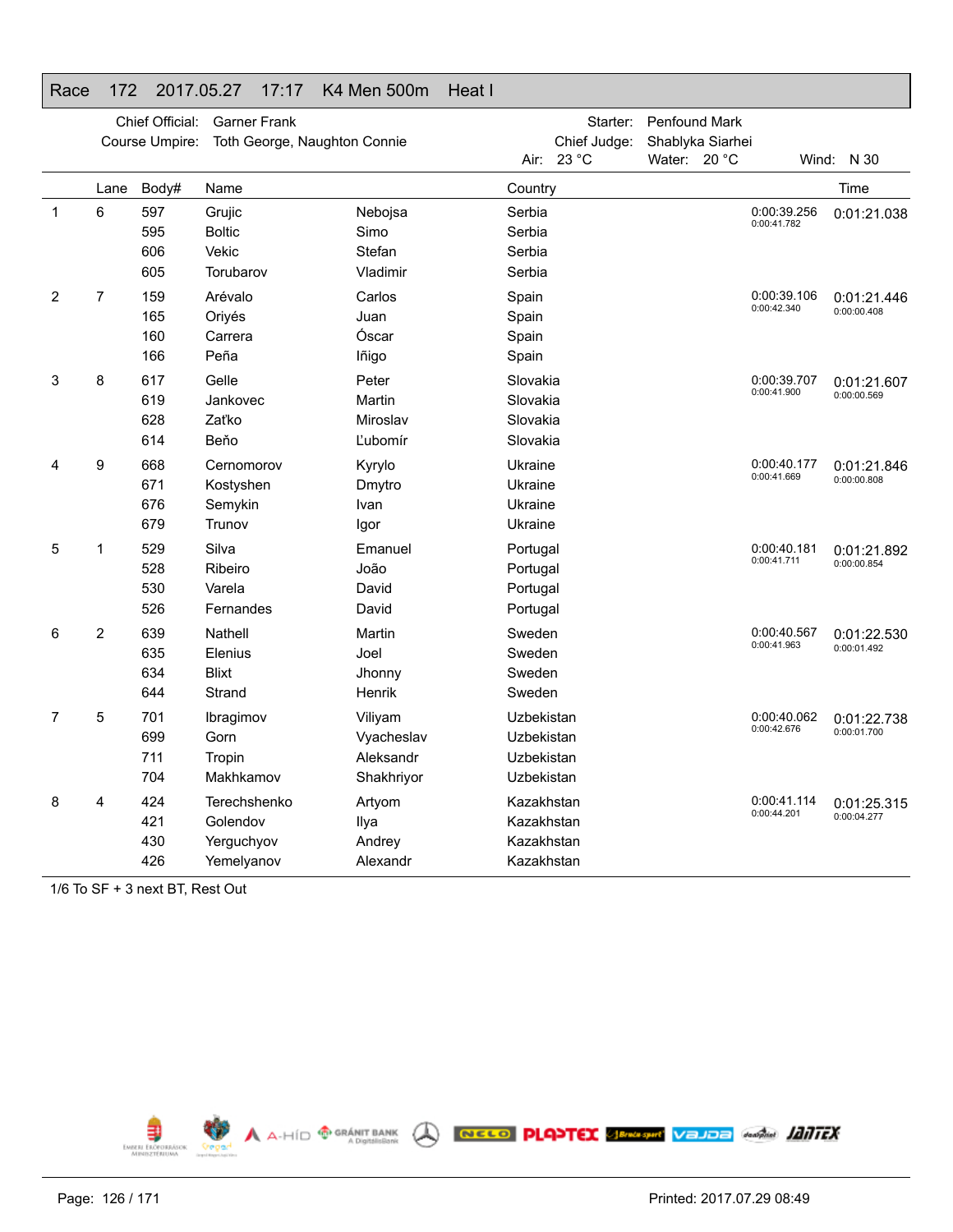| Race | 173              | 2017.05.27                        |                                                | 17:23               | <b>K4 Men 500m</b>                            | Heat II |                                                  |                                                    |                               |                  |                            |                            |
|------|------------------|-----------------------------------|------------------------------------------------|---------------------|-----------------------------------------------|---------|--------------------------------------------------|----------------------------------------------------|-------------------------------|------------------|----------------------------|----------------------------|
|      |                  | Chief Official:<br>Course Umpire: |                                                | <b>Garner Frank</b> | Tarcsafalvi József, Páger Zoltán              |         | Air:                                             | Starter:<br>Chief Judge:<br>23 °C                  | Penfound Mark<br>Water: 20 °C | Shablyka Siarhei |                            | Wind: N 30                 |
|      | Lane             | Body#                             | Name                                           |                     |                                               |         | Country                                          |                                                    |                               |                  |                            | Time                       |
| 1    | $\boldsymbol{9}$ | 129<br>123<br>128<br>130          | Špicar<br>Havel<br>Šlouf<br>Štěrba             |                     | Jakub<br>Daniel<br>Radek                      |         |                                                  | Czech Republic<br>Czech Republic<br>Czech Republic |                               |                  | 0:00:39.193<br>0:00:40.942 | 0:01:20.135                |
| 2    | 1                | 267<br>266<br>263<br>262          | Rendschmidt<br>Rauhe<br>Liebscher<br>Lemke     |                     | Jan<br>Max<br>Ronald<br>Tom<br>Max            |         | Germany<br>Germany<br>Germany<br>Germany         | Czech Republic                                     |                               |                  | 0:00:38.125<br>0:00:42.572 | 0:01:20.697<br>0:00:00.562 |
| 3    | 2                | 67<br>70<br>73<br>80              | Beauchesne<br>Cochrane<br>Hughes<br>Poulin     |                     | Maxence<br>Ryan<br>Marshall<br>Pierre-luc     |         | Canada<br>Canada<br>Canada<br>Canada             |                                                    |                               |                  | 0:00:38.570<br>0:00:42.688 | 0:01:21.258<br>0:00:01.123 |
| 4    | 8                | 4<br>1<br>5<br>7                  | De Andrés<br>Cáceres<br>De Torres              | Lascano Micaz       | Omar<br>Juan Ignacio<br>Pablo<br>Manuel       |         | Argentina<br>Argentina<br>Argentina<br>Argentina |                                                    |                               |                  | 0:00:38.596<br>0:00:42.754 | 0:01:21.350<br>0:00:01.215 |
| 5    | 3                | 557<br>556<br>558<br>560          | Lyapunov<br>Kuzakhmetov<br>Mamutov<br>Petaykin |                     | Kirill<br>Artem<br>Ruslan<br>Dmitry           |         | Russia<br>Russia<br>Russia<br>Russia             |                                                    |                               |                  | 0:00:39.179<br>0:00:42.579 | 0:01:21.758<br>0:00:01.623 |
| 6    | 6                | 446<br>452<br>453<br>447          | Maldonis<br>Ramanauskas<br>Seja<br>Maldonis    |                     | Mindaugas<br>Edvinas<br>Arturas<br>Simonas    |         | Lithuania<br>Lithuania<br>Lithuania<br>Lithuania |                                                    |                               |                  | 0:00:39.977<br>0:00:42.166 | 0:01:22.143<br>0:00:02.008 |
| 7    | 7                | 391<br>388<br>382<br>387          | Gnecchi<br>Freschi<br>Crenna<br>Florio         |                     | Alessandro<br>Tommaso<br>Mauro<br>Matteo      |         | Italy<br>Italy<br>Italy<br>Italy                 |                                                    |                               |                  | 0:00:40.128<br>0:00:42.399 | 0:01:22.527<br>0:00:02.392 |
| 8    | 5                | 403<br>395<br>384<br>390          | Torneo<br>Miglioli<br>Di Liberto<br>Giorgi     |                     | Matteo<br>Matteo<br>Andrea Domenico<br>Simone |         | Italy<br>Italy<br>Italy<br>Italy                 |                                                    |                               |                  | 0:00:40.823<br>0:00:44.889 | 0:01:25.712<br>0:00:05.577 |
| 9    | 4                | 637<br>645<br>633<br>636          | Johansson<br>Svensson<br>Andersson<br>Friman   |                     | David<br>Emil<br>Anton<br>Albert              |         | Sweden<br>Sweden<br>Sweden<br>Sweden             |                                                    |                               |                  | 0:00:41.519<br>0:00:44.385 | 0:01:25.904<br>0:00:05.769 |

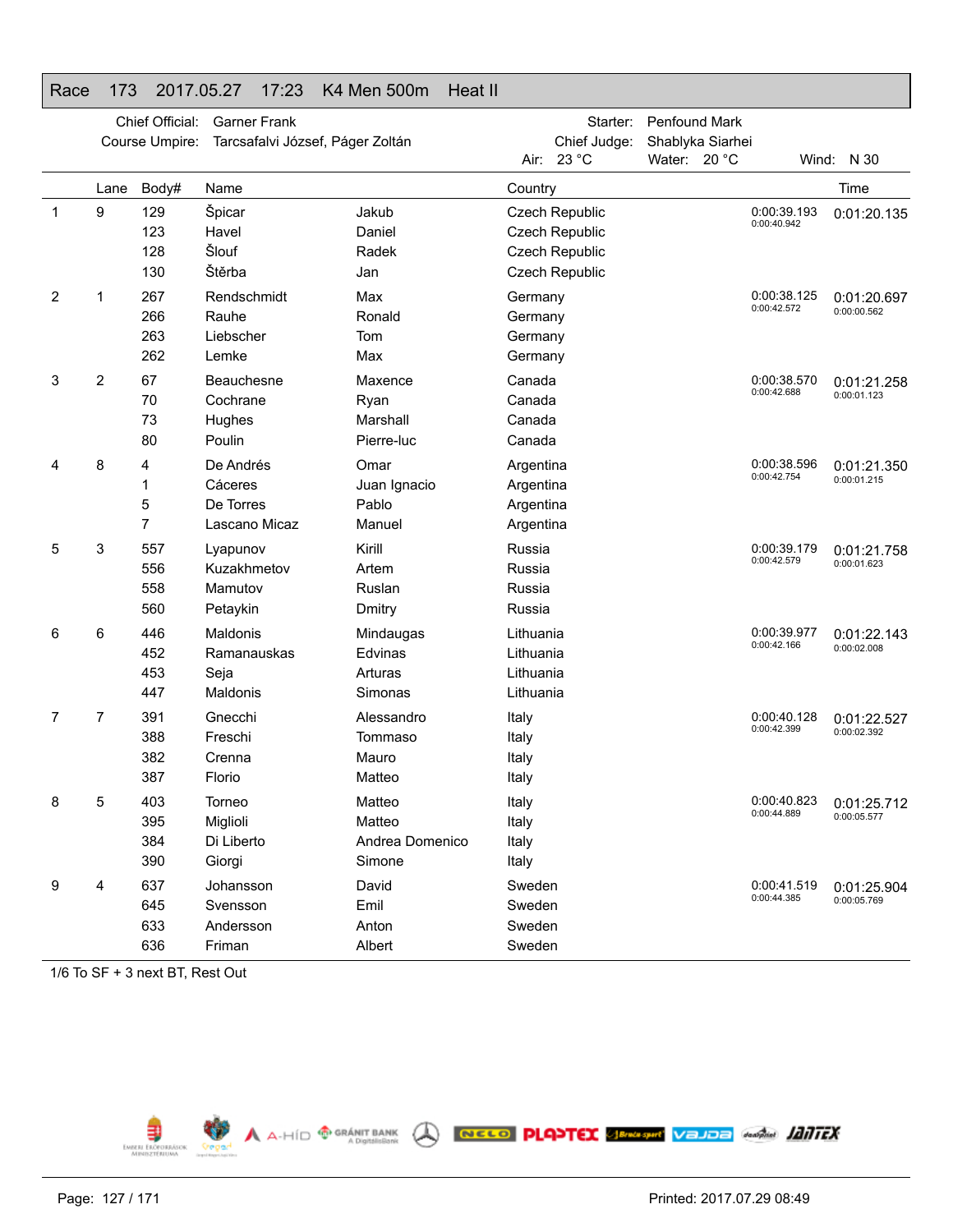### Race 174 2017.05.27 17:29 K4 Men 500m Heat III

| Chief Judge:<br>Shablyka Siarhei<br>Course Umpire:<br>Thurmer Geza, Avar Tamás<br>23 °C<br>Water: 20 °C<br>Air:<br>Wind: N 30<br>Time<br>Body#<br>Country<br>Lane<br>Name<br>$\mathbf{1}$<br>7<br>197<br>Guillaume<br>0:00:39.751<br>Burger<br>France<br>0:00:40.879<br>201<br>Hubert<br>Etienne<br>France |             |
|------------------------------------------------------------------------------------------------------------------------------------------------------------------------------------------------------------------------------------------------------------------------------------------------------------|-------------|
|                                                                                                                                                                                                                                                                                                            |             |
|                                                                                                                                                                                                                                                                                                            |             |
|                                                                                                                                                                                                                                                                                                            |             |
|                                                                                                                                                                                                                                                                                                            | 0:01:20.630 |
|                                                                                                                                                                                                                                                                                                            |             |
| 202<br>Jouve<br>Sébastien<br>France                                                                                                                                                                                                                                                                        |             |
| 203<br>Le Floch<br>Guillaume<br>France<br>Decorchemont                                                                                                                                                                                                                                                     |             |
| 8<br>2<br>332<br>Nádas<br>0:00:38.453<br>Bence<br>Hungary                                                                                                                                                                                                                                                  | 0:01:20.646 |
| 0:00:42.193<br>0:00:00.016<br>Tótka<br>340<br>Sándor<br>Hungary                                                                                                                                                                                                                                            |             |
| 326<br>Kuli<br>István<br>Hungary                                                                                                                                                                                                                                                                           |             |
| 307<br>Bán<br>Kristóf Tamás<br>Hungary                                                                                                                                                                                                                                                                     |             |
| 562<br>0:00:39.662<br>3<br>1<br>Postrigai<br>Russia<br>lurii                                                                                                                                                                                                                                               | 0:01:22.307 |
| 0:00:42.645<br>0:00:01.677<br>561<br>Pogreban<br>Vasily<br>Russia                                                                                                                                                                                                                                          |             |
| 552<br>Gusev<br>Russia<br>Oleg                                                                                                                                                                                                                                                                             |             |
| 551<br>Ershov<br>Russia<br>Vitaly                                                                                                                                                                                                                                                                          |             |
| 3<br>708<br>Mohalov<br>Aleksandr<br>0:00:41.133<br>Uzbekistan<br>4                                                                                                                                                                                                                                         | 0:01:22.784 |
| 0:00:41.651<br>0:00:02.154<br>697<br>Azamov<br>Sholhrukhbek<br>Uzbekistan                                                                                                                                                                                                                                  |             |
| 709<br>Nurmatov<br>Javohir<br>Uzbekistan                                                                                                                                                                                                                                                                   |             |
| 698<br><b>Bukhaltsev</b><br>Uzbekistan<br>Sergey                                                                                                                                                                                                                                                           |             |
| 467<br>5<br>6<br>Hjemdal<br>0:00:41.287<br>Lars<br>Norway                                                                                                                                                                                                                                                  | 0:01:23.292 |
| 0:00:42.005<br>0:00:02.662<br>471<br>Teland<br>Hakeem<br>Norway                                                                                                                                                                                                                                            |             |
| 468<br>Ivarsen<br>Magnus<br>Norway                                                                                                                                                                                                                                                                         |             |
| 466<br>Falch<br>Fridtjof<br>Norway                                                                                                                                                                                                                                                                         |             |
| 5<br>219<br><b>Great Britain</b><br>0:00:40.852<br>6<br><b>Beevers</b><br>Joseph                                                                                                                                                                                                                           | 0:01:23.369 |
| 0:00:42.517<br>0:00:02.739<br>222<br>Fletcher<br>Lewis<br>Great Britain                                                                                                                                                                                                                                    |             |
| 221<br>Jonathan<br>Great Britain<br>Boyton                                                                                                                                                                                                                                                                 |             |
| 227<br>Robinson<br>Matthew<br><b>Great Britain</b>                                                                                                                                                                                                                                                         |             |
| 2<br>271<br>7<br>Stroinski<br>0:00:40.142<br>Kostja<br>Germany                                                                                                                                                                                                                                             | 0:01:24.492 |
| 0:00:44.350<br>0:00:03.862<br>254<br>Haseleu<br>Timo<br>Germany                                                                                                                                                                                                                                            |             |
| 273<br>Maximilian<br>Zaremba<br>Germany                                                                                                                                                                                                                                                                    |             |
| 252<br>Gecsö<br>Tamas<br>Germany                                                                                                                                                                                                                                                                           |             |
| 432<br>8<br>Bondar<br>Maksim<br>Kyrgyz Republic<br>0:00:40.637<br>4                                                                                                                                                                                                                                        | 0:01:24.869 |
| 0:00:44.232<br>0:00:04.239<br>431<br>Bondar<br>Kirill<br>Kyrgyz Republic                                                                                                                                                                                                                                   |             |
| 433<br>Dorofeev<br>Kyrgyz Republic<br>Igor                                                                                                                                                                                                                                                                 |             |
| 434<br>Moltaev<br>Ruslan<br>Kyrgyz Republic                                                                                                                                                                                                                                                                |             |

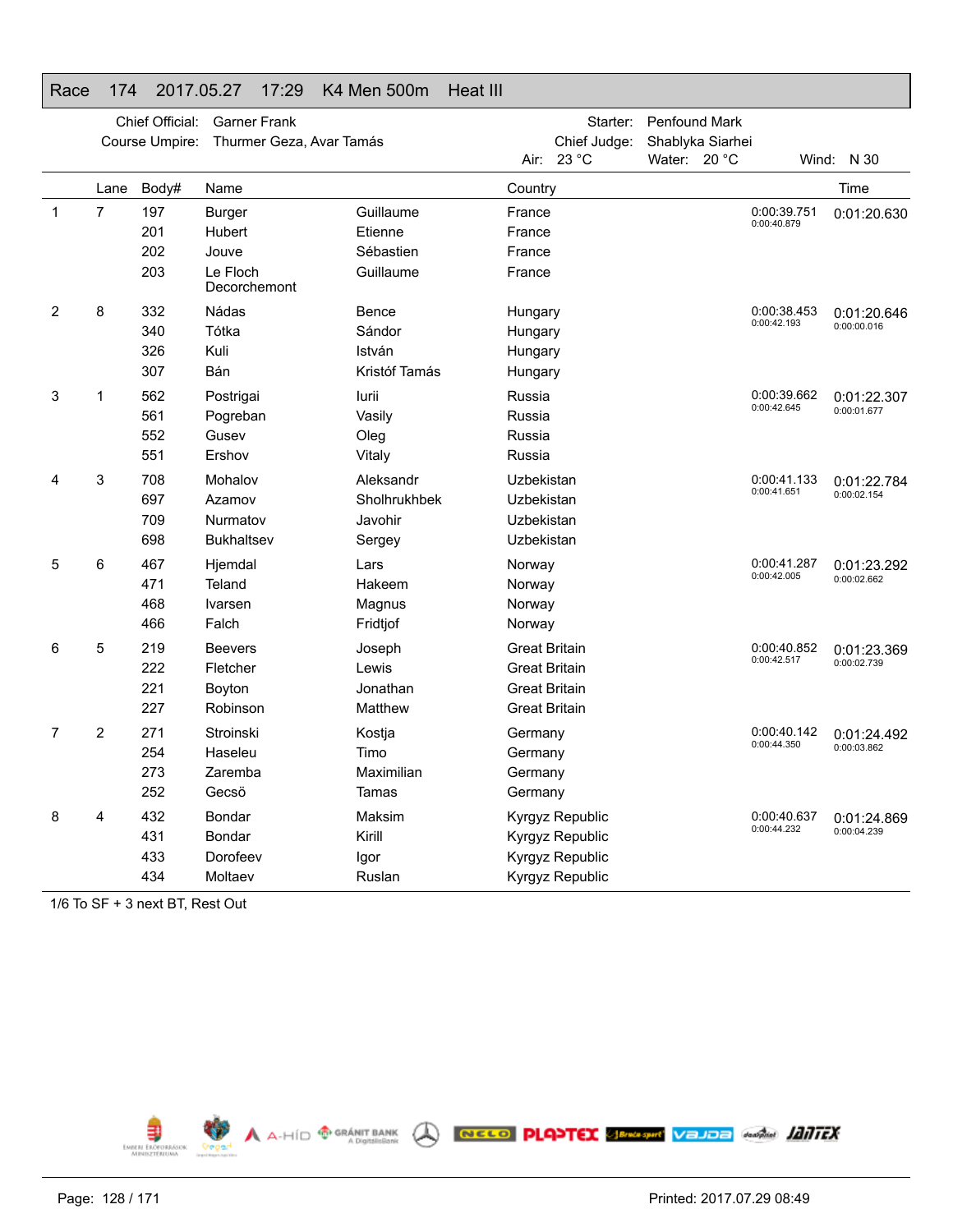## Race 175 2017.05.27 17:35 K4 Men 500m Heat IV

|   |      | Chief Official:<br>Course Umpire: | <b>Garner Frank</b><br>Toth George, Naughton Connie |                    |           | Starter:<br>Chief Judge: | <b>Penfound Mark</b><br>Shablyka Siarhei |                            |              |
|---|------|-----------------------------------|-----------------------------------------------------|--------------------|-----------|--------------------------|------------------------------------------|----------------------------|--------------|
|   |      |                                   |                                                     |                    |           | Air: 23 °C               | Water: 20 °C                             |                            | Wind: $N$ 26 |
|   | Lane | Body#                             | Name                                                |                    | Country   |                          |                                          |                            | Time         |
| 1 | 2    | 623                               | Mysak                                               | Denis              | Slovakia  |                          |                                          | 0:00:39.606<br>0:00:41.140 | 0:01:20.746  |
|   |      | 627                               | Vlček                                               | Erik               | Slovakia  |                          |                                          |                            |              |
|   |      | 625                               | Tarr                                                | Juraj              | Slovakia  |                          |                                          |                            |              |
|   |      | 621                               | Linka                                               | Tibor              | Slovakia  |                          |                                          |                            |              |
| 2 | 3    | 502                               | <b>Brzezinski</b>                                   | Martin             | Poland    |                          |                                          | 0:00:40.244<br>0:00:41.117 | 0:01:21.361  |
|   |      | 519                               | Stabno                                              | <b>Bartosz</b>     | Poland    |                          |                                          |                            | 0:00:00.615  |
|   |      | 516                               | Rosolski                                            | Rafal              | Poland    |                          |                                          |                            |              |
|   |      | 511                               | Kuczynski                                           | Norbert            | Poland    |                          |                                          |                            |              |
| 3 | 7    | 334                               | Noé                                                 | Zsombor József     | Hungary   |                          |                                          | 0:00:39.850                | 0:01:21.592  |
|   |      | 339                               | Tóth                                                | Dávid              | Hungary   |                          |                                          | 0:00:41.742                | 0:00:00.846  |
|   |      | 333                               | Németh                                              | Viktor Máté        | Hungary   |                          |                                          |                            |              |
|   |      | 331                               | Mozgi                                               | Milán              | Hungary   |                          |                                          |                            |              |
| 4 | 5    | 163                               | Garrote                                             | Carlos             | Spain     |                          |                                          | 0:00:39.047                | 0:01:22.515  |
|   |      | 169                               | Toro                                                | Cristian           | Spain     |                          |                                          | 0:00:43.468                | 0:00:01.769  |
|   |      | 171                               | Walz                                                | Marcus             | Spain     |                          |                                          |                            |              |
|   |      | 164                               | Germade                                             | Rodrigo            | Spain     |                          |                                          |                            |              |
| 5 | 8    | 352                               | Aghamirzaeijenaghrad                                | Ali                | Iran      |                          |                                          | 0:00:41.435                | 0:01:24.077  |
|   |      | 361                               | Talebian                                            | Ahmadreza          | Iran      |                          |                                          | 0:00:42.642                | 0:00:03.331  |
|   |      | 353                               | Asadi                                               | Farzin             | Iran      |                          |                                          |                            |              |
|   |      | 356                               | Ghavidel Siah Sofiani                               | Peyman             | Iran      |                          |                                          |                            |              |
| 6 | 6    | 514                               | Mazur                                               | Piotr              | Poland    |                          |                                          | 0:00:40.656                | 0:01:24.346  |
|   |      | 507                               | Kaczmarek                                           | Pawel              | Poland    |                          |                                          | 0:00:43.690                | 0:00:03.600  |
|   |      | 521                               | Switalski                                           | Patryk             | Poland    |                          |                                          |                            |              |
|   |      | 515                               | Putto                                               | Dawid              | Poland    |                          |                                          |                            |              |
| 7 | 4    | 148                               | Pretzmann                                           | Casper             | Denmark   |                          |                                          | 0:00:41.304                | 0:01:24.384  |
|   |      | 144                               | Graversen                                           | Morten             | Denmark   |                          |                                          | 0:00:43.080                | 0:00:03.638  |
|   |      | 142                               | <b>Boe</b>                                          | Nils Jensen        | Denmark   |                          |                                          |                            |              |
|   |      | 143                               | Dagnæs-hansen                                       | Jonathan Thorbjørn | Denmark   |                          |                                          |                            |              |
| 8 | 1    | 281                               | Tsoi                                                | Yik San            | Hong Kong |                          |                                          | 0:00:44.968                | 0:01:33.315  |
|   |      | 280                               | Mok                                                 | Yuen Fung          | Hong Kong |                          |                                          | 0:00:48.347                | 0:00:12.569  |
|   |      | 278                               | Cheung                                              | <b>Tsz Chun</b>    | Hong Kong |                          |                                          |                            |              |
|   |      | 279                               | Kwok                                                | Ka Wai             | Hong Kong |                          |                                          |                            |              |
|   |      |                                   |                                                     |                    |           |                          |                                          |                            |              |

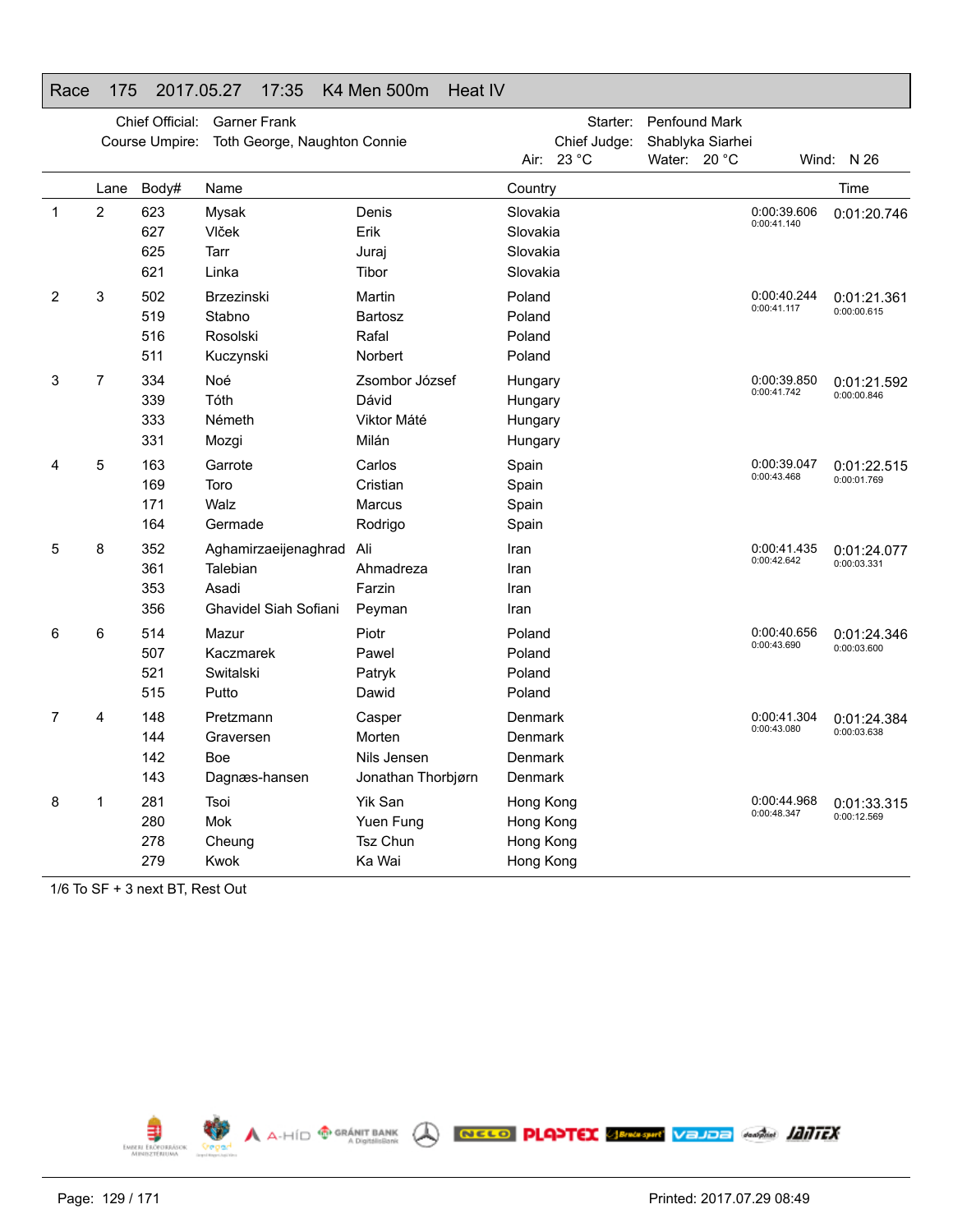### Race 176 2017.05.27 17:41 C2 Men 500m Semi-final I

|                |                | Chief Official:<br>Course Umpire: | <b>Garner Frank</b><br>Tarcsafalvi József, Páger Zoltán |                    |                          | Starter:<br>Chief Judge:<br>Air: 23 °C | <b>Penfound Mark</b><br>Shablyka Siarhei<br>Water: $20 °C$ |                            | Wind: $N$ 26               |
|----------------|----------------|-----------------------------------|---------------------------------------------------------|--------------------|--------------------------|----------------------------------------|------------------------------------------------------------|----------------------------|----------------------------|
|                | Lane           | Body#                             | Name                                                    |                    | Country                  |                                        |                                                            |                            | Time                       |
|                | 3              | 559<br>564                        | Melantev<br>Shtyl                                       | Viktor<br>Ivan     | Russia<br>Russia         |                                        |                                                            | 0:00:48.310<br>0:00:50.843 | 0:01:39.153                |
| $\overline{2}$ | 8              | 509<br>518                        | Kaminski<br>Slominski                                   | Mateusz<br>Vincent | Poland<br>Poland         |                                        |                                                            | 0:00:48.731<br>0:00:50.899 | 0:01:39.630<br>0:00:00.477 |
| 3              |                | 170<br>168                        | Vallejo<br>Sieiro                                       | Sergio<br>Adrián   | Spain<br>Spain           |                                        |                                                            | 0:00:48.992<br>0:00:51.254 | 0:01:40.246<br>0:00:01.093 |
| 4              | 7              | 501<br>504                        | <b>Barniak</b><br>Glazunow                              | Tomasz<br>Wiktor   | Poland<br>Poland         |                                        |                                                            | 0:00:48.073<br>0:00:52.588 | 0:01:40.661<br>0:00:01.508 |
| 5              | 4              | 336<br>314                        | Sarudi<br>Fekete                                        | Pál<br>Ádám        | Hungary<br>Hungary       |                                        |                                                            | 0:00:49.644<br>0:00:51.540 | 0:01:41.184<br>0:00:02.031 |
| 6              | 9              | 82<br>72                          | Spence<br>Hodges                                        | Craig<br>Drew      | Canada<br>Canada         |                                        |                                                            | 0:00:50.761<br>0:00:51.162 | 0:01:41.923<br>0:00:02.770 |
| 7              | $\overline{2}$ | 380<br>381                        | Craciun<br>Craciun                                      | Nicolae<br>Sergiu  | Italy<br>Italy           |                                        |                                                            | 0:00:50.722<br>0:00:52.039 | 0:01:42.761<br>0:00:03.608 |
| 8              | 5              | 428<br>429                        | Yemelyanov<br>Yemelyanov                                | Sergey<br>Timofey  | Kazakhstan<br>Kazakhstan |                                        |                                                            | 0:00:49.653<br>0:00:53.431 | 0:01:43.084<br>0:00:03.931 |
| 9              | 6              | 409<br>410                        | Sato<br>Tome                                            | Hikaru<br>Takanori | Japan<br>Japan           |                                        |                                                            | 0:00:52.330<br>0:00:55.577 | 0:01:47.907<br>0:00:08.754 |

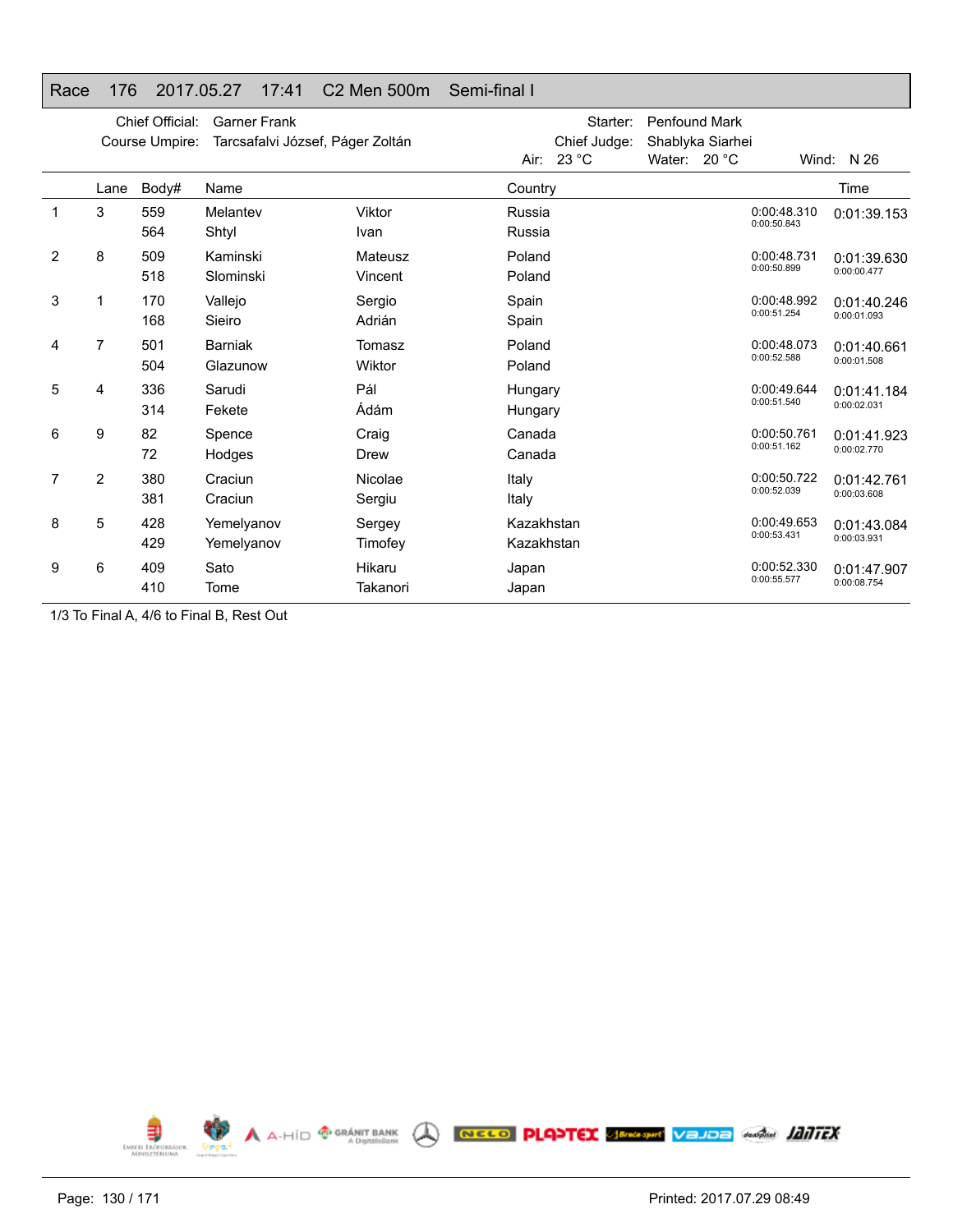### Race 177 2017.05.27 17:47 C2 Men 500m Semi-final II

|                |                | Chief Official:<br>Course Umpire: | <b>Garner Frank</b><br>Thurmer Geza, Avar Tamás |                           | Starter:<br>Chief Judge:<br>Air: 23 °C | <b>Penfound Mark</b><br>Shablyka Siarhei<br>Water: 20 °C |                            | Wind: $N$ 26               |
|----------------|----------------|-----------------------------------|-------------------------------------------------|---------------------------|----------------------------------------|----------------------------------------------------------|----------------------------|----------------------------|
|                | Lane           | Body#                             | Name                                            |                           | Country                                |                                                          |                            | Time                       |
|                | 5              | 700<br>715                        | Guliev<br>Mamadaliev                            | Artur<br>Elerjon          | Uzbekistan<br>Uzbekistan               |                                                          | 0:00:48.923<br>0:00:52.214 | 0:01:41.137                |
| $\overline{2}$ | 9              | 109<br>108                        | <b>Torres Madrigal</b><br>Jorge Enriquez        | Serguey<br>Fernando Dayan | Cuba<br>Cuba                           |                                                          | 0:00:50.305<br>0:00:51.102 | 0:01:41.407<br>0:00:00.270 |
| 3              | 7              | 682<br>670                        | Vergeles<br>Kamerylov                           | Vitaliy<br>Denys          | Ukraine<br>Ukraine                     |                                                          | 0:00:49.219<br>0:00:52.272 | 0:01:41.491<br>0:00:00.354 |
| 4              | 4              | 460<br>459                        | Sprincean<br>Nuta                               | llie<br>Oleg              | Moldova<br>Moldova                     |                                                          | 0:00:49.864<br>0:00:51.689 | 0:01:41.553<br>0:00:00.416 |
| 5              | 8              | 38<br>40                          | De Souza Silva<br>Ferreira Dos Santos           | Erlon<br>Maico            | <b>Brazil</b><br><b>Brazil</b>         |                                                          | 0:00:50.738<br>0:00:52.045 | 0:01:42.783<br>0:00:01.646 |
| 6              | $\overline{2}$ | 342<br>341                        | Vasbányai<br>Varga                              | Henrik<br>Dávid           | Hungary<br>Hungary                     |                                                          | 0:00:50.807<br>0:00:52.338 | 0:01:43.145<br>0:00:02.008 |
| 7              | 6              | 195<br>192                        | Beugnet<br><b>Bart</b>                          | Romain<br>Adrien          | France<br>France                       |                                                          | 0:00:51.844<br>0:00:51.970 | 0:01:43.814<br>0:00:02.677 |
| 8              | 3              | 79<br>74                          | Oldershaw<br>James                              | Mark William<br>Mark      | Canada<br>Canada                       |                                                          | 0:00:51.248<br>0:00:53.712 | 0:01:44.960<br>0:00:03.823 |
| 9              | 1              | 124<br>127                        | Janda<br>Miškovský                              | Tomáš<br>Radek            | Czech Republic<br>Czech Republic       |                                                          | 0:00:53.177<br>0:00:51.945 | 0:01:45.122<br>0:00:03.985 |

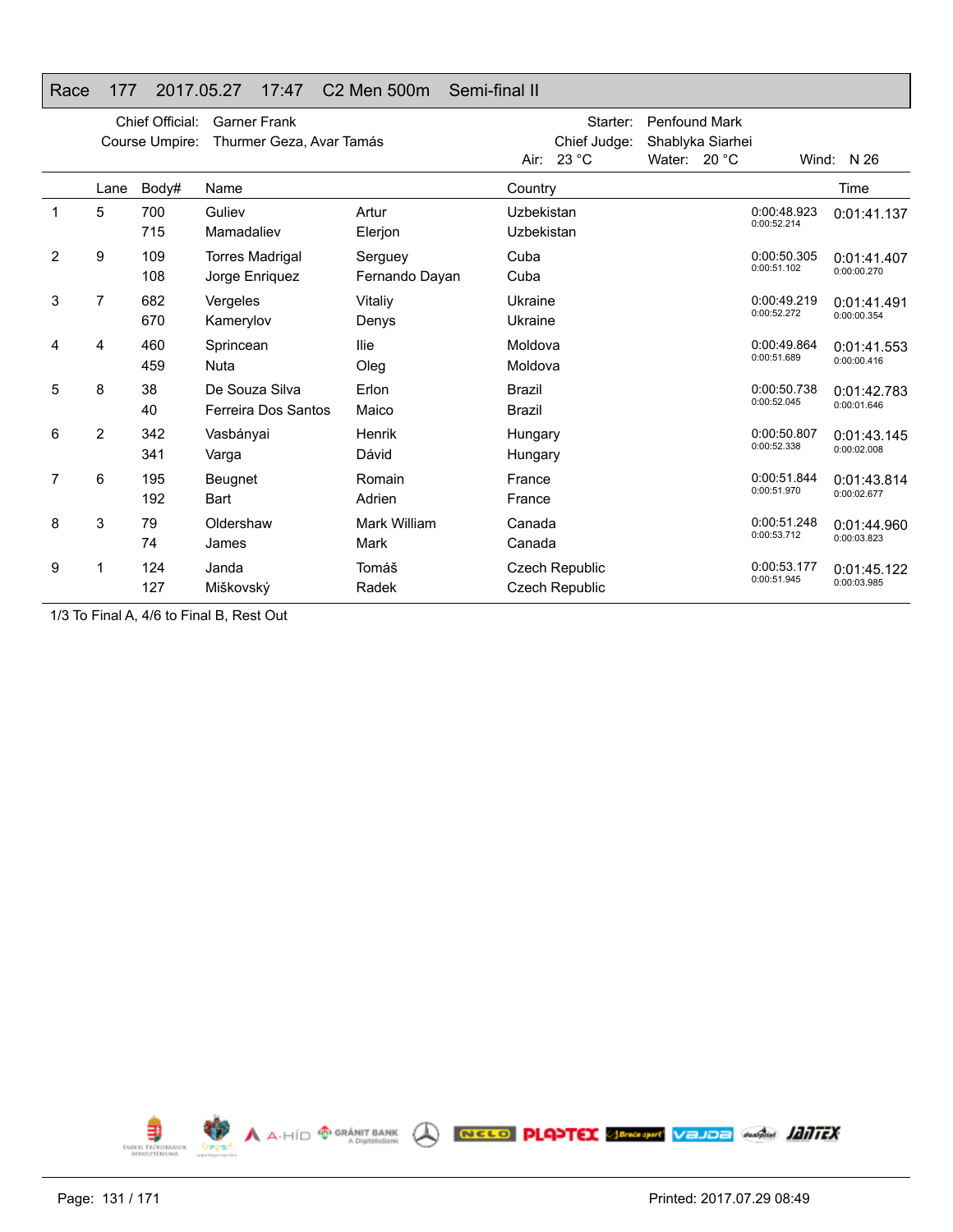### Race 178 2017.05.27 17:53 C2 Men 500m Semi-final III

|   |                | Chief Official:<br>Course Umpire: | <b>Garner Frank</b><br>Toth George, Naughton Connie |                               | Starter:<br>Chief Judge:<br>Air: 23 °C | Penfound Mark<br>Shablyka Siarhei<br>Water: 20 °C |                             | Wind: $N$ 26               |
|---|----------------|-----------------------------------|-----------------------------------------------------|-------------------------------|----------------------------------------|---------------------------------------------------|-----------------------------|----------------------------|
|   | Lane           | Body#                             | Name                                                |                               | Country                                |                                                   |                             | Time                       |
| 1 | 6              | 669<br>675                        | lanchuk<br><b>Mishchuk</b>                          | Dmytro<br>Taras               | Ukraine<br>Ukraine                     |                                                   | 0:00:49.457<br>0:00:50.852  | 0:01:40.309                |
| 2 | 5              | 122<br>121                        | Fuksa<br>Fuksa                                      | Petr<br>Martin                | Czech Republic<br>Czech Republic       |                                                   | 0:00:49.464<br>0:00:50.876  | 0:01:40.340<br>0:00:00.031 |
| 3 | $\overline{2}$ | 400<br>392                        | Santini<br>Incollingo                               | Daniele<br>Luca               | Italy<br>Italy                         |                                                   | 0:00:49.641<br>0:00:51.030  | 0:01:40.671<br>0:00:00.362 |
| 4 | 3              | 259<br>269                        | Kiraj<br>Scheibner                                  | Stefan<br>Conrad              | Germany<br>Germany                     |                                                   | 0:00:49.956<br>0:00:51.776  | 0:01:41.732<br>0:00:01.423 |
| 5 | 7              | 205<br>200                        | Leonard<br>Goubel                                   | Loïc<br>Mathieu               | France<br>France                       |                                                   | 0:00:50.538<br>0:00:52.164  | 0:01:42.702<br>0:00:02.393 |
| 6 | 9              | 703<br>706                        | Kochnev<br>Mirbekov                                 | Gerasim<br>Serik              | Uzbekistan<br>Uzbekistan               |                                                   | 0:00:51.325<br>0:00:51.900  | 0:01:43.225<br>0:00:02.916 |
| 7 | 4              | 358<br>360                        | Mojallalimoghadam<br>Ojaghi                         | Adel<br>Ali                   | Iran<br>Iran                           |                                                   | 0:00:49.851<br>0:00:54.266  | 0:01:44.117<br>0:00:03.808 |
| 8 |                | 233<br>231                        | Malania<br>Berasnevich                              | Murman<br>Yury                | Georgia<br>Georgia                     |                                                   | 0:00:55.324<br>0:01:04.670  | 0:01:59.994<br>0:00:19.685 |
|   | 8              | 575<br>576                        | Ro<br>Tan                                           | Kian Wee Hadrian<br>Chun Leng | Singapore<br>Singapore                 |                                                   | 0:00:56.142<br>23:59:03.858 | Disqualified               |

1/3 To Final A, 4/6 to Final B, Rest Out

Boat 8.disqualified!

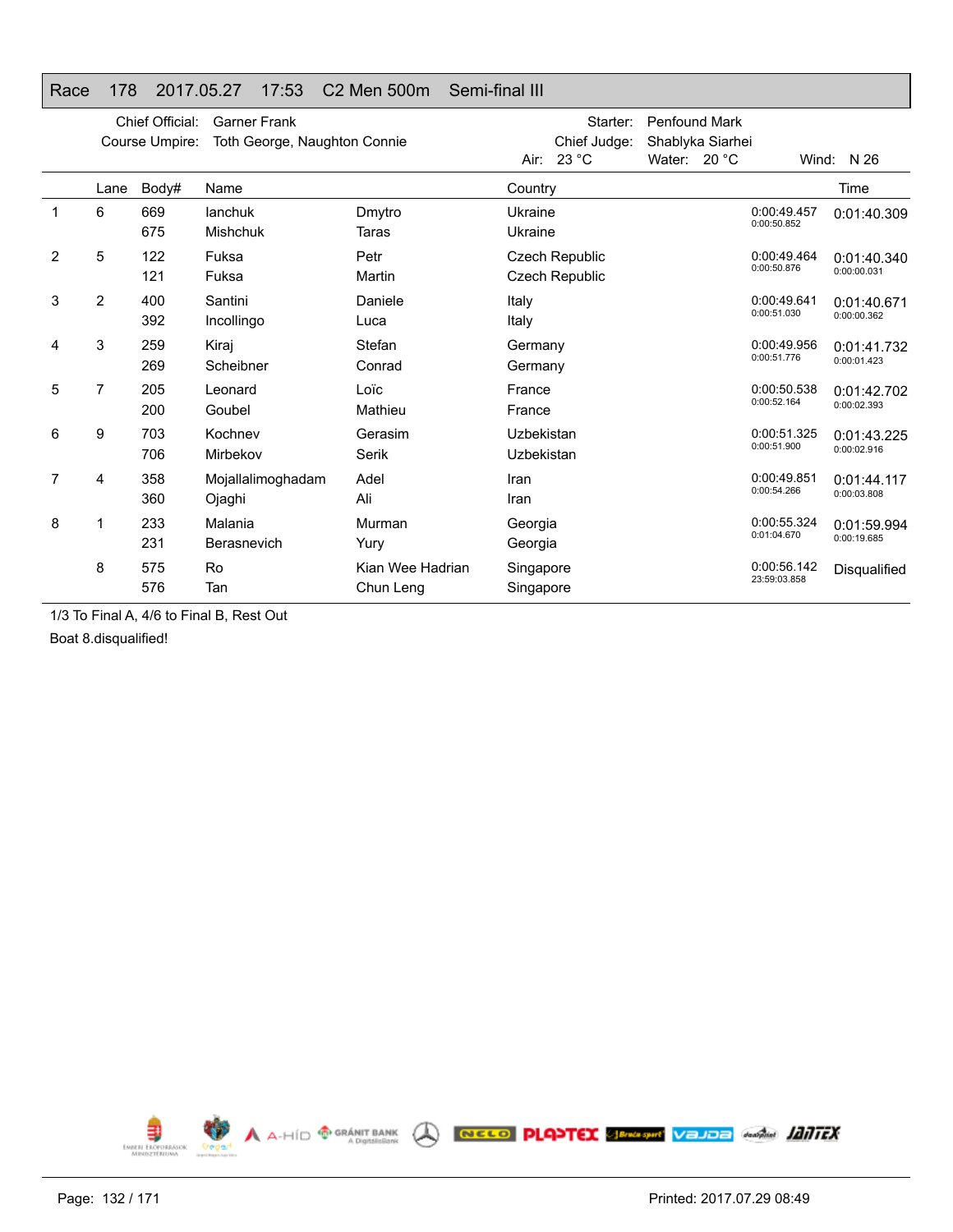## Race 179 2017.05.27 17:59 C2 Women 500m Semi-final I

|                | Chief Official:<br><b>Garner Frank</b><br>Tarcsafalvi József, Páger Zoltán<br>Course Umpire: |            |                                |                                  | Starter:<br>Chief Judge:<br>Air: $23 °C$     | <b>Warren Matt</b><br>Shablyka Siarhei<br>Water: $20 °C$ | Wind:                      | N 26                       |
|----------------|----------------------------------------------------------------------------------------------|------------|--------------------------------|----------------------------------|----------------------------------------------|----------------------------------------------------------|----------------------------|----------------------------|
|                | Lane                                                                                         | Body#      | Name                           |                                  | Country                                      |                                                          |                            | Time                       |
|                | 5                                                                                            | 693<br>695 | Tsoy<br>Zokirova               | Yuliya<br>Nulufar                | Uzbekistan<br>Uzbekistan                     |                                                          | 0:01:01.069<br>0:01:03.196 | 0:02:04.265                |
| $\overline{2}$ | 4                                                                                            | 52<br>57   | Crossman-serb<br>Lavoie-parent | Nadya<br>Anne-sophie             | Canada<br>Canada                             |                                                          | 0:01:00.358<br>0:01:04.646 | 0:02:05.004<br>0:00:00.739 |
| 3              | 7                                                                                            | 113<br>118 | Ježová<br>Součková             | Jana<br>Lenka                    | Czech Republic<br>Czech Republic             |                                                          | 0:01:01.643<br>0:01:04.769 | 0:02:06.412<br>0:00:02.147 |
| 4              | 8                                                                                            | 95<br>88   | Wu<br>Hong                     | Yuting<br>Shijun                 | China<br>China                               |                                                          | 0:01:02.986<br>0:01:03.864 | 0:02:06.850<br>0:00:02.585 |
| 5              | 2                                                                                            | 217<br>207 | Tomos<br><b>Bracewell</b>      | Nia<br>Chloe                     | <b>Great Britain</b><br><b>Great Britain</b> |                                                          | 0:01:03.914<br>0:01:04.305 | 0:02:08.219<br>0:00:03.954 |
| 6              | 1                                                                                            | 210<br>209 | Gill<br>Fitzhenry              | Bethany<br>Afton                 | <b>Great Britain</b><br><b>Great Britain</b> |                                                          | 0:01:03.293<br>0:01:05.611 | 0:02:08.904<br>0:00:04.639 |
| 7              | 6                                                                                            | 351<br>347 | Raoufi Balgouri<br>Afzali      | Atena<br>Hiva                    | Iran<br>Iran                                 |                                                          | 0:01:03.675<br>0:01:06.229 | 0:02:09.904<br>0:00:05.639 |
| 8              | 3                                                                                            | 418<br>416 | Yemelyanova<br>Torlopova       | Sofya<br>Margarita               | Kazakhstan<br>Kazakhstan                     |                                                          | 0:01:04.539<br>0:01:06.580 | 0:02:11.119<br>0:00:06.854 |
| 9              | 9                                                                                            | 343<br>344 | Mayanglambam<br>Phairembam     | Inaocha Devi<br>Thajamanbi Chanu | India<br>India                               |                                                          | 0:01:08.790<br>0:01:14.122 | 0:02:22.912<br>0:00:18.647 |

1/3 to Final A, 4/7 + next BT to Final B, Rest Out

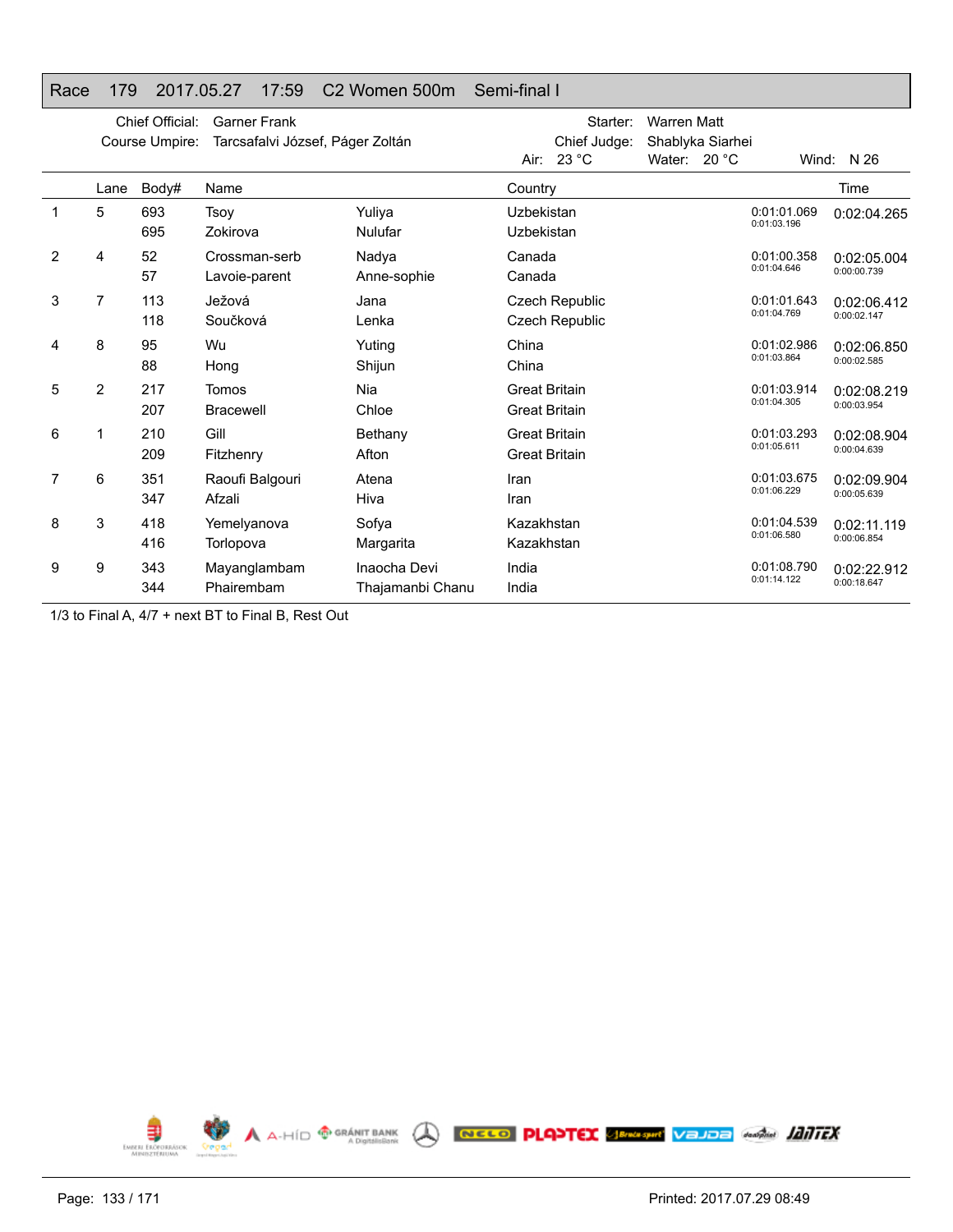### Race 180 2017.05.27 18:05 C2 Women 500m Semi-final II

| Air: 23 °C<br>Water: $20 °C$<br>Wind: N 24.1<br>Time<br>Body#<br>Country<br>Name<br>Lane<br>6<br>37<br>Santos De Oliveira<br>Andrea<br>1<br><b>Brazil</b><br>0:00:58.926<br>0:02:00.295<br>0:01:01.369<br>35<br>Aparecida Elias Da<br><b>Brazil</b><br>Angela<br>Silva<br>5<br>2<br>536<br>Almakaeva<br>Aliia<br>0:00:54.143<br>Russia<br>0:02:01.657<br>0:01:07.514<br>0:00:01.362<br>543<br>Kharchenko<br>Daria<br>Russia<br>3<br>292<br>0:01:01.866<br>Lakatos<br>Zsanett<br>4<br>Hungary<br>0:02:02.442<br>0:01:00.576<br>0:00:02.147<br>295<br>Molnár<br>Csenge<br>Hungary<br>7<br>157<br>Adriana<br>0:01:01.039<br>Paniagua<br>Spain<br>4<br>0:02:02.849<br>0:01:01.810<br>0:00:02.554<br>150<br>Coco Rohde<br>Patricia<br>Spain<br>Li<br>Qi<br>5<br>8<br>89<br>China<br>0:01:01.733<br>0:02:04.018<br>0:01:02.285<br>0:00:03.723<br>92<br>Men<br>Huan<br>China<br>3<br>183<br>Cattelet<br>6<br>Anaïs<br>France<br>0:01:02.029<br>0:02:04.103<br>0:01:02.074<br>0:00:03.808<br>184<br>Eugénie<br>France<br>Dorange<br>0:01:02.913<br>7<br>9<br>496<br>Poland<br>Stanny<br>Magda<br>0:02:06.665<br>0:01:03.752<br>0:00:06.370<br>486<br>Czarnecka<br>Iwona<br>Poland<br>8<br>457<br>Olarasu<br>Mariam<br>Moldova<br>0:01:05.677<br>0:02:12.457<br>0:01:06.780<br>0:00:12.162<br>456<br>Cociu<br>Daniela<br>Moldova<br>9<br>2<br>0:01:04.955<br>440<br>Berzina<br>Latvia<br>Agnija<br>0:02:14.495<br>0:01:09.540<br>0:00:14.200<br>441<br>Gutova<br>Julija<br>Latvia |  | Chief Official:<br>Course Umpire: | <b>Garner Frank</b><br>Thurmer Geza, Avar Tamás |  | Starter:<br>Chief Judge: | <b>Warren Matt</b><br>Shablyka Siarhei |  |  |
|--------------------------------------------------------------------------------------------------------------------------------------------------------------------------------------------------------------------------------------------------------------------------------------------------------------------------------------------------------------------------------------------------------------------------------------------------------------------------------------------------------------------------------------------------------------------------------------------------------------------------------------------------------------------------------------------------------------------------------------------------------------------------------------------------------------------------------------------------------------------------------------------------------------------------------------------------------------------------------------------------------------------------------------------------------------------------------------------------------------------------------------------------------------------------------------------------------------------------------------------------------------------------------------------------------------------------------------------------------------------------------------------------------------------------------------------------------------------------|--|-----------------------------------|-------------------------------------------------|--|--------------------------|----------------------------------------|--|--|
|                                                                                                                                                                                                                                                                                                                                                                                                                                                                                                                                                                                                                                                                                                                                                                                                                                                                                                                                                                                                                                                                                                                                                                                                                                                                                                                                                                                                                                                                          |  |                                   |                                                 |  |                          |                                        |  |  |
|                                                                                                                                                                                                                                                                                                                                                                                                                                                                                                                                                                                                                                                                                                                                                                                                                                                                                                                                                                                                                                                                                                                                                                                                                                                                                                                                                                                                                                                                          |  |                                   |                                                 |  |                          |                                        |  |  |
|                                                                                                                                                                                                                                                                                                                                                                                                                                                                                                                                                                                                                                                                                                                                                                                                                                                                                                                                                                                                                                                                                                                                                                                                                                                                                                                                                                                                                                                                          |  |                                   |                                                 |  |                          |                                        |  |  |
|                                                                                                                                                                                                                                                                                                                                                                                                                                                                                                                                                                                                                                                                                                                                                                                                                                                                                                                                                                                                                                                                                                                                                                                                                                                                                                                                                                                                                                                                          |  |                                   |                                                 |  |                          |                                        |  |  |
|                                                                                                                                                                                                                                                                                                                                                                                                                                                                                                                                                                                                                                                                                                                                                                                                                                                                                                                                                                                                                                                                                                                                                                                                                                                                                                                                                                                                                                                                          |  |                                   |                                                 |  |                          |                                        |  |  |
|                                                                                                                                                                                                                                                                                                                                                                                                                                                                                                                                                                                                                                                                                                                                                                                                                                                                                                                                                                                                                                                                                                                                                                                                                                                                                                                                                                                                                                                                          |  |                                   |                                                 |  |                          |                                        |  |  |
|                                                                                                                                                                                                                                                                                                                                                                                                                                                                                                                                                                                                                                                                                                                                                                                                                                                                                                                                                                                                                                                                                                                                                                                                                                                                                                                                                                                                                                                                          |  |                                   |                                                 |  |                          |                                        |  |  |
|                                                                                                                                                                                                                                                                                                                                                                                                                                                                                                                                                                                                                                                                                                                                                                                                                                                                                                                                                                                                                                                                                                                                                                                                                                                                                                                                                                                                                                                                          |  |                                   |                                                 |  |                          |                                        |  |  |
|                                                                                                                                                                                                                                                                                                                                                                                                                                                                                                                                                                                                                                                                                                                                                                                                                                                                                                                                                                                                                                                                                                                                                                                                                                                                                                                                                                                                                                                                          |  |                                   |                                                 |  |                          |                                        |  |  |
|                                                                                                                                                                                                                                                                                                                                                                                                                                                                                                                                                                                                                                                                                                                                                                                                                                                                                                                                                                                                                                                                                                                                                                                                                                                                                                                                                                                                                                                                          |  |                                   |                                                 |  |                          |                                        |  |  |
|                                                                                                                                                                                                                                                                                                                                                                                                                                                                                                                                                                                                                                                                                                                                                                                                                                                                                                                                                                                                                                                                                                                                                                                                                                                                                                                                                                                                                                                                          |  |                                   |                                                 |  |                          |                                        |  |  |
|                                                                                                                                                                                                                                                                                                                                                                                                                                                                                                                                                                                                                                                                                                                                                                                                                                                                                                                                                                                                                                                                                                                                                                                                                                                                                                                                                                                                                                                                          |  |                                   |                                                 |  |                          |                                        |  |  |
|                                                                                                                                                                                                                                                                                                                                                                                                                                                                                                                                                                                                                                                                                                                                                                                                                                                                                                                                                                                                                                                                                                                                                                                                                                                                                                                                                                                                                                                                          |  |                                   |                                                 |  |                          |                                        |  |  |
|                                                                                                                                                                                                                                                                                                                                                                                                                                                                                                                                                                                                                                                                                                                                                                                                                                                                                                                                                                                                                                                                                                                                                                                                                                                                                                                                                                                                                                                                          |  |                                   |                                                 |  |                          |                                        |  |  |
|                                                                                                                                                                                                                                                                                                                                                                                                                                                                                                                                                                                                                                                                                                                                                                                                                                                                                                                                                                                                                                                                                                                                                                                                                                                                                                                                                                                                                                                                          |  |                                   |                                                 |  |                          |                                        |  |  |
|                                                                                                                                                                                                                                                                                                                                                                                                                                                                                                                                                                                                                                                                                                                                                                                                                                                                                                                                                                                                                                                                                                                                                                                                                                                                                                                                                                                                                                                                          |  |                                   |                                                 |  |                          |                                        |  |  |
|                                                                                                                                                                                                                                                                                                                                                                                                                                                                                                                                                                                                                                                                                                                                                                                                                                                                                                                                                                                                                                                                                                                                                                                                                                                                                                                                                                                                                                                                          |  |                                   |                                                 |  |                          |                                        |  |  |
|                                                                                                                                                                                                                                                                                                                                                                                                                                                                                                                                                                                                                                                                                                                                                                                                                                                                                                                                                                                                                                                                                                                                                                                                                                                                                                                                                                                                                                                                          |  |                                   |                                                 |  |                          |                                        |  |  |
|                                                                                                                                                                                                                                                                                                                                                                                                                                                                                                                                                                                                                                                                                                                                                                                                                                                                                                                                                                                                                                                                                                                                                                                                                                                                                                                                                                                                                                                                          |  |                                   |                                                 |  |                          |                                        |  |  |
|                                                                                                                                                                                                                                                                                                                                                                                                                                                                                                                                                                                                                                                                                                                                                                                                                                                                                                                                                                                                                                                                                                                                                                                                                                                                                                                                                                                                                                                                          |  |                                   |                                                 |  |                          |                                        |  |  |

1/3 to Final A, 4/7 + next BT to Final B, Rest Out

A A-HID <sup>@ GRÁNIT BANK</sup> A RECO PLANTEX SERASTIC VEJDE GARAGE 1217FX €  $\mathbf{S}^{(n)}$ EMBERL ERÖPORRÄSK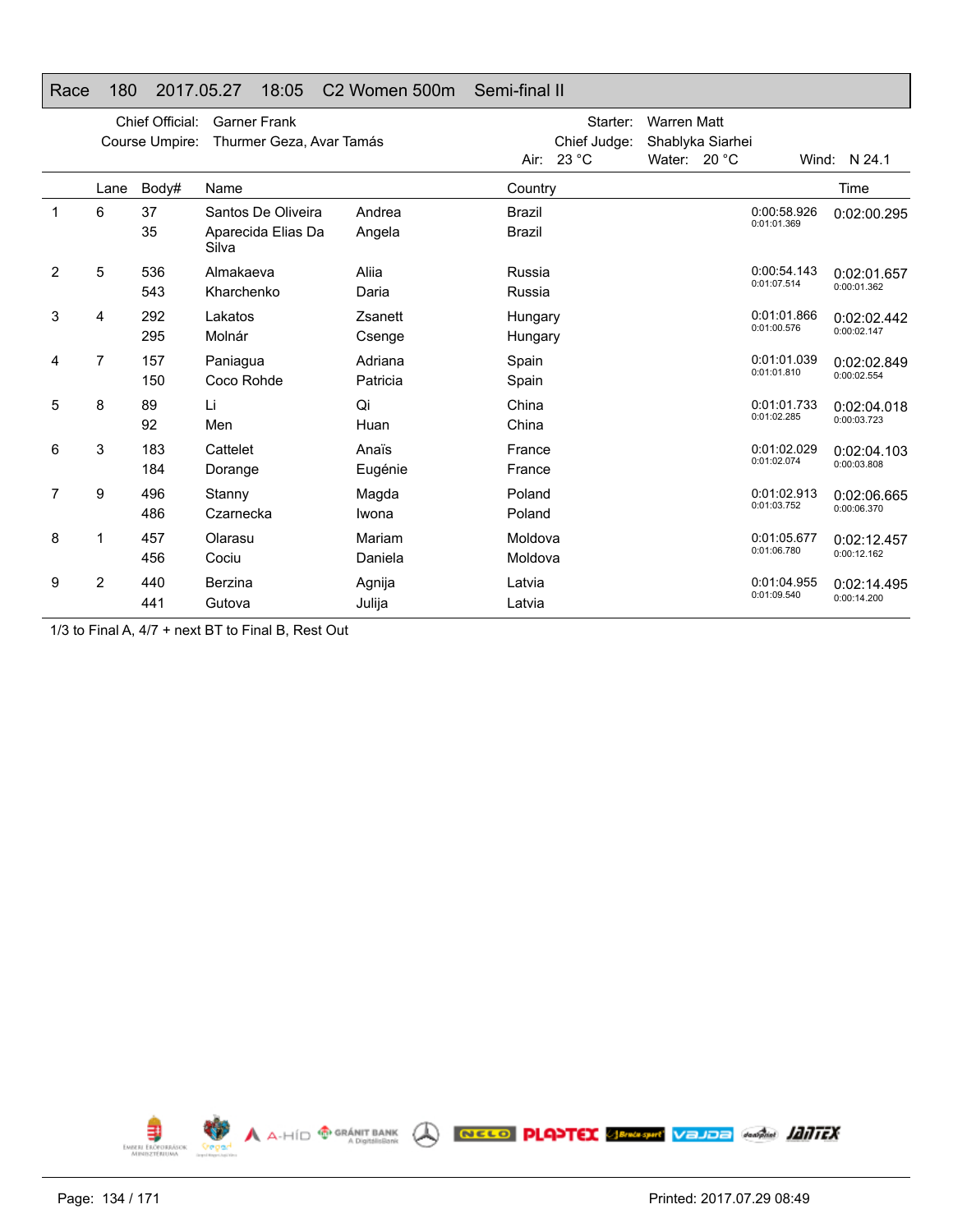### Race 181 2017.05.27 18:11 K4 Women 500m Semi-final I

|   |                | Chief Official:<br>Course Umpire: | <b>Garner Frank</b><br>Toth George, Naughton Connie  |                                                                       |                                                  | Starter:<br>Chief Judge: | Janza Peter<br>Shablyka Siarhei |                            |                            |
|---|----------------|-----------------------------------|------------------------------------------------------|-----------------------------------------------------------------------|--------------------------------------------------|--------------------------|---------------------------------|----------------------------|----------------------------|
|   |                |                                   |                                                      |                                                                       |                                                  | Air: 23 °C               | Water: $20^{\circ}$ C           |                            | Wind: $N$ 26               |
|   | Lane           | Body#                             | Name                                                 |                                                                       | Country                                          |                          |                                 |                            | Time                       |
| 1 | 4              | 248<br>244<br>243<br>237          | Weber<br>Medert<br>Kriegerstein<br>Dietze            | Franziska<br>Tabea<br>Steffi<br>Tina                                  | Germany<br>Germany<br>Germany<br>Germany         |                          |                                 | 0:00:45.604<br>0:00:47.155 | 0:01:32.759                |
| 2 | 9              | 156<br>153<br>151<br>154          | Ouzande<br>Heredia<br>Contreras<br>Lazkano           | Sara<br>Alicia<br>Isabel<br>Begoña                                    | Spain<br>Spain<br>Spain<br>Spain                 |                          |                                 | 0:00:45.178<br>0:00:48.112 | 0:01:33.290<br>0:00:00.531 |
| 3 | 6              | 545<br>544<br>541<br>540          | <b>Nikitina</b><br>Nevskaya<br>Baranova<br>Anoshkina | Inna<br>Anastasia<br>Varvara<br>Arina                                 | Russia<br>Russia<br>Russia<br>Russia             |                          |                                 | 0:00:46.866<br>0:00:47.193 | 0:01:34.059<br>0:00:01.300 |
| 4 | 5              | 487<br>494<br>495<br>488          | Iskrzycka<br>Paszek<br>Pulawska<br>Kolodziejczyk     | Justyna<br>Paulina<br>Anna<br>Katarzyna                               | Poland<br>Poland<br>Poland<br>Poland             |                          |                                 | 0:00:46.785<br>0:00:48.320 | 0:01:35.105<br>0:00:02.346 |
| 5 | $\overline{7}$ | 135<br>134<br>141<br>138          | Gravesen<br>Funch<br>Villumsen<br>Knudsen            | Mette<br>Julie Frølund<br>Ida<br>Pernille Brandstrup                  | Denmark<br>Denmark<br>Denmark<br>Denmark         |                          |                                 | 0:00:46.281<br>0:00:49.193 | 0:01:35.474<br>0:00:02.715 |
| 6 | $\overline{2}$ | 238<br>240<br>239<br>242          | Fritz<br>Köther<br>Gebhardt<br>Krankemann            | Jasmin<br>Katharina<br>Melanie<br>Nina                                | Germany<br>Germany<br>Germany<br>Germany         |                          |                                 | 0:00:47.653<br>0:00:48.891 | 0:01:36.544<br>0:00:03.785 |
| 7 | 3              | 370<br>374<br>368<br>372          | Cicali<br>Petracca<br>Campana<br>Genzo               | Susanna<br>Cristina<br>Sofia<br>Francesca                             | Italy<br>Italy<br>Italy<br>Italy                 |                          |                                 | 0:00:48.163<br>0:00:50.465 | 0:01:38.628<br>0:00:05.869 |
| 8 | 8              | 572<br>570<br>569<br>568          | Soh<br>Lee<br>Chen<br>Chen                           | Sze Ying<br>Wei Ling, Geraldine<br>Jiexian, Stephenie<br>Jiemei Sarah | Singapore<br>Singapore<br>Singapore<br>Singapore |                          |                                 | 0:00:49.884<br>0:00:48.829 | 0:01:38.713<br>0:00:05.954 |

1/3 to Final A, 4/7 + next BT to Final B, Rest Out

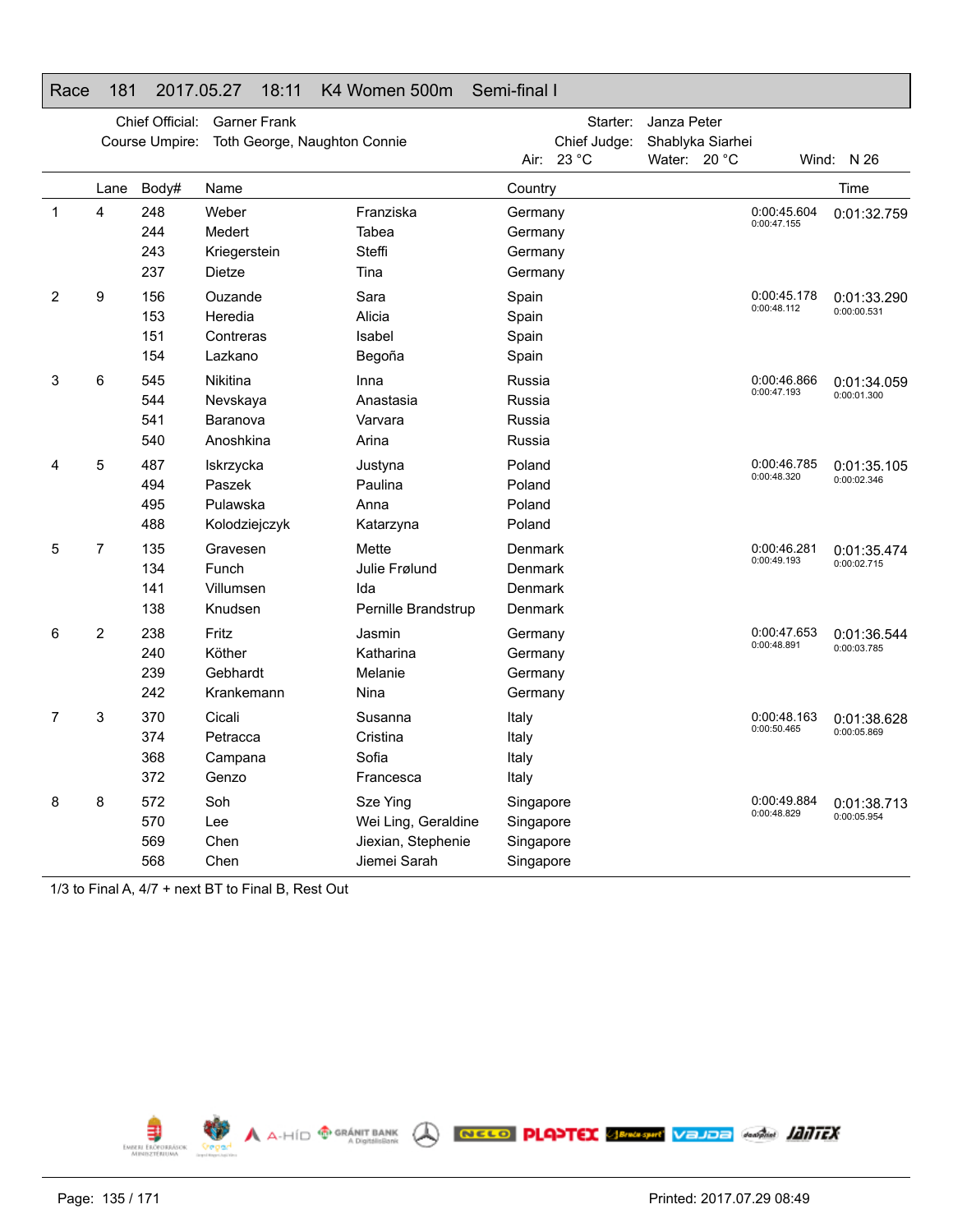### Race 182 2017.05.27 18:17 K4 Women 500m Semi-final II

|   |                | Chief Official:<br>Course Umpire: | <b>Garner Frank</b><br>Tarcsafalvi József, Páger Zoltán |                                                   |                                                                                              | Starter:<br>Chief Judge:                                             | Janza Peter<br>Shablyka Siarhei |                            |                            |
|---|----------------|-----------------------------------|---------------------------------------------------------|---------------------------------------------------|----------------------------------------------------------------------------------------------|----------------------------------------------------------------------|---------------------------------|----------------------------|----------------------------|
|   |                |                                   |                                                         |                                                   | Air:                                                                                         | 23 °C                                                                | Water: 20 °C                    |                            | Wind: N 24                 |
|   | Lane           | Body#                             | Name                                                    |                                                   | Country                                                                                      |                                                                      |                                 |                            | Time                       |
| 1 | 4              | 302<br>288<br>306<br>304          | Takács<br>Hagymási<br>Fazekas-zur<br>Vad                | Tamara<br>Réka<br>Krisztina<br>Ninetta            | Hungary<br>Hungary<br>Hungary<br>Hungary                                                     |                                                                      |                                 | 0:00:45.974<br>0:00:46.827 | 0:01:32.801                |
| 2 | 5              | 590<br>593<br>586<br>591          | Moldovan<br>Starovic<br>Bedec<br>Moldovan               | Nikolina<br>Milica<br>Kristina<br>Olivera         | Serbia<br>Serbia<br>Serbia<br>Serbia                                                         |                                                                      |                                 | 0:00:46.304<br>0:00:47.082 | 0:01:33.386<br>0:00:00.585 |
| 3 | 6              | 206<br>208<br>214<br>211          | Belcher<br><b>Brown</b><br>Mason<br>Hannah              | Lani<br>Hannah<br>Hayleigh-jayne<br>Angela        | <b>Great Britain</b><br><b>Great Britain</b><br><b>Great Britain</b><br><b>Great Britain</b> |                                                                      |                                 | 0:00:46.824<br>0:00:47.769 | 0:01:34.593<br>0:00:01.792 |
| 4 | 9              | 481<br>483<br>477<br>479          | Mcleely<br>Thompson<br>Cole<br>Ford                     | <b>Briar</b><br>Kim<br>Rebecca<br><b>Britney</b>  |                                                                                              | New Zealand<br>New Zealand<br>New Zealand<br>New Zealand             |                                 | 0:00:46.833<br>0:00:47.914 | 0:01:34.747<br>0:00:01.946 |
| 5 | $\overline{7}$ | 63<br>49<br>51<br>53              | <b>Stott</b><br>Bissonnette<br>Bray-lougheed<br>Davison | Courtney<br>Lisa<br>Alanna<br>Natalie             | Canada<br>Canada<br>Canada<br>Canada                                                         |                                                                      |                                 | 0:00:47.768<br>0:00:49.310 | 0:01:37.078<br>0:00:04.277 |
| 6 | 8              | 111<br>115<br>117<br>116          | Betlachova<br>Krpatova<br>Slivanska<br>Krpatova         | Eliska<br>Jana<br>Katerina<br>Lucie               |                                                                                              | Czech Republic<br>Czech Republic<br>Czech Republic<br>Czech Republic |                                 | 0:00:49.248<br>0:00:48.768 | 0:01:38.016<br>0:00:05.215 |
| 7 | 3              | 13<br>14<br>10<br>12              | Mcarthur<br>Roberts<br>Bull<br><b>Burnett</b>           | Catherine<br>Jaime<br>Alyssa<br>Alyce             | Australia<br>Australia<br>Australia<br>Australia                                             |                                                                      |                                 | 0:00:48.075<br>0:00:50.072 | 0:01:38.147<br>0:00:05.346 |
| 8 | 2              | 139<br>140<br>133<br>136          | Langelund<br>Nyvang<br>Christensen<br>Hugod             | Line<br><b>Bolette</b><br>Katrine Græsbøll<br>Ida | Denmark<br>Denmark<br>Denmark<br>Denmark                                                     |                                                                      |                                 | 0:00:50.365<br>0:00:49.621 | 0:01:39.986<br>0:00:07.185 |

1/3 to Final A, 4/7 + next BT to Final B, Rest Out

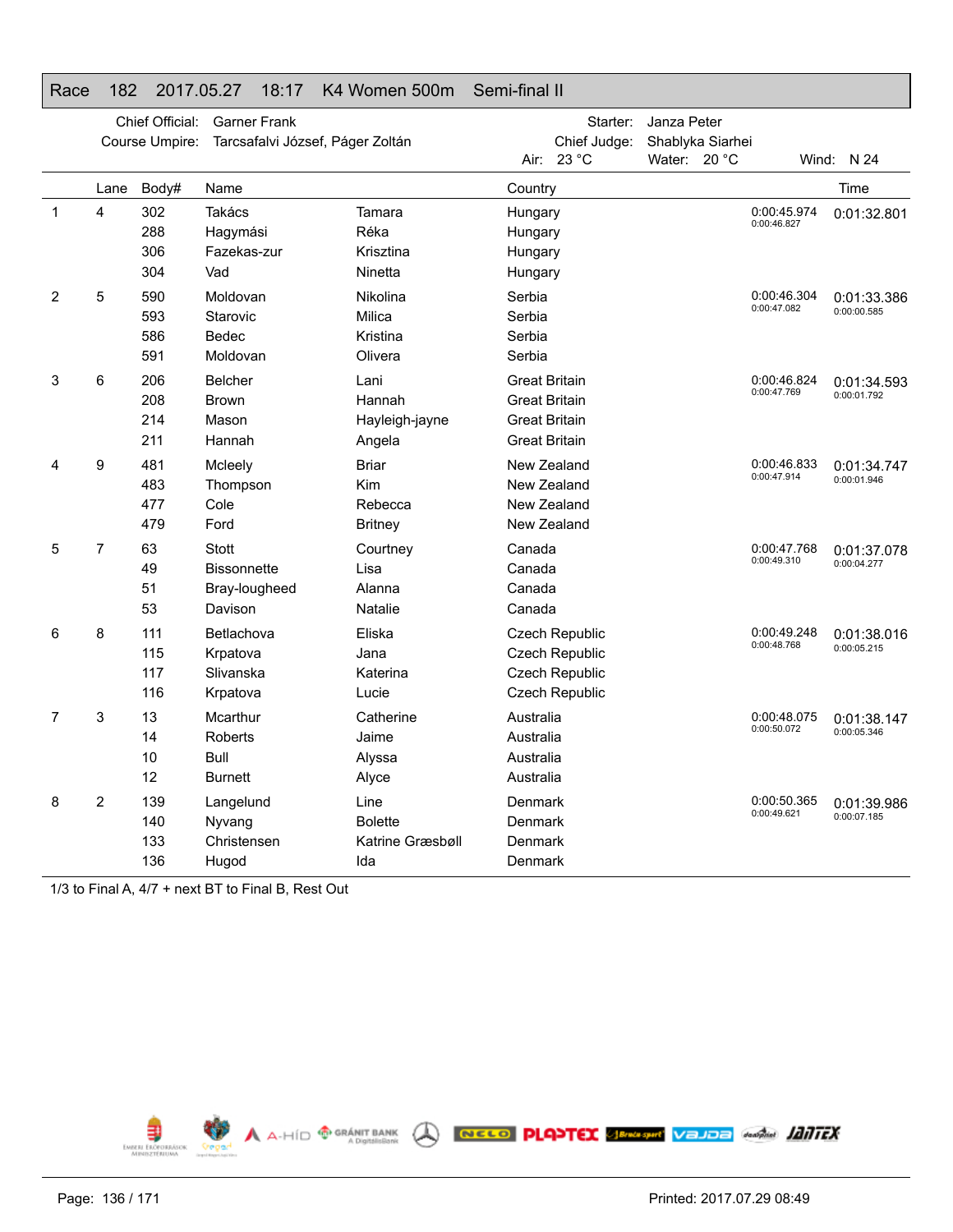|              |                         | Chief Official:          | <b>Garner Frank</b>                                                |                                                |                                                      | Starter:                                                                    | Penfound Mark    |                            |                            |
|--------------|-------------------------|--------------------------|--------------------------------------------------------------------|------------------------------------------------|------------------------------------------------------|-----------------------------------------------------------------------------|------------------|----------------------------|----------------------------|
|              |                         | Course Umpire:           | Thurmer Geza, Avar Tamás                                           |                                                |                                                      | Chief Judge:                                                                | Shablyka Siarhei |                            |                            |
|              |                         |                          |                                                                    |                                                | Air:                                                 | 23 °C                                                                       | Water: 20 °C     |                            | Wind: N 24                 |
|              | Lane                    | Body#                    | Name                                                               |                                                | Country                                              |                                                                             |                  |                            | Time                       |
| $\mathbf{1}$ | 6                       | 129<br>123<br>128<br>130 | Špicar<br>Havel<br>Šlouf<br>Štěrba                                 | Jakub<br>Daniel<br>Radek<br>Jan                |                                                      | <b>Czech Republic</b><br>Czech Republic<br>Czech Republic<br>Czech Republic |                  | 0:00:39.717<br>0:00:40.365 | 0:01:20.082                |
| 2            | 5                       | 623<br>627<br>625<br>621 | Mysak<br>Vlček<br>Tarr<br>Linka                                    | Denis<br>Erik<br>Juraj<br>Tibor                | Slovakia<br>Slovakia<br>Slovakia<br>Slovakia         |                                                                             |                  | 0:00:40.001<br>0:00:40.558 | 0:01:20.559<br>0:00:00.477 |
| 3            | 3                       | 562<br>561<br>552<br>551 | Postrigai<br>Pogreban<br>Gusev<br>Ershov                           | lurii<br>Vasily<br>Oleg<br>Vitaly              | Russia<br>Russia<br>Russia<br>Russia                 |                                                                             |                  | 0:00:39.661<br>0:00:41.167 | 0:01:20.828<br>0:00:00.746 |
| 4            | 9                       | 391<br>388<br>382<br>387 | Gnecchi<br>Freschi<br>Crenna<br>Florio                             | Alessandro<br>Tommaso<br>Mauro<br>Matteo       | Italy<br>Italy<br>Italy<br>Italy                     |                                                                             |                  | 0:00:39.846<br>0:00:41.405 | 0:01:21.251<br>0:00:01.169 |
| 5            | 8                       | 639<br>635<br>634<br>644 | Nathell<br>Elenius<br><b>Blixt</b><br>Strand                       | Martin<br>Joel<br>Jhonny<br>Henrik             | Sweden<br>Sweden<br>Sweden<br>Sweden                 |                                                                             |                  | 0:00:41.230<br>0:00:41.414 | 0:01:22.644<br>0:00:02.562 |
| 6            | 4                       | 159<br>165<br>160<br>166 | Arévalo<br>Oriyés<br>Carrera<br>Peña                               | Carlos<br>Juan<br>Óscar<br>lñigo               | Spain<br>Spain<br>Spain<br>Spain                     |                                                                             |                  | 0:00:40.385<br>0:00:42.559 | 0:01:22.944<br>0:00:02.862 |
| 7            | 1                       | 446<br>452<br>453<br>447 | <b>Maldonis</b><br>Ramanauskas<br>Seja<br>Maldonis                 | Mindaugas<br>Edvinas<br>Arturas<br>Simonas     | Lithuania<br>Lithuania<br>Lithuania<br>Lithuania     |                                                                             |                  | 0:00:40.076<br>0:00:43.145 | 0:01:23.221<br>0:00:03.139 |
| 8            | 7                       | 708<br>697<br>709<br>698 | Mohalov<br>Azamov<br>Nurmatov<br>Bukhaltsev                        | Aleksandr<br>Sholhrukhbek<br>Javohir<br>Sergey | Uzbekistan<br>Uzbekistan<br>Uzbekistan<br>Uzbekistan |                                                                             |                  | 0:00:40.624<br>0:00:42.881 | 0:01:23.505<br>0:00:03.423 |
| 9            | $\overline{\mathbf{c}}$ | 352<br>361<br>353<br>356 | Aghamirzaeijenaghrad<br>Talebian<br>Asadi<br>Ghavidel Siah Sofiani | Ali<br>Ahmadreza<br>Farzin<br>Peyman           | Iran<br>Iran<br>Iran<br>Iran                         |                                                                             |                  | 0:00:42.953<br>0:00:43.322 | 0:01:26.275<br>0:00:06.193 |

### Race 183 2017.05.27 18:23 K4 Men 500m Semi-final I

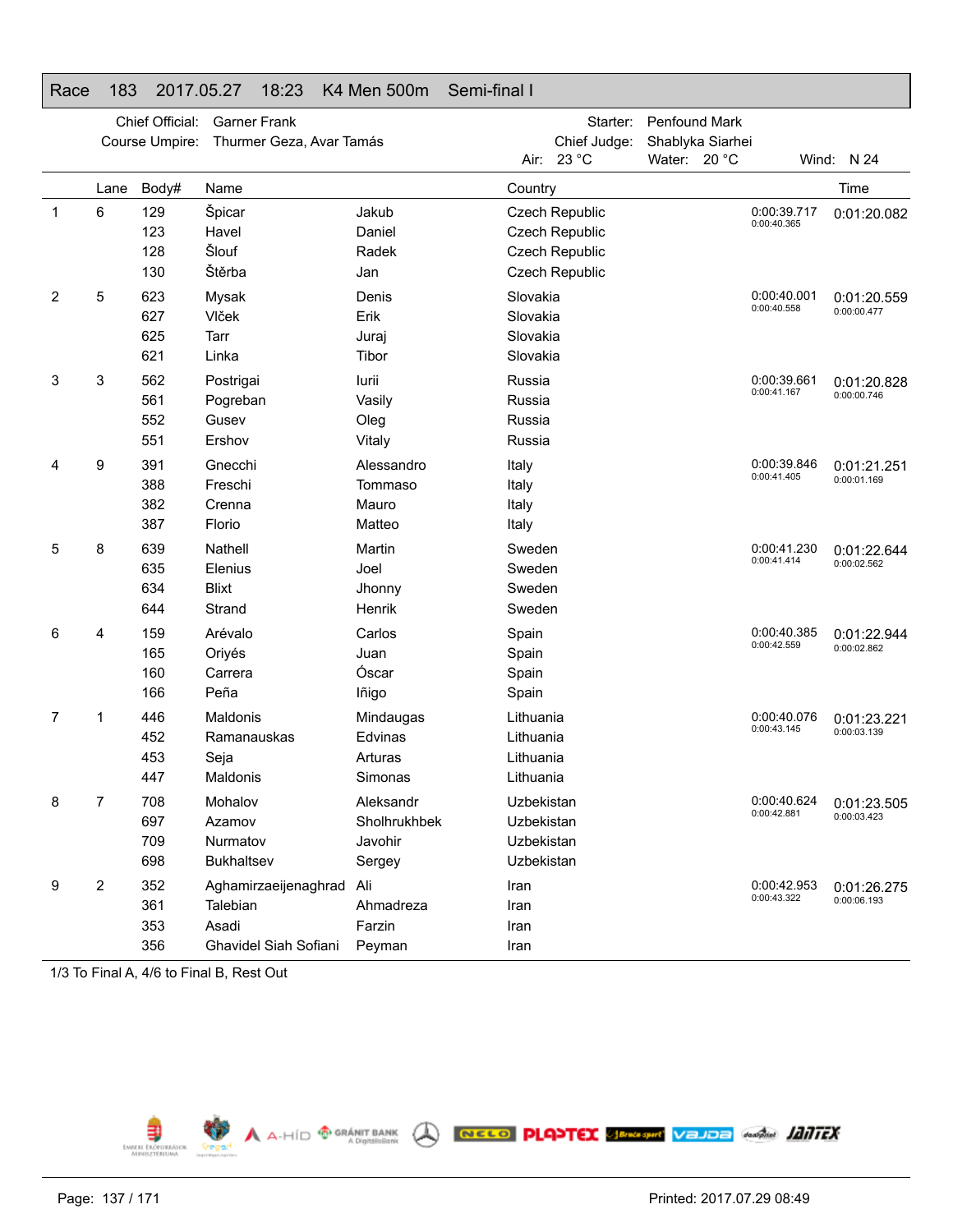## Race 184 2017.05.27 18:29 K4 Men 500m Semi-final II

|                |      | Chief Official: | <b>Garner Frank</b>          |              |            | Starter:             | Penfound Mark    |                            |             |
|----------------|------|-----------------|------------------------------|--------------|------------|----------------------|------------------|----------------------------|-------------|
|                |      | Course Umpire:  | Toth George, Naughton Connie |              |            | Chief Judge:         | Shablyka Siarhei |                            |             |
|                |      |                 |                              |              |            | Air: 22 °C           | Water: 20 °C     |                            | Wind: N 22  |
|                | Lane | Body#           | Name                         |              | Country    |                      |                  |                            | Time        |
| $\mathbf 1$    | 2    | 163             | Garrote                      | Carlos       | Spain      |                      |                  | 0:00:38.716<br>0:00:41.696 | 0:01:20.412 |
|                |      | 169             | Toro                         | Cristian     | Spain      |                      |                  |                            |             |
|                |      | 171             | Walz                         | Marcus       | Spain      |                      |                  |                            |             |
|                |      | 164             | Germade                      | Rodrigo      | Spain      |                      |                  |                            |             |
| $\overline{2}$ | 8    | 529             | Silva                        | Emanuel      | Portugal   |                      |                  | 0:00:39.956                | 0:01:20.419 |
|                |      | 528             | Ribeiro                      | João         | Portugal   |                      |                  | 0:00:40.463                | 0:00:00.007 |
|                |      | 530             | Varela                       | David        | Portugal   |                      |                  |                            |             |
|                |      | 526             | Fernandes                    | David        | Portugal   |                      |                  |                            |             |
| 3              | 6    | 617             | Gelle                        | Peter        | Slovakia   |                      |                  | 0:00:39.583                | 0:01:21.019 |
|                |      | 619             | Jankovec                     | Martin       | Slovakia   |                      |                  | 0:00:41.436                | 0:00:00.607 |
|                |      | 628             | Zaťko                        | Miroslav     | Slovakia   |                      |                  |                            |             |
|                |      | 614             | Beňo                         | Ľubomír      | Slovakia   |                      |                  |                            |             |
| 4              | 4    | 502             | Brzezinski                   | Martin       | Poland     |                      |                  | 0:00:40.201                | 0:01:21.196 |
|                |      | 519             | Stabno                       | Bartosz      | Poland     |                      |                  | 0:00:40.995                | 0:00:00.784 |
|                |      | 516             | Rosolski                     | Rafal        | Poland     |                      |                  |                            |             |
|                |      | 511             | Kuczynski                    | Norbert      | Poland     |                      |                  |                            |             |
| 5              | 5    | 197             | <b>Burger</b>                | Guillaume    | France     |                      |                  | 0:00:40.041                | 0:01:21.212 |
|                |      | 201             | Hubert                       | Etienne      | France     |                      |                  | 0:00:41.171                | 0:00:00.800 |
|                |      | 202             | Jouve                        | Sébastien    | France     |                      |                  |                            |             |
|                |      | 203             | Le Floch<br>Decorchemont     | Guillaume    | France     |                      |                  |                            |             |
| 6              | 3    | 67              | Beauchesne                   | Maxence      | Canada     |                      |                  | 0:00:38.925                | 0:01:21.219 |
|                |      | 70              | Cochrane                     | Ryan         | Canada     |                      |                  | 0:00:42.294                | 0:00:00.807 |
|                |      | 73              | Hughes                       | Marshall     | Canada     |                      |                  |                            |             |
|                |      | 80              | Poulin                       | Pierre-luc   | Canada     |                      |                  |                            |             |
| 7              | 7    | 4               | De Andrés                    | Omar         | Argentina  |                      |                  | 0:00:39.338                | 0:01:21.304 |
|                |      | 1               | Cáceres                      | Juan Ignacio | Argentina  |                      |                  | 0:00:41.966                | 0:00:00.892 |
|                |      | 5               | De Torres                    | Pablo        | Argentina  |                      |                  |                            |             |
|                |      | 7               | Lascano Micaz                | Manuel       | Argentina  |                      |                  |                            |             |
| 8              | 9    | 219             | <b>Beevers</b>               | Joseph       |            | <b>Great Britain</b> |                  | 0:00:40.499                | 0:01:23.535 |
|                |      | 222             | Fletcher                     | Lewis        |            | <b>Great Britain</b> |                  | 0:00:43.036                | 0:00:03.123 |
|                |      | 221             | Boyton                       | Jonathan     |            | <b>Great Britain</b> |                  |                            |             |
|                |      | 227             | Robinson                     | Matthew      |            | <b>Great Britain</b> |                  |                            |             |
| 9              | 1    | 701             | Ibragimov                    | Viliyam      | Uzbekistan |                      |                  | 0:00:41.260                | 0:01:24.143 |
|                |      | 699             | Gorn                         | Vyacheslav   | Uzbekistan |                      |                  | 0:00:42.883                | 0:00:03.731 |
|                |      | 711             | Tropin                       | Aleksandr    | Uzbekistan |                      |                  |                            |             |
|                |      | 704             | Makhkamov                    | Shakhriyor   | Uzbekistan |                      |                  |                            |             |

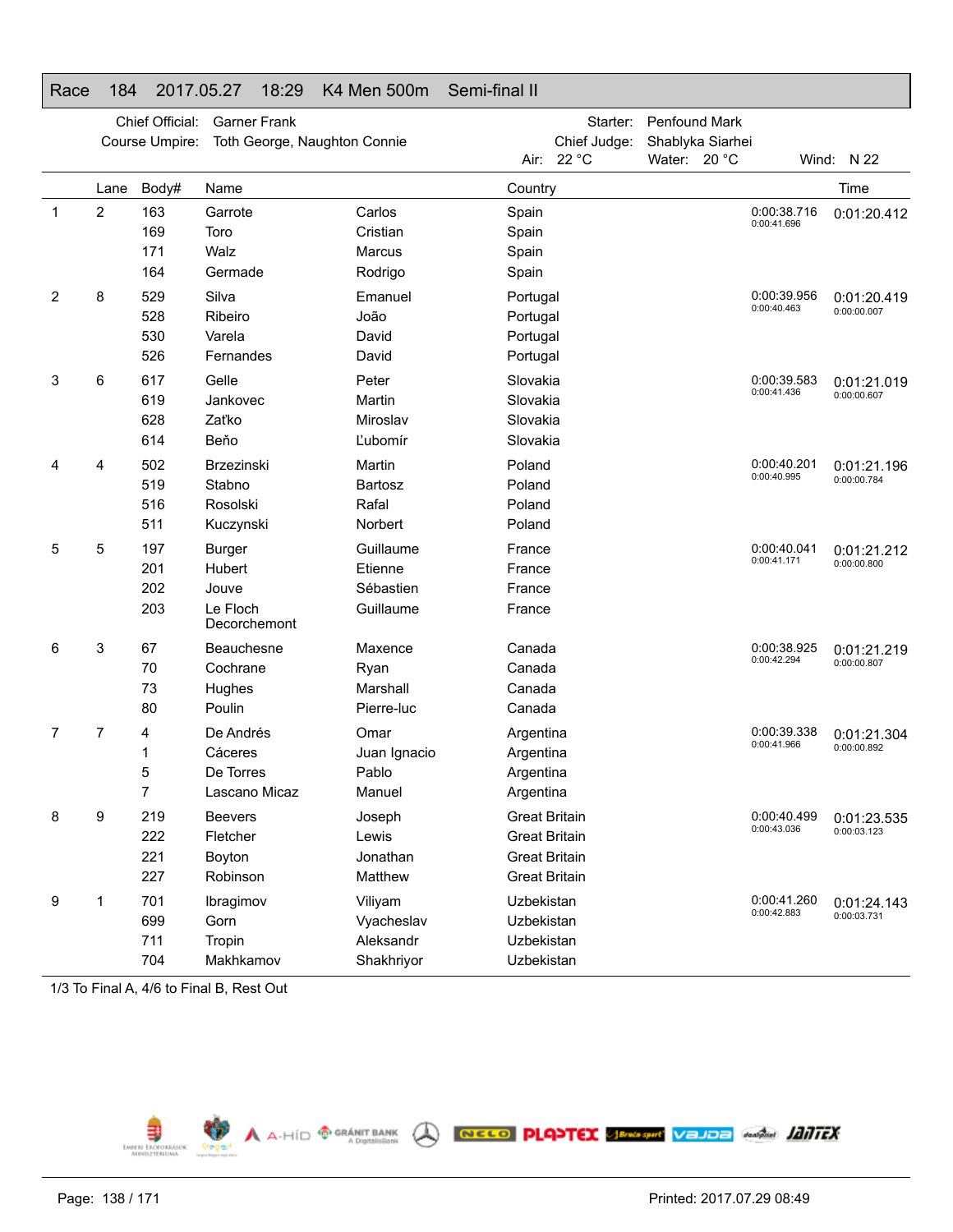## Race 185 2017.05.27 18:35 K4 Men 500m Semi-final III

| Course Umpire:<br>Tarcsafalvi József, Páger Zoltán<br>Shablyka Siarhei<br>Air: 22 °C<br>Water: 20 °C<br>Wind: N 22<br>Time<br>Body#<br>Name<br>Lane<br>Country<br>6<br>267<br>Max<br>0:00:38.190<br>1<br>Rendschmidt<br>Germany<br>0:01:19.509<br>0:00:41.319<br>266<br>Rauhe<br>Ronald<br>Germany<br>263<br>Liebscher<br>Tom<br>Germany<br>262<br>Lemke<br>Max<br>Germany<br>2<br>332<br>Nádas<br>4<br>Bence<br>0:00:39.890<br>Hungary<br>0:01:21.017<br>0:00:41.127<br>0:00:01.508<br>Tótka<br>340<br>Sándor<br>Hungary<br>326<br>Kuli<br>István<br>Hungary<br>Bán<br>307<br>Kristóf Tamás<br>Hungary<br>3<br>3<br>334<br>Noé<br>0:00:40.470<br>Zsombor József<br>Hungary<br>0:01:21.102<br>0:00:40.632<br>0:00:01.593<br>339<br>Tóth<br>Dávid<br>Hungary<br>333<br>Németh<br>Viktor Máté<br>Hungary<br>331<br>Milán<br>Mozgi<br>Hungary<br>7<br>668<br>Cernomorov<br>Kyrylo<br>Ukraine<br>0:00:39.460<br>4<br>0:01:21.125<br>0:00:41.665<br>0:00:01.616<br>671<br>Kostyshen<br>Dmytro<br>Ukraine<br>676<br>Semykin<br>Ukraine<br>Ivan<br>679<br>Trunov<br>Ukraine<br>Igor<br>5<br>597<br>Serbia<br>0:00:40.530<br>5<br>Grujic<br>Nebojsa<br>0:01:21.886<br>0:00:41.356<br>0:00:02.377<br>595<br><b>Boltic</b><br>Simo<br>Serbia<br>Vekic<br>606<br>Stefan<br>Serbia<br>605<br>Torubarov<br>Vladimir<br>Serbia<br>2<br>557<br>Kirill<br>Russia<br>0:00:40.310<br>6<br>Lyapunov<br>0:01:22.840<br>0:00:42.530<br>0:00:03.331<br>556<br>Kuzakhmetov<br>Artem<br>Russia<br>558<br>Mamutov<br>Ruslan<br>Russia<br>560<br>Russia<br>Petaykin<br>Dmitry<br>9<br>514<br>Piotr<br>Poland<br>0:00:41.210<br>7<br>Mazur<br>0:01:23.440<br>0:00:42.230<br>0:00:03.931<br>507<br>Kaczmarek<br>Poland<br>Pawel<br>521<br>Switalski<br>Poland<br>Patryk<br>515<br>Putto<br>Dawid<br>Poland<br>0:00:41.300<br>8<br>8<br>467<br>Hjemdal<br>Norway<br>Lars<br>0:01:23.855<br>0:00:42.555<br>0:00:04.346<br>471<br>Hakeem<br>Teland<br>Norway<br>468<br>Magnus<br>Norway<br>Ivarsen<br>466<br>Falch<br>Fridtjof<br>Norway<br>148<br>Pretzmann<br>Casper<br>Denmark<br>0:00:41.610<br>9<br>1<br>0:01:25.625<br>0:00:44.015<br>0:00:06.116<br>144<br>Morten<br>Denmark<br>Graversen |  | Chief Official: | <b>Garner Frank</b> | Starter:     | <b>Penfound Mark</b> |  |
|-------------------------------------------------------------------------------------------------------------------------------------------------------------------------------------------------------------------------------------------------------------------------------------------------------------------------------------------------------------------------------------------------------------------------------------------------------------------------------------------------------------------------------------------------------------------------------------------------------------------------------------------------------------------------------------------------------------------------------------------------------------------------------------------------------------------------------------------------------------------------------------------------------------------------------------------------------------------------------------------------------------------------------------------------------------------------------------------------------------------------------------------------------------------------------------------------------------------------------------------------------------------------------------------------------------------------------------------------------------------------------------------------------------------------------------------------------------------------------------------------------------------------------------------------------------------------------------------------------------------------------------------------------------------------------------------------------------------------------------------------------------------------------------------------------------------------------------------------------------------------------------------------------------------------------------------------------------------------------------------------------------------------------------------------------------------------------------------------------------------------------------------------------------------|--|-----------------|---------------------|--------------|----------------------|--|
|                                                                                                                                                                                                                                                                                                                                                                                                                                                                                                                                                                                                                                                                                                                                                                                                                                                                                                                                                                                                                                                                                                                                                                                                                                                                                                                                                                                                                                                                                                                                                                                                                                                                                                                                                                                                                                                                                                                                                                                                                                                                                                                                                                   |  |                 |                     | Chief Judge: |                      |  |
|                                                                                                                                                                                                                                                                                                                                                                                                                                                                                                                                                                                                                                                                                                                                                                                                                                                                                                                                                                                                                                                                                                                                                                                                                                                                                                                                                                                                                                                                                                                                                                                                                                                                                                                                                                                                                                                                                                                                                                                                                                                                                                                                                                   |  |                 |                     |              |                      |  |
|                                                                                                                                                                                                                                                                                                                                                                                                                                                                                                                                                                                                                                                                                                                                                                                                                                                                                                                                                                                                                                                                                                                                                                                                                                                                                                                                                                                                                                                                                                                                                                                                                                                                                                                                                                                                                                                                                                                                                                                                                                                                                                                                                                   |  |                 |                     |              |                      |  |
|                                                                                                                                                                                                                                                                                                                                                                                                                                                                                                                                                                                                                                                                                                                                                                                                                                                                                                                                                                                                                                                                                                                                                                                                                                                                                                                                                                                                                                                                                                                                                                                                                                                                                                                                                                                                                                                                                                                                                                                                                                                                                                                                                                   |  |                 |                     |              |                      |  |
|                                                                                                                                                                                                                                                                                                                                                                                                                                                                                                                                                                                                                                                                                                                                                                                                                                                                                                                                                                                                                                                                                                                                                                                                                                                                                                                                                                                                                                                                                                                                                                                                                                                                                                                                                                                                                                                                                                                                                                                                                                                                                                                                                                   |  |                 |                     |              |                      |  |
|                                                                                                                                                                                                                                                                                                                                                                                                                                                                                                                                                                                                                                                                                                                                                                                                                                                                                                                                                                                                                                                                                                                                                                                                                                                                                                                                                                                                                                                                                                                                                                                                                                                                                                                                                                                                                                                                                                                                                                                                                                                                                                                                                                   |  |                 |                     |              |                      |  |
|                                                                                                                                                                                                                                                                                                                                                                                                                                                                                                                                                                                                                                                                                                                                                                                                                                                                                                                                                                                                                                                                                                                                                                                                                                                                                                                                                                                                                                                                                                                                                                                                                                                                                                                                                                                                                                                                                                                                                                                                                                                                                                                                                                   |  |                 |                     |              |                      |  |
|                                                                                                                                                                                                                                                                                                                                                                                                                                                                                                                                                                                                                                                                                                                                                                                                                                                                                                                                                                                                                                                                                                                                                                                                                                                                                                                                                                                                                                                                                                                                                                                                                                                                                                                                                                                                                                                                                                                                                                                                                                                                                                                                                                   |  |                 |                     |              |                      |  |
|                                                                                                                                                                                                                                                                                                                                                                                                                                                                                                                                                                                                                                                                                                                                                                                                                                                                                                                                                                                                                                                                                                                                                                                                                                                                                                                                                                                                                                                                                                                                                                                                                                                                                                                                                                                                                                                                                                                                                                                                                                                                                                                                                                   |  |                 |                     |              |                      |  |
|                                                                                                                                                                                                                                                                                                                                                                                                                                                                                                                                                                                                                                                                                                                                                                                                                                                                                                                                                                                                                                                                                                                                                                                                                                                                                                                                                                                                                                                                                                                                                                                                                                                                                                                                                                                                                                                                                                                                                                                                                                                                                                                                                                   |  |                 |                     |              |                      |  |
|                                                                                                                                                                                                                                                                                                                                                                                                                                                                                                                                                                                                                                                                                                                                                                                                                                                                                                                                                                                                                                                                                                                                                                                                                                                                                                                                                                                                                                                                                                                                                                                                                                                                                                                                                                                                                                                                                                                                                                                                                                                                                                                                                                   |  |                 |                     |              |                      |  |
|                                                                                                                                                                                                                                                                                                                                                                                                                                                                                                                                                                                                                                                                                                                                                                                                                                                                                                                                                                                                                                                                                                                                                                                                                                                                                                                                                                                                                                                                                                                                                                                                                                                                                                                                                                                                                                                                                                                                                                                                                                                                                                                                                                   |  |                 |                     |              |                      |  |
|                                                                                                                                                                                                                                                                                                                                                                                                                                                                                                                                                                                                                                                                                                                                                                                                                                                                                                                                                                                                                                                                                                                                                                                                                                                                                                                                                                                                                                                                                                                                                                                                                                                                                                                                                                                                                                                                                                                                                                                                                                                                                                                                                                   |  |                 |                     |              |                      |  |
|                                                                                                                                                                                                                                                                                                                                                                                                                                                                                                                                                                                                                                                                                                                                                                                                                                                                                                                                                                                                                                                                                                                                                                                                                                                                                                                                                                                                                                                                                                                                                                                                                                                                                                                                                                                                                                                                                                                                                                                                                                                                                                                                                                   |  |                 |                     |              |                      |  |
|                                                                                                                                                                                                                                                                                                                                                                                                                                                                                                                                                                                                                                                                                                                                                                                                                                                                                                                                                                                                                                                                                                                                                                                                                                                                                                                                                                                                                                                                                                                                                                                                                                                                                                                                                                                                                                                                                                                                                                                                                                                                                                                                                                   |  |                 |                     |              |                      |  |
|                                                                                                                                                                                                                                                                                                                                                                                                                                                                                                                                                                                                                                                                                                                                                                                                                                                                                                                                                                                                                                                                                                                                                                                                                                                                                                                                                                                                                                                                                                                                                                                                                                                                                                                                                                                                                                                                                                                                                                                                                                                                                                                                                                   |  |                 |                     |              |                      |  |
|                                                                                                                                                                                                                                                                                                                                                                                                                                                                                                                                                                                                                                                                                                                                                                                                                                                                                                                                                                                                                                                                                                                                                                                                                                                                                                                                                                                                                                                                                                                                                                                                                                                                                                                                                                                                                                                                                                                                                                                                                                                                                                                                                                   |  |                 |                     |              |                      |  |
|                                                                                                                                                                                                                                                                                                                                                                                                                                                                                                                                                                                                                                                                                                                                                                                                                                                                                                                                                                                                                                                                                                                                                                                                                                                                                                                                                                                                                                                                                                                                                                                                                                                                                                                                                                                                                                                                                                                                                                                                                                                                                                                                                                   |  |                 |                     |              |                      |  |
|                                                                                                                                                                                                                                                                                                                                                                                                                                                                                                                                                                                                                                                                                                                                                                                                                                                                                                                                                                                                                                                                                                                                                                                                                                                                                                                                                                                                                                                                                                                                                                                                                                                                                                                                                                                                                                                                                                                                                                                                                                                                                                                                                                   |  |                 |                     |              |                      |  |
|                                                                                                                                                                                                                                                                                                                                                                                                                                                                                                                                                                                                                                                                                                                                                                                                                                                                                                                                                                                                                                                                                                                                                                                                                                                                                                                                                                                                                                                                                                                                                                                                                                                                                                                                                                                                                                                                                                                                                                                                                                                                                                                                                                   |  |                 |                     |              |                      |  |
|                                                                                                                                                                                                                                                                                                                                                                                                                                                                                                                                                                                                                                                                                                                                                                                                                                                                                                                                                                                                                                                                                                                                                                                                                                                                                                                                                                                                                                                                                                                                                                                                                                                                                                                                                                                                                                                                                                                                                                                                                                                                                                                                                                   |  |                 |                     |              |                      |  |
|                                                                                                                                                                                                                                                                                                                                                                                                                                                                                                                                                                                                                                                                                                                                                                                                                                                                                                                                                                                                                                                                                                                                                                                                                                                                                                                                                                                                                                                                                                                                                                                                                                                                                                                                                                                                                                                                                                                                                                                                                                                                                                                                                                   |  |                 |                     |              |                      |  |
|                                                                                                                                                                                                                                                                                                                                                                                                                                                                                                                                                                                                                                                                                                                                                                                                                                                                                                                                                                                                                                                                                                                                                                                                                                                                                                                                                                                                                                                                                                                                                                                                                                                                                                                                                                                                                                                                                                                                                                                                                                                                                                                                                                   |  |                 |                     |              |                      |  |
|                                                                                                                                                                                                                                                                                                                                                                                                                                                                                                                                                                                                                                                                                                                                                                                                                                                                                                                                                                                                                                                                                                                                                                                                                                                                                                                                                                                                                                                                                                                                                                                                                                                                                                                                                                                                                                                                                                                                                                                                                                                                                                                                                                   |  |                 |                     |              |                      |  |
|                                                                                                                                                                                                                                                                                                                                                                                                                                                                                                                                                                                                                                                                                                                                                                                                                                                                                                                                                                                                                                                                                                                                                                                                                                                                                                                                                                                                                                                                                                                                                                                                                                                                                                                                                                                                                                                                                                                                                                                                                                                                                                                                                                   |  |                 |                     |              |                      |  |
|                                                                                                                                                                                                                                                                                                                                                                                                                                                                                                                                                                                                                                                                                                                                                                                                                                                                                                                                                                                                                                                                                                                                                                                                                                                                                                                                                                                                                                                                                                                                                                                                                                                                                                                                                                                                                                                                                                                                                                                                                                                                                                                                                                   |  |                 |                     |              |                      |  |
|                                                                                                                                                                                                                                                                                                                                                                                                                                                                                                                                                                                                                                                                                                                                                                                                                                                                                                                                                                                                                                                                                                                                                                                                                                                                                                                                                                                                                                                                                                                                                                                                                                                                                                                                                                                                                                                                                                                                                                                                                                                                                                                                                                   |  |                 |                     |              |                      |  |
|                                                                                                                                                                                                                                                                                                                                                                                                                                                                                                                                                                                                                                                                                                                                                                                                                                                                                                                                                                                                                                                                                                                                                                                                                                                                                                                                                                                                                                                                                                                                                                                                                                                                                                                                                                                                                                                                                                                                                                                                                                                                                                                                                                   |  |                 |                     |              |                      |  |
|                                                                                                                                                                                                                                                                                                                                                                                                                                                                                                                                                                                                                                                                                                                                                                                                                                                                                                                                                                                                                                                                                                                                                                                                                                                                                                                                                                                                                                                                                                                                                                                                                                                                                                                                                                                                                                                                                                                                                                                                                                                                                                                                                                   |  |                 |                     |              |                      |  |
|                                                                                                                                                                                                                                                                                                                                                                                                                                                                                                                                                                                                                                                                                                                                                                                                                                                                                                                                                                                                                                                                                                                                                                                                                                                                                                                                                                                                                                                                                                                                                                                                                                                                                                                                                                                                                                                                                                                                                                                                                                                                                                                                                                   |  |                 |                     |              |                      |  |
|                                                                                                                                                                                                                                                                                                                                                                                                                                                                                                                                                                                                                                                                                                                                                                                                                                                                                                                                                                                                                                                                                                                                                                                                                                                                                                                                                                                                                                                                                                                                                                                                                                                                                                                                                                                                                                                                                                                                                                                                                                                                                                                                                                   |  |                 |                     |              |                      |  |
|                                                                                                                                                                                                                                                                                                                                                                                                                                                                                                                                                                                                                                                                                                                                                                                                                                                                                                                                                                                                                                                                                                                                                                                                                                                                                                                                                                                                                                                                                                                                                                                                                                                                                                                                                                                                                                                                                                                                                                                                                                                                                                                                                                   |  |                 |                     |              |                      |  |
|                                                                                                                                                                                                                                                                                                                                                                                                                                                                                                                                                                                                                                                                                                                                                                                                                                                                                                                                                                                                                                                                                                                                                                                                                                                                                                                                                                                                                                                                                                                                                                                                                                                                                                                                                                                                                                                                                                                                                                                                                                                                                                                                                                   |  |                 |                     |              |                      |  |
|                                                                                                                                                                                                                                                                                                                                                                                                                                                                                                                                                                                                                                                                                                                                                                                                                                                                                                                                                                                                                                                                                                                                                                                                                                                                                                                                                                                                                                                                                                                                                                                                                                                                                                                                                                                                                                                                                                                                                                                                                                                                                                                                                                   |  |                 |                     |              |                      |  |
|                                                                                                                                                                                                                                                                                                                                                                                                                                                                                                                                                                                                                                                                                                                                                                                                                                                                                                                                                                                                                                                                                                                                                                                                                                                                                                                                                                                                                                                                                                                                                                                                                                                                                                                                                                                                                                                                                                                                                                                                                                                                                                                                                                   |  |                 |                     |              |                      |  |
|                                                                                                                                                                                                                                                                                                                                                                                                                                                                                                                                                                                                                                                                                                                                                                                                                                                                                                                                                                                                                                                                                                                                                                                                                                                                                                                                                                                                                                                                                                                                                                                                                                                                                                                                                                                                                                                                                                                                                                                                                                                                                                                                                                   |  |                 |                     |              |                      |  |
| 142<br>Boe<br>Nils Jensen<br>Denmark                                                                                                                                                                                                                                                                                                                                                                                                                                                                                                                                                                                                                                                                                                                                                                                                                                                                                                                                                                                                                                                                                                                                                                                                                                                                                                                                                                                                                                                                                                                                                                                                                                                                                                                                                                                                                                                                                                                                                                                                                                                                                                                              |  |                 |                     |              |                      |  |
| 143<br>Jonathan Thorbjørn<br>Denmark<br>Dagnæs-hansen                                                                                                                                                                                                                                                                                                                                                                                                                                                                                                                                                                                                                                                                                                                                                                                                                                                                                                                                                                                                                                                                                                                                                                                                                                                                                                                                                                                                                                                                                                                                                                                                                                                                                                                                                                                                                                                                                                                                                                                                                                                                                                             |  |                 |                     |              |                      |  |

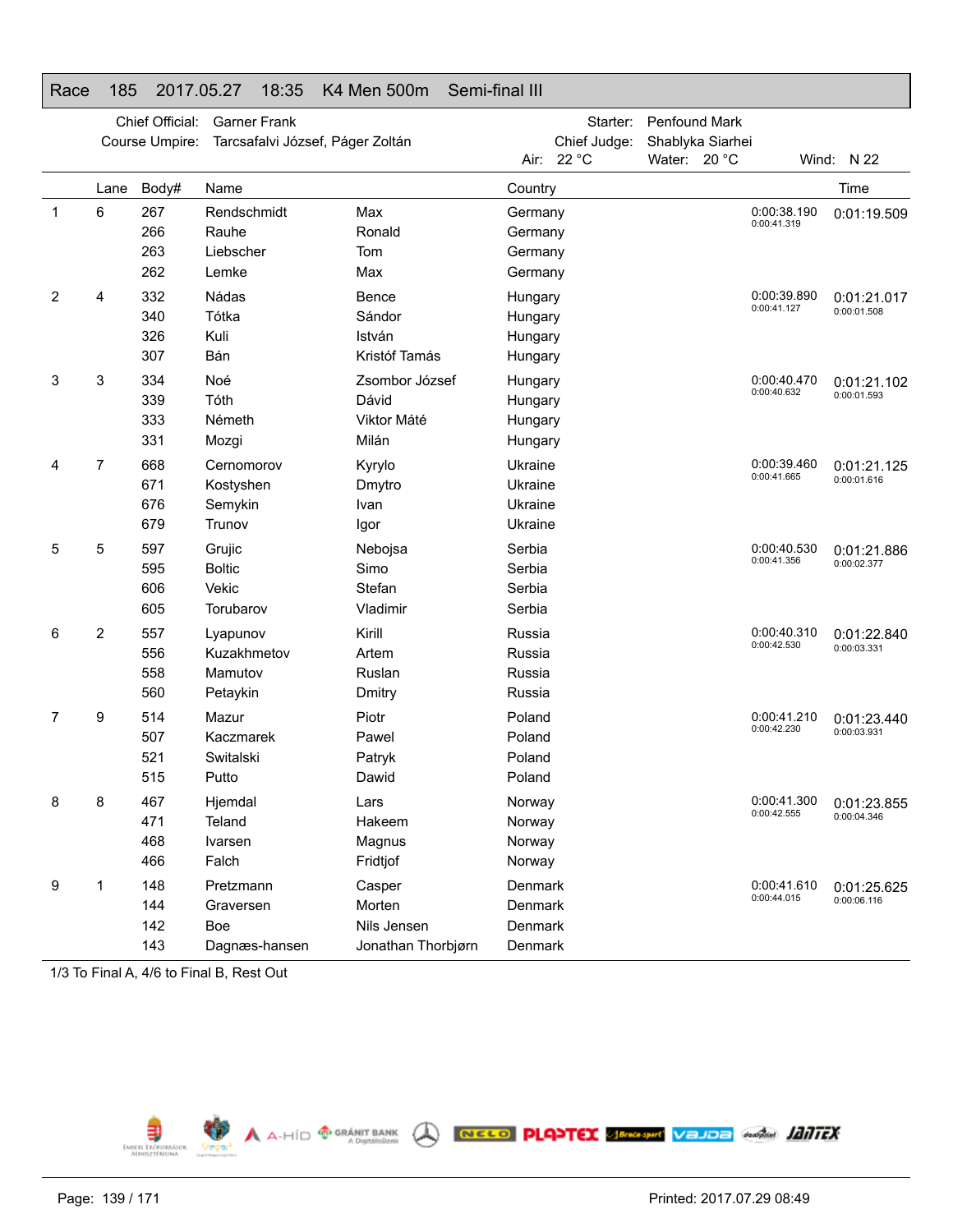### Race 186 2017.05.28 09:10 C1 Men 200m Final B

|   |      | Chief Official:<br>Course Umpire: | <b>Garner Frank</b><br>Avar Tamás, Páger Zoltán, Thurmer<br>Geza, Naughton Connie, Tarcsafalvi<br>József, Toth George |                     | Starter:<br>Janza Peter<br>Chief Judge:<br>Shablyka Siarhei<br>18 $^{\circ}$ C<br>Water: 20 °C<br>Air: I | Wind: $N$ 13               |
|---|------|-----------------------------------|-----------------------------------------------------------------------------------------------------------------------|---------------------|----------------------------------------------------------------------------------------------------------|----------------------------|
|   | Lane | Body#                             | Name                                                                                                                  |                     | Country                                                                                                  | Time                       |
|   | 4    | 44                                | Queiroz Dos Santos                                                                                                    | Isaquias            | Brazil                                                                                                   | 0:00:38.824                |
| 2 | 8    | 667                               | Borovyk                                                                                                               | Oleh                | Ukraine                                                                                                  | 0:00:39.247<br>0:00:00.423 |
| 3 | 3    | 513                               | Lubniewski                                                                                                            | <b>Michal Marek</b> | Poland                                                                                                   | 0:00:39.340<br>0:00:00.516 |
| 4 | 6    | 233                               | Malania                                                                                                               | Murman              | Georgia                                                                                                  | 0:00:40.224<br>0:00:01.400 |
| 5 | 5    | 674                               | Maksymchuk                                                                                                            | Oleksandr           | Ukraine                                                                                                  | 0:00:40.563<br>0:00:01.739 |
| 6 | 9    | 120                               | Dvořák                                                                                                                | Filip               | Czech Republic                                                                                           | 0:00:41.155<br>0:00:02.331 |
| 7 | 1    | 700                               | Guliev                                                                                                                | Artur               | Uzbekistan                                                                                               | 0:00:41.417<br>0:00:02.593 |
| 8 | 7    | 716                               | Juraev                                                                                                                | Kudrat              | Uzbekistan                                                                                               | 0:00:41.647<br>0:00:02.823 |
| 9 | 2    | 275                               | <b>Dimopoulos</b>                                                                                                     | Stefanos            | Greece                                                                                                   | 0:00:42.940<br>0:00:04.116 |

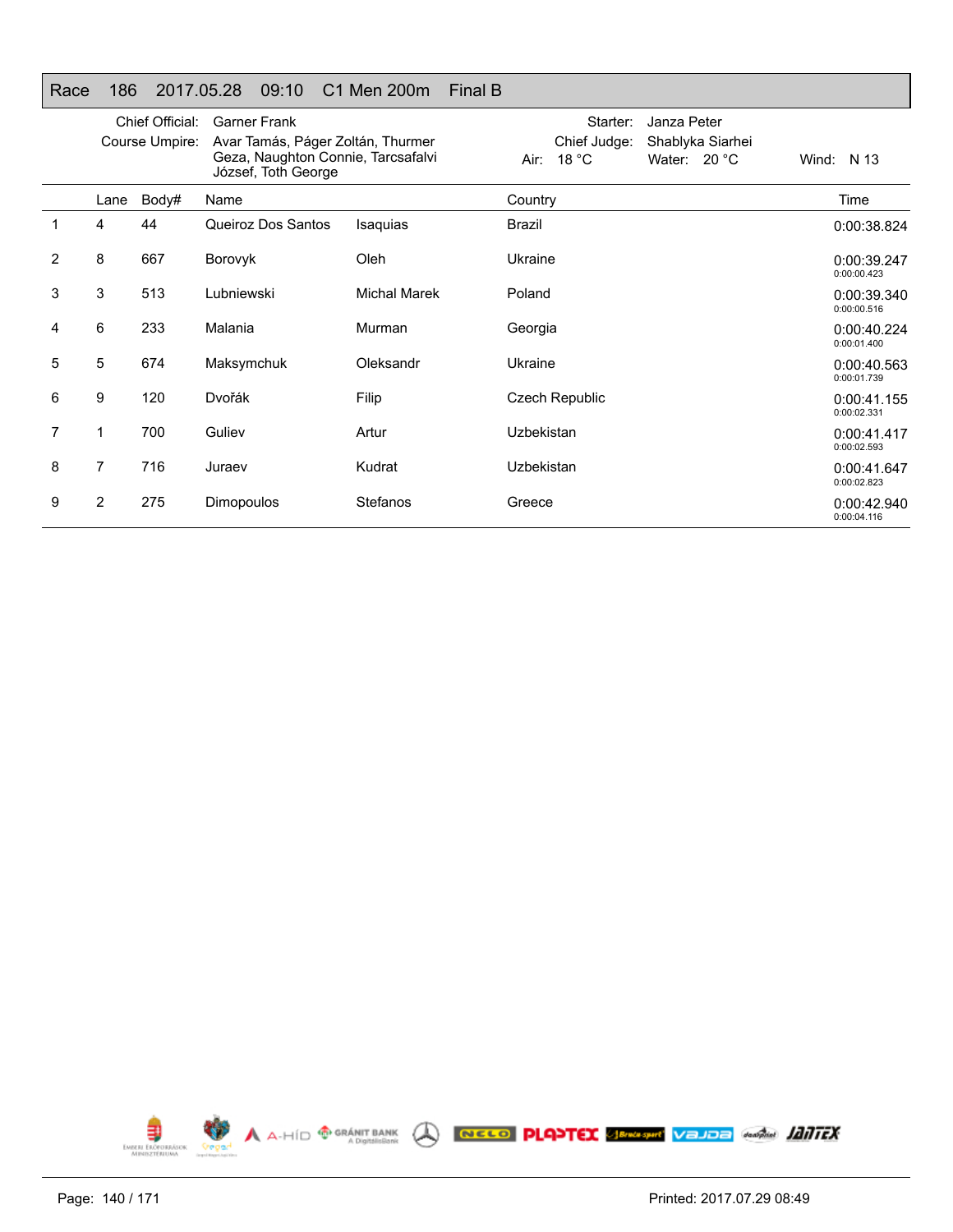## Race 187 2017.05.28 09:15 K1 Women 200m Final C

|                |                | Chief Official: | <b>Garner Frank</b>                                       |                    | Starter:<br><b>Penfound Mark</b> |                            |
|----------------|----------------|-----------------|-----------------------------------------------------------|--------------------|----------------------------------|----------------------------|
|                |                | Course Umpire:  | Avar Tamás, Páger Zoltán, Thurmer                         |                    | Chief Judge:<br>Shablyka Siarhei |                            |
|                |                |                 | Geza, Naughton Connie, Tarcsafalvi<br>József, Toth George |                    | Air: $18 °C$<br>Water: $20 °C$   | Wind: N 13                 |
|                | Lane           | Body#           | Name                                                      |                    | Country                          | Time                       |
| 1              | 6              | 218             | Walker                                                    | Jessica            | <b>Great Britain</b>             | 0:00:40.650                |
| $\overline{2}$ | 3              | 304             | Vad                                                       | Ninetta            | Hungary                          | 0:00:40.658<br>0:00:00.008 |
| 3              | $\overline{2}$ | 187             | Jamelot                                                   | Lea                | France                           | 0:00:41.365<br>0:00:00.715 |
| 4              | 5              | 23              | Schwarz                                                   | Viktoria           | Austria                          | 0:00:41.589<br>0:00:00.939 |
| 5              | 8              | 363             | Egan                                                      | <b>Jennifer</b>    | Ireland                          | 0:00:41.689<br>0:00:01.039 |
| 6              | 9              | 569             | Chen                                                      | Jiexian, Stephenie | Singapore                        | 0:00:41.835<br>0:00:01.185 |
| 7              | 1              | 532             | Van Tonder                                                | Esti               | South Africa                     | 0:00:43.004<br>0:00:02.354 |
| 8              | 4              | 117             | Slivanska                                                 | Katerina           | <b>Czech Republic</b>            | 0:00:43.150<br>0:00:02.500 |
|                | 7              | 413             | Klinova                                                   | Inna               | Kazakhstan                       | Disqualified               |
|                |                |                 |                                                           |                    |                                  |                            |

Lane 7 did not start! Boat 7.disqualified!

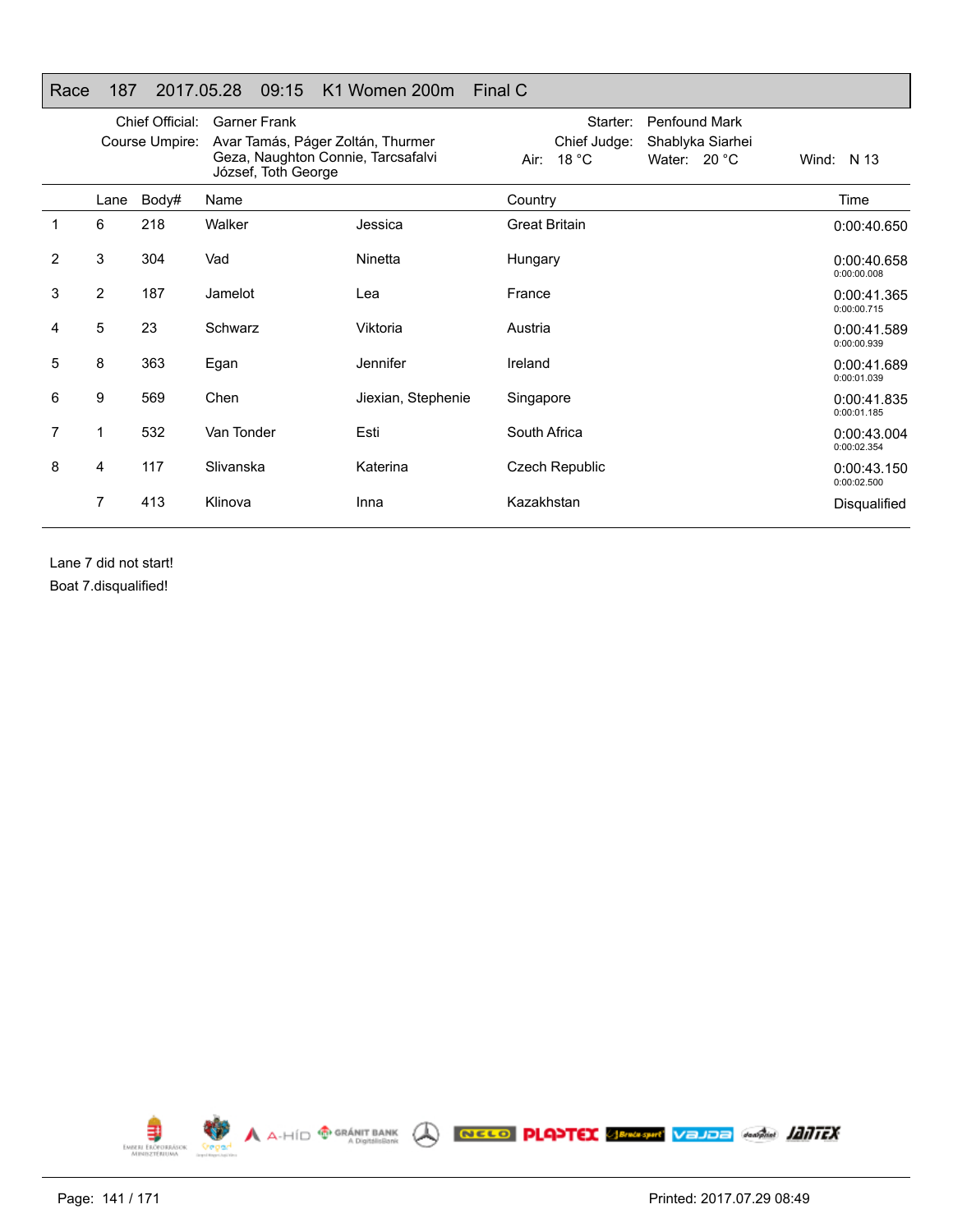## Race 188 2017.05.28 09:20 K1 Women 200m Final B

|   | Chief Official:<br>Course Umpire: |       | <b>Garner Frank</b>                                                                            |                 | Starter:<br><b>Penfound Mark</b>            |                            |
|---|-----------------------------------|-------|------------------------------------------------------------------------------------------------|-----------------|---------------------------------------------|----------------------------|
|   |                                   |       | Avar Tamás, Páger Zoltán, Thurmer<br>Geza, Naughton Connie, Tarcsafalvi<br>József, Toth George |                 | Chief Judge:<br>Shablyka Siarhei            |                            |
|   |                                   |       |                                                                                                |                 | 18 $^{\circ}$ C<br>Water: $20 °C$<br>Air: I | Wind: N 13                 |
|   | Lane                              | Body# | Name                                                                                           |                 | Country                                     | Time                       |
|   | 6                                 | 593   | Starovic                                                                                       | Milica          | Serbia                                      | 0:00:40.092                |
| 2 | 8                                 | 56    | Langlois                                                                                       | Andreanne       | Canada                                      | 0:00:40.392<br>0:00:00.300 |
| 3 | 5                                 | 664   | Todorova                                                                                       | Anastasija      | Ukraine                                     | 0:00:41.008<br>0:00:00.916 |
| 4 | 2                                 | 499   | Wlodarczyk                                                                                     | Dominika        | Poland                                      | 0:00:41.069<br>0:00:00.977 |
| 5 | 7                                 | 60    | Russell                                                                                        | Michelle Louise | Canada                                      | 0:00:41.115<br>0:00:01.023 |
| 6 | 4                                 | 9     | Brigden-jones                                                                                  | Jo              | Australia                                   | 0:00:41.131<br>0:00:01.039 |
| 7 | 9                                 | 632   | Wikberg                                                                                        | Moa             | Sweden                                      | 0:00:41.692<br>0:00:01.600 |
| 8 | 1                                 | 465   | Solhaug                                                                                        | Marte           | Norway                                      | 0:00:41.885<br>0:00:01.793 |
| 9 | 3                                 | 349   | Hakimimoghaddam                                                                                | Arezou          | Iran                                        | 0:00:42.808<br>0:00:02.716 |

| Race           | 189            |                                   | 09:25<br>2017.05.28                        | C1 Women 200m                                                           | Final C                                                                                            |                            |
|----------------|----------------|-----------------------------------|--------------------------------------------|-------------------------------------------------------------------------|----------------------------------------------------------------------------------------------------|----------------------------|
|                |                | Chief Official:<br>Course Umpire: | <b>Garner Frank</b><br>József, Toth George | Avar Tamás, Páger Zoltán, Thurmer<br>Geza, Naughton Connie, Tarcsafalvi | Starter:<br><b>Warren Matt</b><br>Chief Judge:<br>Shablyka Siarhei<br>Air: 18 °C<br>Water: $20 °C$ | Wind: $N$ 13               |
|                | Lane           | Body#                             | Name                                       |                                                                         | Country                                                                                            | Time                       |
|                | 8              | 692                               | Rakhmatova                                 | Dilnoza                                                                 | Uzbekistan                                                                                         | 0:00:49.080                |
| $\overline{2}$ | 6              | 647                               | Thiangkathok                               | Orasa                                                                   | Thailand                                                                                           | 0:00:49.157<br>0:00:00.077 |
| 3              | $\overline{2}$ | 150                               | Coco Rohde                                 | Patricia                                                                | Spain                                                                                              | 0:00:49.303<br>0:00:00.223 |
| 4              | 5              | 91                                | Ma                                         | Yanan                                                                   | China                                                                                              | 0:00:50.357<br>0:00:01.277 |
| 5              | 1              | 230                               | Kerdikashvili                              | Mariam                                                                  | Georgia                                                                                            | 0:00:50.549<br>0:00:01.469 |
| 6              | 7              | 351                               | Raoufi Balgouri                            | Atena                                                                   | Iran                                                                                               | 0:00:50.603<br>0:00:01.523 |
| 7              | 4              | 182                               | Cailleretz                                 | Julie                                                                   | France                                                                                             | 0:00:51.726<br>0:00:02.646 |
| 8              | 9              | 665                               | Zhyliuk                                    | Natalia                                                                 | Ukraine                                                                                            | 0:00:53.341<br>0:00:04.261 |
| 9              | 3              | 589                               | Milic                                      | Nikolina                                                                | Serbia                                                                                             | 0:00:53.603<br>0:00:04.523 |

A A-HID <sup>GRANIT BANK</sup> A **NECO PLAPTEX SERVER VELOR ANGLIS LENTEX** 



€

EMBERL ERÖP

 $\bullet$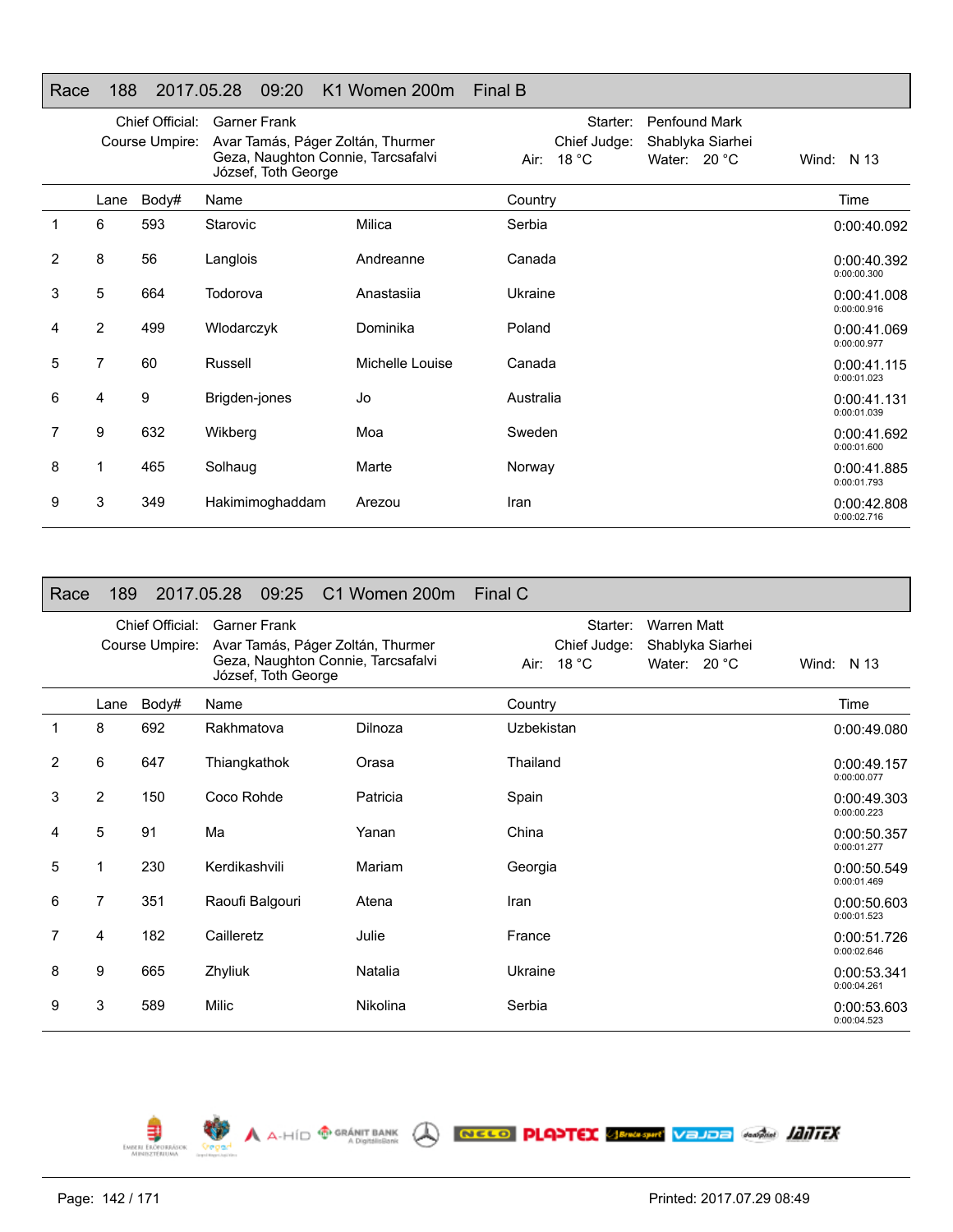### Race 190 2017.05.28 09:30 C1 Women 200m Final B

|   | Course Umpire: |             | Chief Official:<br><b>Garner Frank</b><br>Avar Tamás, Páger Zoltán, Thurmer<br>Geza, Naughton Connie, Tarcsafalvi |           | Starter:<br><b>Warren Matt</b><br>Chief Judge:<br>Shablyka Siarhei<br>18 $^{\circ}$ C<br>Water: 20 °C<br>Air: | Wind: N 13                 |
|---|----------------|-------------|-------------------------------------------------------------------------------------------------------------------|-----------|---------------------------------------------------------------------------------------------------------------|----------------------------|
|   | Lane           |             | József, Toth George<br>Name                                                                                       |           |                                                                                                               | Time                       |
|   | 5              | Body#<br>36 | Conceição Do<br>Nascimento                                                                                        | Valdenice | Country<br><b>Brazil</b>                                                                                      | 0:00:45.931                |
| 2 | 9              | 184         | Dorange                                                                                                           | Eugénie   | France                                                                                                        | 0:00:47.869<br>0:00:01.938 |
| 3 | 7              | 485         | <b>Borowska</b>                                                                                                   | Dorota    | Poland                                                                                                        | 0:00:48.061<br>0:00:02.130 |
| 4 | 8              | 693         | Tsoy                                                                                                              | Yuliya    | Uzbekistan                                                                                                    | 0:00:48.154<br>0:00:02.223 |
| 5 | 6              | 113         | Ježová                                                                                                            | Jana      | Czech Republic                                                                                                | 0:00:48.884<br>0:00:02.953 |
| 6 | 3              | 542         | Kazakova                                                                                                          | Maria     | Russia                                                                                                        | 0:00:48.900<br>0:00:02.969 |
| 7 | 1              | 496         | Stanny                                                                                                            | Magda     | Poland                                                                                                        | 0:00:48.954<br>0:00:03.023 |
| 8 | 4              | 157         | Paniagua                                                                                                          | Adriana   | Spain                                                                                                         | 0:00:49.100<br>0:00:03.169 |
| 9 | 2              | 418         | Yemelyanova                                                                                                       | Sofya     | Kazakhstan                                                                                                    | 0:00:50.277<br>0:00:04.346 |

| Race | 191  |                                   | 09:35<br>2017.05.28                                                                                                   | K1 Men 200m    | Final C   |                                             |                                                   |                            |
|------|------|-----------------------------------|-----------------------------------------------------------------------------------------------------------------------|----------------|-----------|---------------------------------------------|---------------------------------------------------|----------------------------|
|      |      | Chief Official:<br>Course Umpire: | <b>Garner Frank</b><br>Avar Tamás, Páger Zoltán, Thurmer<br>Geza, Naughton Connie, Tarcsafalvi<br>József, Toth George |                | Air:      | Starter:<br>Chief Judge:<br>19 $^{\circ}$ C | Janza Peter<br>Shablyka Siarhei<br>Water: $20 °C$ | Wind: $N$ 11               |
|      | Lane | Body#                             | Name                                                                                                                  |                | Country   |                                             |                                                   | Time                       |
|      | 4    | 602                               | Novakovic                                                                                                             | Marko          | Serbia    |                                             |                                                   | 0:00:34.712                |
| 2    | 7    | 377                               | Bertolini                                                                                                             | Michele        | Italy     |                                             |                                                   | 0:00:34.766<br>0:00:00.054 |
| 3    | 8    | 642                               | Sandbacka                                                                                                             | Erik           | Sweden    |                                             |                                                   | 0:00:34.958<br>0:00:00.246 |
| 4    | 9    | 180                               | Vettanen                                                                                                              | <b>Niklas</b>  | Finland   |                                             |                                                   | 0:00:35.158<br>0:00:00.446 |
| 5    | 3    | 668                               | Cernomorov                                                                                                            | Kyrylo         | Ukraine   |                                             |                                                   | 0:00:35.204<br>0:00:00.492 |
| 6    | 5    | 401                               | Spotti                                                                                                                | Riccardo Maria | Italy     |                                             |                                                   | 0:00:35.250<br>0:00:00.538 |
| 7    | 1    | 507                               | Kaczmarek                                                                                                             | Pawel          | Poland    |                                             |                                                   | 0:00:35.512<br>0:00:00.800 |
| 8    | 2    | 41                                | Freitas Da Silva                                                                                                      | Edson Isaias   | Brazil    |                                             |                                                   | 0:00:35.666<br>0:00:00.954 |
| 9    | 6    | 18                                | Mcintyre                                                                                                              | Robert         | Australia |                                             |                                                   | 0:00:36.773<br>0:00:02.061 |

A A-HÍD <sup>@ GRÁNIT BANK</sup> A **NECED PLANTEX SEPARAM VEJDE Anglia 1217FX** 

EMBERL ERÖFORNÁS

 $\bullet$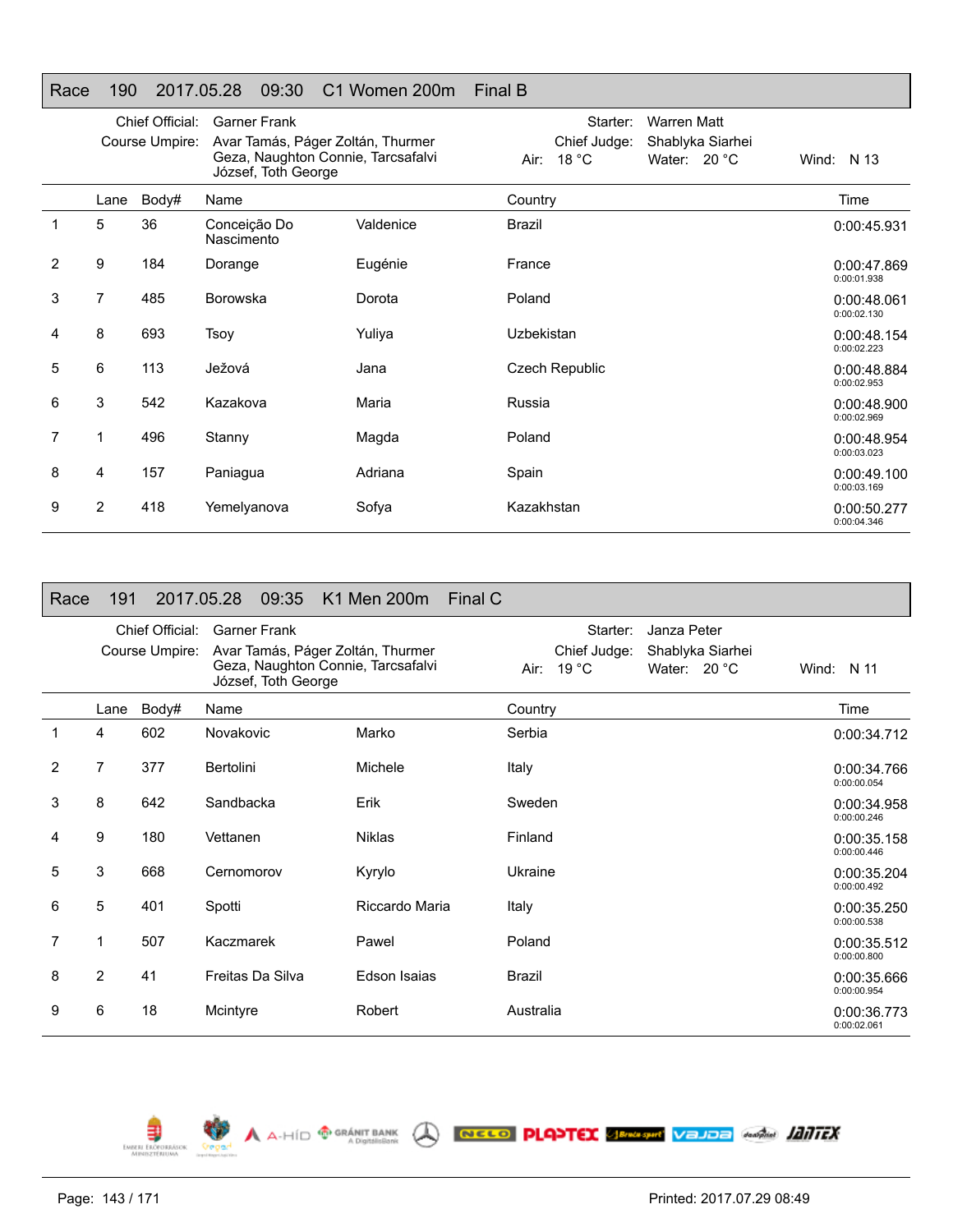### Race 192 2017.05.28 09:40 K1 Men 200m Final B

|   | Chief Official:<br>Course Umpire: |       | <b>Garner Frank</b><br>Avar Tamás, Páger Zoltán, Thurmer<br>Geza, Naughton Connie, Tarcsafalvi<br>József, Toth George |               | Starter:<br>Janza Peter<br>Shablyka Siarhei<br>Chief Judge:<br>Air: 19 °C<br>Water: $20 °C$ | Wind: N 11.1               |
|---|-----------------------------------|-------|-----------------------------------------------------------------------------------------------------------------------|---------------|---------------------------------------------------------------------------------------------|----------------------------|
|   | Lane                              | Body# | Name                                                                                                                  |               | Country                                                                                     | Time                       |
|   | 1                                 | 310   | Birkás                                                                                                                | <b>Balázs</b> | Hungary                                                                                     | 0:00:34.343                |
| 2 | 4                                 | 317   | Horváth                                                                                                               | Bence         | Hungary                                                                                     | 0:00:34.412<br>0:00:00.069 |
| 3 | 8                                 | 638   | Menning                                                                                                               | Petter        | Sweden                                                                                      | 0:00:34.566<br>0:00:00.223 |
| 4 | 9                                 | 679   | Trunov                                                                                                                | Igor          | Ukraine                                                                                     | 0:00:34.619<br>0:00:00.276 |
| 5 | 5                                 | 453   | Seja                                                                                                                  | Arturas       | Lithuania                                                                                   | 0:00:34.681<br>0:00:00.338 |
| 6 | 6                                 | 46    | Dushev                                                                                                                | Kristian      | <b>Bulgaria</b>                                                                             | 0:00:35.119<br>0:00:00.776 |
| 7 | 3                                 | 32    | Delombaerde                                                                                                           | Jonathan      | <b>Belgium</b>                                                                              | 0:00:35.204<br>0:00:00.861 |
| 8 | 7                                 | 437   | Cho                                                                                                                   | Gwanghee      | Korea                                                                                       | 0:00:35.412<br>0:00:01.069 |
| 9 | $\overline{2}$                    | 17    | Goble                                                                                                                 | Matthew       | Australia                                                                                   | 0:00:35.489<br>0:00:01.146 |

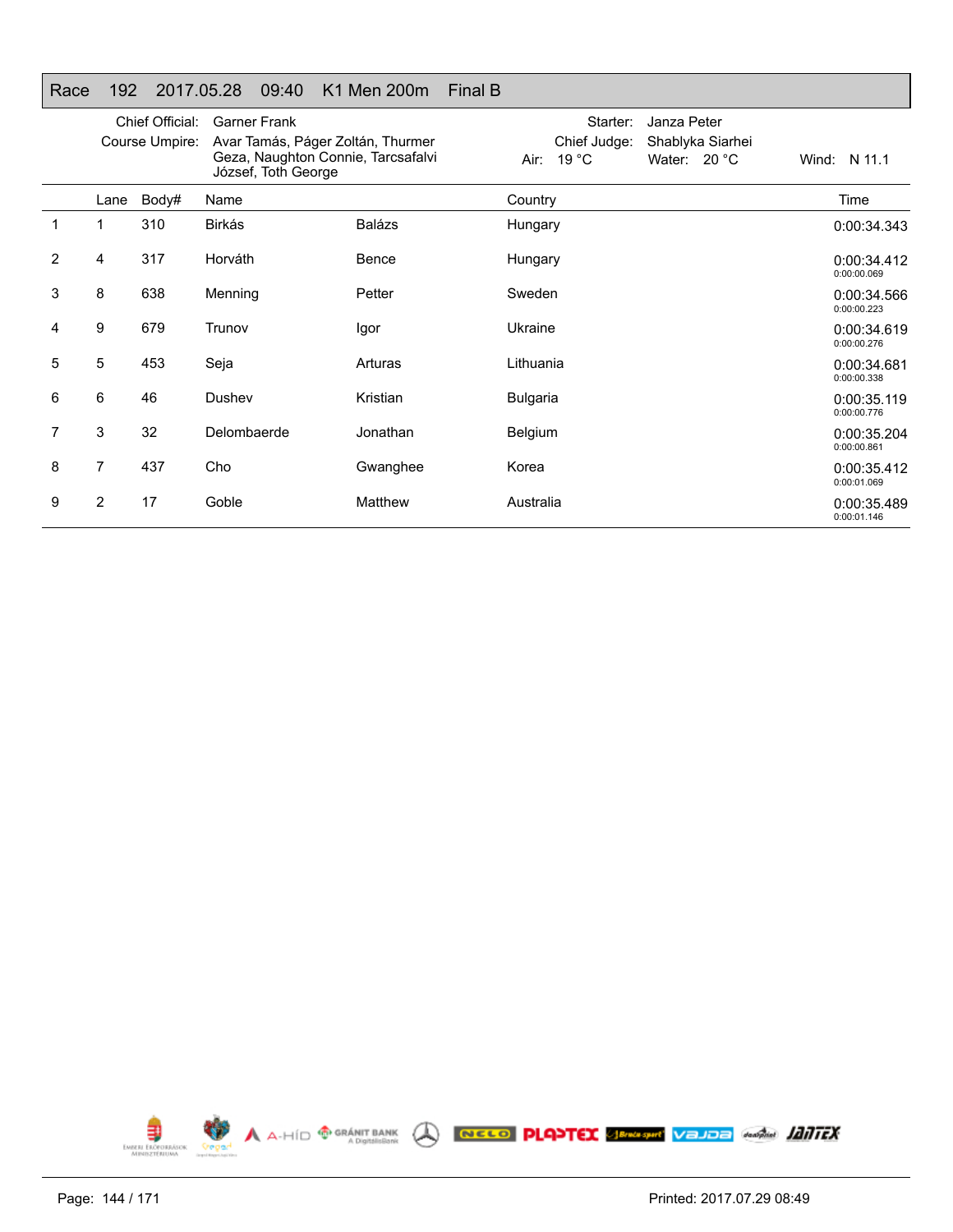### Race 193 2017.05.28 09:50 K2 Women 500m Final B

|   |                | Chief Official:<br>Course Umpire: | <b>Garner Frank</b><br>Toth George, Naughton Connie |                         | Starter:<br>Chief Judge:<br>19 °C<br>Air: | <b>Penfound Mark</b><br>Shablyka Siarhei<br>Water: $20 °C$ |                            | Wind: $N$ 11               |
|---|----------------|-----------------------------------|-----------------------------------------------------|-------------------------|-------------------------------------------|------------------------------------------------------------|----------------------------|----------------------------|
|   | Lane           | Body#                             | Name                                                |                         | Country                                   |                                                            |                            | Time                       |
| 1 | 5              | 30<br>31                          | <b>Broekx</b><br>Peters                             | Lize<br>Hermien         | Belgium<br>Belgium                        |                                                            | 0:00:48.140<br>0:00:52.506 | 0:01:40.646                |
| 2 | 6              | 238<br>242                        | Fritz<br>Krankemann                                 | Jasmin<br>Nina          | Germany<br>Germany                        |                                                            | 0:00:50.861<br>0:00:51.531 | 0:01:42.392<br>0:00:01.746 |
| 3 | 8              | 629<br>632                        | Johansson<br>Wikberg                                | Karin<br>Moa            | Sweden<br>Sweden                          |                                                            | 0:00:50.118<br>0:00:53.635 | 0:01:43.753<br>0:00:03.107 |
| 4 |                | 499<br>490                        | Wlodarczyk<br>Lisiecka                              | Dominika<br>Martyna     | Poland<br>Poland                          |                                                            | 0:00:50.330<br>0:00:53.562 | 0:01:43.892<br>0:00:03.246 |
| 5 | $\overline{2}$ | 415<br>411                        | Podoinikova<br>Ananchenko                           | Irina<br>Zoya           | Kazakhstan<br>Kazakhstan                  |                                                            | 0:00:50.337<br>0:00:53.786 | 0:01:44.123<br>0:00:03.477 |
| 6 | 3              | 491<br>489                        | Markiewicz<br>Lis                                   | Karolina<br>Julia       | Poland<br>Poland                          |                                                            | 0:00:50.899<br>0:00:53.431 | 0:01:44.330<br>0:00:03.684 |
| 7 | 7              | 100<br>101                        | Molina Zuluaga<br>Muñoz Rua                         | <b>Diexe</b><br>Tatiana | Colombia<br>Colombia                      |                                                            | 0:00:50.816<br>0:00:53.599 | 0:01:44.415<br>0:00:03.769 |
| 8 | 4              | 483<br>477                        | Thompson<br>Cole                                    | <b>Kim</b><br>Rebecca   | New Zealand<br>New Zealand                |                                                            | 0:00:52.035<br>0:00:56.072 | 0:01:48.107<br>0:00:07.461 |
| 9 | 9              | 293<br>718                        | Lucz<br>Nagy                                        | Dóra<br>Flóra           | Hungary<br>Hungary                        |                                                            | 0:00:55.344<br>0:00:58.079 | 0:01:53.423<br>0:00:12.777 |

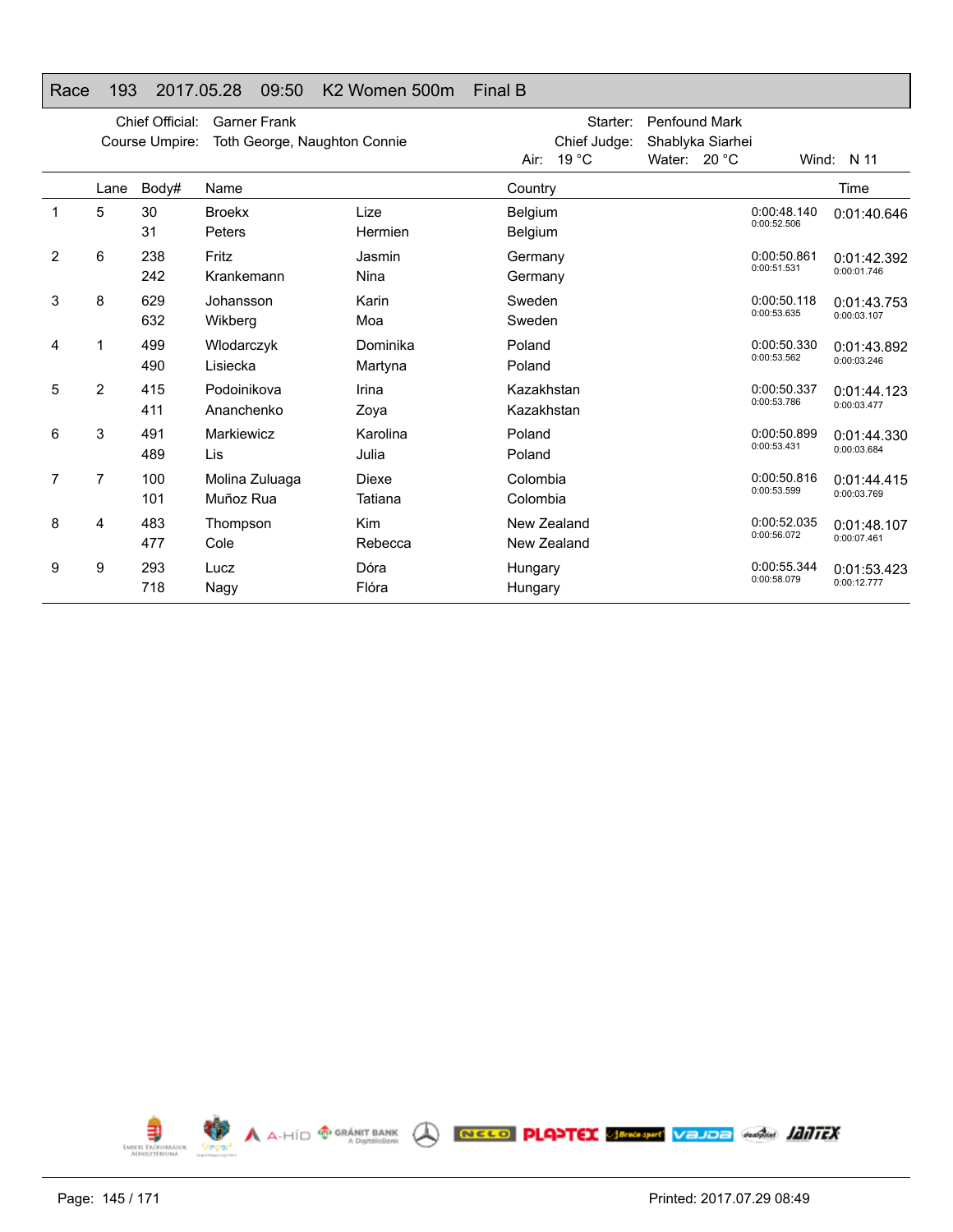#### Race 194 2017.05.28 09:55 K1 Men 500m Final C

|   |                | Chief Official: | <b>Garner Frank</b>              |          | Starter:                | <b>Warren Matt</b> |                            |                            |
|---|----------------|-----------------|----------------------------------|----------|-------------------------|--------------------|----------------------------|----------------------------|
|   |                | Course Umpire:  | Tarcsafalvi József, Páger Zoltán |          | Chief Judge:            | Shablyka Siarhei   |                            |                            |
|   |                |                 |                                  |          | 19 $^{\circ}$ C<br>Air: | Water: 20 °C       |                            | Wind: $N$ 11               |
|   | Lane           | Body#           | Name                             |          | Country                 |                    |                            | Time                       |
|   |                | 425             | Tokarnitskyi                     | Sergei   | Kazakhstan              |                    | 0:00:47.282<br>0:00:52.212 | 0:01:39.494                |
| 2 | 4              | 639             | Nathell                          | Martin   | Sweden                  |                    | 0:00:47.714<br>0:00:52.165 | 0:01:39.879<br>0:00:00.385 |
| 3 | 2              | 268             | Reuschenbach                     | Lukas    | Germany                 |                    | 0:00:48.273<br>0:00:52.813 | 0:01:41.086<br>0:00:01.592 |
| 4 | 8              | 622             | Michálek                         | Matej    | Slovakia                |                    | 0:00:49.300<br>0:00:51.871 | 0:01:41.171<br>0:00:01.677 |
| 5 | 3              | 611             | Wyss                             | Fabio    | Switzerland             |                    | 0:00:50.086<br>0:00:51.254 | 0:01:41.340<br>0:00:01.846 |
| 6 | $\overline{7}$ | 42              | Junior Souta                     | Vagner   | <b>Brazil</b>           |                    | 0:00:47.641<br>0:00:54.522 | 0:01:42.163<br>0:00:02.669 |
| 7 | 6              | 610             | Summermatter                     | Andri    | Switzerland             |                    | 0:00:49.794<br>0:00:52.492 | 0:01:42.286<br>0:00:02.792 |
| 8 | 5              | 581             | Apollonio                        | Alan     | Slovenia                |                    | 0:00:51.072<br>0:00:51.276 | 0:01:42.348<br>0:00:02.854 |
| 9 | 9              | 28              | Javadov                          | Mirnazim | Azerbaijan              |                    | 0:00:50.039<br>0:00:59.078 | 0:01:49.117<br>0:00:09.623 |

| Race | 195            |                                   | 2017.05.28   | 10:00               |                          | K1 Men 500m | Final B |                 |                                        |                             |                  |                            |                            |
|------|----------------|-----------------------------------|--------------|---------------------|--------------------------|-------------|---------|-----------------|----------------------------------------|-----------------------------|------------------|----------------------------|----------------------------|
|      |                | Chief Official:<br>Course Umpire: |              | <b>Garner Frank</b> | Thurmer Geza, Avar Tamás |             |         |                 | Starter:<br>Chief Judge:<br>Air: 20 °C | Warren Matt<br>Water: 20 °C | Shablyka Siarhei |                            | Wind: N 14.8               |
|      | Lane           | Body#                             | Name         |                     |                          |             |         | Country         |                                        |                             |                  |                            | Time                       |
| 1    | 8              | 132                               | Zavrel       |                     |                          | Jakub       |         |                 | <b>Czech Republic</b>                  |                             |                  | 0:00:49.212<br>0:00:49.277 | 0:01:38.489                |
| 2    | 9              | 198                               | Carre        |                     |                          | Cyrille     |         | France          |                                        |                             |                  | 0:00:49.539<br>0:00:49.250 | 0:01:38.789<br>0:00:00.300 |
| 3    | 5              | 47                                | Kirchev      |                     |                          | Miroslav    |         | <b>Bulgaria</b> |                                        |                             |                  | 0:00:48.451<br>0:00:50.954 | 0:01:39.405<br>0:00:00.916 |
| 4    | 4              | 256                               | Hoff         |                     |                          | Max         |         | Germany         |                                        |                             |                  | 0:00:48.945<br>0:00:50.652 | 0:01:39.597<br>0:00:01.108 |
| 5    | 7              | 527                               | Pimenta      |                     |                          | Fernando    |         | Portugal        |                                        |                             |                  | 0:00:48.881<br>0:00:50.878 | 0:01:39.759<br>0:00:01.270 |
| 6    | 6              | 107                               | Novaković    |                     |                          | Antun       |         | Croatia         |                                        |                             |                  | 0:00:47.338<br>0:00:52.782 | 0:01:40.120<br>0:00:01.631 |
| 7    | $\overline{2}$ | 517                               | Siemionowski |                     |                          | Piotr       |         | Poland          |                                        |                             |                  | 0:00:47.674<br>0:00:53.462 | 0:01:41.136<br>0:00:02.647 |
| 8    | 1              | 615                               | <b>Botek</b> |                     |                          | Adam        |         | Slovakia        |                                        |                             |                  | 0:00:49.502<br>0:00:53.834 | 0:01:43.336<br>0:00:04.847 |
| 9    | 3              | 521                               | Switalski    |                     |                          | Patryk      |         | Poland          |                                        |                             |                  | 0:00:51.109<br>0:00:58.319 | 0:01:49.428<br>0:00:10.939 |

A A-HÍD <sup>@ GRÁNIT BANK</sup> ( **NECO PLANTEX SEPARATION** VEJDE GARAGE *HATTEX* 

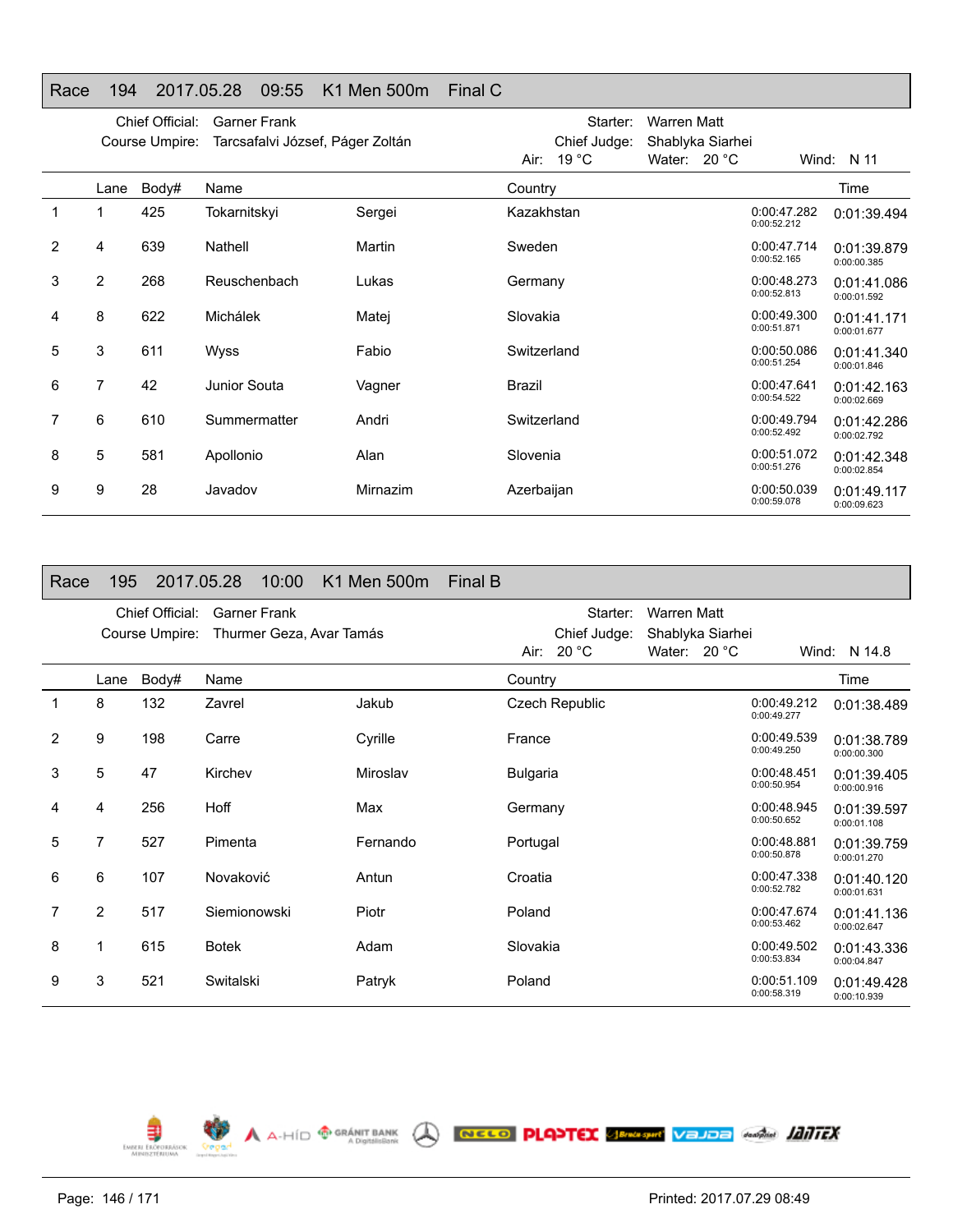# Race 196 2017.05.28 10:05 C2 Men 500m Final B

|                |                | Chief Official:<br>Course Umpire: | <b>Garner Frank</b><br>Toth George, Naughton Connie |                  |                                | Starter:<br>Chief Judge:<br>Air: $20 °C$ | <b>Penfound Mark</b><br>Shablyka Siarhei<br>Water: 20 °C | Wind:                      | N 15                       |
|----------------|----------------|-----------------------------------|-----------------------------------------------------|------------------|--------------------------------|------------------------------------------|----------------------------------------------------------|----------------------------|----------------------------|
|                | Lane           | Body#                             | Name                                                |                  | Country                        |                                          |                                                          |                            | Time                       |
| 1              | 5              | 501<br>504                        | <b>Barniak</b><br>Glazunow                          | Tomasz<br>Wiktor | Poland<br>Poland               |                                          |                                                          | 0:00:48.855<br>0:00:50.552 | 0:01:39.407                |
| $\overline{2}$ | $\overline{7}$ | 336<br>314                        | Sarudi<br>Fekete                                    | Pál<br>Ádám      | Hungary<br>Hungary             |                                          |                                                          | 0:00:49.141<br>0:00:51.443 | 0:01:40.584<br>0:00:01.177 |
| 3              | 4              | 259<br>269                        | Kiraj<br>Scheibner                                  | Stefan<br>Conrad | Germany<br>Germany             |                                          |                                                          | 0:00:48.951<br>0:00:52.425 | 0:01:41.376<br>0:00:01.969 |
| 4              | 1              | 342<br>341                        | Vasbányai<br>Varga                                  | Henrik<br>Dávid  | Hungary<br>Hungary             |                                          |                                                          | 0:00:50.095<br>0:00:51.643 | 0:01:41.738<br>0:00:02.331 |
| 5              | 6              | 460<br>459                        | Sprincean<br><b>Nuta</b>                            | llie<br>Oleg     | Moldova<br>Moldova             |                                          |                                                          | 0:00:49.475<br>0:00:52.332 | 0:01:41.807<br>0:00:02.400 |
| 6              | 3              | 38<br>40                          | De Souza Silva<br>Ferreira Dos Santos               | Erlon<br>Maico   | <b>Brazil</b><br><b>Brazil</b> |                                          |                                                          | 0:00:50.943<br>0:00:51.918 | 0:01:42.861<br>0:00:03.454 |
| 7              | 9              | 703<br>706                        | Kochnev<br>Mirbekov                                 | Gerasim<br>Serik | Uzbekistan<br>Uzbekistan       |                                          |                                                          | 0:00:50.781<br>0:00:52.957 | 0:01:43.738<br>0:00:04.331 |
| 8              | $\overline{2}$ | 82<br>72                          | Spence<br>Hodges                                    | Craig<br>Drew    | Canada<br>Canada               |                                          |                                                          | 0:00:50.347<br>0:00:53.729 | 0:01:44.076<br>0:00:04.669 |
| 9              | 8              | 205<br>200                        | Leonard<br>Goubel                                   | Loïc<br>Mathieu  | France<br>France               |                                          |                                                          | 0:00:52.480<br>0:00:54.196 | 0:01:46.676<br>0:00:07.269 |

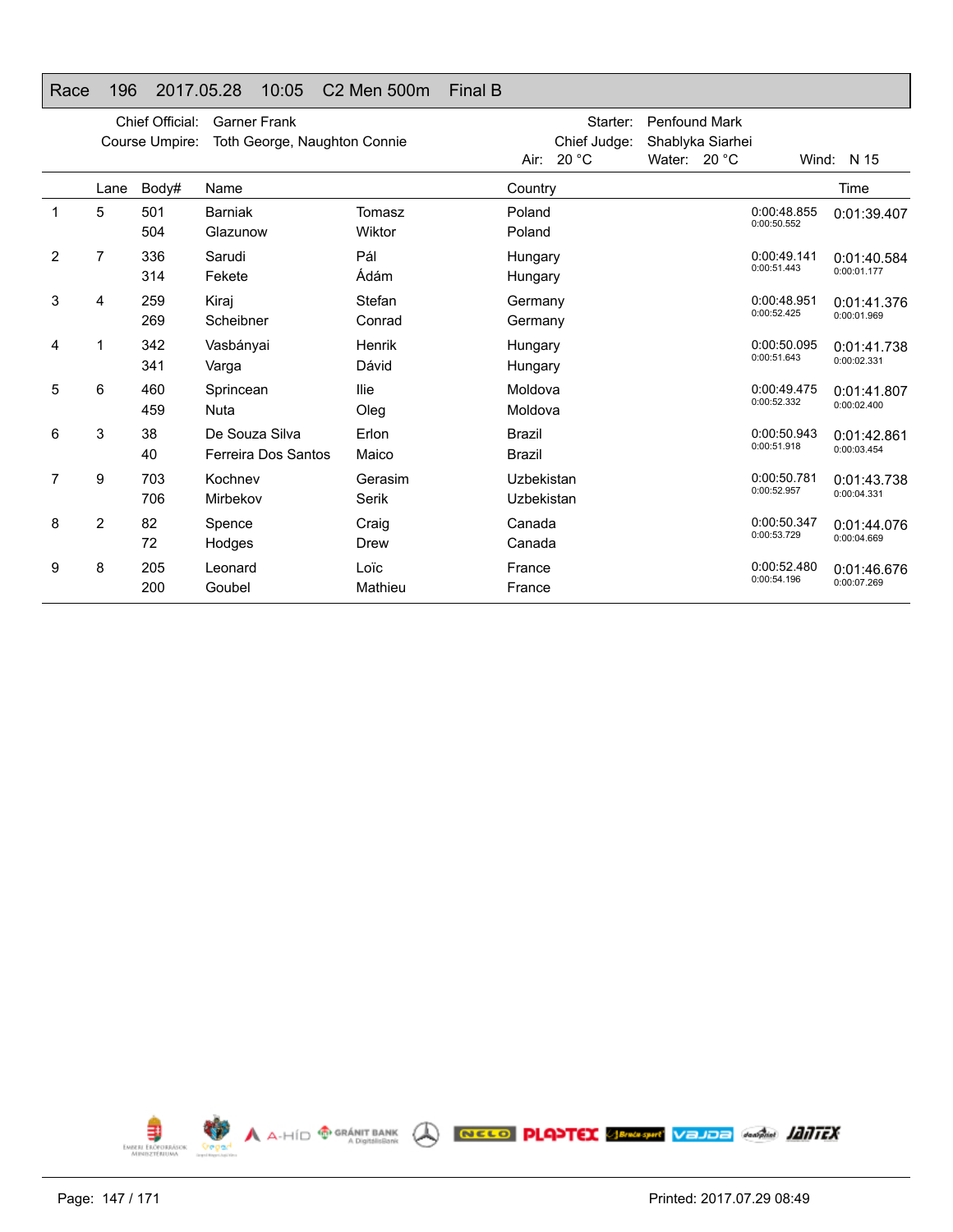# Race 197 2017.05.28 10:10 C2 Women 500m Final B

|                |                | Chief Official:<br>Course Umpire: | <b>Garner Frank</b><br>Tarcsafalvi József, Páger Zoltán |                     |                                              | Starter:<br>Chief Judge:<br>Air: $20 °C$ | <b>Warren Matt</b><br>Water: 20 °C | Shablyka Siarhei |                            | Wind: N 14.8               |
|----------------|----------------|-----------------------------------|---------------------------------------------------------|---------------------|----------------------------------------------|------------------------------------------|------------------------------------|------------------|----------------------------|----------------------------|
|                | Lane           | Body#                             | Name                                                    |                     | Country                                      |                                          |                                    |                  |                            | Time                       |
| 1              | 6              | 89<br>92                          | Li<br>Men                                               | Qi<br>Huan          | China<br>China                               |                                          |                                    |                  | 0:01:01.821<br>0:01:02.486 | 0:02:04.307                |
| $\overline{2}$ | 4              | 157<br>150                        | Paniagua<br>Coco Rohde                                  | Adriana<br>Patricia | Spain<br>Spain                               |                                          |                                    |                  | 0:01:02.620<br>0:01:01.910 | 0:02:04.530<br>0:00:00.223 |
| 3              | $\overline{2}$ | 183<br>184                        | Cattelet<br>Dorange                                     | Anaïs<br>Eugénie    | France<br>France                             |                                          |                                    |                  | 0:01:03.700<br>0:01:01.961 | 0:02:05.661<br>0:00:01.354 |
| 4              | 8              | 496<br>486                        | Stanny<br>Czarnecka                                     | Magda<br>Iwona      | Poland<br>Poland                             |                                          |                                    |                  | 0:01:02.517<br>0:01:04.128 | 0:02:06.645<br>0:00:02.338 |
| 5              | 7              | 210<br>209                        | Gill<br>Fitzhenry                                       | Bethany<br>Afton    | <b>Great Britain</b><br><b>Great Britain</b> |                                          |                                    |                  | 0:01:01.431<br>0:01:05.307 | 0:02:06.738<br>0:00:02.431 |
| 6              | 3              | 217<br>207                        | Tomos<br><b>Bracewell</b>                               | Nia<br>Chloe        | <b>Great Britain</b><br><b>Great Britain</b> |                                          |                                    |                  | 0:01:03.494<br>0:01:03.444 | 0:02:06.938<br>0:00:02.631 |
| 7              | 9              | 418<br>416                        | Yemelyanova<br>Torlopova                                | Sofya<br>Margarita  | Kazakhstan<br>Kazakhstan                     |                                          |                                    |                  | 0:01:03.084<br>0:01:04.807 | 0:02:07.891<br>0:00:03.584 |
| 8              | 5              | 95<br>88                          | Wu<br>Hong                                              | Yuting<br>Shijun    | China<br>China                               |                                          |                                    |                  | 0:01:03.844<br>0:01:04.909 | 0:02:08.753<br>0:00:04.446 |
| 9              | 1              | 351<br>347                        | Raoufi Balgouri<br>Afzali                               | Atena<br>Hiva       | Iran<br>Iran                                 |                                          |                                    |                  | 0:01:07.844<br>0:01:09.686 | 0:02:17.530<br>0:00:13.223 |

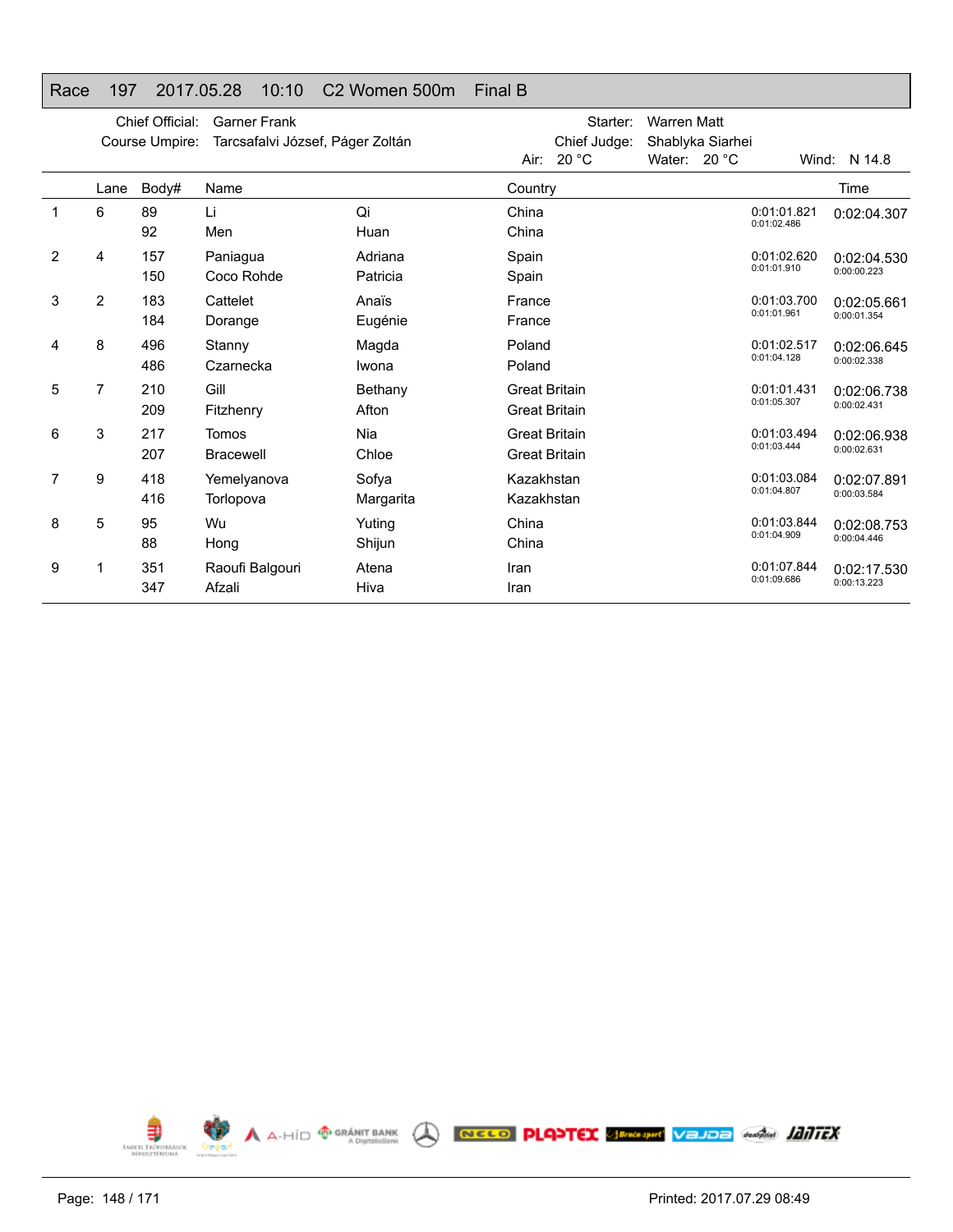#### Race 198 2017.05.28 10:15 K4 Women 500m Final B

|   | Chief Official:<br>Course Umpire: |                          | <b>Garner Frank</b><br>Thurmer Geza, Avar Tamás                |                                                                       |                                                          | Starter:<br>Chief Judge:                                             |              | Janza Peter<br>Shablyka Siarhei |                            |                                          |
|---|-----------------------------------|--------------------------|----------------------------------------------------------------|-----------------------------------------------------------------------|----------------------------------------------------------|----------------------------------------------------------------------|--------------|---------------------------------|----------------------------|------------------------------------------|
|   |                                   |                          |                                                                |                                                                       | Air: I                                                   | 20 °C                                                                | Water: 20 °C |                                 |                            | Wind: N 15                               |
|   | Lane                              | Body#                    | Name                                                           |                                                                       | Country                                                  |                                                                      |              |                                 |                            | Time                                     |
| 1 | 3                                 | 135<br>134<br>141<br>138 | Gravesen<br>Funch<br>Villumsen<br>Knudsen                      | Mette<br>Julie Frølund<br>Ida<br>Pernille Brandstrup                  | Denmark<br>Denmark<br>Denmark<br>Denmark                 |                                                                      |              |                                 | 0:00:47.283<br>0:00:48.125 | 0:01:35.408                              |
| 2 | 6                                 | 63<br>49<br>51<br>53     | <b>Stott</b><br><b>Bissonnette</b><br>Bray-lougheed<br>Davison | Courtney<br>Lisa<br>Alanna<br>Natalie                                 | Canada<br>Canada<br>Canada<br>Canada                     |                                                                      |              |                                 | 0:00:47.685<br>0:00:48.338 | 0:01:36.023<br>0:00:00.615               |
| 3 | 5                                 | 487<br>494<br>495<br>488 | Iskrzycka<br>Paszek<br>Pulawska<br>Kolodziejczyk               | Justyna<br>Paulina<br>Anna<br>Katarzyna                               | Poland<br>Poland<br>Poland<br>Poland                     |                                                                      |              |                                 | 0:00:47.682<br>0:00:48.364 | 0:01:36.046<br>0:00:00.638               |
| 4 | 8                                 | 13<br>14<br>10<br>12     | Mcarthur<br>Roberts<br><b>Bull</b><br><b>Burnett</b>           | Catherine<br>Jaime<br>Alyssa<br>Alyce                                 | Australia<br>Australia<br>Australia<br>Australia         |                                                                      |              |                                 | 0:00:47.178<br>0:00:48.960 | 0:01:36.138<br>0:00:00.730               |
| 5 | 4                                 | 481<br>483<br>477<br>479 | Mcleely<br>Thompson<br>Cole<br>Ford                            | <b>Briar</b><br>Kim<br>Rebecca<br><b>Britney</b>                      | New Zealand<br>New Zealand<br>New Zealand<br>New Zealand |                                                                      |              |                                 | 0:00:49.367<br>0:00:48.941 | 0:01:38.308<br>0:00:02.900               |
| 6 | 7                                 | 238<br>240<br>239<br>242 | Fritz<br>Köther<br>Gebhardt<br>Krankemann                      | Jasmin<br>Katharina<br>Melanie<br>Nina                                | Germany<br>Germany<br>Germany<br>Germany                 |                                                                      |              |                                 | 0:00:48.799<br>0:00:49.978 | 0:01:38.777<br>0:00:03.369               |
| 7 | 2                                 | 111<br>115<br>117<br>116 | Betlachova<br>Krpatova<br>Slivanska<br>Krpatova                | Eliska<br>Jana<br>Katerina<br>Lucie                                   |                                                          | Czech Republic<br>Czech Republic<br>Czech Republic<br>Czech Republic |              |                                 | 0:00:48.341<br>0:00:50.497 | 0:01:38.838<br>0:00:03.430               |
| 8 | 9                                 | 572<br>570<br>569<br>568 | Soh<br>Lee<br>Chen<br>Chen                                     | Sze Ying<br>Wei Ling, Geraldine<br>Jiexian, Stephenie<br>Jiemei Sarah | Singapore<br>Singapore<br>Singapore<br>Singapore         |                                                                      |              |                                 | 0:00:50.193                | 0:00:49.761   0:01:39.954<br>0:00:04.546 |
| 9 | 1                                 | 370<br>374<br>368<br>372 | Cicali<br>Petracca<br>Campana<br>Genzo                         | Susanna<br>Cristina<br>Sofia<br>Francesca                             | Italy<br>Italy<br>Italy<br>Italy                         |                                                                      |              |                                 | 0:00:59.566<br>0:00:44.780 | 0:01:44.346<br>0:00:08.938               |

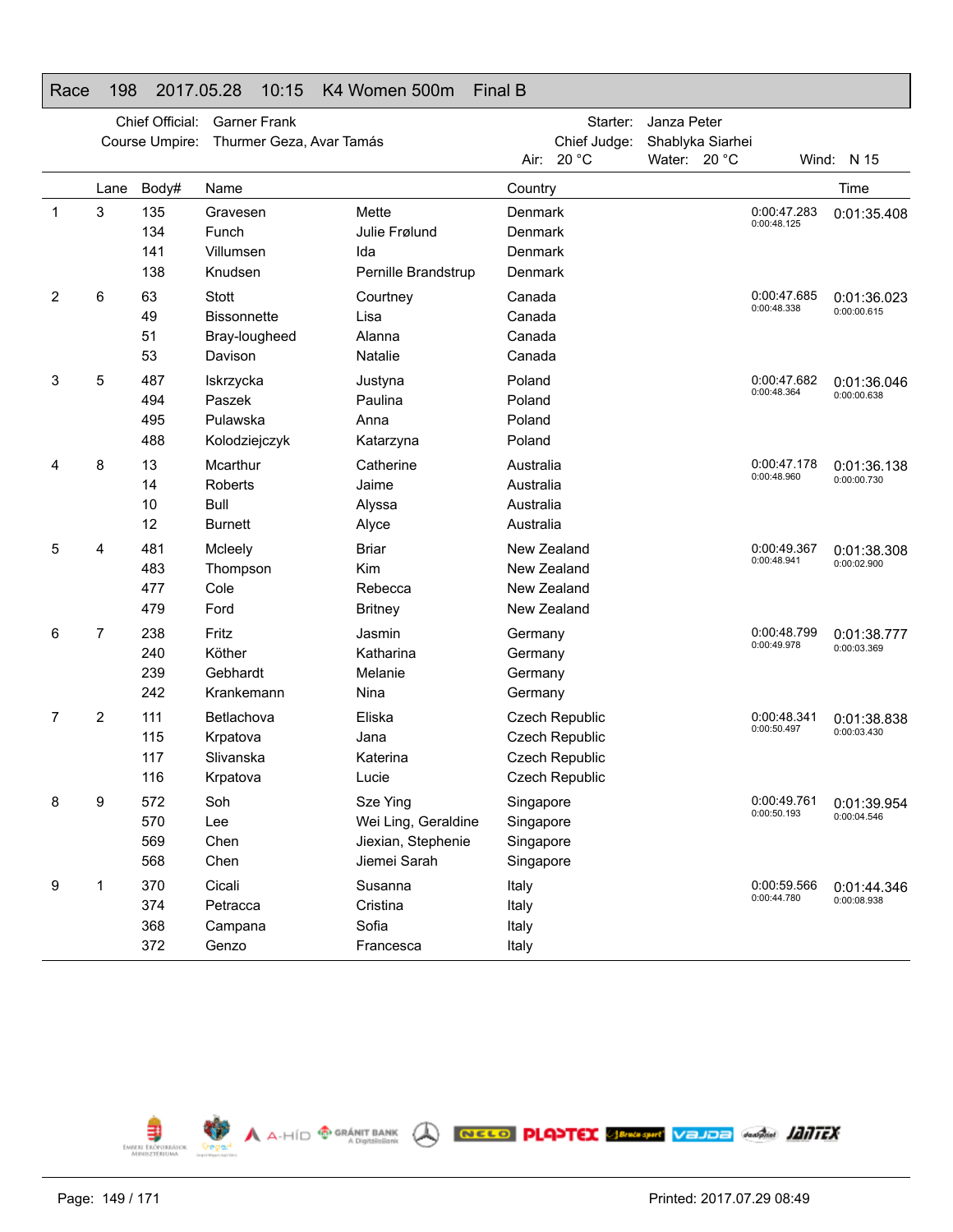# Race 199 2017.05.28 10:25 K4 Men 500m Final B

|   |      | Chief Official:<br>Course Umpire: | <b>Garner Frank</b><br>Toth George, Naughton Connie |                |         | Starter:<br>Chief Judge: | Penfound Mark<br>Shablyka Siarhei |                            |             |
|---|------|-----------------------------------|-----------------------------------------------------|----------------|---------|--------------------------|-----------------------------------|----------------------------|-------------|
|   |      |                                   |                                                     |                |         | Air: 20 °C               | Water: 20 °C                      |                            | Wind: N 15  |
|   | Lane | Body#                             | Name                                                |                | Country |                          |                                   |                            | Time        |
| 1 | 6    | 502                               | <b>Brzezinski</b>                                   | Martin         | Poland  |                          |                                   | 0:00:39.654<br>0:00:40.708 | 0:01:20.362 |
|   |      | 519                               | Stabno                                              | <b>Bartosz</b> | Poland  |                          |                                   |                            |             |
|   |      | 516                               | Rosolski                                            | Rafal          | Poland  |                          |                                   |                            |             |
|   |      | 511                               | Kuczynski                                           | Norbert        | Poland  |                          |                                   |                            |             |
| 2 | 4    | 668                               | Cernomorov                                          | Kyrylo         | Ukraine |                          |                                   | 0:00:39.348<br>0:00:41.760 | 0:01:21.108 |
|   |      | 671                               | Kostyshen                                           | Dmytro         | Ukraine |                          |                                   |                            | 0:00:00.746 |
|   |      | 676                               | Semykin                                             | Ivan           | Ukraine |                          |                                   |                            |             |
|   |      | 679                               | Trunov                                              | Igor           | Ukraine |                          |                                   |                            |             |
| 3 | 3    | 197                               | <b>Burger</b>                                       | Guillaume      | France  |                          |                                   | 0:00:40.130                | 0:01:21.154 |
|   |      | 201                               | Hubert                                              | Etienne        | France  |                          |                                   | 0:00:41.024                | 0:00:00.792 |
|   |      | 202                               | Jouve                                               | Sébastien      | France  |                          |                                   |                            |             |
|   |      | 203                               | Le Floch<br>Decorchemont                            | Guillaume      | France  |                          |                                   |                            |             |
| 4 | 8    | 597                               | Grujic                                              | Nebojsa        | Serbia  |                          |                                   | 0:00:38.430                | 0:01:21.423 |
|   |      | 595                               | <b>Boltic</b>                                       | Simo           | Serbia  |                          |                                   | 0:00:42.993                | 0:00:01.061 |
|   |      | 606                               | Vekic                                               | Stefan         | Serbia  |                          |                                   |                            |             |
|   |      | 605                               | Torubarov                                           | Vladimir       | Serbia  |                          |                                   |                            |             |
| 5 | 9    | 557                               | Lyapunov                                            | Kirill         | Russia  |                          |                                   | 0:00:39.667                | 0:01:21.931 |
|   |      | 556                               | Kuzakhmetov                                         | Artem          | Russia  |                          |                                   | 0:00:42.264                | 0:00:01.569 |
|   |      | 558                               | Mamutov                                             | Ruslan         | Russia  |                          |                                   |                            |             |
|   |      | 560                               | Petaykin                                            | Dmitry         | Russia  |                          |                                   |                            |             |
| 6 | 1    | 67                                | Beauchesne                                          | Maxence        | Canada  |                          |                                   | 0:00:38.941                | 0:01:22.039 |
|   |      | 70                                | Cochrane                                            | Ryan           | Canada  |                          |                                   | 0:00:43.098                | 0:00:01.677 |
|   |      | 73                                | Hughes                                              | Marshall       | Canada  |                          |                                   |                            |             |
|   |      | 80                                | Poulin                                              | Pierre-luc     | Canada  |                          |                                   |                            |             |
| 7 | 5    | 391                               | Gnecchi                                             | Alessandro     | Italy   |                          |                                   | 0:00:39.008                | 0:01:22.154 |
|   |      | 388                               | Freschi                                             | Tommaso        | Italy   |                          |                                   | 0:00:43.146                | 0:00:01.792 |
|   |      | 382                               | Crenna                                              | Mauro          | Italy   |                          |                                   |                            |             |
|   |      | 387                               | Florio                                              | Matteo         | Italy   |                          |                                   |                            |             |
| 8 | 7    | 639                               | Nathell                                             | Martin         | Sweden  |                          |                                   | 0:00:39.034                | 0:01:23.477 |
|   |      | 635                               | Elenius                                             | Joel           | Sweden  |                          |                                   | 0:00:44.443                | 0:00:03.115 |
|   |      | 634                               | <b>Blixt</b>                                        | Jhonny         | Sweden  |                          |                                   |                            |             |
|   |      | 644                               | Strand                                              | Henrik         | Sweden  |                          |                                   |                            |             |
| 9 | 2    | 159                               | Arévalo                                             | Carlos         | Spain   |                          |                                   | 0:00:43.655                | 0:01:30.031 |
|   |      | 165                               | Oriyés                                              | Juan           | Spain   |                          |                                   | 0:00:46.376                | 0:00:09.669 |
|   |      | 160                               | Carrera                                             | Óscar          | Spain   |                          |                                   |                            |             |
|   |      | 166                               | Peña                                                | lñigo          | Spain   |                          |                                   |                            |             |

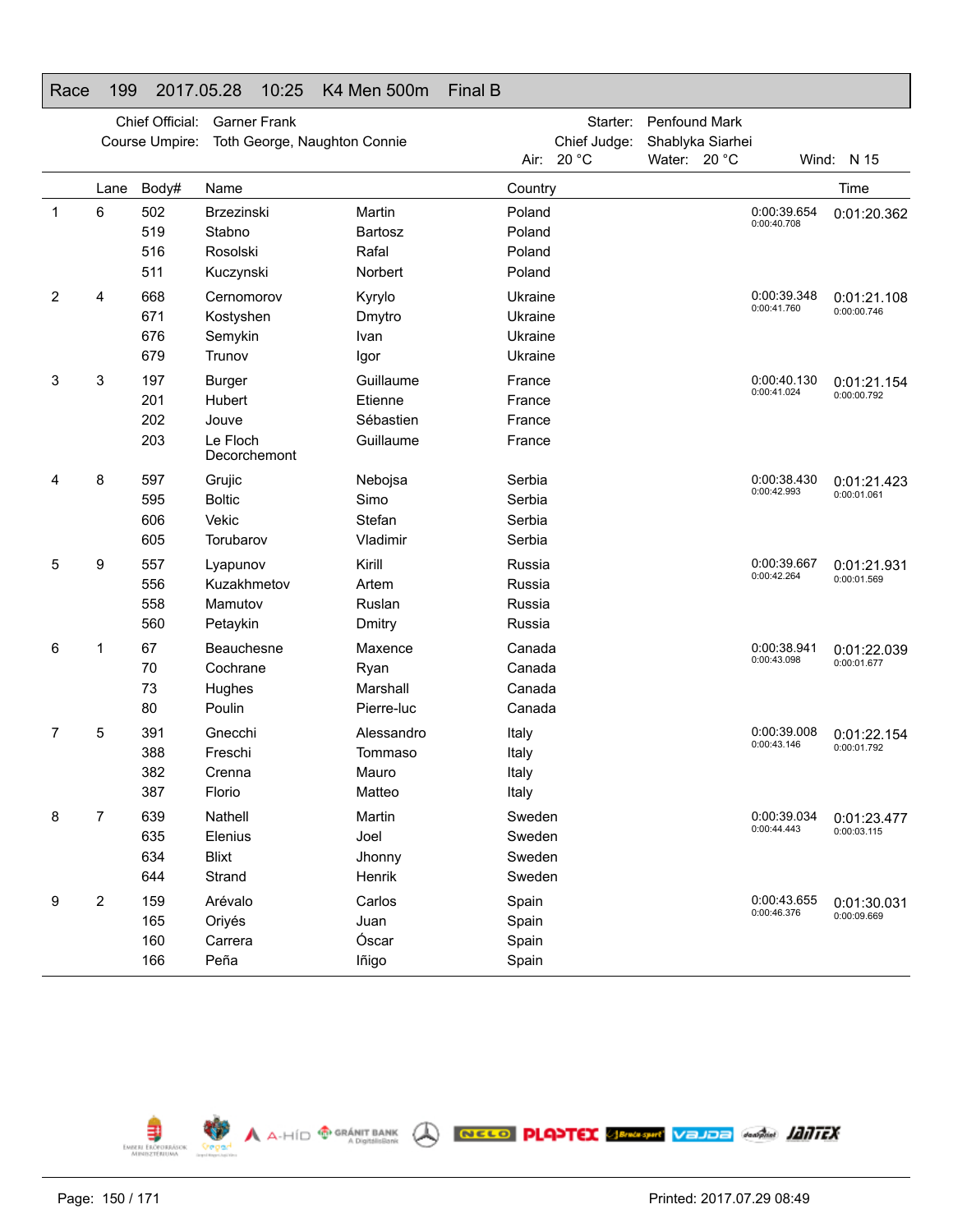# Race 200 2017.05.28 10:35 K2 Women 200m Final A

|                |      | Chief Official:<br>Course Umpire: | <b>Garner Frank</b><br>Avar Tamás, Páger Zoltán, Thurmer<br>Geza, Naughton Connie, Tarcsafalvi<br>József, Toth George |                        | Starter:<br><b>Warren Matt</b><br>Chief Judge:<br>Shablyka Siarhei<br>Air: 20 °C<br>Water: $20 °C$ | Wind: N 11                 |
|----------------|------|-----------------------------------|-----------------------------------------------------------------------------------------------------------------------|------------------------|----------------------------------------------------------------------------------------------------|----------------------------|
|                | Lane | Body#                             | Name                                                                                                                  |                        | Country                                                                                            | Time                       |
| 1              | 5    | 660<br>658                        | Kichasova<br>Horlova                                                                                                  | Mariia<br>Anastasiya   | Ukraine<br>Ukraine                                                                                 | 0:00:36.922                |
| $\overline{2}$ | 7    | 370<br>372                        | Cicali<br>Genzo                                                                                                       | Susanna<br>Francesca   | Italy<br>Italy                                                                                     | 0:00:37.376<br>0:00:00.454 |
| 3              | 3    | 288<br>299                        | Hagymási<br>Szabó                                                                                                     | Réka<br>Ágnes Viktória | Hungary<br>Hungary                                                                                 | 0:00:37.722<br>0:00:00.800 |
| 4              | 4    | 291<br>294                        | <b>Kiss</b><br>Malcsiner                                                                                              | Blanka<br>Eszter       | Hungary<br>Hungary                                                                                 | 0:00:38.191<br>0:00:01.269 |
| 5              | 8    | 480<br>481                        | Imrie<br>Mcleely                                                                                                      | Kayla<br><b>Briar</b>  | New Zealand<br>New Zealand                                                                         | 0:00:38.745<br>0:00:01.823 |
| 6              | 1    | 415<br>411                        | Podoinikova<br>Ananchenko                                                                                             | Irina<br>Zoya          | Kazakhstan<br>Kazakhstan                                                                           | 0:00:38.937<br>0:00:02.015 |
| 7              | 6    | 240<br>236                        | Köther<br>Arft                                                                                                        | Katharina<br>Caroline  | Germany<br>Germany                                                                                 | 0:00:38.976<br>0:00:02.054 |
| 8              | 2    | 491<br>489                        | Markiewicz<br>Lis                                                                                                     | Karolina<br>Julia      | Poland<br>Poland                                                                                   | 0:00:39.576<br>0:00:02.654 |
| 9              | 9    | 487<br>494                        | Iskrzycka<br>Paszek                                                                                                   | Justyna<br>Paulina     | Poland<br>Poland                                                                                   | 0:00:40.014<br>0:00:03.092 |

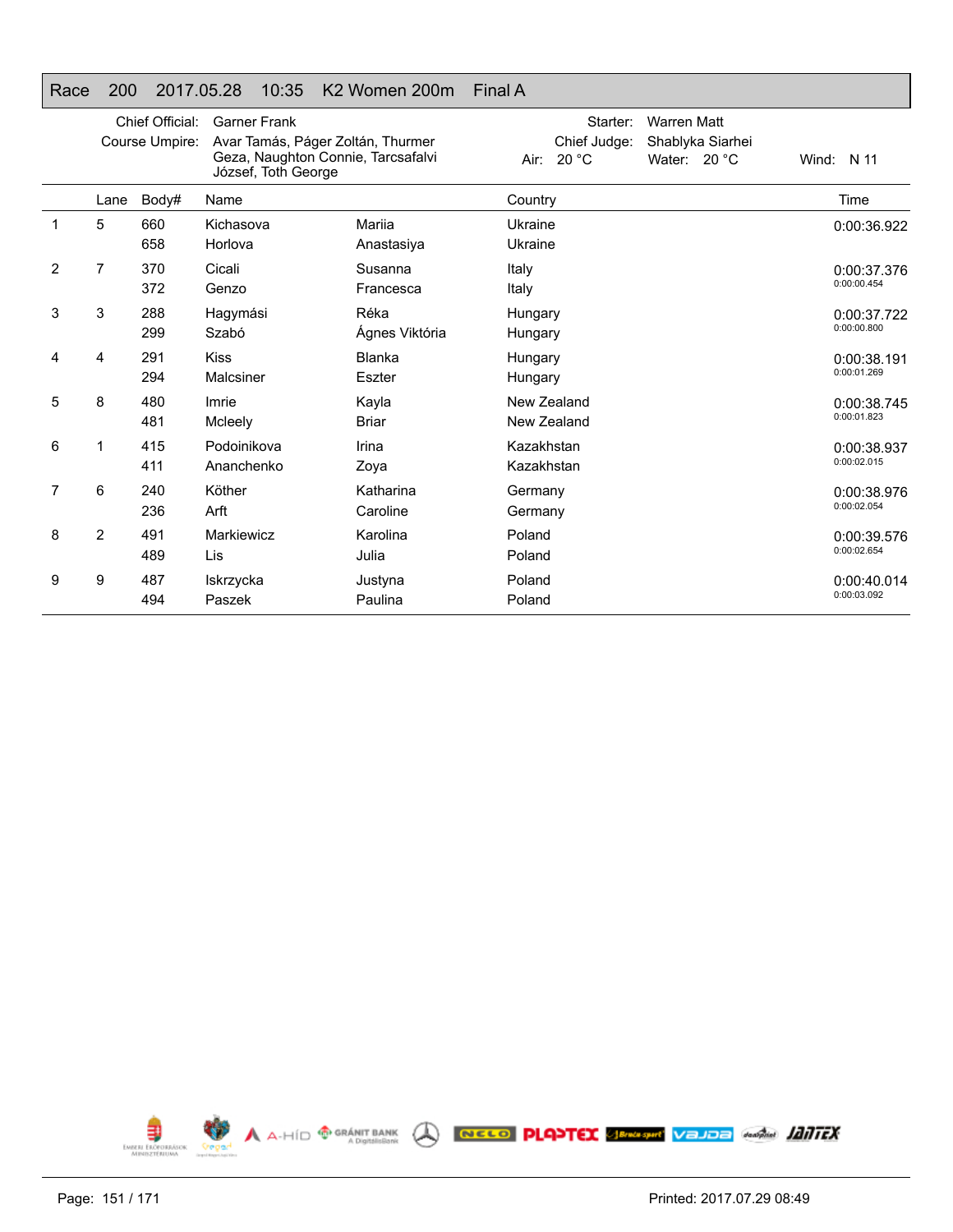# Race 201 2017.05.28 10:40 C2 Women 200m Final A

|   |                | Chief Official:<br>Course Umpire: | <b>Garner Frank</b><br>Avar Tamás, Páger Zoltán, Thurmer<br>Geza, Naughton Connie, Tarcsafalvi<br>József, Toth George |             | Starter:<br><b>Warren Matt</b><br>Chief Judge:<br>Shablyka Siarhei<br>Air: 20 °C<br>Water: 20 °C | Wind: $N$ 11 |
|---|----------------|-----------------------------------|-----------------------------------------------------------------------------------------------------------------------|-------------|--------------------------------------------------------------------------------------------------|--------------|
|   | Lane           | Body#                             | Name                                                                                                                  |             | Country                                                                                          | Time         |
|   | 4              | 37                                | Santos De Oliveira                                                                                                    | Andrea      | <b>Brazil</b>                                                                                    | 0:00:44.061  |
|   |                | 35                                | Aparecida Elias Da<br>Silva                                                                                           | Angela      | <b>Brazil</b>                                                                                    |              |
| 2 | 6              | 52                                | Crossman-serb                                                                                                         | Nadya       | Canada                                                                                           | 0:00:44.946  |
|   |                | 57                                | Lavoie-parent                                                                                                         | Anne-sophie | Canada                                                                                           | 0:00:00.885  |
| 3 | 5              | 536                               | Almakaeva                                                                                                             | Aliia       | Russia                                                                                           | 0:00:45.099  |
|   |                | 543                               | Kharchenko                                                                                                            | Daria       | Russia                                                                                           | 0:00:01.038  |
| 4 | 3              | 693                               | Tsoy                                                                                                                  | Yuliya      | Uzbekistan                                                                                       | 0:00:45.615  |
|   |                | 695                               | Zokirova                                                                                                              | Nulufar     | Uzbekistan                                                                                       | 0:00:01.554  |
| 5 | 7              | 55                                | Hardy-kavanagh                                                                                                        | Rowan       | Canada                                                                                           | 0:00:45.938  |
|   |                | 58                                | Macintosh                                                                                                             | Hannah      | Canada                                                                                           | 0:00:01.877  |
| 6 | 9              | 284                               | Bonyai                                                                                                                | Regina      | Hungary                                                                                          | 0:00:47.569  |
|   |                | 296                               | Molnár                                                                                                                | Rebeka      | Hungary                                                                                          | 0:00:03.508  |
| 7 | $\overline{2}$ | 351                               | Raoufi Balgouri                                                                                                       | Atena       | Iran                                                                                             | 0:00:47.723  |
|   |                | 347                               | Afzali                                                                                                                | Hiva        | Iran                                                                                             | 0:00:03.662  |
| 8 | 8              | 210                               | Gill                                                                                                                  | Bethany     | <b>Great Britain</b>                                                                             | 0:00:47.946  |
|   |                | 209                               | Fitzhenry                                                                                                             | Afton       | <b>Great Britain</b>                                                                             | 0:00:03.885  |
| 9 |                | 497                               | Szczerbinska                                                                                                          | Sylwia      | Poland                                                                                           | 0:00:48.246  |
|   |                | 486                               | Czarnecka                                                                                                             | Iwona       | Poland                                                                                           | 0:00:04.185  |

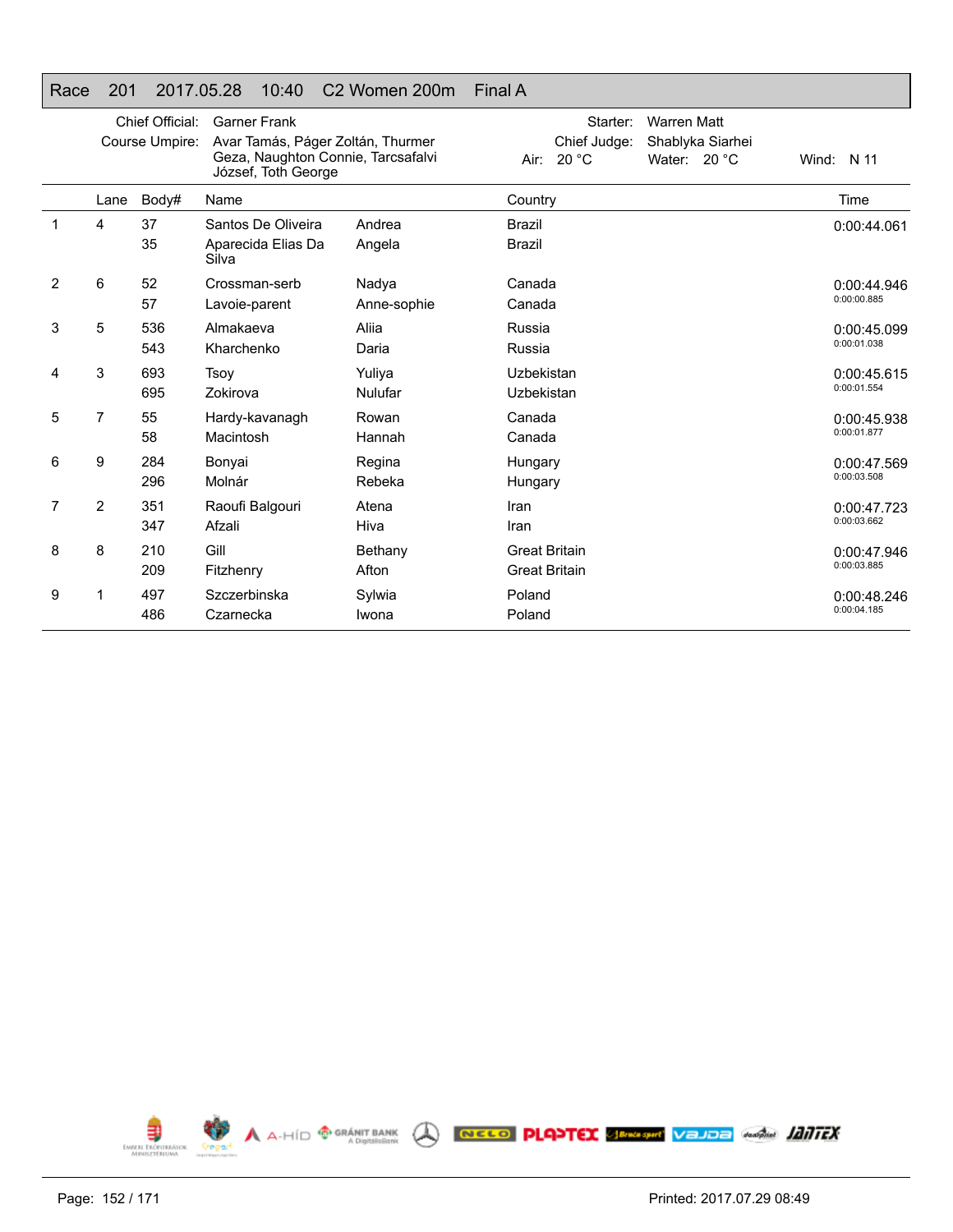# Race 202 2017.05.28 10:45 C1 Men 200m Final A

|                |                | Chief Official: | <b>Garner Frank</b>                                                                            |                | Janza Peter<br>Starter:                                             |                            |
|----------------|----------------|-----------------|------------------------------------------------------------------------------------------------|----------------|---------------------------------------------------------------------|----------------------------|
|                |                | Course Umpire:  | Avar Tamás, Páger Zoltán, Thurmer<br>Geza, Naughton Connie, Tarcsafalvi<br>József, Toth George |                | Chief Judge:<br>Shablyka Siarhei<br>Water: $20 °C$<br>20 °C<br>Air: | Wind: N 11                 |
|                | Lane           | Body#           | Name                                                                                           |                | Country                                                             | Time                       |
|                | 9              | 454             | <b>Zustautas</b>                                                                               | Henrikas       | Lithuania                                                           | 0:00:38.008                |
| $\overline{2}$ | 7              | 234             | Nadiradze                                                                                      | Zaza           | Georgia                                                             | 0:00:38.323<br>0:00:00.315 |
| 3              | 4              | 564             | Shtyl                                                                                          | Ivan           | Russia                                                              | 0:00:38.415<br>0:00:00.407 |
| 4              | 5              | 316             | Hajdu                                                                                          | Jonatán Dániel | Hungary                                                             | 0:00:38.615<br>0:00:00.607 |
| 5              | 3              | 121             | Fuksa                                                                                          | Martin         | <b>Czech Republic</b>                                               | 0:00:38.777<br>0:00:00.769 |
| 6              | 8              | 358             | Mojallalimoghadam                                                                              | Adel           | Iran                                                                | 0:00:38.823<br>0:00:00.815 |
| 7              | $\overline{2}$ | 443             | Korobov                                                                                        | Vadim          | Lithuania                                                           | 0:00:39.000<br>0:00:00.992 |
| 8              | 6              | 422             | Khaidarov                                                                                      | Timur          | Kazakhstan                                                          | 0:00:39.062<br>0:00:01.054 |
| 9              |                | 106             | Jelkić                                                                                         | Marko          | Croatia                                                             | 0:00:42.031<br>0:00:04.023 |

| Race           | 203            |                                   | 2017.05.28<br>10:57                        | K1 Women 200m Final A                                                   |                                          |                                                            |                            |
|----------------|----------------|-----------------------------------|--------------------------------------------|-------------------------------------------------------------------------|------------------------------------------|------------------------------------------------------------|----------------------------|
|                |                | Chief Official:<br>Course Umpire: | <b>Garner Frank</b><br>József, Toth George | Avar Tamás, Páger Zoltán, Thurmer<br>Geza, Naughton Connie, Tarcsafalvi | Starter:<br>Chief Judge:<br>Air: $20 °C$ | <b>Penfound Mark</b><br>Shablyka Siarhei<br>Water: $20 °C$ | Wind: N 11                 |
|                | Lane           | Body#                             | Name                                       |                                                                         | Country                                  |                                                            | Time                       |
| 1              | 8              | 293                               | Lucz                                       | Dóra                                                                    | Hungary                                  |                                                            | 0:00:39.411                |
| $\overline{2}$ | 3              | 478                               | Fisher                                     | Aimee                                                                   | New Zealand                              |                                                            | 0:00:39.718<br>0:00:00.307 |
| 3              | 7              | 185                               | Guyot                                      | Sarah                                                                   | France                                   |                                                            | 0:00:39.942<br>0:00:00.531 |
| 4              | 4              | 137                               | Jørgensen                                  | Emma Aastrand                                                           | Denmark                                  |                                                            | 0:00:40.065<br>0:00:00.654 |
| 5              | 6              | 631                               | <b>Stensils</b>                            | Linnea                                                                  | Sweden                                   |                                                            | 0:00:40.242<br>0:00:00.831 |
| 6              | 5              | 498                               | Walczykiewicz                              | Marta                                                                   | Poland                                   |                                                            | 0:00:40.288<br>0:00:00.877 |
| 7              | $\overline{2}$ | 156                               | Ouzande                                    | Sara                                                                    | Spain                                    |                                                            | 0:00:40.865<br>0:00:01.454 |
| 8              | 9              | 590                               | Moldovan                                   | Nikolina                                                                | Serbia                                   |                                                            | 0:00:41.165<br>0:00:01.754 |
| 9              | 1              | 613                               | Mládková                                   | Ivana                                                                   | Slovakia                                 |                                                            | 0:00:41.503<br>0:00:02.092 |

A A-HÍD <sup>@ GRÁNIT BANK</sup> A RECO PLANTEX SPRAGHT VEJOB Anglia 1117EX



€

**EMBERL EROP** 

**O**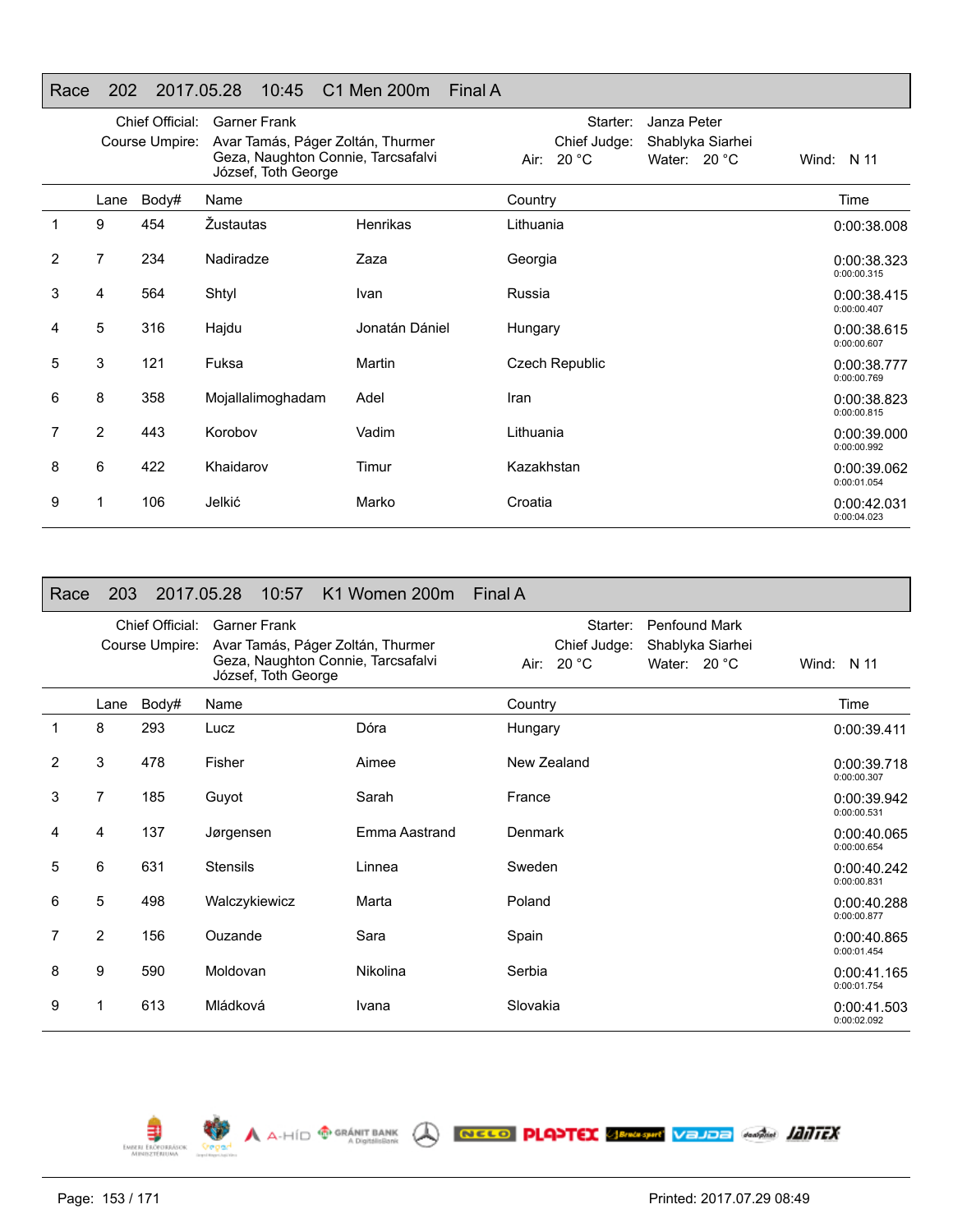# Race 204 2017.05.28 11:02 C1 Women 200m Final A

|   |                | Chief Official:<br>Course Umpire: | <b>Garner Frank</b><br>Avar Tamás, Páger Zoltán, Thurmer<br>Geza, Naughton Connie, Tarcsafalvi<br>József, Toth George |           | <b>Warren Matt</b><br>Starter:<br>Chief Judge:<br>Shablyka Siarhei<br>Air: 21 °C<br>Water: 20 °C | Wind: $N$ 11               |
|---|----------------|-----------------------------------|-----------------------------------------------------------------------------------------------------------------------|-----------|--------------------------------------------------------------------------------------------------|----------------------------|
|   | Lane           | Body#                             | Name                                                                                                                  |           | Country                                                                                          | Time                       |
|   | 5              | 66                                | Vincent-lapointe                                                                                                      | Laurence  | Canada                                                                                           | 0:00:45.842                |
| 2 | 9              | 286                               | Devecseriné Takács                                                                                                    | Kincső    | Hungary                                                                                          | 0:00:46.157<br>0:00:00.315 |
| 3 | 6              | 65                                | Vincent                                                                                                               | Katie     | Canada                                                                                           | 0:00:46.295<br>0:00:00.453 |
| 4 | 8              | 37                                | Santos De Oliveira                                                                                                    | Andrea    | Brazil                                                                                           | 0:00:46.803<br>0:00:00.961 |
| 5 | 3              | 662                               | Luzan                                                                                                                 | Liudmyla  | Ukraine                                                                                          | 0:00:47.911<br>0:00:02.069 |
| 6 | $\overline{7}$ | 215                               | Reid                                                                                                                  | Katie     | <b>Great Britain</b>                                                                             | 0:00:48.095<br>0:00:02.253 |
| 7 | 2              | 45                                | Stamenova                                                                                                             | Staniliya | <b>Bulgaria</b>                                                                                  | 0:00:48.288<br>0:00:02.446 |
| 8 | 1              | 292                               | Lakatos                                                                                                               | Zsanett   | Hungary                                                                                          | 0:00:48.672<br>0:00:02.830 |
|   | 4              | 546                               | Romasenko                                                                                                             | Olesia    | Russia                                                                                           | Did not finish             |

| Race | 205            |                                   | 2017.05.28<br>11:07                                                             | K1 Men 200m Final A                |                                                                                               |                            |
|------|----------------|-----------------------------------|---------------------------------------------------------------------------------|------------------------------------|-----------------------------------------------------------------------------------------------|----------------------------|
|      |                | Chief Official:<br>Course Umpire: | <b>Garner Frank</b><br>Avar Tamás, Páger Zoltán, Thurmer<br>József, Toth George | Geza, Naughton Connie, Tarcsafalvi | Starter:<br>Janza Peter<br>Chief Judge:<br>Shablyka Siarhei<br>Water: $20 °C$<br>Air: $21 °C$ | Wind: N 11.1               |
|      | Lane           | Body#                             | Name                                                                            |                                    | Country                                                                                       | Time                       |
|      | 9              | 223                               | Heath                                                                           | Liam                               | <b>Great Britain</b>                                                                          | 0:00:34.259                |
| 2    | 8              | 193                               | <b>Beaumont</b>                                                                 | Maxime                             | France                                                                                        | 0:00:34.313<br>0:00:00.054 |
| 3    | 4              | 163                               | Garrote                                                                         | Carlos                             | Spain                                                                                         | 0:00:34.536<br>0:00:00.277 |
| 4    | 7              | 596                               | Dragosavljevic                                                                  | Marko                              | Serbia                                                                                        | 0:00:34.951<br>0:00:00.692 |
| 5    | 6              | 159                               | Arévalo                                                                         | Carlos                             | Spain                                                                                         | 0:00:35.090<br>0:00:00.831 |
| 6    | 5              | 562                               | Postrigai                                                                       | lurii                              | Russia                                                                                        | 0:00:35.282<br>0:00:01.023 |
| 7    | $\overline{2}$ | 552                               | Gusev                                                                           | Oleg                               | Russia                                                                                        | 0:00:35.659<br>0:00:01.400 |
| 8    | 1              | 500                               | Ambroziak                                                                       | Denis                              | Poland                                                                                        | 0:00:36.143<br>0:00:01.884 |
| 9    | 3              | 228                               | Schofield                                                                       | Jonathan                           | <b>Great Britain</b>                                                                          | 0:00:36.213<br>0:00:01.954 |

A A-HÍD **<sup>® GRÁNIT BANK</sup> A RECO PLANTEX** SEMASTICI VEJOE ANDIN *INTEX* 

€ EMBERL ERÖPO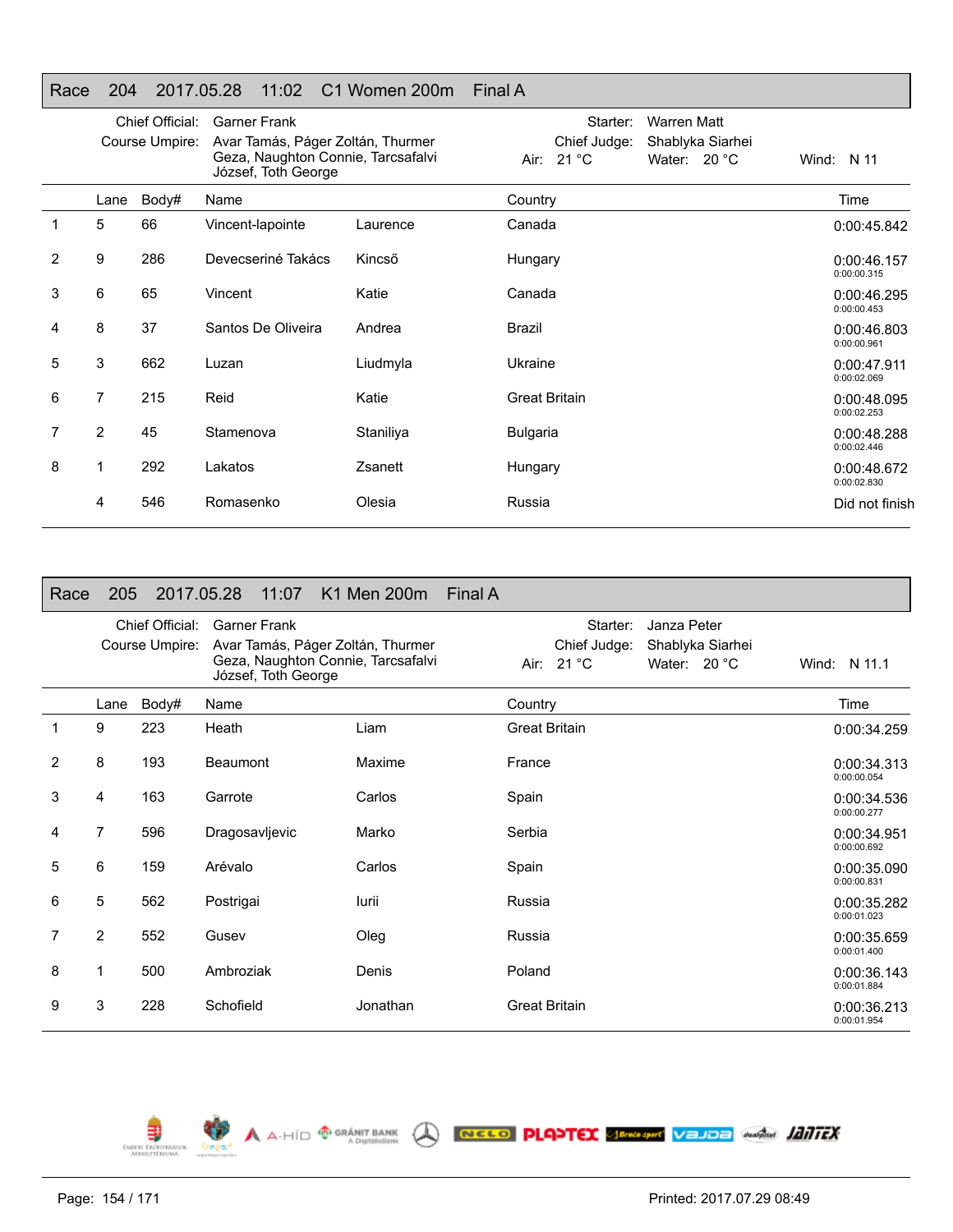# Race 206 2017.05.28 11:19 K2 Women 500m Final A

|                |                | Chief Official:<br>Course Umpire: | <b>Garner Frank</b><br>Avar Tamás, Páger Zoltán, Thurmer<br>Geza, Naughton Connie, Tarcsafalvi<br>József, Toth George |                                      | Starter:<br>Chief Judge:<br>Air: 21 °C       | <b>Penfound Mark</b><br>Shablyka Siarhei<br>Water: $20 °C$ |                            | Wind: $N$ 11               |
|----------------|----------------|-----------------------------------|-----------------------------------------------------------------------------------------------------------------------|--------------------------------------|----------------------------------------------|------------------------------------------------------------|----------------------------|----------------------------|
|                | Lane           | Body#                             | Name                                                                                                                  |                                      | Country                                      |                                                            |                            | Time                       |
|                | 6              | 476<br>482                        | Carrington<br>Ryan                                                                                                    | Lisa<br>Caitlin                      | New Zealand<br>New Zealand                   |                                                            | 0:00:47.531<br>0:00:50.818 | 0:01:38.349                |
| $\overline{2}$ | 4              | 539<br>547                        | Aniushina<br>Stepanova                                                                                                | Elena<br>Kira                        | Russia<br>Russia                             |                                                            | 0:00:48.422<br>0:00:52.458 | 0:01:40.880<br>0:00:02.531 |
| 3              | 3              | 580<br>579                        | Ponomarenko Janic<br>Osterman                                                                                         | Spela<br>Anja                        | Slovenia<br>Slovenia                         |                                                            | 0:00:49.102<br>0:00:52.740 | 0:01:41.842<br>0:00:03.493 |
| 4              | 5              | 248<br>237                        | Weber<br>Dietze                                                                                                       | Franziska<br>Tina                    | Germany<br>Germany                           |                                                            | 0:00:49.153<br>0:00:52.989 | 0:01:42.142<br>0:00:03.793 |
| 5              | 8              | 10<br>12                          | <b>Bull</b><br><b>Burnett</b>                                                                                         | Alyssa<br>Alyce                      | Australia<br>Australia                       |                                                            | 0:00:49.814<br>0:00:53.682 | 0:01:43.496<br>0:00:05.147 |
| 6              | 9              | 213<br>212                        | Lewis<br>Kerr                                                                                                         | Emily<br>Deborah                     | <b>Great Britain</b><br><b>Great Britain</b> |                                                            | 0:00:50.557<br>0:00:53.515 | 0:01:44.072<br>0:00:05.723 |
| 7              | $\overline{7}$ | 56<br>60                          | Langlois<br>Russell                                                                                                   | Andreanne<br>Michelle Louise         | Canada<br>Canada                             |                                                            | 0:00:48.688<br>0:00:56.523 | 0:01:45.211<br>0:00:06.862 |
| 8              | 1              | 587<br>592                        | Dostanic<br>Relic                                                                                                     | Marija<br>Biljana                    | Serbia<br>Serbia                             |                                                            | 0:00:49.441<br>0:00:55.978 | 0:01:45.419<br>0:00:07.070 |
| 9              | $\overline{2}$ | 134<br>138                        | Funch<br>Knudsen                                                                                                      | Julie Frølund<br>Pernille Brandstrup | Denmark<br>Denmark                           |                                                            | 0:00:52.318<br>0:00:54.639 | 0:01:46.957<br>0:00:08.608 |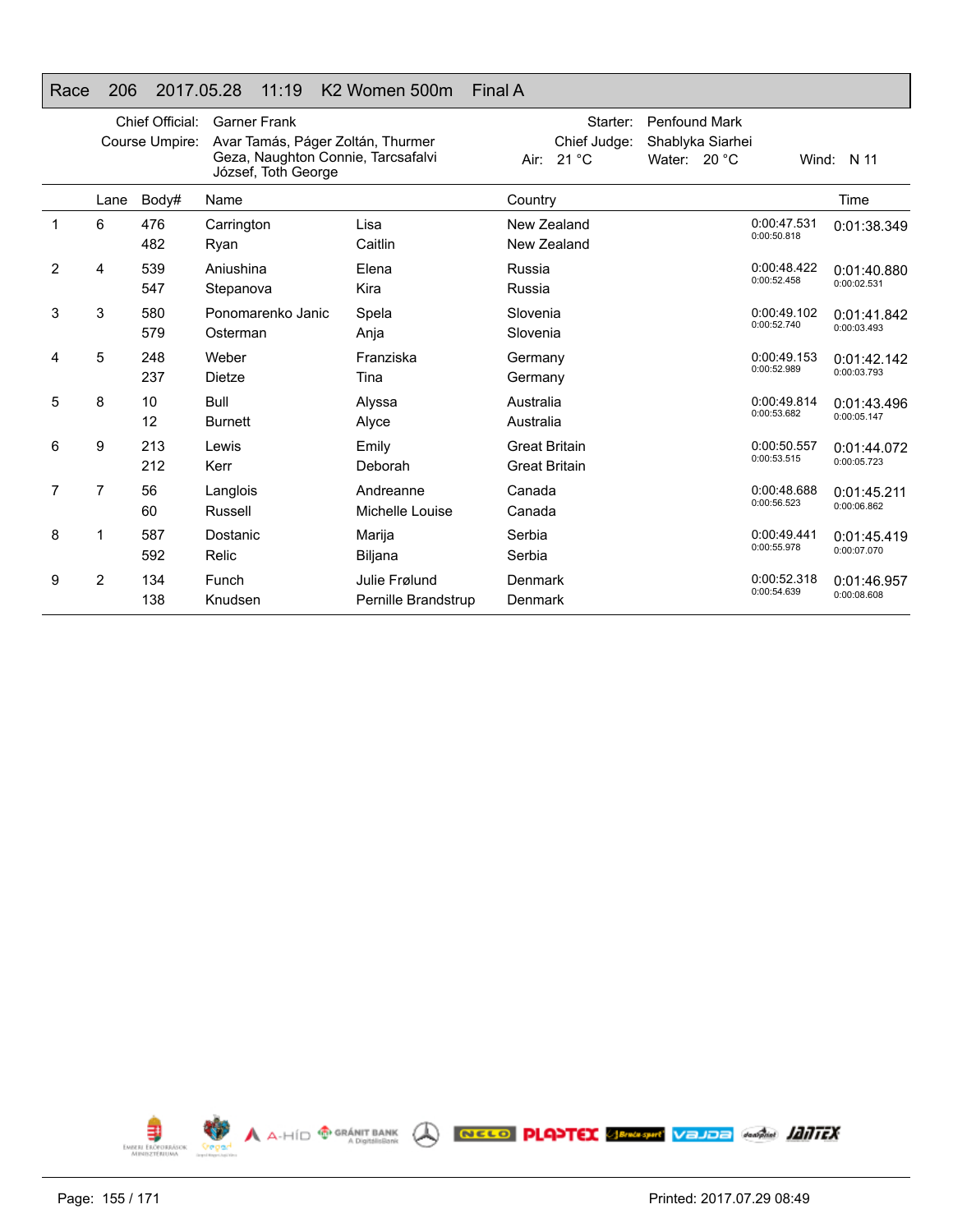# Race 207 2017.05.28 11:32 K1 Men 500m Final A

|                |      | Chief Official:<br>Course Umpire: | <b>Garner Frank</b><br>Tarcsafalvi József, Páger Zoltán |               |                | Starter:<br>Chief Judge: | Warren Matt<br>Shablyka Siarhei |                            |                            |
|----------------|------|-----------------------------------|---------------------------------------------------------|---------------|----------------|--------------------------|---------------------------------|----------------------------|----------------------------|
|                |      |                                   |                                                         |               |                | Air: $22 °C$             | Water: $20 °C$                  |                            | Wind: E 17                 |
|                | Lane | Body#                             | Name                                                    |               | Country        |                          |                                 |                            | Time                       |
|                | 4    | 119                               | Dostál                                                  | Josef         |                | Czech Republic           |                                 | 0:00:47.400<br>0:00:50.620 | 0:01:38.020                |
| $\overline{2}$ | 7    | 167                               | Rodriguez                                               | Roi           | Spain          |                          |                                 | 0:00:46.993<br>0:00:51.435 | 0:01:38.428<br>0:00:00.408 |
| 3              | 6    | 672                               | Kukharyk                                                | Oleh          | Ukraine        |                          |                                 | 0:00:48.540<br>0:00:49.988 | 0:01:38.528<br>0:00:00.508 |
| 4              | 9    | 147                               | Poulsen                                                 | René Holten   | Denmark        |                          |                                 | 0:00:48.496<br>0:00:50.363 | 0:01:38.859<br>0:00:00.839 |
| 5              | 5    | 324                               | Kopasz                                                  | <b>Bálint</b> | Hungary        |                          |                                 | 0:00:47.184<br>0:00:51.736 | 0:01:38.920<br>0:00:00.900 |
| 6              | 8    | 33                                | Peters                                                  | Artuur        | <b>Belgium</b> |                          |                                 | 0:00:47.645<br>0:00:51.683 | 0:01:39.328<br>0:00:01.308 |
| 7              | 3    | 308                               | Bárdfalvi                                               | Márk          | Hungary        |                          |                                 | 0:00:47.523<br>0:00:52.566 | 0:01:40.089<br>0:00:02.069 |
| 8              | 1    | 15                                | Bain                                                    | <b>Billy</b>  | Australia      |                          |                                 | 0:00:49.400<br>0:00:51.851 | 0:01:41.251<br>0:00:03.231 |
| 9              | 2    | 472                               | Ullvang                                                 | Lars Magne    | Norway         |                          |                                 | 0:00:50.068<br>0:00:52.137 | 0:01:42.205<br>0:00:04.185 |

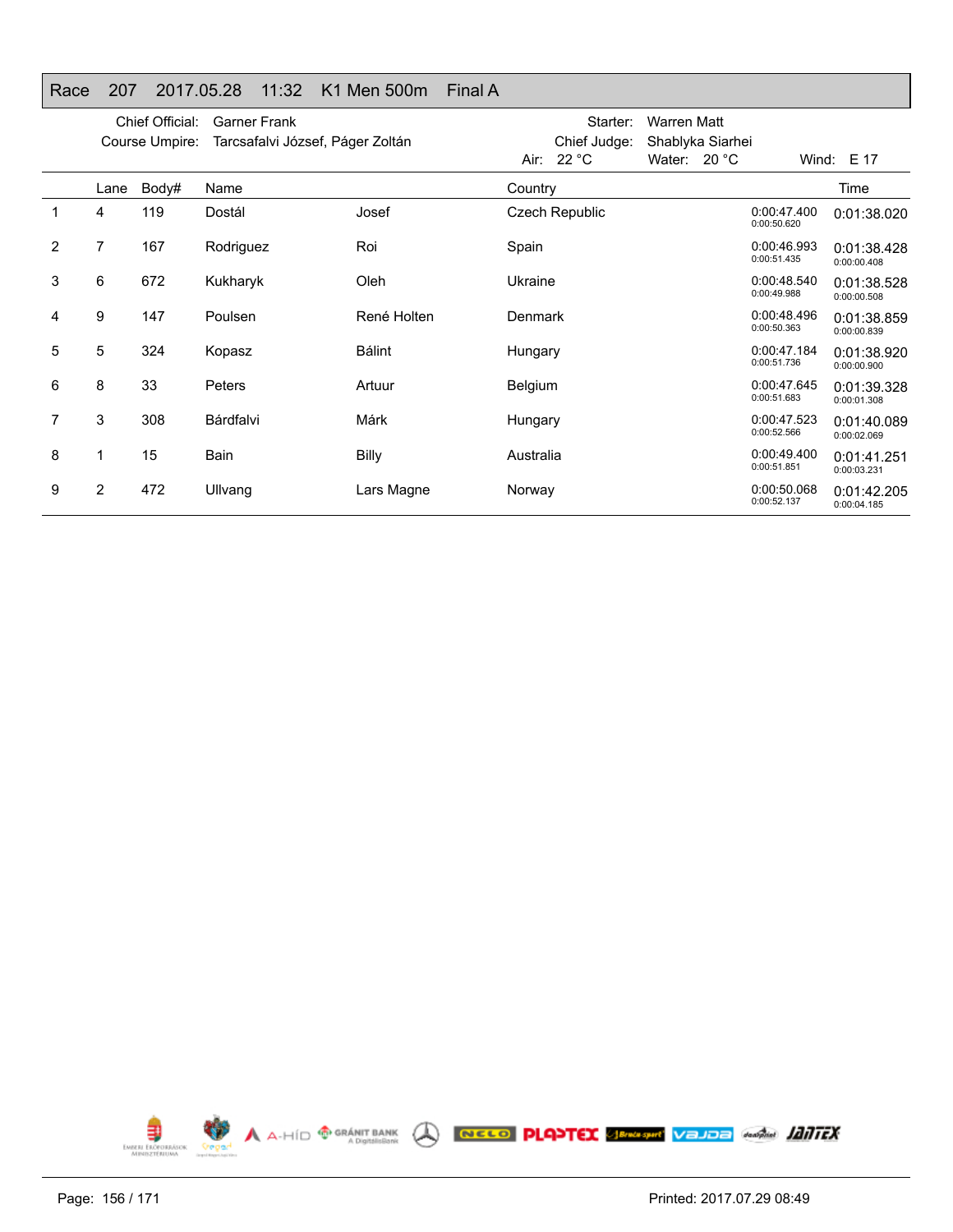# Race 208 2017.05.28 11:45 C2 Men 500m Final A

|                |                | Chief Official:<br>Course Umpire: | <b>Garner Frank</b><br>Thurmer Geza, Avar Tamás |                           |                          | Starter:<br>Chief Judge:<br>Air: 22 °C | <b>Penfound Mark</b><br>Shablyka Siarhei<br>Water: $20 °C$ | Wind:                      | N 7                        |
|----------------|----------------|-----------------------------------|-------------------------------------------------|---------------------------|--------------------------|----------------------------------------|------------------------------------------------------------|----------------------------|----------------------------|
|                | Lane           | Body#                             | Name                                            |                           | Country                  |                                        |                                                            |                            | Time                       |
|                | 5              | 559<br>564                        | Melantev<br>Shtyl                               | Viktor<br>Ivan            | Russia<br>Russia         |                                        |                                                            | 0:00:48.413<br>0:00:51.192 | 0:01:39.605                |
| $\overline{2}$ | 6              | 669<br>675                        | lanchuk<br><b>Mishchuk</b>                      | Dmytro<br>Taras           | Ukraine<br>Ukraine       |                                        |                                                            | 0:00:49.499<br>0:00:51.659 | 0:01:41.158<br>0:00:01.553 |
| 3              | 8              | 170<br>168                        | Vallejo<br>Sieiro                               | Sergio<br>Adrián          | Spain<br>Spain           |                                        |                                                            | 0:00:49.434<br>0:00:52.063 | 0:01:41.497<br>0:00:01.892 |
| 4              | 3              | 509<br>518                        | Kaminski<br>Slominski                           | Mateusz<br>Vincent        | Poland<br>Poland         |                                        |                                                            | 0:00:49.671<br>0:00:52.003 | 0:01:41.674<br>0:00:02.069 |
| 5              | 9              | 400<br>392                        | Santini<br>Incollingo                           | Daniele<br>Luca           | Italy<br>Italy           |                                        |                                                            | 0:00:48.767<br>0:00:53.784 | 0:01:42.551<br>0:00:02.946 |
| 6              | $\overline{2}$ | 122<br>121                        | Fuksa<br>Fuksa                                  | Petr<br>Martin            |                          | Czech Republic<br>Czech Republic       |                                                            | 0:00:50.533<br>0:00:52.425 | 0:01:42.958<br>0:00:03.353 |
| 7              | 7              | 109<br>108                        | <b>Torres Madrigal</b><br>Jorge Enriquez        | Serguey<br>Fernando Dayan | Cuba<br>Cuba             |                                        |                                                            | 0:00:50.555<br>0:00:52.573 | 0:01:43.128<br>0:00:03.523 |
| 8              | 4              | 700<br>715                        | Guliev<br>Mamadaliev                            | Artur<br>Elerjon          | Uzbekistan<br>Uzbekistan |                                        |                                                            | 0:00:48.626<br>0:00:55.379 | 0:01:44.005<br>0:00:04.400 |
| 9              |                | 682<br>670                        | Vergeles<br>Kamerylov                           | Vitaliy<br>Denys          | Ukraine<br>Ukraine       |                                        |                                                            | 0:00:51.165<br>0:00:54.755 | 0:01:45.920<br>0:00:06.315 |

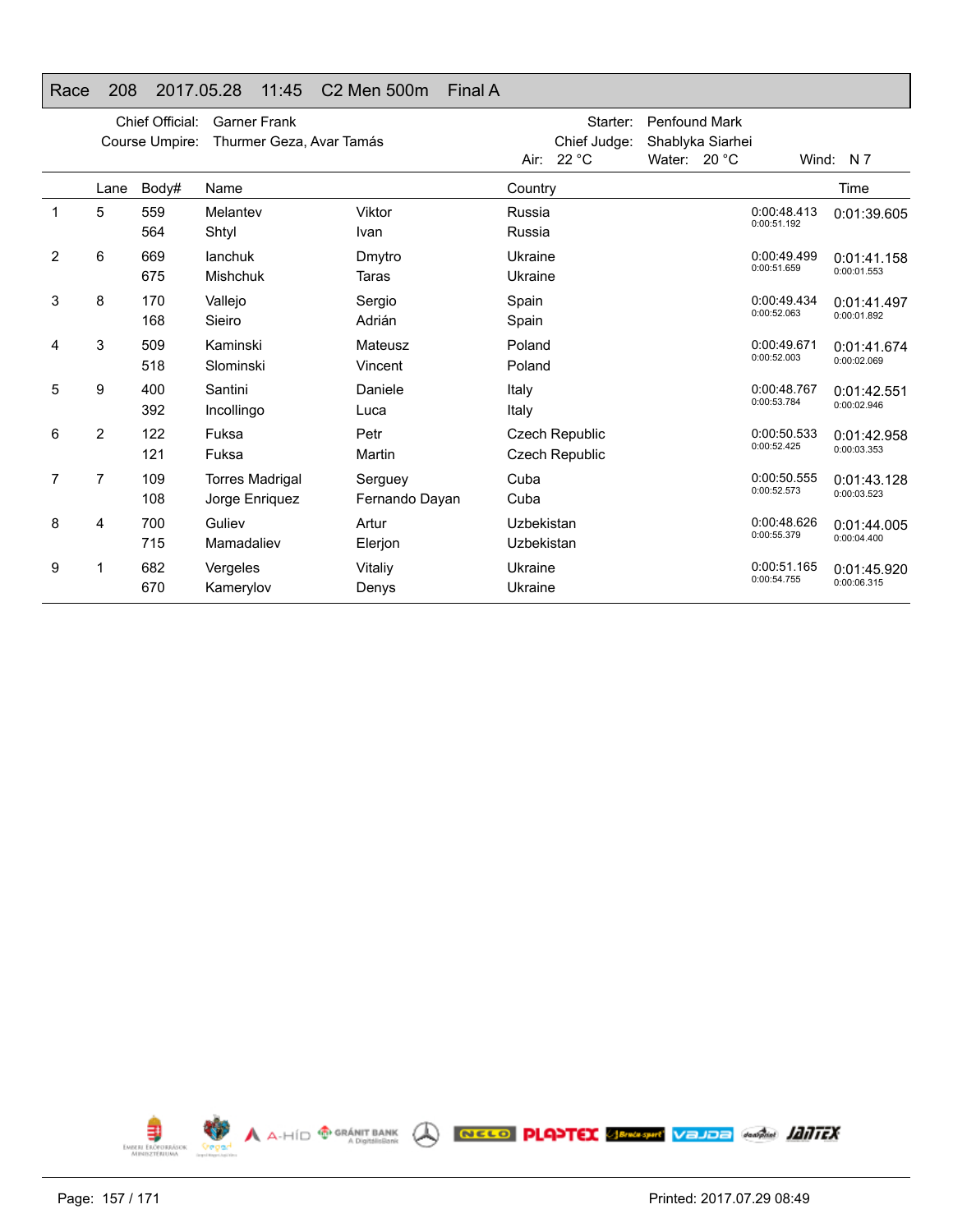# Race 209 2017.05.28 11:51 C2 Women 500m Final A

|   |                | Chief Official:<br>Course Umpire: | <b>Garner Frank</b><br>Toth George, Naughton Connie |                      |                                | Starter:<br>Chief Judge:                | <b>Warren Matt</b> | Shablyka Siarhei |                            |                            |
|---|----------------|-----------------------------------|-----------------------------------------------------|----------------------|--------------------------------|-----------------------------------------|--------------------|------------------|----------------------------|----------------------------|
|   |                |                                   |                                                     |                      |                                | Air: 22 °C                              | Water: 20 °C       |                  |                            | Wind: $N 7$                |
|   | Lane           | Body#                             | Name                                                |                      | Country                        |                                         |                    |                  |                            | Time                       |
| 1 | 4              | 282<br>286                        | <b>Balla</b><br>Devecseriné Takács                  | Virág<br>Kincső      | Hungary<br>Hungary             |                                         |                    |                  | 0:00:58.609<br>0:00:58.633 | 0:01:57.242                |
| 2 | 5              | 66<br>65                          | Vincent-lapointe<br>Vincent                         | Laurence<br>Katie    | Canada<br>Canada               |                                         |                    |                  | 0:00:59.697<br>0:00:58.999 | 0:01:58.696<br>0:00:01.454 |
| 3 | 6              | 537<br>546                        | Andreeva<br>Romasenko                               | Irina<br>Olesia      | Russia<br>Russia               |                                         |                    |                  | 0:00:59.325<br>0:01:00.363 | 0:01:59.688<br>0:00:02.446 |
| 4 | 2              | 536<br>543                        | Almakaeva<br>Kharchenko                             | Aliia<br>Daria       | Russia<br>Russia               |                                         |                    |                  | 0:01:02.376<br>0:01:01.220 | 0:02:03.596<br>0:00:06.354 |
| 5 | 9              | 292<br>295                        | Lakatos<br>Molnár                                   | Zsanett<br>Csenge    | Hungary<br>Hungary             |                                         |                    |                  | 0:01:01.984<br>0:01:02.012 | 0:02:03.996<br>0:00:06.754 |
| 6 | 8              | 52<br>57                          | Crossman-serb<br>Lavoie-parent                      | Nadya<br>Anne-sophie | Canada<br>Canada               |                                         |                    |                  | 0:01:02.359<br>0:01:03.737 | 0:02:06.096<br>0:00:08.854 |
| 7 | 1              | 113<br>118                        | Ježová<br>Součková                                  | Jana<br>Lenka        |                                | Czech Republic<br><b>Czech Republic</b> |                    |                  | 0:01:03.659<br>0:01:04.675 | 0:02:08.334<br>0:00:11.092 |
| 8 | $\overline{7}$ | 37<br>35                          | Santos De Oliveira<br>Aparecida Elias Da<br>Silva   | Andrea<br>Angela     | <b>Brazil</b><br><b>Brazil</b> |                                         |                    |                  | 0:01:01.265<br>0:01:08.423 | 0:02:09.688<br>0:00:12.446 |
| 9 | 3              | 693<br>695                        | Tsoy<br>Zokirova                                    | Yuliya<br>Nulufar    | Uzbekistan<br>Uzbekistan       |                                         |                    |                  | 0:01:02.725<br>0:01:08.432 | 0:02:11.157<br>0:00:13.915 |

**A** A-HÍD **ORANT BANK** A **RECO PLANTEX** SERVER VELOR ANGLES AND **ANTEX** € **EMBERL EROPORRÁS**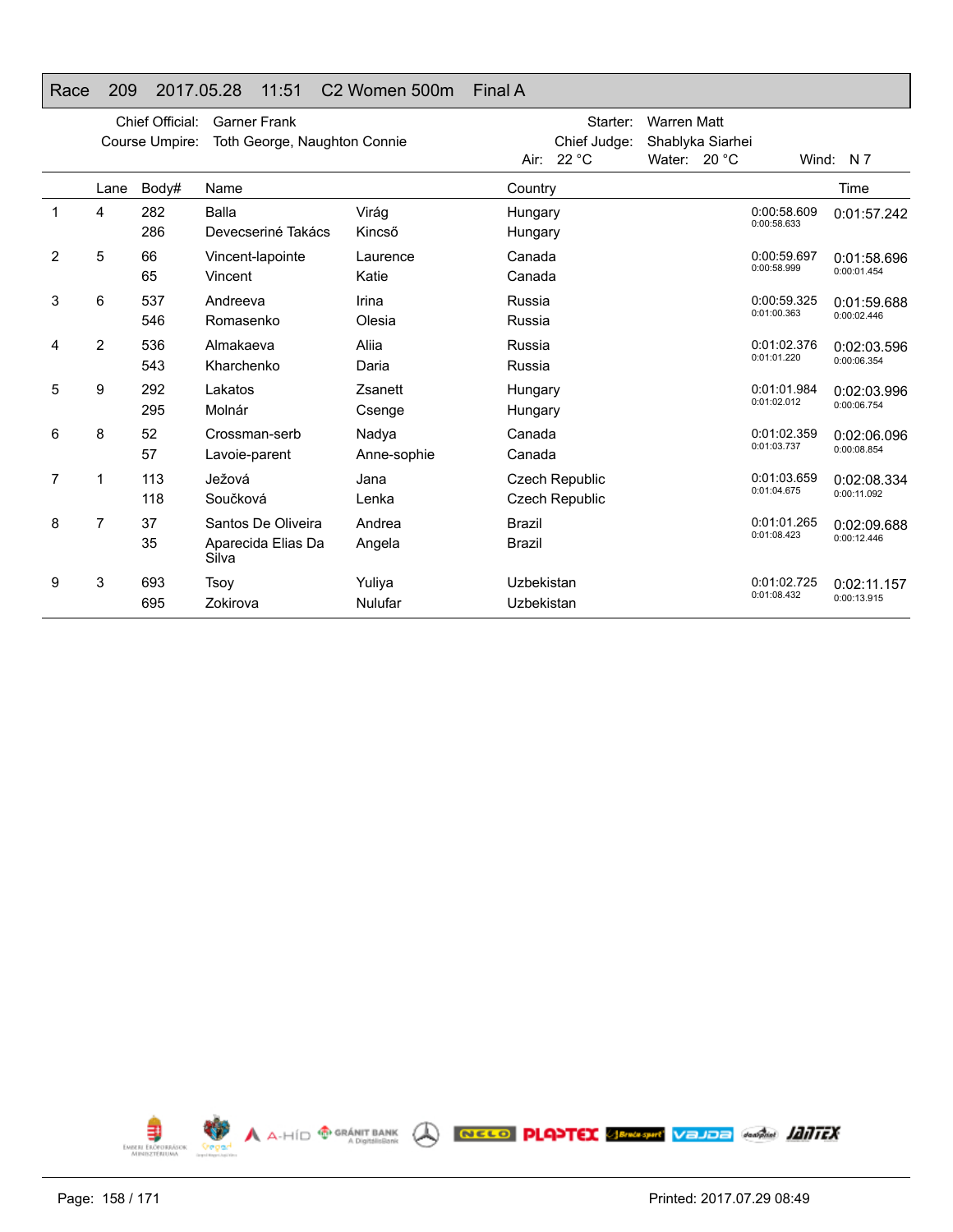# Race 210 2017.05.28 12:04 K4 Men 500m Final A

|   |      | Chief Official:<br>Course Umpire: | <b>Garner Frank</b><br>Tarcsafalvi József, Páger Zoltán |                                                 |                                              | Starter:<br>Chief Judge:<br>Air: 22 °C                               | Penfound Mark<br>Shablyka Siarhei<br>Water: 20 °C |                            | Wind: N7                                 |
|---|------|-----------------------------------|---------------------------------------------------------|-------------------------------------------------|----------------------------------------------|----------------------------------------------------------------------|---------------------------------------------------|----------------------------|------------------------------------------|
|   | Lane | Body#                             | Name                                                    |                                                 | Country                                      |                                                                      |                                                   |                            | Time                                     |
| 1 | 6    | 267<br>266<br>263<br>262          | Rendschmidt<br>Rauhe<br>Liebscher<br>Lemke              | Max<br>Ronald<br>Tom<br>Max                     | Germany<br>Germany<br>Germany<br>Germany     |                                                                      |                                                   | 0:00:38.339<br>0:00:40.409 | 0:01:18.748                              |
| 2 | 4    | 163<br>169<br>171<br>164          | Garrote<br>Toro<br>Walz<br>Germade                      | Carlos<br>Cristian<br>Marcus<br>Rodrigo         | Spain<br>Spain<br>Spain<br>Spain             |                                                                      |                                                   | 0:00:38.143<br>0:00:41.197 | 0:01:19.340<br>0:00:00.592               |
| 3 | 5    | 129<br>123<br>128<br>130          | Špicar<br>Havel<br>Šlouf<br>Štěrba                      | Jakub<br>Daniel<br>Radek<br>Jan                 |                                              | Czech Republic<br>Czech Republic<br>Czech Republic<br>Czech Republic |                                                   | 0:00:39.570<br>0:00:40.355 | 0:01:19.925<br>0:00:01.177               |
| 4 | 8    | 562<br>561<br>552<br>551          | Postrigai<br>Pogreban<br>Gusev<br>Ershov                | lurii<br>Vasily<br>Oleg<br>Vitaly               | Russia<br>Russia<br>Russia<br>Russia         |                                                                      |                                                   | 0:00:38.486<br>0:00:41.585 | 0:01:20.071<br>0:00:01.323               |
| 5 | 9    | 334<br>339<br>333<br>331          | Noé<br>Tóth<br>Németh<br>Mozgi                          | Zsombor József<br>Dávid<br>Viktor Máté<br>Milán | Hungary<br>Hungary<br>Hungary<br>Hungary     |                                                                      |                                                   | 0:00:39.899<br>0:00:40.741 | 0:01:20.640<br>0:00:01.892               |
| 6 | 3    | 623<br>627<br>625<br>621          | Mysak<br>Vlček<br>Tarr<br>Linka                         | Denis<br>Erik<br>Juraj<br>Tibor                 | Slovakia<br>Slovakia<br>Slovakia<br>Slovakia |                                                                      |                                                   | 0:00:39.324<br>0:00:41.685 | 0:01:21.009<br>0:00:02.261               |
| 7 | 7    | 529<br>528<br>530<br>526          | Silva<br>Ribeiro<br>Varela<br>Fernandes                 | Emanuel<br>João<br>David<br>David               | Portugal<br>Portugal<br>Portugal<br>Portugal |                                                                      |                                                   | 0:00:39.007<br>0:00:42.264 | 0:01:21.271<br>0:00:02.523               |
| 8 |      | 617<br>619<br>628<br>614          | Gelle<br>Jankovec<br>Zaťko<br>Beňo                      | Peter<br>Martin<br>Miroslav<br>Ľubomír          | Slovakia<br>Slovakia<br>Slovakia<br>Slovakia |                                                                      |                                                   | 0:00:42.534                | 0:00:40.183   0:01:22.717<br>0:00:03.969 |
|   | 2    | 332<br>340<br>326<br>307          | Nádas<br>Tótka<br>Kuli<br>Bán                           | Bence<br>Sándor<br>István<br>Kristóf Tamás      | Hungary<br>Hungary<br>Hungary<br>Hungary     |                                                                      |                                                   |                            | Disqualified                             |

Lane 2 did not start! Boat 2.disqualified!

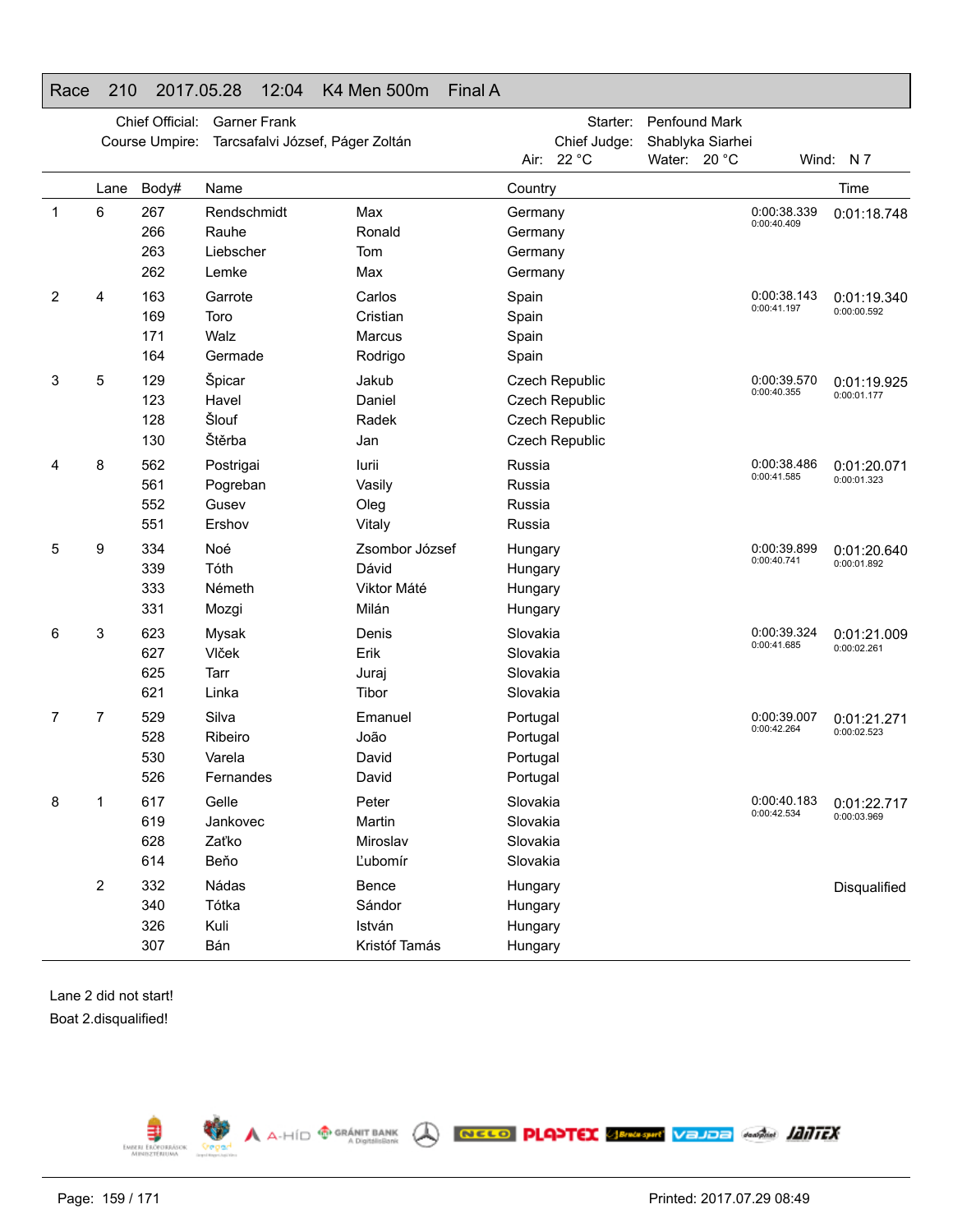|   |      | Chief Official: | <b>Garner Frank</b>      |                |                      | Starter:     | Janza Peter      |                            |             |
|---|------|-----------------|--------------------------|----------------|----------------------|--------------|------------------|----------------------------|-------------|
|   |      | Course Umpire:  | Thurmer Geza, Avar Tamás |                |                      | Chief Judge: | Shablyka Siarhei |                            |             |
|   |      |                 |                          |                |                      | Air: 22 °C   | Water: 20 °C     |                            | Wind: N7    |
|   | Lane | Body#           | Name                     |                | Country              |              |                  |                            | Time        |
| 1 | 4    | 480             | Imrie                    | Kayla          | New Zealand          |              |                  | 0:00:45.576<br>0:00:45.178 | 0:01:30.754 |
|   |      | 476             | Carrington               | Lisa           | New Zealand          |              |                  |                            |             |
|   |      | 478             | Fisher                   | Aimee          | New Zealand          |              |                  |                            |             |
|   |      | 482             | Ryan                     | Caitlin        | New Zealand          |              |                  |                            |             |
| 2 | 7    | 302             | Takács                   | Tamara         | Hungary              |              |                  | 0:00:45.455                | 0:01:31.454 |
|   |      | 288             | Hagymási                 | Réka           | Hungary              |              |                  | 0:00:45.999                | 0:00:00.700 |
|   |      | 306             | Fazekas-zur              | Krisztina      | Hungary              |              |                  |                            |             |
|   |      | 304             | Vad                      | Ninetta        | Hungary              |              |                  |                            |             |
| 3 | 8    | 156             | Ouzande                  | Sara           | Spain                |              |                  | 0:00:44.295                | 0:01:31.808 |
|   |      | 153             | Heredia                  | Alicia         | Spain                |              |                  | 0:00:47.513                | 0:00:01.054 |
|   |      | 151             | Contreras                | Isabel         | Spain                |              |                  |                            |             |
|   |      | 154             | Lazkano                  | Begoña         | Spain                |              |                  |                            |             |
| 4 | 6    | 297             | Racskó                   | Fruzsina Lilla | Hungary              |              |                  | 0:00:45.362                | 0:01:32.462 |
|   |      | 294             | Malcsiner                | Eszter         | Hungary              |              |                  | 0:00:47.100                | 0:00:01.708 |
|   |      | 299             | Szabó                    | Ágnes Viktória | Hungary              |              |                  |                            |             |
|   |      | 301             | Szénási                  | Zsófia         | Hungary              |              |                  |                            |             |
| 5 | 5    | 185             | Guyot                    | Sarah          | France               |              |                  | 0:00:45.968                | 0:01:32.746 |
|   |      | 186             | Hostens                  | Manon          | France               |              |                  | 0:00:46.778                | 0:00:01.992 |
|   |      | 190             | Troel                    | Sarah          | France               |              |                  |                            |             |
|   |      | 187             | Jamelot                  | Lea            | France               |              |                  |                            |             |
| 6 | 2    | 590             | Moldovan                 | Nikolina       | Serbia               |              |                  | 0:00:46.179                | 0:01:33.808 |
|   |      | 593             | Starovic                 | Milica         | Serbia               |              |                  | 0:00:47.629                | 0:00:03.054 |
|   |      | 586             | Bedec                    | Kristina       | Serbia               |              |                  |                            |             |
|   |      | 591             | Moldovan                 | Olivera        | Serbia               |              |                  |                            |             |
| 7 | 3    | 248             | Weber                    | Franziska      | Germany              |              |                  | 0:00:46.556                | 0:01:35.677 |
|   |      | 244             | Medert                   | Tabea          | Germany              |              |                  | 0:00:49.121                | 0:00:04.923 |
|   |      | 243             | Kriegerstein             | Steffi         | Germany              |              |                  |                            |             |
|   |      | 237             | <b>Dietze</b>            | Tina           | Germany              |              |                  |                            |             |
| 8 | 1    | 545             | Nikitina                 | Inna           | Russia               |              |                  | 0:00:47.680                | 0:01:35.931 |
|   |      | 544             | Nevskaya                 | Anastasia      | Russia               |              |                  | 0:00:48.251                | 0:00:05.177 |
|   |      | 541             | Baranova                 | Varvara        | Russia               |              |                  |                            |             |
|   |      | 540             | Anoshkina                | Arina          | Russia               |              |                  |                            |             |
| 9 | 9    | 206             | <b>Belcher</b>           | Lani           | <b>Great Britain</b> |              |                  | 0:00:46.917                | 0:01:36.362 |
|   |      | 208             | Brown                    | Hannah         | <b>Great Britain</b> |              |                  | 0:00:49.445                | 0:00:05.608 |
|   |      | 214             | Mason                    | Hayleigh-jayne | <b>Great Britain</b> |              |                  |                            |             |
|   |      | 211             | Hannah                   | Angela         | <b>Great Britain</b> |              |                  |                            |             |

A A-HÍD <sup>®</sup> GRÁNIT BANK A RECO PLANTEX SERGISME VELDE ANGLIA **ANTEX** 





 $\bigoplus_{\text{lower tree}}$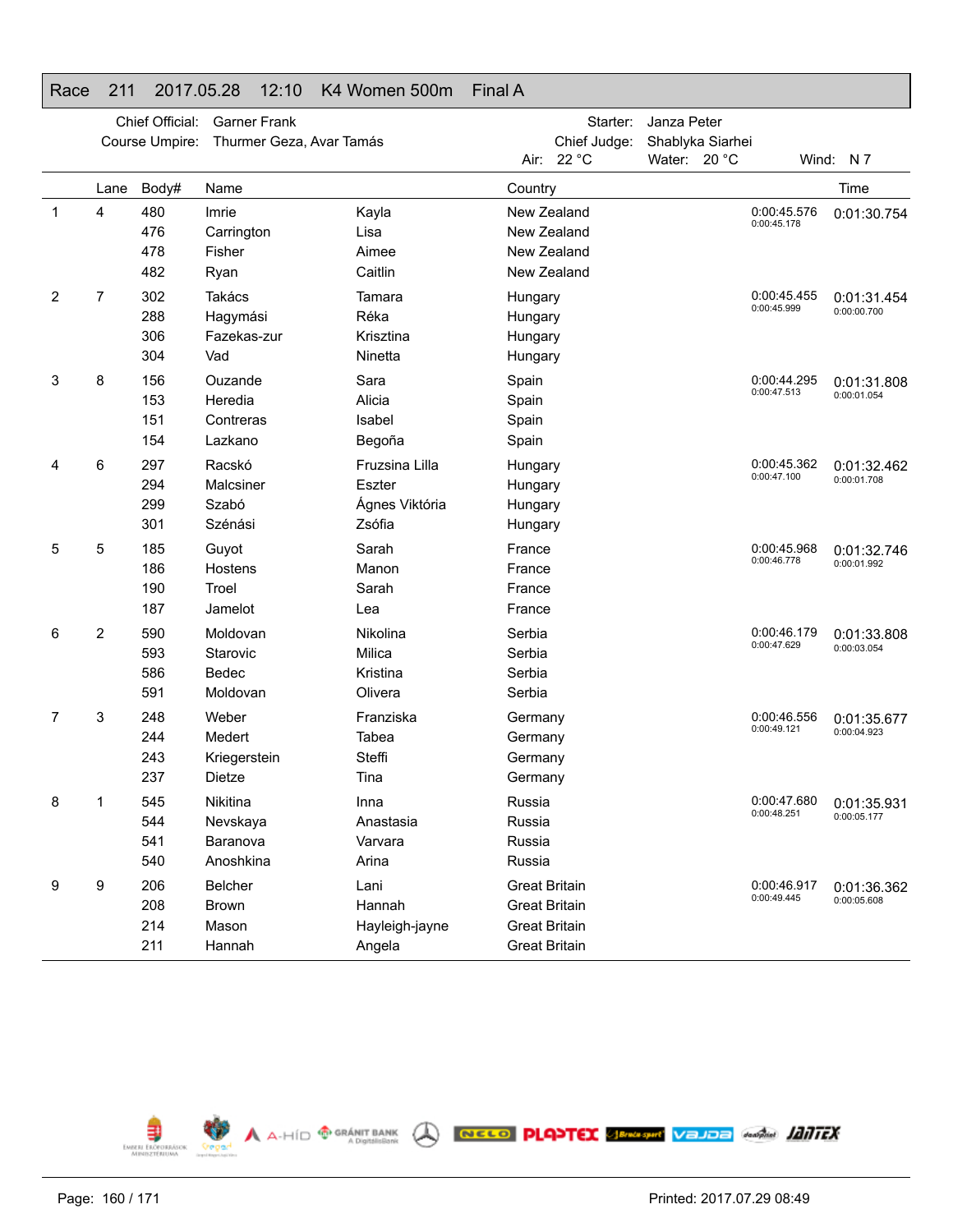#### Race 212 2017.05.28 14:00 C1 Mixed 6x500m Relay Heat I

|   |                                                                                                               | Chief Official: | <b>Garner Frank</b>                                                                                   |                    |                      | Starter:                   | <b>Penfound Mark</b>             |                                                                                                                                                    |                            |
|---|---------------------------------------------------------------------------------------------------------------|-----------------|-------------------------------------------------------------------------------------------------------|--------------------|----------------------|----------------------------|----------------------------------|----------------------------------------------------------------------------------------------------------------------------------------------------|----------------------------|
|   |                                                                                                               | Course Umpire:  | Naughton Connie, Tarcsafalvi József,<br>Toth George, Avar Tamás, Páger Zoltán,<br><b>Thurmer Geza</b> |                    |                      | Chief Judge:<br>Air: 25 °C | Shablyka Siarhei<br>Water: 20 °C |                                                                                                                                                    | Wind: S7                   |
|   | Lane                                                                                                          | Body#           | Name                                                                                                  |                    | Country              |                            |                                  |                                                                                                                                                    | Time                       |
| 1 | 4                                                                                                             | 351<br>355      | Raoufi Balgouri<br>Eskandanihosseini                                                                  | Atena<br>Seyedkia  | Iran<br>Iran         |                            |                                  | 0:02:22.793<br>0:01:58.423<br>0:04:21.216<br>0:02:35.062<br>0:06:56.278<br>0:02:06.769<br>0:09:03.047<br>0:02:36.523<br>0:11:39.570<br>0:02:10.723 | 0:13:50.293                |
| 2 | 3                                                                                                             | 150<br>168      | Coco Rohde<br>Sieiro                                                                                  | Patricia<br>Adrián | Spain<br>Spain       |                            |                                  | 0:02:28.024<br>0:02:01.192<br>0:04:29.216<br>0:02:37.031<br>0:07:06.247<br>0:02:16.200<br>0:09:22.447<br>0:02:38.377<br>0:12:00.824<br>0:02:10.546 | 0:14:11.370<br>0:00:21.077 |
| 3 | 2<br>$\lambda$ and as $\lambda$ in $\mathbf{D}$ $\mathbf{T}$ for $\mathbf{E}$ in $\mathbf{E}$ in $\mathbf{E}$ | 612<br>616      | Mikéciová<br>Farkaš                                                                                   | Hana<br>Vincent    | Slovakia<br>Slovakia |                            |                                  | 0:02:44.470<br>0:02:06.254<br>0:04:50.724<br>0:02:48.115<br>0:07:38.839<br>0:02:09.239<br>0:09:48.078<br>0:02:50.415<br>0:12:38.493<br>0:02:12.077 | 0:14:50.570<br>0:01:00.277 |

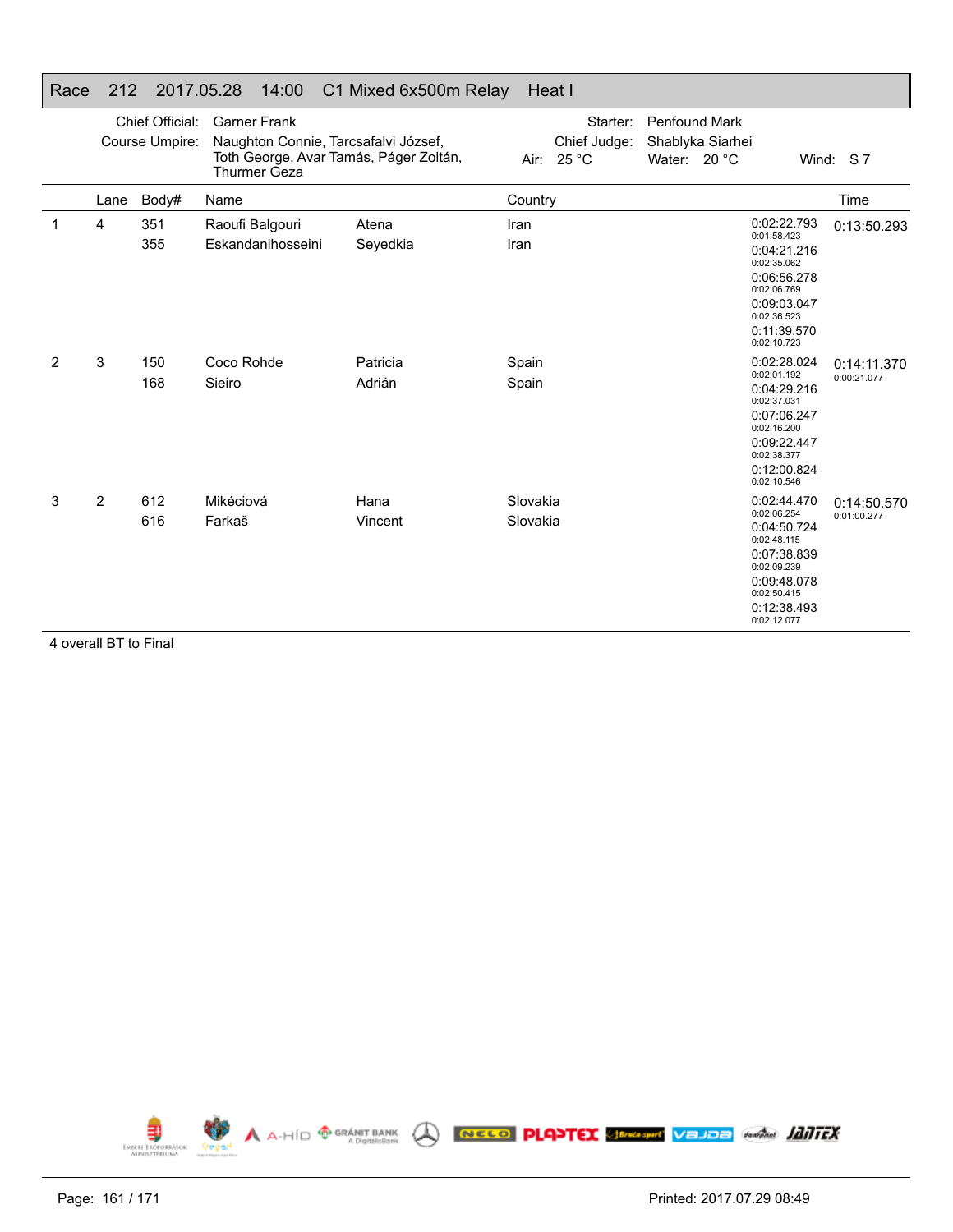| Race         | 213            |                                   | 2017.05.28               | 14:15                               | C1 Mixed 6x500m Relay                                                          |                    | Heat II                                |                                                   |                                                                                                                                                    |                            |
|--------------|----------------|-----------------------------------|--------------------------|-------------------------------------|--------------------------------------------------------------------------------|--------------------|----------------------------------------|---------------------------------------------------|----------------------------------------------------------------------------------------------------------------------------------------------------|----------------------------|
|              |                | Chief Official:<br>Course Umpire: |                          | <b>Garner Frank</b><br>Thurmer Geza | Naughton Connie, Tarcsafalvi József,<br>Toth George, Avar Tamás, Páger Zoltán, |                    | Starter:<br>Chief Judge:<br>Air: 25 °C | Penfound Mark<br>Shablyka Siarhei<br>Water: 20 °C |                                                                                                                                                    | Wind: S7                   |
|              | Lane           | Body#                             | Name                     |                                     |                                                                                | Country            |                                        |                                                   |                                                                                                                                                    | Time                       |
| $\mathbf{1}$ | $\overline{2}$ | 662<br>669                        | Luzan<br>lanchuk         |                                     | Liudmyla<br>Dmytro                                                             | Ukraine<br>Ukraine |                                        |                                                   | 0:02:22.255<br>0:02:02.507<br>0:04:24.762<br>0:02:30.100<br>0:06:54.862<br>0:02:05.365<br>0:09:00.227<br>0:02:31.500<br>0:11:31.727<br>0:02:11.230 | 0:13:42.957                |
| 2            | 3              | 546<br>549                        | Romasenko<br>Chebotar    |                                     | Olesia<br>Vladislav                                                            | Russia<br>Russia   |                                        |                                                   | 0:02:18.732<br>0:01:58.415<br>0:04:17.147<br>0:02:37.085<br>0:06:54.232<br>0:02:07.925<br>0:09:02.157<br>0:02:38.916<br>0:11:41.073<br>0:02:17.907 | 0:13:58.980<br>0:00:16.023 |
| 3            | 1              | 665<br>677                        | Zhyliuk<br>Shemetylo     |                                     | Natalia<br>Eduard                                                              | Ukraine<br>Ukraine |                                        |                                                   | 0:02:39.639<br>0:02:04.754<br>0:04:44.393<br>0:02:43.639<br>0:07:28.032<br>0:02:09.264<br>0:09:37.296<br>0:02:38.708<br>0:12:16.004<br>0:02:07.015 | 0:14:23.019<br>0:00:40.062 |
| 4            | 4              | 57<br>83                          | Lavoie-parent<br>Tarling |                                     | Anne-sophie<br>Marc                                                            | Canada<br>Canada   |                                        |                                                   | 0:02:32.293<br>0:02:05.539<br>0:04:37.832<br>0:02:39.523<br>0:07:17.355<br>0:02:11.456<br>0:09:28.811<br>0:02:40.300<br>0:12:09.111<br>0:02:17.793 | 0:14:26.904<br>0:00:43.947 |

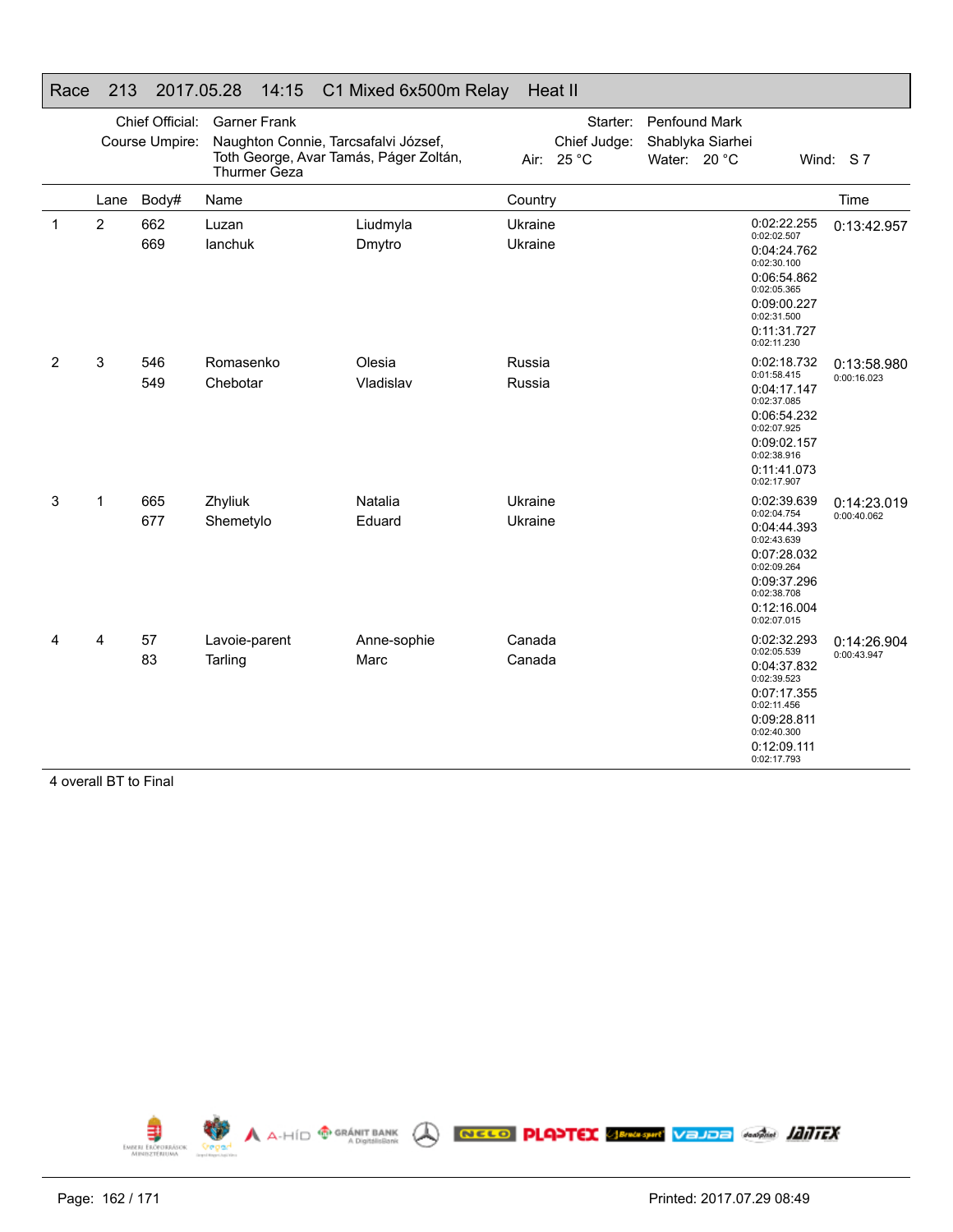| 1 vacc | ∠ । ⊤          |                                   | 2011.0020                                                                                                                    | $\mathsf{F}$ . $\mathsf{U}$ . $\mathsf{U}$ in in $\mathsf{U}$ in $\mathsf{U}$ is a contribution of $\mathsf{I}$ |                  | 110a                                           |                               |                  |                                                                                                                                                    |                            |
|--------|----------------|-----------------------------------|------------------------------------------------------------------------------------------------------------------------------|-----------------------------------------------------------------------------------------------------------------|------------------|------------------------------------------------|-------------------------------|------------------|----------------------------------------------------------------------------------------------------------------------------------------------------|----------------------------|
|        |                | Chief Official:<br>Course Umpire: | <b>Garner Frank</b><br>Naughton Connie, Tarcsafalvi József,<br>Toth George, Avar Tamás, Páger Zoltán,<br><b>Thurmer Geza</b> |                                                                                                                 |                  | Starter:<br>Chief Judge:<br>Air: 23 °C         | Penfound Mark<br>Water: 20 °C | Shablyka Siarhei |                                                                                                                                                    | Wind: S 11                 |
|        | Lane           | Body#                             | Name                                                                                                                         |                                                                                                                 | Country          |                                                |                               |                  |                                                                                                                                                    | Time                       |
| 1      | 4              | 65<br>85                          | Vincent<br>Varga                                                                                                             | Katie<br>Roland                                                                                                 | Canada<br>Canada |                                                |                               |                  | 0:02:17.656<br>0:01:57.916<br>0:04:15.572<br>0:02:25.992<br>0:06:41.564<br>0:02:11.077<br>0:08:52.641<br>0:02:28.308<br>0:11:20.949<br>0:02:13.707 | 0:13:34.656                |
| 2      | $\overline{2}$ | 113<br>120                        | Ježová<br>Dvořák                                                                                                             | Jana<br>Filip                                                                                                   |                  | <b>Czech Republic</b><br><b>Czech Republic</b> |                               |                  | 0:02:23.303<br>0:02:03.338<br>0:04:26.641<br>0:02:31.692<br>0:06:58.333<br>0:02:08.431<br>0:09:06.764<br>0:02:33.546<br>0:11:40.310<br>0:02:13.154 | 0:13:53.464<br>0:00:18.808 |
| 3      | 3              | 184<br>192                        | Dorange<br>Bart                                                                                                              | Eugénie<br>Adrien                                                                                               | France<br>France |                                                |                               |                  | 0:02:28.687<br>0:02:04.177<br>0:04:32.864<br>0:02:30.477<br>0:07:03.341<br>0:02:06.615<br>0:09:09.956<br>0:02:35.700<br>0:11:45.656<br>0:02:08.493 | 0:13:54.149<br>0:00:19.493 |
| 4      | 1              | 407<br>410                        | Tsubota<br>Tome                                                                                                              | Megumi<br>Takanori                                                                                              | Japan<br>Japan   |                                                |                               |                  | 0:02:32.849<br>0:02:03.054<br>0:04:35.903<br>0:02:34.569<br>0:07:10.472<br>0:02:13.623<br>0:09:24.095<br>0:02:36.185<br>0:12:00.280<br>0:02:14.938 | 0:14:15.218<br>0:00:40.562 |

# Race 214 2017.05.28 14:30 C1 Mixed 6x500m Relay Heat III

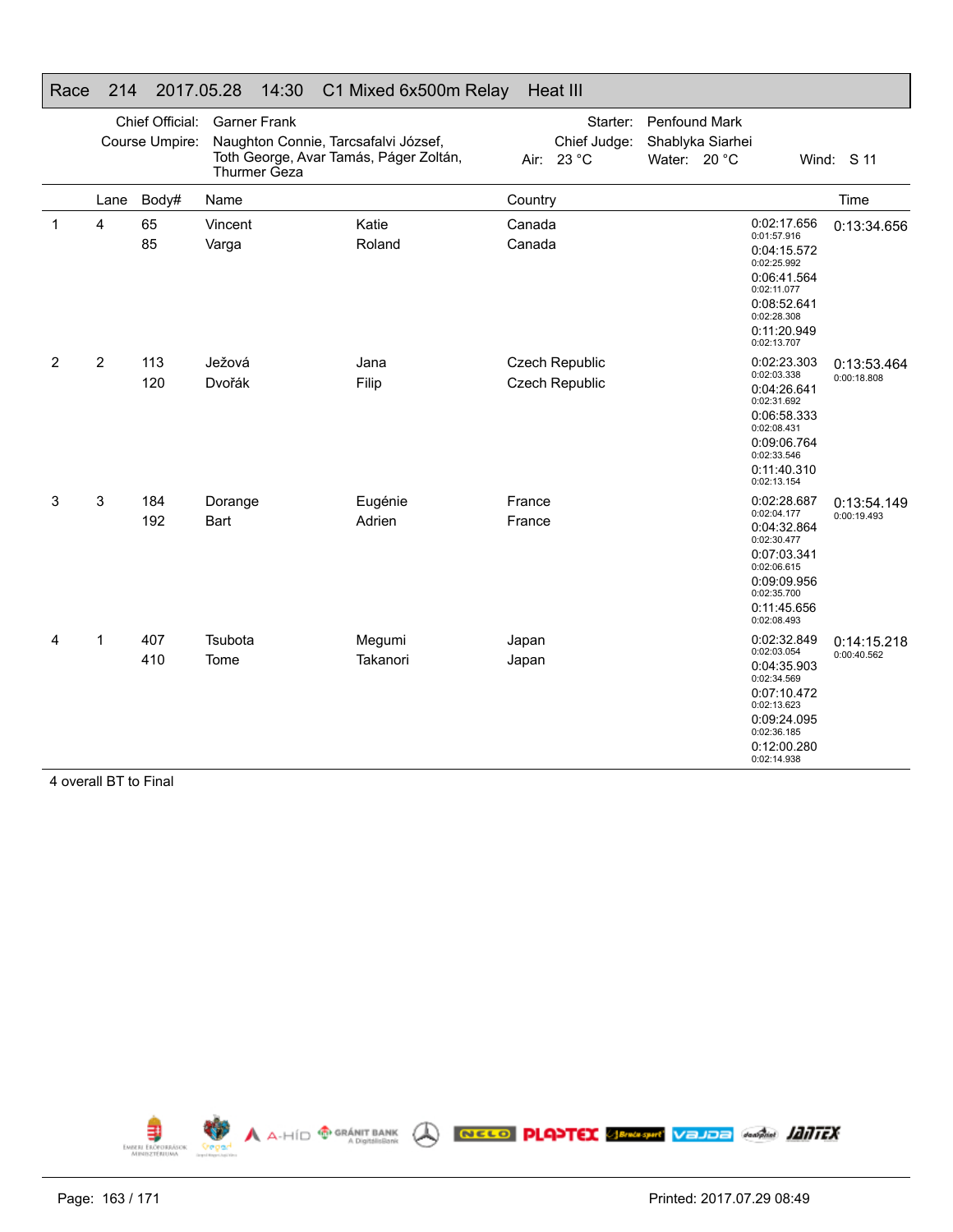|   |                |                                   | $\cdots$<br>.                       |                                                                                |                    |                                                |                               |                  |                                                                                                                                                    |                            |
|---|----------------|-----------------------------------|-------------------------------------|--------------------------------------------------------------------------------|--------------------|------------------------------------------------|-------------------------------|------------------|----------------------------------------------------------------------------------------------------------------------------------------------------|----------------------------|
|   |                | Chief Official:<br>Course Umpire: | <b>Garner Frank</b><br>Thurmer Geza | Naughton Connie, Tarcsafalvi József,<br>Toth George, Avar Tamás, Páger Zoltán, |                    | Starter:<br>Chief Judge:<br>Air: 24 °C         | Penfound Mark<br>Water: 20 °C | Shablyka Siarhei |                                                                                                                                                    | Wind: N 6                  |
|   | Lane           | Body#                             | Name                                |                                                                                | Country            |                                                |                               |                  |                                                                                                                                                    | Time                       |
| 1 | 4              | 292<br>323                        | Lakatos<br><b>Kiss</b>              | Zsanett<br>Tamás                                                               | Hungary<br>Hungary |                                                |                               |                  | 0:02:18.087<br>0:01:59.692<br>0:04:17.779<br>0:02:29.177<br>0:06:46.956<br>0:02:07.246<br>0:08:54.202<br>0:02:30.646<br>0:11:24.848<br>0:02:02.477 | 0:13:27.325                |
| 2 | 1              | 485<br>523                        | Borowska<br>Zuchora                 | Dorota<br>Mateusz                                                              | Poland<br>Poland   |                                                |                               |                  | 0:02:22.464<br>0:02:03.753<br>0:04:26.217<br>0:02:38.108<br>0:07:04.325<br>0:02:08.016<br>0:09:12.341<br>0:02:42.192<br>0:11:54.533<br>0:02:10.054 | 0:14:04.587<br>0:00:37.262 |
| 3 | $\overline{2}$ | 118<br>124                        | Součková<br>Janda                   | Lenka<br>Tomáš                                                                 |                    | <b>Czech Republic</b><br><b>Czech Republic</b> |                               |                  | 0:02:34.141<br>0:02:05.076<br>0:04:39.217<br>0:02:45.662<br>0:07:24.879<br>0:02:09.138<br>0:09:34.017<br>0:02:44.324<br>0:12:18.341<br>0:02:13.076 | 0:14:31.417<br>0:01:04.092 |
| 4 | 3              | 344<br>345                        | Phairembam<br>Salam                 | Thajamanbi Chanu<br>Sunil Singh                                                | India<br>India     |                                                |                               |                  | 0:02:43.033<br>0:02:06.954<br>0:04:49.987<br>0:02:48.415<br>0:07:38.402<br>0:02:11.323<br>0:09:49.725<br>0:02:50.554<br>0:12:40.279<br>0:02:13.031 | 0:14:53.310<br>0:01:25.985 |

#### Race 215 2017.05.28 14:45 C1 Mixed 6x500m Relay Heat IV

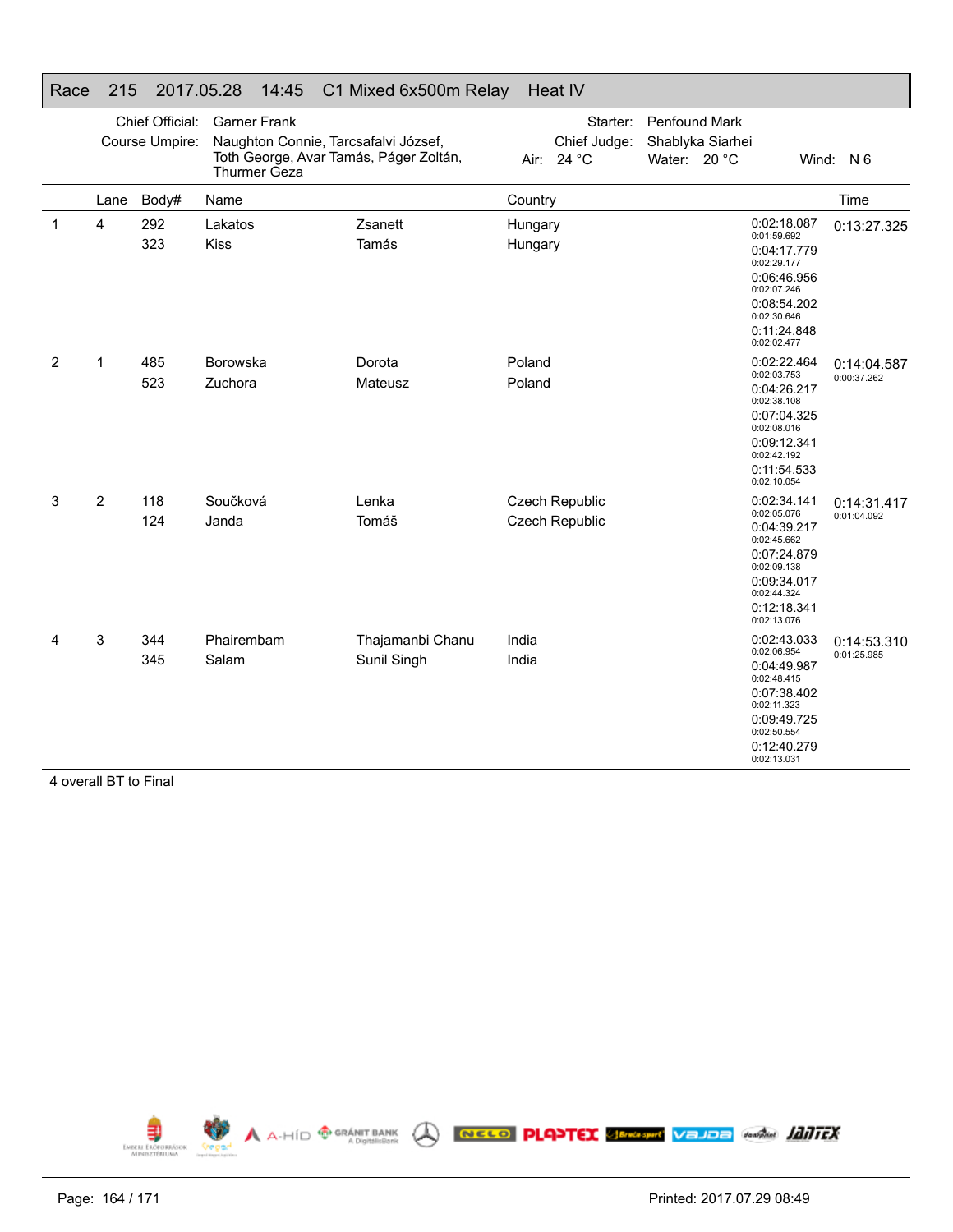|   |                |                                   | .                                          | $10.00$ $111111111000$ $010000111110101$                                       |                        |                                        |                             |                  |                                                                                                                                                    |                            |
|---|----------------|-----------------------------------|--------------------------------------------|--------------------------------------------------------------------------------|------------------------|----------------------------------------|-----------------------------|------------------|----------------------------------------------------------------------------------------------------------------------------------------------------|----------------------------|
|   |                | Chief Official:<br>Course Umpire: | <b>Garner Frank</b><br><b>Thurmer Geza</b> | Naughton Connie, Tarcsafalvi József,<br>Toth George, Avar Tamás, Páger Zoltán, |                        | Starter:<br>Chief Judge:<br>Air: 24 °C | Janza Peter<br>Water: 20 °C | Shablyka Siarhei |                                                                                                                                                    | Wind: N 6                  |
|   | Lane           | Body#                             | Name                                       |                                                                                | Country                |                                        |                             |                  |                                                                                                                                                    | Time                       |
| 1 | 3              | 302<br>324                        | Takács<br>Kopasz                           | Tamara<br><b>Bálint</b>                                                        | Hungary<br>Hungary     |                                        |                             |                  | 0:01:57.793<br>0:01:45.962<br>0:03:43.755<br>0:01:59.954<br>0:05:43.709<br>0:01:50.561<br>0:07:34.270<br>0:02:05.185<br>0:09:39.455<br>0:01:54.554 | 0:11:34.009                |
| 2 | $\overline{2}$ | 137<br>147                        | Jørgensen<br>Poulsen                       | Emma Aastrand<br>René Holten                                                   | Denmark<br>Denmark     |                                        |                             |                  | 0:01:58.470<br>0:01:46.092<br>0:03:44.562<br>0:02:06.093<br>0:05:50.655<br>0:01:52.292<br>0:07:42.947<br>0:02:11.408<br>0:09:54.355<br>0:01:51.638 | 0:11:45.993<br>0:00:11.984 |
| 3 | 1              | 243<br>256                        | Kriegerstein<br>Hoff                       | <b>Steffi</b><br>Max                                                           | Germany<br>Germany     |                                        |                             |                  | 0:02:00.378<br>0:01:45.746<br>0:03:46.124<br>0:02:09.738<br>0:05:55.862<br>0:01:50.047<br>0:07:45.909<br>0:02:11.553<br>0:09:57.462<br>0:01:49.239 | 0:11:46.701<br>0:00:12.692 |
| 4 | 4              | 9<br>16                           | Brigden-jones<br>Ellis                     | Jo<br>Jayden                                                                   | Australia<br>Australia |                                        |                             |                  | 0:02:02.816<br>0:01:51.162<br>0:03:53.978<br>0:02:09.169<br>0:06:03.147<br>0:02:00.423<br>0:08:03.570<br>0:02:09.216<br>0:10:12.786<br>0:02:01.800 | 0:12:14.586<br>0:00:40.577 |

#### Race 216 2017.05.28 15:00 K1 Mixed 6x500m Relay Heat I

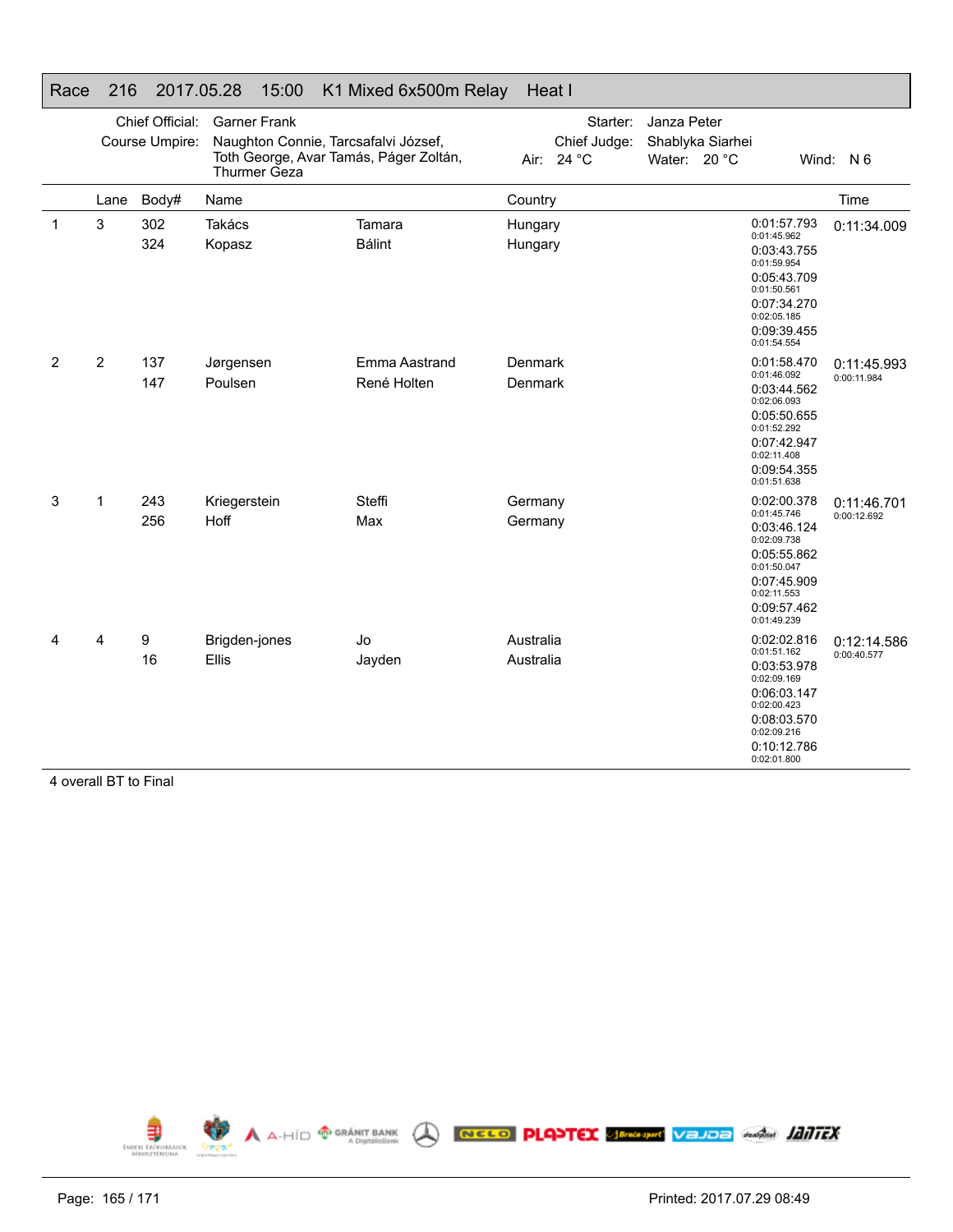|   |             | Chief Official: | <b>Garner Frank</b>                                                                            |                     |                            | Starter:                   | Janza Peter                      |  |                                                                                                                                                    |                            |
|---|-------------|-----------------|------------------------------------------------------------------------------------------------|---------------------|----------------------------|----------------------------|----------------------------------|--|----------------------------------------------------------------------------------------------------------------------------------------------------|----------------------------|
|   |             | Course Umpire:  | Naughton Connie, Tarcsafalvi József,<br>Toth George, Avar Tamás, Páger Zoltán,<br>Thurmer Geza |                     |                            | Chief Judge:<br>Air: 25 °C | Shablyka Siarhei<br>Water: 20 °C |  |                                                                                                                                                    | Wind: N 6                  |
|   | Lane        | Body#           | Name                                                                                           |                     | Country                    |                            |                                  |  |                                                                                                                                                    | Time                       |
| 1 | 4           | 493<br>519      | Mikolajczyk<br>Stabno                                                                          | Beata<br>Bartosz    | Poland<br>Poland           |                            |                                  |  | 0:01:57.573<br>0:01:44.470<br>0:03:42.043<br>0:02:10.592<br>0:05:52.635<br>0:01:52.746<br>0:07:45.381<br>0:02:10.954<br>0:09:56.335<br>0:01:51.808 | 0:11:48.143                |
| 2 | $\mathbf 1$ | 185<br>193      | Guyot<br>Beaumont                                                                              | Sarah<br>Maxime     | France<br>France           |                            |                                  |  | 0:01:58.212<br>0:01:42.261<br>0:03:40.473<br>0:02:09.531<br>0:05:50.004<br>0:01:54.754<br>0:07:44.758<br>0:02:12.385<br>0:09:57.143<br>0:02:01.454 | 0:11:58.597<br>0:00:10.454 |
| 3 | 2           | 465<br>474      | Solhaug<br>Vold                                                                                | Marte<br>Jon Amund  | Norway<br>Norway           |                            |                                  |  | 0:02:01.512<br>0:01:49.377<br>0:03:50.889<br>0:02:16.861<br>0:06:07.750<br>0:01:55.477<br>0:08:03.227<br>0:02:16.839<br>0:10:20.066<br>0:01:54.884 | 0:12:14.950<br>0:00:26.807 |
| 4 | 3           | 608<br>609      | Widmer<br>Domeisen                                                                             | Franziska<br>Stefan | Switzerland<br>Switzerland |                            |                                  |  | 0:02:07.697<br>0:01:51.169<br>0:03:58.866<br>0:02:14.177<br>0:06:13.043<br>0:01:54.538<br>0:08:07.581<br>0:02:15.092<br>0:10:22.673<br>0:01:59.285 | 0:12:21.958<br>0:00:33.815 |

#### Race 217 2017.05.28 15:15 K1 Mixed 6x500m Relay Heat II

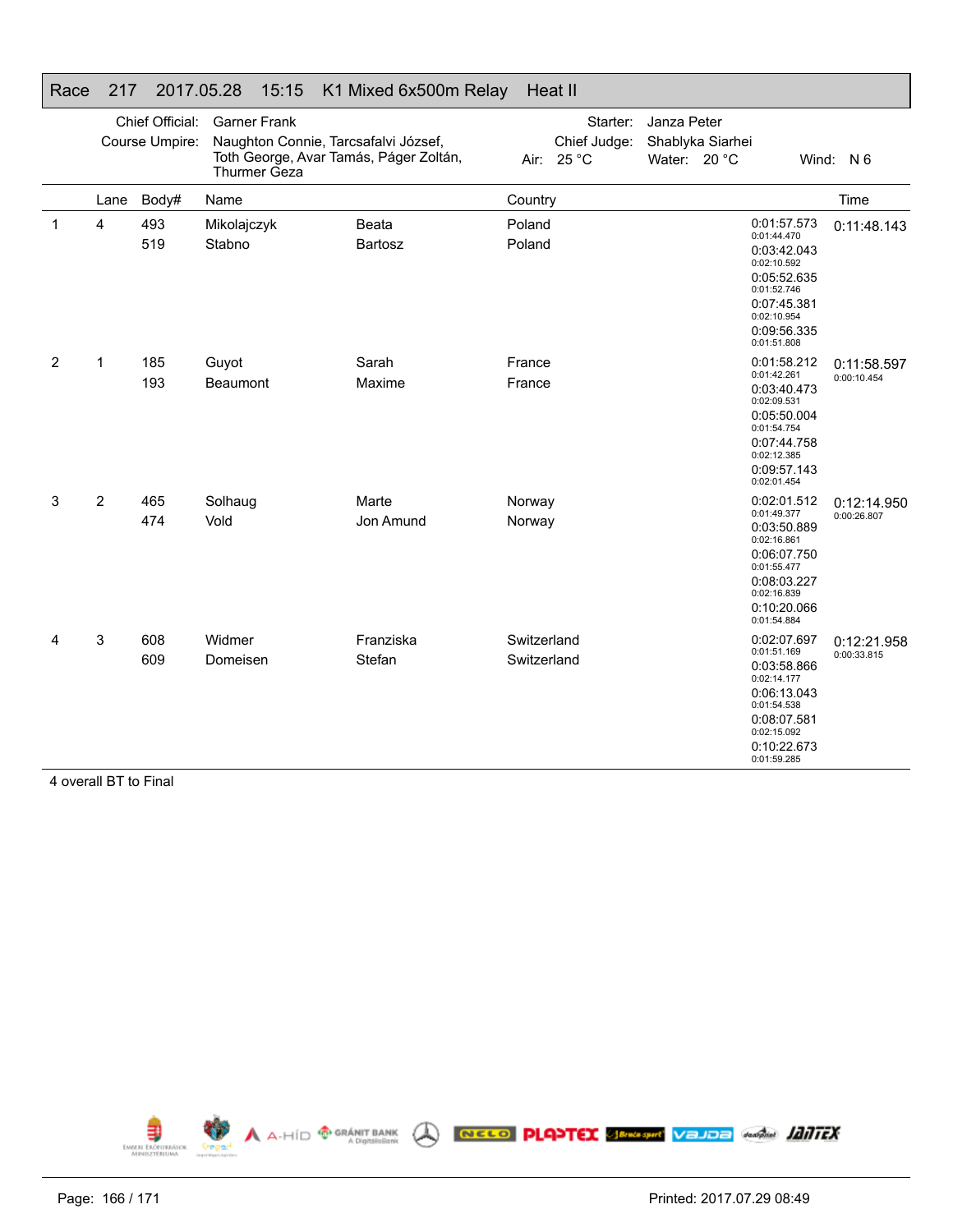| Race         | 218            |                                   | 2017.05.28               | 15:30                               | K1 Mixed 6x500m Relay                                                          |                      |      | Heat III                          |                                                 |                                                                                                                                                    |                            |
|--------------|----------------|-----------------------------------|--------------------------|-------------------------------------|--------------------------------------------------------------------------------|----------------------|------|-----------------------------------|-------------------------------------------------|----------------------------------------------------------------------------------------------------------------------------------------------------|----------------------------|
|              |                | Chief Official:<br>Course Umpire: |                          | <b>Garner Frank</b><br>Thurmer Geza | Naughton Connie, Tarcsafalvi József,<br>Toth George, Avar Tamás, Páger Zoltán, |                      | Air: | Starter:<br>Chief Judge:<br>24 °C | Janza Peter<br>Shablyka Siarhei<br>Water: 20 °C |                                                                                                                                                    | Wind: N 6                  |
|              | Lane           | Body#                             | Name                     |                                     |                                                                                | Country              |      |                                   |                                                 |                                                                                                                                                    | Time                       |
| $\mathbf{1}$ | $\overline{2}$ | 586<br>599                        | Bedec<br>Holpert         |                                     | Kristina<br>Ervin                                                              | Serbia<br>Serbia     |      |                                   |                                                 | 0:02:00.664<br>0:01:46.784<br>0:03:47.448<br>0:02:08.008<br>0:05:55.456<br>0:01:52.885<br>0:07:48.341<br>0:02:08.338<br>0:09:56.679<br>0:01:53.869 | 0:11:50.548                |
| 2            | 3              | 629<br>644                        | Johansson<br>Strand      |                                     | Karin<br>Henrik                                                                | Sweden<br>Sweden     |      |                                   |                                                 | 0:02:02.233<br>0:01:46.077<br>0:03:48.310<br>0:02:07.838<br>0:05:56.148<br>0:01:52.916<br>0:07:49.064<br>0:02:08.415<br>0:09:57.479<br>0:01:54.569 | 0:11:52.048<br>0:00:01.500 |
| 3            | 4              | 613<br>617                        | Mládková<br>Gelle        |                                     | Ivana<br>Peter                                                                 | Slovakia<br>Slovakia |      |                                   |                                                 | 0:02:05.356<br>0:01:48.000<br>0:03:53.356<br>0:02:10.761<br>0:06:04.117<br>0:01:54.162<br>0:07:58.279<br>0:02:16.608<br>0:10:14.887<br>0:01:58.046 | 0:12:12.933<br>0:00:22.385 |
| 4            | 1              | 51<br>78                          | Bray-lougheed<br>Matveev |                                     | Alanna<br>Nicholas                                                             | Canada<br>Canada     |      |                                   |                                                 | 0:02:01.402<br>0:01:48.085<br>0:03:49.487<br>0:02:14.292<br>0:06:03.779<br>0:01:59.100<br>0:08:02.879<br>0:02:15.446<br>0:10:18.325<br>0:01:59.946 | 0:12:18.271<br>0:00:27.723 |

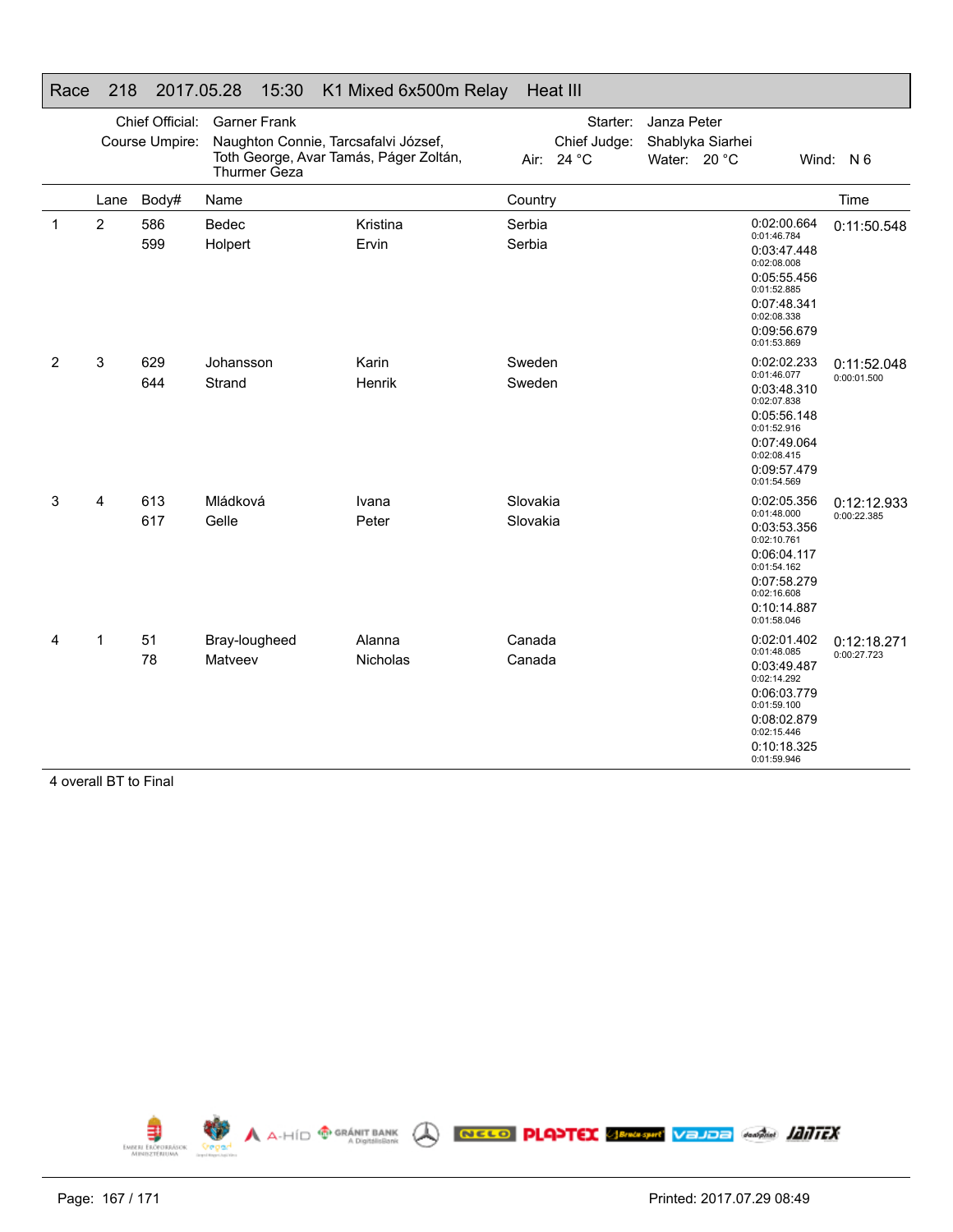| י זטיט |                |                                   | 2011.00.20                                                                                                                   | <b>10.40 INTIMIACU UAUUUIII INCIAY</b> |                        |                                         |                             |                  |                                                                                                                                                    |                            |
|--------|----------------|-----------------------------------|------------------------------------------------------------------------------------------------------------------------------|----------------------------------------|------------------------|-----------------------------------------|-----------------------------|------------------|----------------------------------------------------------------------------------------------------------------------------------------------------|----------------------------|
|        |                | Chief Official:<br>Course Umpire: | <b>Garner Frank</b><br>Naughton Connie, Tarcsafalvi József,<br>Toth George, Avar Tamás, Páger Zoltán,<br><b>Thurmer Geza</b> |                                        | Air:                   | Starter:<br>Chief Judge:<br>25 °C       | Janza Peter<br>Water: 20 °C | Shablyka Siarhei |                                                                                                                                                    | Wind: N 6                  |
|        | Lane           | Body#                             | Name                                                                                                                         |                                        | Country                |                                         |                             |                  |                                                                                                                                                    | Time                       |
| 1      | 4              | 31<br>33                          | Peters<br>Peters                                                                                                             | Hermien<br>Artuur                      | Belgium<br>Belgium     |                                         |                             |                  | 0:01:57.721<br>0:01:49.512<br>0:03:47.233<br>0:02:03.738<br>0:05:50.971<br>0:01:52.169<br>0:07:43.140<br>0:02:03.985<br>0:09:47.125<br>0:01:53.115 | 0:11:40.240                |
| 2      | $\overline{2}$ | 114<br>132                        | Koziskova<br>Zavrel                                                                                                          | Anna<br>Jakub                          |                        | Czech Republic<br><b>Czech Republic</b> |                             |                  | 0:02:01.475<br>0:01:48.481<br>0:03:49.956<br>0:02:04.207<br>0:05:54.163<br>0:01:49.608<br>0:07:43.771<br>0:02:04.154<br>0:09:47.925<br>0:01:59.715 | 0:11:47.640<br>0:00:07.400 |
| 3      | 1              | 30<br>32                          | <b>Broekx</b><br>Delombaerde                                                                                                 | Lize<br>Jonathan                       | Belgium<br>Belgium     |                                         |                             |                  | 0:01:58.852<br>0:01:49.596<br>0:03:48.448<br>0:02:09.246<br>0:05:57.694<br>0:02:04.754<br>0:08:02.448<br>0:02:07.285<br>0:10:09.733<br>0:02:09.992 | 0:12:19.725<br>0:00:39.485 |
| 4      | 3              | 570<br>577                        | Lee<br>Teo                                                                                                                   | Wei Ling, Geraldine<br>Guang Yi, Lucas | Singapore<br>Singapore |                                         |                             |                  | 0:02:09.590<br>0:01:54.297<br>0:04:03.887<br>0:02:15.976<br>0:06:19.863<br>0:02:01.362<br>0:08:21.225<br>0:02:13.331<br>0:10:34.556<br>0:02:03.331 | 0:12:37.887<br>0:00:57.647 |

#### Race 219 2017.05.28 15:45 K1 Mixed 6x500m Relay Heat IV

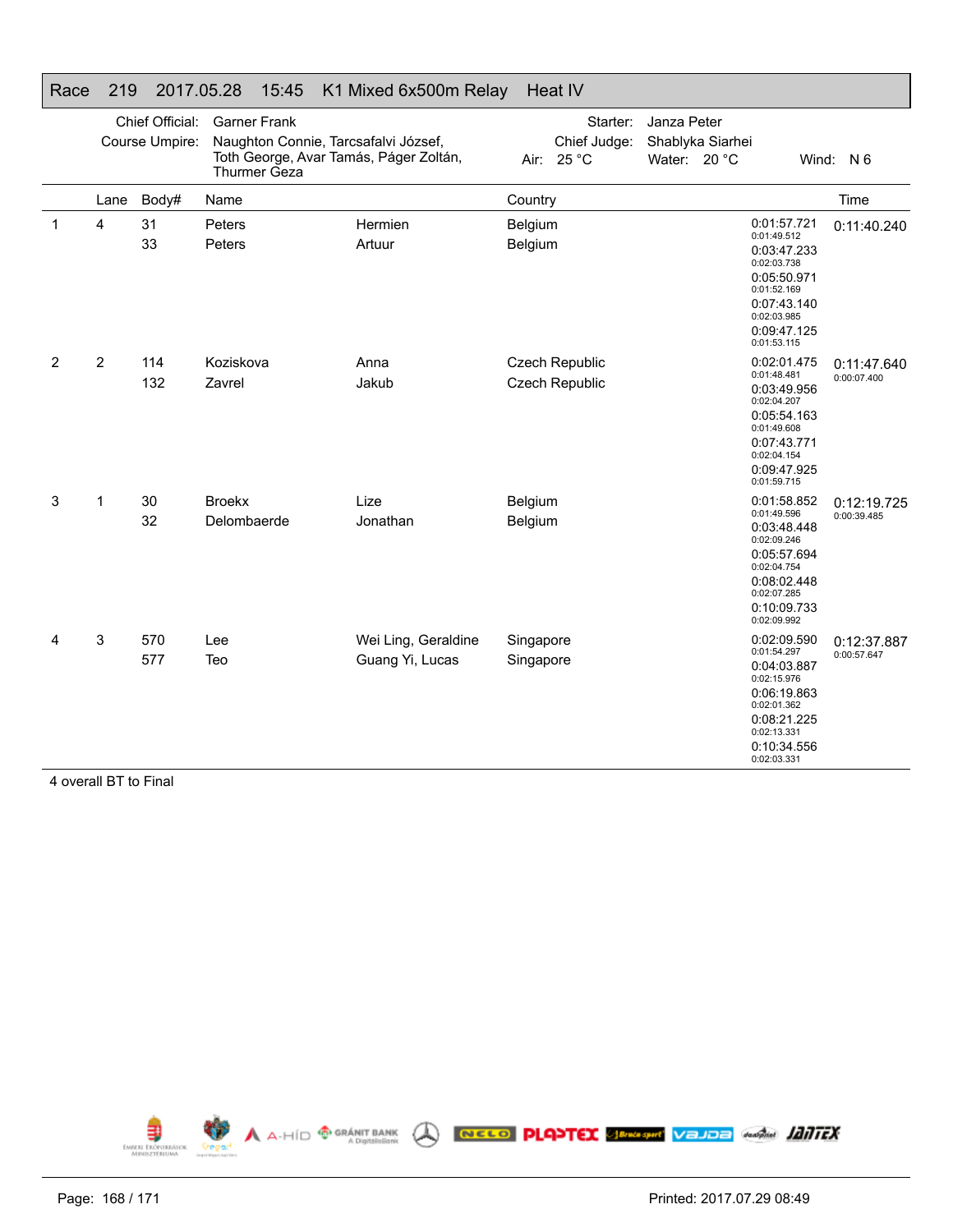| Race         | 220            |                                   | 2017.05.28            | 16:00                               | K1 Mixed 6x500m Relay                                                          |                    | Heat V                            |                             |                  |                                                                                                                                                    |                            |
|--------------|----------------|-----------------------------------|-----------------------|-------------------------------------|--------------------------------------------------------------------------------|--------------------|-----------------------------------|-----------------------------|------------------|----------------------------------------------------------------------------------------------------------------------------------------------------|----------------------------|
|              |                | Chief Official:<br>Course Umpire: |                       | <b>Garner Frank</b><br>Thurmer Geza | Naughton Connie, Tarcsafalvi József,<br>Toth George, Avar Tamás, Páger Zoltán, | Air:               | Starter:<br>Chief Judge:<br>25 °C | Janza Peter<br>Water: 20 °C | Shablyka Siarhei |                                                                                                                                                    | Wind: N 6                  |
|              | Lane           | Body#                             | Name                  |                                     |                                                                                | Country            |                                   |                             |                  |                                                                                                                                                    | Time                       |
| $\mathbf{1}$ | $\mathbf{1}$   | 293<br>333                        | Lucz<br>Németh        |                                     | Dóra<br>Viktor Máté                                                            | Hungary<br>Hungary |                                   |                             |                  | 0:01:56.731<br>0:01:47.054<br>0:03:43.785<br>0:02:04.369<br>0:05:48.154<br>0:01:53.054<br>0:07:41.208<br>0:02:06.508<br>0:09:47.716<br>0:01:52.477 | 0:11:40.193                |
| 2            | $\overline{2}$ | 155<br>167                        | Morison<br>Rodriguez  |                                     | Camila<br>Roi                                                                  | Spain<br>Spain     |                                   |                             |                  | 0:02:03.931<br>0:01:45.369<br>0:03:49.300<br>0:02:10.300<br>0:05:59.600<br>0:01:50.277<br>0:07:49.877<br>0:02:10.154<br>0:10:00.031<br>0:01:51.162 | 0:11:51.193<br>0:00:11.000 |
| 3            | 3              | 541<br>557                        | Baranova<br>Lyapunov  |                                     | Varvara<br>Kirill                                                              | Russia<br>Russia   |                                   |                             |                  | 0:02:00.216<br>0:01:44.553<br>0:03:44.769<br>0:02:09.170<br>0:05:53.939<br>0:01:55.100<br>0:07:49.039<br>0:02:13.984<br>0:10:03.023<br>0:01:59.039 | 0:12:02.062<br>0:00:21.869 |
| 4            | 4              | 63<br>75                          | <b>Stott</b><br>Kenke |                                     | Courtney<br>Jarett                                                             | Canada<br>Canada   |                                   |                             |                  | 0:02:04.716<br>0:01:50.377<br>0:03:55.093<br>0:02:09.653<br>0:06:04.746<br>0:01:58.185<br>0:08:02.931<br>0:02:10.846<br>0:10:13.777<br>0:01:59.292 | 0:12:13.069<br>0:00:32.876 |

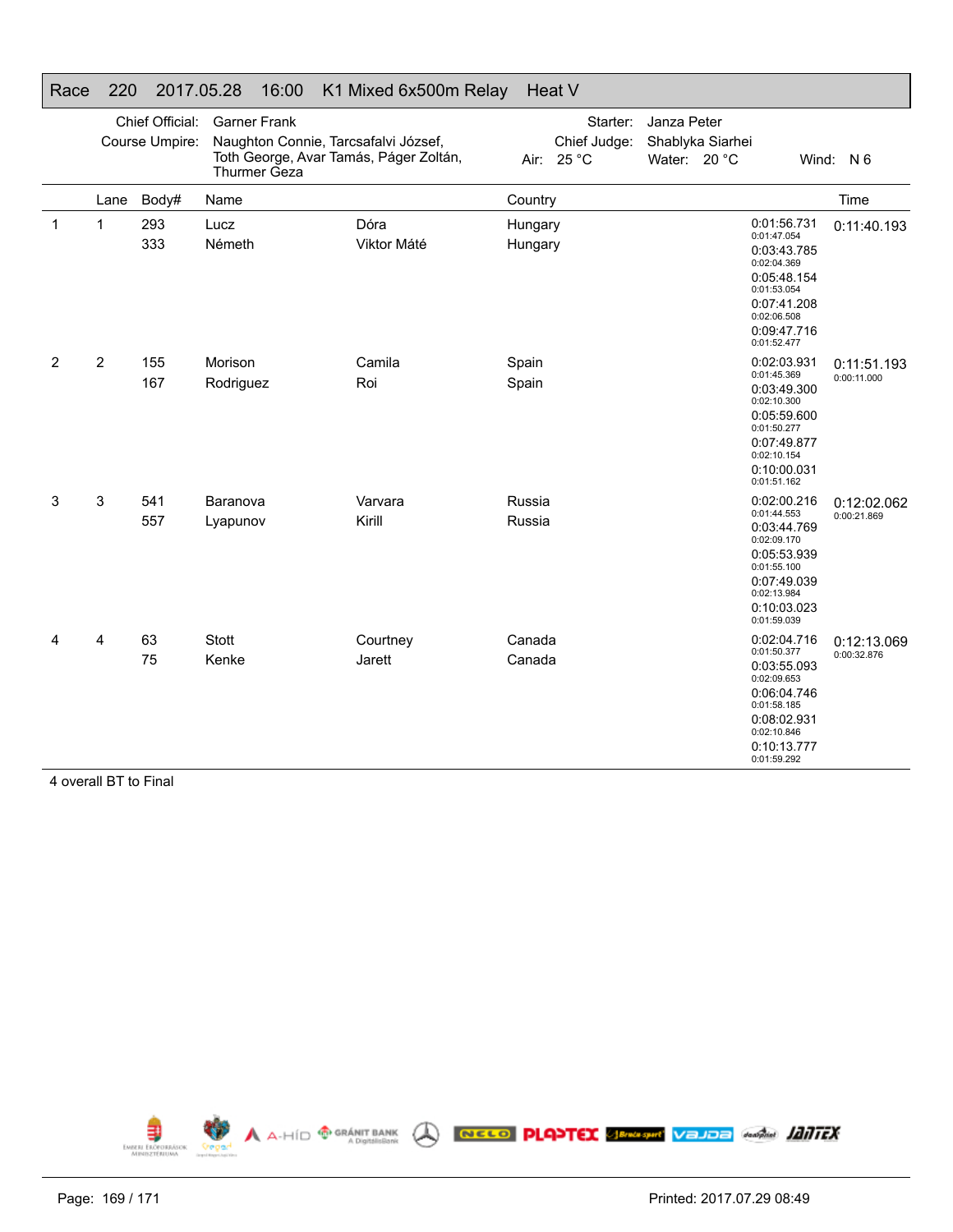|                | Chief Official: |                | <b>Garner Frank</b>                                                            |          |         | Starter:                   | <b>Penfound Mark</b>             |  |                            |                            |  |
|----------------|-----------------|----------------|--------------------------------------------------------------------------------|----------|---------|----------------------------|----------------------------------|--|----------------------------|----------------------------|--|
|                |                 | Course Umpire: | Naughton Connie, Tarcsafalvi József,<br>Toth George, Avar Tamás, Páger Zoltán, |          |         | Chief Judge:<br>Air: 25 °C | Shablyka Siarhei<br>Water: 20 °C |  |                            | Wind: N 6                  |  |
|                |                 |                | Thurmer Geza                                                                   |          |         |                            |                                  |  |                            |                            |  |
|                | Lane            | Body#          | Name                                                                           |          | Country |                            |                                  |  |                            | Time                       |  |
| $\mathbf{1}$   | 3               | 292            | Lakatos                                                                        | Zsanett  | Hungary |                            |                                  |  | 0:02:18.597<br>0:01:59.123 | 0:13:19.735                |  |
|                |                 | 323            | Kiss                                                                           | Tamás    | Hungary |                            |                                  |  | 0:04:17.720<br>0:02:25.477 |                            |  |
|                |                 |                |                                                                                |          |         |                            |                                  |  | 0:06:43.197<br>0:02:01.831 |                            |  |
|                |                 |                |                                                                                |          |         |                            |                                  |  | 0:08:45.028<br>0:02:25.577 |                            |  |
|                |                 |                |                                                                                |          |         |                            |                                  |  | 0:11:10.605<br>0:02:09.130 |                            |  |
| $\overline{2}$ | $\overline{2}$  | 65             | Vincent                                                                        | Katie    | Canada  |                            |                                  |  | 0:02:18.789<br>0:02:01.423 | 0:13:33.812<br>0:00:14.077 |  |
|                |                 | 85             | Varga                                                                          | Roland   | Canada  |                            |                                  |  | 0:04:20.212<br>0:02:25.247 |                            |  |
|                |                 |                |                                                                                |          |         |                            |                                  |  | 0:06:45.459<br>0:02:10.646 |                            |  |
|                |                 |                |                                                                                |          |         |                            |                                  |  | 0:08:56.105<br>0:02:25.807 |                            |  |
|                |                 |                |                                                                                |          |         |                            |                                  |  | 0:11:21.912<br>0:02:11.900 |                            |  |
| 3              | $\mathbf 1$     | 662            | Luzan                                                                          | Liudmyla | Ukraine |                            |                                  |  | 0:02:21.989<br>0:02:03.623 | 0:13:40.374                |  |
|                |                 | 669            | lanchuk                                                                        | Dmytro   | Ukraine |                            |                                  |  | 0:04:25.612<br>0:02:29.654 | 0:00:20.639                |  |
|                |                 |                |                                                                                |          |         |                            |                                  |  | 0:06:55.266<br>0:02:04.654 |                            |  |
|                |                 |                |                                                                                |          |         |                            |                                  |  | 0:08:59.920<br>0:02:32.800 |                            |  |
|                |                 |                |                                                                                |          |         |                            |                                  |  | 0:11:32.720<br>0:02:07.654 |                            |  |
| 4              | 4               | 351            | Raoufi Balgouri                                                                | Atena    | Iran    |                            |                                  |  | 0:02:27.843<br>0:02:01.016 | 0:14:00.866                |  |
|                |                 | 355            | Eskandanihosseini                                                              | Seyedkia | Iran    |                            |                                  |  | 0:04:28.859                | 0:00:41.131                |  |
|                |                 |                |                                                                                |          |         |                            |                                  |  | 0:02:34.884<br>0:07:03.743 |                            |  |
|                |                 |                |                                                                                |          |         |                            |                                  |  | 0:02:08.662<br>0:09:12.405 |                            |  |
|                |                 |                |                                                                                |          |         |                            |                                  |  | 0:02:36.100                |                            |  |
|                |                 |                |                                                                                |          |         |                            |                                  |  | 0:11:48.505<br>0:02:12.361 |                            |  |

#### Race 221 2017.05.28 16:15 C1 Mixed 6x500m Relay Final A